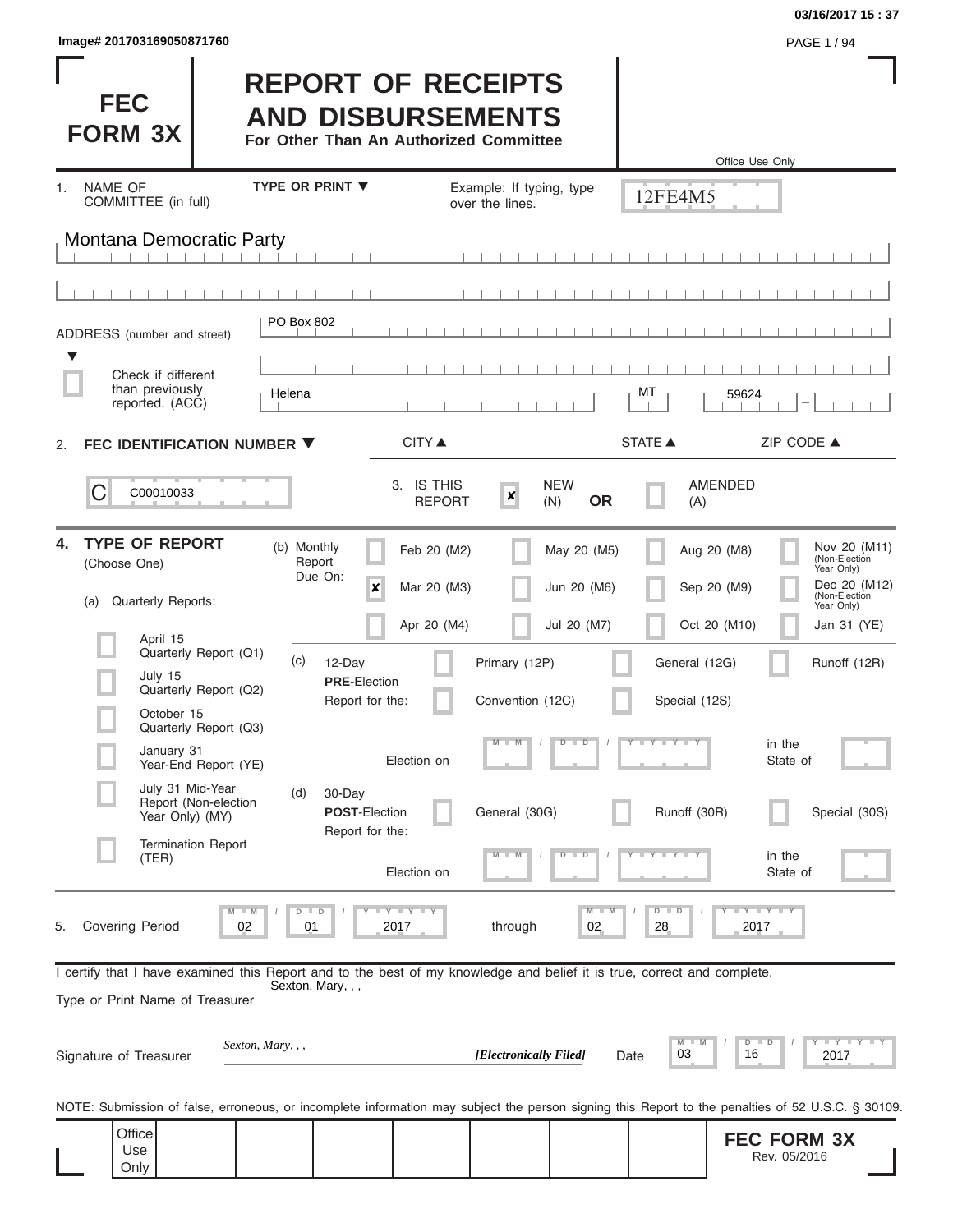$\vert x \vert$ 

|    | Image# 201703169050871761                                                                             |                                                                 |                                                 |
|----|-------------------------------------------------------------------------------------------------------|-----------------------------------------------------------------|-------------------------------------------------|
|    | FEC Form 3X (Rev. 05/2016)                                                                            | <b>SUMMARY PAGE</b><br>OF RECEIPTS AND DISBURSEMENTS            | Page 2                                          |
|    | Write or Type Committee Name                                                                          |                                                                 |                                                 |
|    | <b>Montana Democratic Party</b>                                                                       |                                                                 |                                                 |
|    | Report Covering the Period:<br>From:                                                                  | $Y - Y$<br>$D - I$<br>$\overline{D}$<br>01<br>02<br>2017<br>To: | Y L<br>$\Box$<br>D<br>02<br>28<br>2017          |
|    |                                                                                                       | <b>COLUMN A</b><br><b>This Period</b>                           | <b>COLUMN B</b><br><b>Calendar Year-to-Date</b> |
| 6. | Cash on Hand<br>(a)<br>$Y = \bot Y$<br>January 1,<br>2017                                             |                                                                 | 143504.02                                       |
|    | (b) Cash on Hand at<br>Beginning of Reporting Period                                                  | 120380.51                                                       |                                                 |
|    | Total Receipts (from Line 19)<br>(c)                                                                  | 115044.10                                                       | 166297.40                                       |
|    | Subtotal (add Lines 6(b) and<br>(d)<br>6(c) for Column A and Lines<br>$6(a)$ and $6(c)$ for Column B) | 235424.61                                                       | 309801.42                                       |
| 7. | Total Disbursements (from Line 31)                                                                    | 93680.95                                                        | 168057.76                                       |
| 8. | Cash on Hand at Close of<br><b>Reporting Period</b><br>(subtract Line 7 from Line 6(d))               | 141743.66                                                       | 141743.66                                       |
| 9. | Debts and Obligations Owed TO<br>the Committee (Itemize all on<br>Schedule C and/or Schedule D)       | 0.00                                                            |                                                 |
|    | 10. Debts and Obligations Owed BY<br>the Committee (Itemize all on<br>Schedule C and/or Schedule D)   | 0.00                                                            |                                                 |

This committee has qualified as a multicandidate committee. (see FEC FORM 1M)

#### **For further information contact:**

Federal Election Commission 999 E Street, NW Washington, DC 20463

Toll Free 800-424-9530 Local 202-694-1100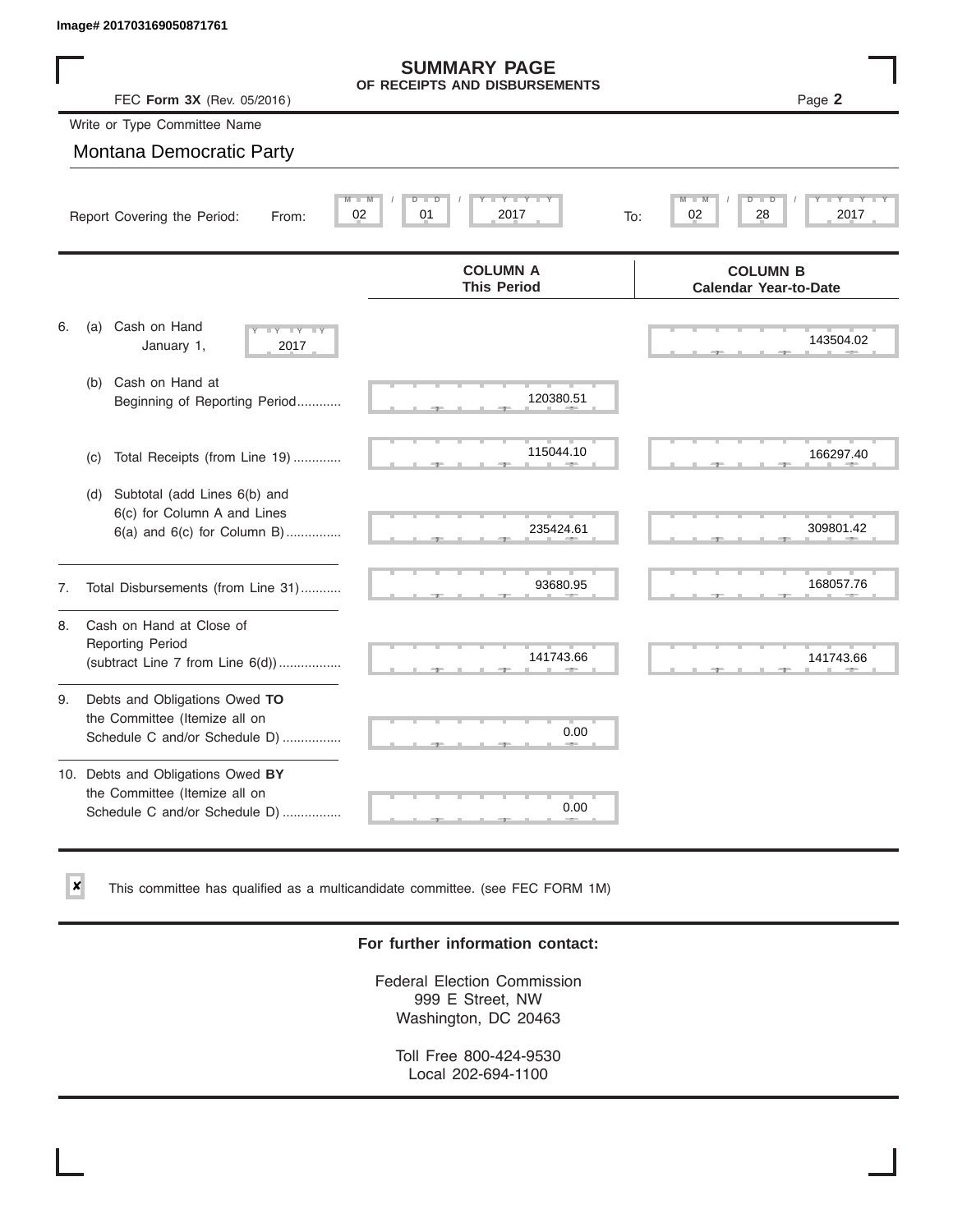# **DETAILED SUMMARY PAGE**

|  | of Receipts |
|--|-------------|
|--|-------------|

|                                                                   | <b>DETAILED SUMMARY PAGE</b>                            |                                                                       |
|-------------------------------------------------------------------|---------------------------------------------------------|-----------------------------------------------------------------------|
| FEC Form 3X (Rev. 05/2016)                                        | of Receipts                                             | Page 3                                                                |
| Write or Type Committee Name                                      |                                                         |                                                                       |
| <b>Montana Democratic Party</b>                                   |                                                         |                                                                       |
|                                                                   |                                                         |                                                                       |
| $M - M$<br>02<br>Report Covering the Period:<br>From:             | $I - Y - I - Y - I - Y$<br>$D$ $D$<br>01<br>2017<br>To: | $T - Y - T - Y - T$<br>$M - M$<br>$D$ $\Box$<br>ъ<br>02<br>28<br>2017 |
| I. Receipts                                                       | <b>COLUMN A</b><br><b>Total This Period</b>             | <b>COLUMN B</b><br><b>Calendar Year-to-Date</b>                       |
| 11. Contributions (other than loans) From:                        |                                                         |                                                                       |
| Individuals/Persons Other<br>(a)                                  |                                                         |                                                                       |
| <b>Than Political Committees</b><br>(i) Itemized (use Schedule A) | 18727.00                                                | 22077.00                                                              |
|                                                                   |                                                         |                                                                       |
|                                                                   | 44431.66                                                | 58831.19                                                              |
| (iii) TOTAL (add                                                  |                                                         |                                                                       |
| Lines 11(a)(i) and (ii)▶                                          | 63158.66                                                | 80908.19                                                              |
|                                                                   |                                                         |                                                                       |
| Political Party Committees<br>(b)                                 | 0.00                                                    | 0.00                                                                  |
| <b>Other Political Committees</b><br>(C)                          | 5250.00                                                 | 20500.00                                                              |
| Total Contributions (add Lines<br>(d)                             |                                                         |                                                                       |
| $11(a)(iii)$ , (b), and (c)) (Carry                               |                                                         |                                                                       |
| Totals to Line 33, page 5) ▶                                      | 68408.66                                                | 101408.19                                                             |
| 12. Transfers From Affiliated/Other                               |                                                         |                                                                       |
|                                                                   | 44200.04                                                | 47141.21                                                              |
|                                                                   |                                                         |                                                                       |
|                                                                   | 0.00                                                    | 0.00                                                                  |
|                                                                   |                                                         |                                                                       |
| 14. Loan Repayments Received                                      | 0.00                                                    | 0.00                                                                  |
| 15. Offsets To Operating Expenditures<br>(Refunds, Rebates, etc.) |                                                         |                                                                       |
| (Carry Totals to Line 37, page 5)                                 | 1533.06                                                 | 1720.35                                                               |
| 16. Refunds of Contributions Made                                 |                                                         |                                                                       |
| to Federal Candidates and Other                                   |                                                         |                                                                       |
| Political Committees                                              | 0.00                                                    | 0.00                                                                  |
| 17. Other Federal Receipts                                        |                                                         |                                                                       |
|                                                                   | 0.00                                                    | 0.00                                                                  |
| 18. Transfers from Non-Federal and Levin Funds                    |                                                         |                                                                       |
| (a) Non-Federal Account                                           | 902.34                                                  | 16027.65                                                              |
|                                                                   |                                                         |                                                                       |
| (b) Levin Funds (from Schedule H5)                                | 0.00                                                    | 0.00                                                                  |
|                                                                   |                                                         |                                                                       |
| (c) Total Transfers (add $18(a)$ and $18(b)$ )                    | 902.34                                                  | 16027.65                                                              |
|                                                                   |                                                         |                                                                       |
| 19. Total Receipts (add Lines 11(d),                              |                                                         |                                                                       |
| 12, 13, 14, 15, 16, 17, and 18(c)                                 | 115044.10                                               | 166297.40                                                             |
| 20. Total Federal Receipts                                        |                                                         |                                                                       |
| (subtract Line 18(c) from Line 19) ▶                              | 114141.76                                               | 150269.75                                                             |
|                                                                   | <b>AREA</b>                                             |                                                                       |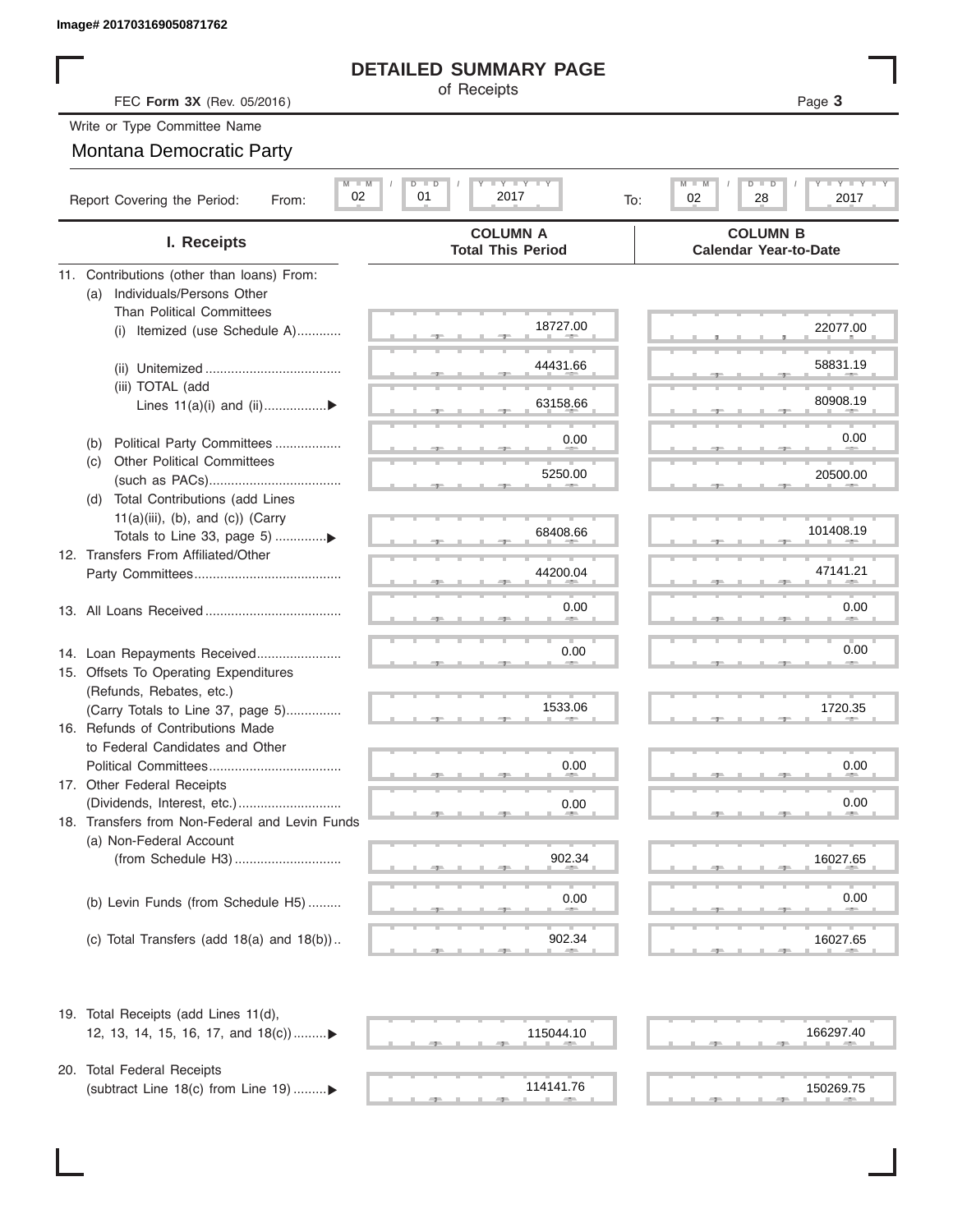ı

# **DETAILED SUMMARY PAGE**

of Disbursements

|     | <b>II. Disbursements</b>                                                                         | <b>COLUMN A</b><br><b>Total This Period</b> | <b>COLUMN B</b>              |  |  |
|-----|--------------------------------------------------------------------------------------------------|---------------------------------------------|------------------------------|--|--|
|     | 21. Operating Expenditures:                                                                      |                                             | <b>Calendar Year-to-Date</b> |  |  |
|     | (a) Allocated Federal/Non-Federal<br>Activity (from Schedule H4)                                 |                                             |                              |  |  |
|     | Federal Share<br>(i)                                                                             | 10446.01                                    | 22663.80                     |  |  |
|     |                                                                                                  |                                             |                              |  |  |
|     | Non-Federal Share<br>(ii)                                                                        | 39296.87                                    | 85258.91                     |  |  |
|     | (b) Other Federal Operating                                                                      |                                             |                              |  |  |
|     |                                                                                                  | 13362.57                                    | 23929.30                     |  |  |
| (C) | <b>Total Operating Expenditures</b>                                                              |                                             |                              |  |  |
|     | (add 21(a)(i), (a)(ii), and (b))                                                                 | 63105.45                                    | 131852.01                    |  |  |
|     | 22. Transfers to Affiliated/Other Party                                                          | 25000.00                                    | 25000.00                     |  |  |
|     | 23. Contributions to                                                                             |                                             |                              |  |  |
|     | Federal Candidates/Committees<br>and Other Political Committees                                  | 0.00                                        | 0.00                         |  |  |
|     | 24. Independent Expenditures                                                                     |                                             | <b>Allen</b>                 |  |  |
|     |                                                                                                  | 0.00                                        | 0.00                         |  |  |
|     | 25. Coordinated Party Expenditures<br>$(52 \text{ U.S.C. }$ § 30116(d))                          |                                             |                              |  |  |
|     |                                                                                                  | 0.00<br><b>SERVICE</b>                      | 0.00                         |  |  |
|     |                                                                                                  |                                             |                              |  |  |
|     | 26. Loan Repayments Made                                                                         | 0.00                                        | 0.00                         |  |  |
|     |                                                                                                  |                                             |                              |  |  |
|     | 28. Refunds of Contributions To:                                                                 | 0.00                                        | 0.00                         |  |  |
|     | (a) Individuals/Persons Other<br>Than Political Committees                                       |                                             |                              |  |  |
|     |                                                                                                  | 130.00                                      | 296.00                       |  |  |
| (b) | Political Party Committees                                                                       | 0.00                                        | 0.00                         |  |  |
| (c) | <b>Other Political Committees</b>                                                                |                                             |                              |  |  |
|     |                                                                                                  | 0.00                                        | 0.00                         |  |  |
| (d) | <b>Total Contribution Refunds</b>                                                                |                                             |                              |  |  |
|     | (add Lines 28(a), (b), and (c))                                                                  | 130.00                                      | 296.00                       |  |  |
|     |                                                                                                  |                                             |                              |  |  |
|     | 29. Other Disbursements (Including                                                               |                                             |                              |  |  |
|     |                                                                                                  | 0.00                                        | 0.00                         |  |  |
|     |                                                                                                  |                                             |                              |  |  |
|     | 30. Federal Election Activity (52 U.S.C. § 30101(20))<br>(a) Allocated Federal Election Activity |                                             |                              |  |  |
|     | (from Schedule H6)                                                                               |                                             |                              |  |  |
|     |                                                                                                  | 0.00                                        |                              |  |  |
|     |                                                                                                  |                                             | 0.00                         |  |  |
|     |                                                                                                  | 0.00                                        | 0.00                         |  |  |
| (b) | Federal Election Activity Paid                                                                   |                                             |                              |  |  |
|     | Entirely With Federal Funds<br>.                                                                 | 5445.50                                     | 10909.75                     |  |  |
| (C) | Total Federal Election Activity (add                                                             |                                             |                              |  |  |
|     | Lines $30(a)(i)$ , $30(a)(ii)$ and $30(b))$                                                      | 5445.50                                     | 10909.75                     |  |  |
|     |                                                                                                  |                                             |                              |  |  |
|     | 31. Total Disbursements (add Lines 21(c), 22,                                                    |                                             |                              |  |  |
|     | 23, 24, 25, 26, 27, 28(d), 29 and 30(c))                                                         | 93680.95                                    | 168057.76                    |  |  |
|     |                                                                                                  |                                             |                              |  |  |
|     | 32. Total Federal Disbursements                                                                  |                                             |                              |  |  |
|     | (subtract Line $21(a)(ii)$ and Line $30(a)(ii)$                                                  |                                             |                              |  |  |
|     |                                                                                                  | 54384.08                                    | 82798.85                     |  |  |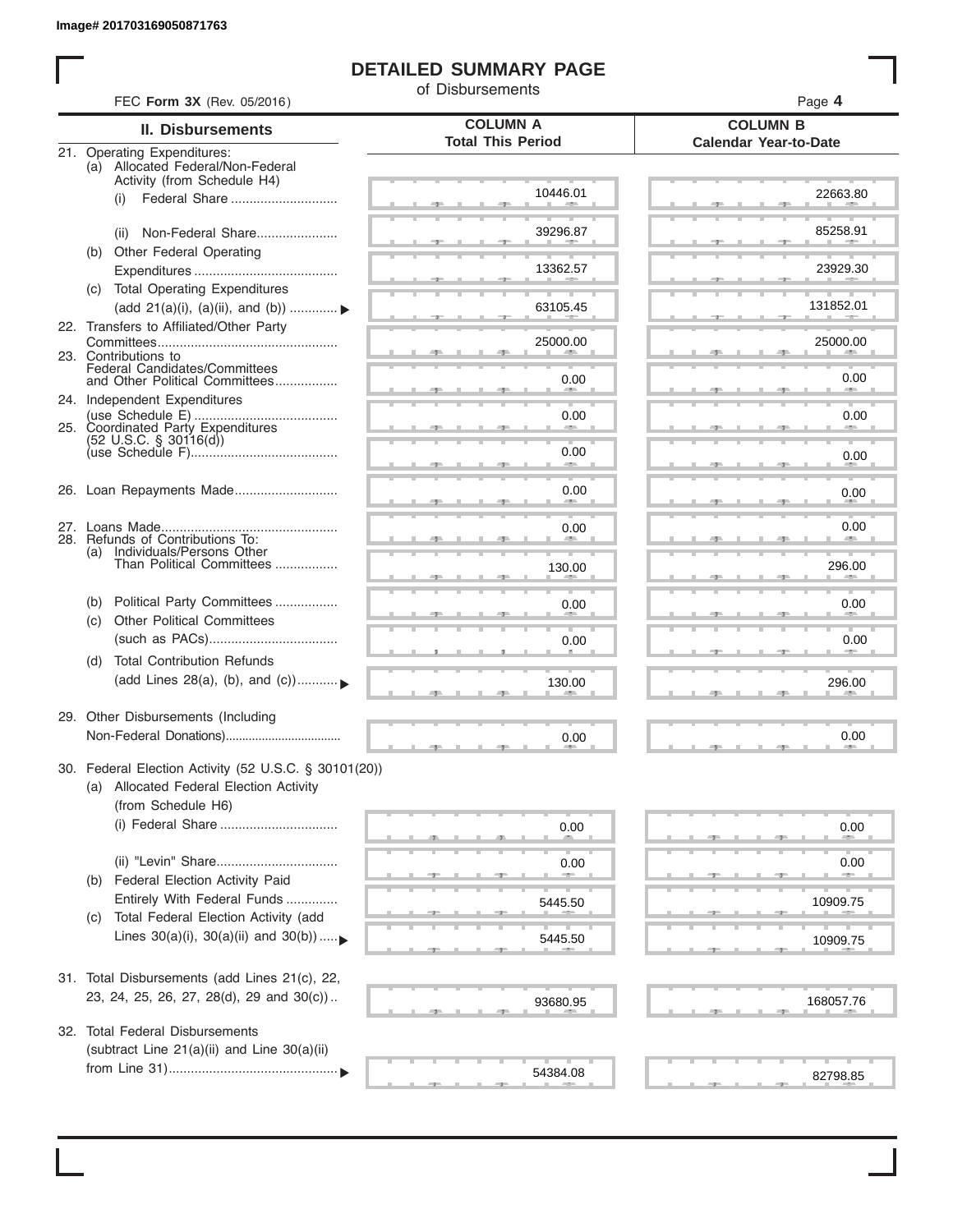### **DETAILED SUMMARY PAGE**

of Disbursements

FEC **Form 3X** (Rev. 05/2016) Page **5**

|  | <b>III. Net Contributions/</b> |
|--|--------------------------------|
|  | <b>Operating Expenditures</b>  |

#### **COLUMN A Total This Period**

#### **COLUMN B Calendar Year-to-Date**

| 33. Total Contributions (other than loans) |  |
|--------------------------------------------|--|
| 34. Total Contribution Refunds             |  |
|                                            |  |
| 35. Net Contributions (other than loans)   |  |
| (subtract Line 34 from Line 33)            |  |
| 36. Total Federal Operating Expenditures   |  |
| (add Line 21(a)(i) and Line 21(b))         |  |
| 37. Offsets to Operating Expenditures      |  |
|                                            |  |
| 38. Net Operating Expenditures             |  |
|                                            |  |

|  | э   |   | 5 L   | 68408.66           |
|--|-----|---|-------|--------------------|
|  |     |   |       | 130.00             |
|  | - 7 |   | л.    |                    |
|  | 胆   |   | ட     | 68278.66           |
|  |     |   |       | 23808.58           |
|  | 51  |   | 5.    | 皿                  |
|  |     |   |       | 1533.06            |
|  | -7- |   | $-7-$ |                    |
|  | ٠   | т | т     | ш<br>т<br>22275.52 |
|  |     |   |       |                    |

|  |  | 68408.66                       |  |  |  | 101408.19            |
|--|--|--------------------------------|--|--|--|----------------------|
|  |  | 130.00<br><b>All Contracts</b> |  |  |  | 296.00<br><b>ALL</b> |
|  |  | 68278.66                       |  |  |  | 101112.19            |
|  |  | 23808.58                       |  |  |  | 46593.10             |
|  |  | 1533.06                        |  |  |  | 1720.35              |
|  |  | 22275.52                       |  |  |  | 44872.75             |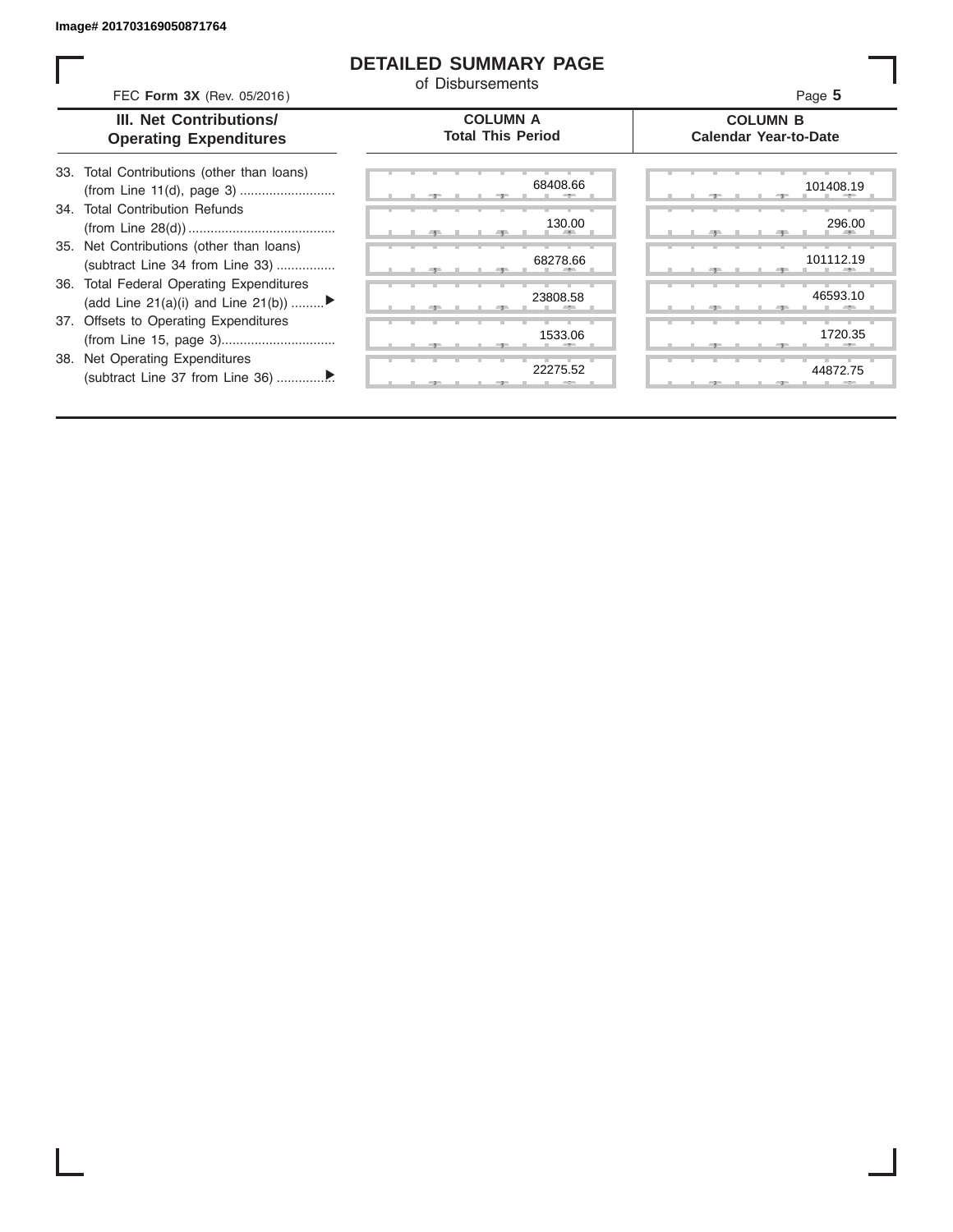# tmage# 201703169050871765<br>DAGE 6 / 94 DHC 8 (B9 CI G`H9 LH`F 9 **4 DHC 15** T 9 DC F HŽ G7 < 9 8 I 4 O C F<sup>1</sup> + H9 A + N5 H + C B

Ī **Form/Schedule: F3XN Transaction ID :** 

> Salaries, taxes and health insurance costs for employees found under line 21(a) are for employees that did not spend<br>more than 25% of their time working on Federal Election activities.<br>Regarding donors who provide an addre more than 25% of their time working on Federal Election activities. outside of the United States, Hillary Victory Fund has thorough procedures in place to confirm that all contributions are made from permissible sources

**Form/Schedule: Transaction ID:**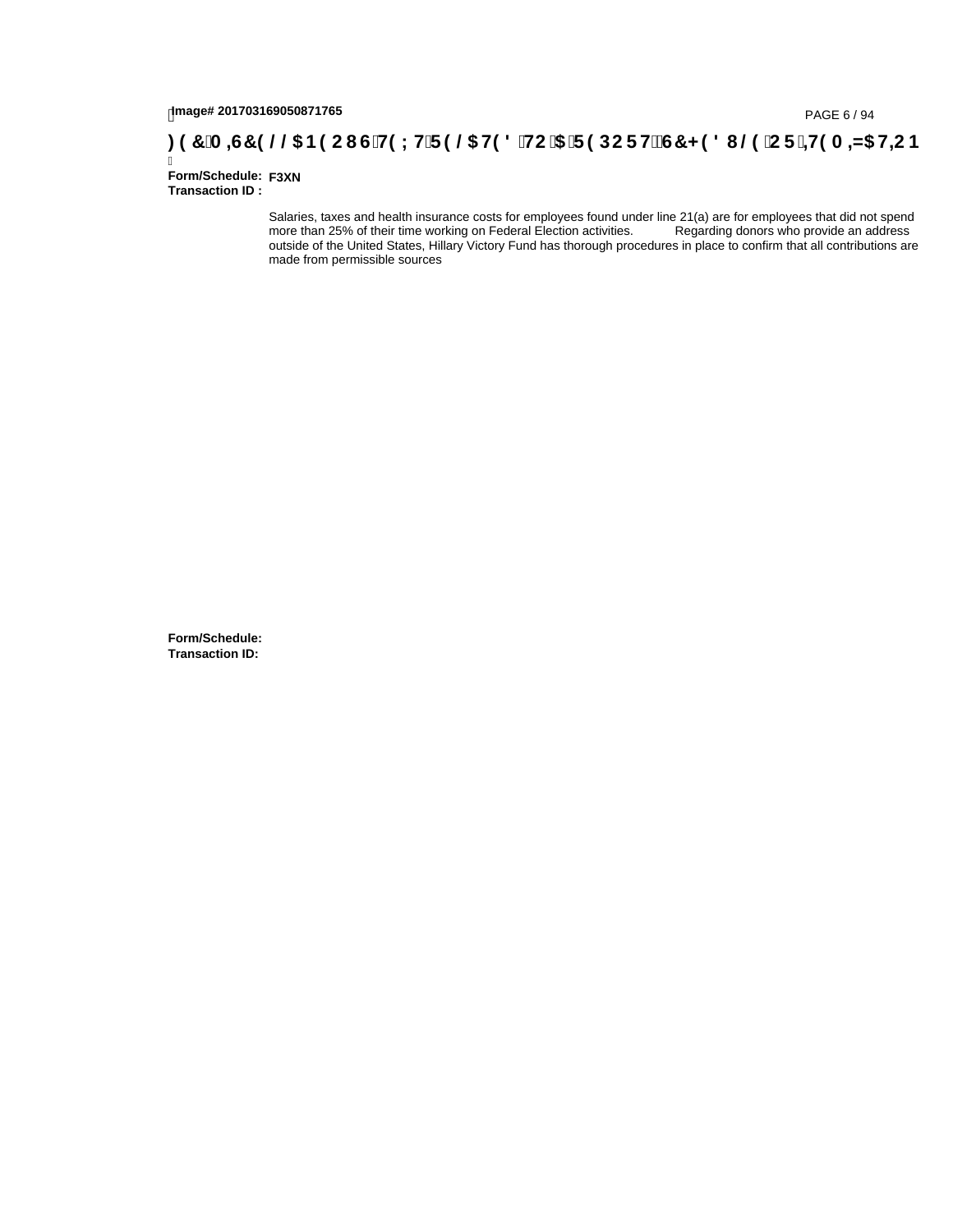|                          | <b>SCHEDULE A (FEC Form 3X)</b> |
|--------------------------|---------------------------------|
| <b>ITEMIZED RECEIPTS</b> |                                 |

| SCHEDULE A (FEC Form 3X)<br><b>ITEMIZED RECEIPTS</b> |                                                                                                                                                                                                                                                                                         |                    | Use separate schedule(s)<br>for each category of the           | 94<br>FOR LINE NUMBER:<br>PAGE<br>OF<br>7<br>(check only one)<br>$\boldsymbol{x}$                                                   |  |  |  |
|------------------------------------------------------|-----------------------------------------------------------------------------------------------------------------------------------------------------------------------------------------------------------------------------------------------------------------------------------------|--------------------|----------------------------------------------------------------|-------------------------------------------------------------------------------------------------------------------------------------|--|--|--|
|                                                      |                                                                                                                                                                                                                                                                                         |                    | Detailed Summary Page                                          | 11a<br>11 <sub>b</sub><br>12<br>11 <sub>c</sub><br>13<br>14<br>15<br>16<br>17                                                       |  |  |  |
|                                                      | Any information copied from such Reports and Statements may not be sold or used by any person for the purpose of soliciting contributions<br>or for commercial purposes, other than using the name and address of any political committee to solicit contributions from such committee. |                    |                                                                |                                                                                                                                     |  |  |  |
|                                                      | NAME OF COMMITTEE (In Full)<br>Montana Democratic Party                                                                                                                                                                                                                                 |                    |                                                                |                                                                                                                                     |  |  |  |
| А.                                                   | Full Name of Individual (Last, First, Middle Initial) or Full Organization Name<br>Armstrong, Julie, , ,                                                                                                                                                                                |                    |                                                                | Date of Receipt                                                                                                                     |  |  |  |
|                                                      | Mailing Address 3035A Schilling St                                                                                                                                                                                                                                                      |                    |                                                                | $M = M$ /<br>$D$ $D$<br>$Y - Y - I$<br>02<br>21<br>2017                                                                             |  |  |  |
|                                                      | City<br>Missoula                                                                                                                                                                                                                                                                        | <b>State</b><br>МT | Zip Code<br>59801-2107                                         | <b>Transaction ID: VR0THKAFCX5</b><br>Amount of Each Receipt this Period                                                            |  |  |  |
|                                                      | FEC ID number of contributing<br>federal political committee.                                                                                                                                                                                                                           | C                  |                                                                | 500.00<br><b>STATISTICS</b>                                                                                                         |  |  |  |
|                                                      | Name of Employer (for Individual)<br>City Of Missoula                                                                                                                                                                                                                                   |                    | Occupation (for Individual)<br>City Of Missoula Councilperson  | Memo Item                                                                                                                           |  |  |  |
|                                                      | Receipt For:<br>Primary<br>General<br>Other (specify) $\blacktriangledown$                                                                                                                                                                                                              |                    | Aggregate Year-to-Date ▼<br>620.00<br><b>Contract Contract</b> |                                                                                                                                     |  |  |  |
|                                                      | Full Name of Individual (Last, First, Middle Initial) or Full Organization Name<br>B. Billings, Mike, , ,                                                                                                                                                                               |                    |                                                                | Date of Receipt                                                                                                                     |  |  |  |
|                                                      | Mailing Address 20 Reeders Village Dr                                                                                                                                                                                                                                                   |                    |                                                                | $M - M$<br>$D$ $D$<br>$\blacksquare$ $\blacksquare$ $\blacksquare$ $\blacksquare$ $\blacksquare$ $\blacksquare$<br>02<br>2017<br>28 |  |  |  |
|                                                      | City<br>Helena                                                                                                                                                                                                                                                                          | <b>State</b><br>MT | Zip Code<br>59601-9684                                         | Transaction ID: VR0THKCKBV3                                                                                                         |  |  |  |
|                                                      | FEC ID number of contributing<br>federal political committee.                                                                                                                                                                                                                           | C                  |                                                                | Amount of Each Receipt this Period<br>240.00                                                                                        |  |  |  |
|                                                      | Name of Employer (for Individual)<br>Retired                                                                                                                                                                                                                                            |                    | Occupation (for Individual)<br>Retired                         | Memo Item                                                                                                                           |  |  |  |
|                                                      | Receipt For:<br>Primary<br>General<br>Other (specify) $\blacktriangledown$                                                                                                                                                                                                              |                    | Aggregate Year-to-Date ▼<br>240.00                             |                                                                                                                                     |  |  |  |
|                                                      | Full Name of Individual (Last, First, Middle Initial) or Full Organization Name<br>C. Borgenicht, Kathryn, , ,                                                                                                                                                                          |                    |                                                                | Date of Receipt                                                                                                                     |  |  |  |
|                                                      | Mailing Address 9293 Skyridge Dr                                                                                                                                                                                                                                                        |                    |                                                                | $M - M$<br>$D$ $D$<br>$\mathbf{I} = \mathbf{Y} + \mathbf{I} - \mathbf{Y} + \mathbf{I}$<br>02<br>28<br>2017                          |  |  |  |
|                                                      | City<br>Bozeman                                                                                                                                                                                                                                                                         | <b>State</b><br>МT | Zip Code<br>59715-9589                                         | <b>Transaction ID: VR0THKCKQ47</b><br>Amount of Each Receipt this Period                                                            |  |  |  |
|                                                      | FEC ID number of contributing<br>federal political committee.                                                                                                                                                                                                                           | C                  |                                                                | 360.00                                                                                                                              |  |  |  |
|                                                      | Name of Employer (for Individual)<br>Bozeman Health                                                                                                                                                                                                                                     |                    | Occupation (for Individual)<br>Physician                       | Memo Item                                                                                                                           |  |  |  |
|                                                      | Receipt For:<br>Primary<br>General<br>Other (specify)                                                                                                                                                                                                                                   |                    | Aggregate Year-to-Date ▼<br>360.00                             |                                                                                                                                     |  |  |  |
|                                                      |                                                                                                                                                                                                                                                                                         |                    |                                                                | 1100.00                                                                                                                             |  |  |  |
|                                                      |                                                                                                                                                                                                                                                                                         |                    |                                                                |                                                                                                                                     |  |  |  |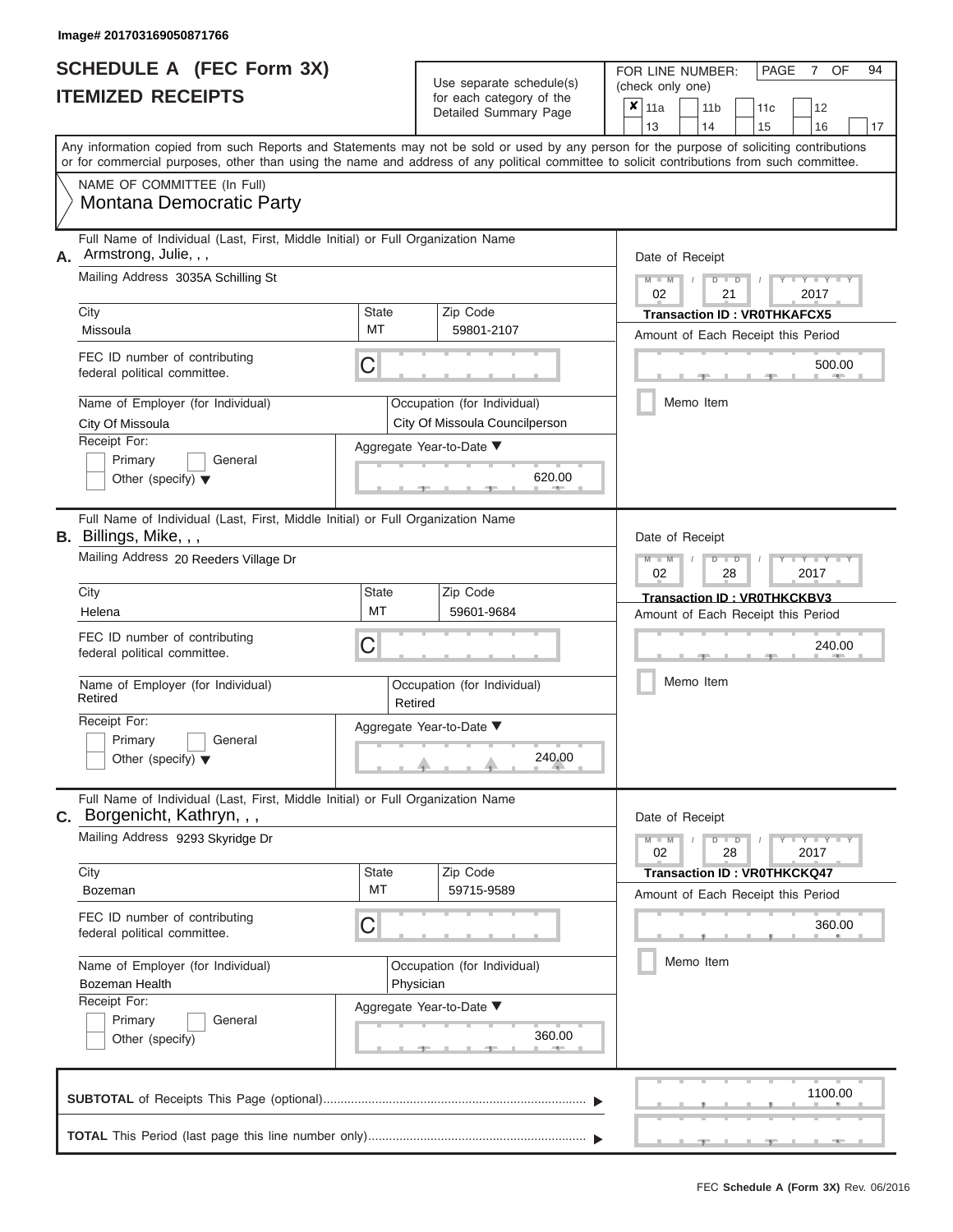|                          | <b>SCHEDULE A (FEC Form 3X)</b> |
|--------------------------|---------------------------------|
| <b>ITEMIZED RECEIPTS</b> |                                 |

| SCHEDULE A (FEC Form 3X)<br><b>ITEMIZED RECEIPTS</b>                                                          | Use separate schedule(s)                                    | 94<br>FOR LINE NUMBER:<br>PAGE<br>OF<br>8<br>(check only one)                                                                                                                                                                                                                           |
|---------------------------------------------------------------------------------------------------------------|-------------------------------------------------------------|-----------------------------------------------------------------------------------------------------------------------------------------------------------------------------------------------------------------------------------------------------------------------------------------|
|                                                                                                               | for each category of the<br>Detailed Summary Page           | $\boldsymbol{x}$<br>11a<br>11 <sub>b</sub><br>12<br>11c<br>13<br>14<br>15<br>16<br>17                                                                                                                                                                                                   |
|                                                                                                               |                                                             | Any information copied from such Reports and Statements may not be sold or used by any person for the purpose of soliciting contributions<br>or for commercial purposes, other than using the name and address of any political committee to solicit contributions from such committee. |
| NAME OF COMMITTEE (In Full)<br>Montana Democratic Party                                                       |                                                             |                                                                                                                                                                                                                                                                                         |
| Full Name of Individual (Last, First, Middle Initial) or Full Organization Name<br>Bough, June, Marie,,<br>Α. |                                                             | Date of Receipt                                                                                                                                                                                                                                                                         |
| Mailing Address 6921 Shepard Xing<br>City                                                                     | <b>State</b><br>Zip Code                                    | $M = M$ /<br>$D$ $D$<br>$Y - Y - I$<br>02<br>27<br>2017                                                                                                                                                                                                                                 |
| Highwood                                                                                                      | МT<br>59450                                                 | <b>Transaction ID: VR0THKE1Y44</b><br>Amount of Each Receipt this Period                                                                                                                                                                                                                |
| FEC ID number of contributing<br>federal political committee.                                                 | C                                                           | 500.00<br><b>AND</b>                                                                                                                                                                                                                                                                    |
| Name of Employer (for Individual)<br>Retired                                                                  | Occupation (for Individual)<br><b>Information Requested</b> | Memo Item                                                                                                                                                                                                                                                                               |
| Receipt For:                                                                                                  | Aggregate Year-to-Date ▼                                    |                                                                                                                                                                                                                                                                                         |
| Primary<br>General<br>Other (specify) $\blacktriangledown$                                                    | 500.00<br><b>British Allen</b>                              |                                                                                                                                                                                                                                                                                         |
| Full Name of Individual (Last, First, Middle Initial) or Full Organization Name<br>B. Dunbar, Jane, , ,       |                                                             | Date of Receipt                                                                                                                                                                                                                                                                         |
| Mailing Address PO Box 6791                                                                                   |                                                             | $M - M$<br>$D$ $D$<br>$\blacksquare$ $\blacksquare$ $\blacksquare$ $\blacksquare$ $\blacksquare$ $\blacksquare$<br>02<br>21<br>2017                                                                                                                                                     |
| City                                                                                                          | State<br>Zip Code                                           | <b>Transaction ID: VR0THKAPPS9</b>                                                                                                                                                                                                                                                      |
| Sheridan                                                                                                      | <b>WY</b><br>82801-7106                                     | Amount of Each Receipt this Period                                                                                                                                                                                                                                                      |
| FEC ID number of contributing<br>federal political committee.                                                 | C                                                           | 500.00                                                                                                                                                                                                                                                                                  |
| Name of Employer (for Individual)<br>Retired                                                                  | Occupation (for Individual)<br>Retired                      | Memo Item                                                                                                                                                                                                                                                                               |
| Receipt For: 2018                                                                                             | Aggregate Year-to-Date ▼                                    |                                                                                                                                                                                                                                                                                         |
| Primary<br>General<br>$\pmb{\times}$<br>Other (specify) $\blacktriangledown$                                  | 500.00                                                      |                                                                                                                                                                                                                                                                                         |
| Full Name of Individual (Last, First, Middle Initial) or Full Organization Name<br>C. Eisenberg, JoAnn, , ,   |                                                             | Date of Receipt                                                                                                                                                                                                                                                                         |
| Mailing Address 2343 N Cleveland Ave                                                                          |                                                             | $M - M$<br>$D$ $D$<br>$T-T$ $T$ $T$ $T$ $T$ $T$<br>02<br>2017<br>13                                                                                                                                                                                                                     |
| City<br>Chicago                                                                                               | <b>State</b><br>Zip Code<br>IL<br>60614-3315                | Transaction ID: VR0THK9H700<br>Amount of Each Receipt this Period                                                                                                                                                                                                                       |
| FEC ID number of contributing<br>federal political committee.                                                 | C                                                           | 250.00                                                                                                                                                                                                                                                                                  |
| Name of Employer (for Individual)<br>Retired                                                                  | Occupation (for Individual)<br>Retired                      | Memo Item                                                                                                                                                                                                                                                                               |
| Receipt For: 2018<br>Primary<br>General<br>×<br>Other (specify)                                               | Aggregate Year-to-Date ▼<br>250.00                          |                                                                                                                                                                                                                                                                                         |
|                                                                                                               |                                                             | 1250.00                                                                                                                                                                                                                                                                                 |
|                                                                                                               |                                                             |                                                                                                                                                                                                                                                                                         |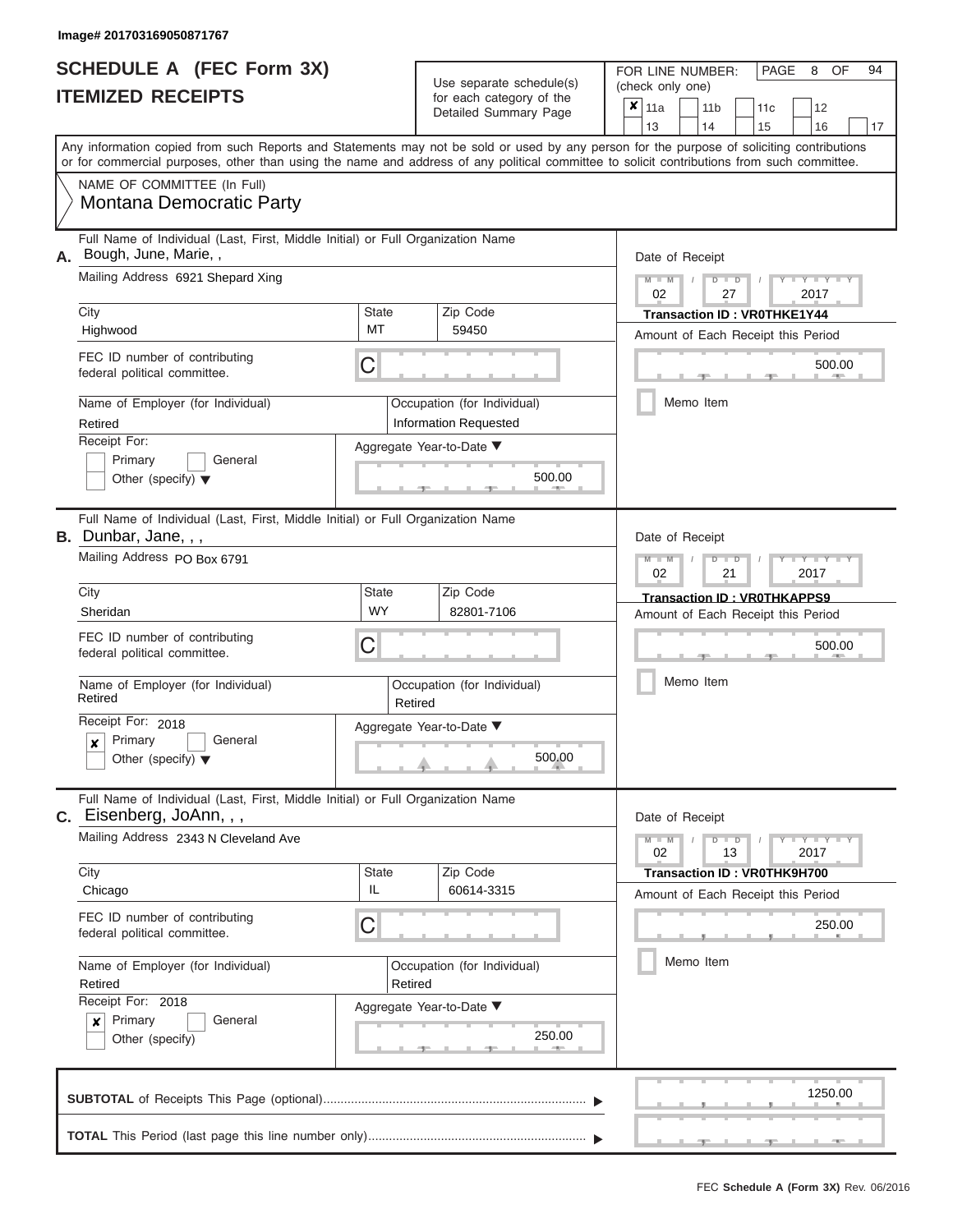|                          | <b>SCHEDULE A (FEC Form 3X)</b> |
|--------------------------|---------------------------------|
| <b>ITEMIZED RECEIPTS</b> |                                 |

Use separate schedule(s) (check only one)<br>for each category of the  $\begin{array}{|c|c|c|c|c|}\n\hline\n\text{Initial Summary goes} & & \text{with } & \text{with } & \text{with } & \text{with } & \text{with } & \text{with } & \text{with } & \text{with } & \text{with } & \text{with } & \text{with } & \text{with } & \text{with } & \text{with } & \text{with } & \text{with } & \text{with } & \text{with } & \text{with } & \text{with } & \text$ 

FOR LINE NUMBER:

 $\overline{\phantom{0}}$ 

PAGE 9 OF 94

 $\overline{\phantom{0}}$ 

|    |                                                                                                                                                                                                                                                                                         | Detailed Summary Page | $\boldsymbol{x}$ | 11a<br>13                                            |                                                                                                                                                | 14              | 11 <sub>b</sub> | 11c<br>15 |                                        | 12<br>16                                                          | 17 |                 |  |  |  |  |
|----|-----------------------------------------------------------------------------------------------------------------------------------------------------------------------------------------------------------------------------------------------------------------------------------------|-----------------------|------------------|------------------------------------------------------|------------------------------------------------------------------------------------------------------------------------------------------------|-----------------|-----------------|-----------|----------------------------------------|-------------------------------------------------------------------|----|-----------------|--|--|--|--|
|    | Any information copied from such Reports and Statements may not be sold or used by any person for the purpose of soliciting contributions<br>or for commercial purposes, other than using the name and address of any political committee to solicit contributions from such committee. |                       |                  |                                                      |                                                                                                                                                |                 |                 |           |                                        |                                                                   |    |                 |  |  |  |  |
|    | NAME OF COMMITTEE (In Full)<br>Montana Democratic Party                                                                                                                                                                                                                                 |                       |                  |                                                      |                                                                                                                                                |                 |                 |           |                                        |                                                                   |    |                 |  |  |  |  |
| А. | Full Name of Individual (Last, First, Middle Initial) or Full Organization Name<br>Fontana, Peter, , ,                                                                                                                                                                                  |                       |                  |                                                      | Date of Receipt                                                                                                                                |                 |                 |           |                                        |                                                                   |    |                 |  |  |  |  |
|    | Mailing Address 1120 24Th Ave SW                                                                                                                                                                                                                                                        |                       |                  |                                                      | $\overline{D}$<br>$\overline{D}$<br>2017<br>02<br>15                                                                                           |                 |                 |           |                                        |                                                                   |    |                 |  |  |  |  |
|    | City<br><b>Great Falls</b>                                                                                                                                                                                                                                                              | <b>State</b><br>MT    |                  | Zip Code<br>59404-3441                               | <b>Transaction ID: VR0THK9NDE5</b>                                                                                                             |                 |                 |           |                                        |                                                                   |    |                 |  |  |  |  |
|    | FEC ID number of contributing<br>federal political committee.                                                                                                                                                                                                                           | С                     |                  |                                                      | Amount of Each Receipt this Period<br>500.00                                                                                                   |                 |                 |           |                                        |                                                                   |    |                 |  |  |  |  |
|    | Name of Employer (for Individual)<br>Self                                                                                                                                                                                                                                               |                       |                  | Occupation (for Individual)<br>Real Estate Appraiser |                                                                                                                                                |                 | Memo Item       |           |                                        |                                                                   |    |                 |  |  |  |  |
|    | Receipt For:<br>Primary<br>General<br>Other (specify) $\blacktriangledown$                                                                                                                                                                                                              |                       |                  | Aggregate Year-to-Date ▼<br>500.00                   |                                                                                                                                                |                 |                 |           |                                        |                                                                   |    |                 |  |  |  |  |
|    | Full Name of Individual (Last, First, Middle Initial) or Full Organization Name<br>B. Gardner, Julie, , ,                                                                                                                                                                               |                       |                  |                                                      |                                                                                                                                                | Date of Receipt |                 |           |                                        |                                                                   |    |                 |  |  |  |  |
|    | Mailing Address 2548 Heritage Dr                                                                                                                                                                                                                                                        |                       |                  |                                                      | $\overline{\phantom{a}}$<br>$M - M$<br>$D$ $\Box$ $D$<br>02<br>2017<br>16<br>Transaction ID: VR0THK9R3A3<br>Amount of Each Receipt this Period |                 |                 |           |                                        |                                                                   |    |                 |  |  |  |  |
|    | City<br>Helena                                                                                                                                                                                                                                                                          | <b>State</b><br>МT    |                  | Zip Code<br>59601-5651                               |                                                                                                                                                |                 |                 |           |                                        |                                                                   |    |                 |  |  |  |  |
|    | FEC ID number of contributing<br>federal political committee.                                                                                                                                                                                                                           | С                     |                  |                                                      |                                                                                                                                                |                 |                 |           |                                        | 240.00                                                            |    |                 |  |  |  |  |
|    | Name of Employer (for Individual)<br>V.A. Hospital                                                                                                                                                                                                                                      | LPN                   |                  | Occupation (for Individual)                          |                                                                                                                                                |                 | Memo Item       |           |                                        |                                                                   |    |                 |  |  |  |  |
|    | Receipt For:<br>Primary<br>General<br>Other (specify) $\blacktriangledown$                                                                                                                                                                                                              |                       |                  | Aggregate Year-to-Date ▼<br>240.00                   |                                                                                                                                                |                 |                 |           |                                        |                                                                   |    |                 |  |  |  |  |
| С. | Full Name of Individual (Last, First, Middle Initial) or Full Organization Name<br>Geer, William, , ,                                                                                                                                                                                   |                       |                  |                                                      |                                                                                                                                                | Date of Receipt |                 |           |                                        |                                                                   |    |                 |  |  |  |  |
|    | Mailing Address 6135 Delarka Dr                                                                                                                                                                                                                                                         |                       |                  |                                                      |                                                                                                                                                | $M - M$<br>02   |                 |           | $\overline{D}$<br>$\blacksquare$<br>10 |                                                                   |    | $Y = Y$<br>2017 |  |  |  |  |
|    | City<br>Lolo                                                                                                                                                                                                                                                                            | <b>State</b><br>MT    |                  | Zip Code<br>59847-9522                               |                                                                                                                                                |                 |                 |           |                                        | Transaction ID: VR0THK8KQ23<br>Amount of Each Receipt this Period |    |                 |  |  |  |  |
|    | FEC ID number of contributing<br>federal political committee.                                                                                                                                                                                                                           | C                     |                  |                                                      |                                                                                                                                                |                 |                 |           |                                        |                                                                   |    | 300.00          |  |  |  |  |
|    | Name of Employer (for Individual)<br>None                                                                                                                                                                                                                                               | Retired               |                  | Occupation (for Individual)                          | Memo Item                                                                                                                                      |                 |                 |           |                                        |                                                                   |    |                 |  |  |  |  |
|    | Receipt For:<br>Primary<br>General<br>Other (specify)                                                                                                                                                                                                                                   |                       |                  | Aggregate Year-to-Date ▼<br>300.00                   |                                                                                                                                                |                 |                 |           |                                        |                                                                   |    |                 |  |  |  |  |
|    |                                                                                                                                                                                                                                                                                         |                       |                  |                                                      |                                                                                                                                                |                 |                 |           |                                        |                                                                   |    | 1040.00         |  |  |  |  |
|    |                                                                                                                                                                                                                                                                                         |                       |                  |                                                      |                                                                                                                                                |                 |                 |           |                                        |                                                                   |    |                 |  |  |  |  |

J

 $\frac{1}{2}$  ,  $\frac{1}{2}$  ,  $\frac{1}{2}$  ,  $\frac{1}{2}$  ,  $\frac{1}{2}$  ,  $\frac{1}{2}$  ,  $\frac{1}{2}$  ,  $\frac{1}{2}$  ,  $\frac{1}{2}$  ,  $\frac{1}{2}$  ,  $\frac{1}{2}$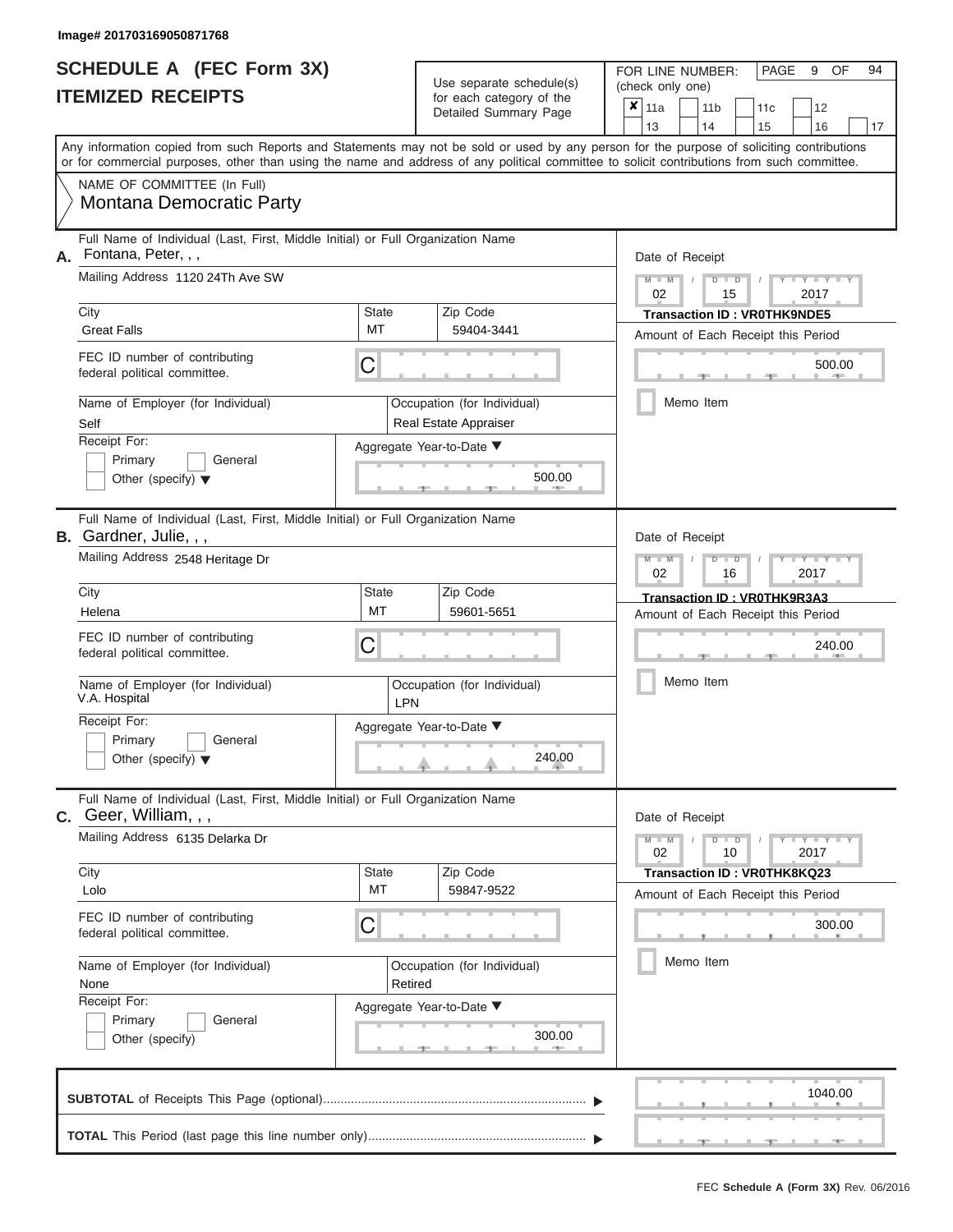|                          | <b>SCHEDULE A (FEC Form 3X)</b> |
|--------------------------|---------------------------------|
| <b>ITEMIZED RECEIPTS</b> |                                 |

FOR LINE NUMBER:<br>(check only one)

PAGE 10 OF 94

|  |                                                                                                                                                                                                                                                                                         |                   |                                                    | ioi ouoii outogory oi trio<br>Detailed Summary Page     | x | 11a                                                                                                   |  | 11 <sub>b</sub>                                                | 11 <sub>c</sub>                    | 12      |               |  |  |  |  |  |  |  |
|--|-----------------------------------------------------------------------------------------------------------------------------------------------------------------------------------------------------------------------------------------------------------------------------------------|-------------------|----------------------------------------------------|---------------------------------------------------------|---|-------------------------------------------------------------------------------------------------------|--|----------------------------------------------------------------|------------------------------------|---------|---------------|--|--|--|--|--|--|--|
|  |                                                                                                                                                                                                                                                                                         |                   |                                                    |                                                         |   | 13                                                                                                    |  | 14                                                             | 15                                 | 16      | 17            |  |  |  |  |  |  |  |
|  | Any information copied from such Reports and Statements may not be sold or used by any person for the purpose of soliciting contributions<br>or for commercial purposes, other than using the name and address of any political committee to solicit contributions from such committee. |                   |                                                    |                                                         |   |                                                                                                       |  |                                                                |                                    |         |               |  |  |  |  |  |  |  |
|  | NAME OF COMMITTEE (In Full)                                                                                                                                                                                                                                                             |                   |                                                    |                                                         |   |                                                                                                       |  |                                                                |                                    |         |               |  |  |  |  |  |  |  |
|  | Montana Democratic Party                                                                                                                                                                                                                                                                |                   |                                                    |                                                         |   |                                                                                                       |  |                                                                |                                    |         |               |  |  |  |  |  |  |  |
|  | Full Name of Individual (Last, First, Middle Initial) or Full Organization Name                                                                                                                                                                                                         |                   |                                                    |                                                         |   |                                                                                                       |  |                                                                |                                    |         |               |  |  |  |  |  |  |  |
|  | Greene, Nonie, , ,                                                                                                                                                                                                                                                                      |                   |                                                    |                                                         |   | Date of Receipt                                                                                       |  |                                                                |                                    |         |               |  |  |  |  |  |  |  |
|  | Mailing Address 200 Diviso St                                                                                                                                                                                                                                                           |                   | $M = M$ /<br>$D$ $D$<br>Y TY T<br>02<br>2017<br>14 |                                                         |   |                                                                                                       |  |                                                                |                                    |         |               |  |  |  |  |  |  |  |
|  | City                                                                                                                                                                                                                                                                                    | State             |                                                    | Zip Code                                                |   |                                                                                                       |  |                                                                | <b>Transaction ID: VR0THK9HSD0</b> |         |               |  |  |  |  |  |  |  |
|  | Tiburon                                                                                                                                                                                                                                                                                 | CA                |                                                    | 94920-1912                                              |   |                                                                                                       |  |                                                                | Amount of Each Receipt this Period |         |               |  |  |  |  |  |  |  |
|  | FEC ID number of contributing<br>federal political committee.                                                                                                                                                                                                                           | C                 |                                                    |                                                         |   |                                                                                                       |  |                                                                |                                    |         | 250.00<br>$-$ |  |  |  |  |  |  |  |
|  | Name of Employer (for Individual)<br>Greene Co. Inc.                                                                                                                                                                                                                                    | Exec              |                                                    | Occupation (for Individual)                             |   |                                                                                                       |  | Memo Item                                                      |                                    |         |               |  |  |  |  |  |  |  |
|  | Receipt For: 2018                                                                                                                                                                                                                                                                       |                   |                                                    | Aggregate Year-to-Date ▼                                |   |                                                                                                       |  |                                                                |                                    |         |               |  |  |  |  |  |  |  |
|  | Primary<br>General<br>$\boldsymbol{x}$                                                                                                                                                                                                                                                  |                   |                                                    |                                                         |   |                                                                                                       |  |                                                                |                                    |         |               |  |  |  |  |  |  |  |
|  | Other (specify) $\blacktriangledown$                                                                                                                                                                                                                                                    |                   |                                                    | 250.00<br><b>COLLECTION</b>                             |   |                                                                                                       |  |                                                                |                                    |         |               |  |  |  |  |  |  |  |
|  | Full Name of Individual (Last, First, Middle Initial) or Full Organization Name<br>B. Hamilton, Jim, , ,                                                                                                                                                                                |                   |                                                    |                                                         |   | Date of Receipt                                                                                       |  |                                                                |                                    |         |               |  |  |  |  |  |  |  |
|  | Mailing Address 155 Franklin Hills Dr                                                                                                                                                                                                                                                   |                   |                                                    |                                                         |   | $M - M$                                                                                               |  | $D$ $D$                                                        |                                    |         |               |  |  |  |  |  |  |  |
|  |                                                                                                                                                                                                                                                                                         |                   |                                                    |                                                         |   |                                                                                                       |  | $\Box$ $\Upsilon$ $\Box$ $\Upsilon$ $\Box$<br>02<br>20<br>2017 |                                    |         |               |  |  |  |  |  |  |  |
|  | City                                                                                                                                                                                                                                                                                    | State             |                                                    | Zip Code                                                |   | Transaction ID: VR0THKAAA93                                                                           |  |                                                                |                                    |         |               |  |  |  |  |  |  |  |
|  | Bozeman                                                                                                                                                                                                                                                                                 | MT                |                                                    | 59715-1733                                              |   | Amount of Each Receipt this Period                                                                    |  |                                                                |                                    |         |               |  |  |  |  |  |  |  |
|  | FEC ID number of contributing<br>federal political committee.                                                                                                                                                                                                                           |                   | 500.00                                             |                                                         |   |                                                                                                       |  |                                                                |                                    |         |               |  |  |  |  |  |  |  |
|  | Name of Employer (for Individual)<br><b>Edward Jones</b>                                                                                                                                                                                                                                |                   |                                                    | Occupation (for Individual)<br><b>Financial Adviser</b> |   |                                                                                                       |  | Memo Item                                                      |                                    |         |               |  |  |  |  |  |  |  |
|  | Receipt For:                                                                                                                                                                                                                                                                            |                   |                                                    | Aggregate Year-to-Date ▼                                |   |                                                                                                       |  |                                                                |                                    |         |               |  |  |  |  |  |  |  |
|  | Primary<br>Other (specify) $\blacktriangledown$                                                                                                                                                                                                                                         | General<br>500.00 |                                                    |                                                         |   |                                                                                                       |  |                                                                |                                    |         |               |  |  |  |  |  |  |  |
|  | Full Name of Individual (Last, First, Middle Initial) or Full Organization Name<br>$c.$ Haxby-Cote, Pam, , ,                                                                                                                                                                            |                   |                                                    |                                                         |   | Date of Receipt                                                                                       |  |                                                                |                                    |         |               |  |  |  |  |  |  |  |
|  | Mailing Address 109 Winkie Way                                                                                                                                                                                                                                                          |                   |                                                    |                                                         |   | $M - M$<br>$D$ $D$<br>$\blacksquare$ $\vdash$ $\vdash$ $\vdash$ $\vdash$ $\vdash$<br>02<br>24<br>2017 |  |                                                                |                                    |         |               |  |  |  |  |  |  |  |
|  | City                                                                                                                                                                                                                                                                                    | State<br>MT       |                                                    | Zip Code                                                |   |                                                                                                       |  |                                                                | <b>Transaction ID: VR0THKB02Y5</b> |         |               |  |  |  |  |  |  |  |
|  | <b>Butte</b>                                                                                                                                                                                                                                                                            |                   |                                                    | 59701-8011                                              |   |                                                                                                       |  |                                                                | Amount of Each Receipt this Period |         |               |  |  |  |  |  |  |  |
|  | FEC ID number of contributing<br>federal political committee.                                                                                                                                                                                                                           | C                 |                                                    |                                                         |   |                                                                                                       |  |                                                                |                                    |         | 500.00        |  |  |  |  |  |  |  |
|  | Name of Employer (for Individual)<br><b>BLDC</b>                                                                                                                                                                                                                                        |                   |                                                    | Occupation (for Individual)<br>Professional             |   |                                                                                                       |  | Memo Item                                                      |                                    |         |               |  |  |  |  |  |  |  |
|  | Receipt For:                                                                                                                                                                                                                                                                            |                   |                                                    | Aggregate Year-to-Date ▼                                |   |                                                                                                       |  |                                                                |                                    |         |               |  |  |  |  |  |  |  |
|  | General<br>Primary<br>Other (specify)                                                                                                                                                                                                                                                   |                   |                                                    | 500.00<br>-91                                           |   |                                                                                                       |  |                                                                |                                    |         |               |  |  |  |  |  |  |  |
|  |                                                                                                                                                                                                                                                                                         |                   |                                                    |                                                         |   |                                                                                                       |  |                                                                |                                    | 1250.00 |               |  |  |  |  |  |  |  |
|  |                                                                                                                                                                                                                                                                                         |                   |                                                    |                                                         |   |                                                                                                       |  |                                                                |                                    |         |               |  |  |  |  |  |  |  |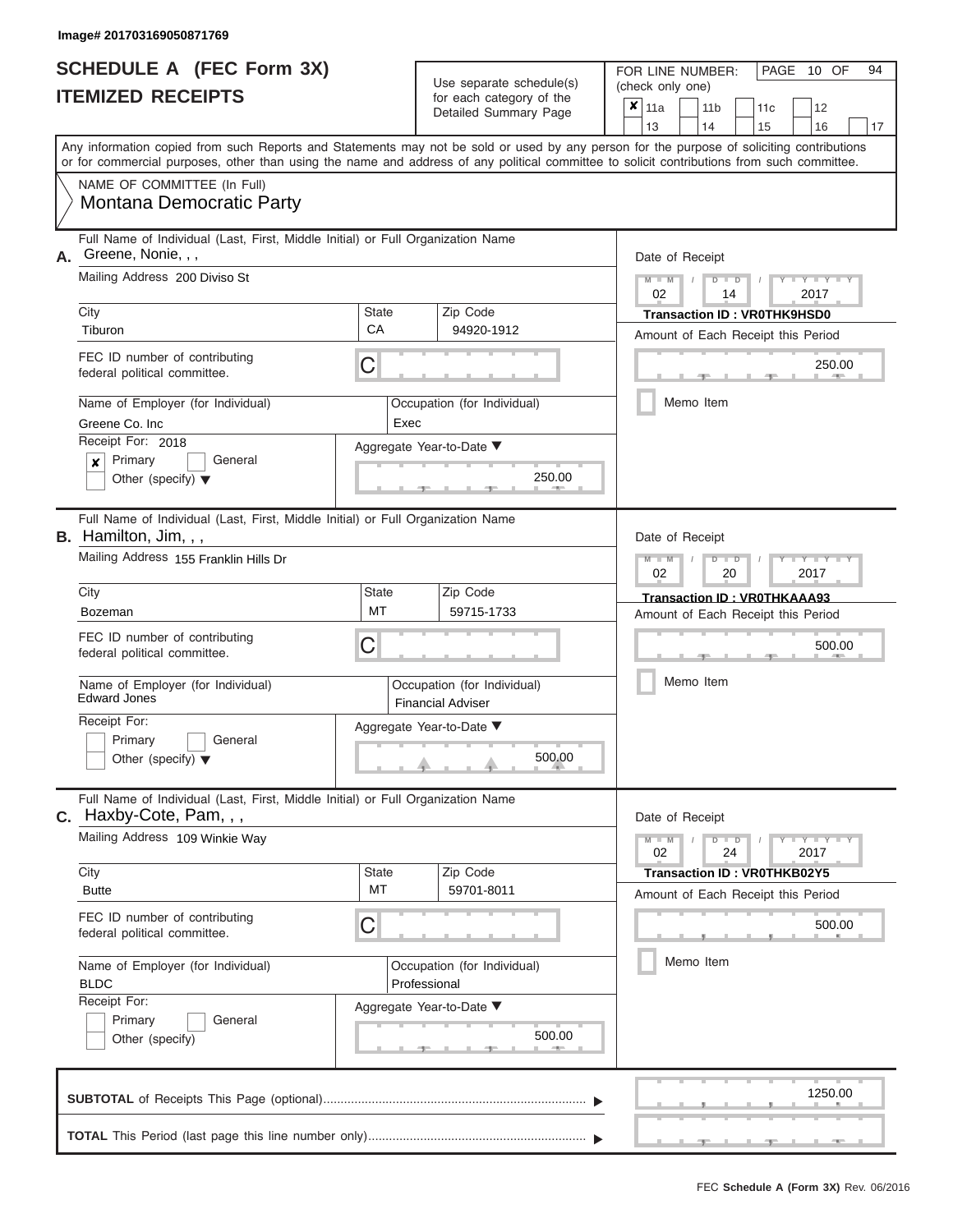|                          | <b>SCHEDULE A (FEC Form 3X)</b> |
|--------------------------|---------------------------------|
| <b>ITEMIZED RECEIPTS</b> |                                 |

FOR LINE NUMBER:<br>(check only one) Use separate schedule(s)

| IIEMIZED RECEIPIS                                                                                                                          |                          | for each category of the<br>Detailed Summary Page                 | ×<br>12<br>11a<br>11 <sub>b</sub><br>11c<br>13<br>14<br>15<br>16<br>17                                                                    |  |  |  |  |  |  |  |  |
|--------------------------------------------------------------------------------------------------------------------------------------------|--------------------------|-------------------------------------------------------------------|-------------------------------------------------------------------------------------------------------------------------------------------|--|--|--|--|--|--|--|--|
| or for commercial purposes, other than using the name and address of any political committee to solicit contributions from such committee. |                          |                                                                   | Any information copied from such Reports and Statements may not be sold or used by any person for the purpose of soliciting contributions |  |  |  |  |  |  |  |  |
| NAME OF COMMITTEE (In Full)<br>Montana Democratic Party                                                                                    |                          |                                                                   |                                                                                                                                           |  |  |  |  |  |  |  |  |
| Full Name of Individual (Last, First, Middle Initial) or Full Organization Name<br>Hill, Gaye, , ,<br>А.                                   |                          |                                                                   | Date of Receipt                                                                                                                           |  |  |  |  |  |  |  |  |
| Mailing Address 3400 N Lake Shore Dr<br>Apt 9A<br>City                                                                                     | <b>State</b>             | Zip Code                                                          | $Y = Y$<br>M<br>D<br>$\overline{D}$<br>2017<br>02<br>01<br><b>Transaction ID: VR0THK8KRC3</b>                                             |  |  |  |  |  |  |  |  |
| Chicago                                                                                                                                    | IL                       | 60657-4008                                                        | Amount of Each Receipt this Period                                                                                                        |  |  |  |  |  |  |  |  |
| FEC ID number of contributing<br>federal political committee.                                                                              | C                        |                                                                   | 500.00                                                                                                                                    |  |  |  |  |  |  |  |  |
| Name of Employer (for Individual)<br>None                                                                                                  | None                     | Occupation (for Individual)                                       | Memo Item                                                                                                                                 |  |  |  |  |  |  |  |  |
| Receipt For:<br>Primary<br>General<br>Other (specify) $\blacktriangledown$                                                                 | Aggregate Year-to-Date ▼ | 500.00                                                            | * Earmarked Contribution: See Below                                                                                                       |  |  |  |  |  |  |  |  |
| Full Name of Individual (Last, First, Middle Initial) or Full Organization Name<br><b>B. ACTBLUE</b>                                       |                          |                                                                   | Date of Receipt                                                                                                                           |  |  |  |  |  |  |  |  |
| Mailing Address PO Box 441146                                                                                                              |                          |                                                                   | $M - I$<br>Y I Y I<br>$\overline{\mathbf{M}}$<br>ъ<br>$\overline{\mathbb{D}}$<br>02<br>05<br>2017                                         |  |  |  |  |  |  |  |  |
| City<br><b>West Somerville</b>                                                                                                             | State<br>МA              | Zip Code<br>02144-0031                                            | Transaction ID: VR0THK8KRC3E<br>Amount of Each Receipt this Period                                                                        |  |  |  |  |  |  |  |  |
| FEC ID number of contributing<br>federal political committee.                                                                              | С<br>C00401224           |                                                                   | 500.00                                                                                                                                    |  |  |  |  |  |  |  |  |
| Name of Employer (for Individual)                                                                                                          |                          | Occupation (for Individual)<br>Conduit total listed in Agg. field | Memo Item<br>x                                                                                                                            |  |  |  |  |  |  |  |  |
| Receipt For:<br>Primary<br>General<br>Other (specify) $\blacktriangledown$                                                                 | Aggregate Year-to-Date ▼ | 18291.53                                                          | Note: Above Contribution earmarked through this<br>organization.                                                                          |  |  |  |  |  |  |  |  |
| Full Name of Individual (Last, First, Middle Initial) or Full Organization Name<br>$C.$ Howe, Barb, B.,,                                   |                          |                                                                   | Date of Receipt                                                                                                                           |  |  |  |  |  |  |  |  |
| Mailing Address 304 E Broadway St                                                                                                          |                          |                                                                   | $Y = Y =$<br>$D$ $D$<br>$M - M$<br>02<br>21<br>2017                                                                                       |  |  |  |  |  |  |  |  |
| City<br>Helena                                                                                                                             | State<br>MT              | Zip Code<br>59601-4237                                            | <b>Transaction ID: VR0THKAKH39</b><br>Amount of Each Receipt this Period                                                                  |  |  |  |  |  |  |  |  |
| FEC ID number of contributing<br>federal political committee.                                                                              | C                        |                                                                   | 1000.00                                                                                                                                   |  |  |  |  |  |  |  |  |
| Name of Employer (for Individual)<br>Self                                                                                                  | Social Worker            | Occupation (for Individual)                                       | Memo Item                                                                                                                                 |  |  |  |  |  |  |  |  |
| Receipt For:<br>Primary<br>General<br>Other (specify)                                                                                      | Aggregate Year-to-Date ▼ | 1000.00                                                           |                                                                                                                                           |  |  |  |  |  |  |  |  |
|                                                                                                                                            |                          |                                                                   | 1500.00                                                                                                                                   |  |  |  |  |  |  |  |  |
|                                                                                                                                            |                          |                                                                   |                                                                                                                                           |  |  |  |  |  |  |  |  |

PAGE 11 OF 94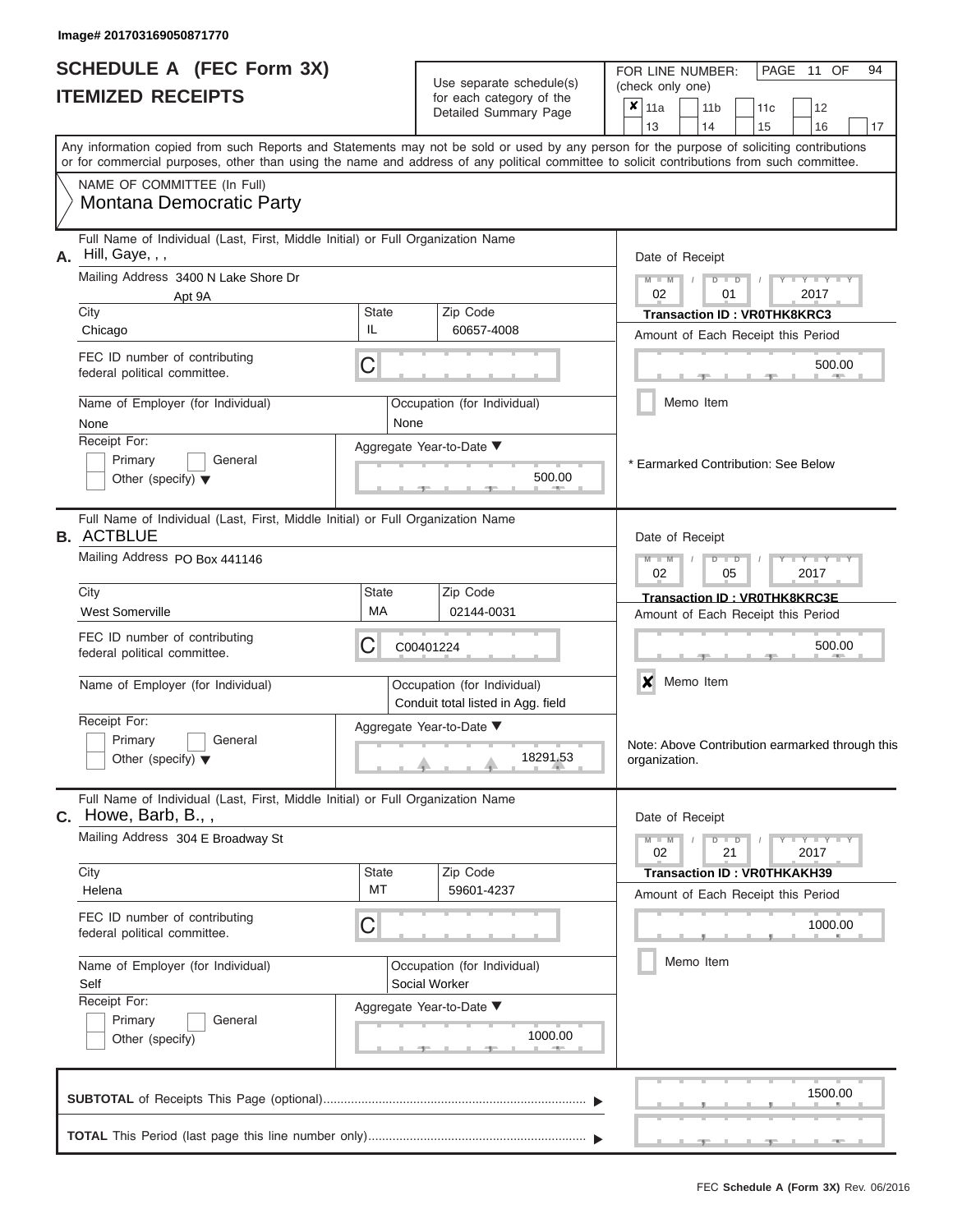|                          | <b>SCHEDULE A (FEC Form 3X)</b> |
|--------------------------|---------------------------------|
| <b>ITEMIZED RECEIPTS</b> |                                 |

FOR LINE NUMBER:<br>(check only one)

PAGE 12 OF 94

|                                                                                                                                            |                | badii balogory of life<br>Detailed Summary Page                   | x      | 11a                                                     |  | 11 <sub>b</sub> |                      | 11c | 12                                  |                                                 |  |  |  |  |  |
|--------------------------------------------------------------------------------------------------------------------------------------------|----------------|-------------------------------------------------------------------|--------|---------------------------------------------------------|--|-----------------|----------------------|-----|-------------------------------------|-------------------------------------------------|--|--|--|--|--|
| Any information copied from such Reports and Statements may not be sold or used by any person for the purpose of soliciting contributions  |                |                                                                   |        | 13                                                      |  | 14              |                      | 15  | 16                                  | 17                                              |  |  |  |  |  |
| or for commercial purposes, other than using the name and address of any political committee to solicit contributions from such committee. |                |                                                                   |        |                                                         |  |                 |                      |     |                                     |                                                 |  |  |  |  |  |
| NAME OF COMMITTEE (In Full)<br>Montana Democratic Party                                                                                    |                |                                                                   |        |                                                         |  |                 |                      |     |                                     |                                                 |  |  |  |  |  |
| Full Name of Individual (Last, First, Middle Initial) or Full Organization Name<br>A. Jennings, Gerry, , ,                                 |                |                                                                   |        | Date of Receipt                                         |  |                 |                      |     |                                     |                                                 |  |  |  |  |  |
| Mailing Address 317 Fox Dr                                                                                                                 |                |                                                                   |        | $M - M$ /<br>$D$ $D$<br>$Y - Y - I$<br>28<br>2017<br>02 |  |                 |                      |     |                                     |                                                 |  |  |  |  |  |
| City<br><b>Great Falls</b>                                                                                                                 | State<br>MT    | Zip Code                                                          |        |                                                         |  |                 |                      |     | <b>Transaction ID: VR0THKE4GE6</b>  |                                                 |  |  |  |  |  |
|                                                                                                                                            |                | 59404-3835                                                        |        |                                                         |  |                 |                      |     | Amount of Each Receipt this Period  |                                                 |  |  |  |  |  |
| FEC ID number of contributing<br>federal political committee.                                                                              | С              |                                                                   | 100.00 |                                                         |  |                 |                      |     |                                     |                                                 |  |  |  |  |  |
| Name of Employer (for Individual)<br>Not Employed                                                                                          |                | Occupation (for Individual)<br>Not Employed                       |        |                                                         |  | Memo Item       |                      |     |                                     |                                                 |  |  |  |  |  |
| Receipt For:                                                                                                                               |                | Aggregate Year-to-Date ▼                                          |        |                                                         |  |                 |                      |     |                                     |                                                 |  |  |  |  |  |
| Primary<br>General<br>Other (specify) $\blacktriangledown$                                                                                 |                | 250.00                                                            |        |                                                         |  |                 |                      |     | * Earmarked Contribution: See Below |                                                 |  |  |  |  |  |
| Full Name of Individual (Last, First, Middle Initial) or Full Organization Name<br><b>B. ACTBLUE</b>                                       |                |                                                                   |        | Date of Receipt                                         |  |                 |                      |     |                                     |                                                 |  |  |  |  |  |
| Mailing Address PO Box 441146                                                                                                              |                |                                                                   |        | $M - M$<br>02                                           |  |                 | $D$ $\Box$ $D$<br>28 |     | $Y - Y$<br>2017                     |                                                 |  |  |  |  |  |
| City                                                                                                                                       | <b>State</b>   | Zip Code                                                          |        |                                                         |  |                 |                      |     | <b>Transaction ID: VR0THKE4GE6E</b> |                                                 |  |  |  |  |  |
| <b>West Somerville</b>                                                                                                                     | MA             | 02144-0031                                                        |        |                                                         |  |                 |                      |     | Amount of Each Receipt this Period  |                                                 |  |  |  |  |  |
| FEC ID number of contributing<br>federal political committee.                                                                              | С<br>C00401224 |                                                                   | 100.00 |                                                         |  |                 |                      |     |                                     |                                                 |  |  |  |  |  |
| Name of Employer (for Individual)                                                                                                          |                | Occupation (for Individual)<br>Conduit total listed in Agg. field |        | X<br>Memo Item                                          |  |                 |                      |     |                                     |                                                 |  |  |  |  |  |
| Receipt For:<br>Primary<br>General<br>Other (specify) $\blacktriangledown$                                                                 |                | Aggregate Year-to-Date ▼<br>18291.53                              |        | organization.                                           |  |                 |                      |     |                                     | Note: Above Contribution earmarked through this |  |  |  |  |  |
| Full Name of Individual (Last, First, Middle Initial) or Full Organization Name<br>$C.$ Johnson, Warren, $,$                               |                |                                                                   |        | Date of Receipt                                         |  |                 |                      |     |                                     |                                                 |  |  |  |  |  |
| Mailing Address 624 Robin Ct                                                                                                               |                |                                                                   |        | $M - M$<br>02                                           |  |                 | $D$ $D$<br>15        |     | $T - Y = T - Y - T - Y$<br>2017     |                                                 |  |  |  |  |  |
| City                                                                                                                                       | <b>State</b>   | Zip Code                                                          |        |                                                         |  |                 |                      |     | <b>Transaction ID: VR0THK9MVW6</b>  |                                                 |  |  |  |  |  |
| <b>Great Falls</b>                                                                                                                         | MT             | 59404-3568                                                        |        |                                                         |  |                 |                      |     | Amount of Each Receipt this Period  |                                                 |  |  |  |  |  |
| FEC ID number of contributing<br>federal political committee.                                                                              | С              |                                                                   |        |                                                         |  |                 |                      |     |                                     | 250.00                                          |  |  |  |  |  |
| Name of Employer (for Individual)<br>Self                                                                                                  | Farmer         | Occupation (for Individual)                                       |        |                                                         |  | Memo Item       |                      |     |                                     |                                                 |  |  |  |  |  |
| Receipt For:                                                                                                                               |                | Aggregate Year-to-Date ▼                                          |        |                                                         |  |                 |                      |     |                                     |                                                 |  |  |  |  |  |
| Primary<br>General<br>Other (specify)                                                                                                      |                | 250.00                                                            |        |                                                         |  |                 |                      |     |                                     |                                                 |  |  |  |  |  |
|                                                                                                                                            |                |                                                                   |        |                                                         |  |                 |                      |     |                                     | 350.00                                          |  |  |  |  |  |
|                                                                                                                                            |                |                                                                   |        |                                                         |  |                 |                      |     |                                     |                                                 |  |  |  |  |  |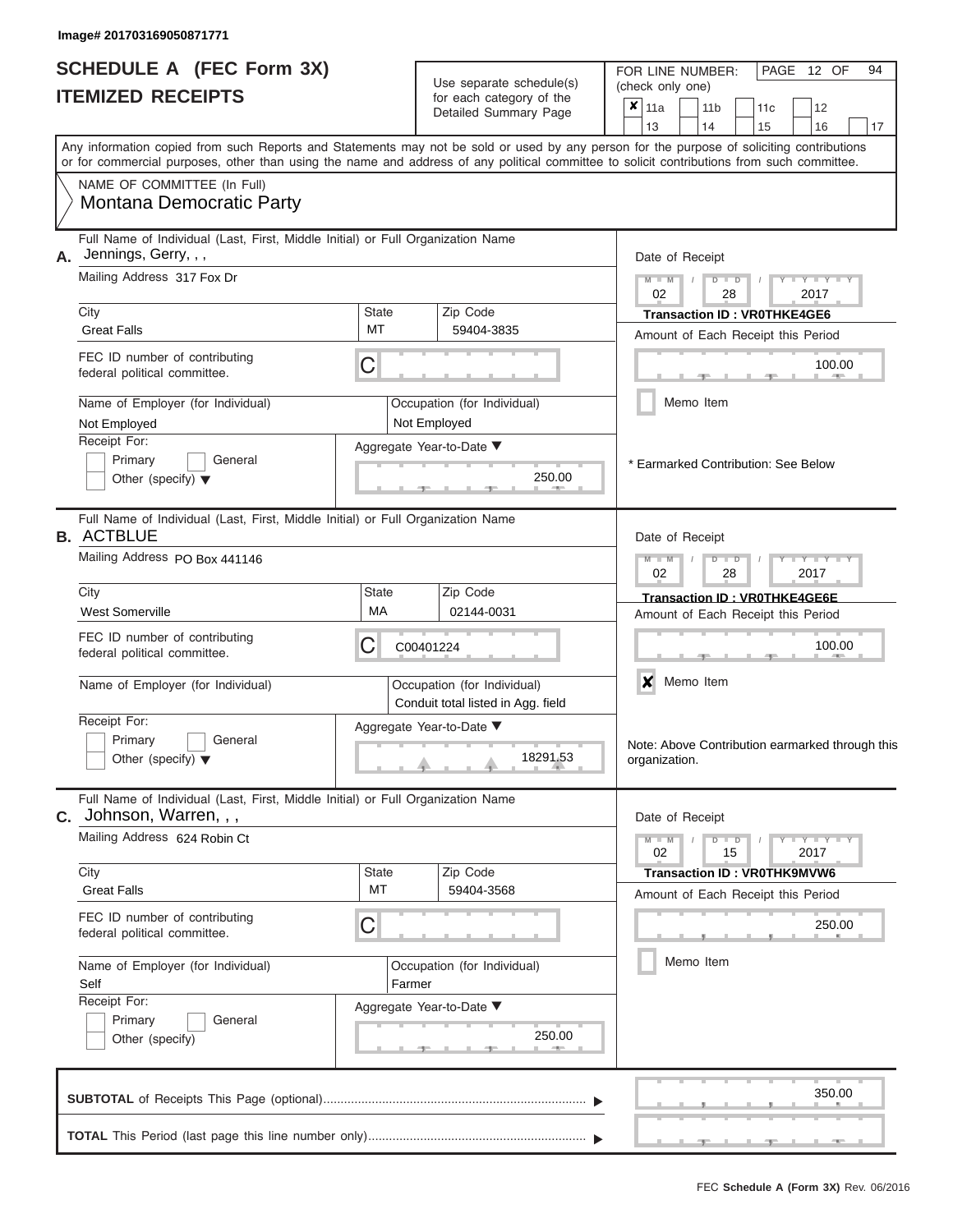|                          | <b>SCHEDULE A (FEC Form 3X)</b> |
|--------------------------|---------------------------------|
| <b>ITEMIZED RECEIPTS</b> |                                 |

FOR LINE NUMBER:<br>(check only one)

PAGE 13 OF 94

|    | LD IILVLII IV                                                                                                                              |                    |                             | ioi caoii caicgoig oi inc<br>Detailed Summary Page | x                                               | 11a                                                                            |  |                                                       | 11 <sub>b</sub> |  | 11c                                 |  | 12                          |    |  |  |  |
|----|--------------------------------------------------------------------------------------------------------------------------------------------|--------------------|-----------------------------|----------------------------------------------------|-------------------------------------------------|--------------------------------------------------------------------------------|--|-------------------------------------------------------|-----------------|--|-------------------------------------|--|-----------------------------|----|--|--|--|
|    | Any information copied from such Reports and Statements may not be sold or used by any person for the purpose of soliciting contributions  |                    |                             |                                                    |                                                 | 13                                                                             |  |                                                       | 14              |  | 15                                  |  | 16                          | 17 |  |  |  |
|    | or for commercial purposes, other than using the name and address of any political committee to solicit contributions from such committee. |                    |                             |                                                    |                                                 |                                                                                |  |                                                       |                 |  |                                     |  |                             |    |  |  |  |
|    | NAME OF COMMITTEE (In Full)                                                                                                                |                    |                             |                                                    |                                                 |                                                                                |  |                                                       |                 |  |                                     |  |                             |    |  |  |  |
|    | Montana Democratic Party                                                                                                                   |                    |                             |                                                    |                                                 |                                                                                |  |                                                       |                 |  |                                     |  |                             |    |  |  |  |
| А. | Full Name of Individual (Last, First, Middle Initial) or Full Organization Name<br>Kadas, Mike, , ,                                        |                    |                             |                                                    |                                                 | Date of Receipt                                                                |  |                                                       |                 |  |                                     |  |                             |    |  |  |  |
|    | Mailing Address 922 Taylor St                                                                                                              |                    |                             |                                                    | $M - M$ /<br>$D$ $D$<br>$Y - Y - I$             |                                                                                |  |                                                       |                 |  |                                     |  |                             |    |  |  |  |
|    |                                                                                                                                            |                    |                             |                                                    | 02<br>10<br>2017<br>Transaction ID: VR0THK8KQX4 |                                                                                |  |                                                       |                 |  |                                     |  |                             |    |  |  |  |
|    | City                                                                                                                                       | <b>State</b><br>МT |                             | Zip Code                                           |                                                 |                                                                                |  |                                                       |                 |  |                                     |  |                             |    |  |  |  |
|    | Missoula                                                                                                                                   |                    |                             | 59802-4845                                         |                                                 |                                                                                |  |                                                       |                 |  | Amount of Each Receipt this Period  |  |                             |    |  |  |  |
|    | FEC ID number of contributing<br>federal political committee.                                                                              | C                  |                             |                                                    |                                                 |                                                                                |  |                                                       |                 |  |                                     |  | 500.00<br><b>CONTRACTOR</b> |    |  |  |  |
|    | Name of Employer (for Individual)                                                                                                          |                    |                             | Occupation (for Individual)                        |                                                 |                                                                                |  |                                                       | Memo Item       |  |                                     |  |                             |    |  |  |  |
|    | State Of MT                                                                                                                                |                    |                             | Information Requested                              |                                                 |                                                                                |  |                                                       |                 |  |                                     |  |                             |    |  |  |  |
|    | Receipt For:                                                                                                                               |                    |                             | Aggregate Year-to-Date ▼                           |                                                 |                                                                                |  |                                                       |                 |  |                                     |  |                             |    |  |  |  |
|    | Primary<br>General<br>Other (specify) $\blacktriangledown$                                                                                 |                    |                             | 500.00                                             |                                                 |                                                                                |  |                                                       |                 |  |                                     |  |                             |    |  |  |  |
|    |                                                                                                                                            |                    |                             | <b>CONTRACTOR</b>                                  |                                                 |                                                                                |  |                                                       |                 |  |                                     |  |                             |    |  |  |  |
|    | Full Name of Individual (Last, First, Middle Initial) or Full Organization Name<br>B. Kendall, Cathy, , ,                                  |                    |                             |                                                    |                                                 | Date of Receipt                                                                |  |                                                       |                 |  |                                     |  |                             |    |  |  |  |
|    | Mailing Address 1230 Stuart St                                                                                                             |                    |                             |                                                    |                                                 |                                                                                |  | $M - M$<br>$D$ $\Box$ $D$<br>Y TY<br>02<br>2017<br>22 |                 |  |                                     |  |                             |    |  |  |  |
|    | City                                                                                                                                       | <b>State</b>       | Zip Code                    |                                                    | Transaction ID: VR0THKAYB83                     |                                                                                |  |                                                       |                 |  |                                     |  |                             |    |  |  |  |
|    | Helena                                                                                                                                     | MT                 | 59601-2139                  |                                                    | Amount of Each Receipt this Period              |                                                                                |  |                                                       |                 |  |                                     |  |                             |    |  |  |  |
|    | FEC ID number of contributing<br>federal political committee.                                                                              | C                  |                             |                                                    |                                                 | 240.00                                                                         |  |                                                       |                 |  |                                     |  |                             |    |  |  |  |
|    | Name of Employer (for Individual)<br>Retired                                                                                               | Retired            | Occupation (for Individual) |                                                    |                                                 |                                                                                |  | Memo Item                                             |                 |  |                                     |  |                             |    |  |  |  |
|    | Receipt For:<br>Primary<br>General                                                                                                         |                    |                             | Aggregate Year-to-Date ▼                           |                                                 |                                                                                |  |                                                       |                 |  |                                     |  |                             |    |  |  |  |
|    | Other (specify) $\blacktriangledown$                                                                                                       |                    |                             | 265.00                                             |                                                 |                                                                                |  |                                                       |                 |  |                                     |  |                             |    |  |  |  |
|    | Full Name of Individual (Last, First, Middle Initial) or Full Organization Name<br>C. Kreighbaum, Ellen, , ,                               |                    |                             |                                                    |                                                 |                                                                                |  |                                                       |                 |  |                                     |  |                             |    |  |  |  |
|    | Mailing Address 3550 Blackwood Rd                                                                                                          |                    |                             |                                                    |                                                 | Date of Receipt<br>$M - M$<br>$D$ $D$<br>$T - Y = Y - T Y$<br>02<br>12<br>2017 |  |                                                       |                 |  |                                     |  |                             |    |  |  |  |
|    | City                                                                                                                                       | <b>State</b>       |                             | Zip Code                                           |                                                 |                                                                                |  |                                                       |                 |  | <b>Transaction ID: VR0THKAKWT4</b>  |  |                             |    |  |  |  |
|    | Bozeman                                                                                                                                    | MT                 |                             | 59718-7618                                         |                                                 |                                                                                |  |                                                       |                 |  | Amount of Each Receipt this Period  |  |                             |    |  |  |  |
|    | FEC ID number of contributing<br>federal political committee.                                                                              | C                  |                             |                                                    |                                                 |                                                                                |  |                                                       |                 |  |                                     |  | 250.00                      |    |  |  |  |
|    | Name of Employer (for Individual)                                                                                                          |                    |                             | Occupation (for Individual)                        |                                                 | Memo Item                                                                      |  |                                                       |                 |  |                                     |  |                             |    |  |  |  |
|    | None                                                                                                                                       | None               |                             |                                                    |                                                 |                                                                                |  |                                                       |                 |  |                                     |  |                             |    |  |  |  |
|    | Receipt For:<br>Primary<br>General                                                                                                         |                    |                             | Aggregate Year-to-Date ▼                           |                                                 |                                                                                |  |                                                       |                 |  |                                     |  |                             |    |  |  |  |
|    | Other (specify)                                                                                                                            |                    |                             | 600.00                                             |                                                 |                                                                                |  |                                                       |                 |  | * Earmarked Contribution: See Below |  |                             |    |  |  |  |
|    |                                                                                                                                            |                    |                             |                                                    |                                                 |                                                                                |  |                                                       |                 |  |                                     |  | 990.00                      |    |  |  |  |
|    |                                                                                                                                            |                    |                             |                                                    |                                                 |                                                                                |  |                                                       |                 |  |                                     |  |                             |    |  |  |  |
|    |                                                                                                                                            |                    |                             |                                                    |                                                 |                                                                                |  |                                                       |                 |  |                                     |  |                             |    |  |  |  |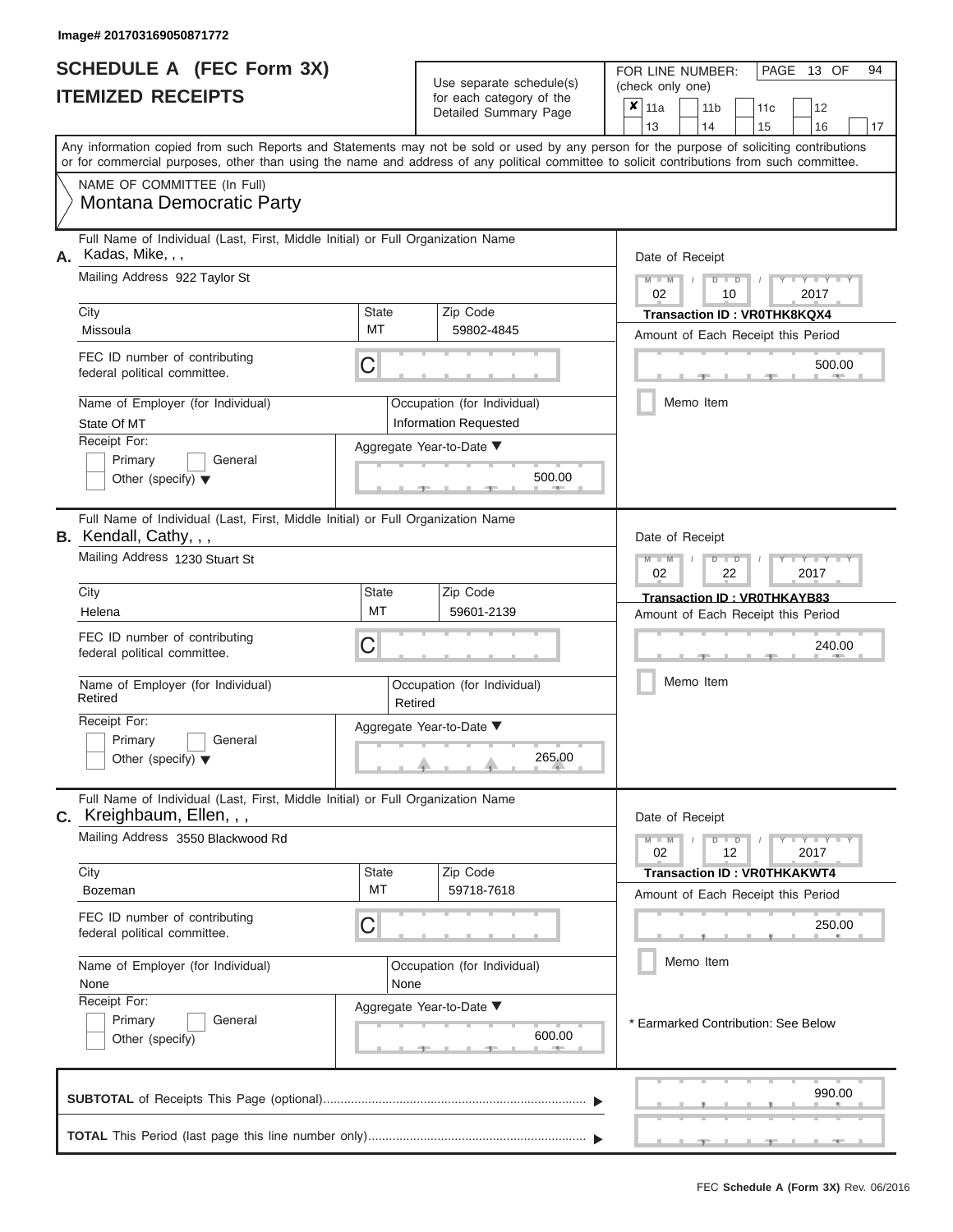|                          | <b>SCHEDULE A (FEC Form 3X)</b> |
|--------------------------|---------------------------------|
| <b>ITEMIZED RECEIPTS</b> |                                 |

FOR LINE NUMBER:<br>(check only one)

PAGE 14 OF 94

|                |                                                                                                                                                                                                                                                                                         |                          | Detailed Summary Page                                             | x                                   | 11a                                                              |  | 11 <sub>b</sub> |                                                                                                                                     | 11c | 12                                  |    |  |  |  |  |  |
|----------------|-----------------------------------------------------------------------------------------------------------------------------------------------------------------------------------------------------------------------------------------------------------------------------------------|--------------------------|-------------------------------------------------------------------|-------------------------------------|------------------------------------------------------------------|--|-----------------|-------------------------------------------------------------------------------------------------------------------------------------|-----|-------------------------------------|----|--|--|--|--|--|
|                |                                                                                                                                                                                                                                                                                         |                          |                                                                   |                                     | 13                                                               |  | 14              |                                                                                                                                     | 15  | 16                                  | 17 |  |  |  |  |  |
|                | Any information copied from such Reports and Statements may not be sold or used by any person for the purpose of soliciting contributions<br>or for commercial purposes, other than using the name and address of any political committee to solicit contributions from such committee. |                          |                                                                   |                                     |                                                                  |  |                 |                                                                                                                                     |     |                                     |    |  |  |  |  |  |
|                | NAME OF COMMITTEE (In Full)                                                                                                                                                                                                                                                             |                          |                                                                   |                                     |                                                                  |  |                 |                                                                                                                                     |     |                                     |    |  |  |  |  |  |
|                | Montana Democratic Party                                                                                                                                                                                                                                                                |                          |                                                                   |                                     |                                                                  |  |                 |                                                                                                                                     |     |                                     |    |  |  |  |  |  |
| Α.             | Full Name of Individual (Last, First, Middle Initial) or Full Organization Name<br><b>ACTBLUE</b>                                                                                                                                                                                       |                          |                                                                   |                                     | Date of Receipt                                                  |  |                 |                                                                                                                                     |     |                                     |    |  |  |  |  |  |
|                | Mailing Address PO Box 441146                                                                                                                                                                                                                                                           |                          |                                                                   |                                     | $M$ $M$ $I$<br>$D$ $D$<br>Y TY<br>02<br>12<br>2017               |  |                 |                                                                                                                                     |     |                                     |    |  |  |  |  |  |
| City           |                                                                                                                                                                                                                                                                                         | <b>State</b>             | Zip Code                                                          |                                     | <b>Transaction ID: VR0THKAKWT4E</b>                              |  |                 |                                                                                                                                     |     |                                     |    |  |  |  |  |  |
|                | <b>West Somerville</b>                                                                                                                                                                                                                                                                  | MA                       | 02144-0031                                                        | Amount of Each Receipt this Period  |                                                                  |  |                 |                                                                                                                                     |     |                                     |    |  |  |  |  |  |
|                | FEC ID number of contributing<br>federal political committee.                                                                                                                                                                                                                           | C                        | C00401224                                                         |                                     | 250.00                                                           |  |                 |                                                                                                                                     |     |                                     |    |  |  |  |  |  |
|                | Name of Employer (for Individual)                                                                                                                                                                                                                                                       |                          | Occupation (for Individual)<br>Conduit total listed in Agg. field |                                     | ×                                                                |  | Memo Item       |                                                                                                                                     |     |                                     |    |  |  |  |  |  |
|                | Receipt For:                                                                                                                                                                                                                                                                            |                          | Aggregate Year-to-Date ▼                                          |                                     |                                                                  |  |                 |                                                                                                                                     |     |                                     |    |  |  |  |  |  |
|                | Primary<br>General<br>Other (specify) $\blacktriangledown$                                                                                                                                                                                                                              |                          | 18291.53                                                          |                                     | Note: Above Contribution earmarked through this<br>organization. |  |                 |                                                                                                                                     |     |                                     |    |  |  |  |  |  |
|                | Full Name of Individual (Last, First, Middle Initial) or Full Organization Name<br>B. Kreighbaum, Ellen, , ,                                                                                                                                                                            |                          |                                                                   |                                     |                                                                  |  | Date of Receipt |                                                                                                                                     |     |                                     |    |  |  |  |  |  |
|                | Mailing Address 3550 Blackwood Rd                                                                                                                                                                                                                                                       |                          |                                                                   |                                     |                                                                  |  |                 | $M - M$<br>$\blacksquare$ $\blacksquare$ $\blacksquare$ $\blacksquare$ $\blacksquare$ $\blacksquare$<br>$D$ $D$<br>2017<br>02<br>28 |     |                                     |    |  |  |  |  |  |
| City           |                                                                                                                                                                                                                                                                                         | <b>State</b>             | Zip Code                                                          |                                     | Transaction ID: VR0THKE4H58                                      |  |                 |                                                                                                                                     |     |                                     |    |  |  |  |  |  |
| <b>Bozeman</b> |                                                                                                                                                                                                                                                                                         | MT                       | 59718-7618                                                        |                                     |                                                                  |  |                 |                                                                                                                                     |     | Amount of Each Receipt this Period  |    |  |  |  |  |  |
|                | FEC ID number of contributing<br>federal political committee.                                                                                                                                                                                                                           | C                        |                                                                   |                                     |                                                                  |  |                 | 100.00                                                                                                                              |     |                                     |    |  |  |  |  |  |
| None           | Name of Employer (for Individual)                                                                                                                                                                                                                                                       | None                     | Occupation (for Individual)                                       |                                     | Memo Item                                                        |  |                 |                                                                                                                                     |     |                                     |    |  |  |  |  |  |
|                | Receipt For:<br>Primary<br>General<br>Other (specify) $\blacktriangledown$                                                                                                                                                                                                              | Aggregate Year-to-Date ▼ |                                                                   | * Earmarked Contribution: See Below |                                                                  |  |                 |                                                                                                                                     |     |                                     |    |  |  |  |  |  |
|                | Full Name of Individual (Last, First, Middle Initial) or Full Organization Name<br><b>c.</b> ACTBLUE                                                                                                                                                                                    |                          |                                                                   |                                     | Date of Receipt                                                  |  |                 |                                                                                                                                     |     |                                     |    |  |  |  |  |  |
|                | Mailing Address PO Box 441146                                                                                                                                                                                                                                                           |                          |                                                                   |                                     | $M - M$<br>Y - Y - Y - Y<br>$D$ $D$<br>02<br>28<br>2017          |  |                 |                                                                                                                                     |     |                                     |    |  |  |  |  |  |
| City           | <b>West Somerville</b>                                                                                                                                                                                                                                                                  | <b>State</b><br>MA       | Zip Code<br>02144-0031                                            |                                     |                                                                  |  |                 |                                                                                                                                     |     | <b>Transaction ID: VR0THKE4H58E</b> |    |  |  |  |  |  |
|                |                                                                                                                                                                                                                                                                                         |                          |                                                                   |                                     |                                                                  |  |                 |                                                                                                                                     |     | Amount of Each Receipt this Period  |    |  |  |  |  |  |
|                | FEC ID number of contributing<br>federal political committee.                                                                                                                                                                                                                           | С                        | C00401224                                                         |                                     |                                                                  |  |                 |                                                                                                                                     |     | 100.00                              |    |  |  |  |  |  |
|                | Name of Employer (for Individual)                                                                                                                                                                                                                                                       |                          | Occupation (for Individual)<br>Conduit total listed in Agg. field |                                     | ×<br>Memo Item                                                   |  |                 |                                                                                                                                     |     |                                     |    |  |  |  |  |  |
|                | Receipt For:<br>Primary<br>General<br>Other (specify)                                                                                                                                                                                                                                   |                          | Aggregate Year-to-Date ▼<br>18291.53                              |                                     |                                                                  |  |                 | Note: Above Contribution earmarked through this<br>organization.                                                                    |     |                                     |    |  |  |  |  |  |
|                |                                                                                                                                                                                                                                                                                         |                          |                                                                   |                                     |                                                                  |  |                 |                                                                                                                                     |     | 100.00                              |    |  |  |  |  |  |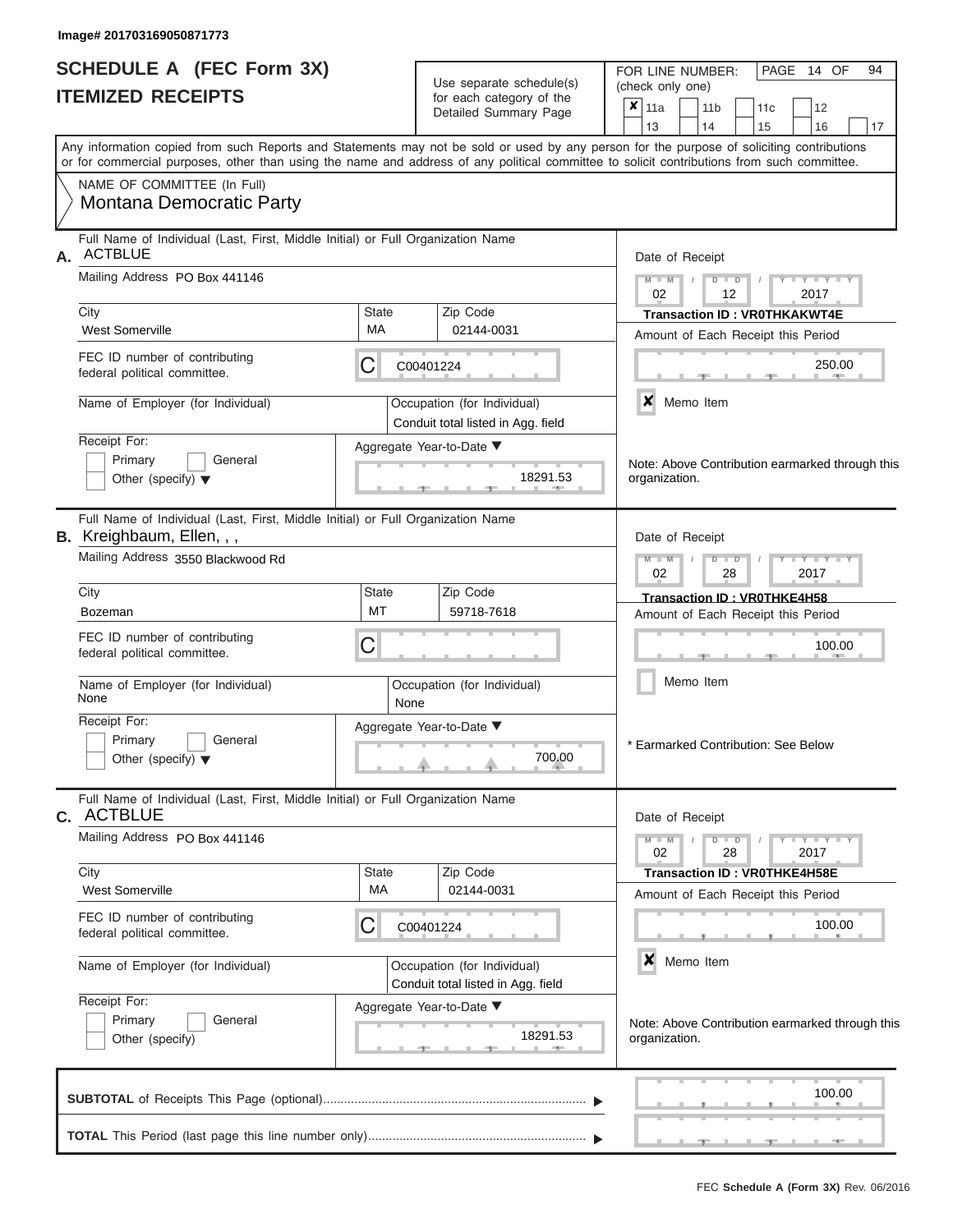|                          | <b>SCHEDULE A (FEC Form 3X)</b> |
|--------------------------|---------------------------------|
| <b>ITEMIZED RECEIPTS</b> |                                 |

Use separate schedule(s) (check only one) for each category of the  $\Box$ 

FOR LINE NUMBER:<br>(check only one)

PAGE 15 OF 94

|    | TEMIZED RECEIPTS                                                                                                                           |                                                       |                                    | for each category of the<br>Detailed Summary Page | $\pmb{\times}$                                                                                                                            | 11a<br>13                                                                                          |                                                                                   | 11 <sub>b</sub><br>14     | 11 <sub>c</sub><br>15                                                    | 12<br>16        | 17 |  |  |  |  |
|----|--------------------------------------------------------------------------------------------------------------------------------------------|-------------------------------------------------------|------------------------------------|---------------------------------------------------|-------------------------------------------------------------------------------------------------------------------------------------------|----------------------------------------------------------------------------------------------------|-----------------------------------------------------------------------------------|---------------------------|--------------------------------------------------------------------------|-----------------|----|--|--|--|--|
|    | or for commercial purposes, other than using the name and address of any political committee to solicit contributions from such committee. |                                                       |                                    |                                                   | Any information copied from such Reports and Statements may not be sold or used by any person for the purpose of soliciting contributions |                                                                                                    |                                                                                   |                           |                                                                          |                 |    |  |  |  |  |
|    | NAME OF COMMITTEE (In Full)<br>Montana Democratic Party                                                                                    |                                                       |                                    |                                                   |                                                                                                                                           |                                                                                                    |                                                                                   |                           |                                                                          |                 |    |  |  |  |  |
| А. | Full Name of Individual (Last, First, Middle Initial) or Full Organization Name<br>Lampkin, Kelly, , ,<br>Mailing Address 130 30Th Ave NE  |                                                       |                                    |                                                   |                                                                                                                                           | Date of Receipt                                                                                    |                                                                                   |                           |                                                                          |                 |    |  |  |  |  |
|    | City                                                                                                                                       | <b>State</b>                                          |                                    | Zip Code                                          |                                                                                                                                           | $Y = Y$<br>D<br>$\overline{\phantom{a}}$<br>2017<br>02<br>26<br><b>Transaction ID: VR0THKB1TY4</b> |                                                                                   |                           |                                                                          |                 |    |  |  |  |  |
|    | <b>Great Falls</b>                                                                                                                         | МT                                                    |                                    | 59404-1010                                        |                                                                                                                                           | Amount of Each Receipt this Period                                                                 |                                                                                   |                           |                                                                          |                 |    |  |  |  |  |
|    | FEC ID number of contributing<br>federal political committee.                                                                              | С                                                     |                                    |                                                   |                                                                                                                                           |                                                                                                    |                                                                                   | 225.00                    |                                                                          |                 |    |  |  |  |  |
|    | Name of Employer (for Individual)<br><b>Center For Mental Health</b>                                                                       |                                                       | Therapist                          | Occupation (for Individual)                       |                                                                                                                                           |                                                                                                    | Memo Item                                                                         |                           |                                                                          |                 |    |  |  |  |  |
|    | Receipt For:<br>Primary<br>General<br>Other (specify) $\blacktriangledown$                                                                 |                                                       |                                    | Aggregate Year-to-Date ▼<br>225.00                |                                                                                                                                           |                                                                                                    |                                                                                   |                           |                                                                          |                 |    |  |  |  |  |
|    | Full Name of Individual (Last, First, Middle Initial) or Full Organization Name<br>B. Lovi, John, , ,                                      |                                                       |                                    |                                                   |                                                                                                                                           |                                                                                                    | Date of Receipt<br>Y TYT<br>$\overline{\mathsf{M}}$<br>D<br>ם<br>2017<br>02<br>21 |                           |                                                                          |                 |    |  |  |  |  |
|    | Mailing Address 801 E Broadway St                                                                                                          |                                                       |                                    |                                                   |                                                                                                                                           |                                                                                                    |                                                                                   |                           |                                                                          |                 |    |  |  |  |  |
|    | City<br>Helena                                                                                                                             | <b>State</b><br>МT                                    |                                    | Zip Code<br>59601-5168                            |                                                                                                                                           | <b>Transaction ID: VR0THKABHP8</b><br>Amount of Each Receipt this Period                           |                                                                                   |                           |                                                                          |                 |    |  |  |  |  |
|    | FEC ID number of contributing<br>С<br>federal political committee.                                                                         |                                                       |                                    |                                                   |                                                                                                                                           |                                                                                                    | 500.00                                                                            |                           |                                                                          |                 |    |  |  |  |  |
|    | Name of Employer (for Individual)<br>Altura Capital LLC                                                                                    | Occupation (for Individual)<br>Lawyer/Venture Capital |                                    | Memo Item                                         |                                                                                                                                           |                                                                                                    |                                                                                   |                           |                                                                          |                 |    |  |  |  |  |
|    | Receipt For:<br>Primary<br>General<br>Other (specify) $\blacktriangledown$                                                                 |                                                       |                                    | Aggregate Year-to-Date ▼<br>500.00                |                                                                                                                                           |                                                                                                    |                                                                                   |                           |                                                                          |                 |    |  |  |  |  |
|    | Full Name of Individual (Last, First, Middle Initial) or Full Organization Name<br>C. Maffit, Bob, , ,                                     |                                                       |                                    |                                                   |                                                                                                                                           | Date of Receipt                                                                                    |                                                                                   |                           |                                                                          |                 |    |  |  |  |  |
|    | Mailing Address 825 Great Northern Blvd                                                                                                    |                                                       |                                    |                                                   |                                                                                                                                           | $M - M$<br>02                                                                                      |                                                                                   | D<br>$\blacksquare$<br>28 |                                                                          | Y L Y L<br>2017 |    |  |  |  |  |
|    | City<br>Helena                                                                                                                             | <b>State</b><br>МT                                    |                                    | Zip Code<br>59601-3340                            |                                                                                                                                           |                                                                                                    |                                                                                   |                           | <b>Transaction ID: VR0THKCKH03</b><br>Amount of Each Receipt this Period |                 |    |  |  |  |  |
|    | FEC ID number of contributing<br>federal political committee.                                                                              | С                                                     |                                    |                                                   |                                                                                                                                           | 600.00                                                                                             |                                                                                   |                           |                                                                          |                 |    |  |  |  |  |
|    | Name of Employer (for Individual)<br>Montana Independent Living Project                                                                    | Occupation (for Individual)<br>CEO                    |                                    |                                                   |                                                                                                                                           |                                                                                                    | Memo Item                                                                         |                           |                                                                          |                 |    |  |  |  |  |
|    | Receipt For:<br>Primary<br>General<br>Other (specify)                                                                                      |                                                       | Aggregate Year-to-Date ▼<br>600.00 |                                                   |                                                                                                                                           |                                                                                                    |                                                                                   |                           |                                                                          |                 |    |  |  |  |  |
|    |                                                                                                                                            |                                                       |                                    |                                                   |                                                                                                                                           |                                                                                                    |                                                                                   |                           |                                                                          | 1325.00         |    |  |  |  |  |
|    |                                                                                                                                            |                                                       |                                    |                                                   |                                                                                                                                           |                                                                                                    |                                                                                   |                           |                                                                          |                 |    |  |  |  |  |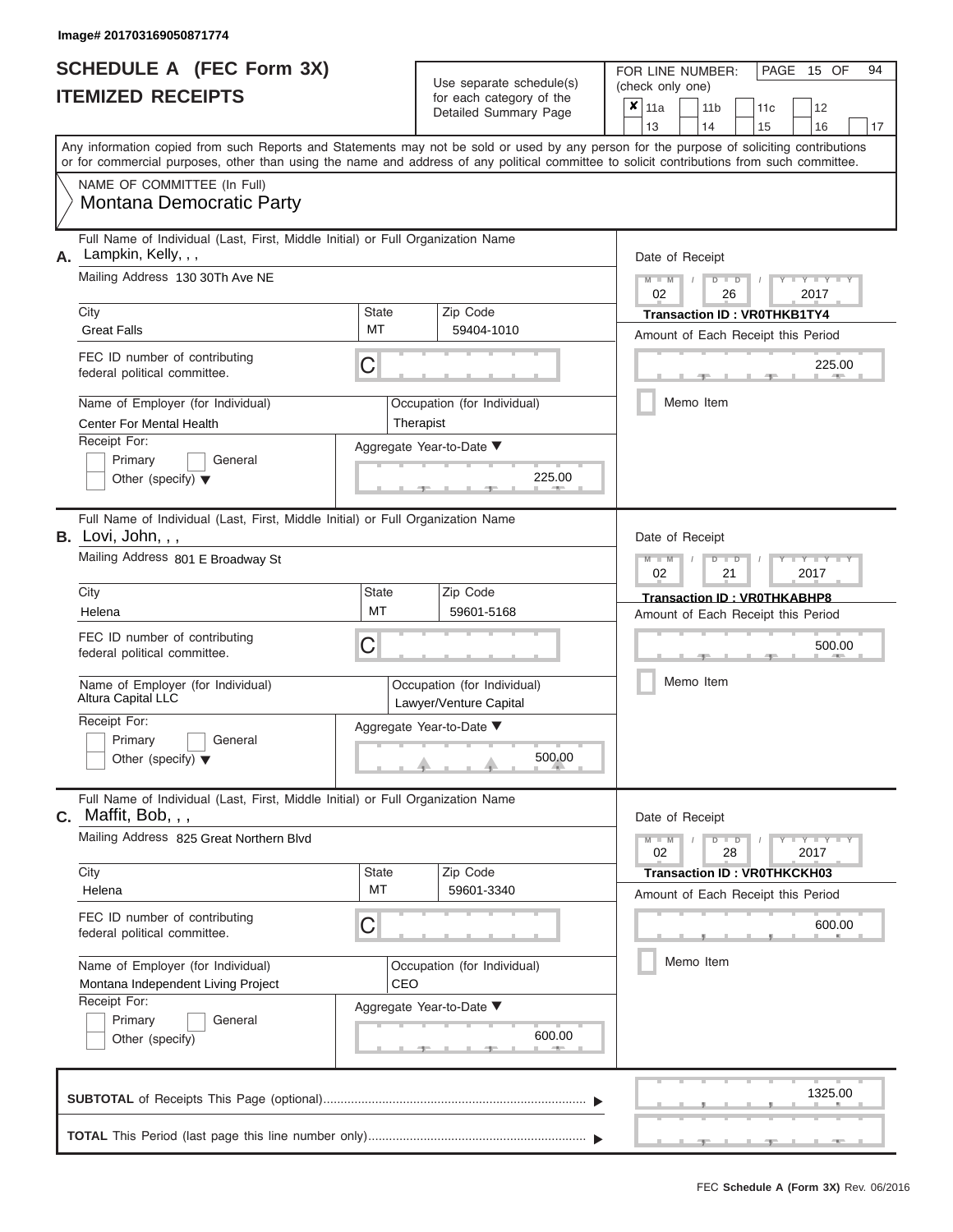|                          | <b>SCHEDULE A (FEC Form 3X)</b> |
|--------------------------|---------------------------------|
| <b>ITEMIZED RECEIPTS</b> |                                 |

FOR LINE NUMBER:<br>(check only one)

PAGE 16 OF 94

|    | IILMILLU NLVLIF IJ                                                                                                                                                                                                                                                                      |                                                                                 | ior each calegory or the<br>Detailed Summary Page           |           | ×<br>11a                                                                 |  | 11 <sub>b</sub>                       | 11c                                |           | 12                    |    |  |  |  |  |  |  |  |  |  |  |
|----|-----------------------------------------------------------------------------------------------------------------------------------------------------------------------------------------------------------------------------------------------------------------------------------------|---------------------------------------------------------------------------------|-------------------------------------------------------------|-----------|--------------------------------------------------------------------------|--|---------------------------------------|------------------------------------|-----------|-----------------------|----|--|--|--|--|--|--|--|--|--|--|
|    |                                                                                                                                                                                                                                                                                         |                                                                                 |                                                             |           | 13                                                                       |  | 14                                    | 15                                 |           | 16                    | 17 |  |  |  |  |  |  |  |  |  |  |
|    | Any information copied from such Reports and Statements may not be sold or used by any person for the purpose of soliciting contributions<br>or for commercial purposes, other than using the name and address of any political committee to solicit contributions from such committee. |                                                                                 |                                                             |           |                                                                          |  |                                       |                                    |           |                       |    |  |  |  |  |  |  |  |  |  |  |
|    | NAME OF COMMITTEE (In Full)                                                                                                                                                                                                                                                             |                                                                                 |                                                             |           |                                                                          |  |                                       |                                    |           |                       |    |  |  |  |  |  |  |  |  |  |  |
|    | Montana Democratic Party                                                                                                                                                                                                                                                                |                                                                                 |                                                             |           |                                                                          |  |                                       |                                    |           |                       |    |  |  |  |  |  |  |  |  |  |  |
| А. | Full Name of Individual (Last, First, Middle Initial) or Full Organization Name<br>McDonald, James, , ,                                                                                                                                                                                 |                                                                                 |                                                             |           | Date of Receipt                                                          |  |                                       |                                    |           |                       |    |  |  |  |  |  |  |  |  |  |  |
|    | Mailing Address 165 Strand Ave                                                                                                                                                                                                                                                          |                                                                                 |                                                             |           | $M - M$<br>$D$ $D$<br>02<br>2017<br>10                                   |  |                                       |                                    |           |                       |    |  |  |  |  |  |  |  |  |  |  |
|    | City                                                                                                                                                                                                                                                                                    | State<br>MT                                                                     | Zip Code                                                    |           | <b>Transaction ID: VR0THK8KQ49</b><br>Amount of Each Receipt this Period |  |                                       |                                    |           |                       |    |  |  |  |  |  |  |  |  |  |  |
|    | Missoula                                                                                                                                                                                                                                                                                |                                                                                 | 59801-5718                                                  |           |                                                                          |  |                                       |                                    |           |                       |    |  |  |  |  |  |  |  |  |  |  |
|    | FEC ID number of contributing<br>federal political committee.                                                                                                                                                                                                                           | С                                                                               |                                                             | 250.00    |                                                                          |  |                                       |                                    |           |                       |    |  |  |  |  |  |  |  |  |  |  |
|    | Name of Employer (for Individual)<br><b>A&amp;E Architects</b>                                                                                                                                                                                                                          |                                                                                 | Occupation (for Individual)<br>Architect                    |           | Memo Item                                                                |  |                                       |                                    |           |                       |    |  |  |  |  |  |  |  |  |  |  |
|    | Receipt For:                                                                                                                                                                                                                                                                            | Aggregate Year-to-Date ▼                                                        |                                                             |           |                                                                          |  |                                       |                                    |           |                       |    |  |  |  |  |  |  |  |  |  |  |
|    | Primary<br>General<br>Other (specify) $\blacktriangledown$                                                                                                                                                                                                                              |                                                                                 | 250.00                                                      |           |                                                                          |  |                                       |                                    |           |                       |    |  |  |  |  |  |  |  |  |  |  |
|    | <b>B.</b> Moore, Anzarina, , ,                                                                                                                                                                                                                                                          | Full Name of Individual (Last, First, Middle Initial) or Full Organization Name |                                                             |           |                                                                          |  |                                       |                                    |           | Date of Receipt       |    |  |  |  |  |  |  |  |  |  |  |
|    | Mailing Address 200 13Th St N                                                                                                                                                                                                                                                           |                                                                                 |                                                             |           |                                                                          |  | $M - M$<br>$\Box$<br>02<br>2017<br>27 |                                    |           |                       |    |  |  |  |  |  |  |  |  |  |  |
|    | City                                                                                                                                                                                                                                                                                    | State                                                                           | Zip Code                                                    |           |                                                                          |  |                                       | <b>Transaction ID: VR0THKBBF52</b> |           |                       |    |  |  |  |  |  |  |  |  |  |  |
|    | <b>Great Falls</b>                                                                                                                                                                                                                                                                      | MT                                                                              | 59401-1408                                                  |           |                                                                          |  |                                       | Amount of Each Receipt this Period |           |                       |    |  |  |  |  |  |  |  |  |  |  |
|    | FEC ID number of contributing<br>federal political committee.                                                                                                                                                                                                                           |                                                                                 | 120.00                                                      |           |                                                                          |  |                                       |                                    |           |                       |    |  |  |  |  |  |  |  |  |  |  |
|    | Name of Employer (for Individual)<br>Cornerstone Appraisals                                                                                                                                                                                                                             |                                                                                 | Occupation (for Individual)<br><b>Residential Appraiser</b> | Memo Item |                                                                          |  |                                       |                                    |           |                       |    |  |  |  |  |  |  |  |  |  |  |
|    | Receipt For:                                                                                                                                                                                                                                                                            |                                                                                 | Aggregate Year-to-Date ▼                                    |           |                                                                          |  |                                       |                                    |           |                       |    |  |  |  |  |  |  |  |  |  |  |
|    | Primary<br>General<br>Other (specify) $\blacktriangledown$                                                                                                                                                                                                                              |                                                                                 | 240.00                                                      |           |                                                                          |  |                                       |                                    |           |                       |    |  |  |  |  |  |  |  |  |  |  |
| С. | Full Name of Individual (Last, First, Middle Initial) or Full Organization Name<br>Morgan, K Scott, , ,                                                                                                                                                                                 |                                                                                 |                                                             |           | Date of Receipt                                                          |  |                                       |                                    |           |                       |    |  |  |  |  |  |  |  |  |  |  |
|    | Mailing Address 1610 Charlott Ave                                                                                                                                                                                                                                                       |                                                                                 |                                                             |           | $M - M$<br>02                                                            |  | $D$ $D$<br>03                         |                                    |           | $-Y - Y - TY$<br>2017 |    |  |  |  |  |  |  |  |  |  |  |
|    | City                                                                                                                                                                                                                                                                                    | State                                                                           | Zip Code                                                    |           |                                                                          |  |                                       | Transaction ID: VR0THK7AYP0        |           |                       |    |  |  |  |  |  |  |  |  |  |  |
|    | Missoula                                                                                                                                                                                                                                                                                | МT                                                                              | 59801-8427                                                  |           |                                                                          |  |                                       | Amount of Each Receipt this Period |           |                       |    |  |  |  |  |  |  |  |  |  |  |
|    | FEC ID number of contributing<br>federal political committee.                                                                                                                                                                                                                           | C                                                                               |                                                             |           |                                                                          |  |                                       |                                    |           | 300.00                |    |  |  |  |  |  |  |  |  |  |  |
|    | Name of Employer (for Individual)<br>Retired                                                                                                                                                                                                                                            | Occupation (for Individual)<br>Retired                                          |                                                             |           |                                                                          |  |                                       |                                    | Memo Item |                       |    |  |  |  |  |  |  |  |  |  |  |
|    | Receipt For: 2018                                                                                                                                                                                                                                                                       |                                                                                 | Aggregate Year-to-Date ▼                                    |           |                                                                          |  |                                       |                                    |           |                       |    |  |  |  |  |  |  |  |  |  |  |
|    | Primary<br>General<br>$\boldsymbol{x}$<br>Other (specify)                                                                                                                                                                                                                               |                                                                                 |                                                             |           |                                                                          |  |                                       |                                    |           |                       |    |  |  |  |  |  |  |  |  |  |  |
|    |                                                                                                                                                                                                                                                                                         |                                                                                 |                                                             |           |                                                                          |  |                                       |                                    |           | 670.00                |    |  |  |  |  |  |  |  |  |  |  |
|    |                                                                                                                                                                                                                                                                                         |                                                                                 |                                                             |           |                                                                          |  |                                       |                                    |           |                       |    |  |  |  |  |  |  |  |  |  |  |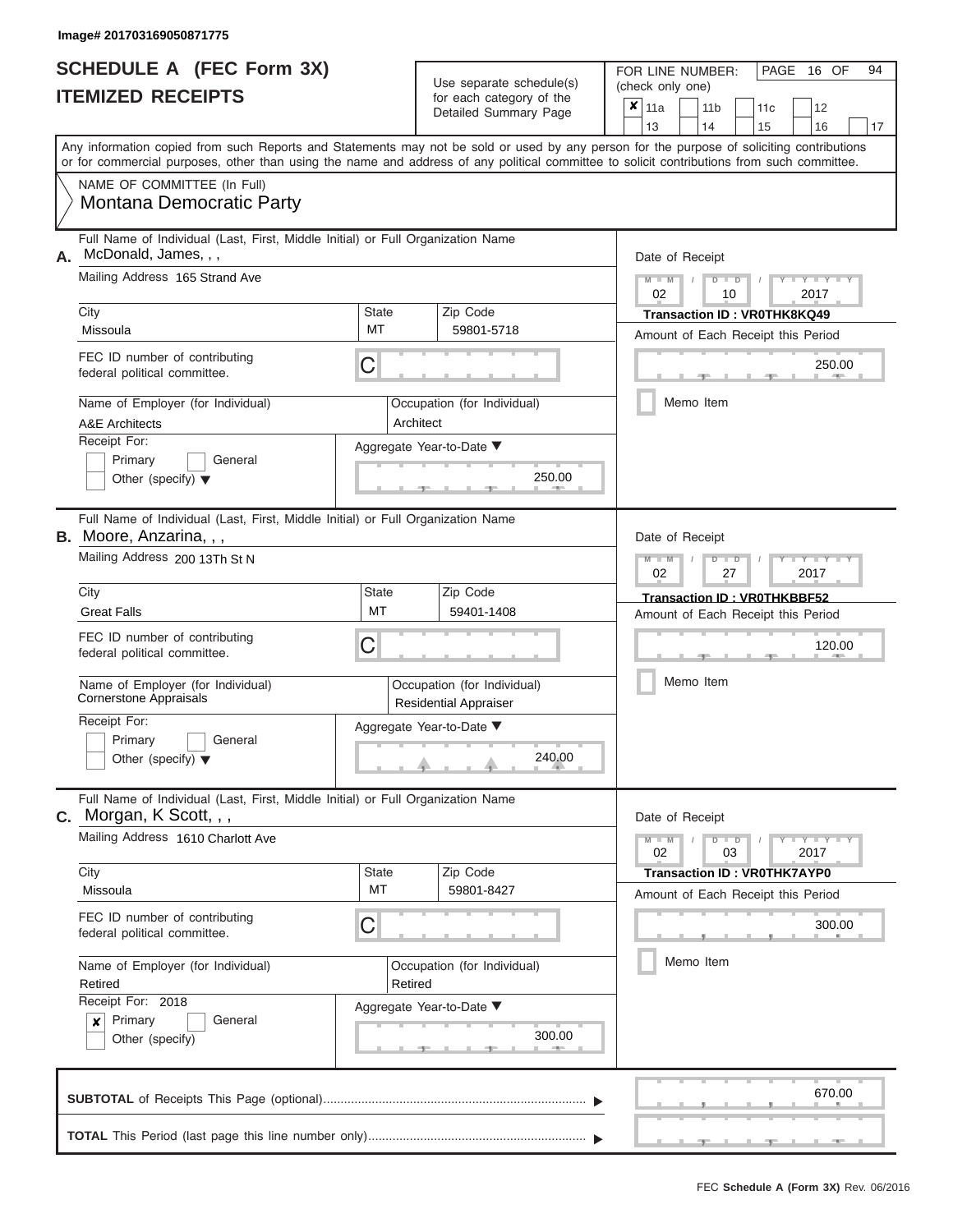|                          | <b>SCHEDULE A (FEC Form 3X)</b> |
|--------------------------|---------------------------------|
| <b>ITEMIZED RECEIPTS</b> |                                 |

FOR LINE NUMBER:<br>(check only one)

PAGE 17 OF 94

|    |                                                                                                                                                                                                                                                                                         |              | ivi vavii valvyviy vi liiv<br>Detailed Summary Page          | x                                                                        | 11a             |           | 11 <sub>b</sub>                    | 11c | 12                           |    |  |  |  |
|----|-----------------------------------------------------------------------------------------------------------------------------------------------------------------------------------------------------------------------------------------------------------------------------------------|--------------|--------------------------------------------------------------|--------------------------------------------------------------------------|-----------------|-----------|------------------------------------|-----|------------------------------|----|--|--|--|
|    |                                                                                                                                                                                                                                                                                         |              |                                                              |                                                                          | 13              |           | 14                                 | 15  | 16                           | 17 |  |  |  |
|    | Any information copied from such Reports and Statements may not be sold or used by any person for the purpose of soliciting contributions<br>or for commercial purposes, other than using the name and address of any political committee to solicit contributions from such committee. |              |                                                              |                                                                          |                 |           |                                    |     |                              |    |  |  |  |
|    | NAME OF COMMITTEE (In Full)                                                                                                                                                                                                                                                             |              |                                                              |                                                                          |                 |           |                                    |     |                              |    |  |  |  |
|    | Montana Democratic Party                                                                                                                                                                                                                                                                |              |                                                              |                                                                          |                 |           |                                    |     |                              |    |  |  |  |
| А. | Full Name of Individual (Last, First, Middle Initial) or Full Organization Name<br>Myhre, Aidan, , ,                                                                                                                                                                                    |              |                                                              |                                                                          | Date of Receipt |           |                                    |     |                              |    |  |  |  |
|    | Mailing Address 1240 S Hills Dr                                                                                                                                                                                                                                                         |              |                                                              | $M - M$<br>$D$ $D$<br>$Y - Y - I$<br>02<br>07<br>2017                    |                 |           |                                    |     |                              |    |  |  |  |
|    | City                                                                                                                                                                                                                                                                                    | <b>State</b> | Zip Code                                                     | <b>Transaction ID: VR0THK82843</b>                                       |                 |           |                                    |     |                              |    |  |  |  |
|    | Helena                                                                                                                                                                                                                                                                                  | MT           | 59601-5649                                                   | Amount of Each Receipt this Period                                       |                 |           |                                    |     |                              |    |  |  |  |
|    | FEC ID number of contributing<br>federal political committee.                                                                                                                                                                                                                           | С            |                                                              | 250.00<br><b>CONTRACTOR</b><br>$-1$                                      |                 |           |                                    |     |                              |    |  |  |  |
|    | Name of Employer (for Individual)<br>Self Employed                                                                                                                                                                                                                                      |              | Occupation (for Individual)<br>Political Consultant/Lobbyist |                                                                          |                 | Memo Item |                                    |     |                              |    |  |  |  |
|    | Receipt For:                                                                                                                                                                                                                                                                            |              | Aggregate Year-to-Date ▼                                     |                                                                          |                 |           |                                    |     |                              |    |  |  |  |
|    | Primary<br>General<br>Other (specify) $\blacktriangledown$                                                                                                                                                                                                                              |              | 250.00                                                       |                                                                          |                 |           |                                    |     |                              |    |  |  |  |
|    | Full Name of Individual (Last, First, Middle Initial) or Full Organization Name<br>B. Nielsen, Dean, , ,                                                                                                                                                                                |              |                                                              | Date of Receipt<br>$M - M$<br>$D$ $\Box$ $D$<br>Y TY<br>2017<br>02<br>28 |                 |           |                                    |     |                              |    |  |  |  |
|    | Mailing Address 500 Union St<br><b>Ste 909</b>                                                                                                                                                                                                                                          |              |                                                              |                                                                          |                 |           |                                    |     |                              |    |  |  |  |
|    | City                                                                                                                                                                                                                                                                                    | State        | Zip Code                                                     | <b>Transaction ID: VR0THKCKNK0</b><br>Amount of Each Receipt this Period |                 |           |                                    |     |                              |    |  |  |  |
|    | Seattle                                                                                                                                                                                                                                                                                 | <b>WA</b>    | 98101-4052                                                   |                                                                          |                 |           |                                    |     |                              |    |  |  |  |
|    | FEC ID number of contributing<br>federal political committee.                                                                                                                                                                                                                           | С            |                                                              |                                                                          |                 |           |                                    |     | 515.00                       |    |  |  |  |
|    | Name of Employer (for Individual)<br>Cerillion N4 Partners                                                                                                                                                                                                                              |              | Occupation (for Individual)<br><b>Political Consultant</b>   |                                                                          | Memo Item       |           |                                    |     |                              |    |  |  |  |
|    | Receipt For:                                                                                                                                                                                                                                                                            |              | Aggregate Year-to-Date ▼                                     |                                                                          |                 |           |                                    |     |                              |    |  |  |  |
|    | Primary<br>General<br>Other (specify) $\blacktriangledown$                                                                                                                                                                                                                              |              | 515.00                                                       |                                                                          |                 |           |                                    |     |                              |    |  |  |  |
|    | Full Name of Individual (Last, First, Middle Initial) or Full Organization Name                                                                                                                                                                                                         |              |                                                              |                                                                          |                 |           |                                    |     |                              |    |  |  |  |
| С. | Noonan, Art, , ,                                                                                                                                                                                                                                                                        |              |                                                              |                                                                          | Date of Receipt |           |                                    |     |                              |    |  |  |  |
|    | Mailing Address 316 1/2 8Th Ave                                                                                                                                                                                                                                                         |              |                                                              |                                                                          | $M - M$<br>02   |           | $D$ $D$<br>07                      |     | $-1 - Y - 1 - Y - 1$<br>2017 |    |  |  |  |
|    | City<br>Helena                                                                                                                                                                                                                                                                          | State<br>MT  | Zip Code<br>59601-4036                                       |                                                                          |                 |           | <b>Transaction ID: VR0THK82A13</b> |     |                              |    |  |  |  |
|    |                                                                                                                                                                                                                                                                                         |              |                                                              |                                                                          |                 |           | Amount of Each Receipt this Period |     |                              |    |  |  |  |
|    | FEC ID number of contributing<br>federal political committee.                                                                                                                                                                                                                           | С            |                                                              |                                                                          |                 |           |                                    |     | 250.00                       |    |  |  |  |
|    | Name of Employer (for Individual)<br>NorthWestern Energy                                                                                                                                                                                                                                | Lobbyist     | Occupation (for Individual)                                  |                                                                          |                 |           | Memo Item                          |     |                              |    |  |  |  |
|    | Receipt For:                                                                                                                                                                                                                                                                            |              | Aggregate Year-to-Date ▼                                     |                                                                          |                 |           |                                    |     |                              |    |  |  |  |
|    | Primary<br>General<br>Other (specify)                                                                                                                                                                                                                                                   |              | 250.00<br>$-1$                                               |                                                                          |                 |           |                                    |     |                              |    |  |  |  |
|    |                                                                                                                                                                                                                                                                                         |              |                                                              |                                                                          |                 |           |                                    |     | 1015.00                      |    |  |  |  |
|    |                                                                                                                                                                                                                                                                                         |              |                                                              |                                                                          |                 |           |                                    |     |                              |    |  |  |  |
|    |                                                                                                                                                                                                                                                                                         |              |                                                              |                                                                          |                 |           |                                    |     |                              |    |  |  |  |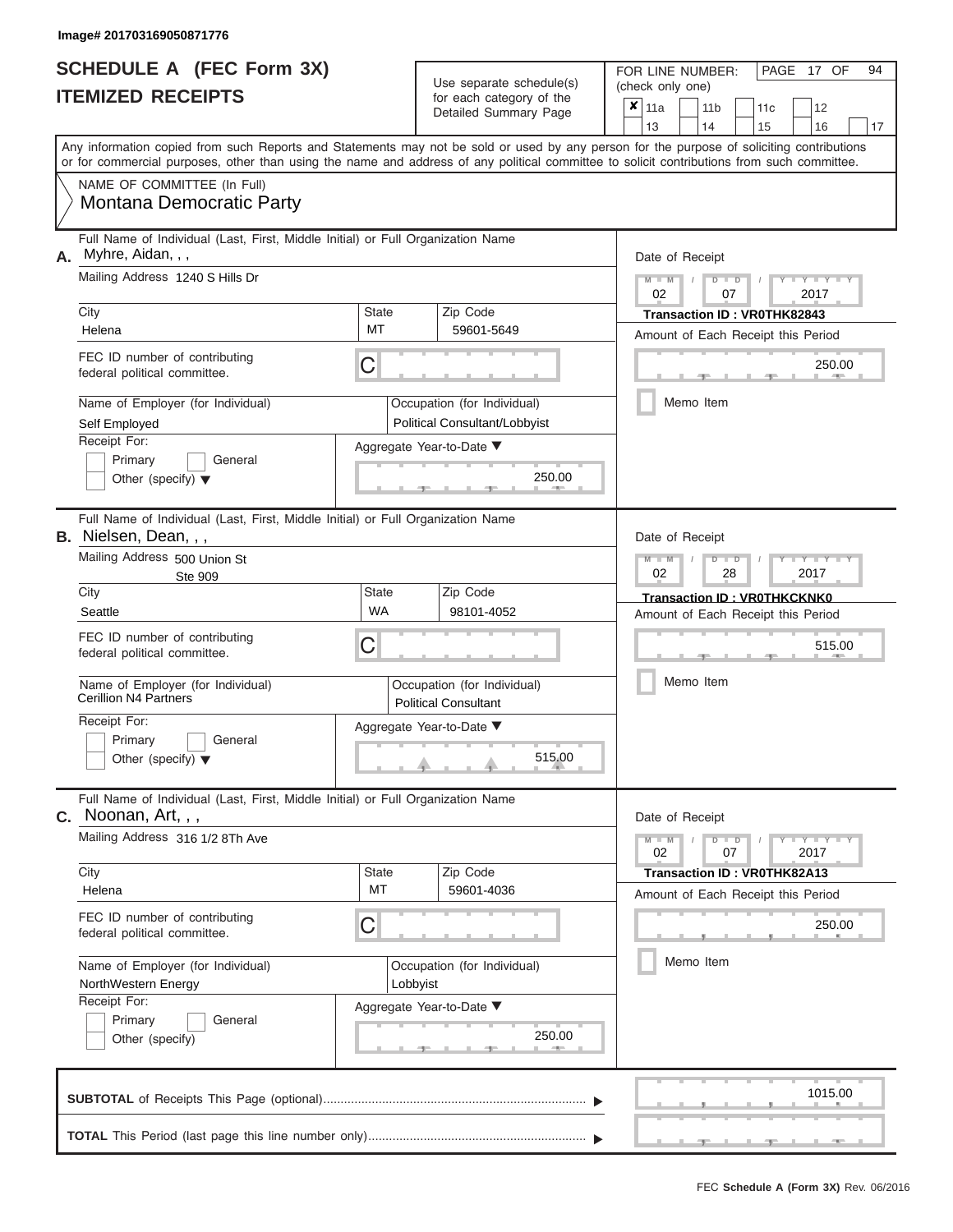|                          | <b>SCHEDULE A (FEC Form 3X)</b> |
|--------------------------|---------------------------------|
| <b>ITEMIZED RECEIPTS</b> |                                 |

FOR LINE NUMBER:<br>(check only one)

PAGE 18 OF 94

|    | IILMILLU NLVLII IJ                                                                                                                         |              | iui eauli caleguiy ul lile<br>Detailed Summary Page                                         |                                    |                                                                           |                 | 11 <sub>b</sub> | 11c                                |  | 12      |    |  |  |  |  |  |
|----|--------------------------------------------------------------------------------------------------------------------------------------------|--------------|---------------------------------------------------------------------------------------------|------------------------------------|---------------------------------------------------------------------------|-----------------|-----------------|------------------------------------|--|---------|----|--|--|--|--|--|
|    | Any information copied from such Reports and Statements may not be sold or used by any person for the purpose of soliciting contributions  |              |                                                                                             |                                    | 13                                                                        |                 | 14              | 15                                 |  | 16      | 17 |  |  |  |  |  |
|    | or for commercial purposes, other than using the name and address of any political committee to solicit contributions from such committee. |              |                                                                                             |                                    |                                                                           |                 |                 |                                    |  |         |    |  |  |  |  |  |
|    | NAME OF COMMITTEE (In Full)                                                                                                                |              |                                                                                             |                                    |                                                                           |                 |                 |                                    |  |         |    |  |  |  |  |  |
|    | Montana Democratic Party                                                                                                                   |              |                                                                                             |                                    |                                                                           |                 |                 |                                    |  |         |    |  |  |  |  |  |
| А. | Full Name of Individual (Last, First, Middle Initial) or Full Organization Name<br>Novak, Michael, J,,                                     |              |                                                                                             |                                    |                                                                           |                 |                 |                                    |  |         |    |  |  |  |  |  |
|    |                                                                                                                                            |              | Date of Receipt                                                                             |                                    |                                                                           |                 |                 |                                    |  |         |    |  |  |  |  |  |
|    | Mailing Address PO Box 720                                                                                                                 |              |                                                                                             |                                    | $M - M$<br>$D$ $\Box$ $D$<br>$\overline{\phantom{a}}$<br>02<br>15<br>2017 |                 |                 |                                    |  |         |    |  |  |  |  |  |
|    | City                                                                                                                                       | <b>State</b> | Zip Code                                                                                    |                                    | <b>Transaction ID: VR0THK9NAR6</b>                                        |                 |                 |                                    |  |         |    |  |  |  |  |  |
|    | Chester                                                                                                                                    | MT           | 59522-0720                                                                                  | Amount of Each Receipt this Period |                                                                           |                 |                 |                                    |  |         |    |  |  |  |  |  |
|    | FEC ID number of contributing<br>federal political committee.                                                                              | C            |                                                                                             |                                    | 500.00                                                                    |                 |                 |                                    |  |         |    |  |  |  |  |  |
|    | Name of Employer (for Individual)<br>Novak & Novak, Inc.                                                                                   |              | Occupation (for Individual)<br>Landlord                                                     |                                    |                                                                           |                 | Memo Item       |                                    |  |         |    |  |  |  |  |  |
|    | Receipt For:                                                                                                                               |              | Aggregate Year-to-Date ▼                                                                    |                                    |                                                                           |                 |                 |                                    |  |         |    |  |  |  |  |  |
|    | Primary<br>General                                                                                                                         |              |                                                                                             |                                    |                                                                           |                 |                 |                                    |  |         |    |  |  |  |  |  |
|    | Other (specify) $\blacktriangledown$                                                                                                       |              | 500.00                                                                                      |                                    |                                                                           |                 |                 |                                    |  |         |    |  |  |  |  |  |
|    | Full Name of Individual (Last, First, Middle Initial) or Full Organization Name                                                            |              |                                                                                             |                                    |                                                                           |                 |                 |                                    |  |         |    |  |  |  |  |  |
|    | B. O'Connor, Quinlan, , ,                                                                                                                  |              |                                                                                             |                                    |                                                                           | Date of Receipt |                 |                                    |  |         |    |  |  |  |  |  |
|    | Mailing Address 728 N Benton Ave                                                                                                           |              | $M - M$<br>$D$ $D$<br>$\overline{\phantom{a}}$ $\overline{\phantom{a}}$<br>02<br>2017<br>16 |                                    |                                                                           |                 |                 |                                    |  |         |    |  |  |  |  |  |
|    | City                                                                                                                                       | <b>State</b> | Zip Code                                                                                    |                                    |                                                                           |                 |                 | Transaction ID: VR0THK9NK80        |  |         |    |  |  |  |  |  |
|    | Helena                                                                                                                                     | MT           | 59601-2744                                                                                  |                                    |                                                                           |                 |                 | Amount of Each Receipt this Period |  |         |    |  |  |  |  |  |
|    | FEC ID number of contributing<br>federal political committee.                                                                              | C            |                                                                                             |                                    |                                                                           |                 |                 |                                    |  | 120.00  |    |  |  |  |  |  |
|    | Name of Employer (for Individual)<br>DLI                                                                                                   |              | Occupation (for Individual)<br>Attorney                                                     |                                    |                                                                           |                 | Memo Item       |                                    |  |         |    |  |  |  |  |  |
|    | Receipt For:                                                                                                                               |              | Aggregate Year-to-Date ▼                                                                    |                                    |                                                                           |                 |                 |                                    |  |         |    |  |  |  |  |  |
|    | Primary<br>General<br>Other (specify) $\blacktriangledown$                                                                                 |              | 220.00                                                                                      |                                    |                                                                           |                 |                 |                                    |  |         |    |  |  |  |  |  |
|    | Full Name of Individual (Last, First, Middle Initial) or Full Organization Name                                                            |              |                                                                                             |                                    |                                                                           |                 |                 |                                    |  |         |    |  |  |  |  |  |
|    | c. O'Halloran, Elizabeth, , ,<br>Mailing Address 716 Power St                                                                              |              |                                                                                             |                                    | Date of Receipt<br>$M - M$<br>$D$ $D$<br>$Y - Y - Y$<br>02<br>2017<br>11  |                 |                 |                                    |  |         |    |  |  |  |  |  |
|    | City                                                                                                                                       | <b>State</b> | Zip Code                                                                                    |                                    |                                                                           |                 |                 | Transaction ID: VR0THK8VFQ3        |  |         |    |  |  |  |  |  |
|    | Helena                                                                                                                                     | MT           | 59601-6118                                                                                  |                                    |                                                                           |                 |                 | Amount of Each Receipt this Period |  |         |    |  |  |  |  |  |
|    | FEC ID number of contributing<br>federal political committee.                                                                              | C            |                                                                                             |                                    |                                                                           |                 |                 |                                    |  | 500.00  |    |  |  |  |  |  |
|    | Name of Employer (for Individual)                                                                                                          |              | Occupation (for Individual)                                                                 |                                    | Memo Item                                                                 |                 |                 |                                    |  |         |    |  |  |  |  |  |
|    | Kaleva Law Office                                                                                                                          | Lawyer       |                                                                                             |                                    |                                                                           |                 |                 |                                    |  |         |    |  |  |  |  |  |
|    | Receipt For:                                                                                                                               |              | Aggregate Year-to-Date ▼                                                                    |                                    |                                                                           |                 |                 |                                    |  |         |    |  |  |  |  |  |
|    | Primary<br>General                                                                                                                         |              |                                                                                             |                                    |                                                                           |                 |                 |                                    |  |         |    |  |  |  |  |  |
|    | Other (specify)                                                                                                                            |              | 500.00                                                                                      |                                    |                                                                           |                 |                 |                                    |  |         |    |  |  |  |  |  |
|    |                                                                                                                                            |              |                                                                                             |                                    |                                                                           |                 |                 |                                    |  | 1120.00 |    |  |  |  |  |  |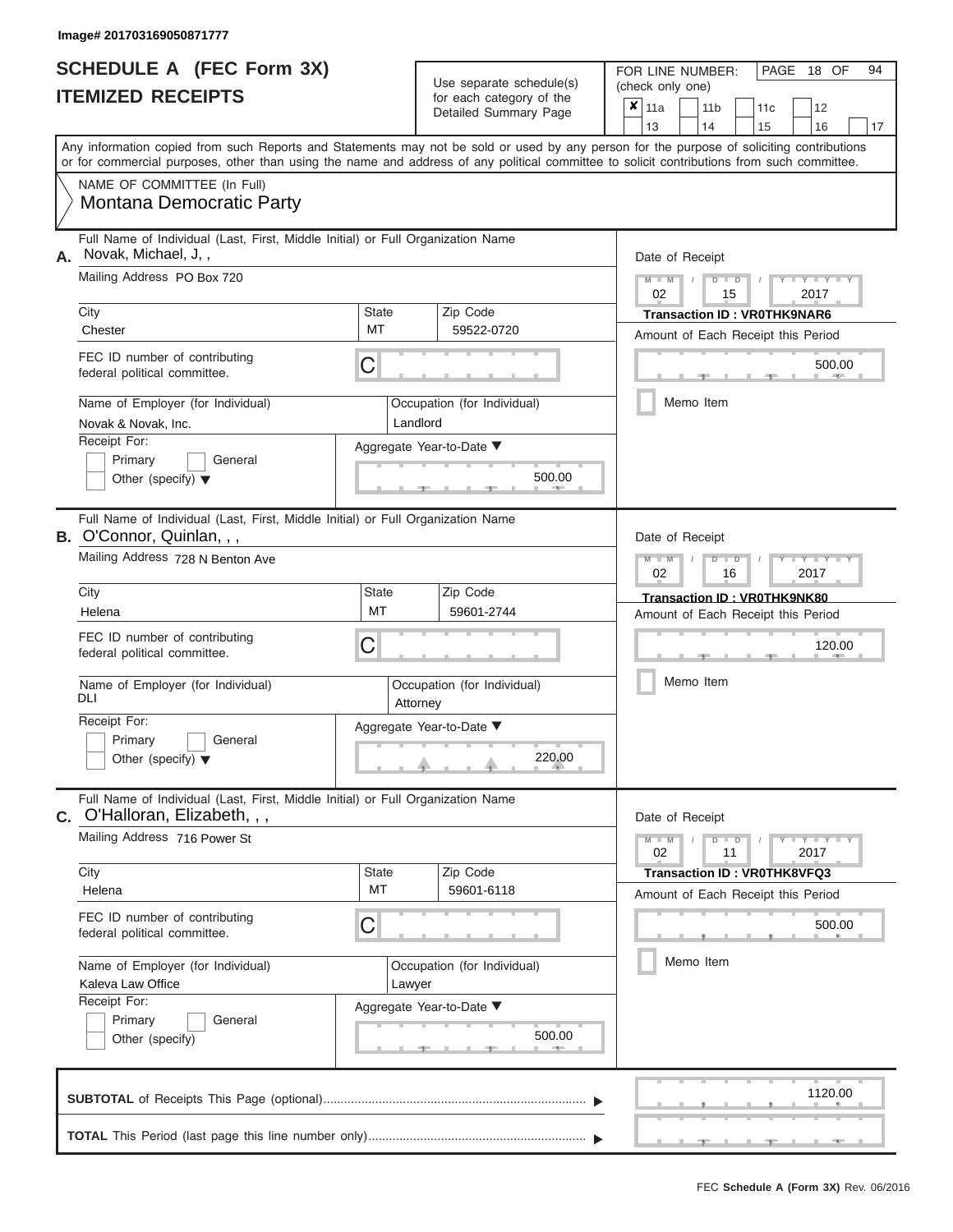|                          | <b>SCHEDULE A (FEC Form 3X)</b> |
|--------------------------|---------------------------------|
| <b>ITEMIZED RECEIPTS</b> |                                 |

FOR LINE NUMBER:<br>(check only one)

PAGE 19 OF 94

|    |                                                                                                                                                                                                                                                                                         |                                         | badii balogory of life<br>Detailed Summary Page           | x         | 11a<br>13                                              |  | 11 <sub>b</sub><br>14     | 11c<br>15                                                                | 12<br>16     | 17 |  |  |  |  |  |  |  |
|----|-----------------------------------------------------------------------------------------------------------------------------------------------------------------------------------------------------------------------------------------------------------------------------------------|-----------------------------------------|-----------------------------------------------------------|-----------|--------------------------------------------------------|--|---------------------------|--------------------------------------------------------------------------|--------------|----|--|--|--|--|--|--|--|
|    | Any information copied from such Reports and Statements may not be sold or used by any person for the purpose of soliciting contributions<br>or for commercial purposes, other than using the name and address of any political committee to solicit contributions from such committee. |                                         |                                                           |           |                                                        |  |                           |                                                                          |              |    |  |  |  |  |  |  |  |
|    | NAME OF COMMITTEE (In Full)<br>Montana Democratic Party                                                                                                                                                                                                                                 |                                         |                                                           |           |                                                        |  |                           |                                                                          |              |    |  |  |  |  |  |  |  |
| А. | Full Name of Individual (Last, First, Middle Initial) or Full Organization Name<br>Paoli, Monica, C,,<br>Mailing Address 106 E Crestline Dr                                                                                                                                             |                                         |                                                           |           | Date of Receipt<br>$M - M$<br>$D$ $D$<br>$Y - Y - I$   |  |                           |                                                                          |              |    |  |  |  |  |  |  |  |
|    | City                                                                                                                                                                                                                                                                                    | <b>State</b>                            | Zip Code                                                  |           | 02<br>2017<br>21<br><b>Transaction ID: VR0THKAKHX5</b> |  |                           |                                                                          |              |    |  |  |  |  |  |  |  |
|    | Missoula                                                                                                                                                                                                                                                                                | MT                                      | 59803-2411                                                |           | Amount of Each Receipt this Period                     |  |                           |                                                                          |              |    |  |  |  |  |  |  |  |
|    | FEC ID number of contributing<br>federal political committee.                                                                                                                                                                                                                           | С                                       |                                                           |           | 1000.00                                                |  |                           |                                                                          |              |    |  |  |  |  |  |  |  |
|    | Name of Employer (for Individual)<br>Not Employed                                                                                                                                                                                                                                       |                                         | Occupation (for Individual)<br>Homemaker                  |           | Memo Item                                              |  |                           |                                                                          |              |    |  |  |  |  |  |  |  |
|    | Receipt For:<br>Primary<br>General<br>Other (specify) $\blacktriangledown$                                                                                                                                                                                                              |                                         | Aggregate Year-to-Date ▼<br>1065.00                       |           |                                                        |  |                           |                                                                          |              |    |  |  |  |  |  |  |  |
|    | Full Name of Individual (Last, First, Middle Initial) or Full Organization Name<br>B. Pepper, Dana, , ,                                                                                                                                                                                 |                                         |                                                           |           |                                                        |  | Date of Receipt           |                                                                          |              |    |  |  |  |  |  |  |  |
|    | Mailing Address 512 E Fridley St                                                                                                                                                                                                                                                        |                                         | $M - M$<br>₽<br>Y Y<br>$\blacksquare$<br>2017<br>02<br>19 |           |                                                        |  |                           |                                                                          |              |    |  |  |  |  |  |  |  |
|    | City<br><b>Bozeman</b>                                                                                                                                                                                                                                                                  | <b>State</b><br>MT                      | Zip Code<br>59715-3718                                    |           |                                                        |  |                           | Transaction ID: VR0THKA9950                                              |              |    |  |  |  |  |  |  |  |
|    | FEC ID number of contributing<br>federal political committee.                                                                                                                                                                                                                           |                                         | Amount of Each Receipt this Period<br>500.00              |           |                                                        |  |                           |                                                                          |              |    |  |  |  |  |  |  |  |
|    | Name of Employer (for Individual)<br>Self Employed                                                                                                                                                                                                                                      | Occupation (for Individual)<br>Attorney |                                                           | Memo Item |                                                        |  |                           |                                                                          |              |    |  |  |  |  |  |  |  |
|    | Receipt For:<br>Primary<br>General<br>Other (specify) $\blacktriangledown$                                                                                                                                                                                                              |                                         | Aggregate Year-to-Date ▼<br>500.00                        |           |                                                        |  |                           |                                                                          |              |    |  |  |  |  |  |  |  |
|    | Full Name of Individual (Last, First, Middle Initial) or Full Organization Name<br>C. Petel, Karen, , ,                                                                                                                                                                                 |                                         |                                                           |           | Date of Receipt                                        |  |                           |                                                                          |              |    |  |  |  |  |  |  |  |
|    | Mailing Address 1209 Fairmont St NW                                                                                                                                                                                                                                                     |                                         |                                                           |           | $M - M$<br>02                                          |  | D<br>$\overline{D}$<br>13 |                                                                          | Y TY<br>2017 |    |  |  |  |  |  |  |  |
|    | City<br>Washington                                                                                                                                                                                                                                                                      | <b>State</b><br>DC                      | Zip Code<br>20009-5321                                    |           |                                                        |  |                           | <b>Transaction ID: VR0THK9H2E9</b><br>Amount of Each Receipt this Period |              |    |  |  |  |  |  |  |  |
|    | FEC ID number of contributing<br>federal political committee.                                                                                                                                                                                                                           | С                                       |                                                           |           |                                                        |  |                           |                                                                          | 500.00       |    |  |  |  |  |  |  |  |
|    | Name of Employer (for Individual)<br>Petel & Co.                                                                                                                                                                                                                                        |                                         | Occupation (for Individual)<br>Self Employed              |           | Memo Item                                              |  |                           |                                                                          |              |    |  |  |  |  |  |  |  |
|    | Receipt For:<br>General<br>Primary<br>Other (specify)                                                                                                                                                                                                                                   |                                         | Aggregate Year-to-Date ▼<br>500.00                        |           |                                                        |  |                           |                                                                          |              |    |  |  |  |  |  |  |  |
|    |                                                                                                                                                                                                                                                                                         |                                         |                                                           |           |                                                        |  |                           |                                                                          | 2000.00      |    |  |  |  |  |  |  |  |
|    |                                                                                                                                                                                                                                                                                         |                                         |                                                           |           |                                                        |  |                           |                                                                          |              |    |  |  |  |  |  |  |  |

 ▲ ▲ ▲ , , .

a.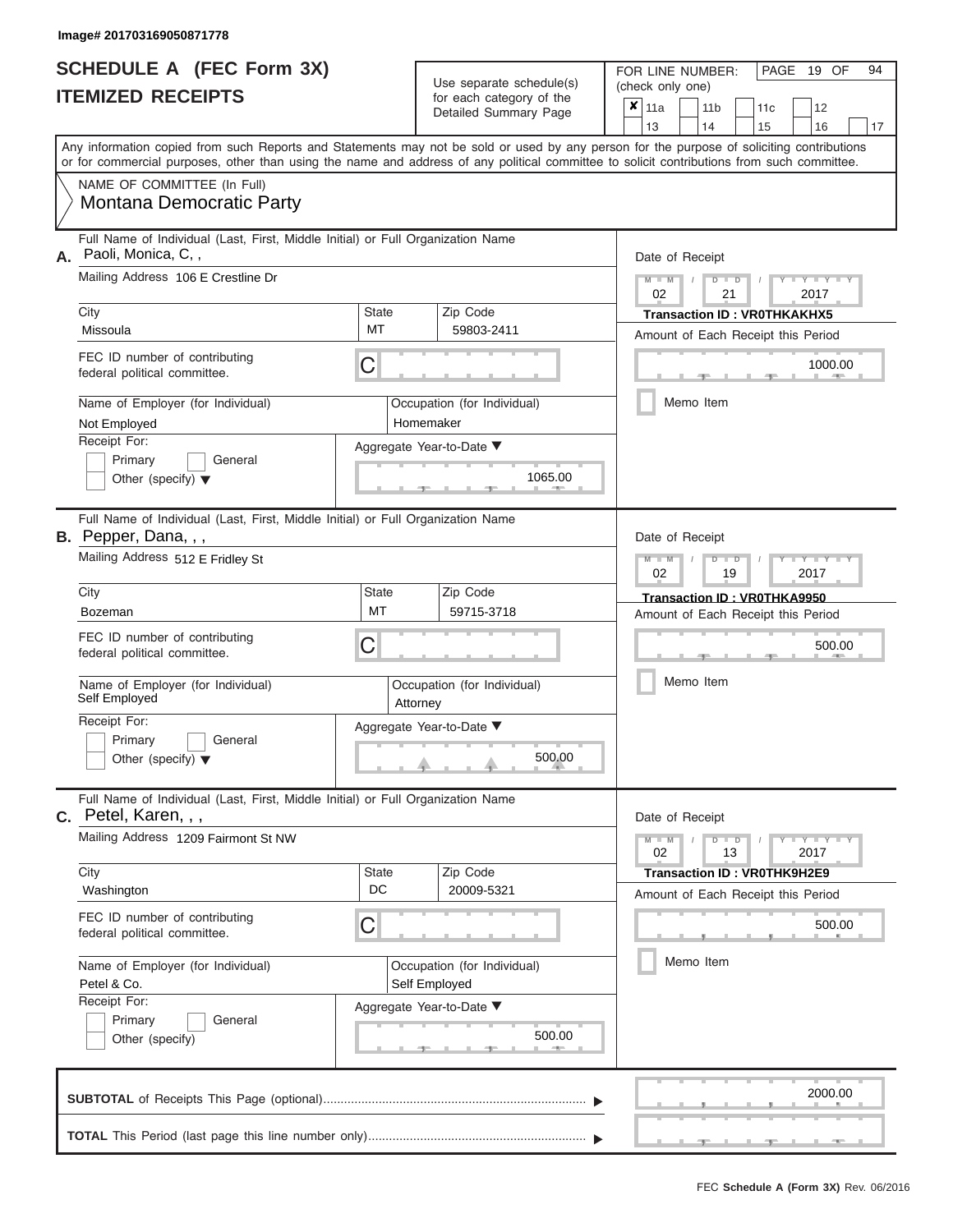|                          | <b>SCHEDULE A (FEC Form 3X)</b> |
|--------------------------|---------------------------------|
| <b>ITEMIZED RECEIPTS</b> |                                 |

Use separate schedule(s) (check only one)<br>for each category of the  $\begin{array}{|c|c|c|c|c|}\n\hline\n\text{Initial Summary goes} & & \text{with } & \text{with } & \text{with } & \text{with } & \text{with } & \text{with } & \text{with } & \text{with } & \text{with } & \text{with } & \text{with } & \text{with } & \text{with } & \text{with } & \text{with } & \text{with } & \text{with } & \text{with } & \text{with } & \text{with } & \text$ 

FOR LINE NUMBER:

 $\Box$ 

PAGE 20 OF 94

 $\Box$ 

| 11 <sub>c</sub><br>12                                                                                                                                       |  |  |  |  |  |  |  |  |  |  |  |
|-------------------------------------------------------------------------------------------------------------------------------------------------------------|--|--|--|--|--|--|--|--|--|--|--|
| 15<br>16<br>17<br>Any information copied from such Reports and Statements may not be sold or used by any person for the purpose of soliciting contributions |  |  |  |  |  |  |  |  |  |  |  |
| or for commercial purposes, other than using the name and address of any political committee to solicit contributions from such committee.                  |  |  |  |  |  |  |  |  |  |  |  |
|                                                                                                                                                             |  |  |  |  |  |  |  |  |  |  |  |
|                                                                                                                                                             |  |  |  |  |  |  |  |  |  |  |  |
| $Y = Y + Y + Y$<br>$M - M$<br>$D$ $D$<br>02<br>21<br>2017                                                                                                   |  |  |  |  |  |  |  |  |  |  |  |
| <b>Transaction ID: VR0THKAHC19</b>                                                                                                                          |  |  |  |  |  |  |  |  |  |  |  |
| Amount of Each Receipt this Period                                                                                                                          |  |  |  |  |  |  |  |  |  |  |  |
| 500.00<br><b>British Allen</b>                                                                                                                              |  |  |  |  |  |  |  |  |  |  |  |
|                                                                                                                                                             |  |  |  |  |  |  |  |  |  |  |  |
|                                                                                                                                                             |  |  |  |  |  |  |  |  |  |  |  |
|                                                                                                                                                             |  |  |  |  |  |  |  |  |  |  |  |
|                                                                                                                                                             |  |  |  |  |  |  |  |  |  |  |  |
| $D - I - D$<br>$Y = Y = Y + Y + Y$<br>$M - M$<br>02<br>2017<br>23                                                                                           |  |  |  |  |  |  |  |  |  |  |  |
| Transaction ID: VR0THKE41A3                                                                                                                                 |  |  |  |  |  |  |  |  |  |  |  |
| Amount of Each Receipt this Period                                                                                                                          |  |  |  |  |  |  |  |  |  |  |  |
| 1000.00                                                                                                                                                     |  |  |  |  |  |  |  |  |  |  |  |
|                                                                                                                                                             |  |  |  |  |  |  |  |  |  |  |  |
| * Earmarked Contribution: See Below                                                                                                                         |  |  |  |  |  |  |  |  |  |  |  |
|                                                                                                                                                             |  |  |  |  |  |  |  |  |  |  |  |
| Date of Receipt<br>$Y - Y - Y - Y$<br>$M - M$<br>$D$ $D$<br>26<br>02<br>2017                                                                                |  |  |  |  |  |  |  |  |  |  |  |
| <b>Transaction ID: VR0THKE41A3E</b>                                                                                                                         |  |  |  |  |  |  |  |  |  |  |  |
| Amount of Each Receipt this Period                                                                                                                          |  |  |  |  |  |  |  |  |  |  |  |
| 1000.00                                                                                                                                                     |  |  |  |  |  |  |  |  |  |  |  |
|                                                                                                                                                             |  |  |  |  |  |  |  |  |  |  |  |
| Note: Above Contribution earmarked through this                                                                                                             |  |  |  |  |  |  |  |  |  |  |  |
| 1500.00                                                                                                                                                     |  |  |  |  |  |  |  |  |  |  |  |
|                                                                                                                                                             |  |  |  |  |  |  |  |  |  |  |  |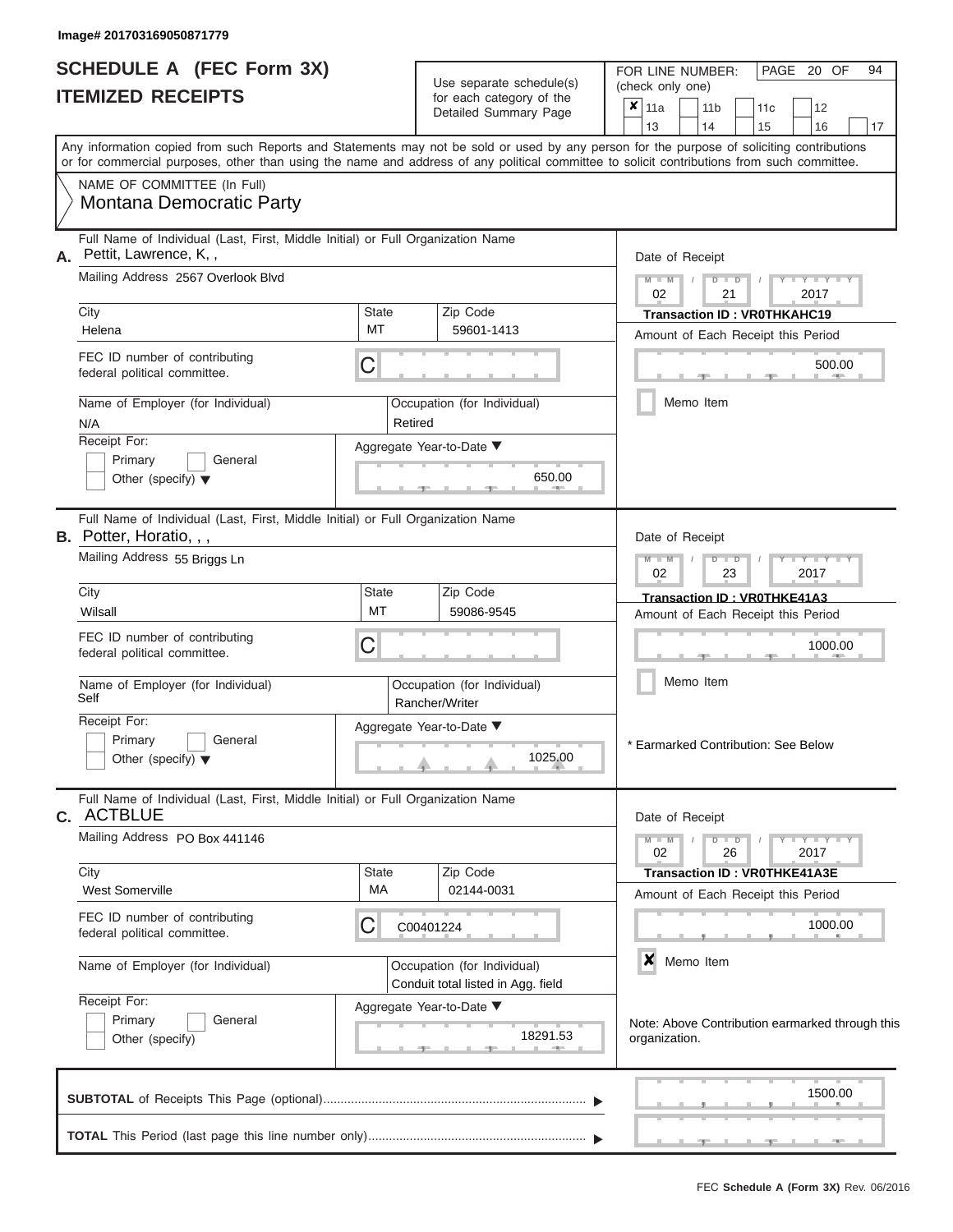|                          | <b>SCHEDULE A (FEC Form 3X)</b> |
|--------------------------|---------------------------------|
| <b>ITEMIZED RECEIPTS</b> |                                 |

FOR LINE NUMBER:<br>(check only one)

PAGE 21 OF 94

|    | IILMILLU INLVLII I                                                                                                                                                                                                                                                                      |             | וטו סמטוו טמוסטטון טו נווכ<br>Detailed Summary Page            | x                                                                        | 11a<br>13                                    |  | 11 <sub>b</sub><br>14                                             | 11c |  | 12                                          |        |    |  |  |  |  |  |  |  |
|----|-----------------------------------------------------------------------------------------------------------------------------------------------------------------------------------------------------------------------------------------------------------------------------------------|-------------|----------------------------------------------------------------|--------------------------------------------------------------------------|----------------------------------------------|--|-------------------------------------------------------------------|-----|--|---------------------------------------------|--------|----|--|--|--|--|--|--|--|
|    | Any information copied from such Reports and Statements may not be sold or used by any person for the purpose of soliciting contributions<br>or for commercial purposes, other than using the name and address of any political committee to solicit contributions from such committee. |             |                                                                |                                                                          |                                              |  |                                                                   | 15  |  | 16                                          |        | 17 |  |  |  |  |  |  |  |
|    | NAME OF COMMITTEE (In Full)<br>Montana Democratic Party                                                                                                                                                                                                                                 |             |                                                                |                                                                          |                                              |  |                                                                   |     |  |                                             |        |    |  |  |  |  |  |  |  |
| А. | Full Name of Individual (Last, First, Middle Initial) or Full Organization Name<br>Quist, Rob, , ,<br>Mailing Address PO Box 1711                                                                                                                                                       |             |                                                                |                                                                          | Date of Receipt<br>$M - M$<br>$D$ $\Box$ $D$ |  |                                                                   |     |  |                                             |        |    |  |  |  |  |  |  |  |
|    | City                                                                                                                                                                                                                                                                                    | State<br>MT | Zip Code<br>59903-1711                                         | 02<br>20<br>2017<br><b>Transaction ID: VR0THKA9KR2</b>                   |                                              |  |                                                                   |     |  |                                             |        |    |  |  |  |  |  |  |  |
|    | Kalispell<br>FEC ID number of contributing<br>federal political committee.                                                                                                                                                                                                              | С           |                                                                | Amount of Each Receipt this Period<br>240.00<br><b>AREA</b>              |                                              |  |                                                                   |     |  |                                             |        |    |  |  |  |  |  |  |  |
|    | Name of Employer (for Individual)<br>Self Employed<br>Receipt For:                                                                                                                                                                                                                      |             | Occupation (for Individual)<br>Songwriter/ MainStage Performer | Memo Item                                                                |                                              |  |                                                                   |     |  |                                             |        |    |  |  |  |  |  |  |  |
|    | Primary<br>General<br>Other (specify) $\blacktriangledown$                                                                                                                                                                                                                              |             | Aggregate Year-to-Date ▼<br>240.00                             |                                                                          |                                              |  |                                                                   |     |  |                                             |        |    |  |  |  |  |  |  |  |
|    | Full Name of Individual (Last, First, Middle Initial) or Full Organization Name<br>B. Rapkin, Aleksi, , ,                                                                                                                                                                               |             |                                                                |                                                                          | Date of Receipt                              |  |                                                                   |     |  |                                             |        |    |  |  |  |  |  |  |  |
|    | Mailing Address PO Box 161598                                                                                                                                                                                                                                                           |             |                                                                |                                                                          |                                              |  |                                                                   |     |  | $M - M$<br>$D$ $D$<br>т<br>02<br>27<br>2017 |        |    |  |  |  |  |  |  |  |
|    | City<br>Big Sky                                                                                                                                                                                                                                                                         | State<br>MT | Zip Code<br>59716-1598                                         | <b>Transaction ID: VR0THKBBF86</b><br>Amount of Each Receipt this Period |                                              |  |                                                                   |     |  |                                             |        |    |  |  |  |  |  |  |  |
|    | FEC ID number of contributing<br>federal political committee.                                                                                                                                                                                                                           | C           |                                                                |                                                                          | 45.00                                        |  |                                                                   |     |  |                                             |        |    |  |  |  |  |  |  |  |
|    | Name of Employer (for Individual)<br>Retired                                                                                                                                                                                                                                            | Retired     | Occupation (for Individual)                                    |                                                                          | Memo Item                                    |  |                                                                   |     |  |                                             |        |    |  |  |  |  |  |  |  |
|    | Receipt For:<br>Primary<br>General<br>Other (specify) $\blacktriangledown$                                                                                                                                                                                                              |             | Aggregate Year-to-Date ▼<br>225.00                             |                                                                          |                                              |  |                                                                   |     |  |                                             |        |    |  |  |  |  |  |  |  |
| С. | Full Name of Individual (Last, First, Middle Initial) or Full Organization Name<br>Reber Orr, Susie, , ,                                                                                                                                                                                |             |                                                                |                                                                          | Date of Receipt                              |  |                                                                   |     |  |                                             |        |    |  |  |  |  |  |  |  |
|    | Mailing Address 2619 Roderick Way                                                                                                                                                                                                                                                       |             |                                                                |                                                                          | $M - M$<br>02                                |  | $D$ $D$<br>23                                                     |     |  | $Y = Y =$<br>2017                           |        |    |  |  |  |  |  |  |  |
|    | City<br>Missoula                                                                                                                                                                                                                                                                        | State<br>MT | Zip Code<br>59804-1212                                         |                                                                          |                                              |  | Transaction ID: VR0THKAZB73<br>Amount of Each Receipt this Period |     |  |                                             |        |    |  |  |  |  |  |  |  |
|    | FEC ID number of contributing<br>federal political committee.                                                                                                                                                                                                                           | C           |                                                                |                                                                          |                                              |  |                                                                   |     |  |                                             | 240.00 |    |  |  |  |  |  |  |  |
|    | Name of Employer (for Individual)<br>Orr Household                                                                                                                                                                                                                                      |             | Occupation (for Individual)<br>Homemaker                       | Memo Item                                                                |                                              |  |                                                                   |     |  |                                             |        |    |  |  |  |  |  |  |  |
|    | Receipt For:<br>Primary<br>General<br>Other (specify)                                                                                                                                                                                                                                   |             | Aggregate Year-to-Date ▼<br>240.00                             |                                                                          |                                              |  |                                                                   |     |  |                                             |        |    |  |  |  |  |  |  |  |
|    |                                                                                                                                                                                                                                                                                         |             |                                                                |                                                                          |                                              |  |                                                                   |     |  |                                             | 525.00 |    |  |  |  |  |  |  |  |
|    |                                                                                                                                                                                                                                                                                         |             |                                                                |                                                                          |                                              |  |                                                                   |     |  |                                             |        |    |  |  |  |  |  |  |  |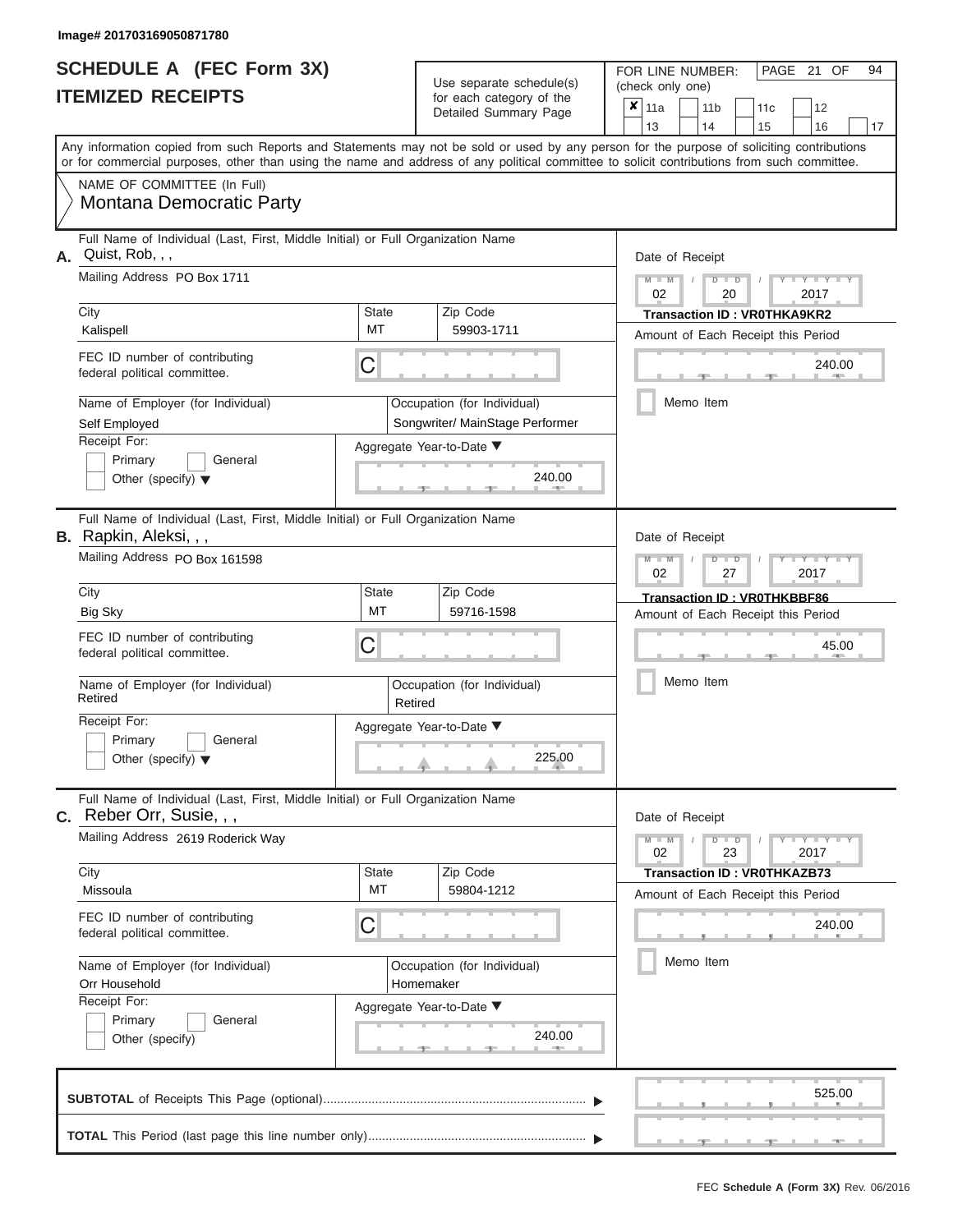|                          | <b>SCHEDULE A (FEC Form 3X)</b> |
|--------------------------|---------------------------------|
| <b>ITEMIZED RECEIPTS</b> |                                 |

FOR LINE NUMBER:<br>(check only one)

PAGE 22 OF 94

|    | II EMILED REVEIF I J                                                                                                                                                                                                                                                                    |                                                 |                                                                           | ior each category of the                                                 | ×         | 11a                                 |               | 11 <sub>b</sub> |  | 11c                                |  | 12     |                                                 |  |  |  |  |
|----|-----------------------------------------------------------------------------------------------------------------------------------------------------------------------------------------------------------------------------------------------------------------------------------------|-------------------------------------------------|---------------------------------------------------------------------------|--------------------------------------------------------------------------|-----------|-------------------------------------|---------------|-----------------|--|------------------------------------|--|--------|-------------------------------------------------|--|--|--|--|
|    |                                                                                                                                                                                                                                                                                         |                                                 |                                                                           | Detailed Summary Page                                                    |           | 13                                  |               | 14              |  | 15                                 |  | 16     | 17                                              |  |  |  |  |
|    | Any information copied from such Reports and Statements may not be sold or used by any person for the purpose of soliciting contributions<br>or for commercial purposes, other than using the name and address of any political committee to solicit contributions from such committee. |                                                 |                                                                           |                                                                          |           |                                     |               |                 |  |                                    |  |        |                                                 |  |  |  |  |
|    | NAME OF COMMITTEE (In Full)<br>Montana Democratic Party                                                                                                                                                                                                                                 |                                                 |                                                                           |                                                                          |           |                                     |               |                 |  |                                    |  |        |                                                 |  |  |  |  |
| Α. | Full Name of Individual (Last, First, Middle Initial) or Full Organization Name<br>Rice, Greg, , ,                                                                                                                                                                                      |                                                 |                                                                           |                                                                          |           | Date of Receipt                     |               |                 |  |                                    |  |        |                                                 |  |  |  |  |
|    | Mailing Address 1020 Idaho Ave                                                                                                                                                                                                                                                          |                                                 | $M - M$<br>$Y = Y$<br>$D$ $D$<br>02<br>23<br>2017                         |                                                                          |           |                                     |               |                 |  |                                    |  |        |                                                 |  |  |  |  |
|    | City<br>Libby                                                                                                                                                                                                                                                                           | State<br>MT                                     | Zip Code<br>59923-1712                                                    | <b>Transaction ID: VR0THKE41D6</b><br>Amount of Each Receipt this Period |           |                                     |               |                 |  |                                    |  |        |                                                 |  |  |  |  |
|    | FEC ID number of contributing<br>federal political committee.                                                                                                                                                                                                                           | С                                               |                                                                           | 500.00                                                                   |           |                                     |               |                 |  |                                    |  |        |                                                 |  |  |  |  |
|    | Name of Employer (for Individual)<br>Self                                                                                                                                                                                                                                               | Occupation (for Individual)<br>Family Physician |                                                                           |                                                                          |           |                                     |               |                 |  |                                    |  |        |                                                 |  |  |  |  |
|    | Receipt For:<br>Primary<br>General<br>Other (specify) $\blacktriangledown$                                                                                                                                                                                                              | Aggregate Year-to-Date ▼                        |                                                                           | 600.00                                                                   |           | * Earmarked Contribution: See Below |               |                 |  |                                    |  |        |                                                 |  |  |  |  |
|    | Full Name of Individual (Last, First, Middle Initial) or Full Organization Name<br><b>B. ACTBLUE</b>                                                                                                                                                                                    |                                                 |                                                                           |                                                                          |           |                                     |               | Date of Receipt |  |                                    |  |        |                                                 |  |  |  |  |
|    | Mailing Address PO Box 441146                                                                                                                                                                                                                                                           |                                                 | $M - M$<br>$D$ $\Box$ $D$<br>$\overline{\phantom{a}}$<br>02<br>26<br>2017 |                                                                          |           |                                     |               |                 |  |                                    |  |        |                                                 |  |  |  |  |
|    | City<br><b>West Somerville</b>                                                                                                                                                                                                                                                          | State<br>MA                                     | Zip Code<br>02144-0031                                                    | Transaction ID: VR0THKE41D6E<br>Amount of Each Receipt this Period       |           |                                     |               |                 |  |                                    |  |        |                                                 |  |  |  |  |
|    | FEC ID number of contributing<br>federal political committee.                                                                                                                                                                                                                           |                                                 | 500.00                                                                    |                                                                          |           |                                     |               |                 |  |                                    |  |        |                                                 |  |  |  |  |
|    | Name of Employer (for Individual)                                                                                                                                                                                                                                                       |                                                 |                                                                           | Occupation (for Individual)<br>Conduit total listed in Agg. field        |           | X<br>Memo Item                      |               |                 |  |                                    |  |        |                                                 |  |  |  |  |
|    | Receipt For:<br>Primary<br>General<br>Other (specify) $\blacktriangledown$                                                                                                                                                                                                              | Aggregate Year-to-Date ▼                        |                                                                           | 18291.53                                                                 |           | organization.                       |               |                 |  |                                    |  |        | Note: Above Contribution earmarked through this |  |  |  |  |
|    | Full Name of Individual (Last, First, Middle Initial) or Full Organization Name<br>$C.$ Sexton, Mary, $,$ ,                                                                                                                                                                             |                                                 |                                                                           |                                                                          |           | Date of Receipt                     |               |                 |  |                                    |  |        |                                                 |  |  |  |  |
|    | Mailing Address PO Box 1303                                                                                                                                                                                                                                                             |                                                 |                                                                           | $M - M$<br>02                                                            |           |                                     | $D$ $D$<br>07 |                 |  | $T - Y = T - Y - T - Y$<br>2017    |  |        |                                                 |  |  |  |  |
|    | City<br>Choteau                                                                                                                                                                                                                                                                         | State<br>МT                                     | Zip Code                                                                  | 59422-1303                                                               |           | Amount of Each Receipt this Period  |               |                 |  | <b>Transaction ID: VR0THK82P26</b> |  |        |                                                 |  |  |  |  |
|    | FEC ID number of contributing<br>federal political committee.                                                                                                                                                                                                                           | C                                               |                                                                           |                                                                          |           |                                     |               |                 |  | 50.00                              |  |        |                                                 |  |  |  |  |
|    | Name of Employer (for Individual)<br>Self                                                                                                                                                                                                                                               |                                                 |                                                                           |                                                                          | Memo Item |                                     |               |                 |  |                                    |  |        |                                                 |  |  |  |  |
|    | Receipt For: 2018<br>Primary<br>General<br>x<br>Other (specify)                                                                                                                                                                                                                         | Aggregate Year-to-Date ▼                        |                                                                           | 300.00                                                                   |           |                                     |               |                 |  |                                    |  |        |                                                 |  |  |  |  |
|    |                                                                                                                                                                                                                                                                                         |                                                 |                                                                           |                                                                          |           |                                     |               |                 |  |                                    |  | 550.00 |                                                 |  |  |  |  |
|    |                                                                                                                                                                                                                                                                                         |                                                 |                                                                           |                                                                          |           |                                     |               |                 |  |                                    |  |        |                                                 |  |  |  |  |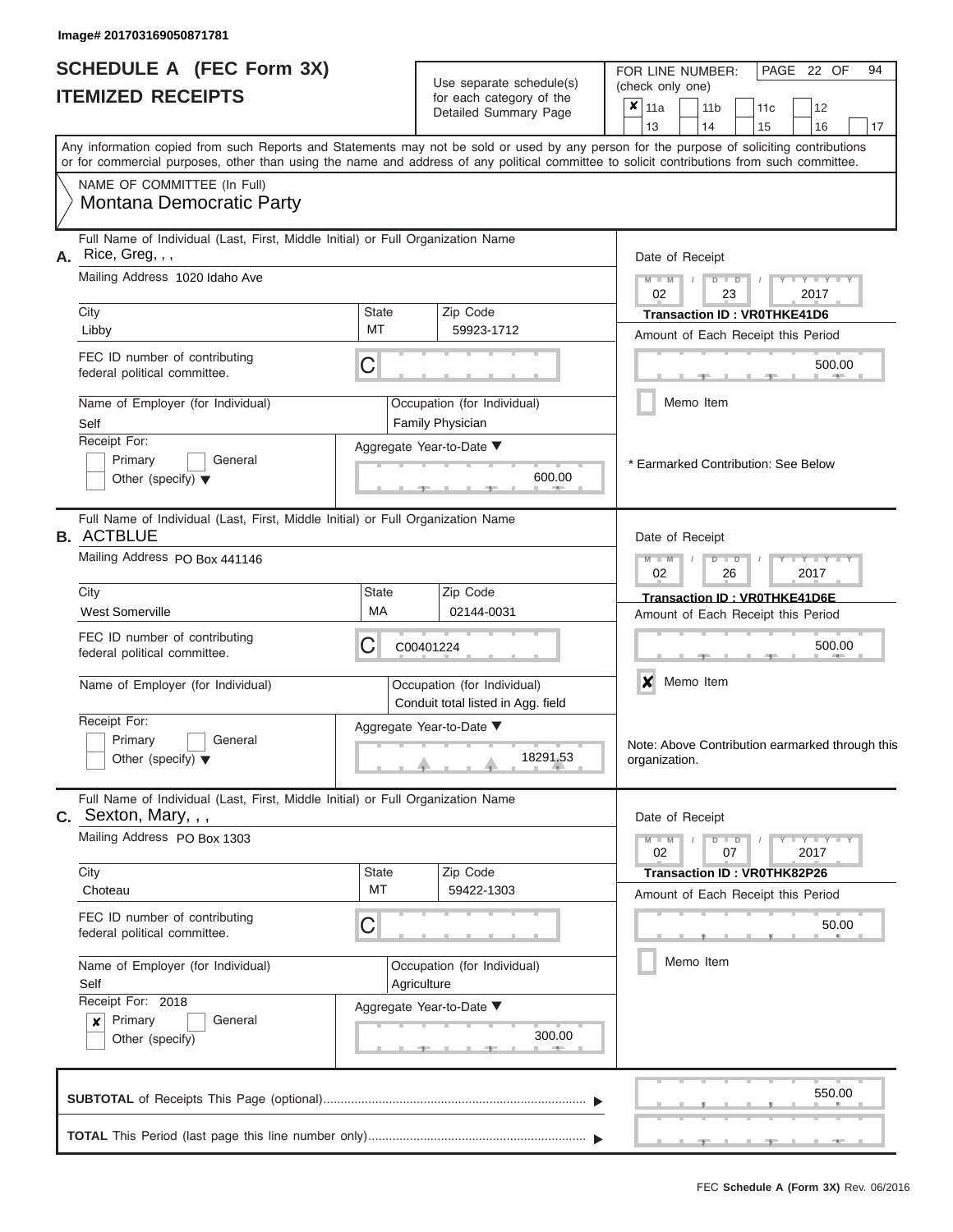|                          | <b>SCHEDULE A (FEC Form 3X)</b> |
|--------------------------|---------------------------------|
| <b>ITEMIZED RECEIPTS</b> |                                 |

Use separate schedule(s) (check only one) for each category of the

FOR LINE NUMBER:<br>(check only one)

PAGE 23 OF 94

|    | <b>ILEMIZED RECEIPIS</b>                                                                                                                                                                                                                                                                |                                               |                                                        | for each category of the<br>Detailed Summary Page |                                                                          | $\pmb{\times}$                                                    | 11a<br>13                                                                |                                            | 14 | 11 b    | 15 | 11c |        | 12<br>16        |  | 17 |
|----|-----------------------------------------------------------------------------------------------------------------------------------------------------------------------------------------------------------------------------------------------------------------------------------------|-----------------------------------------------|--------------------------------------------------------|---------------------------------------------------|--------------------------------------------------------------------------|-------------------------------------------------------------------|--------------------------------------------------------------------------|--------------------------------------------|----|---------|----|-----|--------|-----------------|--|----|
|    | Any information copied from such Reports and Statements may not be sold or used by any person for the purpose of soliciting contributions<br>or for commercial purposes, other than using the name and address of any political committee to solicit contributions from such committee. |                                               |                                                        |                                                   |                                                                          |                                                                   |                                                                          |                                            |    |         |    |     |        |                 |  |    |
|    | NAME OF COMMITTEE (In Full)<br>Montana Democratic Party                                                                                                                                                                                                                                 |                                               |                                                        |                                                   |                                                                          |                                                                   |                                                                          |                                            |    |         |    |     |        |                 |  |    |
| А. | Full Name of Individual (Last, First, Middle Initial) or Full Organization Name<br>Shapiro, Steven, J.,,                                                                                                                                                                                |                                               |                                                        |                                                   |                                                                          |                                                                   | Date of Receipt                                                          |                                            |    |         |    |     |        |                 |  |    |
|    | Mailing Address 77 Rock Ridge Dr                                                                                                                                                                                                                                                        |                                               |                                                        |                                                   |                                                                          |                                                                   | 02                                                                       |                                            |    | D<br>21 |    |     |        | $Y = Y$<br>2017 |  |    |
|    | City<br>Clancy                                                                                                                                                                                                                                                                          | <b>State</b><br>МT                            |                                                        | Zip Code<br>59634-9730                            | <b>Transaction ID: VR0THKAK7M3</b><br>Amount of Each Receipt this Period |                                                                   |                                                                          |                                            |    |         |    |     |        |                 |  |    |
|    | FEC ID number of contributing<br>federal political committee.                                                                                                                                                                                                                           | C                                             |                                                        |                                                   |                                                                          |                                                                   |                                                                          |                                            |    |         |    |     |        | 250.00          |  |    |
|    | Name of Employer (for Individual)<br>Self                                                                                                                                                                                                                                               |                                               | Attorney                                               | Occupation (for Individual)                       |                                                                          |                                                                   |                                                                          | Memo Item                                  |    |         |    |     |        |                 |  |    |
|    | Receipt For:<br>Primary<br>General<br>Other (specify) $\blacktriangledown$                                                                                                                                                                                                              |                                               |                                                        | Aggregate Year-to-Date ▼<br>250.00                |                                                                          |                                                                   |                                                                          |                                            |    |         |    |     |        |                 |  |    |
|    | Full Name of Individual (Last, First, Middle Initial) or Full Organization Name<br><b>B.</b> Stonington, Emily, , ,                                                                                                                                                                     |                                               |                                                        |                                                   |                                                                          |                                                                   |                                                                          |                                            |    |         |    |     |        |                 |  |    |
|    | Mailing Address 24 Carriage Ln                                                                                                                                                                                                                                                          |                                               |                                                        |                                                   |                                                                          |                                                                   |                                                                          | Date of Receipt<br>Y Y<br>2017<br>02<br>07 |    |         |    |     |        |                 |  |    |
|    | City<br>Helena                                                                                                                                                                                                                                                                          | <b>State</b><br>MT                            |                                                        | Zip Code<br>59601-9639                            |                                                                          | Transaction ID: VR0THK829T8<br>Amount of Each Receipt this Period |                                                                          |                                            |    |         |    |     |        |                 |  |    |
|    | FEC ID number of contributing<br>federal political committee.                                                                                                                                                                                                                           |                                               |                                                        |                                                   |                                                                          |                                                                   |                                                                          |                                            |    |         |    |     | 250.00 |                 |  |    |
|    | Name of Employer (for Individual)<br>State Of Montana                                                                                                                                                                                                                                   |                                               | Memo Item<br>Occupation (for Individual)<br>Legislator |                                                   |                                                                          |                                                                   |                                                                          |                                            |    |         |    |     |        |                 |  |    |
|    | Receipt For:<br>Aggregate Year-to-Date ▼<br>Primary<br>General<br>250.00<br>Other (specify) $\blacktriangledown$                                                                                                                                                                        |                                               |                                                        |                                                   |                                                                          |                                                                   |                                                                          |                                            |    |         |    |     |        |                 |  |    |
|    | Full Name of Individual (Last, First, Middle Initial) or Full Organization Name<br>$c.$ Sweeney, Pat, , ,                                                                                                                                                                               |                                               |                                                        |                                                   |                                                                          |                                                                   | Date of Receipt                                                          |                                            |    |         |    |     |        |                 |  |    |
|    | Mailing Address 1401 Norman Park Dr                                                                                                                                                                                                                                                     |                                               |                                                        |                                                   | $Y - Y$<br>$\overline{D}$<br>$\overline{D}$<br>02<br>27<br>2017          |                                                                   |                                                                          |                                            |    |         |    |     |        |                 |  |    |
|    | City<br><b>Billings</b>                                                                                                                                                                                                                                                                 | <b>State</b><br>МT                            |                                                        | Zip Code<br>59102-5327                            |                                                                          |                                                                   | <b>Transaction ID: VR0THKBF374</b><br>Amount of Each Receipt this Period |                                            |    |         |    |     |        |                 |  |    |
|    | FEC ID number of contributing<br>federal political committee.                                                                                                                                                                                                                           | С                                             |                                                        |                                                   |                                                                          |                                                                   |                                                                          |                                            |    |         |    |     |        | 500.00          |  |    |
|    | Name of Employer (for Individual)<br><b>WORC</b>                                                                                                                                                                                                                                        | Occupation (for Individual)<br>Senior Advisor |                                                        |                                                   |                                                                          |                                                                   |                                                                          | Memo Item                                  |    |         |    |     |        |                 |  |    |
|    | Receipt For:<br>Primary<br>General<br>Other (specify)                                                                                                                                                                                                                                   | Aggregate Year-to-Date ▼                      |                                                        |                                                   |                                                                          |                                                                   |                                                                          |                                            |    |         |    |     |        |                 |  |    |
|    |                                                                                                                                                                                                                                                                                         |                                               |                                                        |                                                   |                                                                          |                                                                   |                                                                          |                                            |    |         |    |     |        | 1000.00         |  |    |
|    |                                                                                                                                                                                                                                                                                         |                                               |                                                        |                                                   |                                                                          |                                                                   |                                                                          |                                            |    |         |    |     |        |                 |  |    |

 $\frac{1}{2}$  ,  $\frac{1}{2}$  ,  $\frac{1}{2}$  ,  $\frac{1}{2}$  ,  $\frac{1}{2}$  ,  $\frac{1}{2}$  ,  $\frac{1}{2}$  ,  $\frac{1}{2}$  ,  $\frac{1}{2}$  ,  $\frac{1}{2}$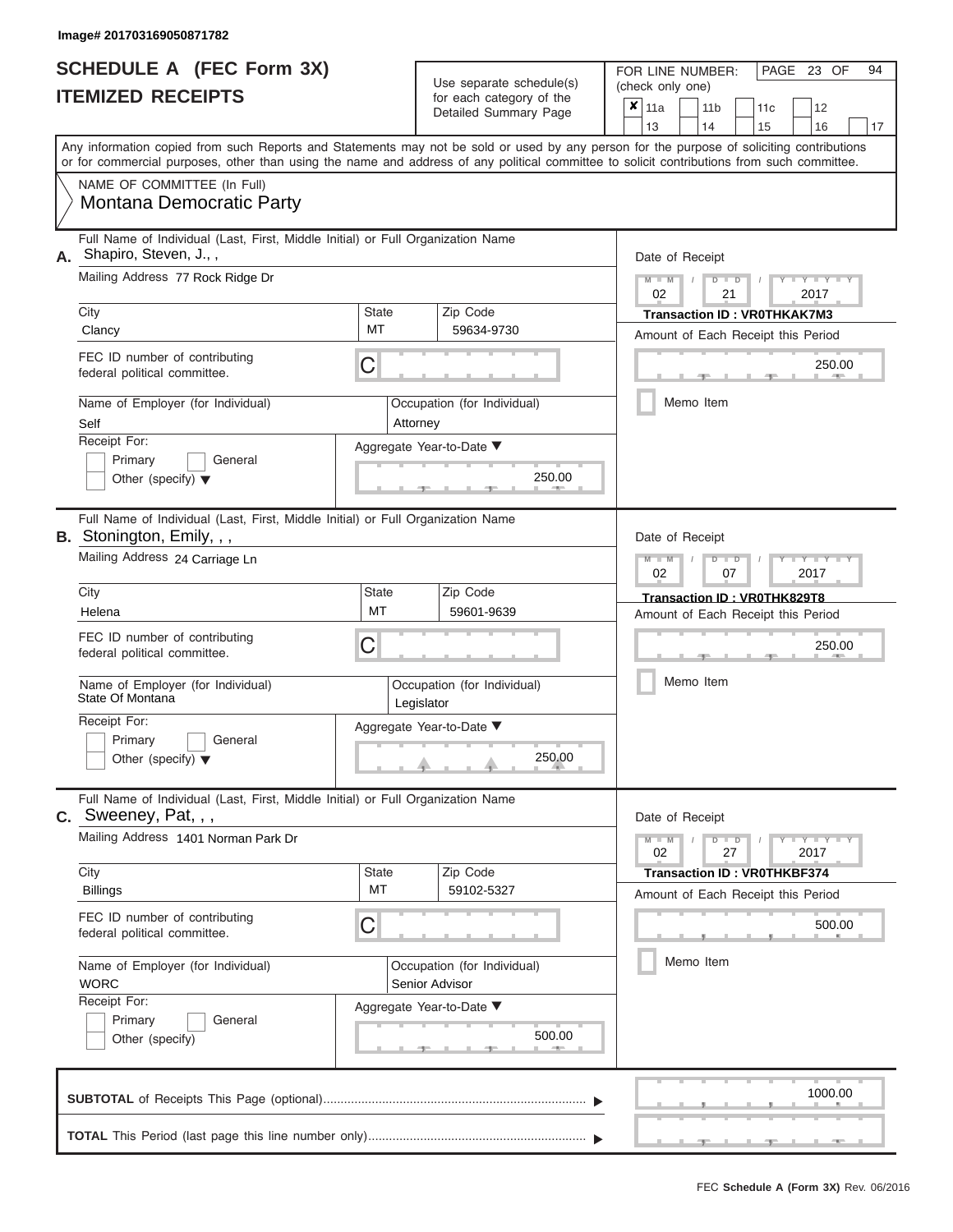|                          | <b>SCHEDULE A (FEC Form 3X)</b> |
|--------------------------|---------------------------------|
| <b>ITEMIZED RECEIPTS</b> |                                 |

FOR LINE NUMBER:<br>(check only one)

PAGE 24 OF 94

|                                                                                                                                                                                                                                                                                         |                                    | $0.0011$ $0.000$ gury $01$ $0.00$<br>Detailed Summary Page  | x                                  | 11a                                                                                           |  | 11 <sub>b</sub> | 11c                         | 12                                  |    |  |  |  |  |  |
|-----------------------------------------------------------------------------------------------------------------------------------------------------------------------------------------------------------------------------------------------------------------------------------------|------------------------------------|-------------------------------------------------------------|------------------------------------|-----------------------------------------------------------------------------------------------|--|-----------------|-----------------------------|-------------------------------------|----|--|--|--|--|--|
|                                                                                                                                                                                                                                                                                         |                                    |                                                             |                                    | 13                                                                                            |  | 14              | 15                          | 16                                  | 17 |  |  |  |  |  |
| Any information copied from such Reports and Statements may not be sold or used by any person for the purpose of soliciting contributions<br>or for commercial purposes, other than using the name and address of any political committee to solicit contributions from such committee. |                                    |                                                             |                                    |                                                                                               |  |                 |                             |                                     |    |  |  |  |  |  |
| NAME OF COMMITTEE (In Full)                                                                                                                                                                                                                                                             |                                    |                                                             |                                    |                                                                                               |  |                 |                             |                                     |    |  |  |  |  |  |
| Montana Democratic Party                                                                                                                                                                                                                                                                |                                    |                                                             |                                    |                                                                                               |  |                 |                             |                                     |    |  |  |  |  |  |
| Full Name of Individual (Last, First, Middle Initial) or Full Organization Name<br>Taylor, Dennis, M.,,<br>Α.                                                                                                                                                                           |                                    |                                                             |                                    | Date of Receipt                                                                               |  |                 |                             |                                     |    |  |  |  |  |  |
| Mailing Address 920 Strawberry Dr                                                                                                                                                                                                                                                       |                                    |                                                             |                                    |                                                                                               |  |                 |                             |                                     |    |  |  |  |  |  |
| City                                                                                                                                                                                                                                                                                    | State                              | Zip Code                                                    | <b>Transaction ID: VR0THK78JD7</b> |                                                                                               |  |                 |                             |                                     |    |  |  |  |  |  |
| Helena                                                                                                                                                                                                                                                                                  | MT                                 | 59601-5441                                                  |                                    |                                                                                               |  |                 |                             | Amount of Each Receipt this Period  |    |  |  |  |  |  |
| FEC ID number of contributing<br>federal political committee.                                                                                                                                                                                                                           | C                                  |                                                             |                                    |                                                                                               |  |                 |                             | 500.00                              |    |  |  |  |  |  |
| Name of Employer (for Individual)<br><b>DMT Consulting</b>                                                                                                                                                                                                                              |                                    | Occupation (for Individual)<br><b>Management Consultant</b> |                                    |                                                                                               |  | Memo Item       |                             |                                     |    |  |  |  |  |  |
| Receipt For:                                                                                                                                                                                                                                                                            | Aggregate Year-to-Date ▼           |                                                             |                                    |                                                                                               |  |                 |                             |                                     |    |  |  |  |  |  |
| Primary<br>General<br>Other (specify) $\blacktriangledown$                                                                                                                                                                                                                              |                                    | 542.00                                                      |                                    |                                                                                               |  |                 |                             |                                     |    |  |  |  |  |  |
| Full Name of Individual (Last, First, Middle Initial) or Full Organization Name<br>B. Taylor, Dennis, M.,,                                                                                                                                                                              |                                    |                                                             |                                    | Date of Receipt                                                                               |  |                 |                             |                                     |    |  |  |  |  |  |
| Mailing Address 920 Strawberry Dr                                                                                                                                                                                                                                                       |                                    |                                                             |                                    |                                                                                               |  |                 |                             | Y TY<br>2017                        |    |  |  |  |  |  |
| City                                                                                                                                                                                                                                                                                    | State                              | Zip Code                                                    |                                    |                                                                                               |  |                 | Transaction ID: VR0THKB1DW0 |                                     |    |  |  |  |  |  |
| Helena                                                                                                                                                                                                                                                                                  | MT                                 | 59601-5441                                                  |                                    |                                                                                               |  |                 |                             | Amount of Each Receipt this Period  |    |  |  |  |  |  |
| FEC ID number of contributing<br>federal political committee.                                                                                                                                                                                                                           | C                                  |                                                             |                                    |                                                                                               |  |                 |                             | 42.00                               |    |  |  |  |  |  |
| Name of Employer (for Individual)<br><b>DMT Consulting</b>                                                                                                                                                                                                                              |                                    | Occupation (for Individual)<br>Management Consultant        |                                    |                                                                                               |  | Memo Item       |                             |                                     |    |  |  |  |  |  |
| Receipt For: 2018<br>Primary<br>General<br>$\pmb{\times}$<br>Other (specify) $\blacktriangledown$                                                                                                                                                                                       | Aggregate Year-to-Date ▼<br>584.00 |                                                             |                                    |                                                                                               |  |                 |                             |                                     |    |  |  |  |  |  |
| Full Name of Individual (Last, First, Middle Initial) or Full Organization Name<br>Tracy, Peter, , ,<br>$\mathbf{C}$ .                                                                                                                                                                  |                                    |                                                             |                                    | Date of Receipt                                                                               |  |                 |                             |                                     |    |  |  |  |  |  |
| Mailing Address 2295 Gulf Of Mexico Dr<br>Unit 32                                                                                                                                                                                                                                       |                                    |                                                             |                                    | $M - M$<br>$\mathbf{I} = \mathbf{Y} + \mathbf{Y} + \mathbf{I}$<br>$D$ $D$<br>02<br>16<br>2017 |  |                 |                             |                                     |    |  |  |  |  |  |
| City<br>Longboat Key                                                                                                                                                                                                                                                                    | <b>State</b><br>FL.                | Zip Code<br>34228-5214                                      |                                    |                                                                                               |  |                 | Transaction ID: VR0THKE4M05 |                                     |    |  |  |  |  |  |
|                                                                                                                                                                                                                                                                                         |                                    |                                                             |                                    |                                                                                               |  |                 |                             | Amount of Each Receipt this Period  |    |  |  |  |  |  |
| FEC ID number of contributing<br>federal political committee.                                                                                                                                                                                                                           | C                                  |                                                             |                                    |                                                                                               |  |                 |                             | 100.00                              |    |  |  |  |  |  |
| Name of Employer (for Individual)<br>Mlgri                                                                                                                                                                                                                                              | Exec                               | Occupation (for Individual)                                 |                                    |                                                                                               |  | Memo Item       |                             |                                     |    |  |  |  |  |  |
| Receipt For:<br>General<br>Primary<br>Other (specify)                                                                                                                                                                                                                                   |                                    | Aggregate Year-to-Date ▼<br>250.00                          |                                    |                                                                                               |  |                 |                             | * Earmarked Contribution: See Below |    |  |  |  |  |  |
|                                                                                                                                                                                                                                                                                         |                                    |                                                             |                                    |                                                                                               |  |                 |                             | 642.00                              |    |  |  |  |  |  |
|                                                                                                                                                                                                                                                                                         |                                    |                                                             |                                    |                                                                                               |  |                 |                             |                                     |    |  |  |  |  |  |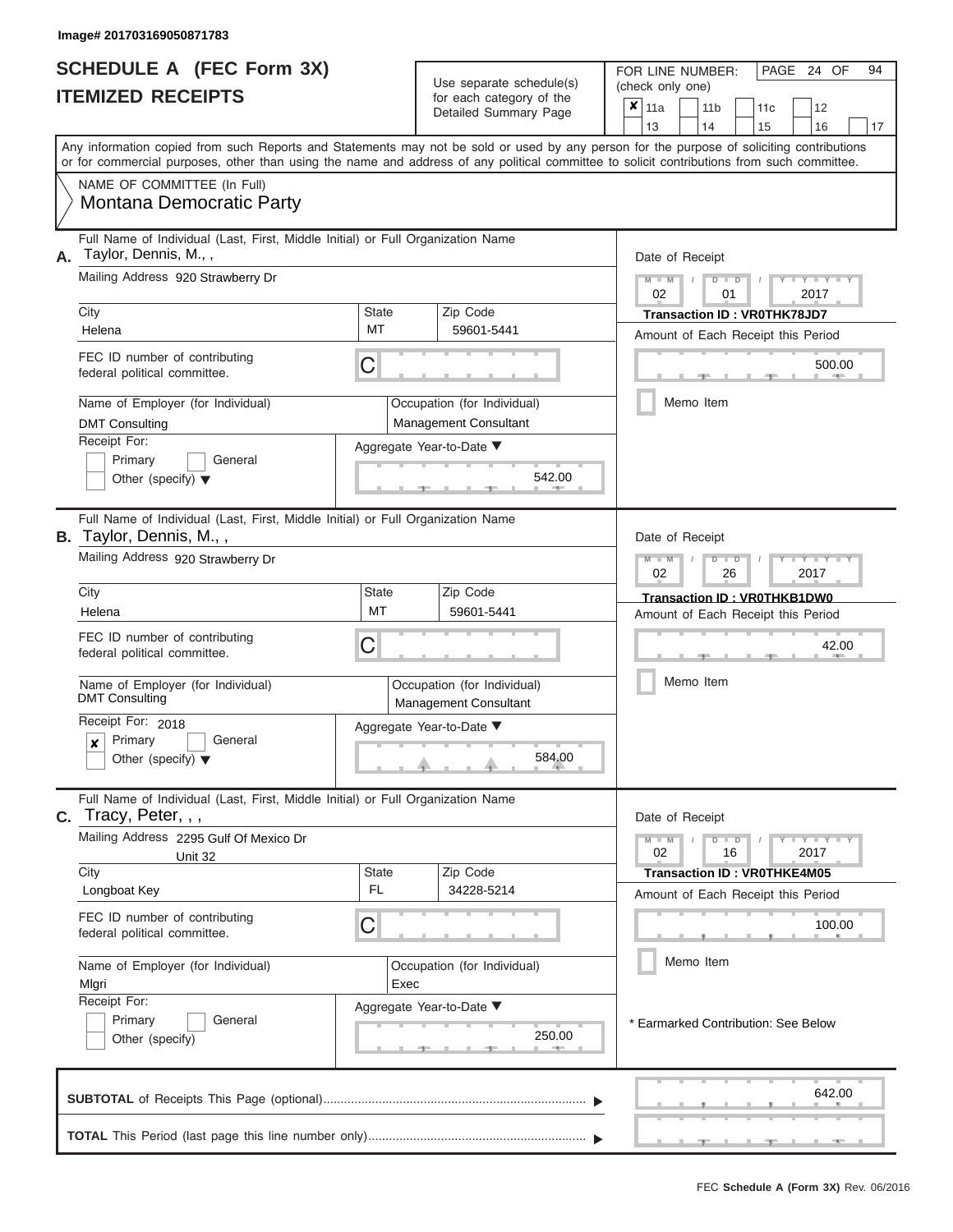|                          | <b>SCHEDULE A (FEC Form 3X)</b> |
|--------------------------|---------------------------------|
| <b>ITEMIZED RECEIPTS</b> |                                 |

Use separate schedule(s) (check only one) for each category of the

FOR LINE NUMBER:<br>(check only one)

PAGE 25 OF 94

|    | <b>IIEMIZED RECEIPIS</b>                                                                                       |                                                                                 | for each category of the<br>Detailed Summary Page                 | ×<br>11a<br>11 <sub>b</sub><br>11c<br>12<br>13<br>14<br>15<br>16<br>17                                                                                                                                                                                                                  |  |  |  |  |  |  |  |  |  |  |  |
|----|----------------------------------------------------------------------------------------------------------------|---------------------------------------------------------------------------------|-------------------------------------------------------------------|-----------------------------------------------------------------------------------------------------------------------------------------------------------------------------------------------------------------------------------------------------------------------------------------|--|--|--|--|--|--|--|--|--|--|--|
|    |                                                                                                                |                                                                                 |                                                                   | Any information copied from such Reports and Statements may not be sold or used by any person for the purpose of soliciting contributions<br>or for commercial purposes, other than using the name and address of any political committee to solicit contributions from such committee. |  |  |  |  |  |  |  |  |  |  |  |
|    | NAME OF COMMITTEE (In Full)<br>Montana Democratic Party                                                        |                                                                                 |                                                                   |                                                                                                                                                                                                                                                                                         |  |  |  |  |  |  |  |  |  |  |  |
| А. | <b>ACTBLUE</b>                                                                                                 | Full Name of Individual (Last, First, Middle Initial) or Full Organization Name |                                                                   |                                                                                                                                                                                                                                                                                         |  |  |  |  |  |  |  |  |  |  |  |
|    | Mailing Address PO Box 441146                                                                                  | $Y = Y$<br>$M - M$<br>$\overline{D}$<br>$\Box$<br>2017<br>02<br>19              |                                                                   |                                                                                                                                                                                                                                                                                         |  |  |  |  |  |  |  |  |  |  |  |
|    | City<br><b>West Somerville</b>                                                                                 | <b>State</b><br>МA                                                              | Zip Code<br>02144-0031                                            | <b>Transaction ID: VR0THKE4M05E</b><br>Amount of Each Receipt this Period                                                                                                                                                                                                               |  |  |  |  |  |  |  |  |  |  |  |
|    | FEC ID number of contributing<br>federal political committee.                                                  | С                                                                               | C00401224                                                         | 100.00                                                                                                                                                                                                                                                                                  |  |  |  |  |  |  |  |  |  |  |  |
|    | Name of Employer (for Individual)                                                                              |                                                                                 | Occupation (for Individual)<br>Conduit total listed in Agg. field | X<br>Memo Item                                                                                                                                                                                                                                                                          |  |  |  |  |  |  |  |  |  |  |  |
|    | Receipt For:<br>Primary<br>General<br>Other (specify) $\blacktriangledown$                                     | Note: Above Contribution earmarked through this<br>organization.                |                                                                   |                                                                                                                                                                                                                                                                                         |  |  |  |  |  |  |  |  |  |  |  |
|    | Full Name of Individual (Last, First, Middle Initial) or Full Organization Name<br><b>B.</b> Tracy, Peter, , , | Date of Receipt                                                                 |                                                                   |                                                                                                                                                                                                                                                                                         |  |  |  |  |  |  |  |  |  |  |  |
|    | Mailing Address 2295 Gulf Of Mexico Dr<br>Unit 32                                                              |                                                                                 |                                                                   | $Y - Y$<br>M<br>$\Box$<br>M<br>D<br>28<br>2017<br>02                                                                                                                                                                                                                                    |  |  |  |  |  |  |  |  |  |  |  |
|    | City<br>Longboat Key                                                                                           | <b>State</b><br>FL.                                                             | Zip Code<br>34228-5214                                            | Transaction ID: VR0THKE4G55<br>Amount of Each Receipt this Period                                                                                                                                                                                                                       |  |  |  |  |  |  |  |  |  |  |  |
|    | FEC ID number of contributing<br>federal political committee.                                                  | С                                                                               |                                                                   | 50.00                                                                                                                                                                                                                                                                                   |  |  |  |  |  |  |  |  |  |  |  |
|    | Name of Employer (for Individual)<br>Mlgri                                                                     | Exec                                                                            | Occupation (for Individual)                                       | Memo Item                                                                                                                                                                                                                                                                               |  |  |  |  |  |  |  |  |  |  |  |
|    | Receipt For:<br>Primary<br>General<br>Other (specify) $\blacktriangledown$                                     | * Earmarked Contribution: See Below                                             |                                                                   |                                                                                                                                                                                                                                                                                         |  |  |  |  |  |  |  |  |  |  |  |
|    | Full Name of Individual (Last, First, Middle Initial) or Full Organization Name<br><b>c.</b> ACTBLUE           |                                                                                 |                                                                   | Date of Receipt                                                                                                                                                                                                                                                                         |  |  |  |  |  |  |  |  |  |  |  |
|    | Mailing Address PO Box 441146                                                                                  |                                                                                 |                                                                   | $Y = Y + Y$<br>$\Box$<br>$M - M$<br>$\overline{D}$<br>28<br>2017<br>02                                                                                                                                                                                                                  |  |  |  |  |  |  |  |  |  |  |  |
|    | City<br><b>West Somerville</b>                                                                                 | <b>State</b><br>МA                                                              | Zip Code<br>02144-0031                                            | <b>Transaction ID: VR0THKE4G55E</b><br>Amount of Each Receipt this Period                                                                                                                                                                                                               |  |  |  |  |  |  |  |  |  |  |  |
|    | FEC ID number of contributing<br>federal political committee.                                                  | С                                                                               | C00401224                                                         | 50.00                                                                                                                                                                                                                                                                                   |  |  |  |  |  |  |  |  |  |  |  |
|    | Name of Employer (for Individual)                                                                              |                                                                                 | Occupation (for Individual)<br>Conduit total listed in Agg. field | ×<br>Memo Item                                                                                                                                                                                                                                                                          |  |  |  |  |  |  |  |  |  |  |  |
|    | Receipt For:<br>Primary<br>General<br>Other (specify)                                                          |                                                                                 | Aggregate Year-to-Date ▼<br>18291.53                              | Note: Above Contribution earmarked through this<br>organization.                                                                                                                                                                                                                        |  |  |  |  |  |  |  |  |  |  |  |
|    |                                                                                                                |                                                                                 |                                                                   | 50.00                                                                                                                                                                                                                                                                                   |  |  |  |  |  |  |  |  |  |  |  |
|    |                                                                                                                |                                                                                 |                                                                   |                                                                                                                                                                                                                                                                                         |  |  |  |  |  |  |  |  |  |  |  |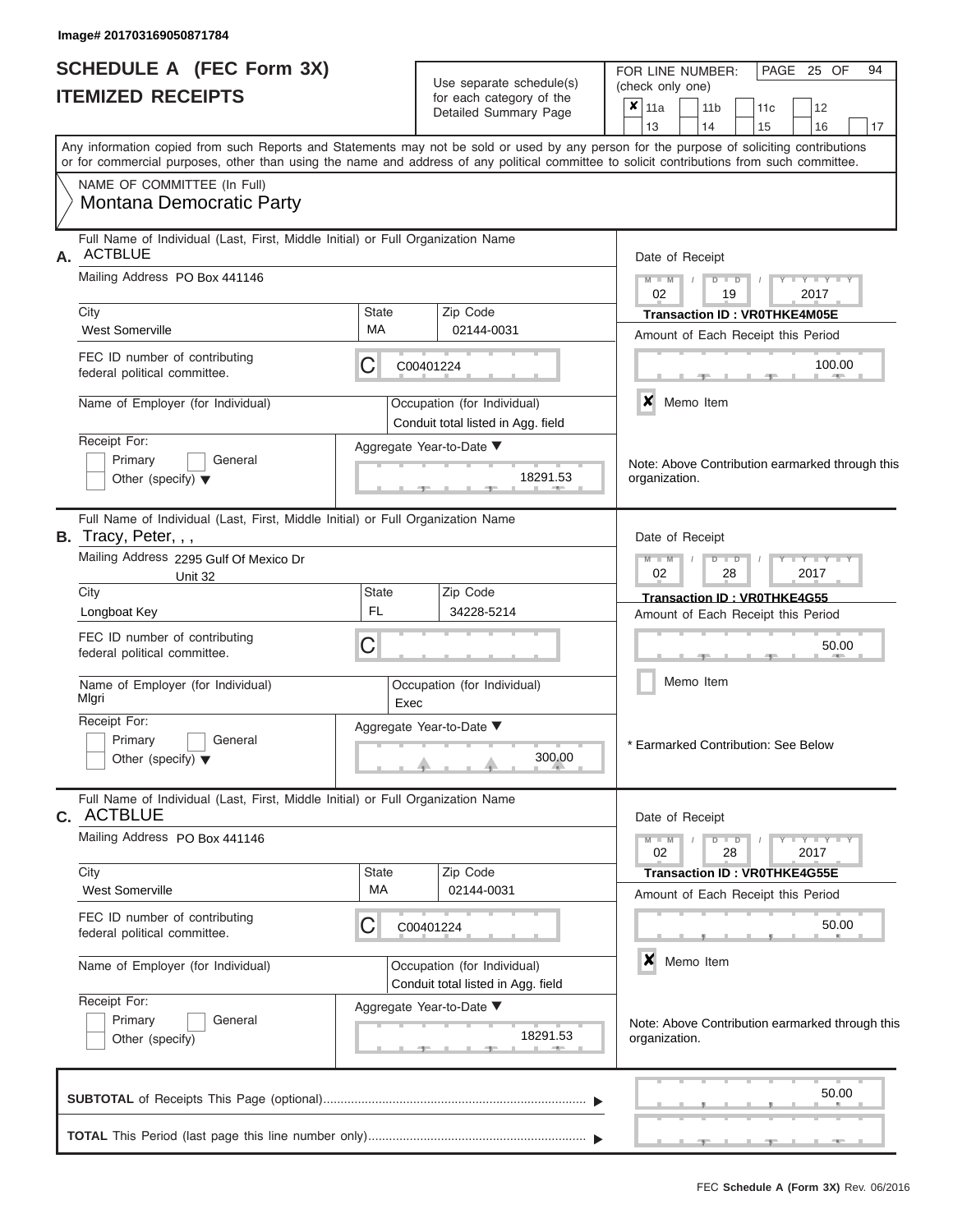|                          | <b>SCHEDULE A (FEC Form 3X)</b> |
|--------------------------|---------------------------------|
| <b>ITEMIZED RECEIPTS</b> |                                 |

| SCHEDULE A (FEC Form 3X)<br><b>ITEMIZED RECEIPTS</b>                                                                                                                                                                                                                                    |        | Use separate schedule(s)<br>for each category of the<br>Detailed Summary Page | 94<br>FOR LINE NUMBER:<br>PAGE 26 OF<br>(check only one)<br>$\overline{\mathbf{x}}$   11a<br>11 <sub>b</sub><br>12<br>11c |
|-----------------------------------------------------------------------------------------------------------------------------------------------------------------------------------------------------------------------------------------------------------------------------------------|--------|-------------------------------------------------------------------------------|---------------------------------------------------------------------------------------------------------------------------|
|                                                                                                                                                                                                                                                                                         |        |                                                                               | 13<br>14<br>15<br>16<br>17                                                                                                |
| Any information copied from such Reports and Statements may not be sold or used by any person for the purpose of soliciting contributions<br>or for commercial purposes, other than using the name and address of any political committee to solicit contributions from such committee. |        |                                                                               |                                                                                                                           |
| NAME OF COMMITTEE (In Full)<br>Montana Democratic Party                                                                                                                                                                                                                                 |        |                                                                               |                                                                                                                           |
| Full Name of Individual (Last, First, Middle Initial) or Full Organization Name<br>Wagner, Roger, , ,<br>А.                                                                                                                                                                             |        |                                                                               | Date of Receipt                                                                                                           |
| Mailing Address PO Box 408                                                                                                                                                                                                                                                              |        |                                                                               | $M - M$<br>$D$ $D$<br>$Y - Y - I$<br>$\sqrt{ }$<br>02<br>23<br>2017                                                       |
| City                                                                                                                                                                                                                                                                                    | State  | Zip Code                                                                      | <b>Transaction ID: VR0THKAZC92</b>                                                                                        |
| Nashua                                                                                                                                                                                                                                                                                  | MT     | 59248-0408                                                                    | Amount of Each Receipt this Period                                                                                        |
| FEC ID number of contributing<br>federal political committee.                                                                                                                                                                                                                           | С      |                                                                               | 500.00<br><b>STATION</b>                                                                                                  |
| Name of Employer (for Individual)<br>Self                                                                                                                                                                                                                                               | Farmer | Occupation (for Individual)                                                   | Memo Item                                                                                                                 |
| Receipt For:                                                                                                                                                                                                                                                                            |        | Aggregate Year-to-Date ▼                                                      |                                                                                                                           |
| Primary<br>General<br>Other (specify) $\blacktriangledown$                                                                                                                                                                                                                              |        | 500.00                                                                        |                                                                                                                           |
| Full Name of Individual (Last, First, Middle Initial) or Full Organization Name<br><b>B.</b> Williams, Amanda, , ,                                                                                                                                                                      |        |                                                                               | Date of Receipt                                                                                                           |
| Mailing Address 3107 E MacDonald Dr                                                                                                                                                                                                                                                     |        |                                                                               | $M - M$<br>$D$ $\Box$ $D$<br>Y TYT<br>2017<br>02<br>10                                                                    |
| City                                                                                                                                                                                                                                                                                    | State  | Zip Code                                                                      | Transaction ID: VR0THK8KNS9                                                                                               |
| <b>Billings</b>                                                                                                                                                                                                                                                                         | MT     | 59102-0543                                                                    | Amount of Each Receipt this Period                                                                                        |
| FEC ID number of contributing<br>federal political committee.                                                                                                                                                                                                                           | С      |                                                                               | 250.00                                                                                                                    |
| Name of Employer (for Individual)<br><b>Forrest Service</b>                                                                                                                                                                                                                             | Ranger | Occupation (for Individual)                                                   | Memo Item                                                                                                                 |
| Receipt For:                                                                                                                                                                                                                                                                            |        | Aggregate Year-to-Date ▼                                                      |                                                                                                                           |
| Primary<br>General<br>Other (specify) $\blacktriangledown$                                                                                                                                                                                                                              |        | 250.00                                                                        |                                                                                                                           |
| Full Name of Individual (Last, First, Middle Initial) or Full Organization Name<br>C.                                                                                                                                                                                                   |        |                                                                               | Date of Receipt                                                                                                           |
| <b>Mailing Address</b>                                                                                                                                                                                                                                                                  |        |                                                                               | $M - M$<br>$D$ $D$<br>Y FYTYTY                                                                                            |
| City                                                                                                                                                                                                                                                                                    | State  | Zip Code                                                                      | Amount of Each Receipt this Period                                                                                        |
| FEC ID number of contributing<br>federal political committee.                                                                                                                                                                                                                           | С      |                                                                               |                                                                                                                           |
| Name of Employer (for Individual)                                                                                                                                                                                                                                                       |        | Occupation (for Individual)                                                   | Memo Item                                                                                                                 |
| Receipt For:<br>Primary                                                                                                                                                                                                                                                                 |        | Aggregate Year-to-Date ▼                                                      |                                                                                                                           |
| General<br>Other (specify)                                                                                                                                                                                                                                                              |        |                                                                               |                                                                                                                           |
|                                                                                                                                                                                                                                                                                         |        |                                                                               | 750.00                                                                                                                    |
|                                                                                                                                                                                                                                                                                         |        |                                                                               | 18727.00                                                                                                                  |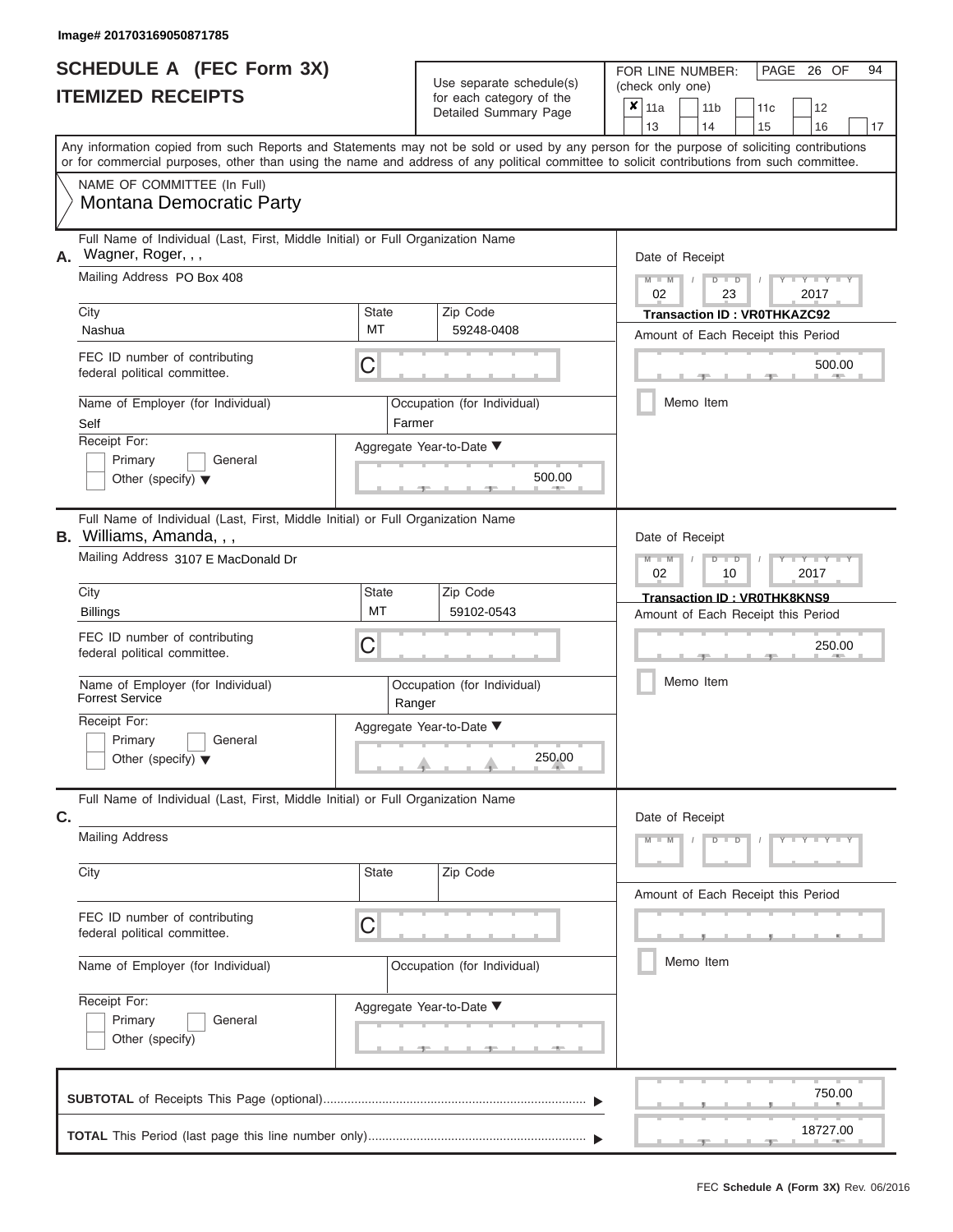| <b>SCHEDULE A (FEC Form 3X)</b> |  |  |
|---------------------------------|--|--|
| <b>ITEMIZED RECEIPTS</b>        |  |  |

| SCHEDULE A (FEC Form 3X) |                                                                                                                                                                                                                                                                                         |                             | Use separate schedule(s)                          | 94<br>FOR LINE NUMBER:<br>PAGE 27 OF<br>(check only one) |                                                                                        |                                                                   |  |  |  |  |  |  |  |  |
|--------------------------|-----------------------------------------------------------------------------------------------------------------------------------------------------------------------------------------------------------------------------------------------------------------------------------------|-----------------------------|---------------------------------------------------|----------------------------------------------------------|----------------------------------------------------------------------------------------|-------------------------------------------------------------------|--|--|--|--|--|--|--|--|
| <b>ITEMIZED RECEIPTS</b> |                                                                                                                                                                                                                                                                                         |                             | for each category of the<br>Detailed Summary Page | 11a<br>13                                                | 11 <sub>b</sub><br>14                                                                  | $\overline{\mathbf{x}}$   11c<br>12<br>15<br>16<br>17             |  |  |  |  |  |  |  |  |
|                          | Any information copied from such Reports and Statements may not be sold or used by any person for the purpose of soliciting contributions<br>or for commercial purposes, other than using the name and address of any political committee to solicit contributions from such committee. |                             |                                                   |                                                          |                                                                                        |                                                                   |  |  |  |  |  |  |  |  |
|                          | NAME OF COMMITTEE (In Full)<br>Montana Democratic Party                                                                                                                                                                                                                                 |                             |                                                   |                                                          |                                                                                        |                                                                   |  |  |  |  |  |  |  |  |
| А.                       | Full Name of Individual (Last, First, Middle Initial) or Full Organization Name<br>AMERICAN FEDERATION OF STATE COUNTY & MUNICIPAL EMPLOYEES PEOPLE<br>Mailing Address 1625 L St NW                                                                                                     |                             |                                                   | $M - M$ /                                                | Date of Receipt<br>$D$ $D$                                                             | $Y - Y - T$                                                       |  |  |  |  |  |  |  |  |
|                          | City<br>Washington                                                                                                                                                                                                                                                                      | <b>State</b><br>DC.         | Zip Code<br>20036-5665                            | 02                                                       | 2017<br>15<br><b>Transaction ID: VR0THK9MVP9</b><br>Amount of Each Receipt this Period |                                                                   |  |  |  |  |  |  |  |  |
|                          | FEC ID number of contributing<br>federal political committee.                                                                                                                                                                                                                           | С                           | C00011114                                         |                                                          |                                                                                        | 5000.00<br><b>AND IN</b>                                          |  |  |  |  |  |  |  |  |
|                          | Name of Employer (for Individual)                                                                                                                                                                                                                                                       |                             | Occupation (for Individual)                       |                                                          | Memo Item                                                                              |                                                                   |  |  |  |  |  |  |  |  |
|                          | Receipt For:<br>Primary<br>General<br>Other (specify) $\blacktriangledown$                                                                                                                                                                                                              |                             | Aggregate Year-to-Date ▼<br>5000.00               |                                                          |                                                                                        |                                                                   |  |  |  |  |  |  |  |  |
|                          | Full Name of Individual (Last, First, Middle Initial) or Full Organization Name<br><b>B. DENISE JUNEAU FOR CONGRESS</b><br>Mailing Address PO Box 563                                                                                                                                   |                             |                                                   | $M - M$<br>02                                            | Date of Receipt<br>$D$ $D$<br>07                                                       | Y TYT<br>2017                                                     |  |  |  |  |  |  |  |  |
|                          | City<br>Helena                                                                                                                                                                                                                                                                          | <b>State</b><br>MT          | Zip Code<br>59624-0563                            |                                                          |                                                                                        | Transaction ID: VR0THK82C99<br>Amount of Each Receipt this Period |  |  |  |  |  |  |  |  |
|                          | FEC ID number of contributing<br>federal political committee.                                                                                                                                                                                                                           | С                           | C00591289                                         |                                                          | 250.00                                                                                 |                                                                   |  |  |  |  |  |  |  |  |
|                          | Name of Employer (for Individual)                                                                                                                                                                                                                                                       |                             | Occupation (for Individual)                       |                                                          | Memo Item                                                                              |                                                                   |  |  |  |  |  |  |  |  |
|                          | Receipt For:<br>Primary<br>General<br>Other (specify) $\blacktriangledown$                                                                                                                                                                                                              |                             | Aggregate Year-to-Date ▼<br>15250.00              | Transfer                                                 |                                                                                        |                                                                   |  |  |  |  |  |  |  |  |
| C.                       | Full Name of Individual (Last, First, Middle Initial) or Full Organization Name                                                                                                                                                                                                         |                             |                                                   |                                                          | Date of Receipt                                                                        |                                                                   |  |  |  |  |  |  |  |  |
|                          | <b>Mailing Address</b>                                                                                                                                                                                                                                                                  |                             |                                                   | $M - M$                                                  | $D$ $\Box$ $D$                                                                         | $Y - Y - Y - Y - I - Y$                                           |  |  |  |  |  |  |  |  |
|                          | City                                                                                                                                                                                                                                                                                    | State                       | Zip Code                                          |                                                          |                                                                                        | Amount of Each Receipt this Period                                |  |  |  |  |  |  |  |  |
|                          | FEC ID number of contributing<br>С<br>federal political committee.                                                                                                                                                                                                                      |                             |                                                   |                                                          |                                                                                        |                                                                   |  |  |  |  |  |  |  |  |
|                          | Name of Employer (for Individual)                                                                                                                                                                                                                                                       | Occupation (for Individual) |                                                   |                                                          | Memo Item                                                                              |                                                                   |  |  |  |  |  |  |  |  |
|                          | Receipt For:<br>Primary<br>General<br>Other (specify)                                                                                                                                                                                                                                   |                             | Aggregate Year-to-Date ▼<br>_________________     |                                                          |                                                                                        |                                                                   |  |  |  |  |  |  |  |  |
|                          |                                                                                                                                                                                                                                                                                         |                             |                                                   |                                                          |                                                                                        | 5250.00                                                           |  |  |  |  |  |  |  |  |
|                          |                                                                                                                                                                                                                                                                                         |                             |                                                   |                                                          |                                                                                        | 5250.00                                                           |  |  |  |  |  |  |  |  |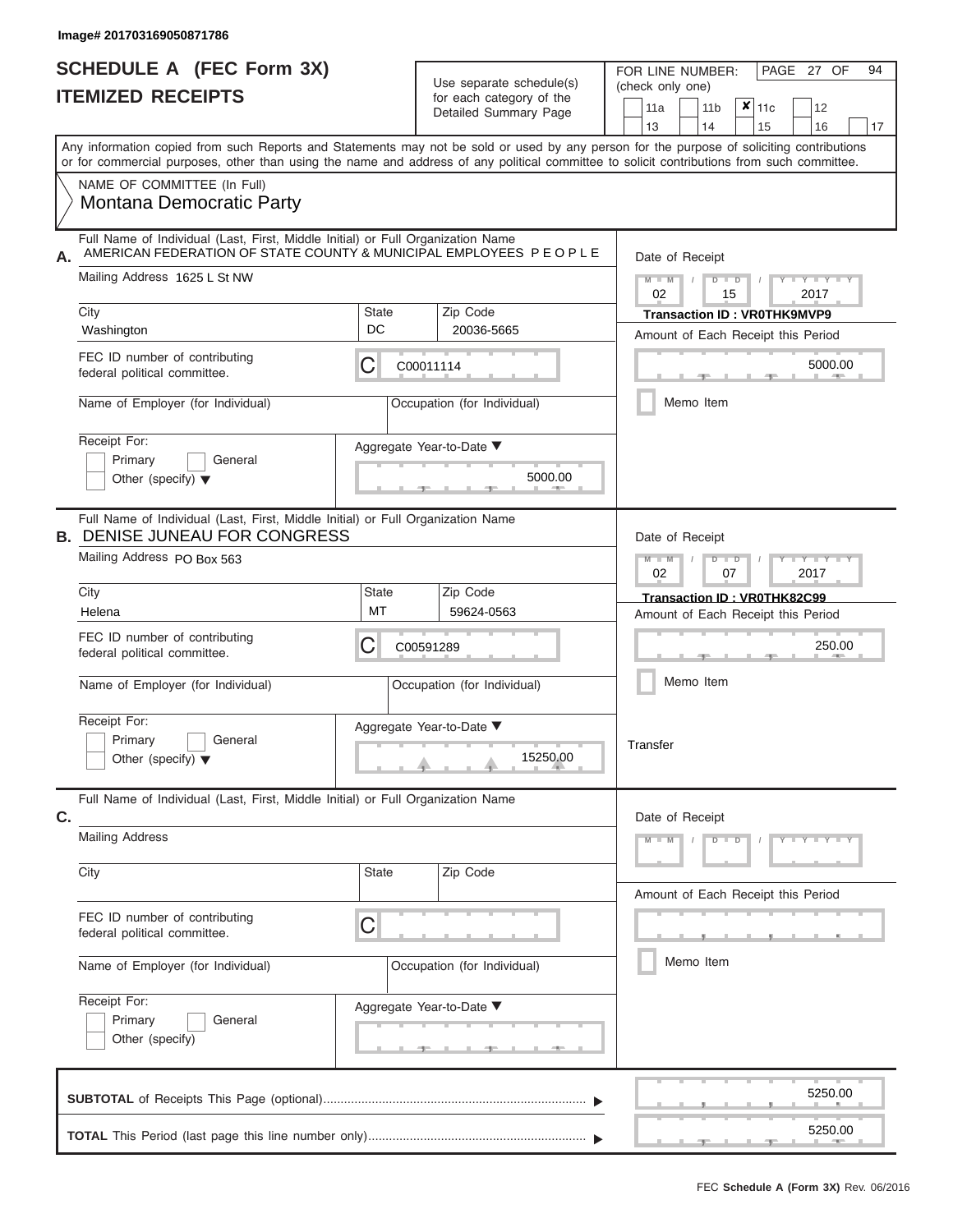|                          | <b>SCHEDULE A (FEC Form 3X)</b> |
|--------------------------|---------------------------------|
| <b>ITEMIZED RECEIPTS</b> |                                 |

FOR LINE NUMBER:<br>(check only one)

PAGE 28 OF 94

|                                   |                                                                                                                                                                                                                                                                                         |                                      |  | ivi cacii calcyory or life<br>Detailed Summary Page |         | 11a<br>13                                                                |                                    |  | 11 <sub>b</sub><br>14                                                    | 11 <sub>c</sub><br>15 |  | $x \mid 12$<br>16               | 17 |  |  |  |
|-----------------------------------|-----------------------------------------------------------------------------------------------------------------------------------------------------------------------------------------------------------------------------------------------------------------------------------------|--------------------------------------|--|-----------------------------------------------------|---------|--------------------------------------------------------------------------|------------------------------------|--|--------------------------------------------------------------------------|-----------------------|--|---------------------------------|----|--|--|--|
|                                   | Any information copied from such Reports and Statements may not be sold or used by any person for the purpose of soliciting contributions<br>or for commercial purposes, other than using the name and address of any political committee to solicit contributions from such committee. |                                      |  |                                                     |         |                                                                          |                                    |  |                                                                          |                       |  |                                 |    |  |  |  |
|                                   | NAME OF COMMITTEE (In Full)<br>Montana Democratic Party                                                                                                                                                                                                                                 |                                      |  |                                                     |         |                                                                          |                                    |  |                                                                          |                       |  |                                 |    |  |  |  |
| Α.                                | Full Name of Individual (Last, First, Middle Initial) or Full Organization Name<br>DEMOCRATIC NATIONAL COMMITTEE                                                                                                                                                                        |                                      |  |                                                     |         | Date of Receipt                                                          |                                    |  |                                                                          |                       |  |                                 |    |  |  |  |
|                                   | Mailing Address 430 S Capitol St SE                                                                                                                                                                                                                                                     |                                      |  |                                                     |         | $M - M$<br>$D$ $D$<br>$\overline{\phantom{a}}$<br>02<br>01<br>2017       |                                    |  |                                                                          |                       |  |                                 |    |  |  |  |
|                                   | City<br>Washington                                                                                                                                                                                                                                                                      | <b>State</b><br>DC                   |  | Zip Code<br>20003-4095                              |         | <b>Transaction ID: VR0THK78JB3</b><br>Amount of Each Receipt this Period |                                    |  |                                                                          |                       |  |                                 |    |  |  |  |
|                                   | FEC ID number of contributing<br>federal political committee.                                                                                                                                                                                                                           | С                                    |  | C00010603                                           | 7500.00 |                                                                          |                                    |  |                                                                          |                       |  |                                 |    |  |  |  |
|                                   | Name of Employer (for Individual)                                                                                                                                                                                                                                                       |                                      |  | Occupation (for Individual)                         |         |                                                                          |                                    |  | Memo Item                                                                |                       |  |                                 |    |  |  |  |
|                                   | Receipt For:<br>Primary<br>General<br>Other (specify) $\blacktriangledown$                                                                                                                                                                                                              |                                      |  | Aggregate Year-to-Date ▼<br>10441.17                |         |                                                                          |                                    |  |                                                                          |                       |  |                                 |    |  |  |  |
|                                   | Full Name of Individual (Last, First, Middle Initial) or Full Organization Name<br><b>B. DEMOCRATIC NATIONAL COMMITTEE</b>                                                                                                                                                              |                                      |  |                                                     |         | Date of Receipt                                                          |                                    |  |                                                                          |                       |  |                                 |    |  |  |  |
|                                   | Mailing Address 430 S Capitol St SE                                                                                                                                                                                                                                                     |                                      |  |                                                     |         | $M - M$<br>$D$ $D$<br>$Y - Y$<br>02<br>2017<br>21                        |                                    |  |                                                                          |                       |  |                                 |    |  |  |  |
|                                   | City<br>Washington                                                                                                                                                                                                                                                                      | <b>State</b><br>DC                   |  | Zip Code<br>20003-4095                              |         |                                                                          |                                    |  | Transaction ID: VR0THKAJZM6                                              |                       |  |                                 |    |  |  |  |
|                                   | FEC ID number of contributing<br>federal political committee.                                                                                                                                                                                                                           | С                                    |  | C00010603                                           |         | Amount of Each Receipt this Period<br>7500.00                            |                                    |  |                                                                          |                       |  |                                 |    |  |  |  |
|                                   | Name of Employer (for Individual)                                                                                                                                                                                                                                                       |                                      |  | Occupation (for Individual)                         |         |                                                                          |                                    |  | Memo Item                                                                |                       |  |                                 |    |  |  |  |
|                                   | Receipt For:<br>Primary<br>General<br>Other (specify) $\blacktriangledown$                                                                                                                                                                                                              |                                      |  | Aggregate Year-to-Date ▼<br>17941.17                |         |                                                                          |                                    |  |                                                                          |                       |  |                                 |    |  |  |  |
| C.                                | Full Name of Individual (Last, First, Middle Initial) or Full Organization Name<br>DEMOCRATIC NATIONAL COMMITTEE                                                                                                                                                                        |                                      |  |                                                     |         | Date of Receipt                                                          |                                    |  |                                                                          |                       |  |                                 |    |  |  |  |
|                                   | Mailing Address 430 S Capitol St SE                                                                                                                                                                                                                                                     |                                      |  |                                                     |         | $M - M$                                                                  | 02                                 |  | $D$ $D$<br>28                                                            |                       |  | $T - Y = T - Y = T - Y$<br>2017 |    |  |  |  |
|                                   | City<br>Washington                                                                                                                                                                                                                                                                      | <b>State</b><br>DC                   |  | Zip Code<br>20003-4095                              |         |                                                                          |                                    |  | <b>Transaction ID: VR0THKE2182</b><br>Amount of Each Receipt this Period |                       |  |                                 |    |  |  |  |
|                                   | FEC ID number of contributing<br>federal political committee.                                                                                                                                                                                                                           | С                                    |  | C00010603                                           |         |                                                                          |                                    |  |                                                                          |                       |  | 2941.17                         |    |  |  |  |
| Name of Employer (for Individual) |                                                                                                                                                                                                                                                                                         |                                      |  | Occupation (for Individual)                         |         |                                                                          |                                    |  | Memo Item                                                                |                       |  |                                 |    |  |  |  |
|                                   | Receipt For:<br>General<br>Primary<br>Other (specify)                                                                                                                                                                                                                                   | Aggregate Year-to-Date ▼<br>20882.34 |  |                                                     |         |                                                                          | In-kind received-Voter file access |  |                                                                          |                       |  |                                 |    |  |  |  |
|                                   |                                                                                                                                                                                                                                                                                         |                                      |  |                                                     |         |                                                                          |                                    |  |                                                                          |                       |  | 17941.17                        |    |  |  |  |
|                                   |                                                                                                                                                                                                                                                                                         |                                      |  |                                                     |         |                                                                          |                                    |  |                                                                          |                       |  |                                 |    |  |  |  |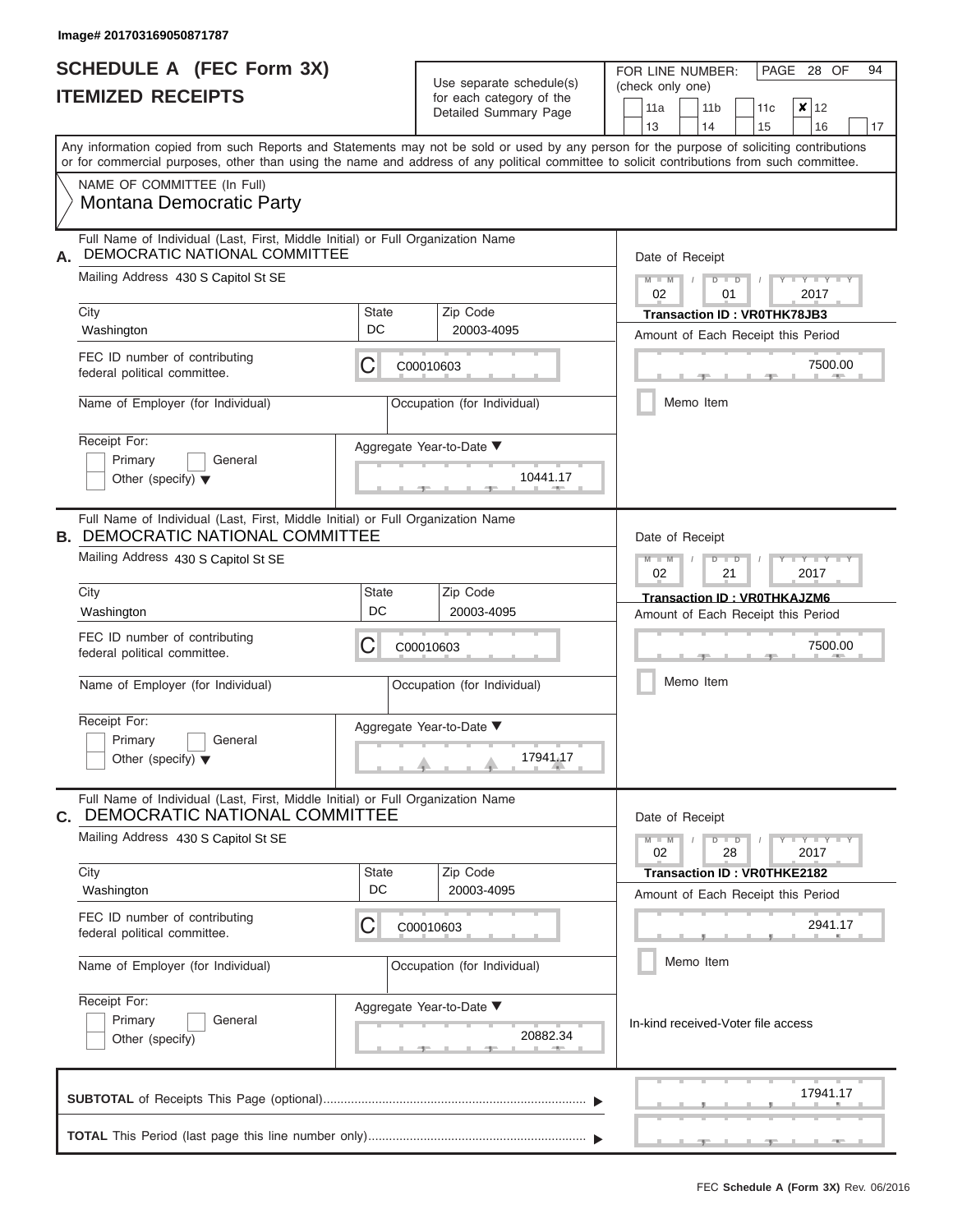|                          | <b>SCHEDULE A (FEC Form 3X)</b> |
|--------------------------|---------------------------------|
| <b>ITEMIZED RECEIPTS</b> |                                 |

| SCHEDULE A (FEC Form 3X)                                           |                                                                                                                                                                                                                                                                                         |                    | Use separate schedule(s)                          | 94<br>FOR LINE NUMBER:<br>PAGE 29 OF<br>(check only one)                                                                                           |
|--------------------------------------------------------------------|-----------------------------------------------------------------------------------------------------------------------------------------------------------------------------------------------------------------------------------------------------------------------------------------|--------------------|---------------------------------------------------|----------------------------------------------------------------------------------------------------------------------------------------------------|
|                                                                    | <b>ITEMIZED RECEIPTS</b>                                                                                                                                                                                                                                                                |                    | for each category of the<br>Detailed Summary Page | $x \mid 12$<br>11a<br>11 <sub>b</sub><br>11c<br>13<br>14<br>15<br>16<br>17                                                                         |
|                                                                    | Any information copied from such Reports and Statements may not be sold or used by any person for the purpose of soliciting contributions<br>or for commercial purposes, other than using the name and address of any political committee to solicit contributions from such committee. |                    |                                                   |                                                                                                                                                    |
|                                                                    | NAME OF COMMITTEE (In Full)<br>Montana Democratic Party                                                                                                                                                                                                                                 |                    |                                                   |                                                                                                                                                    |
|                                                                    | Full Name of Individual (Last, First, Middle Initial) or Full Organization Name<br>DNC State Party Victory Fund                                                                                                                                                                         |                    |                                                   | Date of Receipt                                                                                                                                    |
|                                                                    | Mailing Address 430 S Capitol St SE<br>City                                                                                                                                                                                                                                             | State              | Zip Code                                          | Y I Y I<br>$M - M$<br>$D$ $D$<br>02<br>15<br>2017                                                                                                  |
|                                                                    | Washington                                                                                                                                                                                                                                                                              | DC                 | 20003-4024                                        | Transaction ID: VR0THK9MVR5<br>Amount of Each Receipt this Period                                                                                  |
| FEC ID number of contributing<br>С<br>federal political committee. |                                                                                                                                                                                                                                                                                         |                    | C00010603                                         | 1258.87                                                                                                                                            |
|                                                                    | Name of Employer (for Individual)                                                                                                                                                                                                                                                       |                    | Occupation (for Individual)                       | Memo Item                                                                                                                                          |
|                                                                    | Receipt For:<br>Primary<br>General<br>Other (specify) $\blacktriangledown$                                                                                                                                                                                                              |                    | Aggregate Year-to-Date ▼<br>1258.87               |                                                                                                                                                    |
|                                                                    | Full Name of Individual (Last, First, Middle Initial) or Full Organization Name<br><b>B.</b> DNC State Party Victory Fund Unitemized<br>Mailing Address 430 S Capitol St SE                                                                                                             |                    |                                                   | Date of Receipt<br>$M - M$<br>$D$ $\Box$ $D$<br>$\blacksquare$ $\blacksquare$ $\blacksquare$ $\blacksquare$ $\blacksquare$ $\blacksquare$          |
|                                                                    | City                                                                                                                                                                                                                                                                                    | <b>State</b>       | Zip Code                                          | 12<br>2016<br>31                                                                                                                                   |
|                                                                    | Washington                                                                                                                                                                                                                                                                              | DC                 | 20003-4024                                        | Transaction ID: VR0THK9MY11<br>Amount of Each Receipt this Period                                                                                  |
|                                                                    | FEC ID number of contributing<br>federal political committee.                                                                                                                                                                                                                           | C                  | C00010603                                         | 760.50                                                                                                                                             |
|                                                                    | Name of Employer (for Individual)                                                                                                                                                                                                                                                       |                    | Occupation (for Individual)                       | $\boldsymbol{x}$<br>Memo Item                                                                                                                      |
|                                                                    | Receipt For:<br>General                                                                                                                                                                                                                                                                 |                    | Aggregate Year-to-Date ▼                          |                                                                                                                                                    |
|                                                                    | Primary<br>Other (specify) $\blacktriangledown$                                                                                                                                                                                                                                         |                    | 760.50                                            |                                                                                                                                                    |
| $\mathbf{C}$ .                                                     | Full Name of Individual (Last, First, Middle Initial) or Full Organization Name<br><b>DNC State Party Victory Fund - Unitemized</b>                                                                                                                                                     |                    |                                                   | Date of Receipt                                                                                                                                    |
|                                                                    | Mailing Address 430 S Capitol St SE                                                                                                                                                                                                                                                     |                    |                                                   | $\blacksquare \blacksquare \mathsf{Y} \mathrel{\sqsubseteq} \mathsf{Y} \mathrel{\sqsubseteq} \mathsf{Y}$<br>$M - M$<br>$D$ $D$<br>02<br>15<br>2017 |
|                                                                    | City<br>Washington                                                                                                                                                                                                                                                                      | <b>State</b><br>DC | Zip Code<br>20003-4024                            | <b>Transaction ID: VR0THK9MVR5J</b><br>Amount of Each Receipt this Period                                                                          |
|                                                                    | FEC ID number of contributing<br>federal political committee.                                                                                                                                                                                                                           | C                  | C00010603                                         | 617.50                                                                                                                                             |
| Name of Employer (for Individual)                                  |                                                                                                                                                                                                                                                                                         |                    | Occupation (for Individual)                       | ×<br>Memo Item                                                                                                                                     |
|                                                                    | Receipt For:<br>Primary<br>General<br>Other (specify)                                                                                                                                                                                                                                   |                    | Aggregate Year-to-Date ▼<br>617.50<br>$-1$        |                                                                                                                                                    |
|                                                                    |                                                                                                                                                                                                                                                                                         |                    |                                                   | 1258.87                                                                                                                                            |
|                                                                    |                                                                                                                                                                                                                                                                                         |                    |                                                   |                                                                                                                                                    |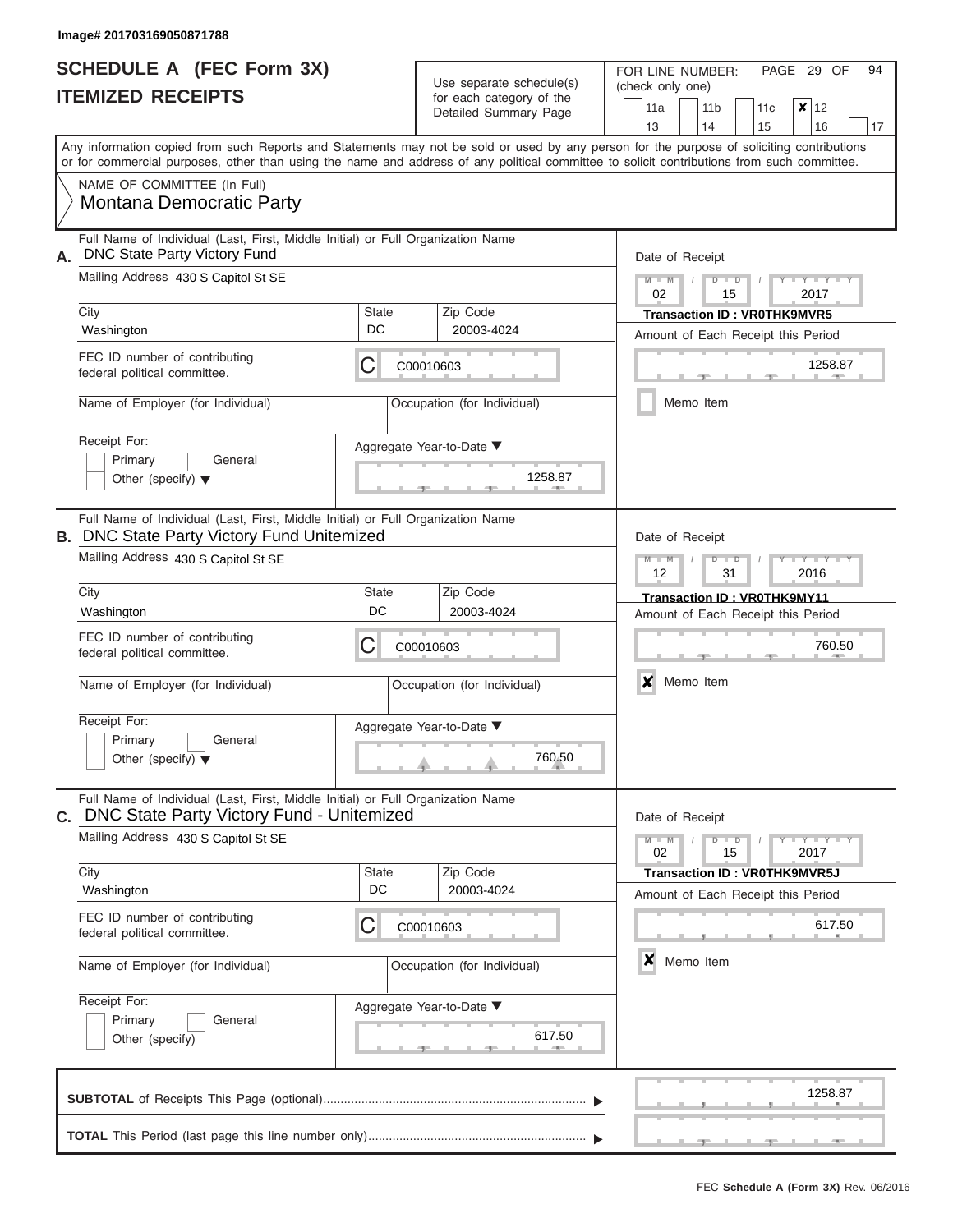|                          | <b>SCHEDULE A (FEC Form 3X)</b> |
|--------------------------|---------------------------------|
| <b>ITEMIZED RECEIPTS</b> |                                 |

| SCHEDULE A (FEC Form 3X)                                                                                                                      |              | Use separate schedule(s)                                  | 94<br>FOR LINE NUMBER:<br>PAGE 30 OF<br>(check only one)                                                                                                                                                                                                                                |
|-----------------------------------------------------------------------------------------------------------------------------------------------|--------------|-----------------------------------------------------------|-----------------------------------------------------------------------------------------------------------------------------------------------------------------------------------------------------------------------------------------------------------------------------------------|
| <b>ITEMIZED RECEIPTS</b>                                                                                                                      |              | for each category of the<br>Detailed Summary Page         | $x \mid 12$<br>11a<br>11 <sub>b</sub><br>11c<br>13<br>14<br>15<br>16<br>17                                                                                                                                                                                                              |
|                                                                                                                                               |              |                                                           | Any information copied from such Reports and Statements may not be sold or used by any person for the purpose of soliciting contributions<br>or for commercial purposes, other than using the name and address of any political committee to solicit contributions from such committee. |
| NAME OF COMMITTEE (In Full)<br>Montana Democratic Party                                                                                       |              |                                                           |                                                                                                                                                                                                                                                                                         |
| Full Name of Individual (Last, First, Middle Initial) or Full Organization Name<br><b>HILLARY VICTORY FUND</b>                                |              |                                                           | Date of Receipt                                                                                                                                                                                                                                                                         |
| Mailing Address PO Box 5256<br>City                                                                                                           | State        | Zip Code                                                  | Y I Y I<br>$M - M$<br>$D$ $D$<br>02<br>28<br>2017                                                                                                                                                                                                                                       |
| New York                                                                                                                                      | <b>NY</b>    | 10185-5256                                                | Transaction ID: VR0THKDF598<br>Amount of Each Receipt this Period                                                                                                                                                                                                                       |
| FEC ID number of contributing<br>federal political committee.                                                                                 | С            | C00586537                                                 | 25000.00<br><b>AND IN</b>                                                                                                                                                                                                                                                               |
| Name of Employer (for Individual)                                                                                                             |              | Occupation (for Individual)                               | Memo Item                                                                                                                                                                                                                                                                               |
| Receipt For:<br>Primary<br>General<br>Other (specify) $\blacktriangledown$                                                                    |              | Aggregate Year-to-Date ▼<br>25000.00                      |                                                                                                                                                                                                                                                                                         |
| Full Name of Individual (Last, First, Middle Initial) or Full Organization Name<br>B. Aaron, Billye, S.,,<br>Mailing Address 1611 Adams Dr SW |              |                                                           | Date of Receipt<br>$M - M$<br>$D$ $\Box$ $D$<br>$T - Y = T - Y = T$                                                                                                                                                                                                                     |
| City                                                                                                                                          | <b>State</b> | Zip Code                                                  | 08<br>2016<br>25                                                                                                                                                                                                                                                                        |
| Atlanta                                                                                                                                       | GA           | 30311-3625                                                | Transaction ID: VR0THKDF5V0<br>Amount of Each Receipt this Period                                                                                                                                                                                                                       |
| FEC ID number of contributing<br>federal political committee.                                                                                 | С            |                                                           | 263.16                                                                                                                                                                                                                                                                                  |
| Name of Employer (for Individual)<br>N/A                                                                                                      | Retired      | Occupation (for Individual)                               | $\boldsymbol{x}$<br>Memo Item                                                                                                                                                                                                                                                           |
| Receipt For:<br>Primary<br>General                                                                                                            |              | Aggregate Year-to-Date ▼                                  |                                                                                                                                                                                                                                                                                         |
| Other (specify) $\blacktriangledown$                                                                                                          |              | 263.16                                                    |                                                                                                                                                                                                                                                                                         |
| Full Name of Individual (Last, First, Middle Initial) or Full Organization Name<br>C. Alsop, Stewart, Johonnot, ,                             |              |                                                           | Date of Receipt                                                                                                                                                                                                                                                                         |
| Mailing Address 689 Lisbon St                                                                                                                 |              |                                                           | $T-T$ $T$ $T$ $T$ $T$ $T$<br>$M - M$<br>$D$ $D$<br>10<br>07<br>2016                                                                                                                                                                                                                     |
| City<br>San Francisco                                                                                                                         | State<br>CA  | Zip Code<br>94112-3507                                    | <b>Transaction ID: VR0THKDF5T3</b><br>Amount of Each Receipt this Period                                                                                                                                                                                                                |
| FEC ID number of contributing<br>federal political committee.                                                                                 | С            |                                                           | 526.32                                                                                                                                                                                                                                                                                  |
| Name of Employer (for Individual)<br>Alsop Louie                                                                                              |              | Occupation (for Individual)<br><b>Founder And Partner</b> | ×<br>Memo Item                                                                                                                                                                                                                                                                          |
| Receipt For:<br>Primary<br>General<br>Other (specify)                                                                                         |              | Aggregate Year-to-Date ▼<br>526.32<br>$-1$                |                                                                                                                                                                                                                                                                                         |
|                                                                                                                                               |              |                                                           | 25000.00                                                                                                                                                                                                                                                                                |
|                                                                                                                                               |              |                                                           |                                                                                                                                                                                                                                                                                         |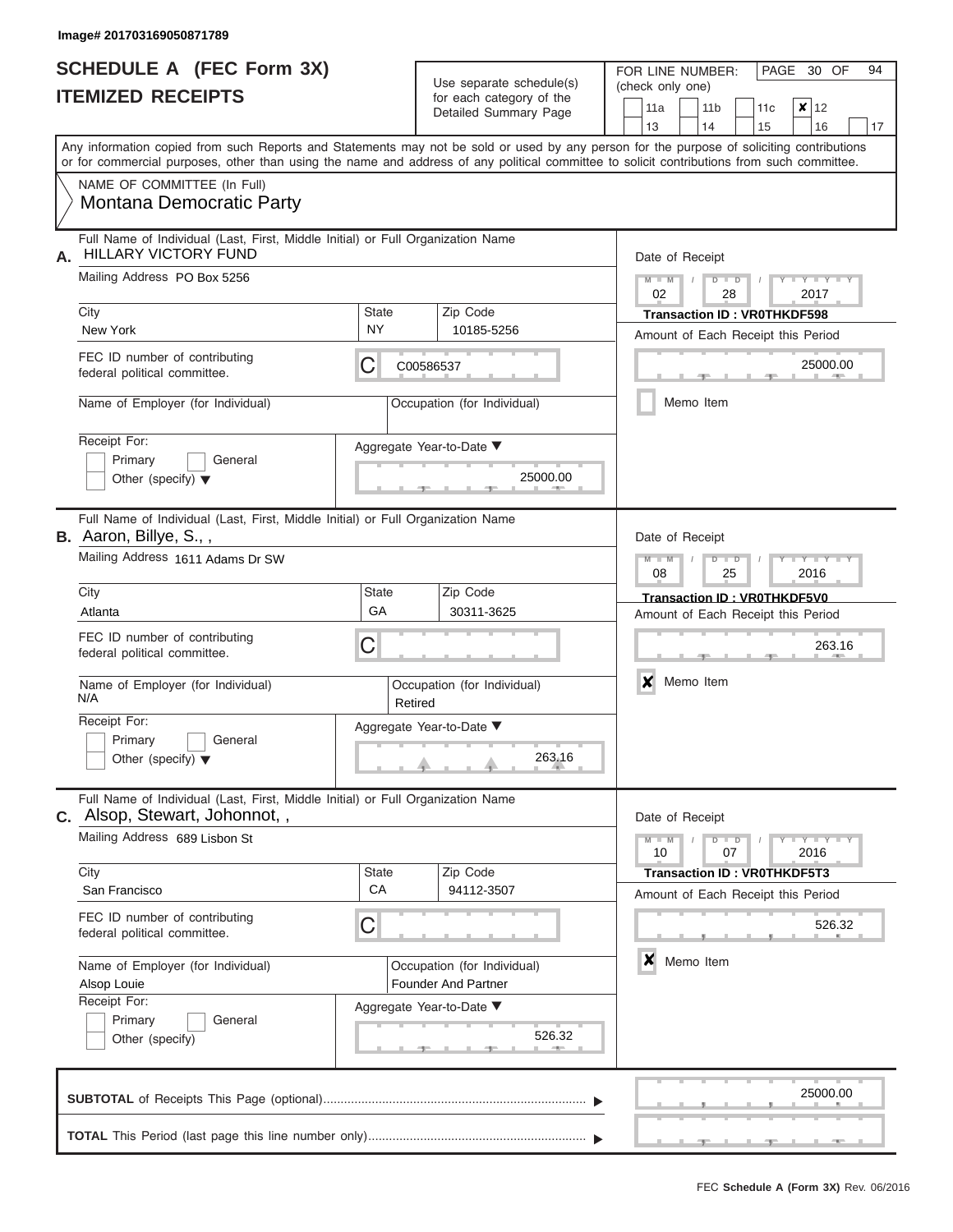|                          | <b>SCHEDULE A (FEC Form 3X)</b> |
|--------------------------|---------------------------------|
| <b>ITEMIZED RECEIPTS</b> |                                 |

FOR LINE NUMBER:<br>(check only one)

PAGE 31 OF 94

|    |                                                                                                                                                                                                                                                                                         |                          | Detailed Summary Page                                |                                                                          |                                        | 11a<br>13       |  | 11 <sub>b</sub><br>14 | 11 <sub>c</sub><br>15                                                    |  | $x$   12 | 16       | 17 |  |  |
|----|-----------------------------------------------------------------------------------------------------------------------------------------------------------------------------------------------------------------------------------------------------------------------------------------|--------------------------|------------------------------------------------------|--------------------------------------------------------------------------|----------------------------------------|-----------------|--|-----------------------|--------------------------------------------------------------------------|--|----------|----------|----|--|--|
|    | Any information copied from such Reports and Statements may not be sold or used by any person for the purpose of soliciting contributions<br>or for commercial purposes, other than using the name and address of any political committee to solicit contributions from such committee. |                          |                                                      |                                                                          |                                        |                 |  |                       |                                                                          |  |          |          |    |  |  |
|    | NAME OF COMMITTEE (In Full)<br>Montana Democratic Party                                                                                                                                                                                                                                 |                          |                                                      |                                                                          |                                        |                 |  |                       |                                                                          |  |          |          |    |  |  |
| А. | Full Name of Individual (Last, First, Middle Initial) or Full Organization Name<br>Bendheim, Jack, , ,                                                                                                                                                                                  |                          |                                                      |                                                                          |                                        | Date of Receipt |  |                       |                                                                          |  |          |          |    |  |  |
|    | Mailing Address 697 W 247Th St                                                                                                                                                                                                                                                          |                          |                                                      |                                                                          | $M - M$<br>$D$ $D$<br>2016<br>11<br>08 |                 |  |                       |                                                                          |  |          |          |    |  |  |
|    | City<br><b>Bronx</b>                                                                                                                                                                                                                                                                    | State<br><b>NY</b>       | Zip Code<br>10471-3224                               | <b>Transaction ID: VR0THKDF5S5</b><br>Amount of Each Receipt this Period |                                        |                 |  |                       |                                                                          |  |          |          |    |  |  |
|    | FEC ID number of contributing<br>federal political committee.                                                                                                                                                                                                                           | С                        |                                                      | 657.90                                                                   |                                        |                 |  |                       |                                                                          |  |          |          |    |  |  |
|    | Name of Employer (for Individual)<br>Phibro Animal Health Corporation                                                                                                                                                                                                                   | Executive                | Occupation (for Individual)                          |                                                                          | ×<br>Memo Item                         |                 |  |                       |                                                                          |  |          |          |    |  |  |
|    | Receipt For:<br>Primary<br>General<br>Other (specify) $\blacktriangledown$                                                                                                                                                                                                              | Aggregate Year-to-Date ▼ | 657.90                                               |                                                                          |                                        |                 |  |                       |                                                                          |  |          |          |    |  |  |
|    | Full Name of Individual (Last, First, Middle Initial) or Full Organization Name<br><b>B.</b> Blakeslee, Julie, , ,                                                                                                                                                                      |                          |                                                      |                                                                          |                                        | Date of Receipt |  |                       |                                                                          |  |          |          |    |  |  |
|    | Mailing Address 1700 San Gabriel St                                                                                                                                                                                                                                                     |                          | Zip Code                                             |                                                                          |                                        | $M - M$<br>09   |  | $D$ $D$<br>20         |                                                                          |  | 2016     |          |    |  |  |
|    | City<br>Austin                                                                                                                                                                                                                                                                          | State<br><b>TX</b>       |                                                      | Transaction ID: VR0THKDF5P1<br>Amount of Each Receipt this Period        |                                        |                 |  |                       |                                                                          |  |          |          |    |  |  |
|    | FEC ID number of contributing<br>federal political committee.                                                                                                                                                                                                                           | С                        |                                                      |                                                                          | 789.48<br>X<br>Memo Item               |                 |  |                       |                                                                          |  |          |          |    |  |  |
|    | Name of Employer (for Individual)<br>Self-Employed                                                                                                                                                                                                                                      |                          | Occupation (for Individual)<br>Garden Design Install |                                                                          |                                        |                 |  |                       |                                                                          |  |          |          |    |  |  |
|    | Receipt For:<br>Primary<br>General<br>Other (specify) $\blacktriangledown$                                                                                                                                                                                                              | Aggregate Year-to-Date ▼ | 789.48                                               |                                                                          |                                        |                 |  |                       |                                                                          |  |          |          |    |  |  |
| С. | Full Name of Individual (Last, First, Middle Initial) or Full Organization Name<br>Brown, Garvin, , ,                                                                                                                                                                                   |                          |                                                      |                                                                          |                                        | Date of Receipt |  |                       |                                                                          |  |          |          |    |  |  |
|    | Mailing Address 58 Lansdowne Rd.<br>United Kingdom W112LR                                                                                                                                                                                                                               |                          | Zip Code                                             |                                                                          |                                        | $M - M$<br>02   |  | $D$ $D$<br>28         |                                                                          |  | 2017     | $+Y+Y+Y$ |    |  |  |
|    | City<br>London                                                                                                                                                                                                                                                                          | State                    |                                                      |                                                                          |                                        |                 |  |                       | <b>Transaction ID: VR0THKDF9D8</b><br>Amount of Each Receipt this Period |  |          |          |    |  |  |
|    | FEC ID number of contributing<br>federal political committee.                                                                                                                                                                                                                           | С                        |                                                      |                                                                          |                                        |                 |  |                       |                                                                          |  |          | 365.79   |    |  |  |
|    | Name of Employer (for Individual)<br>Brown-Forman Corporation                                                                                                                                                                                                                           | Chairman                 | Occupation (for Individual)                          |                                                                          | ×<br>Memo Item                         |                 |  |                       |                                                                          |  |          |          |    |  |  |
|    | Receipt For:<br>Primary<br>General<br>Other (specify)                                                                                                                                                                                                                                   | Aggregate Year-to-Date ▼ | 365.79                                               |                                                                          |                                        |                 |  |                       |                                                                          |  |          |          |    |  |  |
|    |                                                                                                                                                                                                                                                                                         |                          |                                                      |                                                                          |                                        |                 |  |                       |                                                                          |  |          | 0.00     |    |  |  |
|    |                                                                                                                                                                                                                                                                                         |                          |                                                      |                                                                          |                                        |                 |  |                       |                                                                          |  |          |          |    |  |  |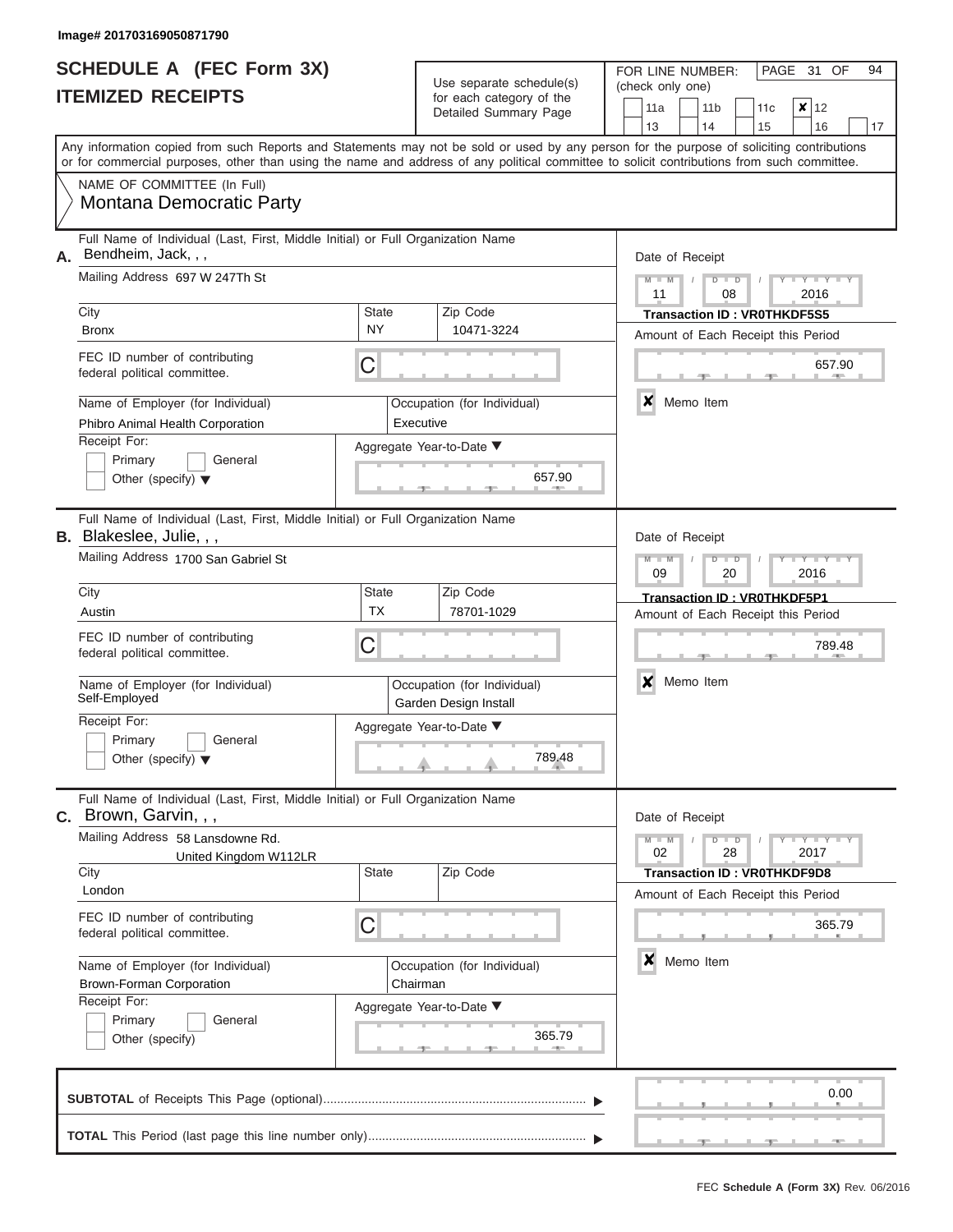| <b>SCHEDULE A (FEC Form 3X)</b> |  |
|---------------------------------|--|
| <b>ITEMIZED RECEIPTS</b>        |  |

Use separate schedule(s)

FOR LINE NUMBER:<br>(check only one)

PAGE 32 OF 94

|                                                     | IIEMIZED KEUEIPIS                                                                                                                                                                                                                                                                       |                    | for each category of the                                           |                                                                          |  | 11a             |  | 11 <sub>b</sub>      | 11c                                                                      | x      | 12                  |  |    |  |  |  |  |
|-----------------------------------------------------|-----------------------------------------------------------------------------------------------------------------------------------------------------------------------------------------------------------------------------------------------------------------------------------------|--------------------|--------------------------------------------------------------------|--------------------------------------------------------------------------|--|-----------------|--|----------------------|--------------------------------------------------------------------------|--------|---------------------|--|----|--|--|--|--|
|                                                     |                                                                                                                                                                                                                                                                                         |                    | Detailed Summary Page                                              |                                                                          |  | 13              |  | 14                   | 15                                                                       |        | 16                  |  | 17 |  |  |  |  |
|                                                     | Any information copied from such Reports and Statements may not be sold or used by any person for the purpose of soliciting contributions<br>or for commercial purposes, other than using the name and address of any political committee to solicit contributions from such committee. |                    |                                                                    |                                                                          |  |                 |  |                      |                                                                          |        |                     |  |    |  |  |  |  |
|                                                     | NAME OF COMMITTEE (In Full)<br>Montana Democratic Party                                                                                                                                                                                                                                 |                    |                                                                    |                                                                          |  |                 |  |                      |                                                                          |        |                     |  |    |  |  |  |  |
| А.                                                  | Full Name of Individual (Last, First, Middle Initial) or Full Organization Name<br>Buechner, Judith, , ,<br>Mailing Address 975 Memorial Dr                                                                                                                                             |                    | Date of Receipt<br>$M - M$<br>Y TYT<br>$D$ $D$<br>09<br>23<br>2016 |                                                                          |  |                 |  |                      |                                                                          |        |                     |  |    |  |  |  |  |
|                                                     | City<br>Cambridge                                                                                                                                                                                                                                                                       | <b>State</b><br>МA | Zip Code<br>02138-5753                                             | <b>Transaction ID: VR0THKDF5N3</b><br>Amount of Each Receipt this Period |  |                 |  |                      |                                                                          |        |                     |  |    |  |  |  |  |
|                                                     | FEC ID number of contributing<br>federal political committee.                                                                                                                                                                                                                           | C                  |                                                                    | 878.95                                                                   |  |                 |  |                      |                                                                          |        |                     |  |    |  |  |  |  |
|                                                     | Name of Employer (for Individual)<br>N/A                                                                                                                                                                                                                                                | Retired            | Occupation (for Individual)                                        |                                                                          |  | X               |  | Memo Item            |                                                                          |        |                     |  |    |  |  |  |  |
|                                                     | Receipt For:<br>Primary<br>General<br>Other (specify) $\blacktriangledown$                                                                                                                                                                                                              |                    | Aggregate Year-to-Date ▼<br>878.95                                 |                                                                          |  |                 |  |                      |                                                                          |        |                     |  |    |  |  |  |  |
|                                                     | Full Name of Individual (Last, First, Middle Initial) or Full Organization Name<br><b>B. CALIFORNIA DEMOCRATIC PARTY</b>                                                                                                                                                                |                    |                                                                    |                                                                          |  | Date of Receipt |  |                      |                                                                          |        |                     |  |    |  |  |  |  |
|                                                     | Mailing Address 1830 9Th St                                                                                                                                                                                                                                                             |                    |                                                                    | $M - M$<br>$D$ $D$<br>$Y = Y$<br>02<br>28<br>2017                        |  |                 |  |                      |                                                                          |        |                     |  |    |  |  |  |  |
|                                                     | City<br>Sacramento                                                                                                                                                                                                                                                                      | <b>State</b><br>CA | Zip Code<br>95811-7012                                             |                                                                          |  |                 |  |                      | <b>Transaction ID: VR0THKDF9C0</b><br>Amount of Each Receipt this Period |        |                     |  |    |  |  |  |  |
|                                                     | FEC ID number of contributing<br>federal political committee.                                                                                                                                                                                                                           | С                  | C00105668                                                          |                                                                          |  |                 |  |                      | 1728.17                                                                  |        |                     |  |    |  |  |  |  |
|                                                     | Name of Employer (for Individual)                                                                                                                                                                                                                                                       |                    | Occupation (for Individual)                                        | x<br>Memo Item                                                           |  |                 |  |                      |                                                                          |        |                     |  |    |  |  |  |  |
|                                                     | Receipt For:<br>Primary<br>General<br>Other (specify) $\blacktriangledown$                                                                                                                                                                                                              |                    | Aggregate Year-to-Date ▼<br>1728.17                                |                                                                          |  |                 |  |                      |                                                                          |        |                     |  |    |  |  |  |  |
|                                                     | Full Name of Individual (Last, First, Middle Initial) or Full Organization Name<br><b>C.</b> Gabel, Caroline, , ,                                                                                                                                                                       |                    |                                                                    |                                                                          |  | Date of Receipt |  |                      |                                                                          |        |                     |  |    |  |  |  |  |
|                                                     | Mailing Address 113 Hoffman Ln                                                                                                                                                                                                                                                          |                    |                                                                    |                                                                          |  | $M - M$<br>11   |  | $D$ $\Box$ $D$<br>11 |                                                                          |        | $Y = Y + Y$<br>2016 |  |    |  |  |  |  |
|                                                     | City<br>Chestertown                                                                                                                                                                                                                                                                     | <b>State</b><br>MD | Zip Code<br>21620-1913                                             |                                                                          |  |                 |  |                      | <b>Transaction ID: VR0THKDF726</b><br>Amount of Each Receipt this Period |        |                     |  |    |  |  |  |  |
|                                                     | FEC ID number of contributing<br>federal political committee.                                                                                                                                                                                                                           |                    |                                                                    |                                                                          |  |                 |  |                      |                                                                          | 251.32 |                     |  |    |  |  |  |  |
| Name of Employer (for Individual)<br>N/A<br>Retired |                                                                                                                                                                                                                                                                                         |                    | Occupation (for Individual)                                        |                                                                          |  | ×               |  | Memo Item            |                                                                          |        |                     |  |    |  |  |  |  |
|                                                     | Receipt For:<br>Primary<br>General<br>Other (specify)                                                                                                                                                                                                                                   |                    | Aggregate Year-to-Date ▼<br>251.32<br><b>AND</b>                   |                                                                          |  |                 |  |                      |                                                                          |        |                     |  |    |  |  |  |  |
|                                                     |                                                                                                                                                                                                                                                                                         |                    |                                                                    |                                                                          |  |                 |  |                      |                                                                          |        | 0.00                |  |    |  |  |  |  |
|                                                     |                                                                                                                                                                                                                                                                                         |                    |                                                                    |                                                                          |  |                 |  |                      |                                                                          |        |                     |  |    |  |  |  |  |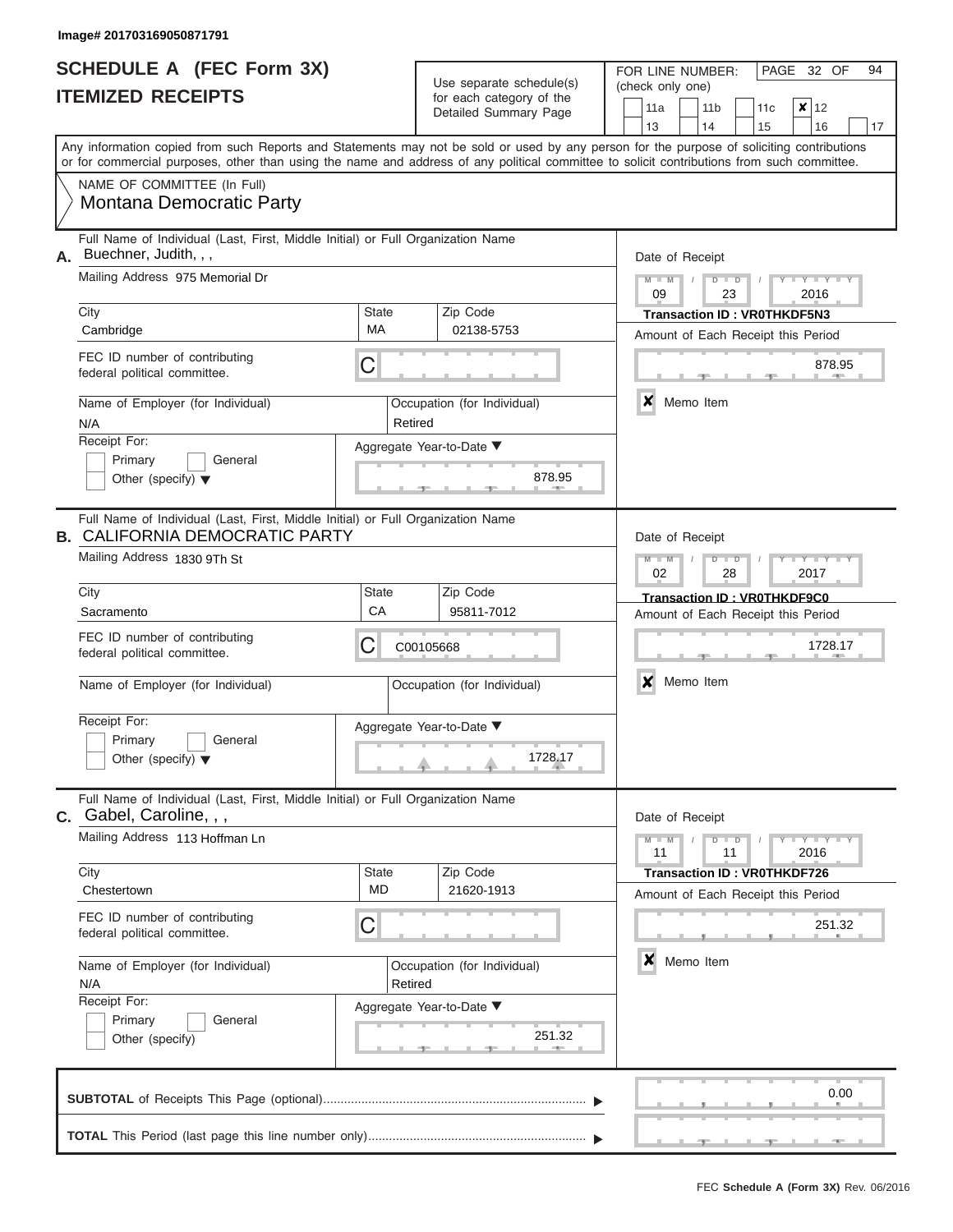|                          | <b>SCHEDULE A (FEC Form 3X)</b> |
|--------------------------|---------------------------------|
| <b>ITEMIZED RECEIPTS</b> |                                 |

Use separate schedule(s) (check only one)<br>for each category of the  $\Box$ 

FOR LINE NUMBER:

 $\overline{\phantom{0}}$ 

PAGE 33 OF 94

|    |                                                                                                                                                                                                                                                                                         |                          |          | Detailed Summary Page                                  |                                                                                                    | 11a<br>13                                                         |                                       | 11 <sub>b</sub><br>14 | 11 <sub>C</sub>                                                          | $x$   12<br>16  |      |    |  |  |  |  |  |
|----|-----------------------------------------------------------------------------------------------------------------------------------------------------------------------------------------------------------------------------------------------------------------------------------------|--------------------------|----------|--------------------------------------------------------|----------------------------------------------------------------------------------------------------|-------------------------------------------------------------------|---------------------------------------|-----------------------|--------------------------------------------------------------------------|-----------------|------|----|--|--|--|--|--|
|    | Any information copied from such Reports and Statements may not be sold or used by any person for the purpose of soliciting contributions<br>or for commercial purposes, other than using the name and address of any political committee to solicit contributions from such committee. |                          |          |                                                        |                                                                                                    |                                                                   |                                       |                       | 15                                                                       |                 |      | 17 |  |  |  |  |  |
|    | NAME OF COMMITTEE (In Full)<br>Montana Democratic Party                                                                                                                                                                                                                                 |                          |          |                                                        |                                                                                                    |                                                                   |                                       |                       |                                                                          |                 |      |    |  |  |  |  |  |
| А. | Full Name of Individual (Last, First, Middle Initial) or Full Organization Name<br>Garcia, Ernest, , ,                                                                                                                                                                                  | Date of Receipt          |          |                                                        |                                                                                                    |                                                                   |                                       |                       |                                                                          |                 |      |    |  |  |  |  |  |
|    | Mailing Address 4330 N 57Th Way                                                                                                                                                                                                                                                         |                          |          |                                                        | $Y - Y - I$<br>$M - M$<br>$\blacksquare$<br>10<br>10<br>2016<br><b>Transaction ID: VR0THKDF733</b> |                                                                   |                                       |                       |                                                                          |                 |      |    |  |  |  |  |  |
|    | City<br>Phoenix                                                                                                                                                                                                                                                                         | State<br>AZ              |          | Zip Code<br>85018-3239                                 |                                                                                                    |                                                                   |                                       |                       | Amount of Each Receipt this Period                                       |                 |      |    |  |  |  |  |  |
|    | FEC ID number of contributing<br>federal political committee.                                                                                                                                                                                                                           | C                        |          |                                                        | 586.85                                                                                             |                                                                   |                                       |                       |                                                                          |                 |      |    |  |  |  |  |  |
|    | Name of Employer (for Individual)<br><b>DriveTime</b>                                                                                                                                                                                                                                   |                          | Founder  | Occupation (for Individual)                            |                                                                                                    | ×<br>Memo Item                                                    |                                       |                       |                                                                          |                 |      |    |  |  |  |  |  |
|    | Receipt For:<br>Primary<br>General<br>Other (specify) $\blacktriangledown$                                                                                                                                                                                                              | Aggregate Year-to-Date ▼ |          | 586.85                                                 |                                                                                                    |                                                                   |                                       |                       |                                                                          |                 |      |    |  |  |  |  |  |
|    | Full Name of Individual (Last, First, Middle Initial) or Full Organization Name<br><b>B.</b> Girardi, Thomas, , ,                                                                                                                                                                       |                          |          |                                                        |                                                                                                    |                                                                   |                                       | Date of Receipt       |                                                                          |                 |      |    |  |  |  |  |  |
|    | Mailing Address 1126 Wilshire Blvd                                                                                                                                                                                                                                                      |                          |          |                                                        |                                                                                                    |                                                                   | $M$ $M$<br>D<br>ு<br>2016<br>11<br>08 |                       |                                                                          |                 |      |    |  |  |  |  |  |
|    | City<br>Los Angeles                                                                                                                                                                                                                                                                     | State<br>CA              |          | Zip Code<br>90017-1904                                 |                                                                                                    | Transaction ID: VR0THKDF775<br>Amount of Each Receipt this Period |                                       |                       |                                                                          |                 |      |    |  |  |  |  |  |
|    | FEC ID number of contributing<br>federal political committee.                                                                                                                                                                                                                           | C                        |          |                                                        |                                                                                                    | 263.16                                                            |                                       |                       |                                                                          |                 |      |    |  |  |  |  |  |
|    | Name of Employer (for Individual)<br>Girardi & Keese                                                                                                                                                                                                                                    |                          |          | Occupation (for Individual)<br><b>Founding Partner</b> |                                                                                                    | $\boldsymbol{x}$<br>Memo Item                                     |                                       |                       |                                                                          |                 |      |    |  |  |  |  |  |
|    | Receipt For:<br>General<br>Primary<br>Other (specify) $\blacktriangledown$                                                                                                                                                                                                              | Aggregate Year-to-Date ▼ |          |                                                        |                                                                                                    |                                                                   |                                       |                       |                                                                          |                 |      |    |  |  |  |  |  |
|    | Full Name of Individual (Last, First, Middle Initial) or Full Organization Name<br>C. Goldberg, Cindy, Maggioncalda-Es,,                                                                                                                                                                |                          |          |                                                        |                                                                                                    | Date of Receipt                                                   |                                       |                       |                                                                          |                 |      |    |  |  |  |  |  |
|    | Mailing Address 10 Noel Rd                                                                                                                                                                                                                                                              |                          |          |                                                        |                                                                                                    | $M - M$<br>10                                                     |                                       | 31                    | $\overline{D}$                                                           | Y TY TY<br>2016 |      |    |  |  |  |  |  |
|    | City<br>Woodside                                                                                                                                                                                                                                                                        | State<br>CA              |          | Zip Code<br>94062-4218                                 |                                                                                                    |                                                                   |                                       |                       | <b>Transaction ID: VR0THKDF783</b><br>Amount of Each Receipt this Period |                 |      |    |  |  |  |  |  |
|    | FEC ID number of contributing<br>federal political committee.                                                                                                                                                                                                                           |                          |          |                                                        |                                                                                                    |                                                                   |                                       |                       | 657.90                                                                   |                 |      |    |  |  |  |  |  |
|    | Name of Employer (for Individual)<br>Urban Market Bags<br>Receipt For:                                                                                                                                                                                                                  |                          | Co-Owner | Occupation (for Individual)                            |                                                                                                    | ×                                                                 |                                       | Memo Item             |                                                                          |                 |      |    |  |  |  |  |  |
|    | Primary<br>General<br>Other (specify)                                                                                                                                                                                                                                                   | Aggregate Year-to-Date ▼ |          | 657.90                                                 |                                                                                                    |                                                                   |                                       |                       |                                                                          |                 |      |    |  |  |  |  |  |
|    |                                                                                                                                                                                                                                                                                         |                          |          |                                                        |                                                                                                    |                                                                   |                                       |                       |                                                                          |                 | 0.00 |    |  |  |  |  |  |
|    |                                                                                                                                                                                                                                                                                         |                          |          |                                                        |                                                                                                    |                                                                   |                                       |                       |                                                                          |                 |      |    |  |  |  |  |  |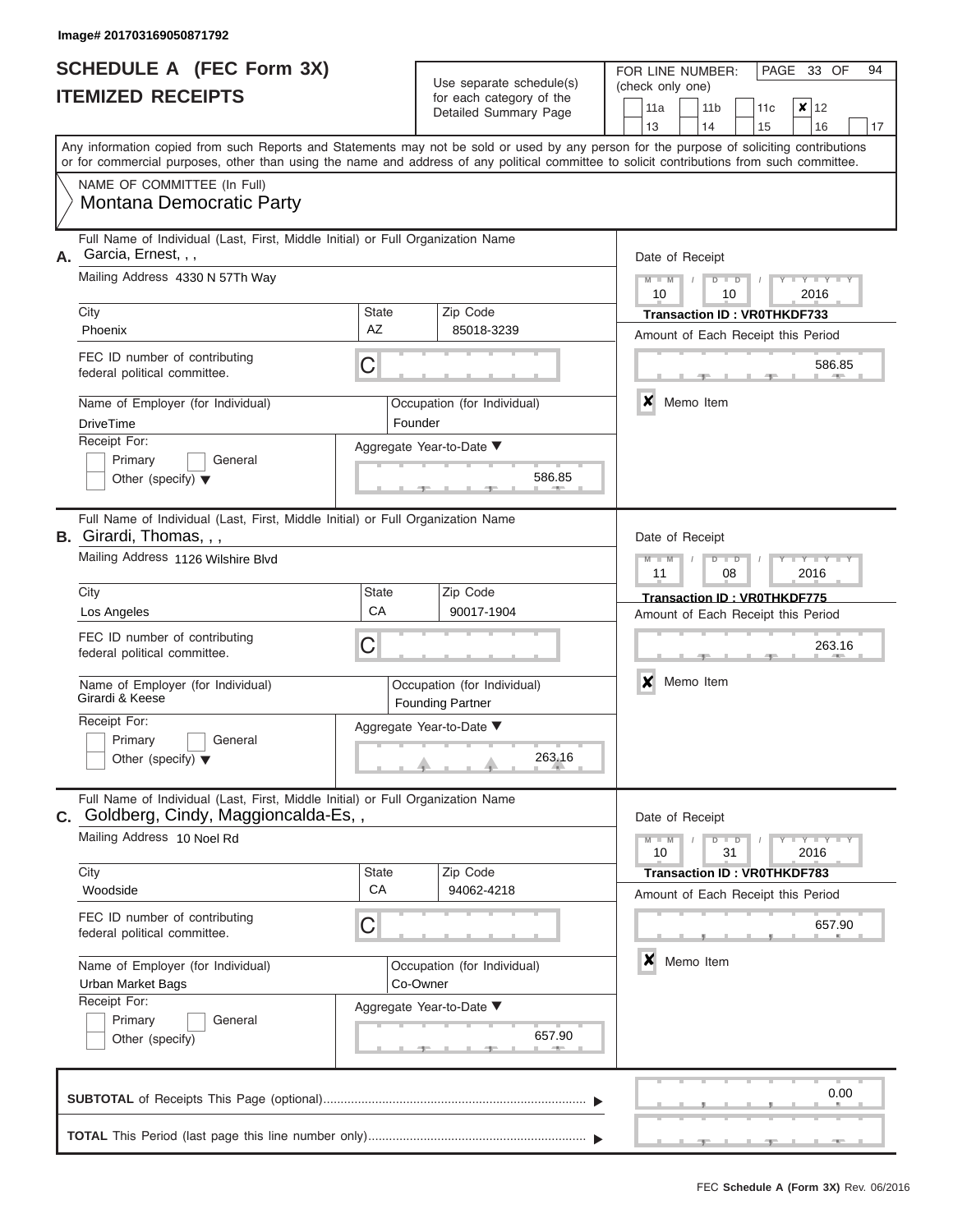|                          | <b>SCHEDULE A (FEC Form 3X)</b> |
|--------------------------|---------------------------------|
| <b>ITEMIZED RECEIPTS</b> |                                 |

| SCHEDULE A (FEC Form 3X)                                                                                                                                                                                                                                                                                                                                                                | Use separate schedule(s)                                                                                                                   | 94<br>FOR LINE NUMBER:<br>PAGE<br>34 OF<br>(check only one)                                                                                                                                  |
|-----------------------------------------------------------------------------------------------------------------------------------------------------------------------------------------------------------------------------------------------------------------------------------------------------------------------------------------------------------------------------------------|--------------------------------------------------------------------------------------------------------------------------------------------|----------------------------------------------------------------------------------------------------------------------------------------------------------------------------------------------|
| <b>ITEMIZED RECEIPTS</b>                                                                                                                                                                                                                                                                                                                                                                | for each category of the<br>Detailed Summary Page                                                                                          | 11a<br>$x \mid 12$<br>11 <sub>b</sub><br>11c<br>13<br>14<br>15<br>16<br>17                                                                                                                   |
| or for commercial purposes, other than using the name and address of any political committee to solicit contributions from such committee.                                                                                                                                                                                                                                              |                                                                                                                                            | Any information copied from such Reports and Statements may not be sold or used by any person for the purpose of soliciting contributions                                                    |
| NAME OF COMMITTEE (In Full)<br>Montana Democratic Party                                                                                                                                                                                                                                                                                                                                 |                                                                                                                                            |                                                                                                                                                                                              |
| Full Name of Individual (Last, First, Middle Initial) or Full Organization Name<br>Goldberg, Evan, Mark,,<br>А.<br>Mailing Address 10 Noel Rd<br>City<br>Woodside<br>FEC ID number of contributing<br>federal political committee.                                                                                                                                                      | Zip Code<br><b>State</b><br>CA<br>94062-4218<br>С                                                                                          | Date of Receipt<br>$M - M$<br>$D$ $D$<br>$Y - Y - I$<br>09<br>2016<br>08<br>Transaction ID: VR0THKDF791<br>Amount of Each Receipt this Period<br>657.90                                      |
| Name of Employer (for Individual)<br>Netsuite, Inc.<br>Receipt For:<br>Primary<br>General<br>Other (specify) $\blacktriangledown$                                                                                                                                                                                                                                                       | Occupation (for Individual)<br>Software Developer<br>Aggregate Year-to-Date ▼<br>657.90                                                    | ×<br>Memo Item                                                                                                                                                                               |
| Full Name of Individual (Last, First, Middle Initial) or Full Organization Name<br><b>B.</b> Goldman, John, , ,<br>Mailing Address 42 Serrano Dr<br>City<br>Atherton<br>FEC ID number of contributing<br>federal political committee.<br>Name of Employer (for Individual)<br>Goldman Environmental Prize<br>Receipt For:<br>Primary<br>General<br>Other (specify) $\blacktriangledown$ | Zip Code<br><b>State</b><br>CA<br>94027-3934<br>С<br>Occupation (for Individual)<br>Philanthropist<br>Aggregate Year-to-Date ▼<br>657.90   | Date of Receipt<br>$M - M$<br>$D$ $\Box$ $D$<br>$Y \perp Y \perp$<br>09<br>2016<br>30<br>Transaction ID: VR0THKDF7A9<br>Amount of Each Receipt this Period<br>657.90<br>X<br>Memo Item       |
| Full Name of Individual (Last, First, Middle Initial) or Full Organization Name<br>C. Goldman, Marcia, , ,<br>Mailing Address 42 Serrano Dr<br>City<br>Atherton<br>FEC ID number of contributing<br>federal political committee.<br>Name of Employer (for Individual)<br>Self-Employed<br>Receipt For:<br>Primary<br>General<br>Other (specify)                                         | Zip Code<br><b>State</b><br>CA<br>94027-3934<br>С<br>Occupation (for Individual)<br>Author/Therapist<br>Aggregate Year-to-Date ▼<br>657.90 | Date of Receipt<br>$M - M$<br>$-1$ $-1$ $-1$ $-1$ $-1$ $-1$<br>$D$ $D$<br>09<br>30<br>2016<br>Transaction ID : VR0THKDF7B7<br>Amount of Each Receipt this Period<br>657.90<br>×<br>Memo Item |
|                                                                                                                                                                                                                                                                                                                                                                                         |                                                                                                                                            | 0.00                                                                                                                                                                                         |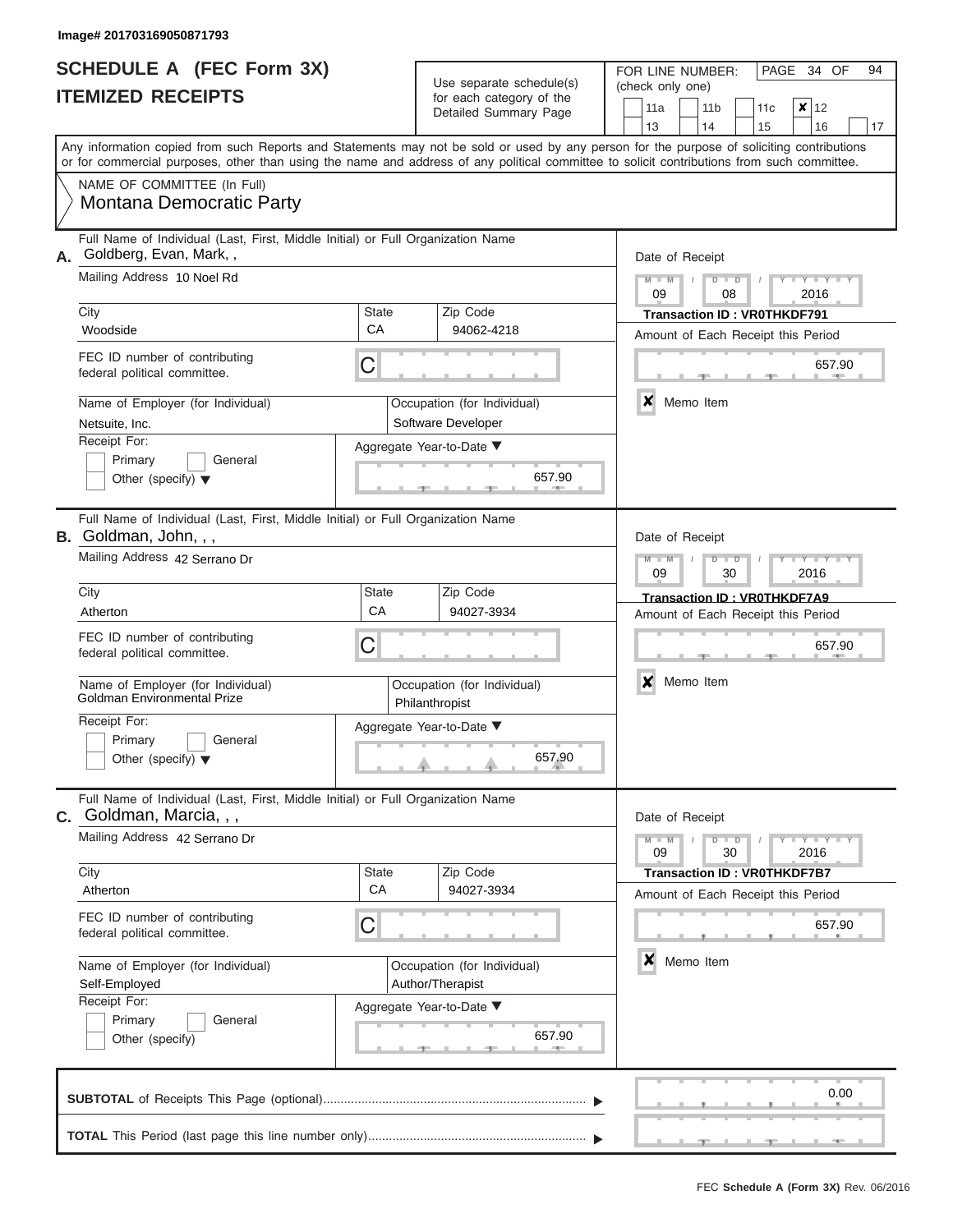|                          | <b>SCHEDULE A (FEC Form 3X)</b> |
|--------------------------|---------------------------------|
| <b>ITEMIZED RECEIPTS</b> |                                 |

| SCHEDULE A (FEC Form 3X)                                                                                                                                                                                                                                                                                                                                                                 |                                       | Use separate schedule(s)                                                                                                            | 94<br>FOR LINE NUMBER:<br>PAGE<br>35 OF<br>(check only one)                                                                                                                                  |
|------------------------------------------------------------------------------------------------------------------------------------------------------------------------------------------------------------------------------------------------------------------------------------------------------------------------------------------------------------------------------------------|---------------------------------------|-------------------------------------------------------------------------------------------------------------------------------------|----------------------------------------------------------------------------------------------------------------------------------------------------------------------------------------------|
| <b>ITEMIZED RECEIPTS</b>                                                                                                                                                                                                                                                                                                                                                                 |                                       | for each category of the<br>Detailed Summary Page                                                                                   | $x \mid 12$<br>11a<br>11 <sub>b</sub><br>11c<br>13<br>14<br>15<br>16<br>17                                                                                                                   |
| Any information copied from such Reports and Statements may not be sold or used by any person for the purpose of soliciting contributions<br>or for commercial purposes, other than using the name and address of any political committee to solicit contributions from such committee.                                                                                                  |                                       |                                                                                                                                     |                                                                                                                                                                                              |
| NAME OF COMMITTEE (In Full)<br>Montana Democratic Party                                                                                                                                                                                                                                                                                                                                  |                                       |                                                                                                                                     |                                                                                                                                                                                              |
| Full Name of Individual (Last, First, Middle Initial) or Full Organization Name<br>Goodson, Michael, , ,<br>А.<br>Mailing Address 92 Rolling Hill Rd<br>City<br>Skillman<br>FEC ID number of contributing<br>federal political committee.<br>Name of Employer (for Individual)<br><b>Crest Ultrasonics</b><br>Receipt For:<br>Primary<br>General<br>Other (specify) $\blacktriangledown$ | <b>State</b><br><b>NJ</b><br>С<br>CEO | Zip Code<br>08558-2318<br>Occupation (for Individual)<br>Aggregate Year-to-Date ▼<br>842.11                                         | Date of Receipt<br>$M - M$<br>$D$ $D$<br>$Y - Y - I$<br>10<br>31<br>2016<br>Transaction ID: VR0THKDF7C5<br>Amount of Each Receipt this Period<br>842.11<br><b>AND IN</b><br>×<br>Memo Item   |
| Full Name of Individual (Last, First, Middle Initial) or Full Organization Name<br>B. Hadar, Eric, , ,<br>Mailing Address 770 Lexington Ave<br>City<br>New York<br>FEC ID number of contributing<br>federal political committee.<br>Name of Employer (for Individual)<br>Self-Employed<br>Receipt For:<br>Primary<br>General<br>Other (specify) $\blacktriangledown$                     | <b>State</b><br><b>NY</b><br>С        | Zip Code<br>10065-8165<br>Occupation (for Individual)<br>Real Estate Investment And Developm<br>Aggregate Year-to-Date ▼<br>1681.59 | Date of Receipt<br>$M - M$<br>$D$ $\Box$ $D$<br>Y TYT<br>11<br>2016<br>07<br>Transaction ID: VR0THKDF7G6<br>Amount of Each Receipt this Period<br>1681.59<br>X<br>Memo Item                  |
| Full Name of Individual (Last, First, Middle Initial) or Full Organization Name<br>$c.$ Hazlewood, Judith, $,$ ,<br>Mailing Address 1 Deforest Ave<br>City<br>Summit<br>FEC ID number of contributing<br>federal political committee.<br>Name of Employer (for Individual)<br>McKinsey & Company<br>Receipt For:<br>Primary<br>General<br>Other (specify)                                | <b>State</b><br>NJ.<br>С              | Zip Code<br>07901-2188<br>Occupation (for Individual)<br>Consultant<br>Aggregate Year-to-Date ▼<br>263.16                           | Date of Receipt<br>$M - M$<br>$-1$ $-1$ $-1$ $-1$ $-1$ $-1$<br>$D$ $D$<br>09<br>05<br>2016<br>Transaction ID : VR0THKDF7J2<br>Amount of Each Receipt this Period<br>263.16<br>X<br>Memo Item |
|                                                                                                                                                                                                                                                                                                                                                                                          |                                       |                                                                                                                                     | 0.00                                                                                                                                                                                         |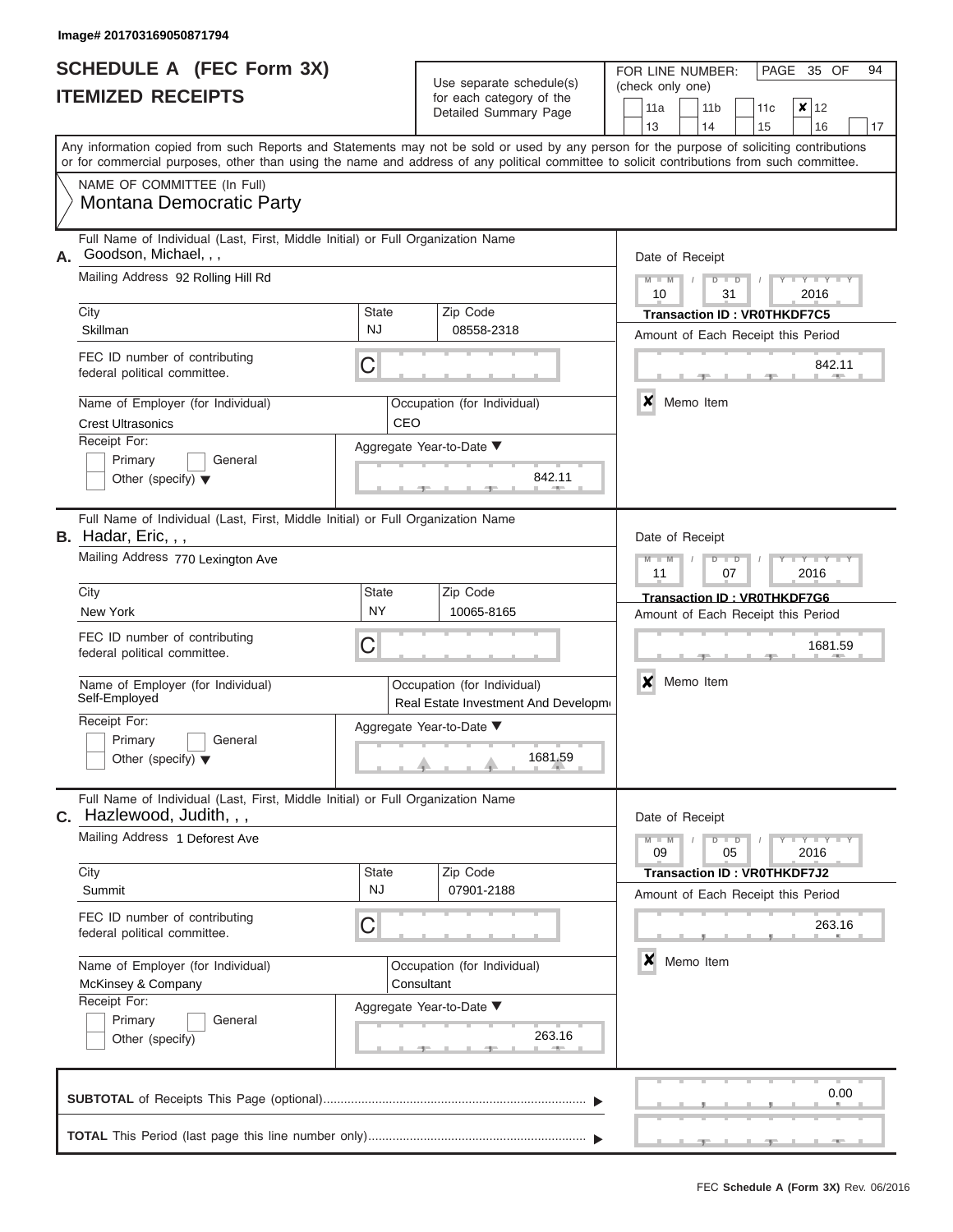|                          | <b>SCHEDULE A (FEC Form 3X)</b> |
|--------------------------|---------------------------------|
| <b>ITEMIZED RECEIPTS</b> |                                 |

FOR LINE NUMBER:<br>(check only one)

PAGE 36 OF 94

|    | IILMILLU INLVLII I                                                                                                                                                                                                                                                                      |                          | iui eauli calegury ul lile<br>Detailed Summary Page        |                                        | 11a                           |  | 11 <sub>b</sub> | 11c                                |  | $x \mid 12$     |  |    |  |  |  |  |  |
|----|-----------------------------------------------------------------------------------------------------------------------------------------------------------------------------------------------------------------------------------------------------------------------------------------|--------------------------|------------------------------------------------------------|----------------------------------------|-------------------------------|--|-----------------|------------------------------------|--|-----------------|--|----|--|--|--|--|--|
|    |                                                                                                                                                                                                                                                                                         |                          |                                                            |                                        | 13                            |  | 14              | 15                                 |  | 16              |  | 17 |  |  |  |  |  |
|    | Any information copied from such Reports and Statements may not be sold or used by any person for the purpose of soliciting contributions<br>or for commercial purposes, other than using the name and address of any political committee to solicit contributions from such committee. |                          |                                                            |                                        |                               |  |                 |                                    |  |                 |  |    |  |  |  |  |  |
|    | NAME OF COMMITTEE (In Full)<br>Montana Democratic Party                                                                                                                                                                                                                                 |                          |                                                            |                                        |                               |  |                 |                                    |  |                 |  |    |  |  |  |  |  |
|    |                                                                                                                                                                                                                                                                                         |                          |                                                            |                                        |                               |  |                 |                                    |  |                 |  |    |  |  |  |  |  |
| А. | Full Name of Individual (Last, First, Middle Initial) or Full Organization Name<br>Holden, Karol, , ,                                                                                                                                                                                   |                          |                                                            | Date of Receipt                        |                               |  |                 |                                    |  |                 |  |    |  |  |  |  |  |
|    | Mailing Address PO Box 676085                                                                                                                                                                                                                                                           |                          |                                                            | $M - M$<br>$D$ $D$<br>2016<br>09<br>28 |                               |  |                 |                                    |  |                 |  |    |  |  |  |  |  |
|    | City                                                                                                                                                                                                                                                                                    | <b>State</b>             | Zip Code                                                   | <b>Transaction ID: VR0THKDF7K0</b>     |                               |  |                 |                                    |  |                 |  |    |  |  |  |  |  |
|    | Rancho Santa Fe                                                                                                                                                                                                                                                                         | CA                       | 92067-6085                                                 | Amount of Each Receipt this Period     |                               |  |                 |                                    |  |                 |  |    |  |  |  |  |  |
|    | FEC ID number of contributing<br>federal political committee.                                                                                                                                                                                                                           | С                        |                                                            | 455.27                                 |                               |  |                 |                                    |  |                 |  |    |  |  |  |  |  |
|    | Name of Employer (for Individual)<br>N/A                                                                                                                                                                                                                                                | Retired                  | Occupation (for Individual)                                |                                        | $\boldsymbol{x}$              |  | Memo Item       |                                    |  |                 |  |    |  |  |  |  |  |
|    | Receipt For:                                                                                                                                                                                                                                                                            |                          | Aggregate Year-to-Date ▼                                   |                                        |                               |  |                 |                                    |  |                 |  |    |  |  |  |  |  |
|    | Primary<br>General<br>Other (specify) $\blacktriangledown$                                                                                                                                                                                                                              |                          | 455.27                                                     |                                        |                               |  |                 |                                    |  |                 |  |    |  |  |  |  |  |
|    | Full Name of Individual (Last, First, Middle Initial) or Full Organization Name<br><b>B.</b> Jordan, Wayne, Douglas,,                                                                                                                                                                   |                          |                                                            |                                        | Date of Receipt               |  |                 |                                    |  |                 |  |    |  |  |  |  |  |
|    | Mailing Address 468 14Th St<br>Ste 1417                                                                                                                                                                                                                                                 |                          |                                                            |                                        | $M - M$<br>08                 |  | ₽<br>25         |                                    |  | 2016            |  |    |  |  |  |  |  |
|    | City                                                                                                                                                                                                                                                                                    | <b>State</b>             | Zip Code                                                   | Transaction ID: VR0THKDF7Q1            |                               |  |                 |                                    |  |                 |  |    |  |  |  |  |  |
|    | Oakland                                                                                                                                                                                                                                                                                 | CA                       | 94612-2711                                                 |                                        |                               |  |                 | Amount of Each Receipt this Period |  |                 |  |    |  |  |  |  |  |
|    | FEC ID number of contributing<br>federal political committee.                                                                                                                                                                                                                           | С                        |                                                            |                                        |                               |  |                 |                                    |  | 878.95          |  |    |  |  |  |  |  |
|    | Name of Employer (for Individual)<br>Self-Employed                                                                                                                                                                                                                                      |                          | Occupation (for Individual)<br><b>Real Estate Investor</b> |                                        | X                             |  | Memo Item       |                                    |  |                 |  |    |  |  |  |  |  |
|    | Receipt For:                                                                                                                                                                                                                                                                            |                          | Aggregate Year-to-Date ▼                                   |                                        |                               |  |                 |                                    |  |                 |  |    |  |  |  |  |  |
|    | Primary<br>General<br>Other (specify) $\blacktriangledown$                                                                                                                                                                                                                              |                          | 878.95                                                     |                                        |                               |  |                 |                                    |  |                 |  |    |  |  |  |  |  |
| C. | Full Name of Individual (Last, First, Middle Initial) or Full Organization Name<br><b>KAINE FOR VIRGINIA</b>                                                                                                                                                                            |                          |                                                            |                                        | Date of Receipt               |  |                 |                                    |  |                 |  |    |  |  |  |  |  |
|    | Mailing Address 1751 Potomac Greens Dr                                                                                                                                                                                                                                                  |                          |                                                            |                                        | $M - M$<br>02                 |  | $D$ $D$<br>28   |                                    |  | Y I Y I<br>2017 |  |    |  |  |  |  |  |
|    | City                                                                                                                                                                                                                                                                                    | <b>State</b>             | Zip Code                                                   |                                        |                               |  |                 | <b>Transaction ID: VR0THKDF947</b> |  |                 |  |    |  |  |  |  |  |
|    | Alexandria                                                                                                                                                                                                                                                                              | VA                       | 22314-6233                                                 |                                        |                               |  |                 | Amount of Each Receipt this Period |  |                 |  |    |  |  |  |  |  |
|    | FEC ID number of contributing<br>federal political committee.                                                                                                                                                                                                                           | С                        | C00495358                                                  |                                        | 24.75                         |  |                 |                                    |  |                 |  |    |  |  |  |  |  |
|    | Name of Employer (for Individual)                                                                                                                                                                                                                                                       |                          | Occupation (for Individual)                                |                                        | $\boldsymbol{x}$<br>Memo Item |  |                 |                                    |  |                 |  |    |  |  |  |  |  |
|    | Receipt For:                                                                                                                                                                                                                                                                            | Aggregate Year-to-Date ▼ |                                                            |                                        |                               |  |                 |                                    |  |                 |  |    |  |  |  |  |  |
|    | Primary<br>General<br>Other (specify)                                                                                                                                                                                                                                                   |                          | 479.67                                                     |                                        |                               |  |                 |                                    |  |                 |  |    |  |  |  |  |  |
|    |                                                                                                                                                                                                                                                                                         |                          |                                                            |                                        |                               |  |                 |                                    |  | 0.00            |  |    |  |  |  |  |  |
|    |                                                                                                                                                                                                                                                                                         |                          |                                                            |                                        |                               |  |                 |                                    |  |                 |  |    |  |  |  |  |  |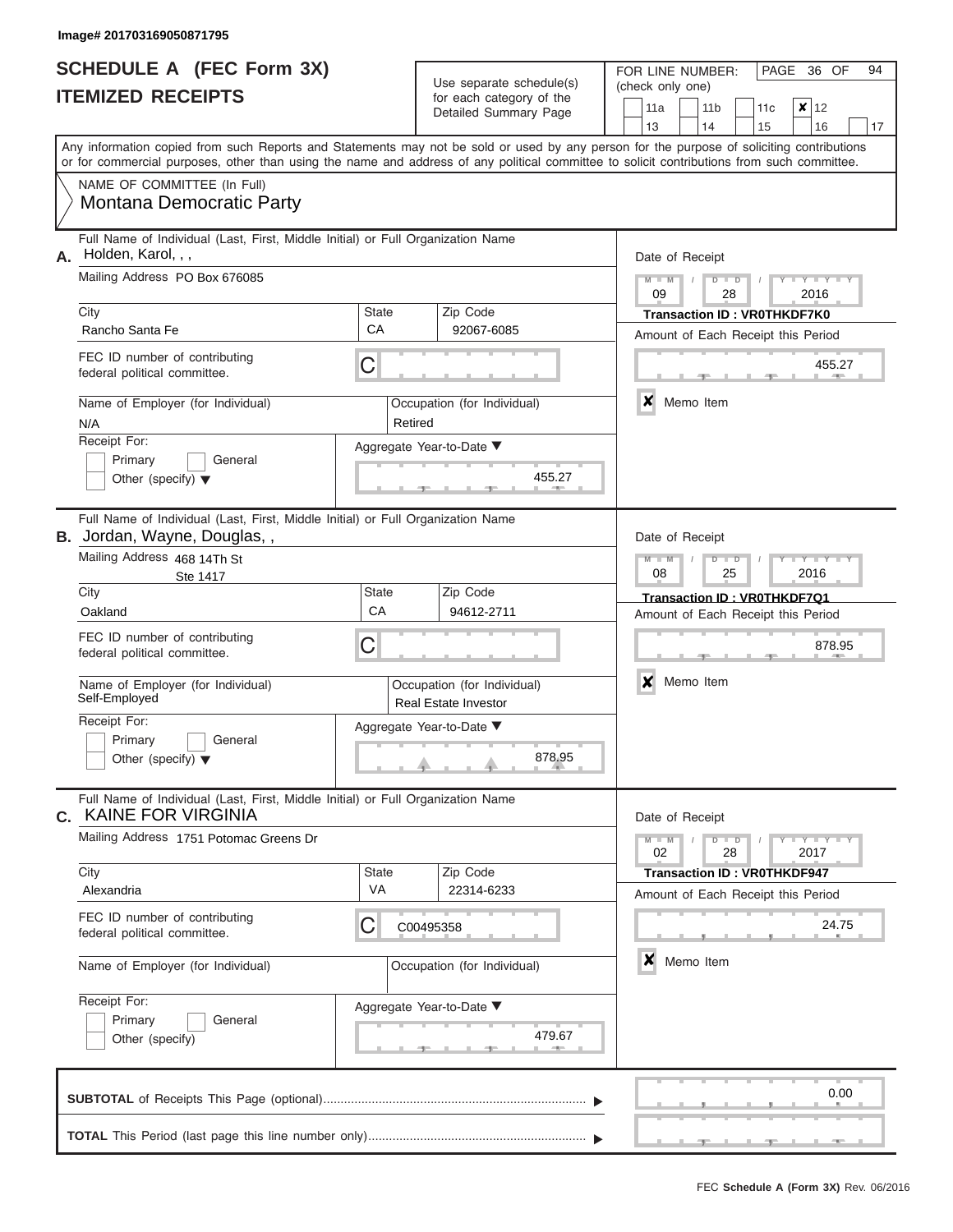|                          | <b>SCHEDULE A (FEC Form 3X)</b> |
|--------------------------|---------------------------------|
| <b>ITEMIZED RECEIPTS</b> |                                 |

| SCHEDULE A (FEC Form 3X)<br><b>ITEMIZED RECEIPTS</b> |                                                                                                                                                                                                                                                                                         | Use separate schedule(s)<br>for each category of the | 94<br>FOR LINE NUMBER:<br>PAGE 37 OF<br>(check only one) |                                                                                               |
|------------------------------------------------------|-----------------------------------------------------------------------------------------------------------------------------------------------------------------------------------------------------------------------------------------------------------------------------------------|------------------------------------------------------|----------------------------------------------------------|-----------------------------------------------------------------------------------------------|
|                                                      |                                                                                                                                                                                                                                                                                         |                                                      | Detailed Summary Page                                    | $\mathsf{x}$   12<br>11 <sub>b</sub><br>11a<br>11c<br>13<br>14<br>15<br>16<br>17              |
|                                                      | Any information copied from such Reports and Statements may not be sold or used by any person for the purpose of soliciting contributions<br>or for commercial purposes, other than using the name and address of any political committee to solicit contributions from such committee. |                                                      |                                                          |                                                                                               |
|                                                      | NAME OF COMMITTEE (In Full)<br>Montana Democratic Party                                                                                                                                                                                                                                 |                                                      |                                                          |                                                                                               |
| А.                                                   | Full Name of Individual (Last, First, Middle Initial) or Full Organization Name<br><b>KAINE FOR VIRGINIA</b>                                                                                                                                                                            |                                                      |                                                          | Date of Receipt                                                                               |
|                                                      | Mailing Address 1751 Potomac Greens Dr<br>City                                                                                                                                                                                                                                          | <b>State</b>                                         | Zip Code                                                 | Y I Y I<br>$M - M$<br>$D$ $D$<br>02<br>2017<br>28<br>Transaction ID: VR0THKDF955              |
|                                                      | Alexandria                                                                                                                                                                                                                                                                              | <b>VA</b>                                            | 22314-6233                                               | Amount of Each Receipt this Period                                                            |
|                                                      | FEC ID number of contributing<br>federal political committee.                                                                                                                                                                                                                           | С                                                    | C00495358                                                | 14.68<br><b>ALLEY</b>                                                                         |
|                                                      | Name of Employer (for Individual)                                                                                                                                                                                                                                                       |                                                      | Occupation (for Individual)                              | ×<br>Memo Item                                                                                |
|                                                      | Receipt For:                                                                                                                                                                                                                                                                            |                                                      | Aggregate Year-to-Date ▼                                 |                                                                                               |
|                                                      | Primary<br>General<br>Other (specify) $\blacktriangledown$                                                                                                                                                                                                                              |                                                      | 479.67                                                   |                                                                                               |
|                                                      | Full Name of Individual (Last, First, Middle Initial) or Full Organization Name<br><b>B. KAINE FOR VIRGINIA</b>                                                                                                                                                                         |                                                      |                                                          | Date of Receipt                                                                               |
|                                                      | Mailing Address 1751 Potomac Greens Dr                                                                                                                                                                                                                                                  |                                                      |                                                          | $M - M$<br>$D$ $\Box$ $D$<br>Y TYT<br>02<br>2017<br>28                                        |
|                                                      | City<br>Alexandria                                                                                                                                                                                                                                                                      | <b>State</b><br>VA                                   | Zip Code<br>22314-6233                                   | Transaction ID: VR0THKDF971                                                                   |
|                                                      | FEC ID number of contributing                                                                                                                                                                                                                                                           | C                                                    | C00495358                                                | Amount of Each Receipt this Period<br>19.25                                                   |
|                                                      | federal political committee.                                                                                                                                                                                                                                                            |                                                      |                                                          |                                                                                               |
|                                                      | Name of Employer (for Individual)                                                                                                                                                                                                                                                       |                                                      | Occupation (for Individual)                              | X<br>Memo Item                                                                                |
|                                                      | Receipt For:                                                                                                                                                                                                                                                                            |                                                      | Aggregate Year-to-Date ▼                                 |                                                                                               |
|                                                      | Primary<br>General<br>Other (specify) $\blacktriangledown$                                                                                                                                                                                                                              |                                                      | 479.67                                                   |                                                                                               |
| $\mathbf{C}$ .                                       | Full Name of Individual (Last, First, Middle Initial) or Full Organization Name<br>KAINE FOR VIRGINIA                                                                                                                                                                                   |                                                      |                                                          | Date of Receipt                                                                               |
|                                                      | Mailing Address 1751 Potomac Greens Dr                                                                                                                                                                                                                                                  |                                                      |                                                          | $\mathbf{I} = \mathbf{Y} + \mathbf{Y} + \mathbf{I}$<br>$M - M$<br>$D$ $D$<br>28<br>2017<br>02 |
|                                                      | City<br>Alexandria                                                                                                                                                                                                                                                                      | <b>State</b><br>VA                                   | Zip Code<br>22314-6233                                   | <b>Transaction ID: VR0THKDF996</b><br>Amount of Each Receipt this Period                      |
|                                                      | FEC ID number of contributing<br>federal political committee.                                                                                                                                                                                                                           | C                                                    | C00495358                                                | 49.08                                                                                         |
|                                                      | Name of Employer (for Individual)                                                                                                                                                                                                                                                       |                                                      | Occupation (for Individual)                              | ×<br>Memo Item                                                                                |
|                                                      | Receipt For:<br>Primary<br>General<br>Other (specify)                                                                                                                                                                                                                                   |                                                      | Aggregate Year-to-Date ▼<br>479.67<br>$-1$               |                                                                                               |
|                                                      |                                                                                                                                                                                                                                                                                         |                                                      |                                                          | 0.00                                                                                          |
|                                                      |                                                                                                                                                                                                                                                                                         |                                                      |                                                          |                                                                                               |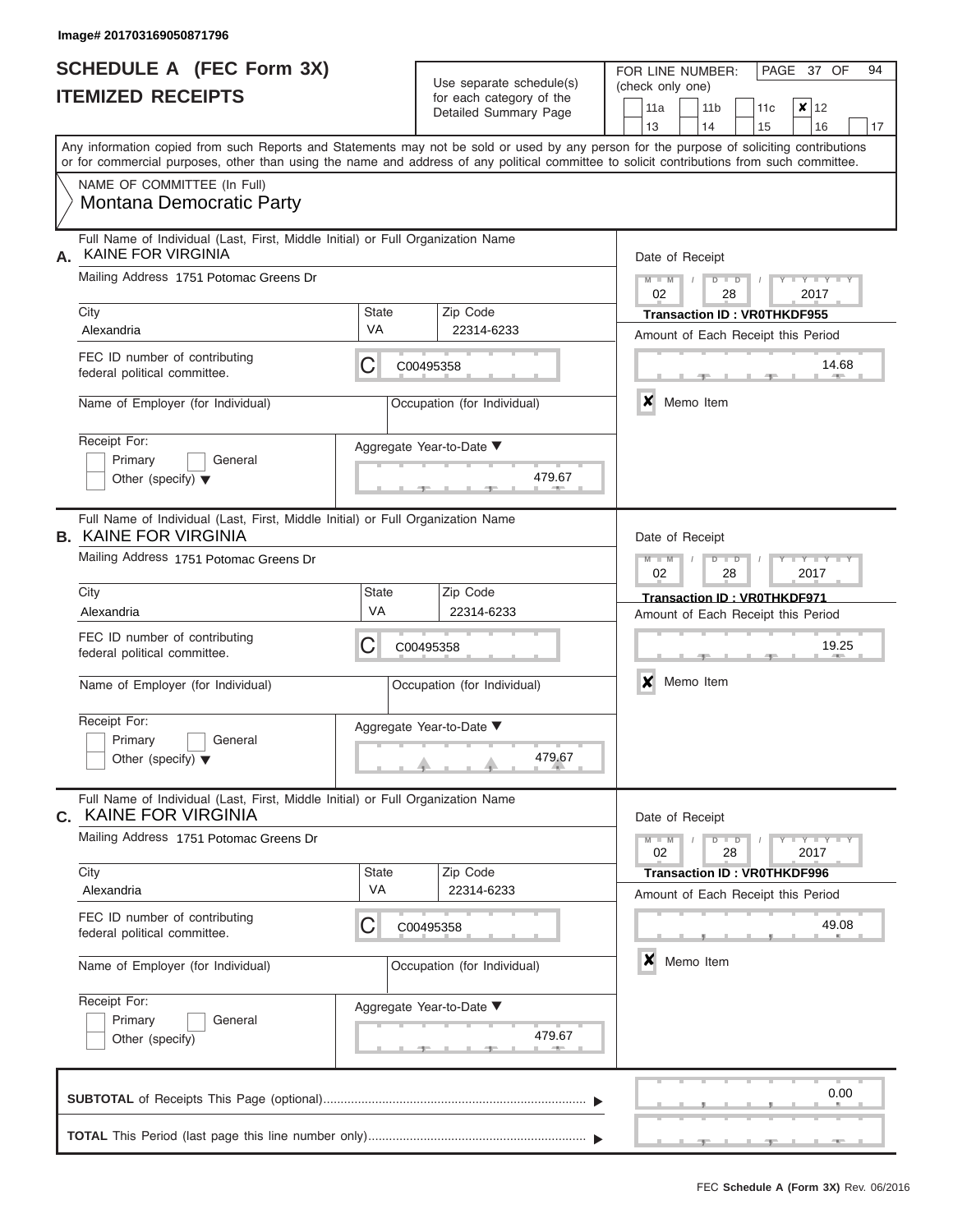|                          | <b>SCHEDULE A (FEC Form 3X)</b> |
|--------------------------|---------------------------------|
| <b>ITEMIZED RECEIPTS</b> |                                 |

| SCHEDULE A (FEC Form 3X)<br><b>ITEMIZED RECEIPTS</b>                                                                                                                                                                                                                                                                                                                                                                                           |                         | Use separate schedule(s)                                                                                                      | 94<br>FOR LINE NUMBER:<br>PAGE<br>38 OF<br>(check only one)                                                                                                                                                                                                                       |
|------------------------------------------------------------------------------------------------------------------------------------------------------------------------------------------------------------------------------------------------------------------------------------------------------------------------------------------------------------------------------------------------------------------------------------------------|-------------------------|-------------------------------------------------------------------------------------------------------------------------------|-----------------------------------------------------------------------------------------------------------------------------------------------------------------------------------------------------------------------------------------------------------------------------------|
|                                                                                                                                                                                                                                                                                                                                                                                                                                                |                         | for each category of the<br>Detailed Summary Page                                                                             | $x \mid 12$<br>11a<br>11 <sub>b</sub><br>11c<br>13<br>14<br>15<br>16<br>17                                                                                                                                                                                                        |
| Any information copied from such Reports and Statements may not be sold or used by any person for the purpose of soliciting contributions<br>or for commercial purposes, other than using the name and address of any political committee to solicit contributions from such committee.                                                                                                                                                        |                         |                                                                                                                               |                                                                                                                                                                                                                                                                                   |
| NAME OF COMMITTEE (In Full)<br>Montana Democratic Party                                                                                                                                                                                                                                                                                                                                                                                        |                         |                                                                                                                               |                                                                                                                                                                                                                                                                                   |
| Full Name of Individual (Last, First, Middle Initial) or Full Organization Name<br>KAINE FOR VIRGINIA<br>А.<br>Mailing Address 1751 Potomac Greens Dr<br>City<br>Alexandria<br>FEC ID number of contributing<br>federal political committee.<br>Name of Employer (for Individual)<br>Receipt For:<br>Primary<br>General                                                                                                                        | <b>State</b><br>VA<br>С | Zip Code<br>22314-6233<br>C00495358<br>Occupation (for Individual)<br>Aggregate Year-to-Date ▼                                | Date of Receipt<br>$M - M$<br>$Y - Y - I$<br>$D$ $D$<br>02<br>28<br>2017<br>Transaction ID: VR0THKDF9A4<br>Amount of Each Receipt this Period<br>24.54<br>X<br>Memo Item                                                                                                          |
| Other (specify) $\blacktriangledown$                                                                                                                                                                                                                                                                                                                                                                                                           |                         | 479.67                                                                                                                        |                                                                                                                                                                                                                                                                                   |
| Full Name of Individual (Last, First, Middle Initial) or Full Organization Name<br><b>B. KAINE FOR VIRGINIA</b><br>Mailing Address 1751 Potomac Greens Dr<br>City<br><b>State</b><br><b>VA</b><br>Alexandria<br>FEC ID number of contributing<br>С<br>C00495358<br>federal political committee.<br>Name of Employer (for Individual)<br>Receipt For:<br>Aggregate Year-to-Date ▼<br>Primary<br>General<br>Other (specify) $\blacktriangledown$ |                         | Zip Code<br>22314-6233<br>Occupation (for Individual)<br>479.67                                                               | Date of Receipt<br>$M - M$<br>$D$ $D$<br>Y TYT<br>02<br>2017<br>28<br>Transaction ID: VR0THKDF9B2<br>Amount of Each Receipt this Period<br>347.37<br>×<br>Memo Item                                                                                                               |
| Full Name of Individual (Last, First, Middle Initial) or Full Organization Name<br>C. Kang, Yongmee, Michele,,<br>Mailing Address 5050 N Ocean Dr<br>City<br>Riviera Beach<br>FEC ID number of contributing<br>federal political committee.<br>Name of Employer (for Individual)<br>Cognosante, LLC<br>Receipt For:<br>Primary<br>General<br>Other (specify)                                                                                   | State<br>FL.<br>С       | Zip Code<br>33404-2698<br>Occupation (for Individual)<br><b>Chief Executive Officer</b><br>Aggregate Year-to-Date ▼<br>657.90 | Date of Receipt<br>$M - M$<br>$\blacksquare \blacksquare \mathsf{Y} \blacksquare \blacksquare \blacksquare \mathsf{Y} \blacksquare \blacksquare$<br>$D$ $D$<br>10<br>09<br>2016<br>Transaction ID : VR0THKDF7R9<br>Amount of Each Receipt this Period<br>657.90<br>X<br>Memo Item |
|                                                                                                                                                                                                                                                                                                                                                                                                                                                |                         |                                                                                                                               | 0.00                                                                                                                                                                                                                                                                              |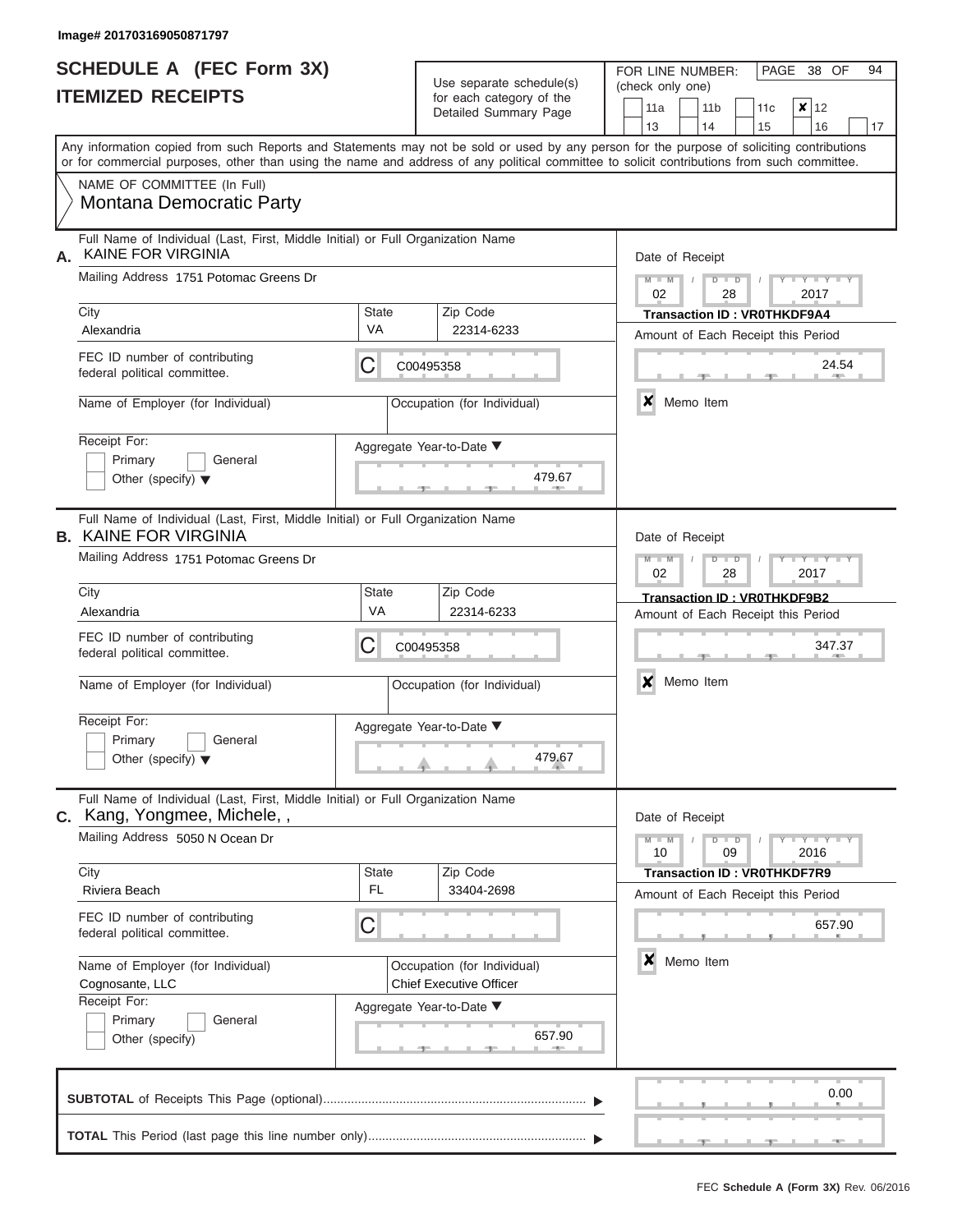|                          | <b>SCHEDULE A (FEC Form 3X)</b> |
|--------------------------|---------------------------------|
| <b>ITEMIZED RECEIPTS</b> |                                 |

FOR LINE NUMBER:<br>(check only one)

PAGE 39 OF 94

| <b>IIEMILED REVEIFIJ</b>                                                                                                                                                                                                                                                                |                    | ior each calegory of the                |  | 11a              |  | 11 <sub>b</sub> | 11c                                          | $x \mid 12$ |         |    |  |  |  |  |
|-----------------------------------------------------------------------------------------------------------------------------------------------------------------------------------------------------------------------------------------------------------------------------------------|--------------------|-----------------------------------------|--|------------------|--|-----------------|----------------------------------------------|-------------|---------|----|--|--|--|--|
|                                                                                                                                                                                                                                                                                         |                    | Detailed Summary Page                   |  | 13               |  | 14              | 15                                           |             | 16      | 17 |  |  |  |  |
| Any information copied from such Reports and Statements may not be sold or used by any person for the purpose of soliciting contributions<br>or for commercial purposes, other than using the name and address of any political committee to solicit contributions from such committee. |                    |                                         |  |                  |  |                 |                                              |             |         |    |  |  |  |  |
|                                                                                                                                                                                                                                                                                         |                    |                                         |  |                  |  |                 |                                              |             |         |    |  |  |  |  |
| NAME OF COMMITTEE (In Full)                                                                                                                                                                                                                                                             |                    |                                         |  |                  |  |                 |                                              |             |         |    |  |  |  |  |
| Montana Democratic Party                                                                                                                                                                                                                                                                |                    |                                         |  |                  |  |                 |                                              |             |         |    |  |  |  |  |
| Full Name of Individual (Last, First, Middle Initial) or Full Organization Name<br>Kayrouz, Joumana, , ,<br>А.                                                                                                                                                                          |                    |                                         |  | Date of Receipt  |  |                 |                                              |             |         |    |  |  |  |  |
| Mailing Address 220 Marblehead Dr                                                                                                                                                                                                                                                       |                    | $M - M$                                 |  | $D$ $D$          |  |                 | $Y - Y - I$                                  |             |         |    |  |  |  |  |
|                                                                                                                                                                                                                                                                                         |                    |                                         |  | 10               |  | 31              |                                              |             | 2016    |    |  |  |  |  |
| City<br><b>Bloomfield Hills</b>                                                                                                                                                                                                                                                         | <b>State</b><br>MI | Zip Code<br>48304-3337                  |  |                  |  |                 | <b>Transaction ID: VR0THKDF7S7</b>           |             |         |    |  |  |  |  |
| FEC ID number of contributing<br>federal political committee.                                                                                                                                                                                                                           | C                  |                                         |  |                  |  |                 | Amount of Each Receipt this Period<br>403.03 |             |         |    |  |  |  |  |
| Name of Employer (for Individual)<br>Law Offices Of Joumana Kayrouz                                                                                                                                                                                                                     |                    | Occupation (for Individual)<br>Attorney |  | $\boldsymbol{x}$ |  | Memo Item       |                                              |             |         |    |  |  |  |  |
| Receipt For:                                                                                                                                                                                                                                                                            |                    | Aggregate Year-to-Date ▼                |  |                  |  |                 |                                              |             |         |    |  |  |  |  |
| Primary<br>General                                                                                                                                                                                                                                                                      |                    |                                         |  |                  |  |                 |                                              |             |         |    |  |  |  |  |
| Other (specify) $\blacktriangledown$                                                                                                                                                                                                                                                    |                    | 403.03                                  |  |                  |  |                 |                                              |             |         |    |  |  |  |  |
| Full Name of Individual (Last, First, Middle Initial) or Full Organization Name<br>B. Levin, Daniel, , ,                                                                                                                                                                                |                    |                                         |  |                  |  |                 |                                              |             |         |    |  |  |  |  |
|                                                                                                                                                                                                                                                                                         |                    |                                         |  | Date of Receipt  |  |                 |                                              |             |         |    |  |  |  |  |
| Mailing Address 350 W Hubbard St                                                                                                                                                                                                                                                        |                    | $M - M$<br>11                           |  | $D$ $D$<br>08    |  | 2016            | $Y = Y =$                                    |             |         |    |  |  |  |  |
| City                                                                                                                                                                                                                                                                                    | State              | Zip Code                                |  |                  |  |                 | <b>Transaction ID: VR0THKDF7V3</b>           |             |         |    |  |  |  |  |
| Chicago                                                                                                                                                                                                                                                                                 | IL                 | 60654-5798                              |  |                  |  |                 | Amount of Each Receipt this Period           |             |         |    |  |  |  |  |
| FEC ID number of contributing<br>federal political committee.                                                                                                                                                                                                                           | C                  |                                         |  |                  |  |                 |                                              |             | 263.16  |    |  |  |  |  |
| Name of Employer (for Individual)<br>The Habitat Company                                                                                                                                                                                                                                |                    | Occupation (for Individual)<br>Chairman |  | $\boldsymbol{x}$ |  | Memo Item       |                                              |             |         |    |  |  |  |  |
| Receipt For:                                                                                                                                                                                                                                                                            |                    | Aggregate Year-to-Date ▼                |  |                  |  |                 |                                              |             |         |    |  |  |  |  |
| Primary<br>General<br>Other (specify) $\blacktriangledown$                                                                                                                                                                                                                              |                    | 263.16                                  |  |                  |  |                 |                                              |             |         |    |  |  |  |  |
| Full Name of Individual (Last, First, Middle Initial) or Full Organization Name                                                                                                                                                                                                         |                    |                                         |  |                  |  |                 |                                              |             |         |    |  |  |  |  |
| C. Lindelof, Heidi, Fugeman,,                                                                                                                                                                                                                                                           |                    |                                         |  | Date of Receipt  |  |                 |                                              |             |         |    |  |  |  |  |
| Mailing Address 150 S Gunston Dr                                                                                                                                                                                                                                                        |                    |                                         |  | $M - M$<br>09    |  | $D$ $D$<br>30   |                                              | T<br>2016   | Y L Y L |    |  |  |  |  |
| City                                                                                                                                                                                                                                                                                    | <b>State</b>       | Zip Code                                |  |                  |  |                 | <b>Transaction ID: VR0THKDF7W1</b>           |             |         |    |  |  |  |  |
| Los Angeles                                                                                                                                                                                                                                                                             | CA                 | 90049-3045                              |  |                  |  |                 | Amount of Each Receipt this Period           |             |         |    |  |  |  |  |
| FEC ID number of contributing<br>federal political committee.                                                                                                                                                                                                                           | С                  |                                         |  |                  |  |                 |                                              |             | 878.95  |    |  |  |  |  |
| Name of Employer (for Individual)                                                                                                                                                                                                                                                       |                    | Occupation (for Individual)             |  |                  |  | Memo Item       |                                              |             |         |    |  |  |  |  |
| N/A                                                                                                                                                                                                                                                                                     |                    | Retired                                 |  |                  |  |                 |                                              |             |         |    |  |  |  |  |
| Receipt For:                                                                                                                                                                                                                                                                            |                    | Aggregate Year-to-Date ▼                |  |                  |  |                 |                                              |             |         |    |  |  |  |  |
| General<br>Primary<br>Other (specify)                                                                                                                                                                                                                                                   |                    | 878.95                                  |  |                  |  |                 |                                              |             |         |    |  |  |  |  |
|                                                                                                                                                                                                                                                                                         |                    |                                         |  |                  |  |                 |                                              |             |         |    |  |  |  |  |
|                                                                                                                                                                                                                                                                                         |                    |                                         |  |                  |  |                 |                                              |             | 0.00    |    |  |  |  |  |
|                                                                                                                                                                                                                                                                                         |                    |                                         |  |                  |  |                 |                                              |             |         |    |  |  |  |  |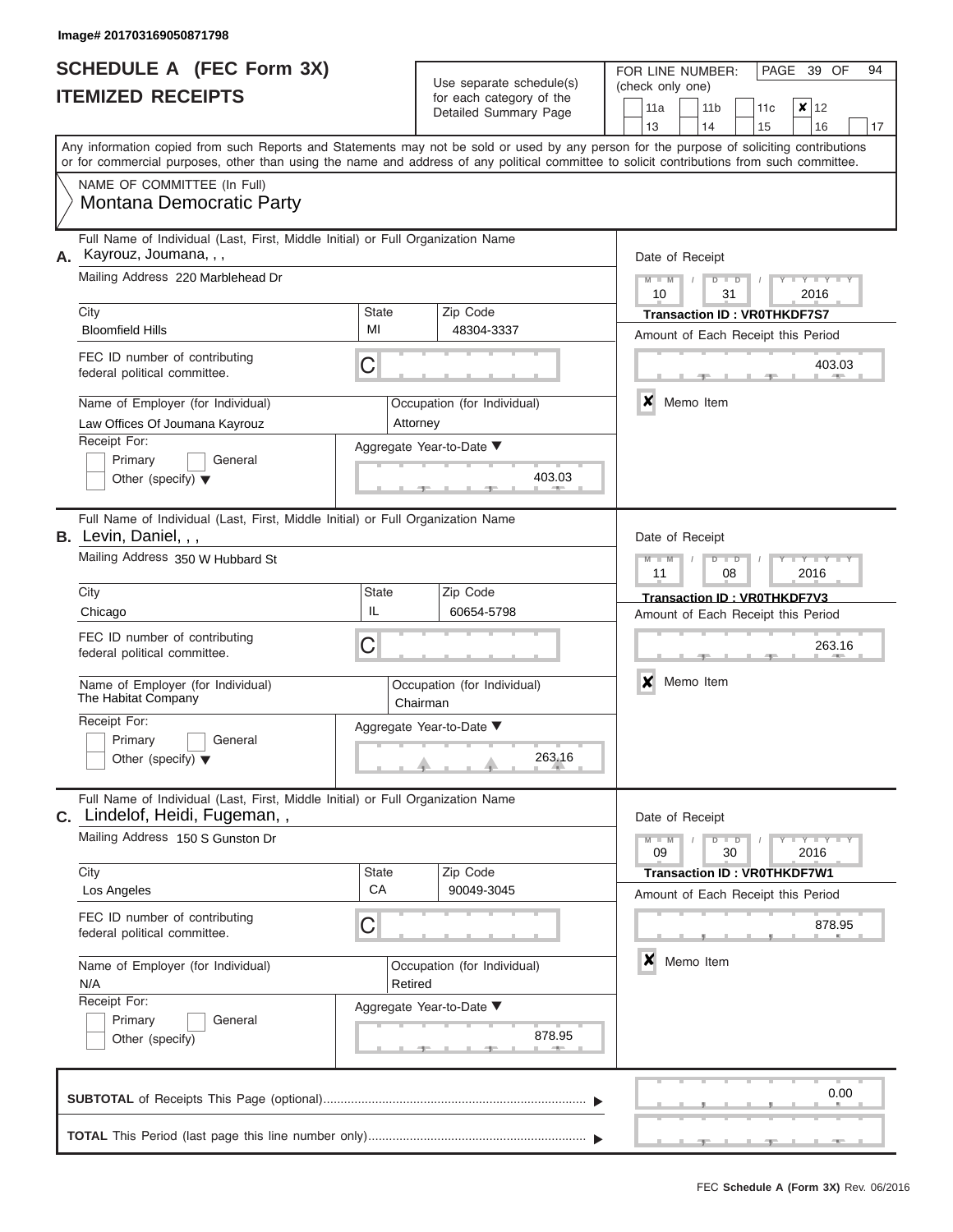|                          | <b>SCHEDULE A (FEC Form 3X)</b> |
|--------------------------|---------------------------------|
| <b>ITEMIZED RECEIPTS</b> |                                 |

| SCHEDULE A (FEC Form 3X)<br><b>ITEMIZED RECEIPTS</b>                                                                                                                                                                                                                                                                                                               |                                | Use separate schedule(s)                                                                                           | 94<br>FOR LINE NUMBER:<br>PAGE<br>40 OF<br>(check only one)                                                                                                                                 |
|--------------------------------------------------------------------------------------------------------------------------------------------------------------------------------------------------------------------------------------------------------------------------------------------------------------------------------------------------------------------|--------------------------------|--------------------------------------------------------------------------------------------------------------------|---------------------------------------------------------------------------------------------------------------------------------------------------------------------------------------------|
|                                                                                                                                                                                                                                                                                                                                                                    |                                | for each category of the<br>Detailed Summary Page                                                                  | $x \mid 12$<br>11a<br>11 <sub>b</sub><br>11c<br>13<br>14<br>15<br>16<br>17                                                                                                                  |
| Any information copied from such Reports and Statements may not be sold or used by any person for the purpose of soliciting contributions<br>or for commercial purposes, other than using the name and address of any political committee to solicit contributions from such committee.                                                                            |                                |                                                                                                                    |                                                                                                                                                                                             |
| NAME OF COMMITTEE (In Full)<br>Montana Democratic Party                                                                                                                                                                                                                                                                                                            |                                |                                                                                                                    |                                                                                                                                                                                             |
| Full Name of Individual (Last, First, Middle Initial) or Full Organization Name<br>Martinez, Leopoldo, , ,<br>А.<br>Mailing Address 7817 Falstaff Rd<br>City<br>McLean<br>FEC ID number of contributing<br>federal political committee.<br>Name of Employer (for Individual)<br><b>LMN Consulting LLC</b><br>Receipt For:<br>Primary<br>General                    | <b>State</b><br><b>VA</b><br>С | Zip Code<br>22102-2724<br>Occupation (for Individual)<br>Attorney/Consultant<br>Aggregate Year-to-Date ▼           | Date of Receipt<br>$M - M$<br>$D$ $D$<br>$Y - Y - I$<br>09<br>07<br>2016<br>Transaction ID: VR0THKDF6K0<br>Amount of Each Receipt this Period<br>11.32<br>×<br>Memo Item                    |
| Other (specify) $\blacktriangledown$<br>Full Name of Individual (Last, First, Middle Initial) or Full Organization Name                                                                                                                                                                                                                                            |                                | 592.91                                                                                                             |                                                                                                                                                                                             |
| <b>B.</b> Martinez, Leopoldo, , ,<br>Mailing Address 7817 Falstaff Rd<br>City<br>McLean<br>FEC ID number of contributing<br>federal political committee.<br>Name of Employer (for Individual)<br><b>LMN Consulting LLC</b><br>Receipt For:<br>Primary<br>General<br>Other (specify) $\blacktriangledown$                                                           | <b>State</b><br><b>VA</b><br>С | Zip Code<br>22102-2724<br>Occupation (for Individual)<br>Attorney/Consultant<br>Aggregate Year-to-Date ▼<br>592.91 | Date of Receipt<br>$M - M$<br>$D$ $\Box$ $D$<br>Y TYT<br>09<br>2016<br>19<br>Transaction ID: VR0THKDF6M5<br>Amount of Each Receipt this Period<br>0.84<br>×<br>Memo Item                    |
| Full Name of Individual (Last, First, Middle Initial) or Full Organization Name<br>Martinez, Leopoldo, , ,<br>С.<br>Mailing Address 7817 Falstaff Rd<br>City<br>McLean<br>FEC ID number of contributing<br>federal political committee.<br>Name of Employer (for Individual)<br><b>LMN Consulting LLC</b><br>Receipt For:<br>Primary<br>General<br>Other (specify) | <b>State</b><br><b>VA</b><br>С | Zip Code<br>22102-2724<br>Occupation (for Individual)<br>Attorney/Consultant<br>Aggregate Year-to-Date ▼<br>592.91 | Date of Receipt<br>$M - M$<br>$-1$ $-1$ $-1$ $-1$ $-1$ $-1$<br>$D$ $D$<br>10<br>10<br>2016<br>Transaction ID : VR0THKDF6N3<br>Amount of Each Receipt this Period<br>26.32<br>X<br>Memo Item |
|                                                                                                                                                                                                                                                                                                                                                                    |                                |                                                                                                                    | 0.00                                                                                                                                                                                        |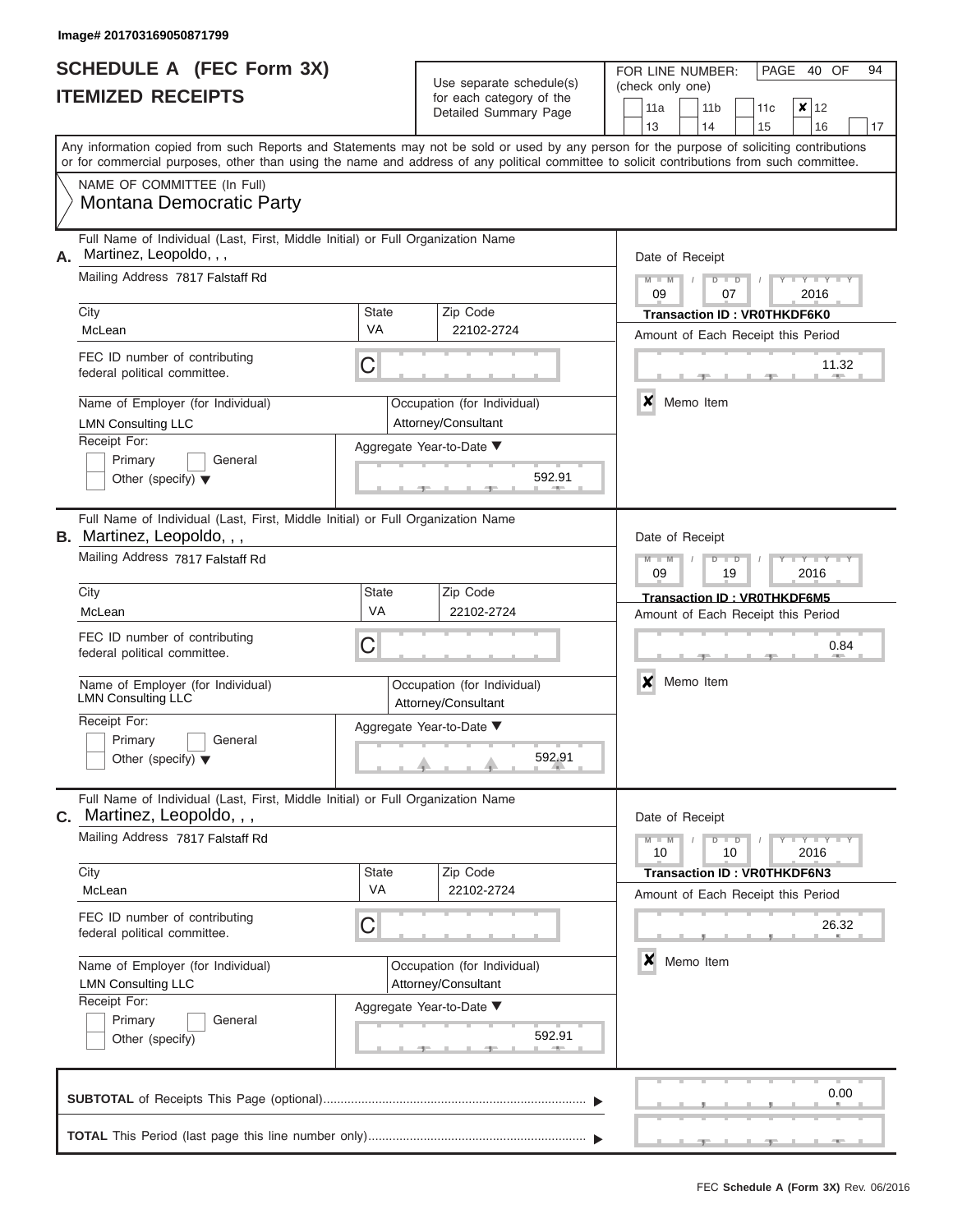|                          | <b>SCHEDULE A (FEC Form 3X)</b> |
|--------------------------|---------------------------------|
| <b>ITEMIZED RECEIPTS</b> |                                 |

| SCHEDULE A (FEC Form 3X)<br><b>ITEMIZED RECEIPTS</b>                                                                                                                                                                                                                                                                                                                                        | Use separate schedule(s)<br>for each category of the                                                                                          | 94<br>FOR LINE NUMBER:<br>PAGE<br>41 OF<br>(check only one)                                                                                                                               |
|---------------------------------------------------------------------------------------------------------------------------------------------------------------------------------------------------------------------------------------------------------------------------------------------------------------------------------------------------------------------------------------------|-----------------------------------------------------------------------------------------------------------------------------------------------|-------------------------------------------------------------------------------------------------------------------------------------------------------------------------------------------|
|                                                                                                                                                                                                                                                                                                                                                                                             | Detailed Summary Page                                                                                                                         | 11a<br>11 <sub>b</sub><br>$x \mid 12$<br>11c<br>13<br>14<br>15<br>16<br>17                                                                                                                |
| Any information copied from such Reports and Statements may not be sold or used by any person for the purpose of soliciting contributions<br>or for commercial purposes, other than using the name and address of any political committee to solicit contributions from such committee.                                                                                                     |                                                                                                                                               |                                                                                                                                                                                           |
| NAME OF COMMITTEE (In Full)<br>Montana Democratic Party                                                                                                                                                                                                                                                                                                                                     |                                                                                                                                               |                                                                                                                                                                                           |
| Full Name of Individual (Last, First, Middle Initial) or Full Organization Name<br>Martinez, Leopoldo, , ,<br>А.<br>Mailing Address 7817 Falstaff Rd<br>City<br>McLean<br>FEC ID number of contributing<br>federal political committee.<br>Name of Employer (for Individual)<br><b>LMN Consulting LLC</b>                                                                                   | Zip Code<br>State<br><b>VA</b><br>22102-2724<br>С<br>Occupation (for Individual)<br>Attorney/Consultant                                       | Date of Receipt<br>$M - M$<br>$D$ $D$<br>Y TY T<br>10<br>10<br>2016<br><b>Transaction ID: VR0THKDF6P1</b><br>Amount of Each Receipt this Period<br>13.16<br><b>AREA</b><br>×<br>Memo Item |
| Receipt For:<br>Primary<br>General<br>Other (specify) $\blacktriangledown$                                                                                                                                                                                                                                                                                                                  | Aggregate Year-to-Date ▼<br>592.91                                                                                                            |                                                                                                                                                                                           |
| Full Name of Individual (Last, First, Middle Initial) or Full Organization Name<br><b>B.</b> Martinez, Leopoldo, , ,<br>Mailing Address 7817 Falstaff Rd<br>City<br>McLean<br>FEC ID number of contributing<br>federal political committee.<br>Name of Employer (for Individual)<br><b>LMN Consulting LLC</b><br>Receipt For:<br>Primary<br>General<br>Other (specify) $\blacktriangledown$ | State<br>Zip Code<br>VA<br>22102-2724<br>С<br>Occupation (for Individual)<br>Attorney/Consultant<br>Aggregate Year-to-Date ▼<br>592.91        | Date of Receipt<br>$M - M$<br>$D$ $D$<br>Y TYT<br>2016<br>10<br>23<br>Transaction ID: VR0THKDF6Q9<br>Amount of Each Receipt this Period<br>6.98<br>X<br>Memo Item                         |
| Full Name of Individual (Last, First, Middle Initial) or Full Organization Name<br>$c.$ Martinez, Leopoldo, , ,<br>Mailing Address 7817 Falstaff Rd<br>City<br>McLean<br>FEC ID number of contributing<br>federal political committee.<br>Name of Employer (for Individual)<br><b>LMN Consulting LLC</b><br>Receipt For:<br>Primary<br>General<br>Other (specify)                           | Zip Code<br>State<br><b>VA</b><br>22102-2724<br>С<br>Occupation (for Individual)<br>Attorney/Consultant<br>Aggregate Year-to-Date ▼<br>592.91 | Date of Receipt<br>$M - M$<br>$D$ $D$<br>$T - Y = T - Y = T$<br>10<br>25<br>2016<br><b>Transaction ID: VR0THKDF6R7</b><br>Amount of Each Receipt this Period<br>534.29<br>×<br>Memo Item  |
|                                                                                                                                                                                                                                                                                                                                                                                             |                                                                                                                                               | 0.00                                                                                                                                                                                      |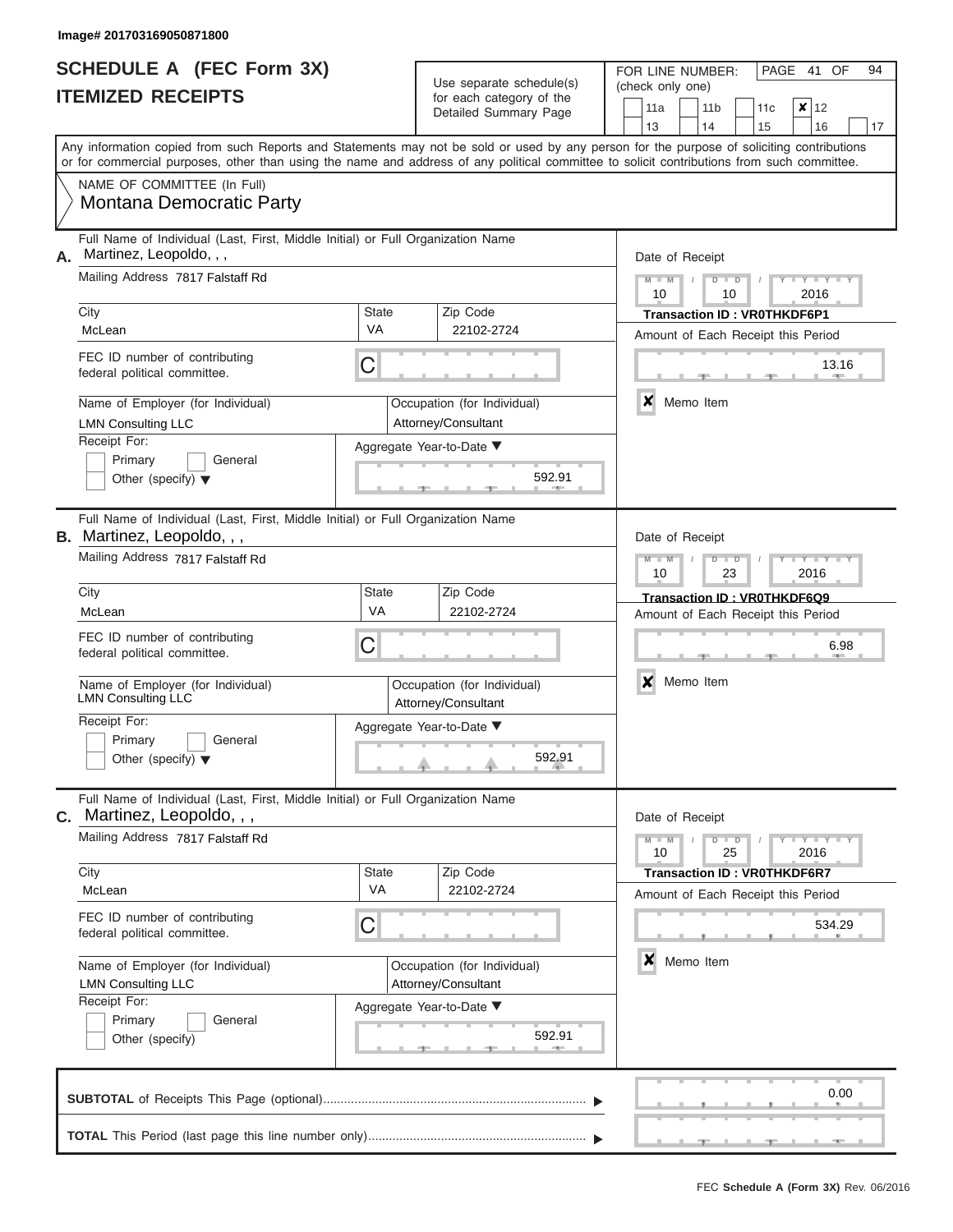|                          | <b>SCHEDULE A (FEC Form 3X)</b> |
|--------------------------|---------------------------------|
| <b>ITEMIZED RECEIPTS</b> |                                 |

| SCHEDULE A (FEC Form 3X)                                                                                              | Use separate schedule(s)                               | 94<br>FOR LINE NUMBER:<br>PAGE 42 OF<br>(check only one)                                                                                                                                                                                                                                |
|-----------------------------------------------------------------------------------------------------------------------|--------------------------------------------------------|-----------------------------------------------------------------------------------------------------------------------------------------------------------------------------------------------------------------------------------------------------------------------------------------|
| <b>ITEMIZED RECEIPTS</b>                                                                                              | for each category of the<br>Detailed Summary Page      | $x \mid 12$<br>11a<br>11 <sub>b</sub><br>11c<br>13<br>14<br>15<br>16<br>17                                                                                                                                                                                                              |
|                                                                                                                       |                                                        | Any information copied from such Reports and Statements may not be sold or used by any person for the purpose of soliciting contributions<br>or for commercial purposes, other than using the name and address of any political committee to solicit contributions from such committee. |
| NAME OF COMMITTEE (In Full)<br>Montana Democratic Party                                                               |                                                        |                                                                                                                                                                                                                                                                                         |
| Full Name of Individual (Last, First, Middle Initial) or Full Organization Name<br>Mendelson, Alan, Charles,,         |                                                        | Date of Receipt                                                                                                                                                                                                                                                                         |
| Mailing Address 76 De Bell Dr<br>City                                                                                 | <b>State</b><br>Zip Code                               | Y L Y L<br>$M - M$<br>$D$ $D$<br>08<br>25<br>2016                                                                                                                                                                                                                                       |
| Atherton                                                                                                              | CA<br>94027-2253                                       | Transaction ID: VR0THKDF600<br>Amount of Each Receipt this Period                                                                                                                                                                                                                       |
| FEC ID number of contributing<br>federal political committee.                                                         | С                                                      | 226.32<br><b>AND A</b>                                                                                                                                                                                                                                                                  |
| Name of Employer (for Individual)<br>Latham & Watkins LLP                                                             | Occupation (for Individual)<br>Attorney                | $\boldsymbol{\mathsf{x}}$<br>Memo Item                                                                                                                                                                                                                                                  |
| Receipt For:<br>Primary<br>General<br>Other (specify) $\blacktriangledown$                                            | Aggregate Year-to-Date ▼<br>226.32                     |                                                                                                                                                                                                                                                                                         |
| Full Name of Individual (Last, First, Middle Initial) or Full Organization Name<br><b>B.</b> Mills, Bonnie, Kendall,, |                                                        | Date of Receipt                                                                                                                                                                                                                                                                         |
| Mailing Address 3407 Monte Vista Dr                                                                                   |                                                        | $M - M$<br>$D$ $\Box$ $D$<br>$\blacksquare$ $\blacksquare$ $\blacksquare$ $\blacksquare$ $\blacksquare$ $\blacksquare$<br>09<br>2016<br>23                                                                                                                                              |
| City<br>Austin                                                                                                        | <b>State</b><br>Zip Code<br><b>TX</b><br>78731-5722    | Transaction ID: VR0THKDF659                                                                                                                                                                                                                                                             |
| FEC ID number of contributing<br>federal political committee.                                                         | С                                                      | Amount of Each Receipt this Period<br>789.48                                                                                                                                                                                                                                            |
| Name of Employer (for Individual)<br>Self-Employed                                                                    | Occupation (for Individual)<br>Investor                | $\boldsymbol{x}$<br>Memo Item                                                                                                                                                                                                                                                           |
| Receipt For:<br>Primary<br>General<br>Other (specify) $\blacktriangledown$                                            | Aggregate Year-to-Date ▼<br>789.48                     |                                                                                                                                                                                                                                                                                         |
| Full Name of Individual (Last, First, Middle Initial) or Full Organization Name<br>C. Murphy, Thomas, P.,,            |                                                        | Date of Receipt                                                                                                                                                                                                                                                                         |
| Mailing Address 5900 Blue Lagoon Drive                                                                                |                                                        | $T-T$ $T$ $T$ $T$ $T$ $T$<br>$M - M$<br>$D$ $D$<br>08<br>20<br>2016                                                                                                                                                                                                                     |
| City<br>Miami                                                                                                         | Zip Code<br>State<br><b>FL</b><br>33126                | <b>Transaction ID: VR0THKDF667</b><br>Amount of Each Receipt this Period                                                                                                                                                                                                                |
| FEC ID number of contributing<br>federal political committee.                                                         | С                                                      | 878.95                                                                                                                                                                                                                                                                                  |
| Name of Employer (for Individual)<br><b>Coastal Construction</b>                                                      | Occupation (for Individual)<br>General Contractor, CEO | ×<br>Memo Item                                                                                                                                                                                                                                                                          |
| Receipt For:<br>Primary<br>General<br>Other (specify)                                                                 | Aggregate Year-to-Date ▼<br>878.95                     |                                                                                                                                                                                                                                                                                         |
|                                                                                                                       |                                                        | 0.00                                                                                                                                                                                                                                                                                    |
|                                                                                                                       |                                                        |                                                                                                                                                                                                                                                                                         |

 ▲ ▲ ▲ , , .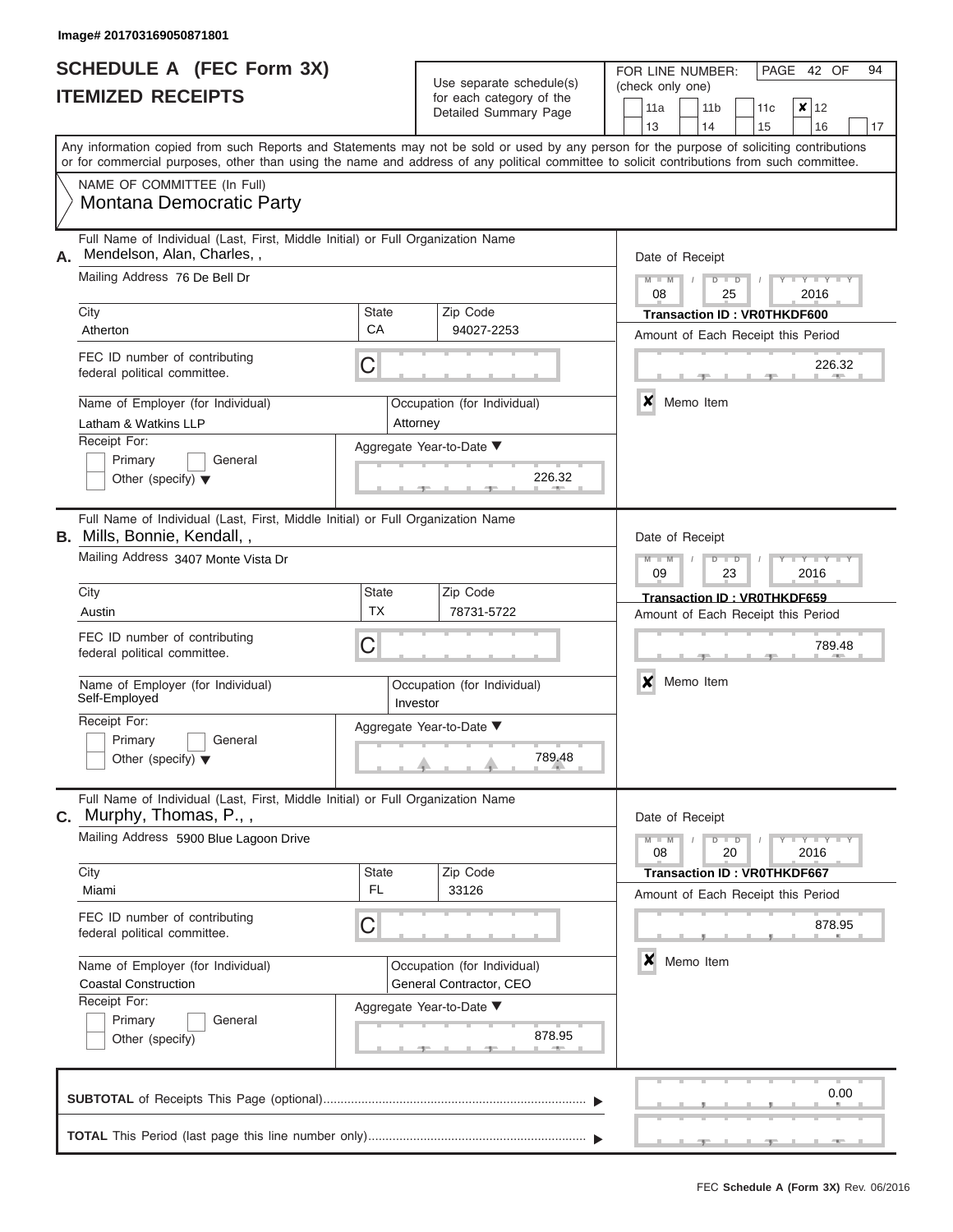|                          | SCHEDULE A (FEC Form 3X) |
|--------------------------|--------------------------|
| <b>ITEMIZED RECEIPTS</b> |                          |

FOR LINE NUMBER:<br>(check only one)

PAGE 43 OF 94

|                                                                                  |                                                                                                                                                                                                                                                                                         |                           |           | $\frac{1}{2}$<br>Detailed Summary Page                                   |                                                                | 11a<br>13                                 |           | 14                                 | 11 <sub>b</sub>     | 11c<br>15                                                         | $x \mid 12$ | 16    | 17 |  |  |
|----------------------------------------------------------------------------------|-----------------------------------------------------------------------------------------------------------------------------------------------------------------------------------------------------------------------------------------------------------------------------------------|---------------------------|-----------|--------------------------------------------------------------------------|----------------------------------------------------------------|-------------------------------------------|-----------|------------------------------------|---------------------|-------------------------------------------------------------------|-------------|-------|----|--|--|
|                                                                                  | Any information copied from such Reports and Statements may not be sold or used by any person for the purpose of soliciting contributions<br>or for commercial purposes, other than using the name and address of any political committee to solicit contributions from such committee. |                           |           |                                                                          |                                                                |                                           |           |                                    |                     |                                                                   |             |       |    |  |  |
|                                                                                  | NAME OF COMMITTEE (In Full)<br>Montana Democratic Party                                                                                                                                                                                                                                 |                           |           |                                                                          |                                                                |                                           |           |                                    |                     |                                                                   |             |       |    |  |  |
| А.                                                                               | Full Name of Individual (Last, First, Middle Initial) or Full Organization Name<br>Nordhoff, Nancy, S.,,<br>Mailing Address PO Box 306                                                                                                                                                  |                           |           |                                                                          |                                                                | Date of Receipt<br>$M - M$<br>D<br>$\Box$ |           |                                    |                     |                                                                   |             |       |    |  |  |
|                                                                                  | City<br>Langley                                                                                                                                                                                                                                                                         | <b>State</b><br><b>WA</b> |           | Zip Code<br>98260-0306                                                   | 09<br>13<br>2016<br><b>Transaction ID: VR0THKDF836</b>         |                                           |           |                                    |                     |                                                                   |             |       |    |  |  |
|                                                                                  | FEC ID number of contributing<br>federal political committee.<br>Name of Employer (for Individual)                                                                                                                                                                                      | С                         |           | Occupation (for Individual)                                              | Amount of Each Receipt this Period<br>484.21<br>X<br>Memo Item |                                           |           |                                    |                     |                                                                   |             |       |    |  |  |
|                                                                                  | <b>Information Requested</b><br>Receipt For:<br>Primary<br>General<br>Other (specify) $\blacktriangledown$                                                                                                                                                                              |                           |           | <b>Information Requested</b><br>Aggregate Year-to-Date ▼<br>484.21       |                                                                |                                           |           |                                    |                     |                                                                   |             |       |    |  |  |
|                                                                                  | Full Name of Individual (Last, First, Middle Initial) or Full Organization Name<br>B. Oliver, Carolyn, , ,<br>Mailing Address 2900 N Quinlan Park Rd<br>#240/337<br>City                                                                                                                | Zip Code                  |           | Date of Receipt<br>$M - M$<br>11                                         |                                                                |                                           | −⊃<br>02  | Transaction ID: VR0THKDF844        | 2016                |                                                                   |             |       |    |  |  |
|                                                                                  | Austin<br>FEC ID number of contributing<br>federal political committee.                                                                                                                                                                                                                 | 78732-6083                |           |                                                                          |                                                                |                                           |           | Amount of Each Receipt this Period |                     | 878.95                                                            |             |       |    |  |  |
|                                                                                  | Name of Employer (for Individual)<br>Not Employed                                                                                                                                                                                                                                       |                           | Physician | Occupation (for Individual)                                              |                                                                | $\boldsymbol{x}$                          | Memo Item |                                    |                     |                                                                   |             |       |    |  |  |
|                                                                                  | Receipt For:<br>Primary<br>General<br>Other (specify) $\blacktriangledown$                                                                                                                                                                                                              |                           |           | Aggregate Year-to-Date ▼<br>878.95                                       |                                                                |                                           |           |                                    |                     |                                                                   |             |       |    |  |  |
|                                                                                  | Full Name of Individual (Last, First, Middle Initial) or Full Organization Name<br><b>C.</b> Popat, Hasmit, $R_{\cdot}$ ,<br>Mailing Address 1901 Post Oak Blvd                                                                                                                         |                           |           |                                                                          |                                                                | Date of Receipt                           |           |                                    | D<br>$\blacksquare$ |                                                                   |             | Y TYT |    |  |  |
|                                                                                  | City<br>Houston                                                                                                                                                                                                                                                                         | <b>State</b><br><b>TX</b> |           | Zip Code<br>77056-3868                                                   |                                                                | 09                                        |           |                                    | 29                  | Transaction ID: VR0THKDF852<br>Amount of Each Receipt this Period | 2016        |       |    |  |  |
|                                                                                  | FEC ID number of contributing<br>federal political committee.                                                                                                                                                                                                                           | С                         |           |                                                                          |                                                                |                                           |           | 263.16                             |                     |                                                                   |             |       |    |  |  |
| Name of Employer (for Individual)<br><b>Hascor International</b><br>Receipt For: |                                                                                                                                                                                                                                                                                         |                           |           | Occupation (for Individual)<br>Founder & CEO<br>Aggregate Year-to-Date ▼ | X<br>Memo Item                                                 |                                           |           |                                    |                     |                                                                   |             |       |    |  |  |
|                                                                                  | Primary<br>General<br>Other (specify)                                                                                                                                                                                                                                                   |                           |           | 263.16                                                                   |                                                                |                                           |           |                                    |                     |                                                                   |             |       |    |  |  |
|                                                                                  |                                                                                                                                                                                                                                                                                         |                           |           |                                                                          |                                                                |                                           |           |                                    |                     |                                                                   |             | 0.00  |    |  |  |
|                                                                                  |                                                                                                                                                                                                                                                                                         |                           |           |                                                                          |                                                                |                                           |           |                                    |                     |                                                                   |             |       |    |  |  |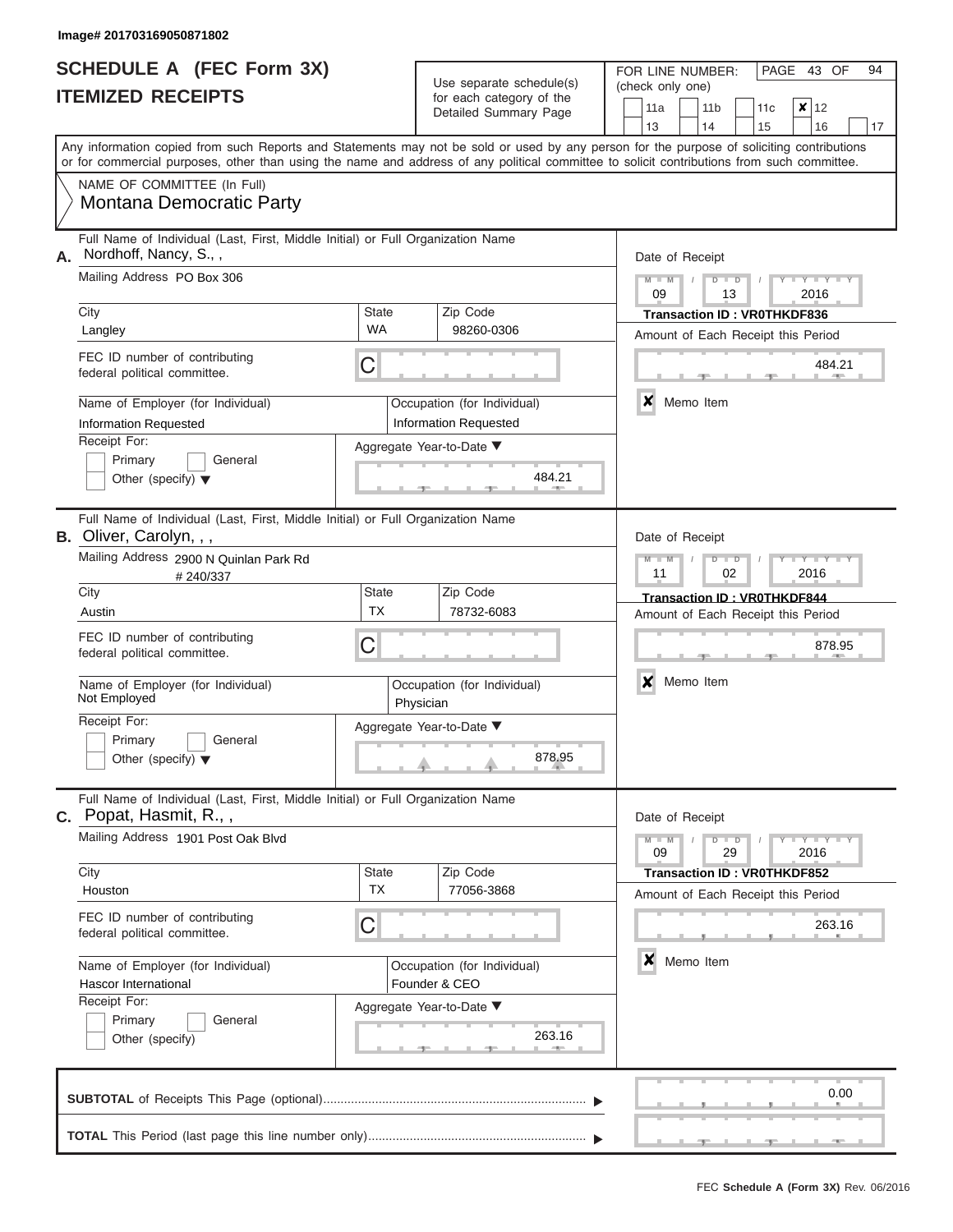|                          | <b>SCHEDULE A (FEC Form 3X)</b> |
|--------------------------|---------------------------------|
| <b>ITEMIZED RECEIPTS</b> |                                 |

FOR LINE NUMBER:<br>(check only one)

PAGE 44 OF 94

|    | IILMILLU INLVLII I                                                                                                                                                                                                                                                                      |                           | iui cauli calcybiy ul lile<br>Detailed Summary Page           |                                        | 11a                              |  | 11 <sub>b</sub> | 11c                                |  | $x \mid 12$     |  |    |  |  |  |  |
|----|-----------------------------------------------------------------------------------------------------------------------------------------------------------------------------------------------------------------------------------------------------------------------------------------|---------------------------|---------------------------------------------------------------|----------------------------------------|----------------------------------|--|-----------------|------------------------------------|--|-----------------|--|----|--|--|--|--|
|    |                                                                                                                                                                                                                                                                                         |                           |                                                               |                                        | 13                               |  | 14              | 15                                 |  | 16              |  | 17 |  |  |  |  |
|    | Any information copied from such Reports and Statements may not be sold or used by any person for the purpose of soliciting contributions<br>or for commercial purposes, other than using the name and address of any political committee to solicit contributions from such committee. |                           |                                                               |                                        |                                  |  |                 |                                    |  |                 |  |    |  |  |  |  |
|    | NAME OF COMMITTEE (In Full)                                                                                                                                                                                                                                                             |                           |                                                               |                                        |                                  |  |                 |                                    |  |                 |  |    |  |  |  |  |
|    | Montana Democratic Party                                                                                                                                                                                                                                                                |                           |                                                               |                                        |                                  |  |                 |                                    |  |                 |  |    |  |  |  |  |
| А. | Full Name of Individual (Last, First, Middle Initial) or Full Organization Name<br>Rising, Nelson, , ,                                                                                                                                                                                  |                           |                                                               |                                        | Date of Receipt                  |  |                 |                                    |  |                 |  |    |  |  |  |  |
|    | Mailing Address 435 Georgian Rd                                                                                                                                                                                                                                                         |                           |                                                               | $M - M$<br>$D$ $D$<br>2016<br>09<br>12 |                                  |  |                 |                                    |  |                 |  |    |  |  |  |  |
|    | City                                                                                                                                                                                                                                                                                    | <b>State</b>              | Zip Code                                                      |                                        |                                  |  |                 | <b>Transaction ID: VR0THKDF8B9</b> |  |                 |  |    |  |  |  |  |
|    | La Canada Flintridge                                                                                                                                                                                                                                                                    | CA                        | 91011-3545                                                    | Amount of Each Receipt this Period     |                                  |  |                 |                                    |  |                 |  |    |  |  |  |  |
|    | FEC ID number of contributing<br>federal political committee.                                                                                                                                                                                                                           | С                         |                                                               | 850.01                                 |                                  |  |                 |                                    |  |                 |  |    |  |  |  |  |
|    | Name of Employer (for Individual)<br><b>Rising Real Estate Group</b>                                                                                                                                                                                                                    |                           | Occupation (for Individual)<br><b>Chief Executive Officer</b> |                                        | $\boldsymbol{x}$                 |  | Memo Item       |                                    |  |                 |  |    |  |  |  |  |
|    | Receipt For:                                                                                                                                                                                                                                                                            |                           | Aggregate Year-to-Date ▼                                      |                                        |                                  |  |                 |                                    |  |                 |  |    |  |  |  |  |
|    | Primary<br>General<br>Other (specify) $\blacktriangledown$                                                                                                                                                                                                                              |                           | 850.01                                                        |                                        |                                  |  |                 |                                    |  |                 |  |    |  |  |  |  |
|    | Full Name of Individual (Last, First, Middle Initial) or Full Organization Name<br><b>B.</b> Rusi, Selim, , ,                                                                                                                                                                           |                           |                                                               |                                        | Date of Receipt                  |  |                 |                                    |  |                 |  |    |  |  |  |  |
|    | Mailing Address 177 Benedict Rd                                                                                                                                                                                                                                                         |                           |                                                               |                                        | $M - M$<br>D<br>2016<br>11<br>08 |  |                 |                                    |  |                 |  |    |  |  |  |  |
|    | City                                                                                                                                                                                                                                                                                    | <b>State</b><br><b>NY</b> | Zip Code                                                      | <b>Transaction ID: VR0THKDF6T2</b>     |                                  |  |                 |                                    |  |                 |  |    |  |  |  |  |
|    | Staten Island                                                                                                                                                                                                                                                                           | 10304-1205                | Amount of Each Receipt this Period                            |                                        |                                  |  |                 |                                    |  |                 |  |    |  |  |  |  |
|    | FEC ID number of contributing<br>federal political committee.                                                                                                                                                                                                                           | С                         |                                                               | 789.48<br>X<br>Memo Item               |                                  |  |                 |                                    |  |                 |  |    |  |  |  |  |
|    | Name of Employer (for Individual)<br>Platinum Maintenance Services Corporat                                                                                                                                                                                                             |                           | Occupation (for Individual)<br>President                      |                                        |                                  |  |                 |                                    |  |                 |  |    |  |  |  |  |
|    | Receipt For:                                                                                                                                                                                                                                                                            |                           | Aggregate Year-to-Date ▼                                      |                                        |                                  |  |                 |                                    |  |                 |  |    |  |  |  |  |
|    | Primary<br>General<br>Other (specify) $\blacktriangledown$                                                                                                                                                                                                                              |                           | 789.48                                                        |                                        |                                  |  |                 |                                    |  |                 |  |    |  |  |  |  |
| С. | Full Name of Individual (Last, First, Middle Initial) or Full Organization Name<br>Sargsyan, Edgar, , ,                                                                                                                                                                                 |                           |                                                               |                                        | Date of Receipt                  |  |                 |                                    |  |                 |  |    |  |  |  |  |
|    | Mailing Address 13854 Albers St                                                                                                                                                                                                                                                         |                           |                                                               |                                        | $M - M$<br>09                    |  | $D$ $D$<br>06   |                                    |  | Y I Y I<br>2016 |  |    |  |  |  |  |
|    | City<br>Sherman Oaks                                                                                                                                                                                                                                                                    | <b>State</b><br>CA        | Zip Code                                                      |                                        |                                  |  |                 | <b>Transaction ID: VR0THKDF8D5</b> |  |                 |  |    |  |  |  |  |
|    |                                                                                                                                                                                                                                                                                         |                           | 91401-5811                                                    |                                        |                                  |  |                 | Amount of Each Receipt this Period |  |                 |  |    |  |  |  |  |
|    | FEC ID number of contributing<br>federal political committee.                                                                                                                                                                                                                           | С                         |                                                               |                                        |                                  |  |                 |                                    |  | 813.16          |  |    |  |  |  |  |
|    | Name of Employer (for Individual)                                                                                                                                                                                                                                                       |                           | Occupation (for Individual)                                   |                                        | $\boldsymbol{x}$<br>Memo Item    |  |                 |                                    |  |                 |  |    |  |  |  |  |
|    | Regdalian Group                                                                                                                                                                                                                                                                         | Attorney                  |                                                               |                                        |                                  |  |                 |                                    |  |                 |  |    |  |  |  |  |
|    | Receipt For:<br>Primary<br>General                                                                                                                                                                                                                                                      |                           | Aggregate Year-to-Date ▼                                      |                                        |                                  |  |                 |                                    |  |                 |  |    |  |  |  |  |
|    | Other (specify)                                                                                                                                                                                                                                                                         | 813.16                    |                                                               |                                        |                                  |  |                 |                                    |  |                 |  |    |  |  |  |  |
|    |                                                                                                                                                                                                                                                                                         |                           |                                                               |                                        |                                  |  |                 |                                    |  | 0.00            |  |    |  |  |  |  |
|    |                                                                                                                                                                                                                                                                                         |                           |                                                               |                                        |                                  |  |                 |                                    |  |                 |  |    |  |  |  |  |
|    |                                                                                                                                                                                                                                                                                         |                           |                                                               |                                        |                                  |  |                 |                                    |  |                 |  |    |  |  |  |  |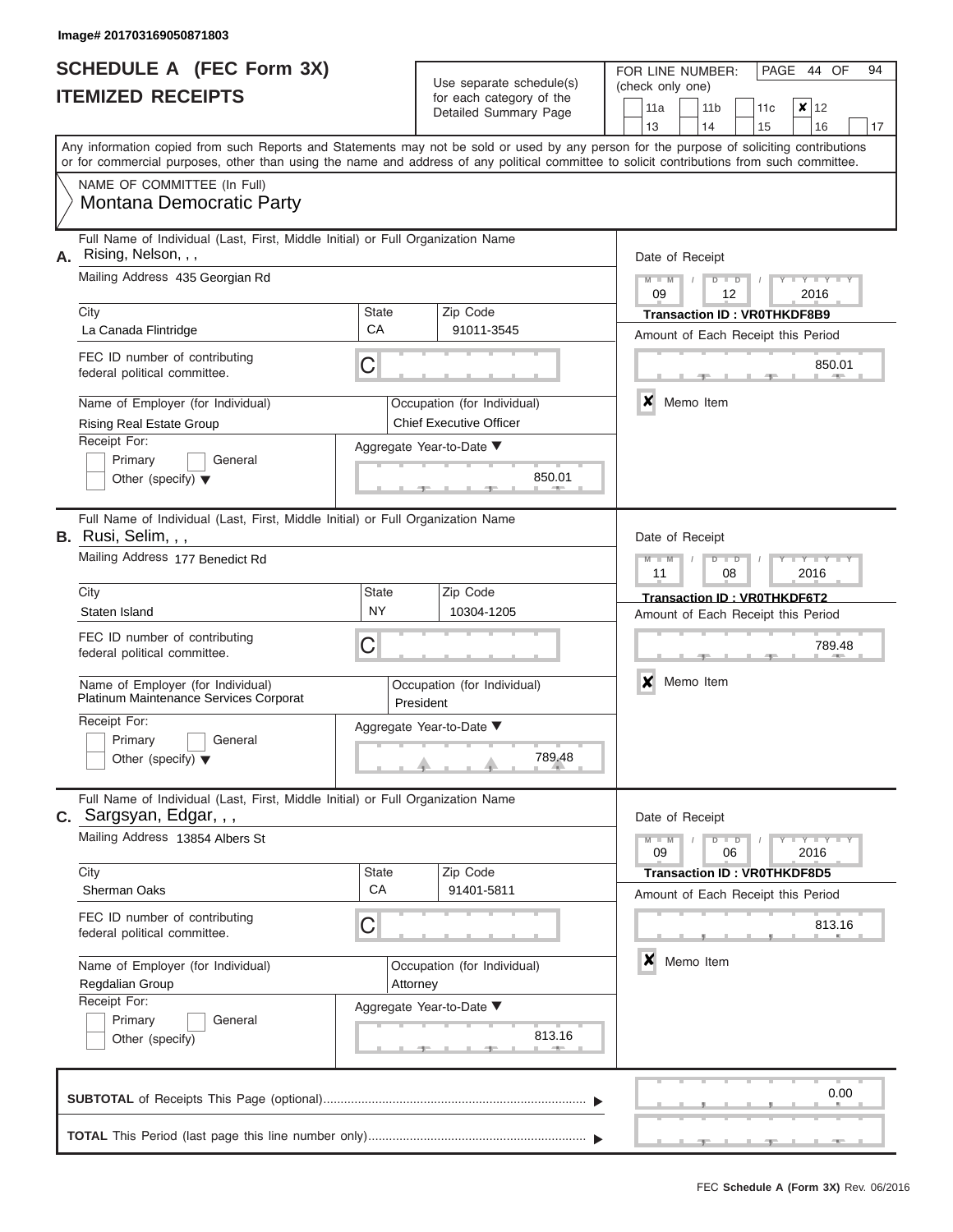|                          | SCHEDULE A (FEC Form 3X) |
|--------------------------|--------------------------|
| <b>ITEMIZED RECEIPTS</b> |                          |

FOR LINE NUMBER:<br>(check only one)

PAGE 45 OF 94

| ITEMIZED RECEIPTS                                                                                                                                                                                                                                                                                                                                                                                                                 | for each category of the<br>Detailed Summary Page                                                                                                      | ×<br>11 <sub>b</sub><br>11a<br>11c<br> 12<br>13<br>14<br>15<br>16<br>17 <sup>2</sup>                                                                                               |
|-----------------------------------------------------------------------------------------------------------------------------------------------------------------------------------------------------------------------------------------------------------------------------------------------------------------------------------------------------------------------------------------------------------------------------------|--------------------------------------------------------------------------------------------------------------------------------------------------------|------------------------------------------------------------------------------------------------------------------------------------------------------------------------------------|
| Any information copied from such Reports and Statements may not be sold or used by any person for the purpose of soliciting contributions<br>or for commercial purposes, other than using the name and address of any political committee to solicit contributions from such committee.                                                                                                                                           |                                                                                                                                                        |                                                                                                                                                                                    |
| NAME OF COMMITTEE (In Full)<br>Montana Democratic Party                                                                                                                                                                                                                                                                                                                                                                           |                                                                                                                                                        |                                                                                                                                                                                    |
| Full Name of Individual (Last, First, Middle Initial) or Full Organization Name<br>Schaefer, Bonnie, , ,<br>А.<br>Mailing Address 2070 N Ocean Blvd<br>Apt 2<br><b>State</b><br>City<br><b>FL</b><br>Boca Raton<br>FEC ID number of contributing<br>С<br>federal political committee.<br>Name of Employer (for Individual)<br>Westglow Resort & Spa<br>Receipt For:<br>Primary<br>General<br>Other (specify) $\blacktriangledown$ | Zip Code<br>33431-8304<br>Occupation (for Individual)<br><b>Business Owner</b><br>Aggregate Year-to-Date ▼<br>807.90                                   | Date of Receipt<br>$M -$<br>$Y - Y$<br>D<br>⊤D<br>10<br>2016<br>13<br>Transaction ID: VR0THKDF8E3<br>Amount of Each Receipt this Period<br>807.90<br>$\boldsymbol{x}$<br>Memo Item |
| Full Name of Individual (Last, First, Middle Initial) or Full Organization Name<br><b>B.</b> Scheide, Mary, Judith,,<br>Mailing Address 133 Library PI<br>City<br><b>State</b><br><b>NJ</b><br>Princeton<br>FEC ID number of contributing<br>С<br>federal political committee.<br>Name of Employer (for Individual)<br>N/A<br>Receipt For:<br>General<br>Primary<br>Other (specify) $\blacktriangledown$                          | Zip Code<br>08540-3019<br>Occupation (for Individual)<br>Retired<br>Aggregate Year-to-Date ▼<br>878.95                                                 | Date of Receipt<br>$\overline{\mathsf{M}}$<br>09<br>12<br>2016<br>Transaction ID: VR0THKDF8F1<br>Amount of Each Receipt this Period<br>878.95<br>×<br>Memo Item                    |
| Full Name of Individual (Last, First, Middle Initial) or Full Organization Name<br>Stetson, Eugene, William,,<br>С.<br>Mailing Address 139 Elm St<br>City<br><b>State</b><br>VT<br>Norwich<br>FEC ID number of contributing<br>С<br>federal political committee.<br>Name of Employer (for Individual)<br>Self-Employed<br>Receipt For:<br>Primary<br>General<br>Other (specify)                                                   | Zip Code<br>05055-9445<br>Occupation (for Individual)<br>Enviromental Film Documentarian<br>Aggregate Year-to-Date ▼<br>263.16<br><b>COLL</b><br>- 7 - | Date of Receipt<br>$M - M$<br>D<br>10<br>15<br>2016<br><b>Transaction ID: VR0THKDF8P6</b><br>Amount of Each Receipt this Period<br>263.16<br>X<br>Memo Item                        |
|                                                                                                                                                                                                                                                                                                                                                                                                                                   |                                                                                                                                                        | 0.00                                                                                                                                                                               |

 ▲ ▲ ▲ , , .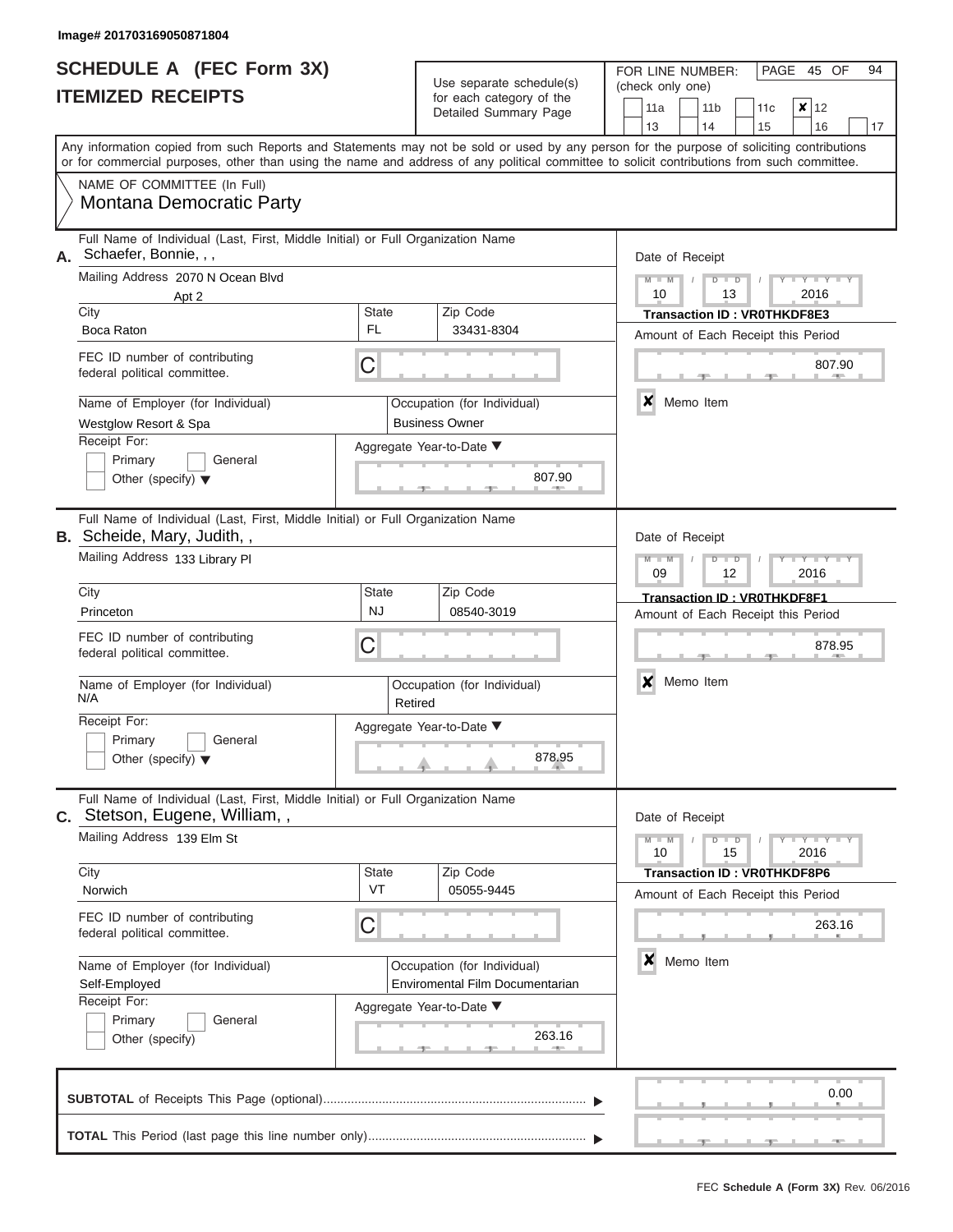|                          | SCHEDULE A (FEC Form 3X) |
|--------------------------|--------------------------|
| <b>ITEMIZED RECEIPTS</b> |                          |

Use separate schedule(s)  $\left(\text{check only one}\right)$ <br>for each category of the

FOR LINE NUMBER:

PAGE 46 OF 94

|                                                                                                                                            |                             | Detailed Summary Page                               |                                    | 11a                                                                            |  | 11 <sub>b</sub>           | 11c | $x$   12                           |      |  |  |  |  |  |
|--------------------------------------------------------------------------------------------------------------------------------------------|-----------------------------|-----------------------------------------------------|------------------------------------|--------------------------------------------------------------------------------|--|---------------------------|-----|------------------------------------|------|--|--|--|--|--|
| Any information copied from such Reports and Statements may not be sold or used by any person for the purpose of soliciting contributions  |                             |                                                     |                                    | 13                                                                             |  | 14                        | 15  | 16                                 | 17   |  |  |  |  |  |
| or for commercial purposes, other than using the name and address of any political committee to solicit contributions from such committee. |                             |                                                     |                                    |                                                                                |  |                           |     |                                    |      |  |  |  |  |  |
| NAME OF COMMITTEE (In Full)                                                                                                                |                             |                                                     |                                    |                                                                                |  |                           |     |                                    |      |  |  |  |  |  |
| Montana Democratic Party                                                                                                                   |                             |                                                     |                                    |                                                                                |  |                           |     |                                    |      |  |  |  |  |  |
| Full Name of Individual (Last, First, Middle Initial) or Full Organization Name                                                            | Date of Receipt             |                                                     |                                    |                                                                                |  |                           |     |                                    |      |  |  |  |  |  |
| Steyer, Thomas, F.,,<br>Mailing Address 3 Lagoon Dr                                                                                        |                             |                                                     |                                    |                                                                                |  |                           |     |                                    |      |  |  |  |  |  |
|                                                                                                                                            |                             |                                                     |                                    | $M - M$<br>$\overline{\phantom{a}}$<br>D<br>$\blacksquare$<br>08<br>29<br>2016 |  |                           |     |                                    |      |  |  |  |  |  |
| City                                                                                                                                       | <b>State</b>                | Zip Code                                            | <b>Transaction ID: VR0THKDF8Q4</b> |                                                                                |  |                           |     |                                    |      |  |  |  |  |  |
| <b>Redwood City</b>                                                                                                                        | СA                          | 94065-1565                                          |                                    | Amount of Each Receipt this Period                                             |  |                           |     |                                    |      |  |  |  |  |  |
| FEC ID number of contributing<br>federal political committee.                                                                              | C                           |                                                     |                                    | 878.95                                                                         |  |                           |     |                                    |      |  |  |  |  |  |
|                                                                                                                                            |                             |                                                     |                                    |                                                                                |  |                           |     |                                    |      |  |  |  |  |  |
| Name of Employer (for Individual)                                                                                                          |                             | Occupation (for Individual)                         |                                    | ×                                                                              |  | Memo Item                 |     |                                    |      |  |  |  |  |  |
| Fahr LLC<br>Receipt For:                                                                                                                   |                             | <b>Managing Partner</b><br>Aggregate Year-to-Date ▼ |                                    |                                                                                |  |                           |     |                                    |      |  |  |  |  |  |
| Primary<br>General                                                                                                                         |                             |                                                     |                                    |                                                                                |  |                           |     |                                    |      |  |  |  |  |  |
| Other (specify) $\blacktriangledown$                                                                                                       |                             | 878.95                                              |                                    |                                                                                |  |                           |     |                                    |      |  |  |  |  |  |
| Full Name of Individual (Last, First, Middle Initial) or Full Organization Name                                                            |                             |                                                     |                                    |                                                                                |  |                           |     |                                    |      |  |  |  |  |  |
| B. Taylor, Kathryn, Ann,,                                                                                                                  |                             |                                                     |                                    | Date of Receipt                                                                |  |                           |     |                                    |      |  |  |  |  |  |
| Mailing Address 111 Sutter St                                                                                                              |                             |                                                     |                                    | $M - M$<br>$\Box$<br>D<br>2016<br>10<br>12<br>Transaction ID: VR0THKDF7X9      |  |                           |     |                                    |      |  |  |  |  |  |
| City                                                                                                                                       | <b>State</b>                | Zip Code                                            |                                    |                                                                                |  |                           |     |                                    |      |  |  |  |  |  |
| San Francisco                                                                                                                              | CA                          | 94104-4545                                          |                                    |                                                                                |  |                           |     | Amount of Each Receipt this Period |      |  |  |  |  |  |
| FEC ID number of contributing                                                                                                              | C                           |                                                     |                                    | 878.95                                                                         |  |                           |     |                                    |      |  |  |  |  |  |
| federal political committee.                                                                                                               |                             |                                                     |                                    |                                                                                |  |                           |     |                                    |      |  |  |  |  |  |
| Name of Employer (for Individual)<br><b>Beneficial State Bank</b>                                                                          | CEO                         | Occupation (for Individual)                         |                                    | $\boldsymbol{x}$<br>Memo Item                                                  |  |                           |     |                                    |      |  |  |  |  |  |
| Receipt For:                                                                                                                               |                             | Aggregate Year-to-Date ▼                            |                                    |                                                                                |  |                           |     |                                    |      |  |  |  |  |  |
| General<br>Primary<br>Other (specify) $\blacktriangledown$                                                                                 |                             | 878.95                                              |                                    |                                                                                |  |                           |     |                                    |      |  |  |  |  |  |
|                                                                                                                                            |                             |                                                     |                                    |                                                                                |  |                           |     |                                    |      |  |  |  |  |  |
| Full Name of Individual (Last, First, Middle Initial) or Full Organization Name<br>Tobias, Andrew, , ,<br>С.                               |                             |                                                     |                                    | Date of Receipt                                                                |  |                           |     |                                    |      |  |  |  |  |  |
| Mailing Address 146 Central Park W                                                                                                         |                             |                                                     |                                    | $M - M$<br>09                                                                  |  | $\blacksquare$<br>D<br>21 |     | $Y = Y =$<br>т<br>2016             |      |  |  |  |  |  |
| City                                                                                                                                       | State                       | Zip Code                                            |                                    |                                                                                |  |                           |     | <b>Transaction ID: VR0THKDF6W8</b> |      |  |  |  |  |  |
| New York                                                                                                                                   | NY                          | 10023-6297                                          |                                    |                                                                                |  |                           |     | Amount of Each Receipt this Period |      |  |  |  |  |  |
| FEC ID number of contributing                                                                                                              |                             |                                                     |                                    |                                                                                |  |                           |     | 302.63                             |      |  |  |  |  |  |
| federal political committee.                                                                                                               | С                           |                                                     |                                    |                                                                                |  |                           |     |                                    |      |  |  |  |  |  |
| Name of Employer (for Individual)                                                                                                          | Occupation (for Individual) | ×<br>Memo Item                                      |                                    |                                                                                |  |                           |     |                                    |      |  |  |  |  |  |
| Self                                                                                                                                       |                             | Philanthropist                                      |                                    |                                                                                |  |                           |     |                                    |      |  |  |  |  |  |
| Receipt For:<br>Primary<br>General                                                                                                         |                             | Aggregate Year-to-Date ▼                            |                                    |                                                                                |  |                           |     |                                    |      |  |  |  |  |  |
| Other (specify)                                                                                                                            |                             | 878.95                                              |                                    |                                                                                |  |                           |     |                                    |      |  |  |  |  |  |
|                                                                                                                                            |                             |                                                     |                                    |                                                                                |  |                           |     |                                    |      |  |  |  |  |  |
|                                                                                                                                            |                             |                                                     |                                    |                                                                                |  |                           |     |                                    | 0.00 |  |  |  |  |  |
|                                                                                                                                            |                             |                                                     |                                    |                                                                                |  |                           |     |                                    |      |  |  |  |  |  |
|                                                                                                                                            |                             |                                                     |                                    |                                                                                |  |                           |     |                                    |      |  |  |  |  |  |

 ▲ ▲ ▲ , , .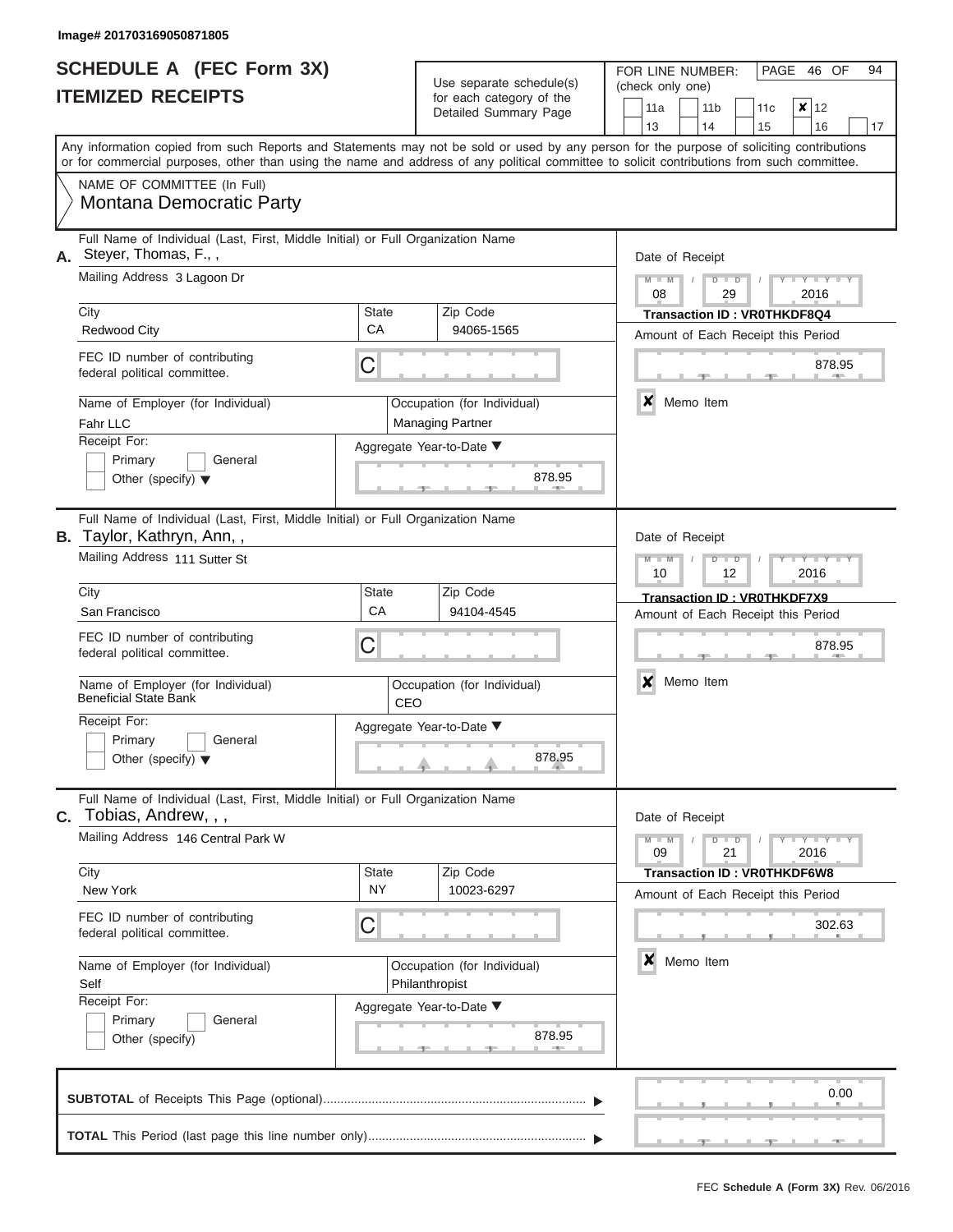|                          | <b>SCHEDULE A (FEC Form 3X)</b> |
|--------------------------|---------------------------------|
| <b>ITEMIZED RECEIPTS</b> |                                 |

| SCHEDULE A (FEC Form 3X)                                                                                                                                                                                                                                                                                                                                                                       |                         | Use separate schedule(s)                                                                                      | 94<br>FOR LINE NUMBER:<br>PAGE 47 OF<br>(check only one)                                                                                                                                   |
|------------------------------------------------------------------------------------------------------------------------------------------------------------------------------------------------------------------------------------------------------------------------------------------------------------------------------------------------------------------------------------------------|-------------------------|---------------------------------------------------------------------------------------------------------------|--------------------------------------------------------------------------------------------------------------------------------------------------------------------------------------------|
| <b>ITEMIZED RECEIPTS</b>                                                                                                                                                                                                                                                                                                                                                                       |                         | for each category of the<br>Detailed Summary Page                                                             | $x \mid 12$<br>11a<br>11 <sub>b</sub><br>11c<br>13<br>14<br>15<br>16<br>17                                                                                                                 |
| Any information copied from such Reports and Statements may not be sold or used by any person for the purpose of soliciting contributions<br>or for commercial purposes, other than using the name and address of any political committee to solicit contributions from such committee.                                                                                                        |                         |                                                                                                               |                                                                                                                                                                                            |
| NAME OF COMMITTEE (In Full)<br>Montana Democratic Party                                                                                                                                                                                                                                                                                                                                        |                         |                                                                                                               |                                                                                                                                                                                            |
| Full Name of Individual (Last, First, Middle Initial) or Full Organization Name<br>Tobias, Andrew, , ,<br>А.<br>Mailing Address 146 Central Park W<br>City<br><b>State</b><br>NY.<br>New York<br>FEC ID number of contributing<br>С<br>federal political committee.<br>Name of Employer (for Individual)<br>Self<br>Receipt For:<br>Primary<br>General<br>Other (specify) $\blacktriangledown$ |                         | Zip Code<br>10023-6297<br>Occupation (for Individual)<br>Philanthropist<br>Aggregate Year-to-Date ▼<br>878.95 | Date of Receipt<br>$M - M$<br>$D$ $D$<br>$Y - Y - I$<br>09<br>26<br>2016<br>Transaction ID: VR0THKDF6X6<br>Amount of Each Receipt this Period<br>444.74<br>X<br>Memo Item                  |
| Full Name of Individual (Last, First, Middle Initial) or Full Organization Name<br><b>B.</b> Tobias, Andrew, , ,<br>Mailing Address 146 Central Park W                                                                                                                                                                                                                                         |                         |                                                                                                               | Date of Receipt<br>$M - M$<br>$D$ $\Box$ $D$<br>Y L Y L<br>09<br>2016<br>21                                                                                                                |
| City<br><b>State</b><br><b>NY</b><br>New York<br>FEC ID number of contributing<br>С<br>federal political committee.<br>Name of Employer (for Individual)<br>Self                                                                                                                                                                                                                               |                         | Zip Code<br>10023-6297<br>Occupation (for Individual)<br>Philanthropist                                       | Transaction ID: VR0THKDF7Z5<br>Amount of Each Receipt this Period<br>131.58<br>X<br>Memo Item                                                                                              |
| Receipt For:<br>Primary<br>General<br>Other (specify) $\blacktriangledown$                                                                                                                                                                                                                                                                                                                     |                         | Aggregate Year-to-Date ▼<br>878.95                                                                            |                                                                                                                                                                                            |
| Full Name of Individual (Last, First, Middle Initial) or Full Organization Name<br>$c.$ Weiss, Bonnie, , ,                                                                                                                                                                                                                                                                                     |                         |                                                                                                               | Date of Receipt                                                                                                                                                                            |
| Mailing Address 58 Commonwealth Ave<br>City<br><b>Boston</b><br>FEC ID number of contributing<br>federal political committee.                                                                                                                                                                                                                                                                  | <b>State</b><br>MA<br>С | Zip Code<br>02116-3003                                                                                        | $M - M$<br>$D$ $D$<br>$\mathbf{I} = \mathbf{Y} - \mathbf{I} - \mathbf{Y} - \mathbf{I}$<br>02<br>2016<br>11<br>Transaction ID : VR0THKDF8R2<br>Amount of Each Receipt this Period<br>219.29 |
| Name of Employer (for Individual)<br>Self-Employed<br>Receipt For:<br>Primary<br>General<br>Other (specify)                                                                                                                                                                                                                                                                                    |                         | Occupation (for Individual)<br>Consultant<br>Aggregate Year-to-Date ▼<br>219.29                               | X<br>Memo Item                                                                                                                                                                             |
|                                                                                                                                                                                                                                                                                                                                                                                                |                         |                                                                                                               | 0.00                                                                                                                                                                                       |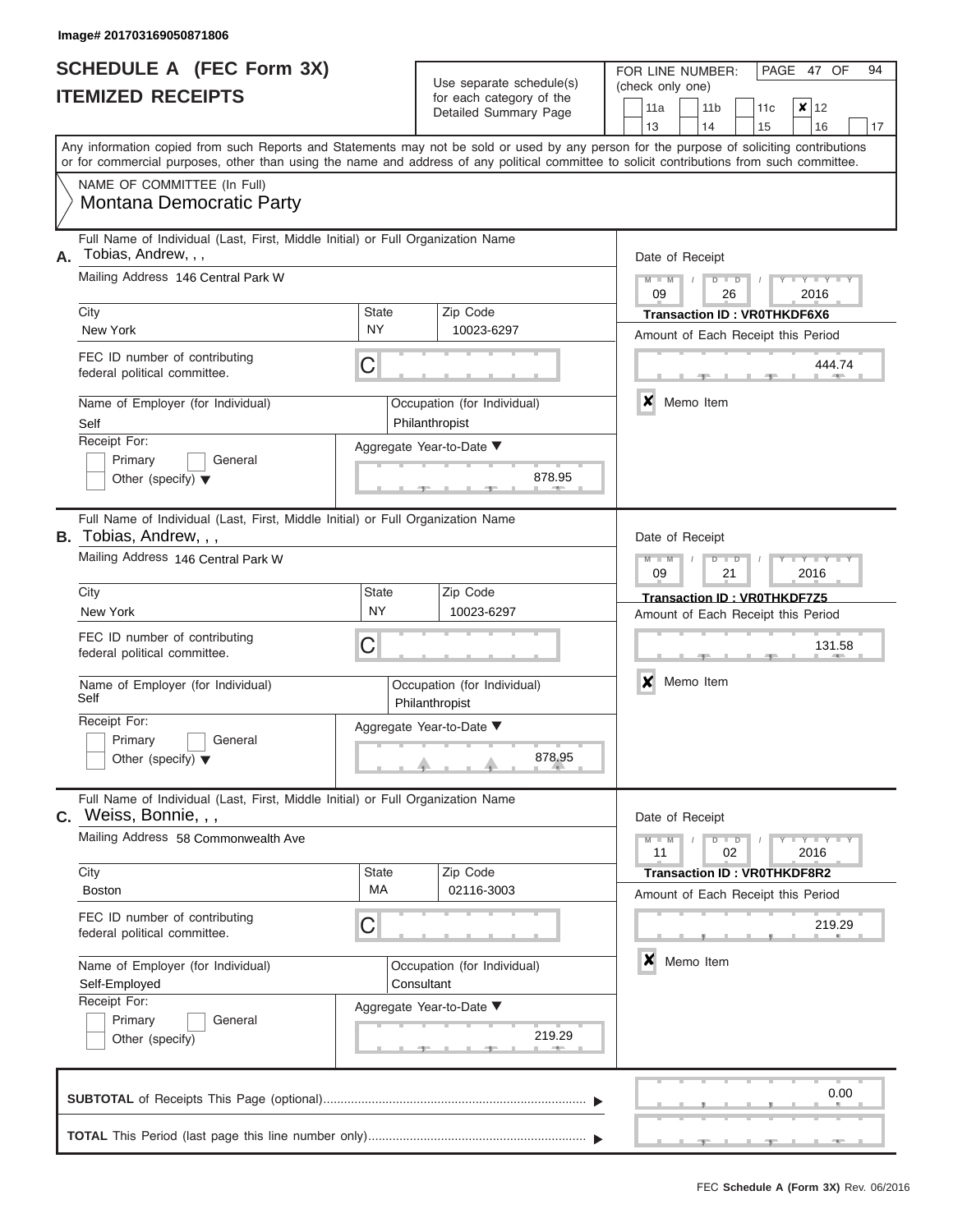|                          | <b>SCHEDULE A (FEC Form 3X)</b> |
|--------------------------|---------------------------------|
| <b>ITEMIZED RECEIPTS</b> |                                 |

FOR LINE NUMBER:<br>(check only one)

PAGE 48 OF 94

|    |                                                                                                                                            |                          | Detailed Summary Page                               |                                    | 11a                                                               |  | 11 <sub>b</sub>           | 11c                                | $x \mid 12$       |        |  |  |  |  |
|----|--------------------------------------------------------------------------------------------------------------------------------------------|--------------------------|-----------------------------------------------------|------------------------------------|-------------------------------------------------------------------|--|---------------------------|------------------------------------|-------------------|--------|--|--|--|--|
|    | Any information copied from such Reports and Statements may not be sold or used by any person for the purpose of soliciting contributions  |                          |                                                     |                                    | 13                                                                |  | 14                        | 15                                 | 16                | 17     |  |  |  |  |
|    | or for commercial purposes, other than using the name and address of any political committee to solicit contributions from such committee. |                          |                                                     |                                    |                                                                   |  |                           |                                    |                   |        |  |  |  |  |
|    | NAME OF COMMITTEE (In Full)                                                                                                                |                          |                                                     |                                    |                                                                   |  |                           |                                    |                   |        |  |  |  |  |
|    | <b>Montana Democratic Party</b>                                                                                                            |                          |                                                     |                                    |                                                                   |  |                           |                                    |                   |        |  |  |  |  |
|    | Full Name of Individual (Last, First, Middle Initial) or Full Organization Name<br>Welland, David, Reid,,                                  |                          |                                                     |                                    |                                                                   |  |                           |                                    |                   |        |  |  |  |  |
| Α. | Mailing Address 2512 Janice Dr                                                                                                             |                          |                                                     |                                    | Date of Receipt<br>$M - M$                                        |  |                           |                                    |                   |        |  |  |  |  |
|    |                                                                                                                                            |                          |                                                     |                                    | 2016<br>09<br>23                                                  |  |                           |                                    |                   |        |  |  |  |  |
|    | City                                                                                                                                       | <b>State</b><br>ТX       | Zip Code<br>78703-2316                              | <b>Transaction ID: VR0THKDF8S0</b> |                                                                   |  |                           |                                    |                   |        |  |  |  |  |
|    | Austin                                                                                                                                     |                          |                                                     |                                    |                                                                   |  |                           | Amount of Each Receipt this Period |                   |        |  |  |  |  |
|    | FEC ID number of contributing<br>federal political committee.                                                                              | С                        |                                                     |                                    |                                                                   |  |                           |                                    |                   | 568.43 |  |  |  |  |
|    | Name of Employer (for Individual)                                                                                                          |                          | Occupation (for Individual)                         |                                    | ×                                                                 |  | Memo Item                 |                                    |                   |        |  |  |  |  |
|    | <b>Silicon Laboratories</b>                                                                                                                | Engineer                 |                                                     |                                    |                                                                   |  |                           |                                    |                   |        |  |  |  |  |
|    | Receipt For:<br>Primary<br>General                                                                                                         | Aggregate Year-to-Date ▼ |                                                     |                                    |                                                                   |  |                           |                                    |                   |        |  |  |  |  |
|    | Other (specify) $\blacktriangledown$                                                                                                       |                          | 568.43                                              |                                    |                                                                   |  |                           |                                    |                   |        |  |  |  |  |
|    | Full Name of Individual (Last, First, Middle Initial) or Full Organization Name<br><b>B.</b> Williams, Constance, H,,                      |                          |                                                     |                                    | Date of Receipt                                                   |  |                           |                                    |                   |        |  |  |  |  |
|    | Mailing Address 307 Brentford Rd                                                                                                           |                          |                                                     |                                    | $M - M$                                                           |  | D<br>□□                   |                                    |                   |        |  |  |  |  |
|    |                                                                                                                                            |                          |                                                     | 2016<br>10<br>24                   |                                                                   |  |                           |                                    |                   |        |  |  |  |  |
|    | City                                                                                                                                       | <b>State</b><br>PA       | Zip Code                                            |                                    | Transaction ID: VR0THKDF8V6<br>Amount of Each Receipt this Period |  |                           |                                    |                   |        |  |  |  |  |
|    | Haverford                                                                                                                                  |                          | 19041-1718                                          |                                    |                                                                   |  |                           |                                    |                   |        |  |  |  |  |
|    | FEC ID number of contributing<br>federal political committee.                                                                              | С                        |                                                     |                                    | 263.16                                                            |  |                           |                                    |                   |        |  |  |  |  |
|    | Name of Employer (for Individual)<br>Commonwealth Of Pennsylvania                                                                          |                          | Occupation (for Individual)<br><b>State Senator</b> | ×<br>Memo Item                     |                                                                   |  |                           |                                    |                   |        |  |  |  |  |
|    | Receipt For:                                                                                                                               | Aggregate Year-to-Date ▼ |                                                     |                                    |                                                                   |  |                           |                                    |                   |        |  |  |  |  |
|    | Primary<br>General<br>Other (specify) $\blacktriangledown$                                                                                 |                          | 263.16                                              |                                    |                                                                   |  |                           |                                    |                   |        |  |  |  |  |
|    |                                                                                                                                            |                          |                                                     |                                    |                                                                   |  |                           |                                    |                   |        |  |  |  |  |
|    | Full Name of Individual (Last, First, Middle Initial) or Full Organization Name<br>C. Xu, Kevin, , ,                                       |                          |                                                     |                                    | Date of Receipt                                                   |  |                           |                                    |                   |        |  |  |  |  |
|    | Mailing Address 900 W Olympic Blvd                                                                                                         |                          |                                                     |                                    | $M - M$<br>08                                                     |  | ъ<br>$\blacksquare$<br>26 |                                    | $Y = Y =$<br>2016 |        |  |  |  |  |
|    | City                                                                                                                                       | <b>State</b>             | Zip Code                                            |                                    |                                                                   |  |                           | <b>Transaction ID: VR0THKDF8X2</b> |                   |        |  |  |  |  |
|    | Los Angeles                                                                                                                                | CA                       | 90015-1338                                          |                                    |                                                                   |  |                           | Amount of Each Receipt this Period |                   |        |  |  |  |  |
|    | FEC ID number of contributing<br>federal political committee.                                                                              | С                        |                                                     |                                    |                                                                   |  |                           |                                    |                   | 192.11 |  |  |  |  |
|    | Name of Employer (for Individual)                                                                                                          |                          | Occupation (for Individual)                         |                                    | $\boldsymbol{x}$<br>Memo Item                                     |  |                           |                                    |                   |        |  |  |  |  |
|    | Mebo International                                                                                                                         | CEO                      |                                                     |                                    |                                                                   |  |                           |                                    |                   |        |  |  |  |  |
|    | Receipt For:<br>Primary<br>General                                                                                                         | Aggregate Year-to-Date ▼ |                                                     |                                    |                                                                   |  |                           |                                    |                   |        |  |  |  |  |
|    | Other (specify)                                                                                                                            |                          | 878.96                                              |                                    |                                                                   |  |                           |                                    |                   |        |  |  |  |  |
|    |                                                                                                                                            |                          |                                                     |                                    |                                                                   |  |                           |                                    |                   | 0.00   |  |  |  |  |
|    |                                                                                                                                            |                          |                                                     |                                    |                                                                   |  |                           |                                    |                   |        |  |  |  |  |
|    |                                                                                                                                            |                          |                                                     |                                    |                                                                   |  |                           |                                    |                   |        |  |  |  |  |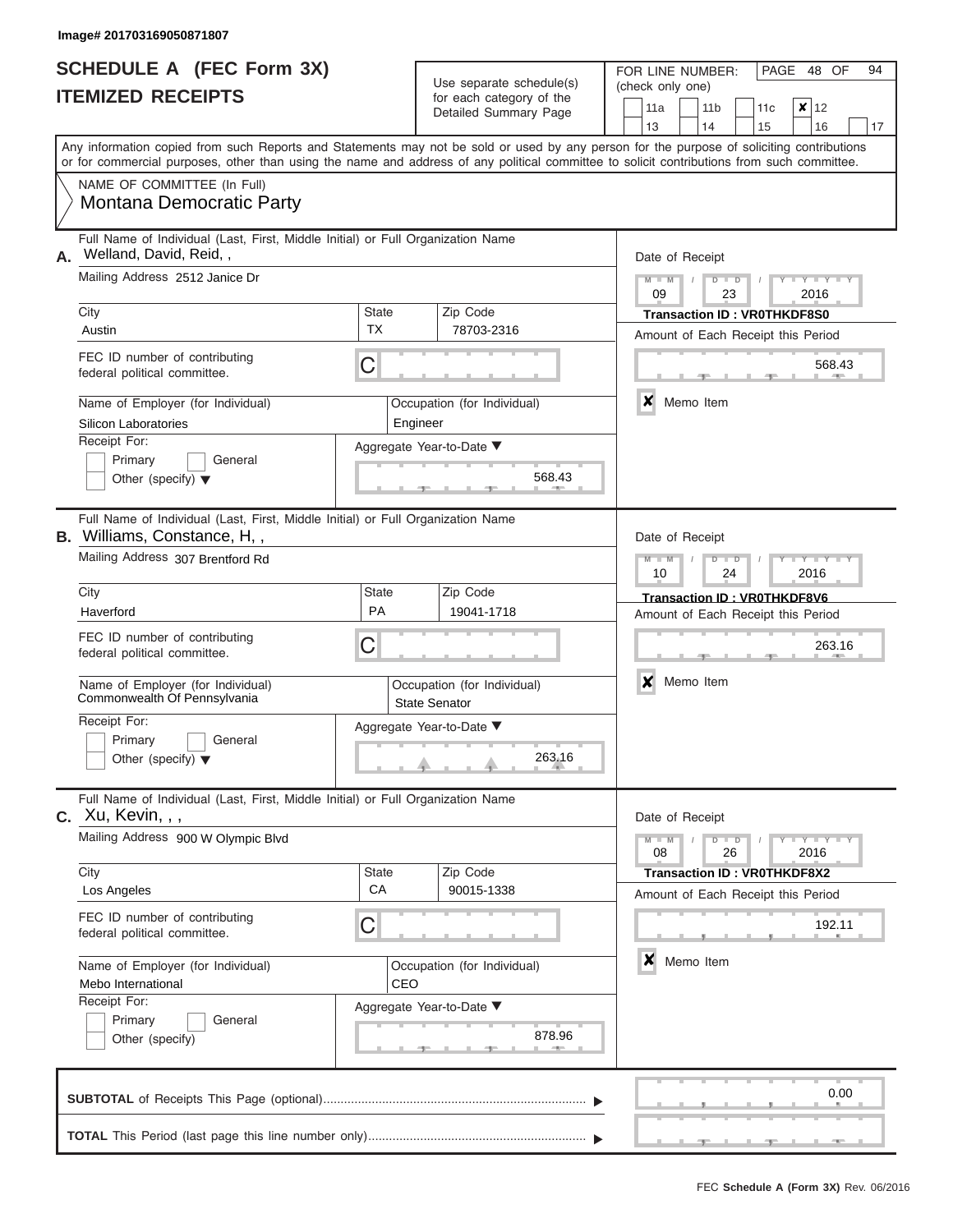| <b>SCHEDULE A (FEC Form 3X)</b> |  |
|---------------------------------|--|
| <b>ITEMIZED RECEIPTS</b>        |  |

Use separate schedule(s)  $\left(\begin{array}{c} \text{check only one} \\ \text{check only one} \end{array}\right)$ 

FOR LINE NUMBER:

PAGE 49 OF 94

|    |                                                                                                                                                                                                                                                                                         |              | Detailed Summary Page       | 11a              | 11 <sub>b</sub> | 11 <sub>c</sub>                    | $x$   12    |    |
|----|-----------------------------------------------------------------------------------------------------------------------------------------------------------------------------------------------------------------------------------------------------------------------------------------|--------------|-----------------------------|------------------|-----------------|------------------------------------|-------------|----|
|    |                                                                                                                                                                                                                                                                                         |              |                             | 13               | 14              | 15                                 | 16          | 17 |
|    | Any information copied from such Reports and Statements may not be sold or used by any person for the purpose of soliciting contributions<br>or for commercial purposes, other than using the name and address of any political committee to solicit contributions from such committee. |              |                             |                  |                 |                                    |             |    |
|    | NAME OF COMMITTEE (In Full)<br>Montana Democratic Party                                                                                                                                                                                                                                 |              |                             |                  |                 |                                    |             |    |
|    | Full Name of Individual (Last, First, Middle Initial) or Full Organization Name<br><b>A.</b> Xu, Kevin, , ,                                                                                                                                                                             |              |                             | Date of Receipt  |                 |                                    |             |    |
|    | Mailing Address 900 W Olympic Blvd                                                                                                                                                                                                                                                      |              |                             | $M - M$<br>09    | 14              | ⊃                                  | 2016        |    |
|    | City                                                                                                                                                                                                                                                                                    | <b>State</b> | Zip Code                    |                  |                 | <b>Transaction ID: VR0THKDF8Y0</b> |             |    |
|    | Los Angeles                                                                                                                                                                                                                                                                             | CA           | 90015-1338                  |                  |                 | Amount of Each Receipt this Period |             |    |
|    | FEC ID number of contributing<br>federal political committee.                                                                                                                                                                                                                           | С            |                             |                  |                 |                                    | 686.85      |    |
|    | Name of Employer (for Individual)<br>Mebo International                                                                                                                                                                                                                                 | CEO          | Occupation (for Individual) | ×                | Memo Item       |                                    |             |    |
|    | Receipt For:                                                                                                                                                                                                                                                                            |              | Aggregate Year-to-Date ▼    |                  |                 |                                    |             |    |
|    | General<br>Primary<br>Other (specify) $\blacktriangledown$                                                                                                                                                                                                                              |              | 878.96                      |                  |                 |                                    |             |    |
|    | Full Name of Individual (Last, First, Middle Initial) or Full Organization Name<br><b>B. HILLARY VICTORY FUND - Unitemized</b>                                                                                                                                                          |              |                             | Date of Receipt  |                 |                                    |             |    |
|    | Mailing Address PO Box 5256                                                                                                                                                                                                                                                             |              |                             | $M - M$<br>02    | D<br>ு<br>28    |                                    | 2017        |    |
|    | City                                                                                                                                                                                                                                                                                    | <b>State</b> | Zip Code                    |                  |                 | Transaction ID: VR0THKDF598J       |             |    |
|    | New York                                                                                                                                                                                                                                                                                | NY           | 10185-5256                  |                  |                 | Amount of Each Receipt this Period |             |    |
|    | FEC ID number of contributing<br>federal political committee.                                                                                                                                                                                                                           | C            | C00586537                   |                  |                 |                                    | 3101.68     |    |
|    | Name of Employer (for Individual)                                                                                                                                                                                                                                                       |              | Occupation (for Individual) | $\boldsymbol{x}$ | Memo Item       |                                    |             |    |
|    | Receipt For:                                                                                                                                                                                                                                                                            |              | Aggregate Year-to-Date ▼    |                  |                 |                                    |             |    |
|    | General<br>Primary                                                                                                                                                                                                                                                                      |              |                             |                  |                 |                                    |             |    |
|    | Other (specify) $\blacktriangledown$                                                                                                                                                                                                                                                    |              | 3101.68                     |                  |                 |                                    |             |    |
| C. | Full Name of Individual (Last, First, Middle Initial) or Full Organization Name                                                                                                                                                                                                         |              |                             | Date of Receipt  |                 |                                    |             |    |
|    | <b>Mailing Address</b>                                                                                                                                                                                                                                                                  |              |                             |                  |                 |                                    | $Y = Y = Y$ |    |
|    | City                                                                                                                                                                                                                                                                                    | State        | Zip Code                    |                  |                 | Amount of Each Receipt this Period |             |    |
|    | FEC ID number of contributing<br>federal political committee.                                                                                                                                                                                                                           | C            |                             |                  |                 |                                    |             |    |
|    | Name of Employer (for Individual)                                                                                                                                                                                                                                                       |              | Occupation (for Individual) |                  | Memo Item       |                                    |             |    |
|    | Receipt For:                                                                                                                                                                                                                                                                            |              | Aggregate Year-to-Date ▼    |                  |                 |                                    |             |    |
|    | Primary<br>General<br>Other (specify)                                                                                                                                                                                                                                                   |              |                             |                  |                 |                                    |             |    |
|    |                                                                                                                                                                                                                                                                                         |              |                             |                  |                 |                                    | 0.00        |    |
|    |                                                                                                                                                                                                                                                                                         |              |                             |                  |                 |                                    | 44200.04    |    |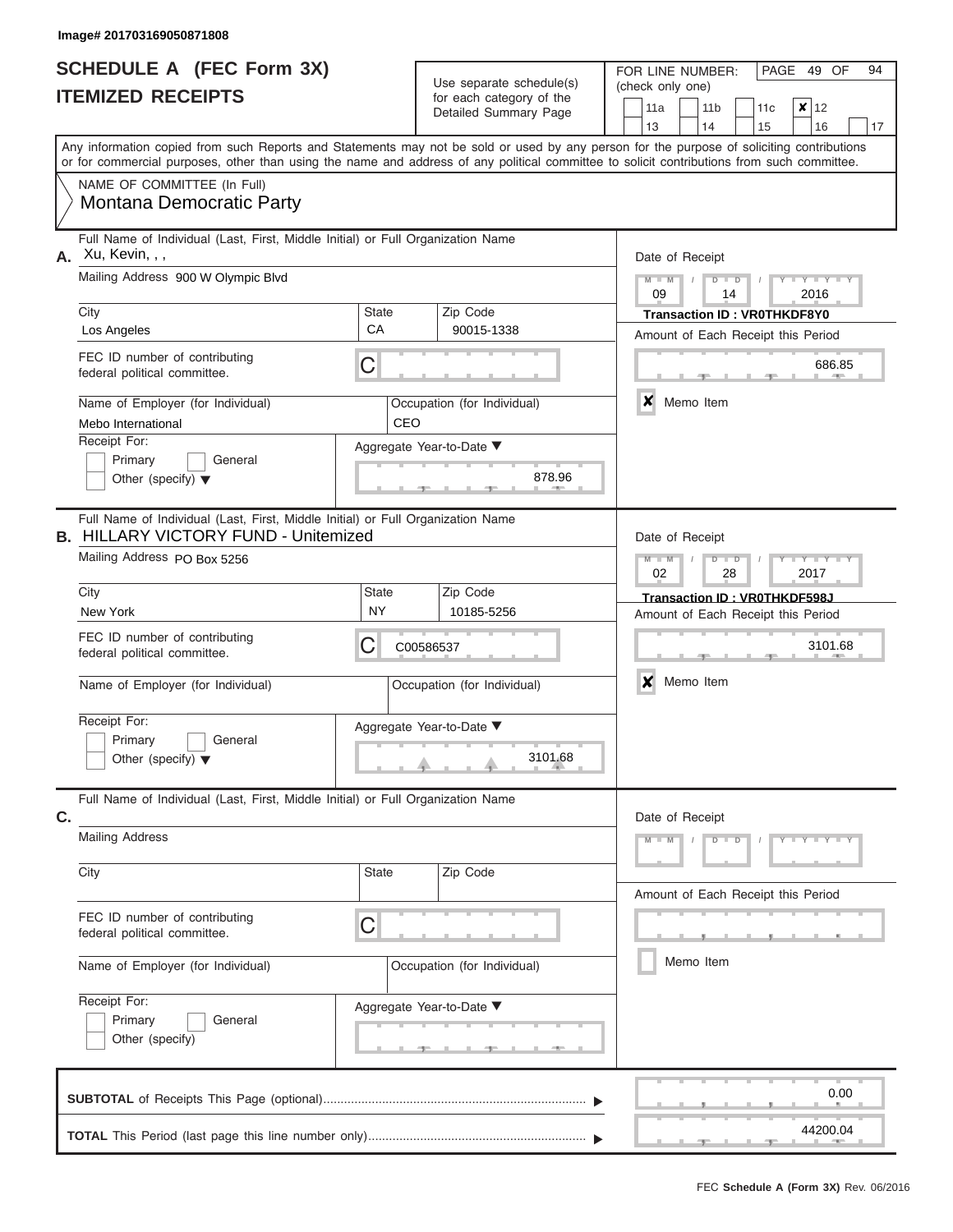|                          | SCHEDULE A (FEC Form 3X) |
|--------------------------|--------------------------|
| <b>ITEMIZED RECEIPTS</b> |                          |

| SCHEDULE A (FEC Form 3X)                                                                                                                                                                                                                                                                |                          | Use separate schedule(s)                          | FOR LINE NUMBER:<br>(check only one) | 94<br>PAGE<br>50 OF                                                      |
|-----------------------------------------------------------------------------------------------------------------------------------------------------------------------------------------------------------------------------------------------------------------------------------------|--------------------------|---------------------------------------------------|--------------------------------------|--------------------------------------------------------------------------|
| <b>ITEMIZED RECEIPTS</b>                                                                                                                                                                                                                                                                |                          | for each category of the<br>Detailed Summary Page | 11a<br>13                            | 12<br>11 <sub>b</sub><br>11c<br>X<br>14<br>15<br>16<br>17                |
| Any information copied from such Reports and Statements may not be sold or used by any person for the purpose of soliciting contributions<br>or for commercial purposes, other than using the name and address of any political committee to solicit contributions from such committee. |                          |                                                   |                                      |                                                                          |
| NAME OF COMMITTEE (In Full)<br>Montana Democratic Party                                                                                                                                                                                                                                 |                          |                                                   |                                      |                                                                          |
| Full Name of Individual (Last, First, Middle Initial) or Full Organization Name<br><b>JGS Corporation</b><br>Α.                                                                                                                                                                         |                          |                                                   | Date of Receipt                      |                                                                          |
| Mailing Address 100 2Nd St E                                                                                                                                                                                                                                                            |                          |                                                   | $M - M$<br>02                        | Y I Y I<br>$D$ $D$<br>15<br>2017                                         |
| City<br>Whitefish                                                                                                                                                                                                                                                                       | <b>State</b><br>MT       | Zip Code<br>59937-2410                            |                                      | <b>Transaction ID: VR0THK9MX92</b><br>Amount of Each Receipt this Period |
| FEC ID number of contributing<br>federal political committee.                                                                                                                                                                                                                           | С                        |                                                   |                                      | 232.10<br><b>CONTRACTOR</b>                                              |
| Name of Employer (for Individual)                                                                                                                                                                                                                                                       |                          | Occupation (for Individual)                       |                                      | Memo Item                                                                |
| Receipt For:<br>Primary<br>General<br>Other (specify) $\blacktriangledown$                                                                                                                                                                                                              | Aggregate Year-to-Date ▼ | 232.10<br><b>CONTRACTOR</b>                       | Refund                               |                                                                          |
| Full Name of Individual (Last, First, Middle Initial) or Full Organization Name<br><b>B.</b> Paychex<br>Mailing Address PO Box 4482                                                                                                                                                     |                          |                                                   | Date of Receipt<br>$M - M$           | $D$ $\Box$ $D$<br>Y I Y I                                                |
| City                                                                                                                                                                                                                                                                                    | <b>State</b>             | Zip Code                                          | 02                                   | 2017<br>27<br>Transaction ID: VR0THKDCMX3                                |
| <b>Carol Stream</b>                                                                                                                                                                                                                                                                     | IL                       | 60197-4482                                        |                                      | Amount of Each Receipt this Period                                       |
| FEC ID number of contributing<br>federal political committee.                                                                                                                                                                                                                           | С                        |                                                   |                                      | 1087.70                                                                  |
| Name of Employer (for Individual)                                                                                                                                                                                                                                                       |                          | Occupation (for Individual)                       |                                      | Memo Item                                                                |
| Receipt For:<br>Primary<br>General                                                                                                                                                                                                                                                      | Aggregate Year-to-Date ▼ |                                                   |                                      |                                                                          |
| Other (specify) $\blacktriangledown$                                                                                                                                                                                                                                                    |                          | 1087.70                                           | Refund                               |                                                                          |
| Full Name of Individual (Last, First, Middle Initial) or Full Organization Name<br>C.                                                                                                                                                                                                   |                          |                                                   | Date of Receipt                      |                                                                          |
| <b>Mailing Address</b>                                                                                                                                                                                                                                                                  |                          |                                                   | $M - M$                              | $Y - Y - Y - Y - Y$<br>$D$ $D$                                           |
| City                                                                                                                                                                                                                                                                                    | State                    | Zip Code                                          |                                      | Amount of Each Receipt this Period                                       |
| FEC ID number of contributing<br>federal political committee.                                                                                                                                                                                                                           | С                        |                                                   |                                      |                                                                          |
| Name of Employer (for Individual)                                                                                                                                                                                                                                                       |                          | Occupation (for Individual)                       |                                      | Memo Item                                                                |
| Receipt For:<br>Primary<br>General<br>Other (specify)                                                                                                                                                                                                                                   | Aggregate Year-to-Date ▼ |                                                   |                                      |                                                                          |
|                                                                                                                                                                                                                                                                                         |                          |                                                   |                                      | -<br>1319.80                                                             |
|                                                                                                                                                                                                                                                                                         |                          |                                                   |                                      | 1319.80<br>$-$<br>一                                                      |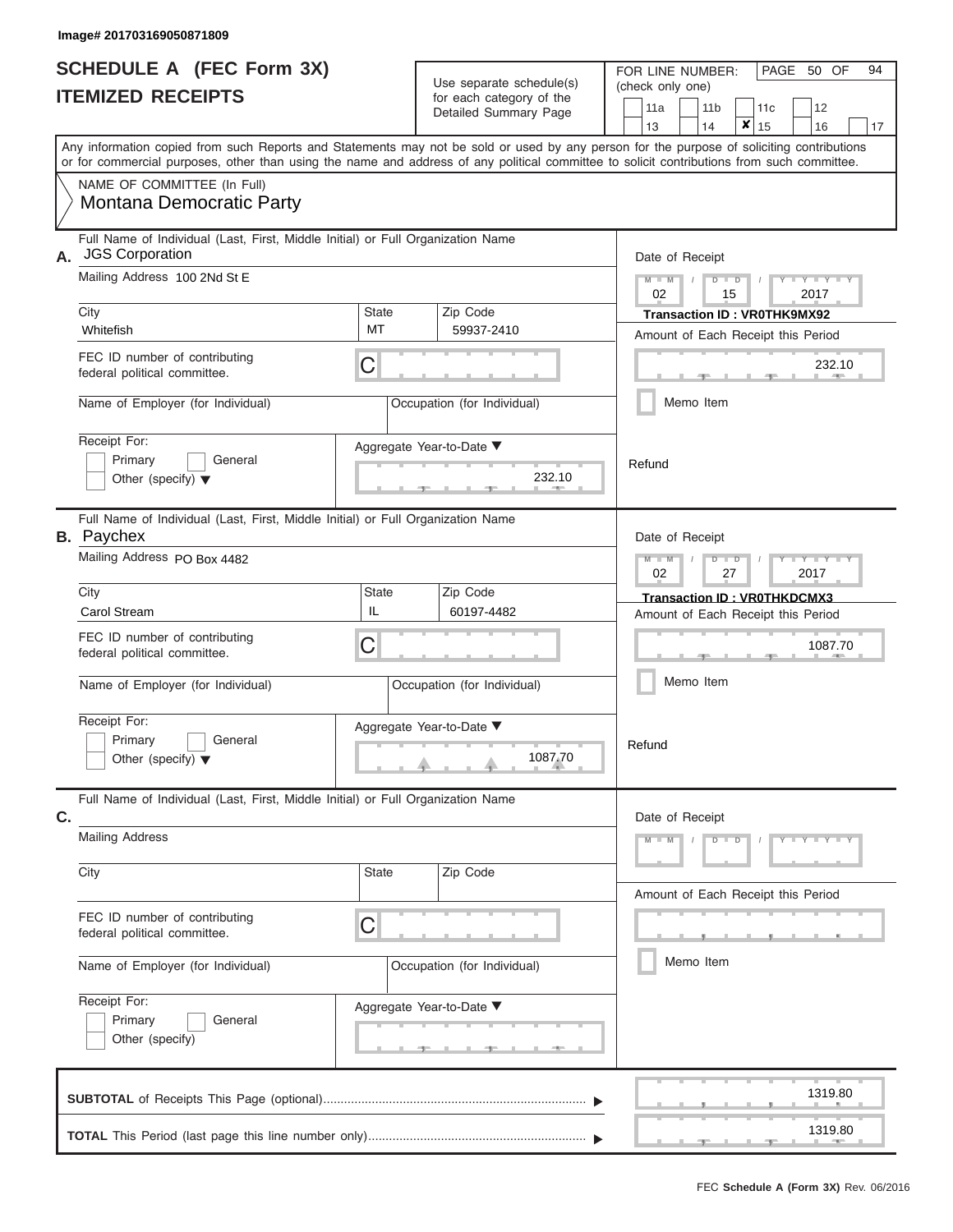|        | <b>SCHEDULE B</b> (FEC Form 3X)                                                                                |                        |           |                                      |                                                                                                                                                                                                                                                                                         |                          |                                     | FOR LINE NUMBER:                      |           |                           |                                                                              |    | PAGE 51 OF                                                                                                                                                                                    | 94 |
|--------|----------------------------------------------------------------------------------------------------------------|------------------------|-----------|--------------------------------------|-----------------------------------------------------------------------------------------------------------------------------------------------------------------------------------------------------------------------------------------------------------------------------------------|--------------------------|-------------------------------------|---------------------------------------|-----------|---------------------------|------------------------------------------------------------------------------|----|-----------------------------------------------------------------------------------------------------------------------------------------------------------------------------------------------|----|
|        | <b>ITEMIZED DISBURSEMENTS</b>                                                                                  |                        |           |                                      | Use separate schedule(s)<br>for each category of the                                                                                                                                                                                                                                    | $\boldsymbol{x}$         | (check only one)<br>21 <sub>b</sub> | 22                                    |           | 23                        | 26                                                                           | 27 |                                                                                                                                                                                               |    |
|        |                                                                                                                |                        |           |                                      | Detailed Summary Page                                                                                                                                                                                                                                                                   |                          | 28a                                 | 28 <sub>b</sub>                       |           | 28c                       | 29                                                                           |    | 30 <sub>b</sub>                                                                                                                                                                               |    |
|        |                                                                                                                |                        |           |                                      | Any information copied from such Reports and Statements may not be sold or used by any person for the purpose of soliciting contributions<br>or for commercial purposes, other than using the name and address of any political committee to solicit contributions from such committee. |                          |                                     |                                       |           |                           |                                                                              |    |                                                                                                                                                                                               |    |
|        | NAME OF COMMITTEE (In Full)                                                                                    |                        |           |                                      |                                                                                                                                                                                                                                                                                         |                          |                                     |                                       |           |                           |                                                                              |    |                                                                                                                                                                                               |    |
|        | <b>Montana Democratic Party</b>                                                                                |                        |           |                                      |                                                                                                                                                                                                                                                                                         |                          |                                     |                                       |           |                           |                                                                              |    |                                                                                                                                                                                               |    |
|        | Full Name (Last, First, Middle Initial)<br>A. ActBlue Technical Services                                       |                        |           |                                      | Date of Disbursement                                                                                                                                                                                                                                                                    |                          |                                     |                                       |           |                           |                                                                              |    |                                                                                                                                                                                               |    |
|        | Mailing Address 14 Arrow St                                                                                    |                        |           |                                      |                                                                                                                                                                                                                                                                                         |                          |                                     | $M$ $M$<br>02                         |           | $D$ $D$<br>01             |                                                                              |    | <b>LYLYLYLY</b><br>2017                                                                                                                                                                       |    |
| City   | Cambridge                                                                                                      |                        |           | <b>State</b><br><b>MA</b>            | Zip Code<br>02138-5106                                                                                                                                                                                                                                                                  |                          |                                     |                                       |           |                           | <b>FEC Identification Number</b>                                             |    |                                                                                                                                                                                               |    |
|        | Purpose of Disbursement<br>Credit card processing fee                                                          |                        |           |                                      |                                                                                                                                                                                                                                                                                         |                          |                                     | С                                     |           |                           |                                                                              |    |                                                                                                                                                                                               |    |
|        | Candidate Name                                                                                                 |                        |           |                                      |                                                                                                                                                                                                                                                                                         | Category/<br><b>Type</b> |                                     |                                       |           |                           | <b>Transaction ID: VQZV9ACHQ</b><br>Amount of Each Disbursement this Period  |    |                                                                                                                                                                                               |    |
|        | Office Sought:                                                                                                 | House<br>Senate        | President | Disbursement For:<br>Primary         | General                                                                                                                                                                                                                                                                                 |                          |                                     |                                       |           |                           |                                                                              |    | 28.23                                                                                                                                                                                         |    |
| State: |                                                                                                                | District:              |           | Other (specify) $\blacktriangledown$ |                                                                                                                                                                                                                                                                                         |                          |                                     |                                       | Memo Item |                           |                                                                              |    |                                                                                                                                                                                               |    |
|        | Full Name (Last, First, Middle Initial)<br><b>B.</b> ActBlue Technical Services<br>Mailing Address 14 Arrow St |                        |           |                                      |                                                                                                                                                                                                                                                                                         |                          |                                     | Date of Disbursement<br>$M - M$<br>02 |           | $D$ $D$<br>05             |                                                                              |    | <b>LY LY LY</b><br>2017                                                                                                                                                                       |    |
| City   | Cambridge                                                                                                      |                        |           | State<br><b>MA</b>                   | Zip Code<br>02138-5106                                                                                                                                                                                                                                                                  |                          |                                     |                                       |           |                           | <b>FEC Identification Number</b>                                             |    |                                                                                                                                                                                               |    |
|        | Purpose of Disbursement<br>Credit card processing fee                                                          |                        |           |                                      |                                                                                                                                                                                                                                                                                         |                          |                                     | С                                     |           |                           |                                                                              |    |                                                                                                                                                                                               |    |
|        | Candidate Name                                                                                                 |                        |           |                                      |                                                                                                                                                                                                                                                                                         | Category/<br><b>Type</b> |                                     |                                       |           |                           | <b>Transaction ID: VQZV9ACCDI</b><br>Amount of Each Disbursement this Period |    |                                                                                                                                                                                               |    |
|        | Office Sought:                                                                                                 | House<br>Senate        |           | Disbursement For:<br>Primary         | General                                                                                                                                                                                                                                                                                 |                          |                                     |                                       |           |                           |                                                                              |    | 90.41                                                                                                                                                                                         |    |
| State: |                                                                                                                | President<br>District: |           | Other (specify)                      |                                                                                                                                                                                                                                                                                         |                          |                                     |                                       | Memo Item |                           |                                                                              |    |                                                                                                                                                                                               |    |
|        | Full Name (Last, First, Middle Initial)<br>C. ActBlue Technical Services                                       |                        |           |                                      |                                                                                                                                                                                                                                                                                         |                          |                                     | Date of Disbursement                  |           |                           |                                                                              |    |                                                                                                                                                                                               |    |
|        | Mailing Address 14 Arrow St                                                                                    |                        |           |                                      |                                                                                                                                                                                                                                                                                         |                          |                                     | $M - M$<br>02                         |           | D<br>$\blacksquare$<br>12 |                                                                              |    | $\frac{1}{2}$ $\frac{1}{2}$ $\frac{1}{2}$ $\frac{1}{2}$ $\frac{1}{2}$ $\frac{1}{2}$ $\frac{1}{2}$ $\frac{1}{2}$ $\frac{1}{2}$ $\frac{1}{2}$ $\frac{1}{2}$ $\frac{1}{2}$ $\frac{1}{2}$<br>2017 |    |
| City   | Cambridge                                                                                                      |                        |           | State<br>МA                          | Zip Code<br>02138-5106                                                                                                                                                                                                                                                                  |                          |                                     |                                       |           |                           | <b>FEC Identification Number</b>                                             |    |                                                                                                                                                                                               |    |
|        | Purpose of Disbursement<br>Credit card processing fee                                                          |                        |           |                                      |                                                                                                                                                                                                                                                                                         |                          |                                     | С                                     |           |                           | <b>Transaction ID: VQZV9ACE5</b>                                             |    |                                                                                                                                                                                               |    |
|        | Candidate Name                                                                                                 |                        |           |                                      |                                                                                                                                                                                                                                                                                         | Category/<br><b>Type</b> |                                     |                                       |           |                           | Amount of Each Disbursement this Period                                      |    |                                                                                                                                                                                               |    |
|        | Office Sought:                                                                                                 | House<br>Senate        |           | Disbursement For:<br>Primary         | General                                                                                                                                                                                                                                                                                 |                          |                                     |                                       |           |                           |                                                                              |    | 97.86                                                                                                                                                                                         |    |
| State: |                                                                                                                | District:              | President | Other (specify) $\blacktriangledown$ |                                                                                                                                                                                                                                                                                         |                          |                                     |                                       | Memo Item |                           |                                                                              |    |                                                                                                                                                                                               |    |
|        |                                                                                                                |                        |           |                                      |                                                                                                                                                                                                                                                                                         |                          |                                     |                                       |           |                           |                                                                              |    | 216.50                                                                                                                                                                                        |    |
|        |                                                                                                                |                        |           |                                      |                                                                                                                                                                                                                                                                                         |                          |                                     |                                       |           |                           |                                                                              |    |                                                                                                                                                                                               |    |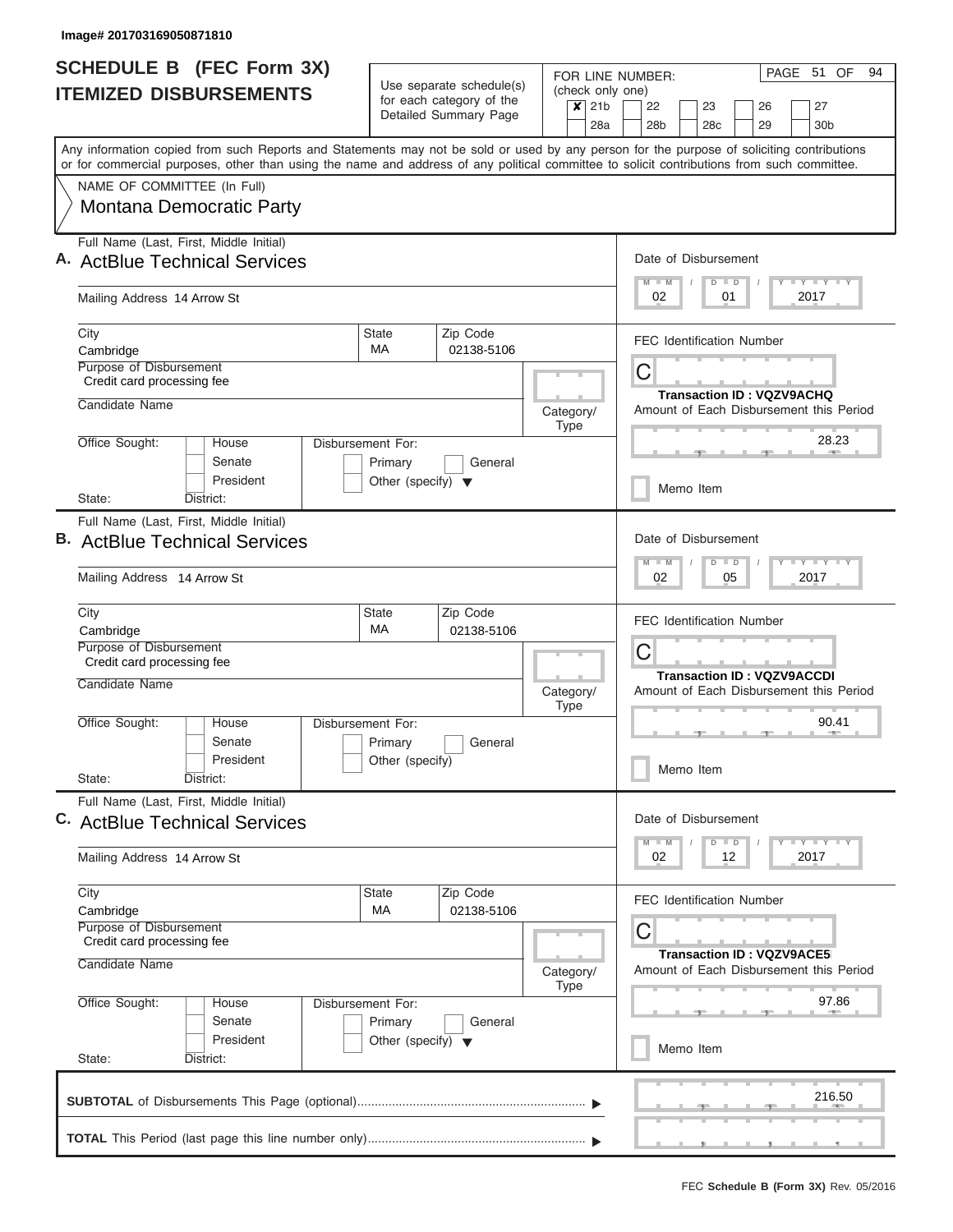| <b>SCHEDULE B</b> (FEC Form 3X)                                                                                                                                                                                                                                                         |                                                                      |                                                              |                      |                           | FOR LINE NUMBER:                    |                 |               |  |                                 |    |                                  |  | PAGE 52 OF                                        | 94 |
|-----------------------------------------------------------------------------------------------------------------------------------------------------------------------------------------------------------------------------------------------------------------------------------------|----------------------------------------------------------------------|--------------------------------------------------------------|----------------------|---------------------------|-------------------------------------|-----------------|---------------|--|---------------------------------|----|----------------------------------|--|---------------------------------------------------|----|
| <b>ITEMIZED DISBURSEMENTS</b>                                                                                                                                                                                                                                                           |                                                                      | Use separate schedule(s)<br>for each category of the         |                      | $\boldsymbol{\mathsf{x}}$ | (check only one)<br>21 <sub>b</sub> | 22              |               |  | 23                              |    | 26                               |  | 27                                                |    |
|                                                                                                                                                                                                                                                                                         |                                                                      | Detailed Summary Page                                        |                      |                           | 28a                                 | 28 <sub>b</sub> |               |  | 28 <sub>c</sub>                 |    | 29                               |  | 30 <sub>b</sub>                                   |    |
| Any information copied from such Reports and Statements may not be sold or used by any person for the purpose of soliciting contributions<br>or for commercial purposes, other than using the name and address of any political committee to solicit contributions from such committee. |                                                                      |                                                              |                      |                           |                                     |                 |               |  |                                 |    |                                  |  |                                                   |    |
| NAME OF COMMITTEE (In Full)                                                                                                                                                                                                                                                             |                                                                      |                                                              |                      |                           |                                     |                 |               |  |                                 |    |                                  |  |                                                   |    |
| Montana Democratic Party                                                                                                                                                                                                                                                                |                                                                      |                                                              |                      |                           |                                     |                 |               |  |                                 |    |                                  |  |                                                   |    |
| Full Name (Last, First, Middle Initial)<br>A. ActBlue Technical Services                                                                                                                                                                                                                |                                                                      |                                                              | Date of Disbursement |                           |                                     |                 |               |  |                                 |    |                                  |  |                                                   |    |
| Mailing Address 14 Arrow St                                                                                                                                                                                                                                                             |                                                                      | <b>TEY TEY TEY</b><br>$M$ $M$<br>$D$ $D$<br>12<br>2017<br>02 |                      |                           |                                     |                 |               |  |                                 |    |                                  |  |                                                   |    |
| City<br>Cambridge                                                                                                                                                                                                                                                                       | <b>State</b><br>MA.                                                  | Zip Code<br>02138-5106                                       |                      |                           |                                     |                 |               |  |                                 |    | <b>FEC Identification Number</b> |  |                                                   |    |
| Purpose of Disbursement<br>Credit card processing fee                                                                                                                                                                                                                                   |                                                                      |                                                              |                      |                           |                                     | С               |               |  |                                 |    |                                  |  | Transaction ID: VQZV9ACHQ                         |    |
| Candidate Name                                                                                                                                                                                                                                                                          |                                                                      |                                                              | Category/            | Type                      |                                     |                 |               |  |                                 |    |                                  |  | Amount of Each Disbursement this Period           |    |
| Office Sought:<br>House<br>Senate<br>President                                                                                                                                                                                                                                          | Disbursement For:<br>Primary<br>Other (specify) $\blacktriangledown$ | General                                                      |                      |                           |                                     |                 |               |  |                                 |    |                                  |  | 4.77                                              |    |
| State:<br>District:                                                                                                                                                                                                                                                                     |                                                                      |                                                              |                      |                           |                                     |                 | Memo Item     |  |                                 |    |                                  |  |                                                   |    |
| Full Name (Last, First, Middle Initial)<br><b>B.</b> ActBlue Technical Services<br>Mailing Address 14 Arrow St                                                                                                                                                                          |                                                                      |                                                              |                      |                           |                                     |                 | $M - M$<br>02 |  | Date of Disbursement<br>$D$ $D$ | 28 |                                  |  | $-1 - Y - 1 - Y - 1 - Y$<br>2017                  |    |
| City<br>Cambridge                                                                                                                                                                                                                                                                       | <b>State</b><br>MA                                                   | Zip Code<br>02138-5106                                       |                      |                           |                                     |                 |               |  |                                 |    | FEC Identification Number        |  |                                                   |    |
| Purpose of Disbursement<br>Credit card processing fee                                                                                                                                                                                                                                   |                                                                      |                                                              |                      |                           |                                     | С               |               |  |                                 |    |                                  |  | <b>Transaction ID: VQZV9ACHGI</b>                 |    |
| Candidate Name                                                                                                                                                                                                                                                                          |                                                                      |                                                              | Category/            | <b>Type</b>               |                                     |                 |               |  |                                 |    |                                  |  | Amount of Each Disbursement this Period           |    |
| Office Sought:<br>House<br>Senate                                                                                                                                                                                                                                                       | Disbursement For:<br>Primary                                         | General                                                      |                      |                           |                                     |                 |               |  |                                 |    |                                  |  | 502.38                                            |    |
| President<br>State:<br>District:                                                                                                                                                                                                                                                        | Other (specify)                                                      |                                                              |                      |                           |                                     |                 | Memo Item     |  |                                 |    |                                  |  |                                                   |    |
| Full Name (Last, First, Middle Initial)<br>C. City National Bank                                                                                                                                                                                                                        |                                                                      |                                                              |                      |                           |                                     |                 |               |  | Date of Disbursement            |    |                                  |  | $T$ $Y$ $T$ $Y$ $T$                               |    |
| Mailing Address 400 N Roxbury Dr                                                                                                                                                                                                                                                        |                                                                      |                                                              |                      |                           |                                     | $M - M$<br>02   |               |  | $D$ $D$<br>01                   |    |                                  |  | 2017                                              |    |
| City<br><b>Beverly Hills</b>                                                                                                                                                                                                                                                            | State<br>CA                                                          | Zip Code<br>90210-5000                                       |                      |                           |                                     |                 |               |  |                                 |    | <b>FEC Identification Number</b> |  |                                                   |    |
| Purpose of Disbursement<br>Credit card processing fee<br>Candidate Name                                                                                                                                                                                                                 |                                                                      |                                                              |                      |                           |                                     | C               |               |  |                                 |    |                                  |  | <b>Transaction ID: VQZV9ACHF</b>                  |    |
| Office Sought:<br>House                                                                                                                                                                                                                                                                 | Disbursement For:                                                    |                                                              | Category/            | Type                      |                                     |                 |               |  |                                 |    |                                  |  | Amount of Each Disbursement this Period<br>117.45 |    |
| Senate<br>President                                                                                                                                                                                                                                                                     | Primary<br>Other (specify) $\blacktriangledown$                      | General                                                      |                      |                           |                                     |                 |               |  |                                 |    |                                  |  |                                                   |    |
| State:<br>District:                                                                                                                                                                                                                                                                     |                                                                      |                                                              |                      |                           |                                     |                 | Memo Item     |  |                                 |    |                                  |  |                                                   |    |
|                                                                                                                                                                                                                                                                                         |                                                                      |                                                              |                      |                           |                                     |                 |               |  |                                 |    |                                  |  | 624.60                                            |    |
|                                                                                                                                                                                                                                                                                         |                                                                      |                                                              |                      |                           |                                     |                 |               |  |                                 |    |                                  |  |                                                   |    |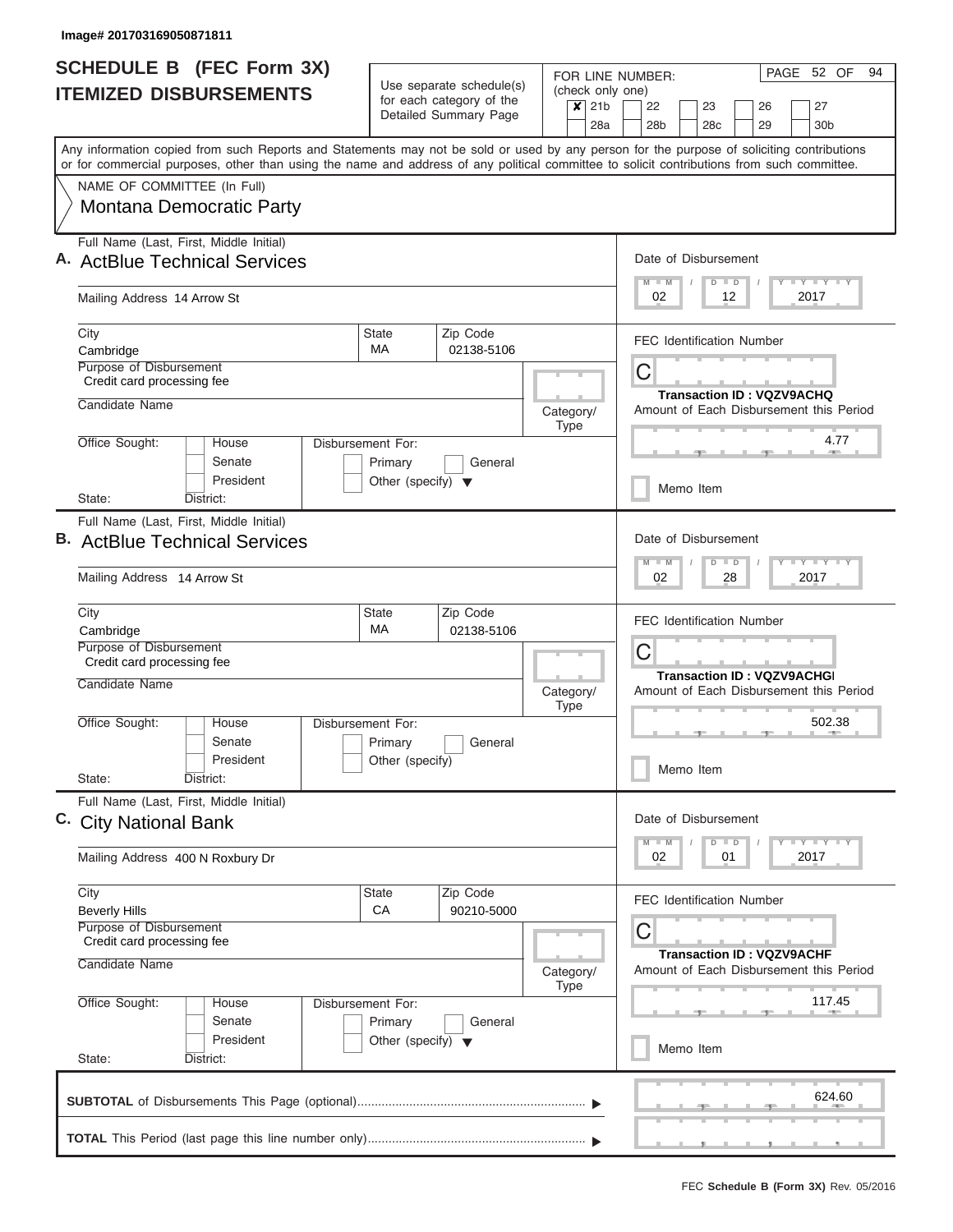| <b>SCHEDULE B (FEC Form 3X)</b>                                                                                                                                                                                                                                                         |                                                 |                                                      |           |                                                              | FOR LINE NUMBER: |                                         |                  |                       |        |                                   |  |                         | PAGE 53 OF                                                                    | 94 |
|-----------------------------------------------------------------------------------------------------------------------------------------------------------------------------------------------------------------------------------------------------------------------------------------|-------------------------------------------------|------------------------------------------------------|-----------|--------------------------------------------------------------|------------------|-----------------------------------------|------------------|-----------------------|--------|-----------------------------------|--|-------------------------|-------------------------------------------------------------------------------|----|
| <b>ITEMIZED DISBURSEMENTS</b>                                                                                                                                                                                                                                                           |                                                 | Use separate schedule(s)<br>for each category of the |           |                                                              | (check only one) |                                         |                  |                       |        |                                   |  |                         |                                                                               |    |
|                                                                                                                                                                                                                                                                                         |                                                 | Detailed Summary Page                                |           | $x$ 21b<br>28a                                               |                  | 22<br>28b                               |                  | 23<br>28 <sub>c</sub> |        | 26<br>29                          |  | 27                      | 30 <sub>b</sub>                                                               |    |
| Any information copied from such Reports and Statements may not be sold or used by any person for the purpose of soliciting contributions<br>or for commercial purposes, other than using the name and address of any political committee to solicit contributions from such committee. |                                                 |                                                      |           |                                                              |                  |                                         |                  |                       |        |                                   |  |                         |                                                                               |    |
| NAME OF COMMITTEE (In Full)                                                                                                                                                                                                                                                             |                                                 |                                                      |           |                                                              |                  |                                         |                  |                       |        |                                   |  |                         |                                                                               |    |
| Montana Democratic Party                                                                                                                                                                                                                                                                |                                                 |                                                      |           |                                                              |                  |                                         |                  |                       |        |                                   |  |                         |                                                                               |    |
| Full Name (Last, First, Middle Initial)<br>A. City National Bank                                                                                                                                                                                                                        |                                                 |                                                      |           |                                                              |                  | Date of Disbursement                    |                  |                       |        |                                   |  |                         |                                                                               |    |
| Mailing Address 400 N Roxbury Dr                                                                                                                                                                                                                                                        |                                                 |                                                      |           | <b>TEY TEY TEY</b><br>$M - M$<br>$D$ $D$<br>28<br>2017<br>02 |                  |                                         |                  |                       |        |                                   |  |                         |                                                                               |    |
| City<br><b>Beverly Hills</b>                                                                                                                                                                                                                                                            | State<br>CA                                     | Zip Code<br>90210-5000                               |           |                                                              |                  | <b>FEC Identification Number</b>        |                  |                       |        |                                   |  |                         |                                                                               |    |
| Purpose of Disbursement<br>Bank fee                                                                                                                                                                                                                                                     |                                                 |                                                      |           |                                                              | C                |                                         |                  |                       |        |                                   |  |                         |                                                                               |    |
| Candidate Name                                                                                                                                                                                                                                                                          |                                                 |                                                      | Category/ |                                                              |                  | Amount of Each Disbursement this Period |                  |                       |        | <b>Transaction ID: VQZV9ACHFI</b> |  |                         |                                                                               |    |
| Office Sought:<br>House                                                                                                                                                                                                                                                                 | Disbursement For:                               |                                                      |           | Type                                                         |                  |                                         |                  |                       |        |                                   |  |                         | 22.00                                                                         |    |
| Senate<br>President                                                                                                                                                                                                                                                                     | Primary<br>Other (specify) $\blacktriangledown$ | General                                              |           |                                                              |                  |                                         |                  |                       |        |                                   |  |                         | <b>CONTRACTOR</b>                                                             |    |
| District:<br>State:                                                                                                                                                                                                                                                                     |                                                 |                                                      |           |                                                              |                  |                                         |                  | Memo Item             |        |                                   |  |                         |                                                                               |    |
| Full Name (Last, First, Middle Initial)                                                                                                                                                                                                                                                 |                                                 |                                                      |           |                                                              |                  |                                         |                  |                       |        |                                   |  |                         |                                                                               |    |
| B. City National Bank                                                                                                                                                                                                                                                                   |                                                 |                                                      |           |                                                              |                  | Date of Disbursement<br>$M - M$         |                  | $D$ $D$               |        |                                   |  | $T - Y = T - Y = T - Y$ |                                                                               |    |
| Mailing Address 400 N Roxbury Dr                                                                                                                                                                                                                                                        |                                                 |                                                      |           |                                                              |                  |                                         | 02<br>28<br>2017 |                       |        |                                   |  |                         |                                                                               |    |
| City<br><b>Beverly Hills</b>                                                                                                                                                                                                                                                            | <b>State</b><br>CA                              | Zip Code<br>90210-5000                               |           |                                                              |                  | <b>FEC Identification Number</b>        |                  |                       |        |                                   |  |                         |                                                                               |    |
| Purpose of Disbursement<br>Bank fee                                                                                                                                                                                                                                                     |                                                 |                                                      |           |                                                              | C                |                                         |                  |                       |        |                                   |  |                         |                                                                               |    |
| Candidate Name                                                                                                                                                                                                                                                                          |                                                 |                                                      | Category/ | Type                                                         |                  | Amount of Each Disbursement this Period |                  |                       |        | <b>Transaction ID: VQZV9ACHFI</b> |  |                         |                                                                               |    |
| Office Sought:<br>House<br>Senate                                                                                                                                                                                                                                                       | Disbursement For:                               | General                                              |           |                                                              |                  |                                         |                  |                       |        |                                   |  |                         | 9.00<br>$\frac{1}{2}$                                                         |    |
| President<br>State:<br>District:                                                                                                                                                                                                                                                        | Primary<br>Other (specify)                      |                                                      |           |                                                              |                  |                                         |                  | Memo Item             |        |                                   |  |                         |                                                                               |    |
| Full Name (Last, First, Middle Initial)                                                                                                                                                                                                                                                 |                                                 |                                                      |           |                                                              |                  |                                         |                  |                       |        |                                   |  |                         |                                                                               |    |
| DEMOCRATIC NATIONAL COMMITTEE<br>C.                                                                                                                                                                                                                                                     |                                                 |                                                      |           |                                                              |                  | Date of Disbursement<br>M               |                  | D                     | $\Box$ |                                   |  |                         | $\mathbf{I}$ $\mathbf{Y}$ $\mathbf{I}$ $\mathbf{Y}$ $\mathbf{I}$ $\mathbf{Y}$ |    |
| Mailing Address 430 S Capitol St SE                                                                                                                                                                                                                                                     |                                                 |                                                      |           |                                                              |                  | 02                                      |                  |                       | 28     |                                   |  | 2017                    |                                                                               |    |
| City<br>Washington                                                                                                                                                                                                                                                                      | <b>State</b><br>DC                              | Zip Code<br>20003-4095                               |           |                                                              |                  | <b>FEC Identification Number</b>        |                  |                       |        |                                   |  |                         |                                                                               |    |
| Purpose of Disbursement<br>In-kind received-Voter file access                                                                                                                                                                                                                           |                                                 |                                                      |           |                                                              |                  |                                         |                  | C00010603             |        |                                   |  |                         |                                                                               |    |
| Candidate Name                                                                                                                                                                                                                                                                          |                                                 |                                                      | Category/ | Type                                                         |                  | Amount of Each Disbursement this Period |                  |                       |        | <b>Transaction ID: VQZV9ACHF</b>  |  |                         |                                                                               |    |
| Office Sought:<br>House<br>Senate                                                                                                                                                                                                                                                       | Disbursement For:<br>Primary                    | General                                              |           |                                                              |                  |                                         |                  |                       |        |                                   |  |                         | 2941.17                                                                       |    |
| President<br>State:<br>District:                                                                                                                                                                                                                                                        | Other (specify) $\blacktriangledown$            |                                                      |           |                                                              |                  |                                         |                  | Memo Item             |        |                                   |  |                         |                                                                               |    |
|                                                                                                                                                                                                                                                                                         |                                                 |                                                      |           |                                                              |                  |                                         |                  |                       |        |                                   |  |                         | 2972.17                                                                       |    |
|                                                                                                                                                                                                                                                                                         |                                                 |                                                      |           |                                                              |                  |                                         |                  |                       |        |                                   |  |                         |                                                                               |    |
|                                                                                                                                                                                                                                                                                         |                                                 |                                                      |           |                                                              |                  |                                         |                  |                       |        |                                   |  |                         |                                                                               |    |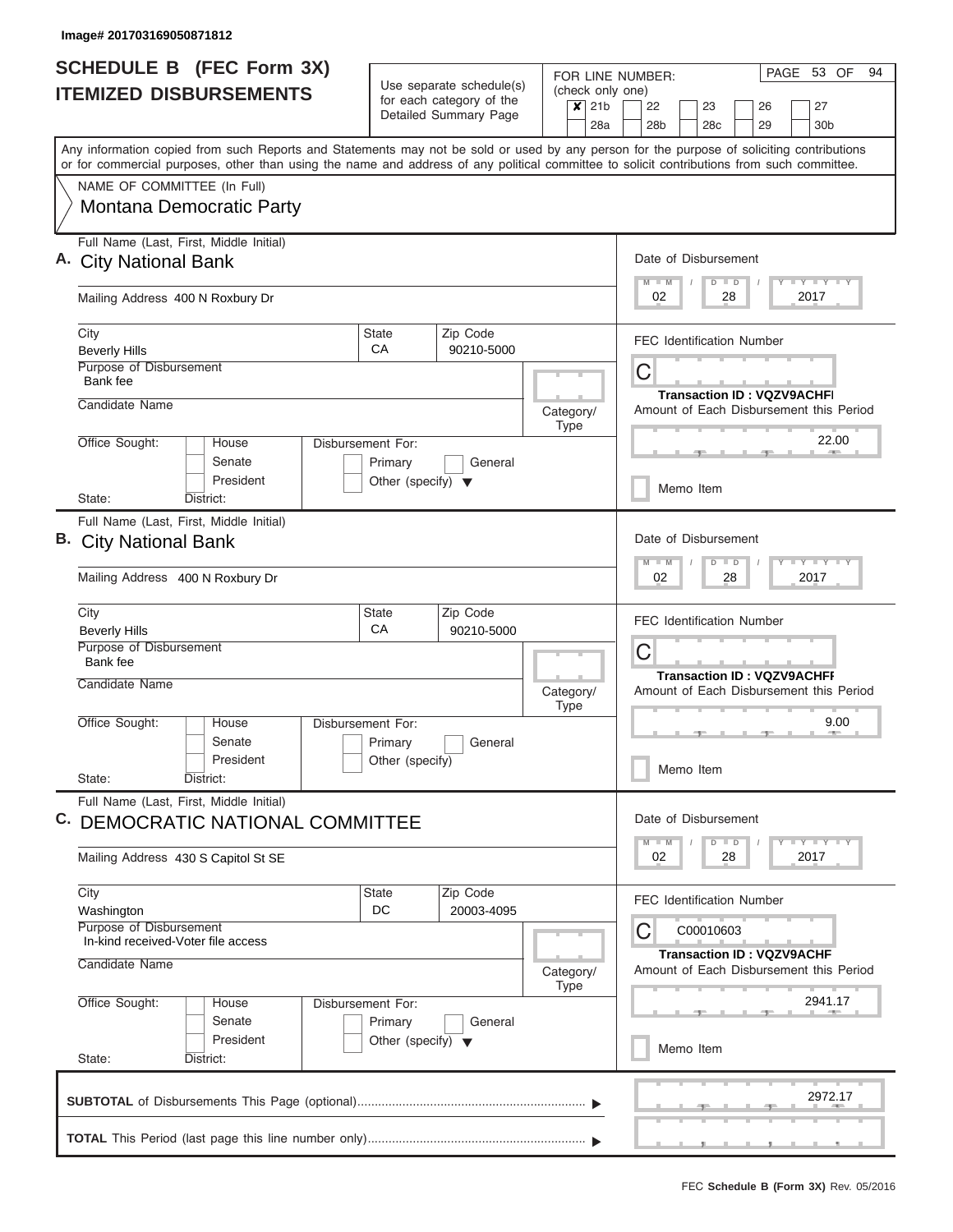ı

|    | <b>SCHEDULE B</b> (FEC Form 3X)                                                                                                                                                                                                                                                         |                                                 |                                                      | PAGE 54 OF<br>94<br>FOR LINE NUMBER: |                          |     |                                                                                                                |
|----|-----------------------------------------------------------------------------------------------------------------------------------------------------------------------------------------------------------------------------------------------------------------------------------------|-------------------------------------------------|------------------------------------------------------|--------------------------------------|--------------------------|-----|----------------------------------------------------------------------------------------------------------------|
|    | <b>ITEMIZED DISBURSEMENTS</b>                                                                                                                                                                                                                                                           |                                                 | Use separate schedule(s)<br>for each category of the |                                      |                          |     | (check only one)                                                                                               |
|    |                                                                                                                                                                                                                                                                                         |                                                 | Detailed Summary Page                                |                                      | $x$ 21b                  | 28a | 22<br>23<br>26<br>27<br>28 <sub>b</sub><br>29<br>30 <sub>b</sub><br>28c                                        |
|    | Any information copied from such Reports and Statements may not be sold or used by any person for the purpose of soliciting contributions<br>or for commercial purposes, other than using the name and address of any political committee to solicit contributions from such committee. |                                                 |                                                      |                                      |                          |     |                                                                                                                |
|    | NAME OF COMMITTEE (In Full)                                                                                                                                                                                                                                                             |                                                 |                                                      |                                      |                          |     |                                                                                                                |
|    | Montana Democratic Party                                                                                                                                                                                                                                                                |                                                 |                                                      |                                      |                          |     |                                                                                                                |
|    | Full Name (Last, First, Middle Initial)<br>A. First Interstate Bank                                                                                                                                                                                                                     |                                                 |                                                      |                                      |                          |     | Date of Disbursement                                                                                           |
|    |                                                                                                                                                                                                                                                                                         |                                                 |                                                      |                                      |                          |     | Y LY LY LY<br>$M$ $M$<br>$D$ $D$                                                                               |
|    | Mailing Address PO Box 6013                                                                                                                                                                                                                                                             |                                                 |                                                      |                                      |                          |     | 2017<br>02<br>28                                                                                               |
|    | City<br>Helena                                                                                                                                                                                                                                                                          | State<br>МT                                     | Zip Code<br>59604-6013                               |                                      |                          |     | <b>FEC Identification Number</b>                                                                               |
|    | Purpose of Disbursement                                                                                                                                                                                                                                                                 |                                                 |                                                      |                                      |                          |     | C                                                                                                              |
|    | Bank fee<br>Candidate Name                                                                                                                                                                                                                                                              |                                                 |                                                      |                                      |                          |     | <b>Transaction ID: VQZV9ACGA</b>                                                                               |
|    |                                                                                                                                                                                                                                                                                         |                                                 |                                                      |                                      | Category/<br><b>Type</b> |     | Amount of Each Disbursement this Period                                                                        |
|    | Office Sought:<br>House                                                                                                                                                                                                                                                                 | Disbursement For:                               |                                                      |                                      |                          |     | 9.70                                                                                                           |
|    | Senate<br>President                                                                                                                                                                                                                                                                     | Primary<br>Other (specify) $\blacktriangledown$ | General                                              |                                      |                          |     |                                                                                                                |
|    | State:<br>District:                                                                                                                                                                                                                                                                     |                                                 |                                                      |                                      |                          |     | Memo Item                                                                                                      |
|    | Full Name (Last, First, Middle Initial)<br>B. First Interstate Bank                                                                                                                                                                                                                     |                                                 |                                                      |                                      |                          |     | Date of Disbursement                                                                                           |
|    |                                                                                                                                                                                                                                                                                         |                                                 |                                                      |                                      |                          |     | $-Y - Y - I - Y$<br>$M - M$<br>$D$ $D$                                                                         |
|    | Mailing Address PO Box 6013                                                                                                                                                                                                                                                             |                                                 |                                                      |                                      |                          |     | 02<br>28<br>2017                                                                                               |
|    | City<br>Helena                                                                                                                                                                                                                                                                          | State<br>МT                                     | Zip Code<br>59604-6013                               |                                      |                          |     | <b>FEC Identification Number</b>                                                                               |
|    | Purpose of Disbursement                                                                                                                                                                                                                                                                 |                                                 |                                                      |                                      |                          |     | C                                                                                                              |
|    | Bank fee<br>Candidate Name                                                                                                                                                                                                                                                              |                                                 |                                                      |                                      |                          |     | <b>Transaction ID: VQZV9ACGAI</b>                                                                              |
|    |                                                                                                                                                                                                                                                                                         |                                                 |                                                      |                                      | Category/<br><b>Type</b> |     | Amount of Each Disbursement this Period                                                                        |
|    | Office Sought:<br>House                                                                                                                                                                                                                                                                 | Disbursement For:                               |                                                      |                                      |                          |     | 9.00                                                                                                           |
|    | Senate<br>President                                                                                                                                                                                                                                                                     | Primary<br>Other (specify)                      | General                                              |                                      |                          |     |                                                                                                                |
|    | State:<br>District:                                                                                                                                                                                                                                                                     |                                                 |                                                      |                                      |                          |     | Memo Item                                                                                                      |
| C. | Full Name (Last, First, Middle Initial)<br><b>First Interstate Bank</b>                                                                                                                                                                                                                 |                                                 |                                                      |                                      |                          |     | Date of Disbursement                                                                                           |
|    |                                                                                                                                                                                                                                                                                         |                                                 |                                                      |                                      |                          |     | $\mathbb{L} \mathbb{Y}$ $\mathbb{L} \mathbb{Y}$ $\mathbb{L} \mathbb{Y}$<br>$M - M$<br>$\Box$<br>$\overline{D}$ |
|    | Mailing Address PO Box 6013                                                                                                                                                                                                                                                             |                                                 |                                                      |                                      |                          |     | 02<br>28<br>2017                                                                                               |
|    | City                                                                                                                                                                                                                                                                                    | State                                           | Zip Code                                             |                                      |                          |     | <b>FEC Identification Number</b>                                                                               |
|    | Helena<br>Purpose of Disbursement                                                                                                                                                                                                                                                       | MT                                              | 59604-6013                                           |                                      |                          |     | С                                                                                                              |
|    | Bank fee<br>Candidate Name                                                                                                                                                                                                                                                              |                                                 |                                                      |                                      |                          |     | <b>Transaction ID: VQZV9ACGE</b>                                                                               |
|    |                                                                                                                                                                                                                                                                                         |                                                 |                                                      |                                      | Category/<br><b>Type</b> |     | Amount of Each Disbursement this Period                                                                        |
|    | Office Sought:<br>House                                                                                                                                                                                                                                                                 | Disbursement For:                               |                                                      |                                      |                          |     | 9.95                                                                                                           |
|    | Senate<br>President                                                                                                                                                                                                                                                                     | Primary<br>Other (specify) $\blacktriangledown$ | General                                              |                                      |                          |     |                                                                                                                |
|    | State:<br>District:                                                                                                                                                                                                                                                                     |                                                 |                                                      |                                      |                          |     | Memo Item                                                                                                      |
|    |                                                                                                                                                                                                                                                                                         |                                                 |                                                      |                                      |                          |     | 28.65                                                                                                          |
|    |                                                                                                                                                                                                                                                                                         |                                                 |                                                      |                                      |                          |     |                                                                                                                |
|    |                                                                                                                                                                                                                                                                                         |                                                 |                                                      |                                      |                          |     |                                                                                                                |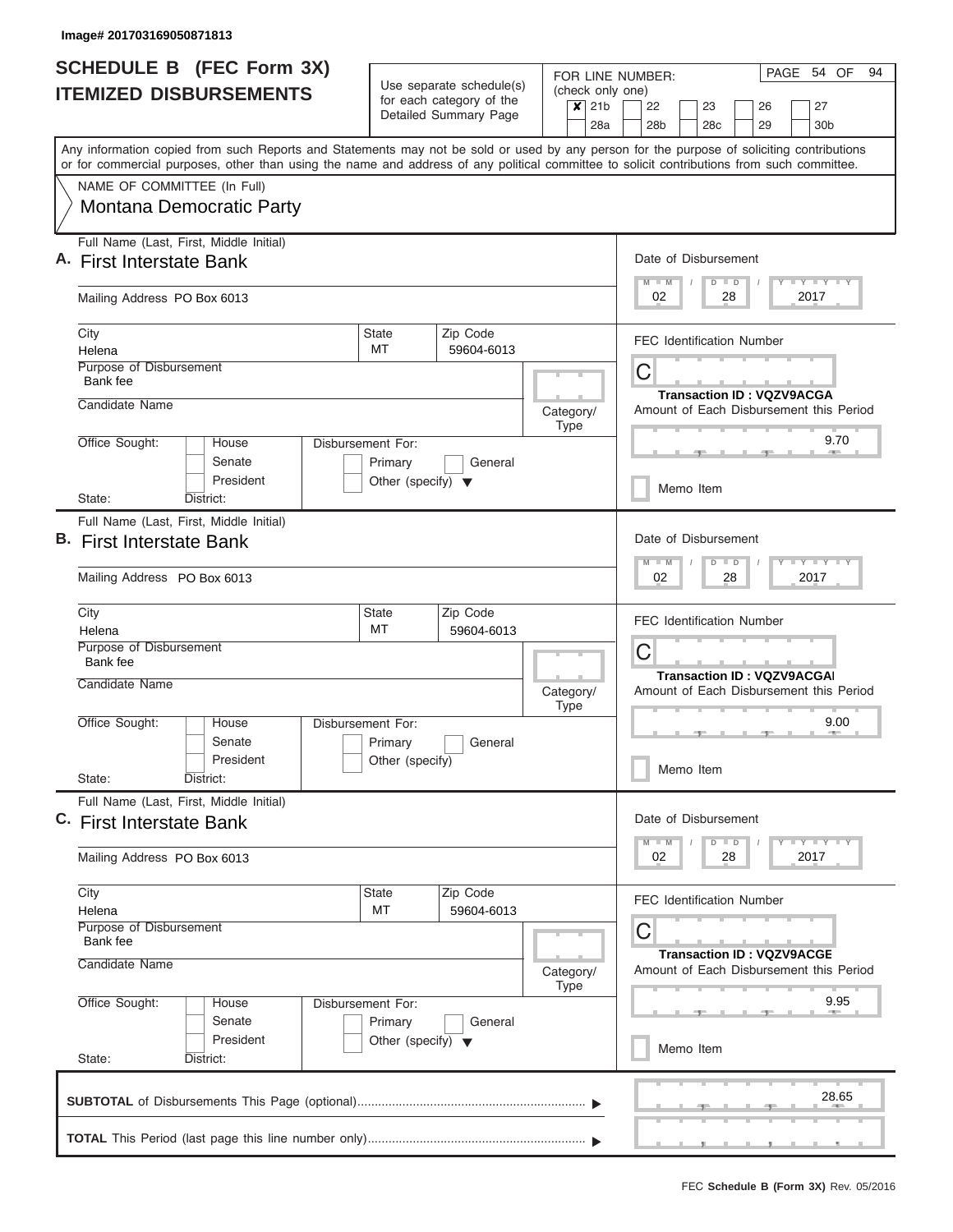| <b>SCHEDULE B</b> (FEC Form 3X)                                                                                                            |                                                 |                                                      |                                            | PAGE 55 OF<br>94<br>FOR LINE NUMBER:                                        |  |  |  |  |  |  |
|--------------------------------------------------------------------------------------------------------------------------------------------|-------------------------------------------------|------------------------------------------------------|--------------------------------------------|-----------------------------------------------------------------------------|--|--|--|--|--|--|
| <b>ITEMIZED DISBURSEMENTS</b>                                                                                                              |                                                 | Use separate schedule(s)<br>for each category of the |                                            | (check only one)                                                            |  |  |  |  |  |  |
|                                                                                                                                            |                                                 | Detailed Summary Page                                | $\boldsymbol{x}$<br>21 <sub>b</sub><br>28a | 22<br>27<br>23<br>26<br>28 <sub>b</sub><br>28c<br>29<br>30 <sub>b</sub>     |  |  |  |  |  |  |
| Any information copied from such Reports and Statements may not be sold or used by any person for the purpose of soliciting contributions  |                                                 |                                                      |                                            |                                                                             |  |  |  |  |  |  |
| or for commercial purposes, other than using the name and address of any political committee to solicit contributions from such committee. |                                                 |                                                      |                                            |                                                                             |  |  |  |  |  |  |
| NAME OF COMMITTEE (In Full)                                                                                                                |                                                 |                                                      |                                            |                                                                             |  |  |  |  |  |  |
| Montana Democratic Party                                                                                                                   |                                                 |                                                      |                                            |                                                                             |  |  |  |  |  |  |
| Full Name (Last, First, Middle Initial)<br>A. First Interstate Bank                                                                        |                                                 |                                                      |                                            | Date of Disbursement                                                        |  |  |  |  |  |  |
|                                                                                                                                            |                                                 |                                                      |                                            | Y I Y I Y I Y<br>$M$ $M$<br>$D$ $D$                                         |  |  |  |  |  |  |
| Mailing Address PO Box 6013                                                                                                                |                                                 |                                                      |                                            | 2017<br>02<br>28                                                            |  |  |  |  |  |  |
| City<br>Helena                                                                                                                             | <b>State</b><br>MT                              | Zip Code<br>59604-6013                               |                                            | <b>FEC Identification Number</b>                                            |  |  |  |  |  |  |
| Purpose of Disbursement                                                                                                                    |                                                 |                                                      |                                            | C                                                                           |  |  |  |  |  |  |
| Bank fee<br>Candidate Name                                                                                                                 |                                                 |                                                      |                                            | <b>Transaction ID: VQZV9ACGE</b>                                            |  |  |  |  |  |  |
|                                                                                                                                            |                                                 |                                                      | Category/<br><b>Type</b>                   | Amount of Each Disbursement this Period                                     |  |  |  |  |  |  |
| Office Sought:<br>House                                                                                                                    | Disbursement For:                               |                                                      |                                            | 77.10                                                                       |  |  |  |  |  |  |
| Senate<br>President                                                                                                                        | Primary<br>Other (specify) $\blacktriangledown$ | General                                              |                                            |                                                                             |  |  |  |  |  |  |
| State:<br>District:                                                                                                                        |                                                 |                                                      |                                            | Memo Item                                                                   |  |  |  |  |  |  |
| Full Name (Last, First, Middle Initial)                                                                                                    |                                                 |                                                      |                                            |                                                                             |  |  |  |  |  |  |
| B. Google                                                                                                                                  |                                                 |                                                      |                                            | Date of Disbursement                                                        |  |  |  |  |  |  |
| Mailing Address 1600 Amphitheatre Pkwy                                                                                                     |                                                 |                                                      |                                            | $D$ $D$<br>Y FY FY FY<br>$M - M$<br>02<br>06<br>2017                        |  |  |  |  |  |  |
| City                                                                                                                                       | State                                           | Zip Code                                             |                                            |                                                                             |  |  |  |  |  |  |
| <b>Mountain View</b>                                                                                                                       | CA                                              | 94043-1351                                           |                                            | <b>FEC Identification Number</b>                                            |  |  |  |  |  |  |
| Purpose of Disbursement<br>Email                                                                                                           |                                                 |                                                      |                                            | C                                                                           |  |  |  |  |  |  |
| Candidate Name                                                                                                                             |                                                 |                                                      | Category/                                  | <b>Transaction ID: VQZV9ACGA</b><br>Amount of Each Disbursement this Period |  |  |  |  |  |  |
| Office Sought:<br>House                                                                                                                    | Disbursement For:                               |                                                      | <b>Type</b>                                | 20.00<br><b>COLLECTION</b>                                                  |  |  |  |  |  |  |
| Senate                                                                                                                                     | Primary                                         | General                                              |                                            |                                                                             |  |  |  |  |  |  |
| President<br>State:<br>District:                                                                                                           | Other (specify)                                 |                                                      |                                            | Memo Item                                                                   |  |  |  |  |  |  |
| Full Name (Last, First, Middle Initial)                                                                                                    |                                                 |                                                      |                                            |                                                                             |  |  |  |  |  |  |
| C. Gordon & Schwenkmeyer                                                                                                                   |                                                 |                                                      |                                            | Date of Disbursement                                                        |  |  |  |  |  |  |
| Mailing Address 300 N Sepulveda Blvd<br>Ste 2050                                                                                           |                                                 |                                                      |                                            | Y TY TY TY<br>$M$ $M$<br>$D$ $D$<br>2017<br>02<br>08                        |  |  |  |  |  |  |
| City                                                                                                                                       | State                                           | Zip Code                                             |                                            | <b>FEC Identification Number</b>                                            |  |  |  |  |  |  |
| El Segundo<br>Purpose of Disbursement                                                                                                      | CA                                              | 90245-4472                                           |                                            | C                                                                           |  |  |  |  |  |  |
| Fundraising fee<br>Candidate Name                                                                                                          |                                                 |                                                      |                                            | <b>Transaction ID: VQZV9ACHF</b>                                            |  |  |  |  |  |  |
|                                                                                                                                            |                                                 |                                                      | Category/<br><b>Type</b>                   | Amount of Each Disbursement this Period                                     |  |  |  |  |  |  |
| Office Sought:<br>House                                                                                                                    | Disbursement For:                               |                                                      |                                            | 645.79                                                                      |  |  |  |  |  |  |
| Senate<br>President                                                                                                                        | Primary<br>Other (specify) $\blacktriangledown$ | General                                              |                                            |                                                                             |  |  |  |  |  |  |
| State:<br>District:                                                                                                                        |                                                 |                                                      |                                            | Memo Item                                                                   |  |  |  |  |  |  |
|                                                                                                                                            |                                                 |                                                      |                                            | 742.89                                                                      |  |  |  |  |  |  |
|                                                                                                                                            |                                                 |                                                      |                                            |                                                                             |  |  |  |  |  |  |
|                                                                                                                                            |                                                 |                                                      |                                            | <u>, , , , , , , , , , , , , , , ,</u>                                      |  |  |  |  |  |  |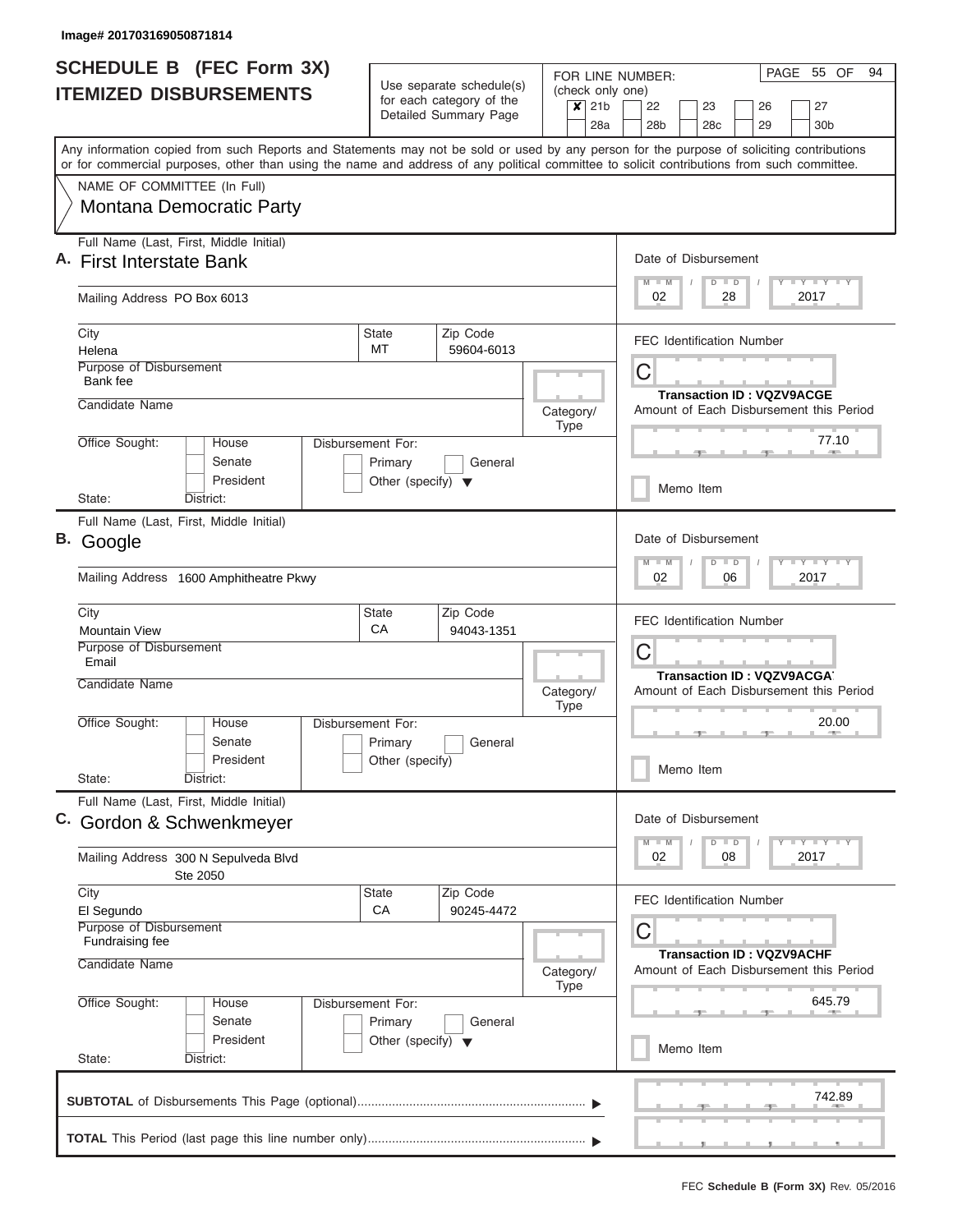| <b>SCHEDULE B</b> (FEC Form 3X)                                                                                                                                                                                                                                                         |                                                      |                        |                          |                  | PAGE 56 OF<br>94<br>FOR LINE NUMBER:                                                                                        |  |  |  |  |  |  |
|-----------------------------------------------------------------------------------------------------------------------------------------------------------------------------------------------------------------------------------------------------------------------------------------|------------------------------------------------------|------------------------|--------------------------|------------------|-----------------------------------------------------------------------------------------------------------------------------|--|--|--|--|--|--|
| <b>ITEMIZED DISBURSEMENTS</b>                                                                                                                                                                                                                                                           | Use separate schedule(s)<br>for each category of the |                        |                          | (check only one) |                                                                                                                             |  |  |  |  |  |  |
|                                                                                                                                                                                                                                                                                         |                                                      | Detailed Summary Page  |                          | $x$ 21b<br>28a   | 22<br>27<br>23<br>26<br>28 <sub>b</sub><br>28c<br>29<br>30b                                                                 |  |  |  |  |  |  |
| Any information copied from such Reports and Statements may not be sold or used by any person for the purpose of soliciting contributions<br>or for commercial purposes, other than using the name and address of any political committee to solicit contributions from such committee. |                                                      |                        |                          |                  |                                                                                                                             |  |  |  |  |  |  |
| NAME OF COMMITTEE (In Full)                                                                                                                                                                                                                                                             |                                                      |                        |                          |                  |                                                                                                                             |  |  |  |  |  |  |
| Montana Democratic Party                                                                                                                                                                                                                                                                |                                                      |                        |                          |                  |                                                                                                                             |  |  |  |  |  |  |
| Full Name (Last, First, Middle Initial)<br>A. Gordon & Schwenkmeyer                                                                                                                                                                                                                     |                                                      |                        |                          |                  | Date of Disbursement<br>Y LY LY LY                                                                                          |  |  |  |  |  |  |
| Mailing Address 300 N Sepulveda Blvd<br>Ste 2050                                                                                                                                                                                                                                        |                                                      |                        |                          |                  | $M - M$<br>$D$ $D$<br>2017<br>02<br>08                                                                                      |  |  |  |  |  |  |
| City                                                                                                                                                                                                                                                                                    | State<br>CA                                          | Zip Code               |                          |                  | <b>FEC Identification Number</b>                                                                                            |  |  |  |  |  |  |
| El Segundo<br>Purpose of Disbursement                                                                                                                                                                                                                                                   |                                                      | 90245-4472             |                          |                  | C                                                                                                                           |  |  |  |  |  |  |
| Fundraising fee                                                                                                                                                                                                                                                                         |                                                      |                        |                          |                  | Transaction ID: VQZV9ACHF                                                                                                   |  |  |  |  |  |  |
| Candidate Name                                                                                                                                                                                                                                                                          |                                                      |                        | Category/<br>Type        |                  | Amount of Each Disbursement this Period                                                                                     |  |  |  |  |  |  |
| Office Sought:<br>House<br>Senate                                                                                                                                                                                                                                                       | Disbursement For:<br>Primary                         | General                |                          |                  | 1630.68                                                                                                                     |  |  |  |  |  |  |
| President                                                                                                                                                                                                                                                                               | Other (specify) $\blacktriangledown$                 |                        |                          |                  | Memo Item                                                                                                                   |  |  |  |  |  |  |
| State:<br>District:<br>Full Name (Last, First, Middle Initial)                                                                                                                                                                                                                          |                                                      |                        |                          |                  |                                                                                                                             |  |  |  |  |  |  |
| B. New Blue Interactive, LLC                                                                                                                                                                                                                                                            |                                                      |                        |                          |                  | Date of Disbursement<br>$\mathbf{I} = \mathbf{Y} - \mathbf{I} - \mathbf{Y} - \mathbf{I} - \mathbf{Y}$<br>$M - M$<br>$D$ $D$ |  |  |  |  |  |  |
| Mailing Address 1146 19Th St NW<br>Ste 750                                                                                                                                                                                                                                              |                                                      |                        |                          |                  | 02<br>07<br>2017                                                                                                            |  |  |  |  |  |  |
| City<br>Washington                                                                                                                                                                                                                                                                      | State<br>DC                                          | Zip Code<br>20036-3740 |                          |                  | <b>FEC Identification Number</b>                                                                                            |  |  |  |  |  |  |
| Purpose of Disbursement<br>Donor Development                                                                                                                                                                                                                                            |                                                      |                        |                          |                  | C                                                                                                                           |  |  |  |  |  |  |
| Candidate Name                                                                                                                                                                                                                                                                          |                                                      |                        | Category/<br><b>Type</b> |                  | <b>Transaction ID: VQZV9ACGD,</b><br>Amount of Each Disbursement this Period                                                |  |  |  |  |  |  |
| Office Sought:<br>House                                                                                                                                                                                                                                                                 | Disbursement For:                                    |                        |                          |                  | 3500.00                                                                                                                     |  |  |  |  |  |  |
| Senate<br>President                                                                                                                                                                                                                                                                     | Primary<br>Other (specify)                           | General                |                          |                  | Memo Item                                                                                                                   |  |  |  |  |  |  |
| State:<br>District:                                                                                                                                                                                                                                                                     |                                                      |                        |                          |                  |                                                                                                                             |  |  |  |  |  |  |
| Full Name (Last, First, Middle Initial)<br>C. New Blue Interactive, LLC                                                                                                                                                                                                                 |                                                      |                        |                          |                  | Date of Disbursement                                                                                                        |  |  |  |  |  |  |
| Mailing Address 1146 19Th St NW<br>Ste 750                                                                                                                                                                                                                                              |                                                      |                        |                          |                  | $\mathbf{I}$ $\mathbf{Y}$ $\mathbf{I}$ $\mathbf{Y}$ $\mathbf{I}$ $\mathbf{Y}$<br>$M$ $M$<br>$D$ $D$<br>02<br>28<br>2017     |  |  |  |  |  |  |
| City                                                                                                                                                                                                                                                                                    | State<br>DC                                          | Zip Code<br>20036-3740 |                          |                  | <b>FEC Identification Number</b>                                                                                            |  |  |  |  |  |  |
| Washington<br>Purpose of Disbursement<br>Donor Development                                                                                                                                                                                                                              |                                                      |                        |                          |                  | С                                                                                                                           |  |  |  |  |  |  |
| Candidate Name                                                                                                                                                                                                                                                                          |                                                      |                        | Category/<br><b>Type</b> |                  | <b>Transaction ID: VQZV9ACGD</b><br>Amount of Each Disbursement this Period                                                 |  |  |  |  |  |  |
| Office Sought:<br>House<br>Senate                                                                                                                                                                                                                                                       | Disbursement For:                                    |                        |                          |                  | 3500.00                                                                                                                     |  |  |  |  |  |  |
| President<br>State:<br>District:                                                                                                                                                                                                                                                        | Primary<br>Other (specify) $\blacktriangledown$      | General                |                          |                  | Memo Item                                                                                                                   |  |  |  |  |  |  |
|                                                                                                                                                                                                                                                                                         |                                                      |                        |                          |                  | 8630.68                                                                                                                     |  |  |  |  |  |  |
|                                                                                                                                                                                                                                                                                         |                                                      |                        |                          |                  | 13215.49                                                                                                                    |  |  |  |  |  |  |
|                                                                                                                                                                                                                                                                                         |                                                      |                        |                          |                  |                                                                                                                             |  |  |  |  |  |  |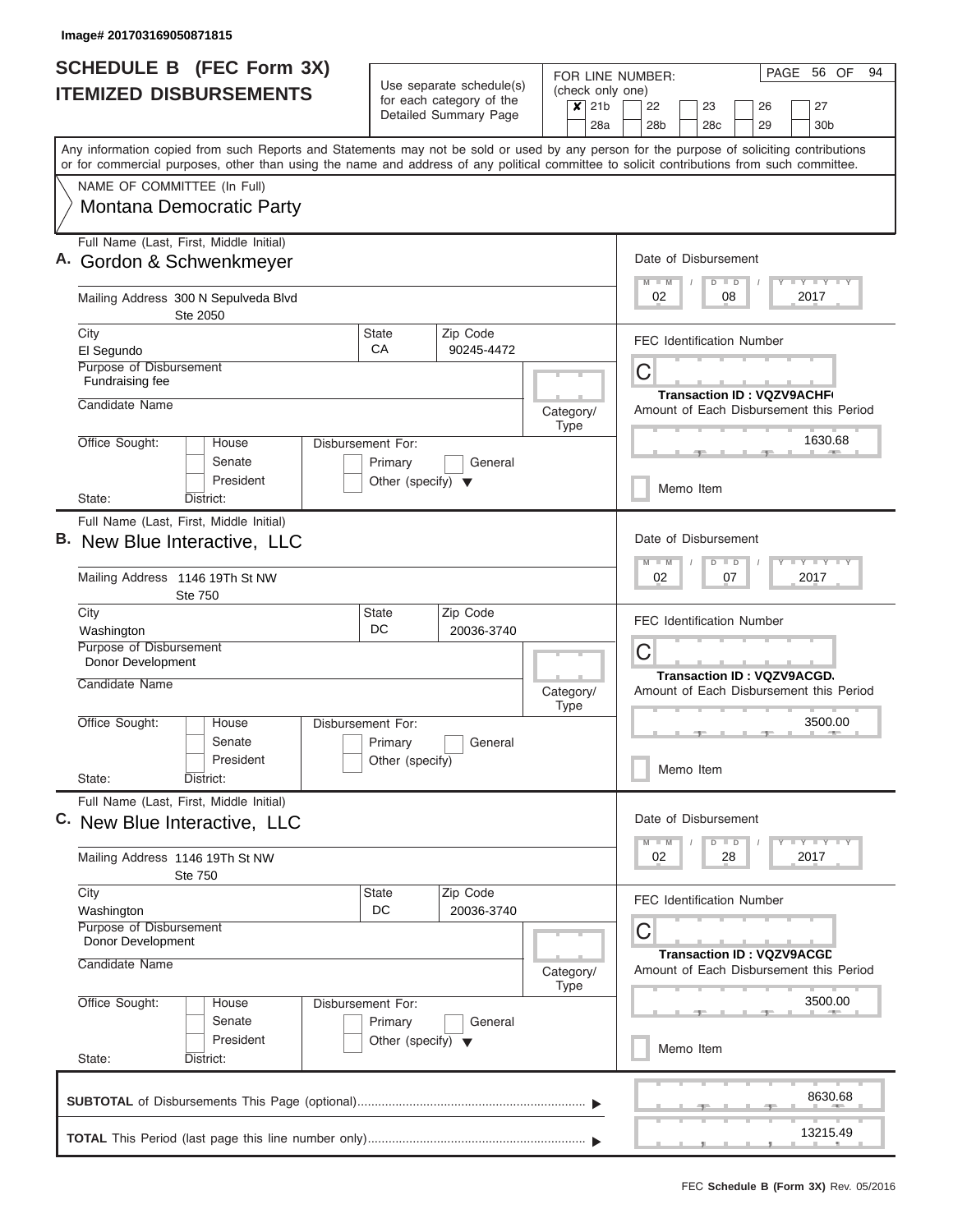I

| <b>SCHEDULE B (FEC Form 3X)</b>                                                                                                                                                                                                                                                         |                                                                             |                                                                               | FOR LINE NUMBER:                           | PAGE 57 OF<br>94                                                                                    |
|-----------------------------------------------------------------------------------------------------------------------------------------------------------------------------------------------------------------------------------------------------------------------------------------|-----------------------------------------------------------------------------|-------------------------------------------------------------------------------|--------------------------------------------|-----------------------------------------------------------------------------------------------------|
| <b>ITEMIZED DISBURSEMENTS</b>                                                                                                                                                                                                                                                           |                                                                             | Use separate schedule(s)<br>for each category of the<br>Detailed Summary Page | (check only one)<br>21 <sub>b</sub><br>28a | $\mathbf{x}$<br>22<br>23<br>26<br>27<br>28 <sub>b</sub><br>28 <sub>c</sub><br>29<br>30 <sub>b</sub> |
| Any information copied from such Reports and Statements may not be sold or used by any person for the purpose of soliciting contributions<br>or for commercial purposes, other than using the name and address of any political committee to solicit contributions from such committee. |                                                                             |                                                                               |                                            |                                                                                                     |
| NAME OF COMMITTEE (In Full)                                                                                                                                                                                                                                                             |                                                                             |                                                                               |                                            |                                                                                                     |
| <b>Montana Democratic Party</b>                                                                                                                                                                                                                                                         |                                                                             |                                                                               |                                            |                                                                                                     |
| Full Name (Last, First, Middle Initial)<br>A. DEMOCRATIC NATIONAL COMMITTEE                                                                                                                                                                                                             |                                                                             |                                                                               |                                            | Date of Disbursement<br>Y LY LY LY<br>$M - M$<br>$D$ $D$                                            |
| Mailing Address 430 S Capitol St SE                                                                                                                                                                                                                                                     |                                                                             |                                                                               |                                            | 02<br>28<br>2017                                                                                    |
| City<br>Washington                                                                                                                                                                                                                                                                      | <b>State</b><br>DC                                                          | Zip Code<br>20003-4095                                                        |                                            | <b>FEC Identification Number</b>                                                                    |
| Purpose of Disbursement<br>Transfer                                                                                                                                                                                                                                                     |                                                                             |                                                                               |                                            | C<br>C00010603                                                                                      |
| Candidate Name                                                                                                                                                                                                                                                                          |                                                                             |                                                                               | Category/<br><b>Type</b>                   | <b>Transaction ID: VQZV9ACGF.</b><br>Amount of Each Disbursement this Period                        |
| Office Sought:<br>House<br>Senate<br>President                                                                                                                                                                                                                                          | <b>Disbursement For:</b><br>Primary<br>Other (specify) $\blacktriangledown$ | General                                                                       |                                            | 25000.00<br>Memo Item                                                                               |
| State:<br>District:                                                                                                                                                                                                                                                                     |                                                                             |                                                                               |                                            |                                                                                                     |
| Full Name (Last, First, Middle Initial)<br>В.                                                                                                                                                                                                                                           |                                                                             |                                                                               |                                            | Date of Disbursement<br>$Y = Y = Y' + Y'$<br>$D$ $D$                                                |
| <b>Mailing Address</b>                                                                                                                                                                                                                                                                  |                                                                             |                                                                               |                                            |                                                                                                     |
| City                                                                                                                                                                                                                                                                                    | <b>State</b>                                                                | Zip Code                                                                      |                                            | FEC Identification Number                                                                           |
| Purpose of Disbursement                                                                                                                                                                                                                                                                 |                                                                             |                                                                               |                                            | С                                                                                                   |
| Candidate Name                                                                                                                                                                                                                                                                          |                                                                             |                                                                               | Category/<br><b>Type</b>                   | Amount of Each Disbursement this Period                                                             |
| Office Sought:<br>House<br>Senate<br>President                                                                                                                                                                                                                                          | Disbursement For:<br>Primary                                                | General                                                                       |                                            |                                                                                                     |
| State:<br>District:                                                                                                                                                                                                                                                                     | Other (specify)                                                             |                                                                               |                                            | Memo Item                                                                                           |
| Full Name (Last, First, Middle Initial)<br>C.                                                                                                                                                                                                                                           |                                                                             |                                                                               |                                            | Date of Disbursement                                                                                |
| <b>Mailing Address</b>                                                                                                                                                                                                                                                                  |                                                                             |                                                                               |                                            | $Y$ $Y$ $Y$ $Y$ $Y$<br>$M - M$<br>$D$ $D$                                                           |
| City                                                                                                                                                                                                                                                                                    | State                                                                       | Zip Code                                                                      |                                            | <b>FEC Identification Number</b>                                                                    |
| Purpose of Disbursement                                                                                                                                                                                                                                                                 |                                                                             |                                                                               |                                            | С                                                                                                   |
| Candidate Name                                                                                                                                                                                                                                                                          |                                                                             |                                                                               | Category/<br><b>Type</b>                   | Amount of Each Disbursement this Period                                                             |
| Office Sought:<br>House<br>Senate                                                                                                                                                                                                                                                       | Disbursement For:<br>Primary                                                | General                                                                       |                                            |                                                                                                     |
| President<br>State:<br>District:                                                                                                                                                                                                                                                        | Other (specify) $\blacktriangledown$                                        |                                                                               |                                            | Memo Item                                                                                           |
|                                                                                                                                                                                                                                                                                         |                                                                             |                                                                               |                                            | 25000.00                                                                                            |
|                                                                                                                                                                                                                                                                                         |                                                                             |                                                                               |                                            | 25000.00                                                                                            |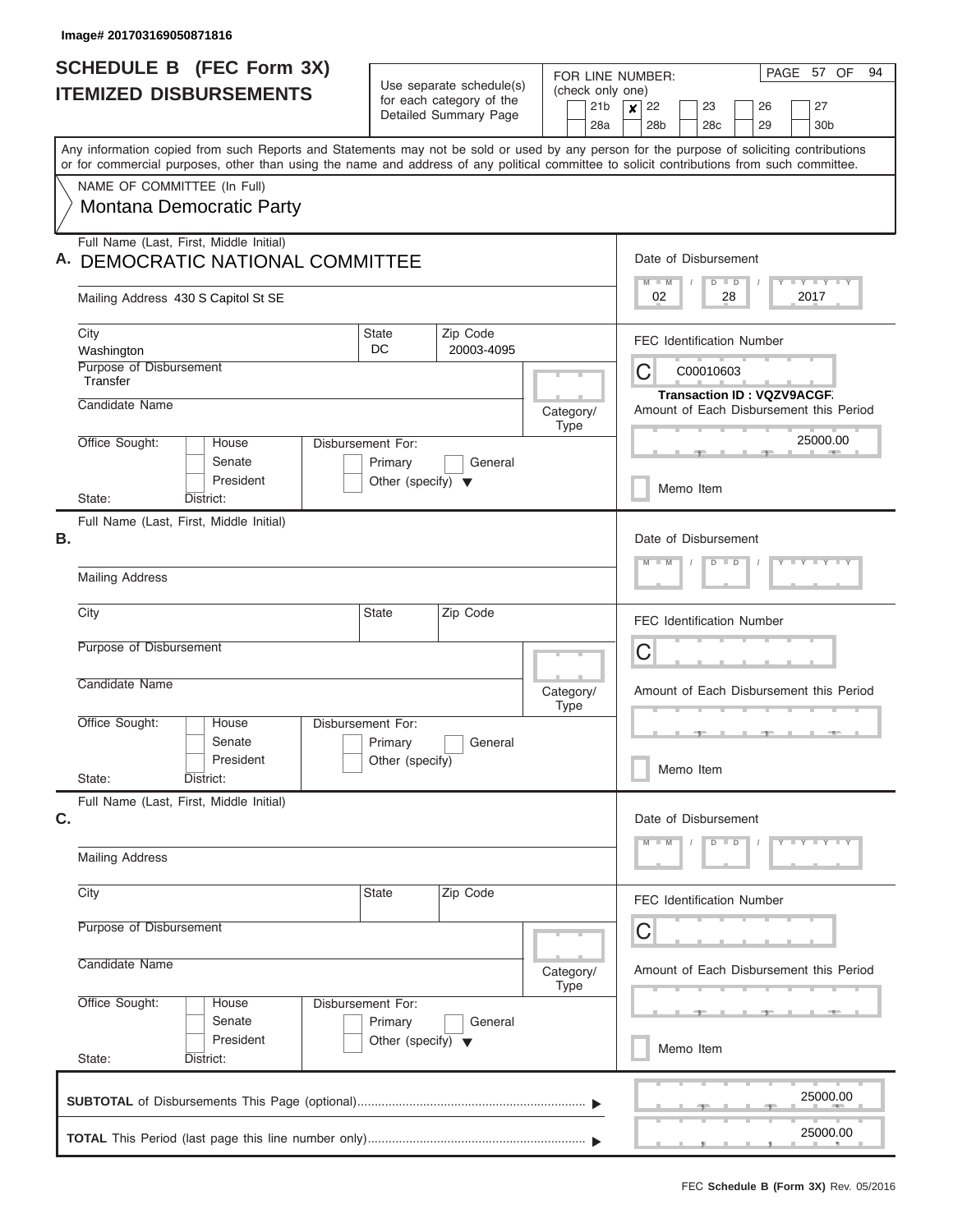| <b>SCHEDULE B</b> (FEC Form 3X)                                                                                                                                                                                                                                                         |                                      |                                                      |                          |                                     | PAGE 58 OF<br>94<br>FOR LINE NUMBER:                                         |  |  |  |  |  |  |
|-----------------------------------------------------------------------------------------------------------------------------------------------------------------------------------------------------------------------------------------------------------------------------------------|--------------------------------------|------------------------------------------------------|--------------------------|-------------------------------------|------------------------------------------------------------------------------|--|--|--|--|--|--|
| <b>ITEMIZED DISBURSEMENTS</b>                                                                                                                                                                                                                                                           |                                      | Use separate schedule(s)<br>for each category of the |                          | (check only one)<br>21 <sub>b</sub> | 22<br>23                                                                     |  |  |  |  |  |  |
|                                                                                                                                                                                                                                                                                         |                                      | Detailed Summary Page                                | $\boldsymbol{x}$         | 28a                                 | 27<br>26<br>28 <sub>b</sub><br>28c<br>29<br>30 <sub>b</sub>                  |  |  |  |  |  |  |
| Any information copied from such Reports and Statements may not be sold or used by any person for the purpose of soliciting contributions<br>or for commercial purposes, other than using the name and address of any political committee to solicit contributions from such committee. |                                      |                                                      |                          |                                     |                                                                              |  |  |  |  |  |  |
| NAME OF COMMITTEE (In Full)                                                                                                                                                                                                                                                             |                                      |                                                      |                          |                                     |                                                                              |  |  |  |  |  |  |
| Montana Democratic Party                                                                                                                                                                                                                                                                |                                      |                                                      |                          |                                     |                                                                              |  |  |  |  |  |  |
| Full Name (Last, First, Middle Initial)<br>A. Armstrong, Julie, , ,                                                                                                                                                                                                                     |                                      |                                                      |                          |                                     | Date of Disbursement<br>Y FY FY FY<br>$M - M$<br>$D$ $D$<br>2017<br>02<br>21 |  |  |  |  |  |  |
| Mailing Address 3035A Schilling St                                                                                                                                                                                                                                                      |                                      |                                                      |                          |                                     |                                                                              |  |  |  |  |  |  |
| City                                                                                                                                                                                                                                                                                    | State                                | Zip Code                                             |                          |                                     | <b>FEC Identification Number</b>                                             |  |  |  |  |  |  |
| Missoula<br>Purpose of Disbursement                                                                                                                                                                                                                                                     | MT                                   | 59801-2107                                           |                          |                                     | C                                                                            |  |  |  |  |  |  |
| Refund                                                                                                                                                                                                                                                                                  |                                      |                                                      |                          |                                     |                                                                              |  |  |  |  |  |  |
| Candidate Name                                                                                                                                                                                                                                                                          |                                      |                                                      | Category/<br><b>Type</b> |                                     | <b>Transaction ID: VQZV9ACGF</b><br>Amount of Each Disbursement this Period  |  |  |  |  |  |  |
| Office Sought:<br>House<br>Senate<br>President                                                                                                                                                                                                                                          | Disbursement For:<br>Primary         | General                                              |                          |                                     | 120.00<br><b>STATE</b>                                                       |  |  |  |  |  |  |
| State:<br>District:                                                                                                                                                                                                                                                                     | Other (specify) $\blacktriangledown$ |                                                      |                          |                                     | Memo Item                                                                    |  |  |  |  |  |  |
| Full Name (Last, First, Middle Initial)<br>В.                                                                                                                                                                                                                                           |                                      |                                                      |                          |                                     | Date of Disbursement                                                         |  |  |  |  |  |  |
|                                                                                                                                                                                                                                                                                         |                                      |                                                      |                          |                                     | $Y - Y - Y - Y - I - Y$<br>$M - M$<br>$D$ $D$                                |  |  |  |  |  |  |
| <b>Mailing Address</b>                                                                                                                                                                                                                                                                  |                                      |                                                      |                          |                                     |                                                                              |  |  |  |  |  |  |
| City                                                                                                                                                                                                                                                                                    | State                                | Zip Code                                             |                          |                                     | <b>FEC Identification Number</b>                                             |  |  |  |  |  |  |
| Purpose of Disbursement                                                                                                                                                                                                                                                                 |                                      |                                                      |                          |                                     | C                                                                            |  |  |  |  |  |  |
| Candidate Name                                                                                                                                                                                                                                                                          |                                      |                                                      | Category/<br><b>Type</b> |                                     | Amount of Each Disbursement this Period                                      |  |  |  |  |  |  |
| Office Sought:<br>House<br>Senate                                                                                                                                                                                                                                                       | Disbursement For:<br>Primary         | General                                              |                          |                                     |                                                                              |  |  |  |  |  |  |
| President<br>State:<br>District:                                                                                                                                                                                                                                                        | Other (specify)                      |                                                      |                          |                                     | Memo Item                                                                    |  |  |  |  |  |  |
| Full Name (Last, First, Middle Initial)                                                                                                                                                                                                                                                 |                                      |                                                      |                          |                                     |                                                                              |  |  |  |  |  |  |
| C.                                                                                                                                                                                                                                                                                      |                                      |                                                      |                          |                                     | Date of Disbursement                                                         |  |  |  |  |  |  |
| <b>Mailing Address</b>                                                                                                                                                                                                                                                                  |                                      |                                                      |                          |                                     | $M - M$<br>$D$ $D$<br>$Y$ $Y$ $Y$ $Y$ $Y$                                    |  |  |  |  |  |  |
| City                                                                                                                                                                                                                                                                                    | State                                | Zip Code                                             |                          |                                     | <b>FEC Identification Number</b>                                             |  |  |  |  |  |  |
| Purpose of Disbursement                                                                                                                                                                                                                                                                 |                                      |                                                      |                          |                                     | C                                                                            |  |  |  |  |  |  |
| Candidate Name                                                                                                                                                                                                                                                                          |                                      |                                                      | Category/<br><b>Type</b> |                                     | Amount of Each Disbursement this Period                                      |  |  |  |  |  |  |
| Office Sought:<br>House<br>Senate                                                                                                                                                                                                                                                       | Disbursement For:<br>Primary         | General                                              |                          |                                     |                                                                              |  |  |  |  |  |  |
| President<br>State:<br>District:                                                                                                                                                                                                                                                        | Other (specify) $\blacktriangledown$ |                                                      |                          |                                     | Memo Item                                                                    |  |  |  |  |  |  |
|                                                                                                                                                                                                                                                                                         |                                      |                                                      |                          |                                     | 120.00                                                                       |  |  |  |  |  |  |
|                                                                                                                                                                                                                                                                                         |                                      |                                                      |                          |                                     | 120.00                                                                       |  |  |  |  |  |  |
|                                                                                                                                                                                                                                                                                         |                                      |                                                      |                          |                                     |                                                                              |  |  |  |  |  |  |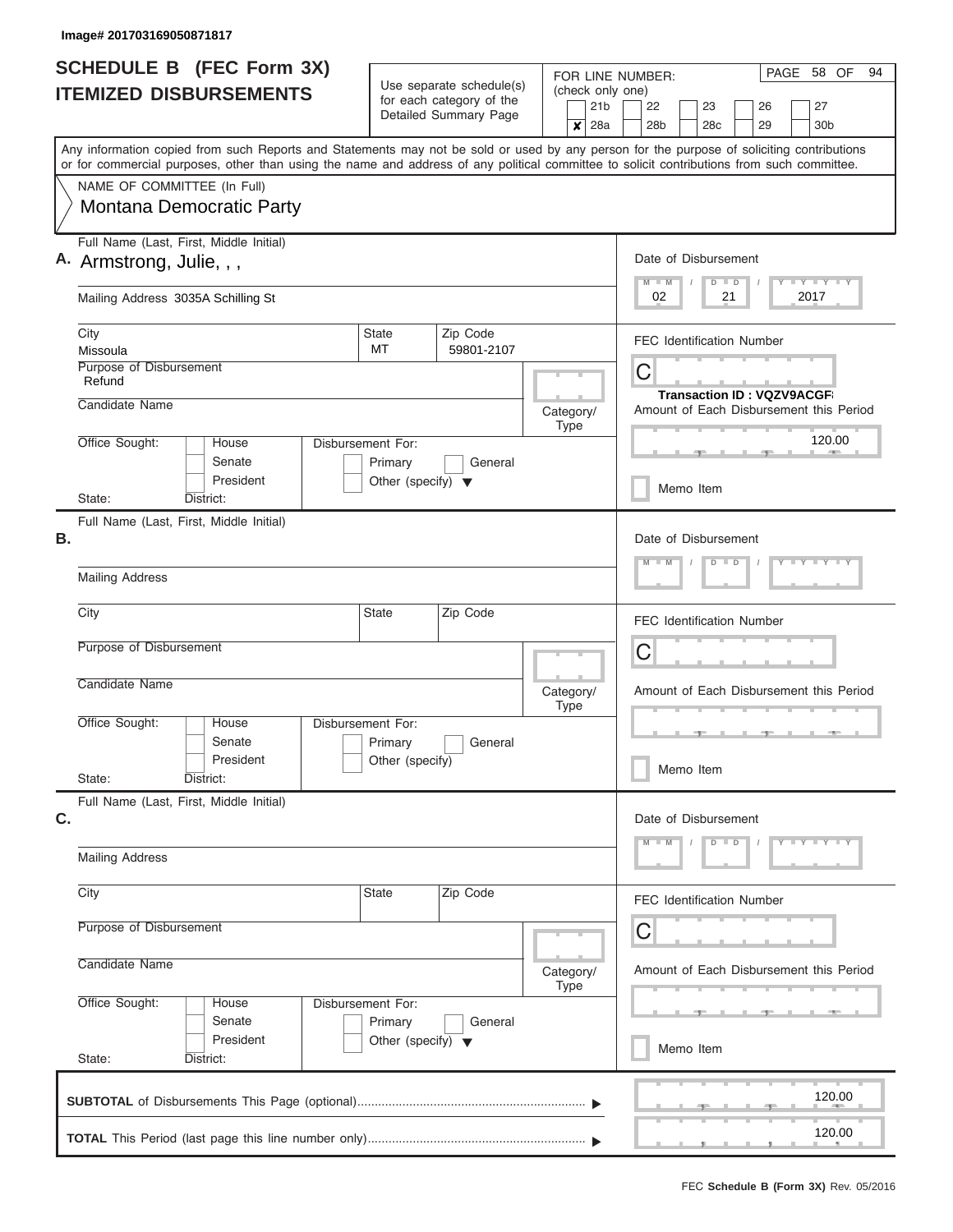| <b>SCHEDULE B</b> (FEC Form 3X)                                                                                                            |                                                 |                                                      | FOR LINE NUMBER:                    | PAGE 59 OF<br>94                                                             |  |  |  |
|--------------------------------------------------------------------------------------------------------------------------------------------|-------------------------------------------------|------------------------------------------------------|-------------------------------------|------------------------------------------------------------------------------|--|--|--|
| <b>ITEMIZED DISBURSEMENTS</b>                                                                                                              |                                                 | Use separate schedule(s)<br>for each category of the | (check only one)<br>21 <sub>b</sub> |                                                                              |  |  |  |
|                                                                                                                                            |                                                 | Detailed Summary Page                                |                                     | 22<br>27<br>23<br>26<br>28 <sub>b</sub><br>28c<br>29<br>30 <sub>b</sub><br>× |  |  |  |
| Any information copied from such Reports and Statements may not be sold or used by any person for the purpose of soliciting contributions  |                                                 |                                                      | 28a                                 |                                                                              |  |  |  |
| or for commercial purposes, other than using the name and address of any political committee to solicit contributions from such committee. |                                                 |                                                      |                                     |                                                                              |  |  |  |
| NAME OF COMMITTEE (In Full)                                                                                                                |                                                 |                                                      |                                     |                                                                              |  |  |  |
| Montana Democratic Party                                                                                                                   |                                                 |                                                      |                                     |                                                                              |  |  |  |
| Full Name (Last, First, Middle Initial)                                                                                                    |                                                 |                                                      |                                     | Date of Disbursement                                                         |  |  |  |
| A. Paychex                                                                                                                                 |                                                 |                                                      |                                     | Y L Y L Y L Y<br>$D$ $D$<br>$M$ $M$                                          |  |  |  |
| Mailing Address PO Box 4482                                                                                                                |                                                 |                                                      |                                     | 2017<br>02<br>03                                                             |  |  |  |
| City<br><b>Carol Stream</b>                                                                                                                | State<br>IL                                     | Zip Code<br>60197-4482                               |                                     | <b>FEC Identification Number</b>                                             |  |  |  |
| Purpose of Disbursement                                                                                                                    |                                                 |                                                      |                                     | C                                                                            |  |  |  |
| Payroll(vendors that aggregate over \$200 listed below)<br>Candidate Name                                                                  |                                                 |                                                      |                                     | <b>Transaction ID: VQZV9ACGB</b>                                             |  |  |  |
|                                                                                                                                            |                                                 |                                                      | Category/<br><b>Type</b>            | Amount of Each Disbursement this Period                                      |  |  |  |
| Office Sought:<br>House                                                                                                                    | Disbursement For:                               |                                                      |                                     | 1970.18                                                                      |  |  |  |
| Senate<br>President                                                                                                                        | Primary<br>Other (specify) $\blacktriangledown$ | General                                              |                                     |                                                                              |  |  |  |
| State:<br>District:                                                                                                                        |                                                 |                                                      |                                     | Memo Item                                                                    |  |  |  |
| Full Name (Last, First, Middle Initial)                                                                                                    |                                                 |                                                      |                                     |                                                                              |  |  |  |
| <b>B.</b> Allison Dale-Riddle                                                                                                              |                                                 |                                                      |                                     | Date of Disbursement                                                         |  |  |  |
| Mailing Address 202 Blake St                                                                                                               |                                                 |                                                      |                                     | Y FY FY FY<br>$M - M$<br>$D$ $D$<br>02<br>03<br>2017                         |  |  |  |
|                                                                                                                                            |                                                 |                                                      |                                     |                                                                              |  |  |  |
| City<br>Helena                                                                                                                             | State<br>МT                                     | Zip Code<br>59601-4373                               |                                     | <b>FEC Identification Number</b>                                             |  |  |  |
| Purpose of Disbursement                                                                                                                    |                                                 |                                                      |                                     | C                                                                            |  |  |  |
| <b>Salaries</b><br>Candidate Name                                                                                                          |                                                 |                                                      |                                     | <b>Transaction ID: VQZV9ACGB</b>                                             |  |  |  |
|                                                                                                                                            |                                                 |                                                      | Category/<br><b>Type</b>            | Amount of Each Disbursement this Period                                      |  |  |  |
| Office Sought:<br>House                                                                                                                    | Disbursement For:                               |                                                      |                                     | 1970.18                                                                      |  |  |  |
| Senate<br>President                                                                                                                        | Primary                                         | General                                              |                                     |                                                                              |  |  |  |
| State:<br>District:                                                                                                                        | Other (specify)                                 |                                                      |                                     | ×<br>Memo Item                                                               |  |  |  |
| Full Name (Last, First, Middle Initial)                                                                                                    |                                                 |                                                      |                                     |                                                                              |  |  |  |
| C. Paychex                                                                                                                                 |                                                 |                                                      |                                     | Date of Disbursement                                                         |  |  |  |
| Mailing Address PO Box 4482                                                                                                                |                                                 |                                                      |                                     | $Y$ $Y$ $Y$ $Y$ $Y$<br>$M$ $M$<br>$D$ $D$<br>2017<br>02<br>03                |  |  |  |
| City                                                                                                                                       | State                                           | Zip Code                                             |                                     | <b>FEC Identification Number</b>                                             |  |  |  |
| Carol Stream<br>Purpose of Disbursement                                                                                                    | IL.                                             | 60197-4482                                           |                                     | C                                                                            |  |  |  |
| Employee taxes                                                                                                                             |                                                 |                                                      |                                     | <b>Transaction ID: VQZV9ACGE</b>                                             |  |  |  |
| Candidate Name                                                                                                                             | Category/                                       | Amount of Each Disbursement this Period              |                                     |                                                                              |  |  |  |
| Office Sought:<br>House                                                                                                                    | Disbursement For:                               |                                                      | <b>Type</b>                         | 592.82                                                                       |  |  |  |
| Senate                                                                                                                                     | Primary                                         | General                                              |                                     |                                                                              |  |  |  |
| President                                                                                                                                  | Other (specify) $\blacktriangledown$            |                                                      |                                     | Memo Item                                                                    |  |  |  |
| State:<br>District:                                                                                                                        |                                                 |                                                      |                                     |                                                                              |  |  |  |
|                                                                                                                                            |                                                 |                                                      |                                     | 2563.00                                                                      |  |  |  |
|                                                                                                                                            |                                                 |                                                      |                                     |                                                                              |  |  |  |
|                                                                                                                                            |                                                 |                                                      |                                     |                                                                              |  |  |  |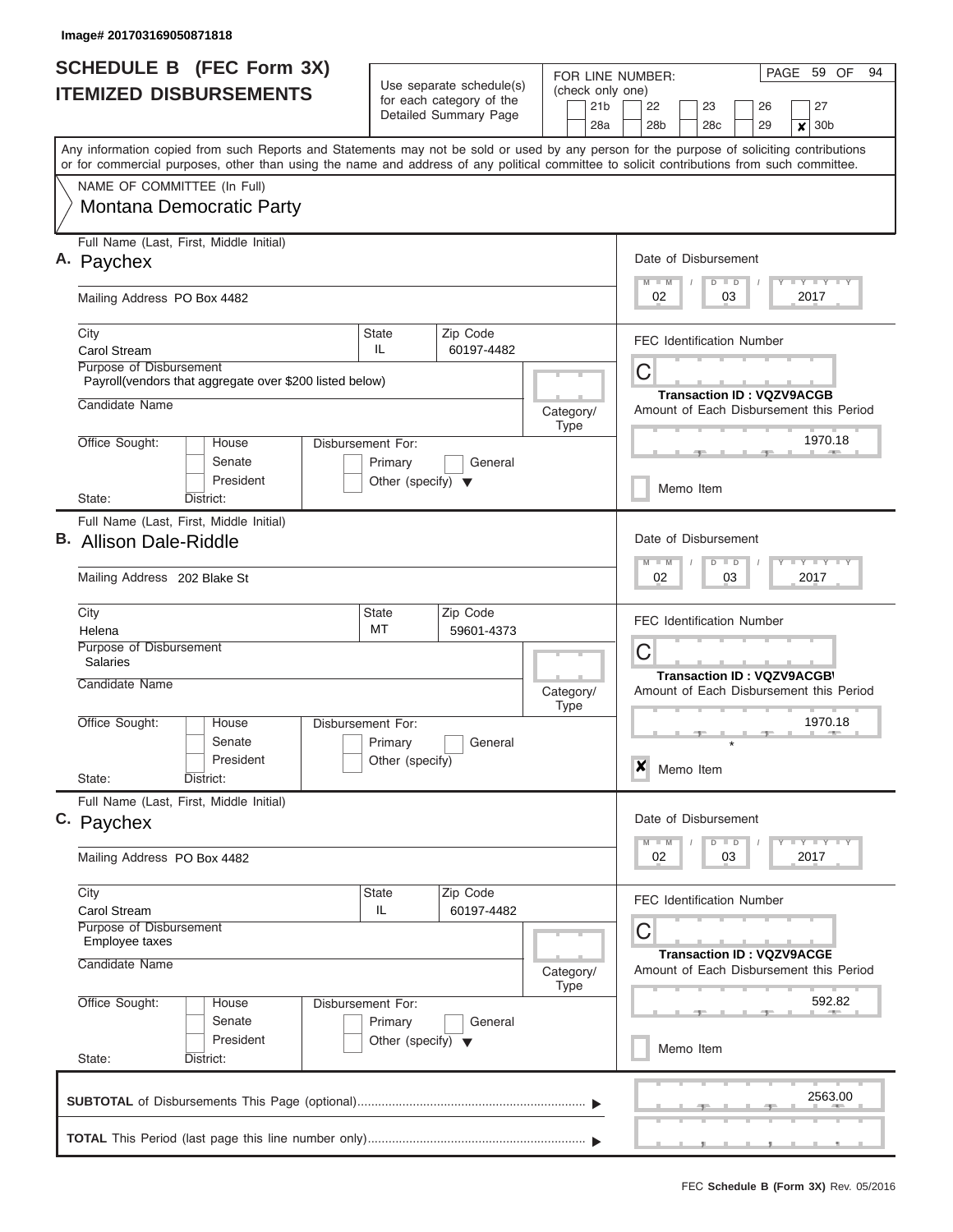| <b>SCHEDULE B</b> (FEC Form 3X)                                                                                                            |                                                            |                                                      |  |                          | PAGE 60 OF<br>94<br>FOR LINE NUMBER:                                                                                  |
|--------------------------------------------------------------------------------------------------------------------------------------------|------------------------------------------------------------|------------------------------------------------------|--|--------------------------|-----------------------------------------------------------------------------------------------------------------------|
| <b>ITEMIZED DISBURSEMENTS</b>                                                                                                              |                                                            | Use separate schedule(s)<br>for each category of the |  |                          | (check only one)                                                                                                      |
|                                                                                                                                            |                                                            | Detailed Summary Page                                |  |                          | 21 <sub>b</sub><br>22<br>23<br>26<br>27<br>28a<br>28 <sub>b</sub><br>28c<br>29<br>30 <sub>b</sub>                     |
| Any information copied from such Reports and Statements may not be sold or used by any person for the purpose of soliciting contributions  |                                                            |                                                      |  |                          | ×                                                                                                                     |
| or for commercial purposes, other than using the name and address of any political committee to solicit contributions from such committee. |                                                            |                                                      |  |                          |                                                                                                                       |
| NAME OF COMMITTEE (In Full)                                                                                                                |                                                            |                                                      |  |                          |                                                                                                                       |
| Montana Democratic Party                                                                                                                   |                                                            |                                                      |  |                          |                                                                                                                       |
| Full Name (Last, First, Middle Initial)<br>A. Paychex                                                                                      |                                                            |                                                      |  |                          | Date of Disbursement                                                                                                  |
|                                                                                                                                            |                                                            |                                                      |  |                          | Y LY LY LY<br>$M$ $M$<br>$D$ $D$                                                                                      |
| Mailing Address PO Box 4482                                                                                                                |                                                            |                                                      |  |                          | 2017<br>02<br>03                                                                                                      |
| City<br><b>Carol Stream</b>                                                                                                                | State<br>IL                                                | Zip Code<br>60197-4482                               |  |                          | <b>FEC Identification Number</b>                                                                                      |
| Purpose of Disbursement                                                                                                                    |                                                            |                                                      |  |                          | C                                                                                                                     |
| <b>Employer taxes</b>                                                                                                                      |                                                            |                                                      |  |                          | <b>Transaction ID: VQZV9ACGE</b>                                                                                      |
| Candidate Name                                                                                                                             |                                                            |                                                      |  | Category/<br><b>Type</b> | Amount of Each Disbursement this Period                                                                               |
| Office Sought:<br>House                                                                                                                    | Disbursement For:                                          |                                                      |  |                          | 191.25                                                                                                                |
| Senate<br>President                                                                                                                        | Primary<br>Other (specify) $\blacktriangledown$            | General                                              |  |                          |                                                                                                                       |
| State:<br>District:                                                                                                                        |                                                            |                                                      |  |                          | Memo Item                                                                                                             |
| Full Name (Last, First, Middle Initial)                                                                                                    |                                                            |                                                      |  |                          |                                                                                                                       |
| B. Paychex                                                                                                                                 |                                                            |                                                      |  |                          | Date of Disbursement                                                                                                  |
| Mailing Address PO Box 4482                                                                                                                | $-1 - 1 - 1$<br>$M - M$<br>$\Box$<br>D<br>02<br>17<br>2017 |                                                      |  |                          |                                                                                                                       |
|                                                                                                                                            |                                                            |                                                      |  |                          |                                                                                                                       |
| City                                                                                                                                       | State                                                      | Zip Code                                             |  |                          | <b>FEC Identification Number</b>                                                                                      |
| Carol Stream<br>Purpose of Disbursement                                                                                                    | IL                                                         | 60197-4482                                           |  |                          | C                                                                                                                     |
| Payroll(vendors that aggregate over \$200 listed below)                                                                                    |                                                            |                                                      |  |                          | <b>Transaction ID: VQZV9ACGDI</b>                                                                                     |
| Candidate Name                                                                                                                             |                                                            |                                                      |  | Category/<br><b>Type</b> | Amount of Each Disbursement this Period                                                                               |
| Office Sought:<br>House                                                                                                                    | Disbursement For:                                          |                                                      |  |                          | 1970.18                                                                                                               |
| Senate                                                                                                                                     | Primary                                                    | General                                              |  |                          |                                                                                                                       |
| President<br>State:<br>District:                                                                                                           | Other (specify)                                            |                                                      |  |                          | Memo Item                                                                                                             |
| Full Name (Last, First, Middle Initial)                                                                                                    |                                                            |                                                      |  |                          |                                                                                                                       |
| C. Allison Dale-Riddle                                                                                                                     |                                                            |                                                      |  |                          | Date of Disbursement                                                                                                  |
| Mailing Address 202 Blake St                                                                                                               |                                                            |                                                      |  |                          | $\mathbb{L} \mathbb{Y}$ $\mathbb{L} \mathbb{Y}$ $\mathbb{L} \mathbb{Y}$<br>$M - M$<br>$\Box$<br>D<br>02<br>17<br>2017 |
| City                                                                                                                                       | State                                                      | Zip Code                                             |  |                          | <b>FEC Identification Number</b>                                                                                      |
| Helena<br>Purpose of Disbursement                                                                                                          | MT                                                         | 59601-4373                                           |  |                          | С                                                                                                                     |
| Salaries                                                                                                                                   |                                                            |                                                      |  |                          | <b>Transaction ID: VQZV9ACGD</b>                                                                                      |
| Candidate Name                                                                                                                             | Amount of Each Disbursement this Period<br>Category/       |                                                      |  |                          |                                                                                                                       |
| Office Sought:<br>House                                                                                                                    | Disbursement For:                                          |                                                      |  | <b>Type</b>              | 1970.18                                                                                                               |
| Senate                                                                                                                                     | Primary                                                    | General                                              |  |                          |                                                                                                                       |
| President<br>State:<br>District:                                                                                                           | Other (specify) $\blacktriangledown$                       |                                                      |  |                          | x<br>Memo Item                                                                                                        |
|                                                                                                                                            |                                                            |                                                      |  |                          |                                                                                                                       |
|                                                                                                                                            |                                                            |                                                      |  |                          | 2161.43                                                                                                               |
|                                                                                                                                            |                                                            |                                                      |  |                          |                                                                                                                       |
|                                                                                                                                            |                                                            |                                                      |  |                          |                                                                                                                       |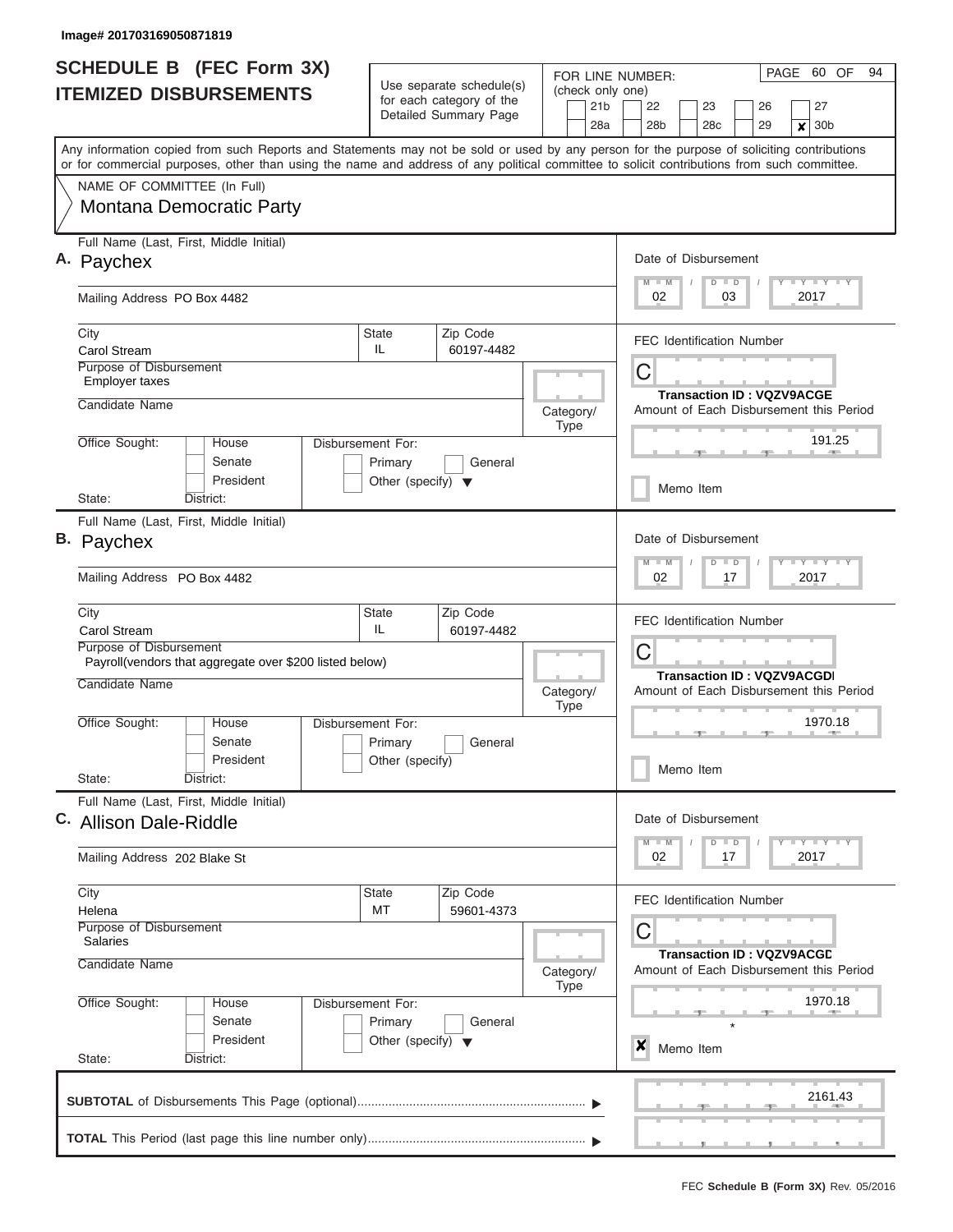|    | <b>SCHEDULE B</b> (FEC Form 3X)                                                                                                                                                                                                                                                         |                                      |                                                      | FOR LINE NUMBER:                    | PAGE<br>61 OF<br>94                                                          |  |  |
|----|-----------------------------------------------------------------------------------------------------------------------------------------------------------------------------------------------------------------------------------------------------------------------------------------|--------------------------------------|------------------------------------------------------|-------------------------------------|------------------------------------------------------------------------------|--|--|
|    | <b>ITEMIZED DISBURSEMENTS</b>                                                                                                                                                                                                                                                           |                                      | Use separate schedule(s)<br>for each category of the | (check only one)<br>21 <sub>b</sub> |                                                                              |  |  |
|    |                                                                                                                                                                                                                                                                                         |                                      | Detailed Summary Page                                |                                     | 22<br>23<br>27<br>26<br>28 <sub>b</sub><br>28c<br>29<br>30b<br>×             |  |  |
|    | Any information copied from such Reports and Statements may not be sold or used by any person for the purpose of soliciting contributions<br>or for commercial purposes, other than using the name and address of any political committee to solicit contributions from such committee. |                                      |                                                      | 28a                                 |                                                                              |  |  |
|    | NAME OF COMMITTEE (In Full)                                                                                                                                                                                                                                                             |                                      |                                                      |                                     |                                                                              |  |  |
|    | Montana Democratic Party                                                                                                                                                                                                                                                                |                                      |                                                      |                                     |                                                                              |  |  |
|    | Full Name (Last, First, Middle Initial)<br>A. Paychex                                                                                                                                                                                                                                   |                                      |                                                      |                                     | Date of Disbursement                                                         |  |  |
|    | Mailing Address PO Box 4482                                                                                                                                                                                                                                                             |                                      |                                                      |                                     | Y I Y I Y I Y<br>$M$ $M$<br>$D$ $D$<br>2017<br>02<br>17                      |  |  |
|    | City<br><b>Carol Stream</b>                                                                                                                                                                                                                                                             | State<br>IL                          | Zip Code<br>60197-4482                               |                                     | <b>FEC Identification Number</b>                                             |  |  |
|    | Purpose of Disbursement<br>Employee taxes                                                                                                                                                                                                                                               |                                      |                                                      |                                     | C                                                                            |  |  |
|    | Candidate Name                                                                                                                                                                                                                                                                          |                                      |                                                      | Category/<br><b>Type</b>            | <b>Transaction ID: VQZV9ACGE</b><br>Amount of Each Disbursement this Period  |  |  |
|    | Office Sought:<br>House<br>Senate                                                                                                                                                                                                                                                       | Disbursement For:<br>Primary         | General                                              |                                     | 529.82                                                                       |  |  |
|    | President<br>State:<br>District:                                                                                                                                                                                                                                                        | Other (specify) $\blacktriangledown$ |                                                      |                                     | Memo Item                                                                    |  |  |
|    | Full Name (Last, First, Middle Initial)                                                                                                                                                                                                                                                 |                                      |                                                      |                                     |                                                                              |  |  |
|    | B. Paychex                                                                                                                                                                                                                                                                              |                                      |                                                      |                                     | Date of Disbursement<br>Y FY FY FY<br>$M - M$<br>$D$ $D$                     |  |  |
|    | Mailing Address PO Box 4482                                                                                                                                                                                                                                                             |                                      | 02<br>2017<br>17                                     |                                     |                                                                              |  |  |
|    | City<br>Carol Stream                                                                                                                                                                                                                                                                    | State<br>IL                          | Zip Code<br>60197-4482                               |                                     | <b>FEC Identification Number</b>                                             |  |  |
|    | Purpose of Disbursement<br><b>Employer taxes</b>                                                                                                                                                                                                                                        |                                      |                                                      |                                     | C                                                                            |  |  |
|    | Candidate Name                                                                                                                                                                                                                                                                          |                                      |                                                      | Category/<br><b>Type</b>            | <b>Transaction ID: VQZV9ACGEI</b><br>Amount of Each Disbursement this Period |  |  |
|    | Office Sought:<br>House<br>Senate                                                                                                                                                                                                                                                       | Disbursement For:<br>Primary         | General                                              |                                     | 191.25<br><b>COLLECTION</b>                                                  |  |  |
|    | President<br>State:<br>District:                                                                                                                                                                                                                                                        | Other (specify)                      |                                                      |                                     | Memo Item                                                                    |  |  |
| C. | Full Name (Last, First, Middle Initial)                                                                                                                                                                                                                                                 |                                      |                                                      |                                     | Date of Disbursement                                                         |  |  |
|    | <b>Mailing Address</b>                                                                                                                                                                                                                                                                  |                                      |                                                      |                                     | $M$ $M$<br>$D$ $D$<br>$Y$ $Y$ $Y$ $Y$ $Y$                                    |  |  |
|    |                                                                                                                                                                                                                                                                                         |                                      |                                                      |                                     |                                                                              |  |  |
|    | City                                                                                                                                                                                                                                                                                    | State                                | Zip Code                                             |                                     | <b>FEC Identification Number</b>                                             |  |  |
|    | Purpose of Disbursement                                                                                                                                                                                                                                                                 |                                      |                                                      |                                     | C                                                                            |  |  |
|    | Candidate Name                                                                                                                                                                                                                                                                          |                                      |                                                      | Category/<br><b>Type</b>            | Amount of Each Disbursement this Period                                      |  |  |
|    | Office Sought:<br>House<br>Senate                                                                                                                                                                                                                                                       | Disbursement For:<br>Primary         | General                                              |                                     |                                                                              |  |  |
|    | President<br>State:<br>District:                                                                                                                                                                                                                                                        | Other (specify) $\blacktriangledown$ |                                                      |                                     | Memo Item                                                                    |  |  |
|    |                                                                                                                                                                                                                                                                                         |                                      |                                                      |                                     | 721.07                                                                       |  |  |
|    |                                                                                                                                                                                                                                                                                         |                                      |                                                      |                                     | 5445.50                                                                      |  |  |
|    |                                                                                                                                                                                                                                                                                         |                                      |                                                      |                                     |                                                                              |  |  |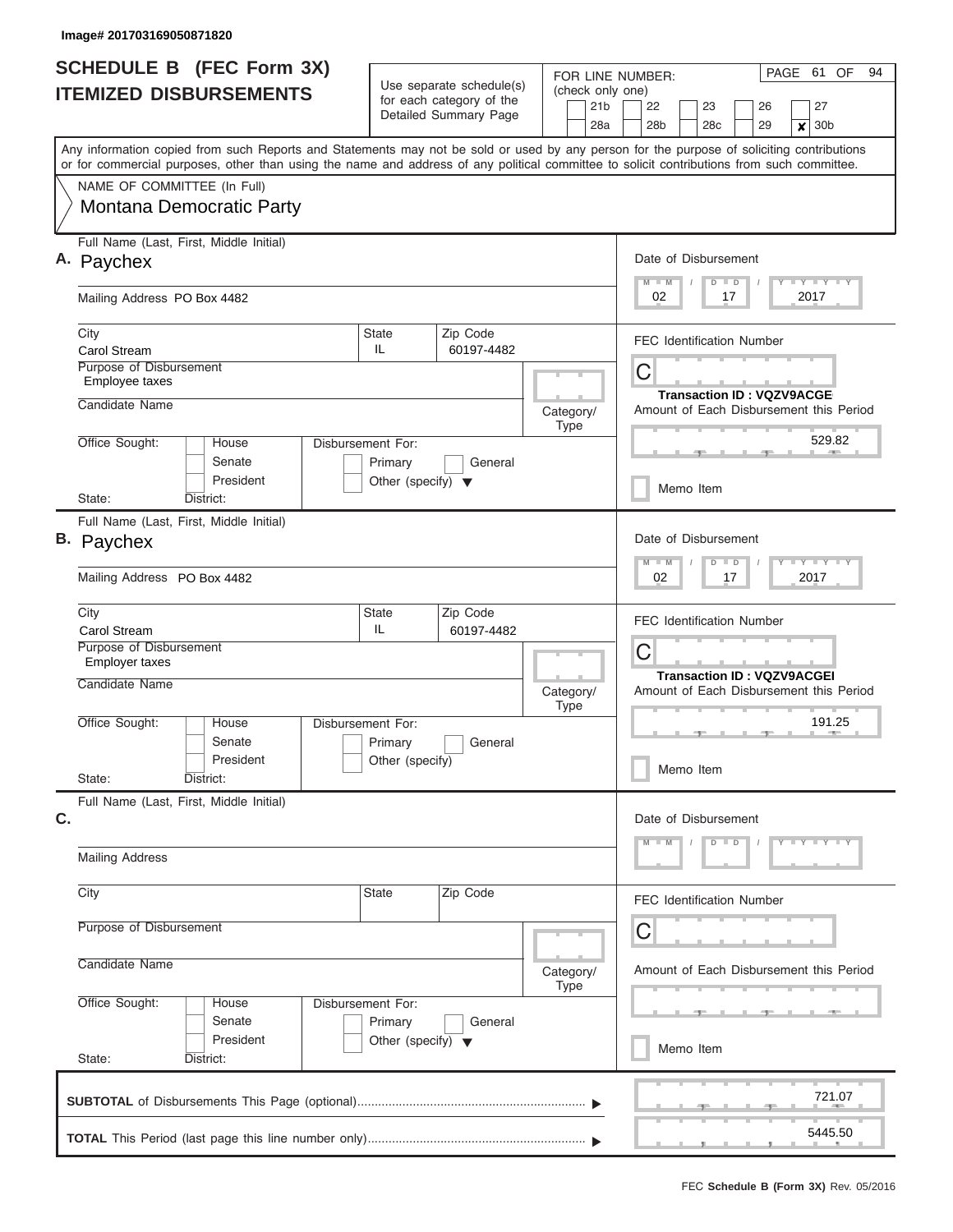#### **SCHEDULE H3 (FEC Form 3X) TRANSFERS FROM NONFEDERAL ACCOUNTS FOR ALLOCATED FEDERAL / NONFEDERAL ACTIVITY**

FOR LINE 18a OF FORM 3X

| NAME OF COMMITTEE (In Full)<br>Montana Democratic Party                                                                                                                                                                                                                                                                                                                                                            |                                                           |                                                         |
|--------------------------------------------------------------------------------------------------------------------------------------------------------------------------------------------------------------------------------------------------------------------------------------------------------------------------------------------------------------------------------------------------------------------|-----------------------------------------------------------|---------------------------------------------------------|
| NAME OF ACCOUNT                                                                                                                                                                                                                                                                                                                                                                                                    | DATE OF RECEIPT                                           | <b>TOTAL AMOUNT TRANSFERRED</b>                         |
| NONFEDERAL                                                                                                                                                                                                                                                                                                                                                                                                         | $M$ $M$ $I$<br>$D$ $D$<br>Y X Y X Y X<br>02<br>28<br>2017 | 902.34                                                  |
| BREAKDOWN OF TRANSFER RECEIVED                                                                                                                                                                                                                                                                                                                                                                                     |                                                           |                                                         |
| i)                                                                                                                                                                                                                                                                                                                                                                                                                 |                                                           | 902.34<br><u>.</u>                                      |
|                                                                                                                                                                                                                                                                                                                                                                                                                    |                                                           | <b>Transaction ID: 1767AD</b>                           |
|                                                                                                                                                                                                                                                                                                                                                                                                                    |                                                           |                                                         |
|                                                                                                                                                                                                                                                                                                                                                                                                                    |                                                           |                                                         |
|                                                                                                                                                                                                                                                                                                                                                                                                                    |                                                           | the state of the state of the state of the state of the |
| iv) Direct Fundraising (List Activity or Event Identifier)                                                                                                                                                                                                                                                                                                                                                         |                                                           |                                                         |
|                                                                                                                                                                                                                                                                                                                                                                                                                    |                                                           |                                                         |
|                                                                                                                                                                                                                                                                                                                                                                                                                    |                                                           |                                                         |
|                                                                                                                                                                                                                                                                                                                                                                                                                    |                                                           |                                                         |
| b)                                                                                                                                                                                                                                                                                                                                                                                                                 |                                                           |                                                         |
|                                                                                                                                                                                                                                                                                                                                                                                                                    |                                                           |                                                         |
|                                                                                                                                                                                                                                                                                                                                                                                                                    |                                                           |                                                         |
| Direct Candidate Support (List Activity or Event Identifier)<br>V)                                                                                                                                                                                                                                                                                                                                                 |                                                           |                                                         |
|                                                                                                                                                                                                                                                                                                                                                                                                                    |                                                           |                                                         |
| a) and $\overline{\phantom{a}}$ and $\overline{\phantom{a}}$ and $\overline{\phantom{a}}$ and $\overline{\phantom{a}}$ and $\overline{\phantom{a}}$ and $\overline{\phantom{a}}$ and $\overline{\phantom{a}}$ and $\overline{\phantom{a}}$ and $\overline{\phantom{a}}$ and $\overline{\phantom{a}}$ and $\overline{\phantom{a}}$ and $\overline{\phantom{a}}$ and $\overline{\phantom{a}}$ and $\overline{\phant$ |                                                           |                                                         |
|                                                                                                                                                                                                                                                                                                                                                                                                                    |                                                           |                                                         |
| $\mathsf{b}$ )                                                                                                                                                                                                                                                                                                                                                                                                     |                                                           |                                                         |
|                                                                                                                                                                                                                                                                                                                                                                                                                    |                                                           |                                                         |
|                                                                                                                                                                                                                                                                                                                                                                                                                    |                                                           |                                                         |
|                                                                                                                                                                                                                                                                                                                                                                                                                    |                                                           |                                                         |
|                                                                                                                                                                                                                                                                                                                                                                                                                    | TOTALS FOR BREAKDOWN OF TRANSFER RECEIVED                 |                                                         |
|                                                                                                                                                                                                                                                                                                                                                                                                                    |                                                           | 902.34                                                  |
|                                                                                                                                                                                                                                                                                                                                                                                                                    |                                                           |                                                         |
|                                                                                                                                                                                                                                                                                                                                                                                                                    |                                                           | 0.00                                                    |
|                                                                                                                                                                                                                                                                                                                                                                                                                    |                                                           |                                                         |
|                                                                                                                                                                                                                                                                                                                                                                                                                    |                                                           | 0.00                                                    |
|                                                                                                                                                                                                                                                                                                                                                                                                                    |                                                           |                                                         |
|                                                                                                                                                                                                                                                                                                                                                                                                                    |                                                           | 0.00                                                    |
|                                                                                                                                                                                                                                                                                                                                                                                                                    |                                                           |                                                         |
|                                                                                                                                                                                                                                                                                                                                                                                                                    |                                                           | 0.00                                                    |
|                                                                                                                                                                                                                                                                                                                                                                                                                    |                                                           |                                                         |
|                                                                                                                                                                                                                                                                                                                                                                                                                    |                                                           | 0.00                                                    |
|                                                                                                                                                                                                                                                                                                                                                                                                                    |                                                           |                                                         |
|                                                                                                                                                                                                                                                                                                                                                                                                                    |                                                           | 902.34                                                  |

FEC **Schedule H3 (Form 3X)** Rev. 05/2016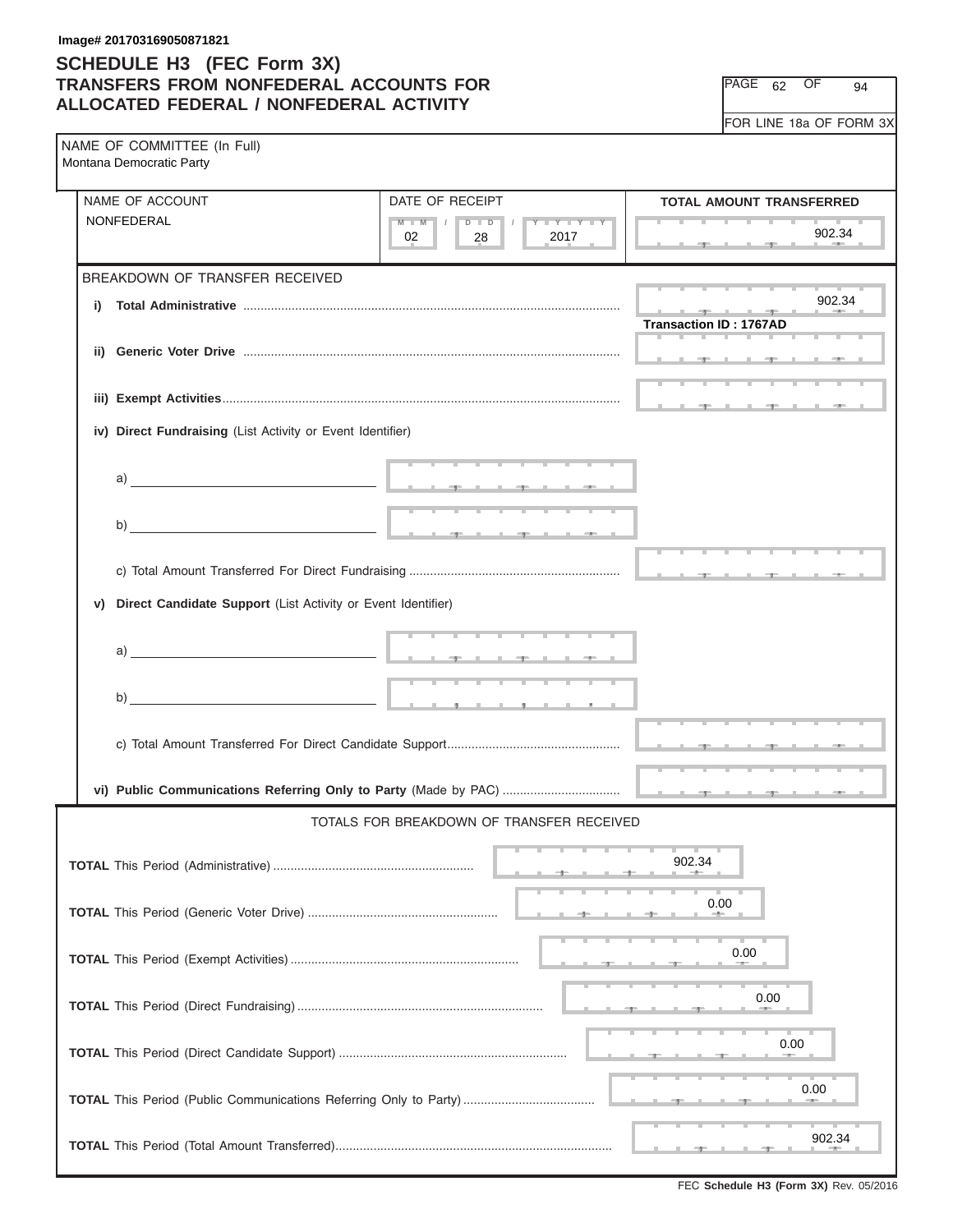# **DISBURSEMENTS FOR ALLOCATED FEDERAL/NONFEDERAL ACTIVITY**

| _________________ |  |  |  |  |  |  |  |
|-------------------|--|--|--|--|--|--|--|
|                   |  |  |  |  |  |  |  |
|                   |  |  |  |  |  |  |  |

| <b>IPAGE</b> | 63 |  | QΔ                      |  |
|--------------|----|--|-------------------------|--|
|              |    |  | FOR LINE 21a OF FORM 3X |  |

|  |  | NAME OF COMMITTEE (In Full) |  |  |
|--|--|-----------------------------|--|--|
|--|--|-----------------------------|--|--|

|    | Montana Democratic Party                                                                                      |                                        |                                                                                 |                                          |                                                                                                 |
|----|---------------------------------------------------------------------------------------------------------------|----------------------------------------|---------------------------------------------------------------------------------|------------------------------------------|-------------------------------------------------------------------------------------------------|
| А. | Full Name (Last, First, Middle Initial) Transaction ID: VQZV9ACGDS7<br>360 Office Solutions                   |                                        |                                                                                 | Memo Item                                | Allocated Activity or Event:<br>×<br>Administrative<br>Fundraising<br>Exempt                    |
|    | Mailing Address PO Box 30598                                                                                  |                                        |                                                                                 |                                          | Voter Drive<br>Direct Candidate Support                                                         |
|    | City                                                                                                          | Public Comm (ref to party only) by PAC |                                                                                 |                                          |                                                                                                 |
|    | <b>Billings</b>                                                                                               | 59107-0598                             |                                                                                 |                                          |                                                                                                 |
|    | Purpose of Disbursement:<br>Maintenance agreement                                                             |                                        | Allocated Activity or Event Year-To-Date<br>107922.71                           |                                          |                                                                                                 |
|    | Activity or Event Identifier:                                                                                 |                                        |                                                                                 |                                          |                                                                                                 |
|    | Administrative                                                                                                |                                        |                                                                                 | Category/<br><b>Type</b>                 | $M - M$<br>$D$ $\Box$ $D$<br>$\Box Y \Box Y$<br>2017<br>02<br>28<br>Date                        |
|    | <b>FEDERAL SHARE</b>                                                                                          | ÷.                                     | NONFEDERAL SHARE                                                                |                                          | <b>TOTAL AMOUNT</b><br>$=$                                                                      |
|    | 24.66                                                                                                         |                                        |                                                                                 | 92.78                                    | 117.44                                                                                          |
| В. | Full Name (Last, First, Middle Initial) Transaction ID: VQZV9ACGDW1                                           |                                        |                                                                                 | Memo Item                                | Allocated Activity or Event:                                                                    |
|    | 360 Office Solutions                                                                                          |                                        |                                                                                 |                                          | ×<br>Administrative<br>Fundraising<br>Exempt                                                    |
|    | Mailing Address PO Box 30598                                                                                  |                                        |                                                                                 |                                          | <b>Voter Drive</b><br>Direct Candidate Support                                                  |
|    | City                                                                                                          | <b>State</b>                           |                                                                                 | Public Comm (ref to party only) by PAC   |                                                                                                 |
|    | <b>Billings</b><br>Purpose of Disbursement:                                                                   | МT                                     | 59107-0598                                                                      | Allocated Activity or Event Year-To-Date |                                                                                                 |
|    | Maintenance agreement<br>Activity or Event Identifier:                                                        |                                        | 107922.71                                                                       |                                          |                                                                                                 |
|    | Administrative                                                                                                | Category/<br><b>Type</b>               | $M - M$<br>$L - Y = -Y$<br>$\overline{D}$<br>$\Box$<br>02<br>2017<br>28<br>Date |                                          |                                                                                                 |
|    | FEDERAL SHARE                                                                                                 | $=$<br><b>TOTAL AMOUNT</b>             |                                                                                 |                                          |                                                                                                 |
|    | 5.56                                                                                                          |                                        |                                                                                 | 20.94                                    | 26.50                                                                                           |
| C. | Full Name (Last, First, Middle Initial) Transaction ID: VQZV9ACGDZ4<br>360 Office Solutions                   |                                        |                                                                                 | Memo Item                                | Allocated Activity or Event:<br>×<br>Administrative<br>Fundraising<br>Exempt                    |
|    | Mailing Address PO Box 30598                                                                                  |                                        |                                                                                 |                                          | Voter Drive<br>Direct Candidate Support                                                         |
|    | City<br><b>Billings</b>                                                                                       | <b>State</b>                           | Zip Code                                                                        |                                          | Public Comm (ref to party only) by PAC                                                          |
|    | Purpose of Disbursement:                                                                                      | МT                                     | 59107-0598                                                                      |                                          | Allocated Activity or Event Year-To-Date                                                        |
|    | Maintenance agreement<br>Activity or Event Identifier:                                                        |                                        |                                                                                 |                                          | 107922.71                                                                                       |
|    | Administrative                                                                                                |                                        |                                                                                 | Category/<br><b>Type</b>                 | $\mathbf{y}$ $\mathbf{y}$ $\mathbf{y}$ $\mathbf{y}$<br>$M - M$<br>ு<br>28<br>2017<br>02<br>Date |
|    | FEDERAL SHARE                                                                                                 | ÷                                      | NONFEDERAL SHARE                                                                |                                          | <b>TOTAL AMOUNT</b><br>$=$                                                                      |
|    | 55.83                                                                                                         |                                        |                                                                                 | 210.02                                   | 265.85                                                                                          |
|    | <b>SUBTOTAL</b> of Allocated Federal and NonFederal Activity This Page                                        |                                        |                                                                                 |                                          |                                                                                                 |
|    | <b>FEDERAL SHARE</b>                                                                                          | +                                      | NONFEDERAL SHARE                                                                |                                          | <b>TOTAL AMOUNT</b><br>$=$                                                                      |
|    |                                                                                                               |                                        |                                                                                 | 323.74                                   |                                                                                                 |
|    | 86.05                                                                                                         |                                        |                                                                                 |                                          | 409.79                                                                                          |
|    | TOTAL This Period (last page for each line only)(Federal share to 21(a)(i) and NonFederal share to 21(a)(ii)) |                                        |                                                                                 |                                          |                                                                                                 |
|    | <b>FEDERAL SHARE</b>                                                                                          |                                        | NONFEDERAL SHARE                                                                |                                          | <b>TOTAL AMOUNT</b>                                                                             |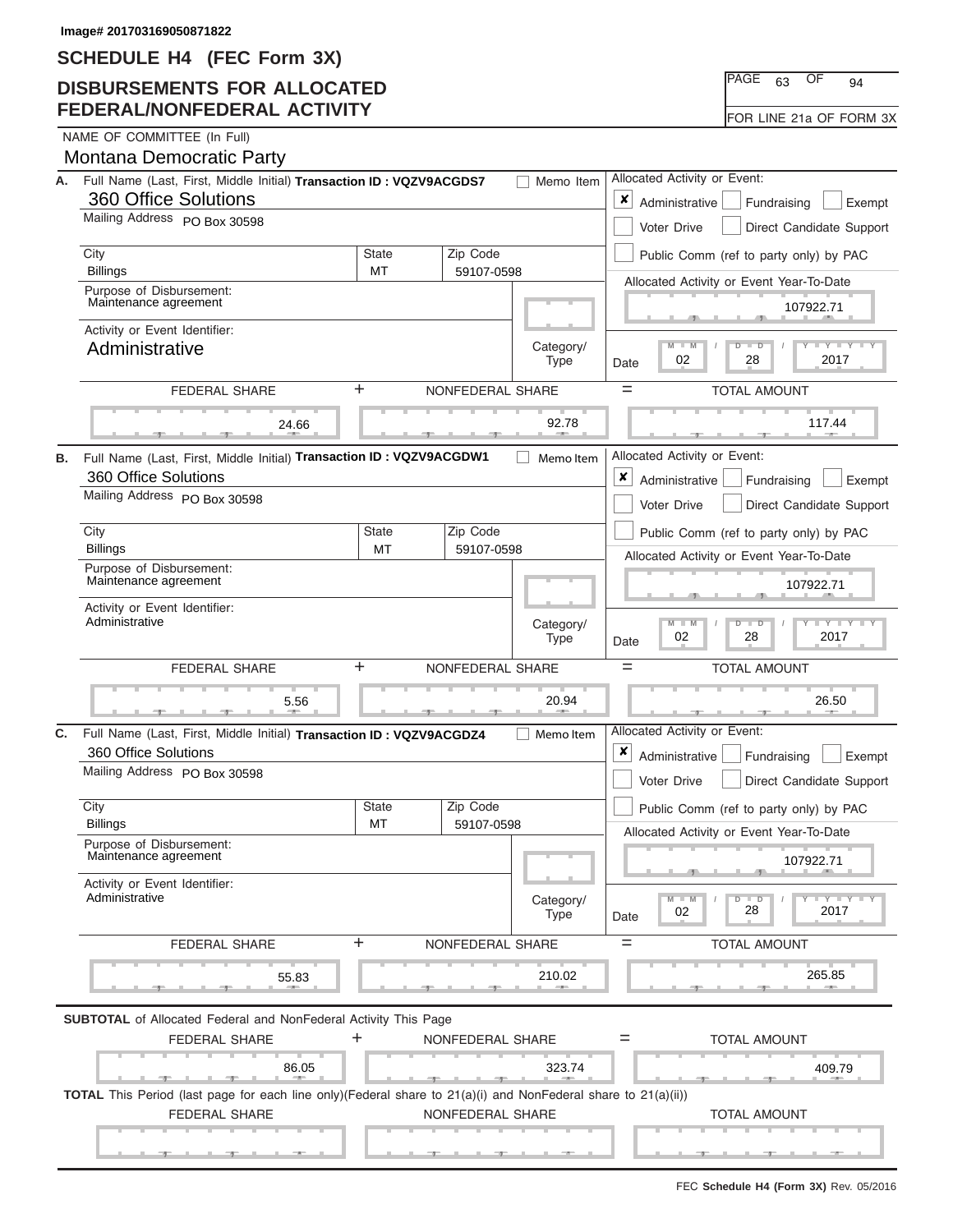# **DISBURSEMENTS FOR ALLOCATED FEDERAL/NONFEDERAL ACTIVITY**

| $PAGE_{64}$             | OF | 94 |  |
|-------------------------|----|----|--|
| FOR LINE 21a OF FORM 3X |    |    |  |

NAME OF COMMITTEE (In Full)

|    | Montana Democratic Party                                                                                                              |                                                                              |                   |                                                                                                  |                                                                                                             |
|----|---------------------------------------------------------------------------------------------------------------------------------------|------------------------------------------------------------------------------|-------------------|--------------------------------------------------------------------------------------------------|-------------------------------------------------------------------------------------------------------------|
| А. | Full Name (Last, First, Middle Initial) Transaction ID: VQZV9ACGE10<br><b>Allison Dale-Riddle</b>                                     | Allocated Activity or Event:<br>×<br>Administrative<br>Fundraising<br>Exempt |                   |                                                                                                  |                                                                                                             |
|    | Mailing Address 202 Blake St                                                                                                          |                                                                              |                   |                                                                                                  | Voter Drive<br>Direct Candidate Support                                                                     |
|    | City                                                                                                                                  | <b>State</b>                                                                 | Zip Code          |                                                                                                  | Public Comm (ref to party only) by PAC                                                                      |
|    | Helena                                                                                                                                | МT                                                                           | 59601-4373        |                                                                                                  | Allocated Activity or Event Year-To-Date                                                                    |
|    | Purpose of Disbursement:<br>Reimbursement (vendors that aggregate over \$200 listed below)                                            | 107922.71                                                                    |                   |                                                                                                  |                                                                                                             |
|    | Activity or Event Identifier:<br>Administrative                                                                                       |                                                                              |                   | Category/<br><b>Type</b>                                                                         | $M - M$<br>$D$ $D$<br>Y I Y<br>02<br>28<br>2017<br>Date                                                     |
|    | <b>FEDERAL SHARE</b>                                                                                                                  | ÷.                                                                           | NONFEDERAL SHARE  |                                                                                                  | $=$<br><b>TOTAL AMOUNT</b>                                                                                  |
|    | 112.73                                                                                                                                |                                                                              |                   | 424.06                                                                                           | 536.79                                                                                                      |
| В. | Full Name (Last, First, Middle Initial) Transaction ID: VQZV9ACGE28                                                                   |                                                                              |                   | Ix∣<br>Memo Item                                                                                 | Allocated Activity or Event:                                                                                |
|    | Costco Helena<br>Mailing Address 2195 E Custer Ave                                                                                    |                                                                              |                   |                                                                                                  | ×<br>Administrative<br>Fundraising<br>Exempt                                                                |
|    | City                                                                                                                                  | <b>State</b>                                                                 | Zip Code          |                                                                                                  | Voter Drive<br>Direct Candidate Support                                                                     |
|    | Helena                                                                                                                                | <b>MT</b>                                                                    | 59602-1217        |                                                                                                  | Public Comm (ref to party only) by PAC<br>Allocated Activity or Event Year-To-Date                          |
|    | Purpose of Disbursement:<br><b>Office Supplies</b>                                                                                    |                                                                              |                   |                                                                                                  | 107922.71                                                                                                   |
|    | Activity or Event Identifier:<br>Administrative                                                                                       |                                                                              | Category/<br>Type | $M - M$<br>$\Box$ $\Upsilon$ $\Box$ $\Upsilon$ $\Upsilon$<br>$D$ $D$<br>2017<br>02<br>28<br>Date |                                                                                                             |
|    | <b>FEDERAL SHARE</b>                                                                                                                  | $\ddot{}$                                                                    | NONFEDERAL SHARE  | $=$<br><b>TOTAL AMOUNT</b>                                                                       |                                                                                                             |
|    |                                                                                                                                       |                                                                              |                   |                                                                                                  |                                                                                                             |
|    | 55.83                                                                                                                                 |                                                                              |                   | 210.02                                                                                           | 265.85<br>$-7$                                                                                              |
|    | Full Name (Last, First, Middle Initial) Transaction ID: VQZV9ACGE52<br>Costco Helena                                                  |                                                                              |                   | $ X $ Memo Item                                                                                  | Allocated Activity or Event:<br>×                                                                           |
|    | Mailing Address 2195 E Custer Ave                                                                                                     |                                                                              |                   |                                                                                                  | Administrative<br>Fundraising<br>Exempt<br>Voter Drive<br>Direct Candidate Support                          |
|    | City                                                                                                                                  | State                                                                        | Zip Code          |                                                                                                  | Public Comm (ref to party only) by PAC                                                                      |
|    | Helena<br>Purpose of Disbursement:<br>Office Supplies                                                                                 | МT                                                                           | 59602-1217        |                                                                                                  | Allocated Activity or Event Year-To-Date                                                                    |
|    | Activity or Event Identifier:                                                                                                         |                                                                              |                   |                                                                                                  | 107922.71                                                                                                   |
|    | Administrative                                                                                                                        |                                                                              |                   | Category/<br><b>Type</b>                                                                         | $M - M$<br>$\Box$ $\Upsilon$ $\Box$ $\Upsilon$ $\Upsilon$ $\Upsilon$<br>$D$ $D$<br>28<br>2017<br>02<br>Date |
|    | <b>FEDERAL SHARE</b>                                                                                                                  | ÷                                                                            | NONFEDERAL SHARE  |                                                                                                  | <b>TOTAL AMOUNT</b><br>$=$                                                                                  |
| C. | 46.79                                                                                                                                 |                                                                              |                   | 176.02                                                                                           | 222.81                                                                                                      |
|    | <b>SUBTOTAL</b> of Allocated Federal and NonFederal Activity This Page                                                                |                                                                              |                   |                                                                                                  |                                                                                                             |
|    | <b>FEDERAL SHARE</b>                                                                                                                  | ÷.                                                                           | NONFEDERAL SHARE  |                                                                                                  | <b>TOTAL AMOUNT</b><br>$=$                                                                                  |
|    | 112.73                                                                                                                                |                                                                              |                   | 424.06                                                                                           | 536.79                                                                                                      |
|    | TOTAL This Period (last page for each line only)(Federal share to 21(a)(i) and NonFederal share to 21(a)(ii))<br><b>FEDERAL SHARE</b> |                                                                              | NONFEDERAL SHARE  |                                                                                                  | <b>TOTAL AMOUNT</b>                                                                                         |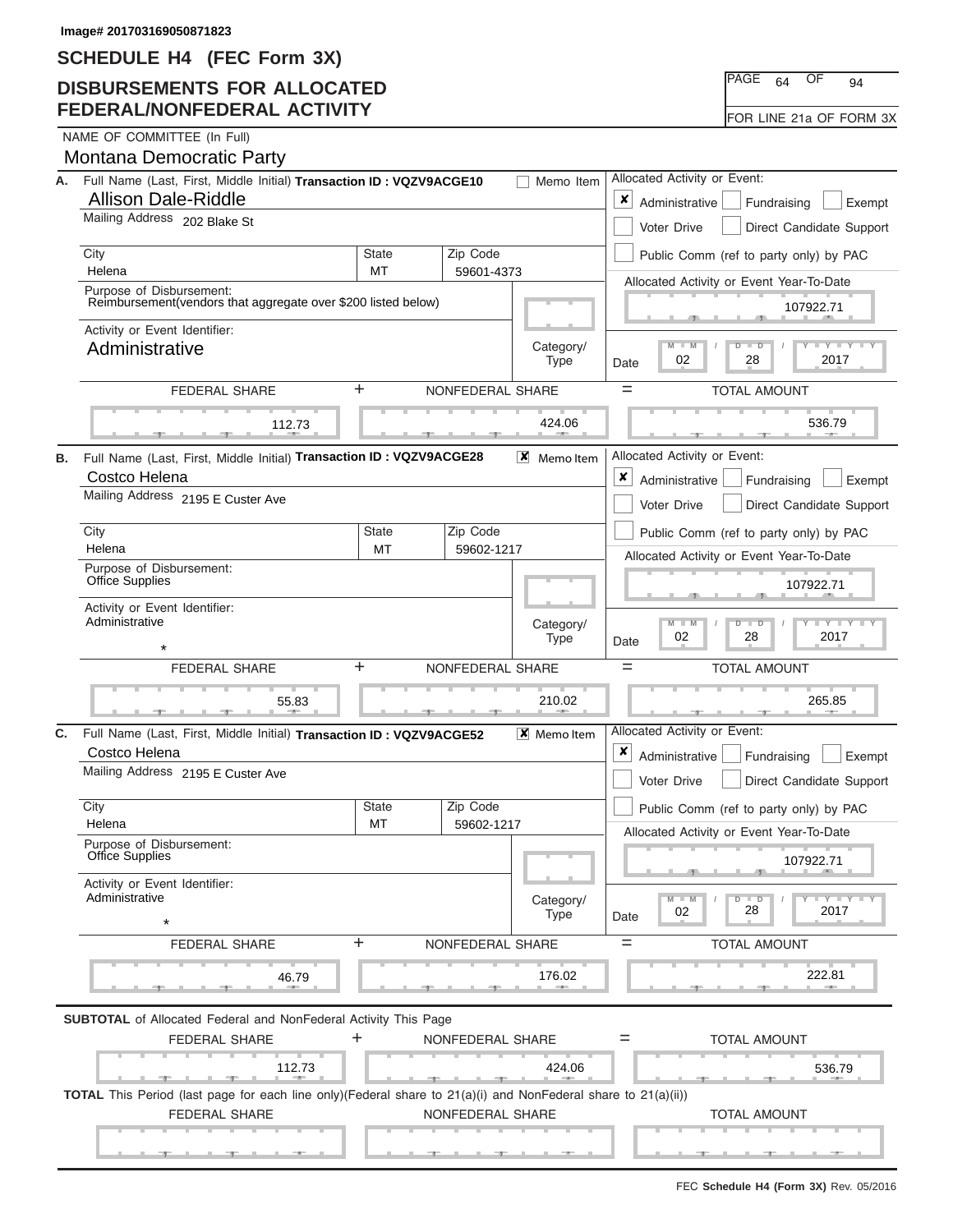## **DISBURSEMENTS FOR ALLOCATED FEDERAL/NONFEDERAL ACTIVITY**

| NAME OF COMMITTEE (In Full) |  |
|-----------------------------|--|
|                             |  |

|    | <b>Montana Democratic Party</b>                                                                                           |                              |                                                           |                                                                                          |                                                                                     |
|----|---------------------------------------------------------------------------------------------------------------------------|------------------------------|-----------------------------------------------------------|------------------------------------------------------------------------------------------|-------------------------------------------------------------------------------------|
| А. | Full Name (Last, First, Middle Initial) Transaction ID: VQZV9ACGE44                                                       | Allocated Activity or Event: |                                                           |                                                                                          |                                                                                     |
|    | <b>Target Helena</b>                                                                                                      |                              |                                                           |                                                                                          | ×<br>Administrative<br>Fundraising<br>Exempt                                        |
|    | Mailing Address 3303 N Montana Ave                                                                                        |                              |                                                           |                                                                                          | Voter Drive<br>Direct Candidate Support                                             |
|    | City                                                                                                                      | <b>State</b><br>MT           | Zip Code<br>59602-7817                                    |                                                                                          | Public Comm (ref to party only) by PAC                                              |
|    | Helena                                                                                                                    |                              | Allocated Activity or Event Year-To-Date                  |                                                                                          |                                                                                     |
|    | Purpose of Disbursement:<br><b>Office Supplies</b>                                                                        |                              |                                                           |                                                                                          | 107922.71                                                                           |
|    | Activity or Event Identifier:                                                                                             |                              |                                                           |                                                                                          |                                                                                     |
|    | Administrative                                                                                                            |                              |                                                           | Category/<br><b>Type</b>                                                                 | $M - M$<br>Y TY<br>$\overline{D}$<br>$\Box$<br>2017<br>02<br>28<br>Date             |
|    | <b>FEDERAL SHARE</b>                                                                                                      | ÷.                           | NONFEDERAL SHARE                                          |                                                                                          | $=$<br><b>TOTAL AMOUNT</b>                                                          |
|    | 8.04                                                                                                                      |                              |                                                           | 30.23                                                                                    | 38.27                                                                               |
| В. | Full Name (Last, First, Middle Initial) Transaction ID: VQZV9ACGE36                                                       |                              |                                                           | $\vert x \vert$<br>Memo Item                                                             | Allocated Activity or Event:                                                        |
|    | Walgreens                                                                                                                 |                              | $\pmb{\times}$<br>Administrative<br>Fundraising<br>Exempt |                                                                                          |                                                                                     |
|    | Mailing Address 1150 11Th Ave                                                                                             |                              |                                                           |                                                                                          | Voter Drive<br>Direct Candidate Support                                             |
|    | City                                                                                                                      | <b>State</b>                 | Zip Code                                                  |                                                                                          | Public Comm (ref to party only) by PAC                                              |
|    | Helena                                                                                                                    | MT                           | 59601-3838                                                |                                                                                          | Allocated Activity or Event Year-To-Date                                            |
|    | Purpose of Disbursement:<br><b>Office Supplies</b>                                                                        |                              |                                                           | 107922.71                                                                                |                                                                                     |
|    | Activity or Event Identifier:<br>Administrative                                                                           |                              |                                                           |                                                                                          |                                                                                     |
|    |                                                                                                                           |                              | Category/<br><b>Type</b>                                  | $M - M$<br>$T$ $T$ $T$ $T$ $T$ $T$ $T$ $T$<br>$D$ $\Box$ $D$<br>28<br>02<br>2017<br>Date |                                                                                     |
|    | $\star$                                                                                                                   | $=$                          |                                                           |                                                                                          |                                                                                     |
|    | FEDERAL SHARE                                                                                                             | ÷.                           | NONFEDERAL SHARE                                          |                                                                                          | <b>TOTAL AMOUNT</b>                                                                 |
|    | 2.07                                                                                                                      |                              |                                                           | 7.79                                                                                     | 9.86                                                                                |
| C. | Full Name (Last, First, Middle Initial) Transaction ID: VQZV9ACGAJ7                                                       |                              |                                                           | Memo Item                                                                                | Allocated Activity or Event:                                                        |
|    | <b>Artcraft Printers</b>                                                                                                  |                              |                                                           |                                                                                          | x<br>Administrative<br>Fundraising<br>Exempt                                        |
|    | Mailing Address 2001 1St Ave N<br>PO Box 2044                                                                             |                              |                                                           |                                                                                          | Voter Drive<br>Direct Candidate Support                                             |
|    | City                                                                                                                      | <b>State</b>                 | Zip Code                                                  |                                                                                          | Public Comm (ref to party only) by PAC                                              |
|    | <b>Billings</b>                                                                                                           | MT                           | 59101-2402                                                |                                                                                          | Allocated Activity or Event Year-To-Date                                            |
|    | Purpose of Disbursement:<br>Printing                                                                                      |                              |                                                           |                                                                                          | 107922.71                                                                           |
|    | Activity or Event Identifier:<br>Administrative                                                                           |                              |                                                           |                                                                                          |                                                                                     |
|    |                                                                                                                           |                              |                                                           | Category/<br><b>Type</b>                                                                 | $M - M$<br>Y L Y L<br>$\overline{\mathsf{D}}$<br>$\Box$<br>14<br>2017<br>02<br>Date |
|    | <b>FEDERAL SHARE</b>                                                                                                      | ÷                            | NONFEDERAL SHARE                                          |                                                                                          | <b>TOTAL AMOUNT</b><br>$=$                                                          |
|    | 412.73                                                                                                                    |                              |                                                           | 1552.67                                                                                  | 1965.40                                                                             |
|    | <b>SUBTOTAL</b> of Allocated Federal and NonFederal Activity This Page                                                    |                              |                                                           |                                                                                          |                                                                                     |
|    | FEDERAL SHARE                                                                                                             | $\ddot{}$                    | <b>NONFEDERAL SHARE</b>                                   |                                                                                          | <b>TOTAL AMOUNT</b><br>$=$                                                          |
|    | 412.73<br><b>Allen</b>                                                                                                    |                              |                                                           | 1552.67                                                                                  | 1965.40                                                                             |
|    | <b>TOTAL</b> This Period (last page for each line only)(Federal share to $21(a)(i)$ and NonFederal share to $21(a)(ii)$ ) |                              |                                                           |                                                                                          |                                                                                     |
|    | <b>FEDERAL SHARE</b>                                                                                                      |                              | NONFEDERAL SHARE                                          |                                                                                          | <b>TOTAL AMOUNT</b>                                                                 |

 ▲ ▲ ▲ , , . ▲ ▲ ▲ , , .

 ▲ ▲ ▲ , , .

PAGE <sub>65</sub> OF 94

FOR LINE 21a OF FORM 3X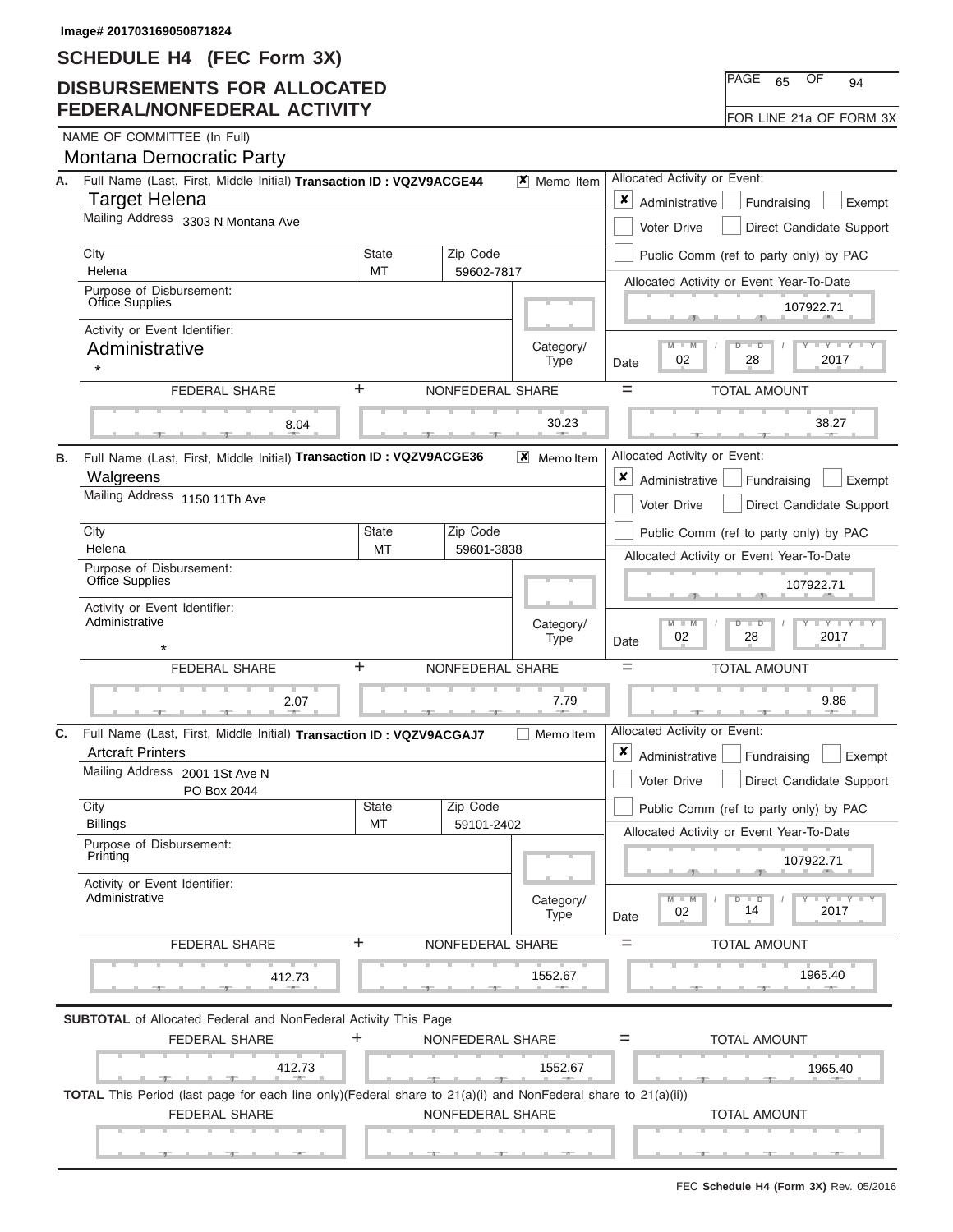# **DISBURSEMENTS FOR ALLOCATED FEDERAL/NONFEDERAL ACTIVITY**

NAME OF COMMITTEE (In Full)

|    | <b>Montana Democratic Party</b>                                                                                                                 |                                              |                                                                 |                              |                                                                                                       |
|----|-------------------------------------------------------------------------------------------------------------------------------------------------|----------------------------------------------|-----------------------------------------------------------------|------------------------------|-------------------------------------------------------------------------------------------------------|
| А. | Full Name (Last, First, Middle Initial) Transaction ID: VQZV9ACGAR3                                                                             | Allocated Activity or Event:                 |                                                                 |                              |                                                                                                       |
|    | <b>Blackfoot River Brewing Company, LLC</b>                                                                                                     | ×<br>Administrative<br>Fundraising<br>Exempt |                                                                 |                              |                                                                                                       |
|    | Mailing Address 66 S Park Ave                                                                                                                   |                                              |                                                                 |                              | Direct Candidate Support<br>Voter Drive                                                               |
|    | City                                                                                                                                            | <b>State</b>                                 | Zip Code                                                        |                              | Public Comm (ref to party only) by PAC                                                                |
|    | Helena<br>Purpose of Disbursement:                                                                                                              | MT                                           | 59601-6271                                                      |                              | Allocated Activity or Event Year-To-Date                                                              |
|    | Food/meals                                                                                                                                      | 107922.71                                    |                                                                 |                              |                                                                                                       |
|    | Activity or Event Identifier:<br>Administrative                                                                                                 | Category/                                    | $M - M$<br>$Y - Y$<br>$\overline{\mathsf{D}}$<br>$\blacksquare$ |                              |                                                                                                       |
|    |                                                                                                                                                 |                                              |                                                                 | <b>Type</b>                  | 28<br>2017<br>02<br>Date                                                                              |
|    | <b>FEDERAL SHARE</b>                                                                                                                            | +                                            | NONFEDERAL SHARE                                                |                              | <b>TOTAL AMOUNT</b><br>$=$                                                                            |
|    | 22.68                                                                                                                                           |                                              |                                                                 | 85.32                        | 108.00                                                                                                |
| В. | Full Name (Last, First, Middle Initial) Transaction ID: VQZV9ACGDT5                                                                             |                                              |                                                                 | Memo Item                    | Allocated Activity or Event:                                                                          |
|    | Campaign Compliance, Inc.                                                                                                                       |                                              |                                                                 |                              | ×<br>Administrative<br>Fundraising<br>Exempt                                                          |
|    | Mailing Address 3242 Cummins Way                                                                                                                |                                              |                                                                 |                              | Voter Drive<br>Direct Candidate Support                                                               |
|    | City                                                                                                                                            | <b>State</b>                                 | Zip Code                                                        |                              | Public Comm (ref to party only) by PAC                                                                |
|    | Missoula                                                                                                                                        | MT                                           | 59802-3222                                                      |                              | Allocated Activity or Event Year-To-Date                                                              |
|    | Purpose of Disbursement:<br>Accounting fee                                                                                                      |                                              |                                                                 |                              | 107922.71<br>- 9                                                                                      |
|    | Activity or Event Identifier:<br>Administrative                                                                                                 |                                              |                                                                 | Category/<br><b>Type</b>     | $M - M$<br>$Y - Y$<br>$\overline{\mathsf{D}}$<br>$\overline{\phantom{a}}$<br>02<br>28<br>2017<br>Date |
|    |                                                                                                                                                 | ÷.<br>NONFEDERAL SHARE                       |                                                                 |                              |                                                                                                       |
|    | <b>FEDERAL SHARE</b>                                                                                                                            |                                              |                                                                 |                              | <b>TOTAL AMOUNT</b><br>$=$                                                                            |
|    | 736.68                                                                                                                                          |                                              |                                                                 | 2771.31                      | 3507.99                                                                                               |
| C. | Full Name (Last, First, Middle Initial) Transaction ID: VQZV9ACGE02                                                                             |                                              |                                                                 | Memo Item                    | Allocated Activity or Event:                                                                          |
|    | <b>Charter Communications</b>                                                                                                                   |                                              |                                                                 |                              | ×<br>Administrative<br>Fundraising<br>Exempt                                                          |
|    | Mailing Address PO Box 742614                                                                                                                   |                                              |                                                                 |                              | <b>Voter Drive</b><br>Direct Candidate Support                                                        |
|    | City                                                                                                                                            | <b>State</b>                                 | Zip Code                                                        |                              | Public Comm (ref to party only) by PAC                                                                |
|    | Cincinnati                                                                                                                                      | OH                                           | 45274-2614                                                      |                              | Allocated Activity or Event Year-To-Date                                                              |
|    | Purpose of Disbursement:<br>Utilities                                                                                                           |                                              |                                                                 |                              | 107922.71                                                                                             |
|    | Activity or Event Identifier:<br>Administrative                                                                                                 |                                              |                                                                 | Category/<br><b>Type</b>     | Y I Y<br>$\overline{D}$<br>$\blacksquare$<br>28<br>2017<br>02<br>Date                                 |
|    |                                                                                                                                                 |                                              |                                                                 |                              | $=$                                                                                                   |
|    | <b>FEDERAL SHARE</b><br>93.22                                                                                                                   | $\ddot{}$                                    | NONFEDERAL SHARE                                                | 350.69                       | <b>TOTAL AMOUNT</b><br>443.91                                                                         |
|    |                                                                                                                                                 |                                              |                                                                 |                              |                                                                                                       |
|    | <b>SUBTOTAL</b> of Allocated Federal and NonFederal Activity This Page                                                                          | +                                            |                                                                 |                              | $=$                                                                                                   |
|    | <b>FEDERAL SHARE</b>                                                                                                                            |                                              | NONFEDERAL SHARE                                                |                              | <b>TOTAL AMOUNT</b>                                                                                   |
|    | 852.58<br><b>CONTRACTOR</b>                                                                                                                     |                                              |                                                                 | 3207.32<br><b>CONTRACTOR</b> | 4059.90                                                                                               |
|    | TOTAL This Period (last page for each line only)(Federal share to 21(a)(i) and NonFederal share to 21(a)(ii))<br><b>FEDERAL SHARE</b><br>T<br>T |                                              | NONFEDERAL SHARE                                                |                              | <b>TOTAL AMOUNT</b>                                                                                   |

PAGE <sub>66</sub> OF 94

FOR LINE 21a OF FORM 3X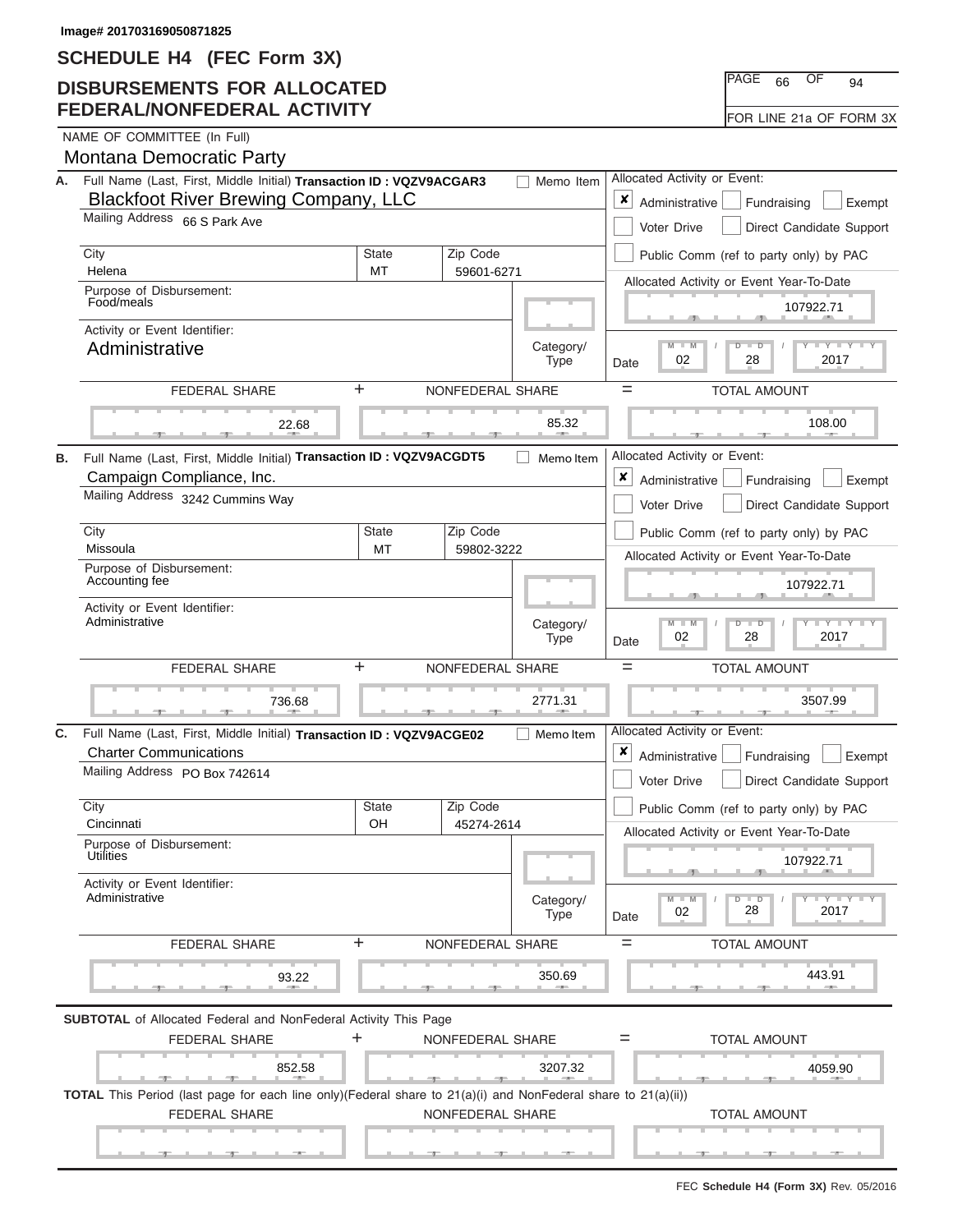### **DISBURSEMENTS FOR ALLOCATED FEDERAL/NONFEDERAL ACTIVITY**

| NAME OF COMMITTEE (In Full) |  |  |  |  |  |
|-----------------------------|--|--|--|--|--|
|-----------------------------|--|--|--|--|--|

|    | <b>Montana Democratic Party</b>                                                                                                                      |                              |                  |                   |                                                                             |  |
|----|------------------------------------------------------------------------------------------------------------------------------------------------------|------------------------------|------------------|-------------------|-----------------------------------------------------------------------------|--|
| А. | Full Name (Last, First, Middle Initial) Transaction ID: VQZV9ACGDY6                                                                                  | Allocated Activity or Event: |                  |                   |                                                                             |  |
|    | City Of Helena                                                                                                                                       |                              |                  |                   | x<br>Administrative<br>Fundraising<br>Exempt                                |  |
|    | Mailing Address 316 N Park Ave                                                                                                                       |                              |                  |                   | Voter Drive<br>Direct Candidate Support                                     |  |
|    | City                                                                                                                                                 | Zip Code<br>State            |                  |                   | Public Comm (ref to party only) by PAC                                      |  |
|    | Helena<br>Purpose of Disbursement:                                                                                                                   | MT                           | 59601-5026       |                   | Allocated Activity or Event Year-To-Date                                    |  |
|    | Utilities                                                                                                                                            | 107922.71                    |                  |                   |                                                                             |  |
|    | Activity or Event Identifier:<br>Administrative                                                                                                      |                              |                  | Category/         | Y LY L<br>M<br>D<br>$\blacksquare$                                          |  |
|    |                                                                                                                                                      |                              |                  | <b>Type</b>       | 02<br>28<br>2017<br>Date                                                    |  |
|    | FEDERAL SHARE                                                                                                                                        | ÷.                           | NONFEDERAL SHARE |                   | $=$<br><b>TOTAL AMOUNT</b>                                                  |  |
|    | 6.30                                                                                                                                                 |                              |                  | 23.69             | 29.99                                                                       |  |
| В. | Full Name (Last, First, Middle Initial) Transaction ID: VQZV9ACGA96                                                                                  |                              |                  | Memo Item         | Allocated Activity or Event:                                                |  |
|    | <b>Flathead County Democratic Central Committee</b>                                                                                                  |                              |                  |                   | ×<br>Administrative<br>Fundraising<br>Exempt                                |  |
|    | Mailing Address PO Box 51                                                                                                                            |                              |                  |                   | Direct Candidate Support<br><b>Voter Drive</b>                              |  |
|    | City                                                                                                                                                 | <b>State</b>                 | Zip Code         |                   | Public Comm (ref to party only) by PAC                                      |  |
|    | Whitefish<br>Purpose of Disbursement:                                                                                                                | <b>MT</b>                    | 59937-0051       |                   | Allocated Activity or Event Year-To-Date                                    |  |
|    | Rent                                                                                                                                                 |                              |                  |                   | 107922.71                                                                   |  |
|    | Activity or Event Identifier:<br>Administrative                                                                                                      |                              |                  | Category/         | Y TY TY<br>$M - M$<br>₽<br>$\overline{\phantom{a}}$                         |  |
|    |                                                                                                                                                      |                              |                  | <b>Type</b>       | 02<br>21<br>2017<br>Date                                                    |  |
|    | <b>FEDERAL SHARE</b>                                                                                                                                 | +                            | NONFEDERAL SHARE |                   | <b>TOTAL AMOUNT</b><br>$=$                                                  |  |
|    | 195.58                                                                                                                                               |                              |                  | 735.76            | 931.34                                                                      |  |
| C. | Full Name (Last, First, Middle Initial) Transaction ID: VQZV9ACGAH9                                                                                  |                              |                  | Memo Item         | Allocated Activity or Event:                                                |  |
|    | Holter Museum Of Art                                                                                                                                 |                              |                  |                   | ×<br>Administrative<br>Fundraising<br>Exempt                                |  |
|    | Mailing Address 12 E Lawrence St                                                                                                                     |                              |                  |                   | Voter Drive<br>Direct Candidate Support                                     |  |
|    | City<br>Helena                                                                                                                                       | <b>State</b>                 | Zip Code         |                   | Public Comm (ref to party only) by PAC                                      |  |
|    |                                                                                                                                                      | МT<br>59601-4019             |                  |                   |                                                                             |  |
|    |                                                                                                                                                      |                              |                  |                   | Allocated Activity or Event Year-To-Date                                    |  |
|    | Purpose of Disbursement:<br>Site rental                                                                                                              |                              |                  |                   | 107922.71                                                                   |  |
|    | Activity or Event Identifier:<br>Administrative                                                                                                      |                              |                  | Category/<br>Type | $M - M$<br>$\overline{D}$<br>$\Box$<br>$-Y - Y$<br>14<br>2017<br>02<br>Date |  |
|    |                                                                                                                                                      |                              |                  |                   | $=$                                                                         |  |
|    | FEDERAL SHARE                                                                                                                                        | $\ddot{}$                    | NONFEDERAL SHARE |                   | <b>TOTAL AMOUNT</b>                                                         |  |
|    | 85.05                                                                                                                                                |                              |                  | 319.95            | 405.00                                                                      |  |
|    | <b>SUBTOTAL</b> of Allocated Federal and NonFederal Activity This Page                                                                               |                              |                  |                   |                                                                             |  |
|    | <b>FEDERAL SHARE</b>                                                                                                                                 | +                            | NONFEDERAL SHARE |                   | <b>TOTAL AMOUNT</b><br>$=$                                                  |  |
|    | 286.93                                                                                                                                               |                              |                  | 1079.40           | 1366.33                                                                     |  |
|    | TOTAL This Period (last page for each line only)(Federal share to 21(a)(i) and NonFederal share to 21(a)(ii))<br><b>FEDERAL SHARE</b><br>τ<br>÷<br>v |                              | NONFEDERAL SHARE |                   | <b>TOTAL AMOUNT</b>                                                         |  |

PAGE <sub>67</sub> OF 94

| FOR LINE 21a OF FORM 3X |
|-------------------------|
|-------------------------|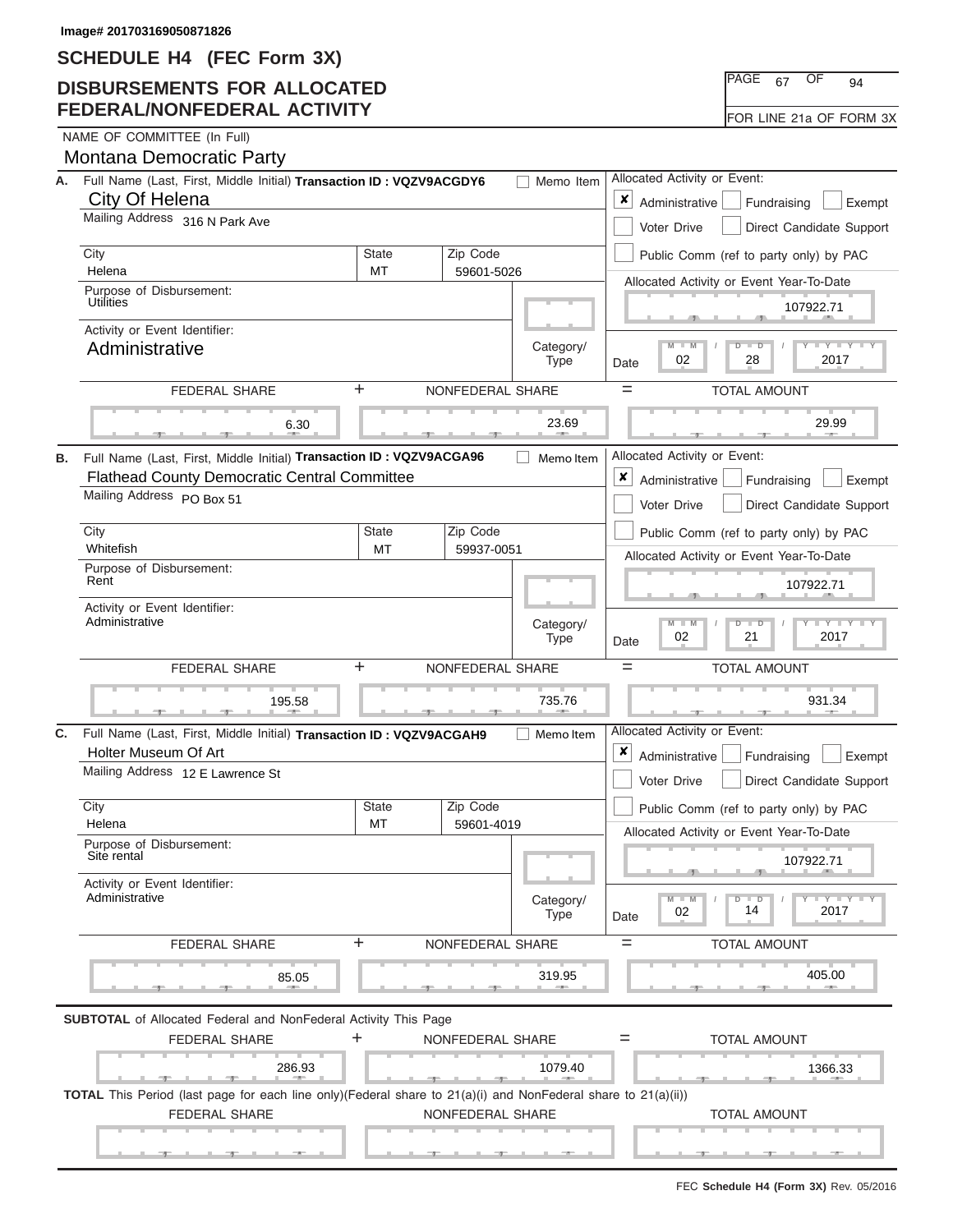## **DISBURSEMENTS FOR ALLOCATED FEDERAL/NONFEDERAL ACTIVITY**

| <b>IPAGE</b> | 68 |  | QΔ                      |  |
|--------------|----|--|-------------------------|--|
|              |    |  | FOR LINE 21a OF FORM 3X |  |

NAME OF COMMITTEE (In Full)

|    | Montana Democratic Party                                                                                                  |                                                                                                      |                         |                          |                                                           |
|----|---------------------------------------------------------------------------------------------------------------------------|------------------------------------------------------------------------------------------------------|-------------------------|--------------------------|-----------------------------------------------------------|
| А. | Full Name (Last, First, Middle Initial) Transaction ID: VQZV9ACGDH6                                                       | Allocated Activity or Event:                                                                         |                         |                          |                                                           |
|    | <b>HUB International Limited</b>                                                                                          |                                                                                                      |                         |                          | $\pmb{\times}$<br>Administrative<br>Fundraising<br>Exempt |
|    | Mailing Address 3130 Saddle Dr<br>Unit 3                                                                                  |                                                                                                      |                         |                          | Voter Drive<br>Direct Candidate Support                   |
|    | City<br>Helena                                                                                                            | <b>State</b><br>MT                                                                                   | Zip Code                |                          | Public Comm (ref to party only) by PAC                    |
|    | 59601-8644<br>Purpose of Disbursement:                                                                                    |                                                                                                      |                         |                          | Allocated Activity or Event Year-To-Date                  |
|    | Liability Insurance                                                                                                       | 107922.71                                                                                            |                         |                          |                                                           |
|    | Activity or Event Identifier:<br>Administrative                                                                           | $M - M$<br>$\overline{\phantom{a}}$                                                                  |                         |                          |                                                           |
|    |                                                                                                                           |                                                                                                      |                         | Category/<br><b>Type</b> | 2017<br>02<br>17<br>Date                                  |
|    | <b>FEDERAL SHARE</b>                                                                                                      | ÷.                                                                                                   | NONFEDERAL SHARE        |                          | $=$<br><b>TOTAL AMOUNT</b>                                |
|    | 7.56                                                                                                                      |                                                                                                      |                         | 28.44                    | 36.00                                                     |
| В. | Full Name (Last, First, Middle Initial) Transaction ID: VQZV9ACGEJ4                                                       |                                                                                                      |                         | Memo Item                | Allocated Activity or Event:                              |
|    | Intuit                                                                                                                    |                                                                                                      |                         |                          | ×<br>Administrative<br>Fundraising<br>Exempt              |
|    | Mailing Address 2632 Marine Way                                                                                           |                                                                                                      |                         |                          | Voter Drive<br>Direct Candidate Support                   |
|    | City                                                                                                                      | <b>State</b>                                                                                         | Zip Code                |                          | Public Comm (ref to party only) by PAC                    |
|    | <b>Mountain View</b>                                                                                                      | CA                                                                                                   | 94043-1126              |                          | Allocated Activity or Event Year-To-Date                  |
|    | Purpose of Disbursement:<br>Software/Licenses                                                                             |                                                                                                      |                         |                          | 107922.71                                                 |
|    | Activity or Event Identifier:                                                                                             |                                                                                                      |                         |                          |                                                           |
|    | Administrative                                                                                                            | $T - Y = T - Y$<br>$M - M$<br>$\overline{D}$<br>$\overline{\phantom{0}}$<br>02<br>21<br>2017<br>Date |                         |                          |                                                           |
|    | ÷<br><b>FEDERAL SHARE</b><br>NONFEDERAL SHARE                                                                             |                                                                                                      |                         |                          |                                                           |
|    |                                                                                                                           |                                                                                                      |                         |                          | $=$<br><b>TOTAL AMOUNT</b>                                |
|    | 34.64                                                                                                                     |                                                                                                      |                         | 130.33                   | 164.97                                                    |
| C. | Full Name (Last, First, Middle Initial) Transaction ID: VQZV9ACGDK1                                                       |                                                                                                      |                         | Memo Item                | Allocated Activity or Event:                              |
|    | Jean Dahlman                                                                                                              |                                                                                                      |                         |                          | ×<br>Administrative<br>Fundraising<br>Exempt              |
|    | Mailing Address 3335 Old Highway 10                                                                                       |                                                                                                      |                         |                          | Voter Drive<br>Direct Candidate Support                   |
|    | City                                                                                                                      | <b>State</b>                                                                                         | Zip Code                |                          | Public Comm (ref to party only) by PAC                    |
|    | Forsyth                                                                                                                   | MT                                                                                                   | 59327-9438              |                          | Allocated Activity or Event Year-To-Date                  |
|    | Purpose of Disbursement:<br>Reimbursement(vendors that aggregate over \$200 listed below)                                 |                                                                                                      |                         |                          | 107922.71                                                 |
|    | Activity or Event Identifier:<br>Administrative                                                                           |                                                                                                      |                         | Category/                |                                                           |
|    |                                                                                                                           |                                                                                                      |                         | Type                     | 14<br>2017<br>02<br>Date                                  |
|    | <b>FEDERAL SHARE</b>                                                                                                      | +                                                                                                    | NONFEDERAL SHARE        |                          | <b>TOTAL AMOUNT</b><br>$=$                                |
|    | 189.09                                                                                                                    |                                                                                                      |                         | 711.36                   | 900.45                                                    |
|    |                                                                                                                           |                                                                                                      |                         |                          |                                                           |
|    | <b>SUBTOTAL</b> of Allocated Federal and NonFederal Activity This Page<br><b>FEDERAL SHARE</b>                            | +                                                                                                    | <b>NONFEDERAL SHARE</b> |                          | <b>TOTAL AMOUNT</b><br>$=$                                |
|    | 231.29<br><u>.</u>                                                                                                        |                                                                                                      |                         | 870.13                   | 1101.42                                                   |
|    | <b>TOTAL</b> This Period (last page for each line only)(Federal share to $21(a)(i)$ and NonFederal share to $21(a)(ii)$ ) |                                                                                                      |                         |                          |                                                           |
|    | <b>FEDERAL SHARE</b>                                                                                                      |                                                                                                      | NONFEDERAL SHARE        |                          | <b>TOTAL AMOUNT</b>                                       |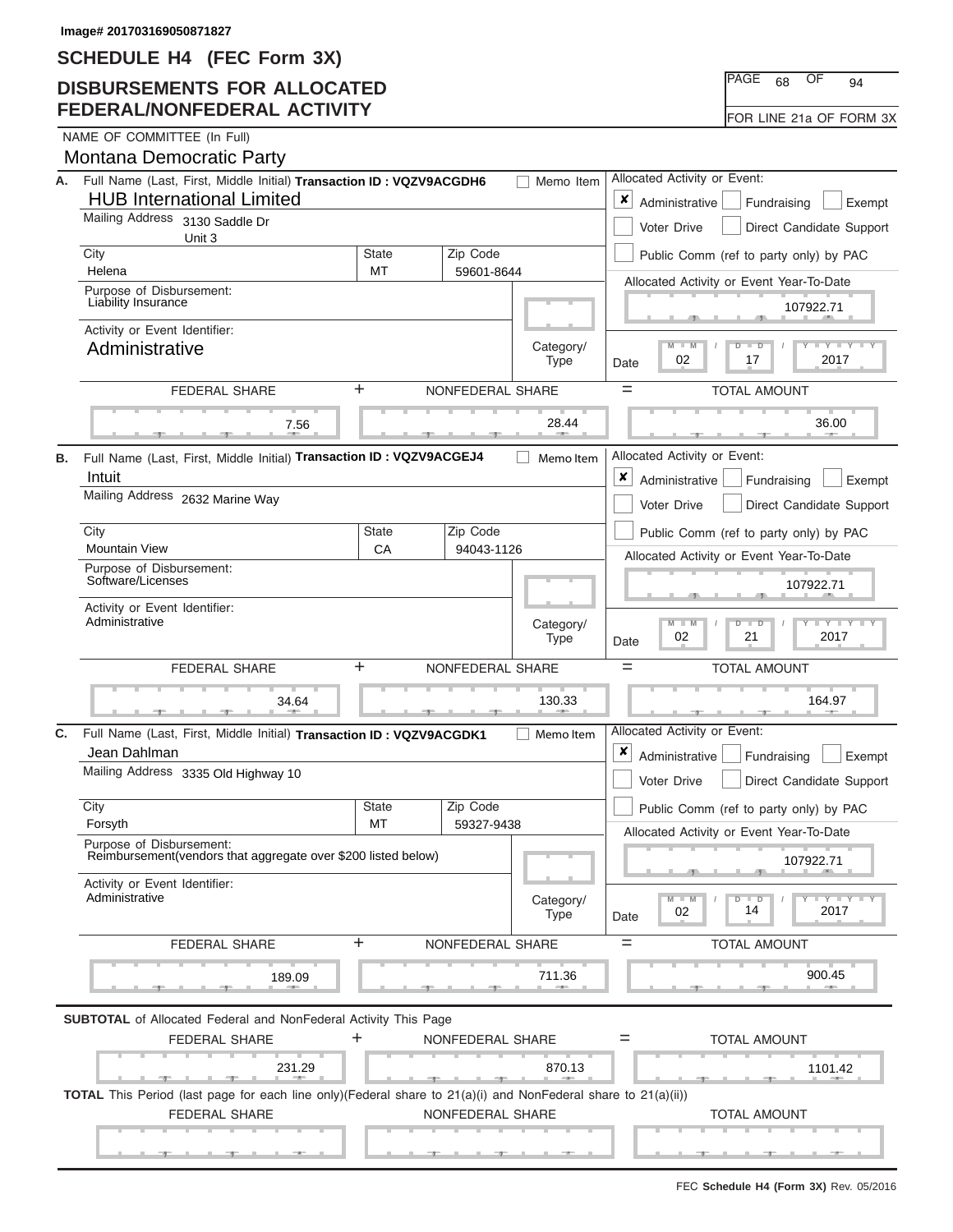### **DISBURSEMENTS FOR ALLOCATED FEDERAL/NONFEDERAL ACTIVITY**

| NAME OF COMMITTEE (In Full) |  |
|-----------------------------|--|
|-----------------------------|--|

|    | Montana Democratic Party                                                                                                                                 |                                                                         |                  |                          |                                                                                            |  |  |
|----|----------------------------------------------------------------------------------------------------------------------------------------------------------|-------------------------------------------------------------------------|------------------|--------------------------|--------------------------------------------------------------------------------------------|--|--|
| А. | Full Name (Last, First, Middle Initial) Transaction ID: VQZV9ACGDN7<br>Delta Airlines                                                                    | Allocated Activity or Event:<br>×<br>Administrative                     |                  |                          |                                                                                            |  |  |
|    | Mailing Address PO Box 20706                                                                                                                             | Fundraising<br>Exempt<br><b>Voter Drive</b><br>Direct Candidate Support |                  |                          |                                                                                            |  |  |
|    | City                                                                                                                                                     | Zip Code<br><b>State</b>                                                |                  |                          | Public Comm (ref to party only) by PAC                                                     |  |  |
|    | Atlanta                                                                                                                                                  | GA<br>30320-6001                                                        |                  |                          | Allocated Activity or Event Year-To-Date                                                   |  |  |
|    | Purpose of Disbursement:<br>Airfare                                                                                                                      | 107922.71                                                               |                  |                          |                                                                                            |  |  |
|    | Activity or Event Identifier:                                                                                                                            |                                                                         |                  |                          |                                                                                            |  |  |
|    | Administrative                                                                                                                                           |                                                                         |                  | Category/<br><b>Type</b> | $M$ $M$<br>$\overline{\mathsf{D}}$<br>$\overline{\phantom{a}}$<br>2017<br>02<br>14<br>Date |  |  |
|    | <b>FEDERAL SHARE</b>                                                                                                                                     | ÷.                                                                      | NONFEDERAL SHARE |                          | <b>TOTAL AMOUNT</b><br>$=$                                                                 |  |  |
|    | 92.11                                                                                                                                                    |                                                                         |                  | 346.49                   | 438.60                                                                                     |  |  |
| В. | Full Name (Last, First, Middle Initial) Transaction ID: VQZV9ACGDP5                                                                                      |                                                                         |                  | ∣x∣<br>Memo Item         | Allocated Activity or Event:                                                               |  |  |
|    | Jean Dahlman                                                                                                                                             |                                                                         |                  |                          | $\pmb{\times}$<br>Administrative<br>Fundraising<br>Exempt                                  |  |  |
|    | Mailing Address 3335 Old Highway 10                                                                                                                      |                                                                         |                  |                          | Voter Drive<br>Direct Candidate Support                                                    |  |  |
|    | City                                                                                                                                                     | <b>State</b>                                                            | Zip Code         |                          | Public Comm (ref to party only) by PAC                                                     |  |  |
|    | Forsyth                                                                                                                                                  | MT                                                                      | 59327-9438       |                          | Allocated Activity or Event Year-To-Date                                                   |  |  |
|    | Purpose of Disbursement:<br>Mileage                                                                                                                      |                                                                         |                  |                          | 107922.71                                                                                  |  |  |
|    | Activity or Event Identifier:<br>Administrative                                                                                                          |                                                                         |                  | Category/                | $Y - Y$<br>$M - M$<br>$\overline{\mathsf{D}}$<br>$\overline{\phantom{a}}$                  |  |  |
|    |                                                                                                                                                          |                                                                         |                  | <b>Type</b>              | 2017<br>02<br>14<br>Date                                                                   |  |  |
|    |                                                                                                                                                          |                                                                         |                  |                          |                                                                                            |  |  |
|    | <b>FEDERAL SHARE</b>                                                                                                                                     | +                                                                       | NONFEDERAL SHARE |                          | $=$<br><b>TOTAL AMOUNT</b>                                                                 |  |  |
|    | 20.32                                                                                                                                                    |                                                                         |                  | 76.43                    | 96.75                                                                                      |  |  |
| C. | Full Name (Last, First, Middle Initial) Transaction ID: VQZV9ACGDM9                                                                                      |                                                                         |                  | $ X $ Memo Item          | Allocated Activity or Event:                                                               |  |  |
|    | <b>United Airlines</b>                                                                                                                                   |                                                                         |                  |                          | ×<br>Administrative<br>Fundraising<br>Exempt                                               |  |  |
|    | Mailing Address 1200 E. Algonquin Rd.                                                                                                                    |                                                                         |                  |                          | Voter Drive<br>Direct Candidate Support                                                    |  |  |
|    | PO Box 66100<br>City                                                                                                                                     | <b>State</b>                                                            | Zip Code         |                          | Public Comm (ref to party only) by PAC                                                     |  |  |
|    | Elk Grove Village                                                                                                                                        | IL                                                                      | 60007            |                          | Allocated Activity or Event Year-To-Date                                                   |  |  |
|    | Purpose of Disbursement:<br>Airfare                                                                                                                      |                                                                         |                  |                          | 107922.71                                                                                  |  |  |
|    | Activity or Event Identifier:<br>Administrative                                                                                                          |                                                                         |                  | Category/                | $M - M$<br>$Y - Y - Y$<br>ъ<br>$\Box$<br>14<br>2017<br>02                                  |  |  |
|    |                                                                                                                                                          |                                                                         |                  | Type                     | Date                                                                                       |  |  |
|    | <b>FEDERAL SHARE</b>                                                                                                                                     | ÷                                                                       | NONFEDERAL SHARE |                          | <b>TOTAL AMOUNT</b><br>$=$                                                                 |  |  |
|    | 76.67                                                                                                                                                    |                                                                         |                  | 288.43                   | 365.10                                                                                     |  |  |
|    | <b>SUBTOTAL</b> of Allocated Federal and NonFederal Activity This Page                                                                                   |                                                                         |                  |                          |                                                                                            |  |  |
|    | <b>FEDERAL SHARE</b>                                                                                                                                     | +                                                                       | NONFEDERAL SHARE |                          | <b>TOTAL AMOUNT</b><br>$=$                                                                 |  |  |
|    | 0.00                                                                                                                                                     |                                                                         |                  | 0.00                     | 0.00                                                                                       |  |  |
|    | <b>ALC: YES</b><br>TOTAL This Period (last page for each line only)(Federal share to 21(a)(i) and NonFederal share to 21(a)(ii))<br><b>FEDERAL SHARE</b> |                                                                         | NONFEDERAL SHARE |                          | <b>TOTAL AMOUNT</b>                                                                        |  |  |

PAGE <sub>69</sub> OF 94 FOR LINE 21a OF FORM 3X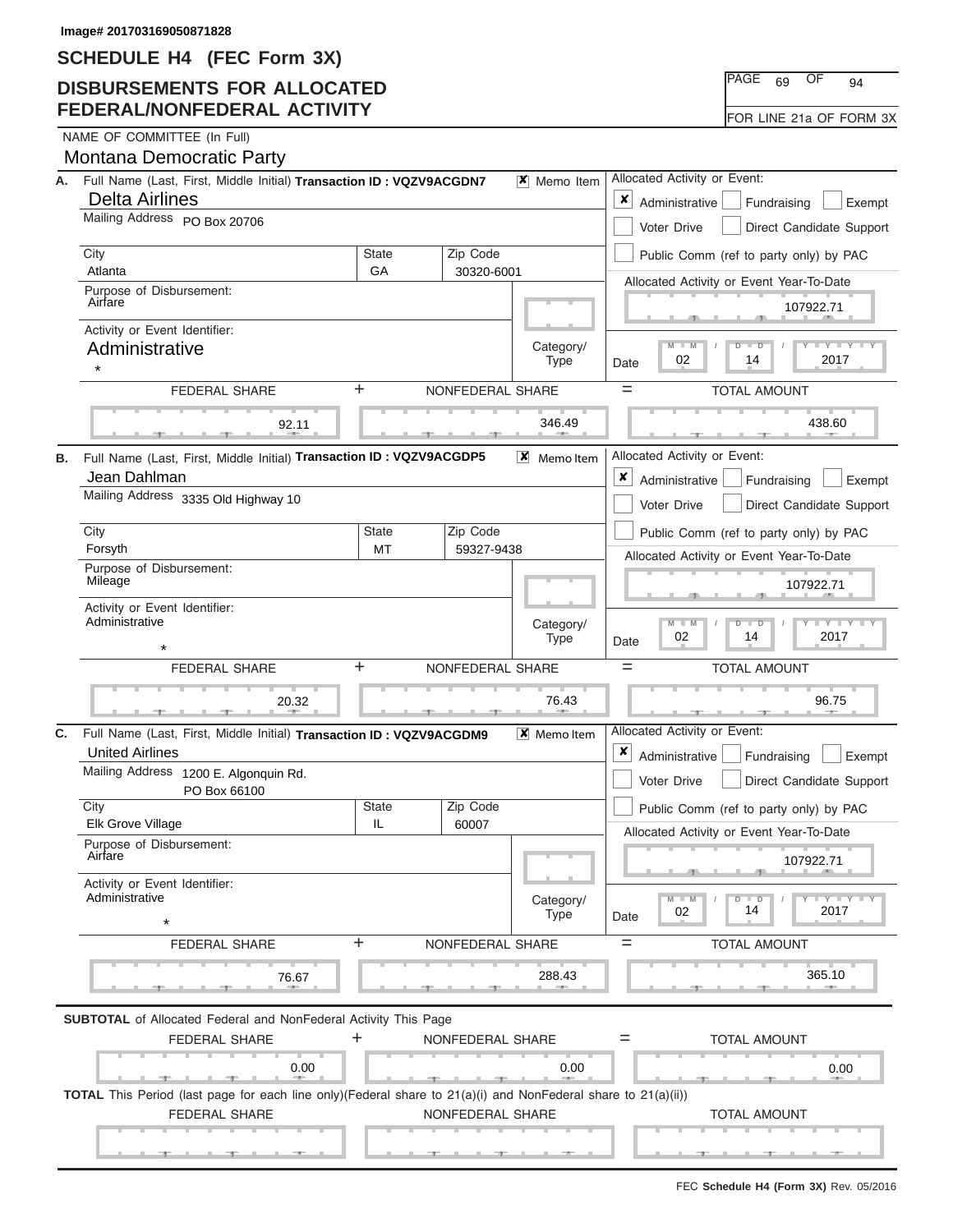# **DISBURSEMENTS FOR ALLOCATED FEDERAL/NONFEDERAL ACTIVITY**

|  | NAME OF COMMITTEE (In Full) |  |  |
|--|-----------------------------|--|--|

|    | Montana Democratic Party                                                                                                  |                                                                       |                                                                                    |                                    |                                                           |  |
|----|---------------------------------------------------------------------------------------------------------------------------|-----------------------------------------------------------------------|------------------------------------------------------------------------------------|------------------------------------|-----------------------------------------------------------|--|
| А. | Full Name (Last, First, Middle Initial) Transaction ID: VQZV9ACGAQ5                                                       | Allocated Activity or Event:                                          |                                                                                    |                                    |                                                           |  |
|    | <b>Lexis Nexis</b><br>Mailing Address PO Box 2314                                                                         | ×<br>Administrative<br>Fundraising<br>Exempt                          |                                                                                    |                                    |                                                           |  |
|    |                                                                                                                           | Voter Drive<br>Direct Candidate Support                               |                                                                                    |                                    |                                                           |  |
|    | City                                                                                                                      | <b>State</b><br>Zip Code                                              |                                                                                    |                                    | Public Comm (ref to party only) by PAC                    |  |
|    | Carol Stream<br>IL<br>60132-2314<br>Purpose of Disbursement:                                                              |                                                                       |                                                                                    |                                    | Allocated Activity or Event Year-To-Date                  |  |
|    | Software/licenses                                                                                                         | 107922.71                                                             |                                                                                    |                                    |                                                           |  |
|    | Activity or Event Identifier:<br>Administrative                                                                           | Category/<br><b>Type</b>                                              | $M - M$<br>$\overline{D}$<br>$Y - Y$<br>$\blacksquare$<br>02<br>28<br>2017<br>Date |                                    |                                                           |  |
|    | <b>FEDERAL SHARE</b>                                                                                                      | +                                                                     | NONFEDERAL SHARE                                                                   |                                    | $=$<br><b>TOTAL AMOUNT</b>                                |  |
|    |                                                                                                                           |                                                                       |                                                                                    |                                    |                                                           |  |
|    | 120.33                                                                                                                    |                                                                       |                                                                                    | 452.67                             | 573.00                                                    |  |
| В. | Full Name (Last, First, Middle Initial) Transaction ID: VQZV9ACGBX5                                                       |                                                                       |                                                                                    | Memo Item                          | Allocated Activity or Event:                              |  |
|    | Mastercard<br>Mailing Address PO Box 31615                                                                                |                                                                       |                                                                                    |                                    | $\pmb{\times}$<br>Administrative<br>Fundraising<br>Exempt |  |
|    |                                                                                                                           |                                                                       |                                                                                    |                                    | Direct Candidate Support<br><b>Voter Drive</b>            |  |
|    | City                                                                                                                      | <b>State</b>                                                          | Zip Code                                                                           |                                    | Public Comm (ref to party only) by PAC                    |  |
|    | <b>Billings</b><br>Purpose of Disbursement:                                                                               | MT                                                                    | 59107-1615                                                                         |                                    | Allocated Activity or Event Year-To-Date                  |  |
|    | Credit card payment (vendors that aggregate over \$200 listed below)                                                      |                                                                       |                                                                                    |                                    | 107922.71                                                 |  |
|    | Activity or Event Identifier:<br>Administrative                                                                           | $Y - Y$<br>$M - M$<br>ъ<br>$\overline{D}$<br>2017<br>02<br>03<br>Date |                                                                                    |                                    |                                                           |  |
|    | +<br><b>FEDERAL SHARE</b><br>NONFEDERAL SHARE                                                                             |                                                                       |                                                                                    |                                    |                                                           |  |
|    |                                                                                                                           |                                                                       |                                                                                    |                                    | $=$<br><b>TOTAL AMOUNT</b>                                |  |
|    | 304.87                                                                                                                    |                                                                       |                                                                                    | 1146.90                            | 1451.77                                                   |  |
| C. | Full Name (Last, First, Middle Initial) Transaction ID: VQZV9ACGCP2                                                       |                                                                       |                                                                                    | $\vert \mathbf{x} \vert$ Memo Item | Allocated Activity or Event:                              |  |
|    | <b>Action Print</b>                                                                                                       |                                                                       |                                                                                    |                                    | ×<br>Administrative<br>Fundraising<br>Exempt              |  |
|    | Mailing Address 110 W 13Th St                                                                                             |                                                                       |                                                                                    |                                    | Voter Drive<br>Direct Candidate Support                   |  |
|    | City                                                                                                                      | <b>State</b>                                                          | Zip Code                                                                           |                                    | Public Comm (ref to party only) by PAC                    |  |
|    | Helena                                                                                                                    | MT                                                                    | 59601-3361                                                                         |                                    | Allocated Activity or Event Year-To-Date                  |  |
|    | Purpose of Disbursement:<br>Printing                                                                                      |                                                                       |                                                                                    |                                    | 107922.71                                                 |  |
|    | Activity or Event Identifier:<br>Administrative                                                                           |                                                                       |                                                                                    | Category/                          | $Y \perp Y \perp$<br>⊪ D<br>03                            |  |
|    |                                                                                                                           |                                                                       |                                                                                    | Type                               | 2017<br>02<br>Date                                        |  |
|    | <b>FEDERAL SHARE</b>                                                                                                      | ÷                                                                     | NONFEDERAL SHARE                                                                   |                                    | <b>TOTAL AMOUNT</b><br>$=$                                |  |
|    | 0.84                                                                                                                      |                                                                       |                                                                                    | 3.16<br><b>CONTINUES</b>           | 4.00<br><b>CONTINUES</b>                                  |  |
|    | <b>SUBTOTAL</b> of Allocated Federal and NonFederal Activity This Page                                                    |                                                                       |                                                                                    |                                    |                                                           |  |
|    | FEDERAL SHARE                                                                                                             | +                                                                     | NONFEDERAL SHARE                                                                   |                                    | <b>TOTAL AMOUNT</b><br>$=$                                |  |
|    | 425.20                                                                                                                    |                                                                       |                                                                                    | 1599.57                            | 2024.77                                                   |  |
|    | <b>TOTAL</b> This Period (last page for each line only)(Federal share to $21(a)(i)$ and NonFederal share to $21(a)(ii)$ ) |                                                                       |                                                                                    |                                    |                                                           |  |
|    | <b>FEDERAL SHARE</b>                                                                                                      |                                                                       | NONFEDERAL SHARE                                                                   |                                    | <b>TOTAL AMOUNT</b>                                       |  |

PAGE <sub>70</sub> OF 94 FOR LINE 21a OF FORM 3X

|  | NAME OF COMMITTEE (In Full) |  |  |
|--|-----------------------------|--|--|
|  |                             |  |  |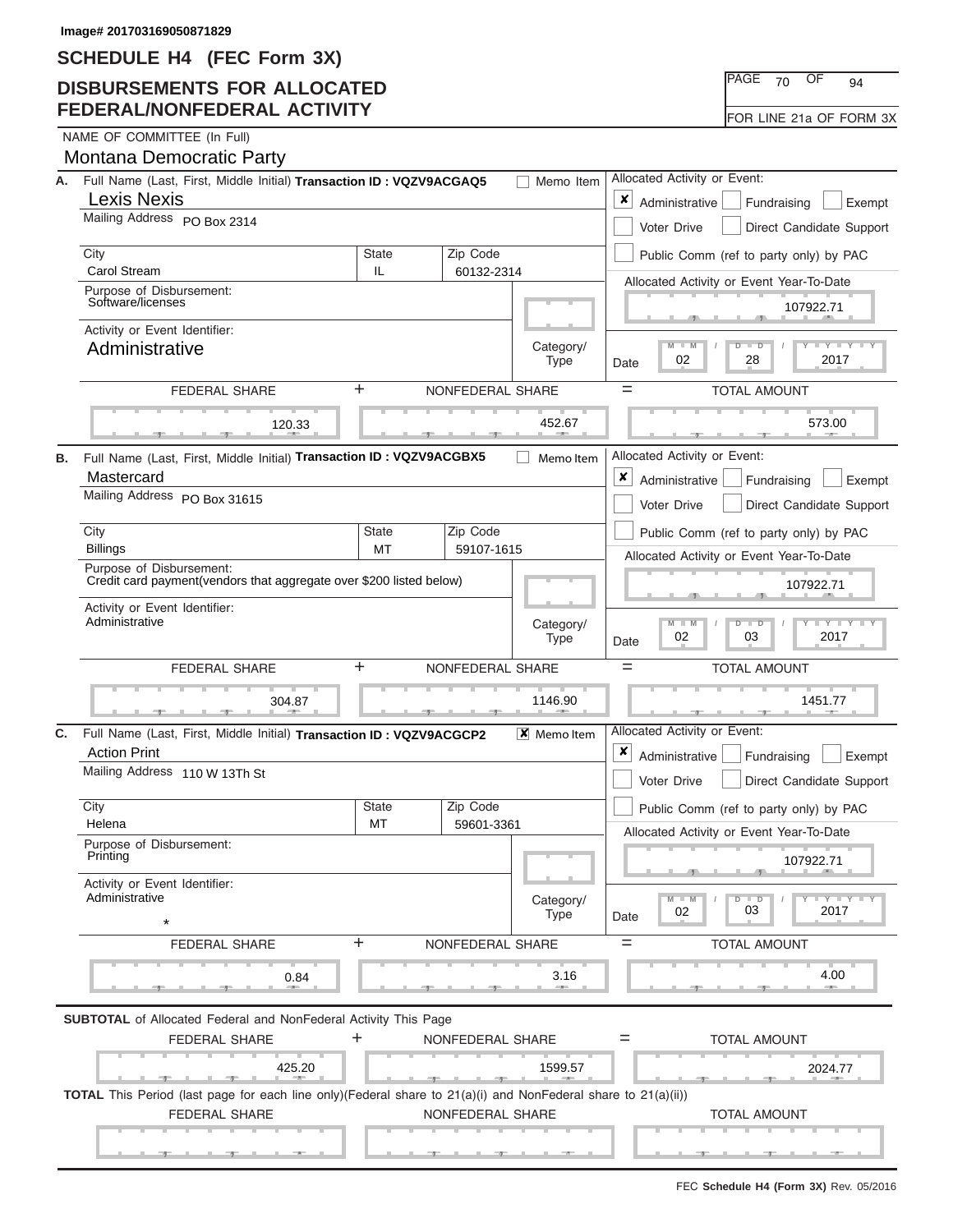## **DISBURSEMENTS FOR ALLOCATED FEDERAL/NONFEDERAL ACTIVITY**

| NAME OF COMMITTEE (In Full) |  |
|-----------------------------|--|
|-----------------------------|--|

|    | Montana Democratic Party                                                                                                                          |                               |                        |                                   |                                                           |
|----|---------------------------------------------------------------------------------------------------------------------------------------------------|-------------------------------|------------------------|-----------------------------------|-----------------------------------------------------------|
| А. | Full Name (Last, First, Middle Initial) Transaction ID: VQZV9ACGCR8<br>$\vert x \vert$ Memo Item<br><b>Action Print</b>                           |                               |                        |                                   | Allocated Activity or Event:                              |
|    | Mailing Address 110 W 13Th St                                                                                                                     |                               |                        |                                   | $\pmb{\times}$<br>Administrative<br>Fundraising<br>Exempt |
|    |                                                                                                                                                   |                               |                        |                                   | Voter Drive<br>Direct Candidate Support                   |
|    | City<br>Helena                                                                                                                                    | <b>State</b><br>MT            | Zip Code               |                                   | Public Comm (ref to party only) by PAC                    |
|    | 59601-3361<br>Purpose of Disbursement:                                                                                                            |                               |                        |                                   | Allocated Activity or Event Year-To-Date                  |
|    | Printing                                                                                                                                          |                               |                        |                                   | 107922.71                                                 |
|    | Activity or Event Identifier:<br>Administrative                                                                                                   |                               |                        | Category/                         | $M - M$<br>₽<br>$\overline{\phantom{a}}$                  |
|    | $\star$                                                                                                                                           |                               |                        | <b>Type</b>                       | 2017<br>02<br>03<br>Date                                  |
|    | <b>FEDERAL SHARE</b>                                                                                                                              | +                             | NONFEDERAL SHARE       |                                   | <b>TOTAL AMOUNT</b><br>$=$                                |
|    | 27.30                                                                                                                                             |                               |                        | 102.70                            | 130.00                                                    |
|    |                                                                                                                                                   |                               |                        |                                   |                                                           |
| В. | Full Name (Last, First, Middle Initial) Transaction ID: VQZV9ACGC16<br>Blackfoot River Brewing Co.                                                |                               |                        | $X$ Memoltem                      | Allocated Activity or Event:<br>×                         |
|    | Mailing Address 66 S Park Ave                                                                                                                     |                               |                        |                                   | Administrative<br>Fundraising<br>Exempt                   |
|    |                                                                                                                                                   |                               |                        |                                   | Voter Drive<br>Direct Candidate Support                   |
|    | City<br>Helena                                                                                                                                    | <b>State</b><br>MT            | Zip Code<br>59601-6271 |                                   | Public Comm (ref to party only) by PAC                    |
|    | Purpose of Disbursement:                                                                                                                          |                               |                        |                                   | Allocated Activity or Event Year-To-Date                  |
|    | Food/meals                                                                                                                                        |                               |                        |                                   | 107922.71                                                 |
|    | Administrative                                                                                                                                    | Activity or Event Identifier: |                        |                                   | Y LY<br>M<br>$-W$<br>$\overline{D}$<br>$\overline{D}$     |
|    | $\star$                                                                                                                                           |                               |                        | Category/<br><b>Type</b>          | 2017<br>02<br>03<br>Date                                  |
|    |                                                                                                                                                   | +<br>NONFEDERAL SHARE         |                        |                                   |                                                           |
|    | <b>FEDERAL SHARE</b>                                                                                                                              |                               |                        |                                   | $=$<br><b>TOTAL AMOUNT</b>                                |
|    | 6.80                                                                                                                                              |                               |                        | 25.60                             | 32.40                                                     |
| C. | Full Name (Last, First, Middle Initial) Transaction ID: VQZV9ACGC66                                                                               |                               |                        | $\overline{\mathsf{x}}$ Memo Item | Allocated Activity or Event:                              |
|    | <b>Brewhouse Pub</b>                                                                                                                              |                               |                        |                                   | ×<br>Administrative<br>Fundraising<br>Exempt              |
|    | Mailing Address 939 1/2 Getchell St                                                                                                               |                               |                        |                                   | Voter Drive<br>Direct Candidate Support                   |
|    | City                                                                                                                                              | <b>State</b>                  | Zip Code               |                                   | Public Comm (ref to party only) by PAC                    |
|    | Helena<br>Purpose of Disbursement:                                                                                                                | MT                            | 59601-3317             |                                   | Allocated Activity or Event Year-To-Date                  |
|    | Food/meals                                                                                                                                        |                               |                        |                                   | 107922.71                                                 |
|    | Activity or Event Identifier:<br>Administrative                                                                                                   |                               |                        |                                   | $M - M$<br>$Y$ $Y$ $Y$<br>Б<br>$\Box$                     |
|    |                                                                                                                                                   |                               |                        | Category/<br>Type                 | 03<br>2017<br>02<br>Date                                  |
|    | <b>FEDERAL SHARE</b>                                                                                                                              | ÷                             | NONFEDERAL SHARE       |                                   | <b>TOTAL AMOUNT</b><br>$=$                                |
|    | 8.45                                                                                                                                              |                               |                        | 31.80                             | 40.25                                                     |
|    |                                                                                                                                                   |                               |                        |                                   |                                                           |
|    | <b>SUBTOTAL</b> of Allocated Federal and NonFederal Activity This Page<br><b>FEDERAL SHARE</b>                                                    | +                             | NONFEDERAL SHARE       |                                   | <b>TOTAL AMOUNT</b><br>$=$                                |
|    |                                                                                                                                                   |                               |                        |                                   |                                                           |
|    | 0.00                                                                                                                                              |                               |                        | 0.00                              | $0.00\,$                                                  |
|    | <b>TOTAL</b> This Period (last page for each line only)(Federal share to $21(a)(i)$ and NonFederal share to $21(a)(ii)$ )<br><b>FEDERAL SHARE</b> |                               | NONFEDERAL SHARE       |                                   | <b>TOTAL AMOUNT</b>                                       |
|    |                                                                                                                                                   |                               |                        |                                   |                                                           |

| PAGE <sub>71</sub> | OF                      | 94 |  |
|--------------------|-------------------------|----|--|
|                    | FOR LINE 21a OF FORM 3X |    |  |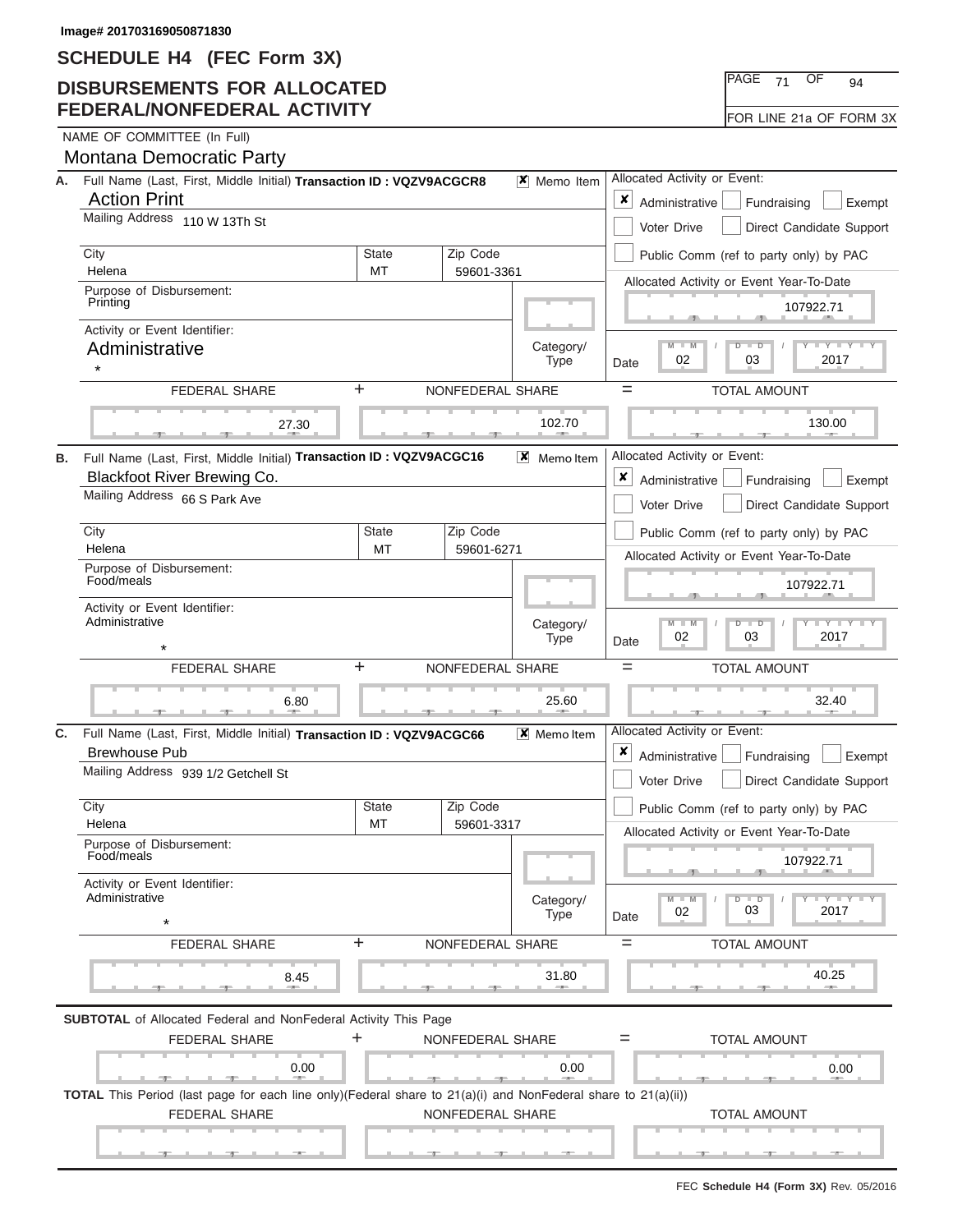## **DISBURSEMENTS FOR ALLOCATED FEDERAL/NONFEDERAL ACTIVITY**

| NAME OF COMMITTEE (In Full) |  |  |  |
|-----------------------------|--|--|--|
|                             |  |  |  |

|    | Montana Democratic Party                                                                                                                          |                          |                  |                              |                                                                   |
|----|---------------------------------------------------------------------------------------------------------------------------------------------------|--------------------------|------------------|------------------------------|-------------------------------------------------------------------|
| А. | Full Name (Last, First, Middle Initial) Transaction ID: VQZV9ACGCC3<br>$\vert x \vert$ Memo Item                                                  |                          |                  |                              | Allocated Activity or Event:                                      |
|    | Capital City Car Wash                                                                                                                             |                          |                  |                              | $\pmb{\times}$<br>Administrative<br>Fundraising<br>Exempt         |
|    | Mailing Address 1600 Euclid Ave                                                                                                                   |                          |                  |                              | Voter Drive<br>Direct Candidate Support                           |
|    | City                                                                                                                                              | Zip Code<br><b>State</b> |                  |                              | Public Comm (ref to party only) by PAC                            |
|    | Helena                                                                                                                                            | MT<br>59601-2063         |                  |                              | Allocated Activity or Event Year-To-Date                          |
|    | Purpose of Disbursement:<br>Ground transportation                                                                                                 |                          |                  | 107922.71                    |                                                                   |
|    | Activity or Event Identifier:                                                                                                                     |                          |                  |                              |                                                                   |
|    | Administrative                                                                                                                                    |                          |                  | Category/<br><b>Type</b>     | W<br>$\blacksquare$<br>2017<br>02<br>03<br>Date                   |
|    | <b>FEDERAL SHARE</b>                                                                                                                              | $\ddot{}$                | NONFEDERAL SHARE |                              | $=$<br><b>TOTAL AMOUNT</b>                                        |
|    | 1.21                                                                                                                                              |                          |                  | 4.54                         | 5.75                                                              |
| В. | Full Name (Last, First, Middle Initial) Transaction ID: VQZV9ACGCK9                                                                               |                          |                  | $\vert x \vert$<br>Memo Item | Allocated Activity or Event:                                      |
|    | Exxon Helena                                                                                                                                      |                          |                  |                              | $\boldsymbol{x}$<br>Administrative<br>Fundraising<br>Exempt       |
|    | Mailing Address 1202 Prospect Ave                                                                                                                 |                          |                  |                              | Voter Drive<br>Direct Candidate Support                           |
|    | Zip Code                                                                                                                                          |                          |                  |                              |                                                                   |
|    | City<br>Helena                                                                                                                                    | <b>State</b><br>МT       | 59601-3972       |                              | Public Comm (ref to party only) by PAC                            |
|    | Purpose of Disbursement:                                                                                                                          |                          |                  |                              | Allocated Activity or Event Year-To-Date                          |
|    | Activity or Event Identifier:                                                                                                                     | Ground transportation    |                  |                              | 107922.71                                                         |
|    | Administrative<br>$\star$                                                                                                                         |                          |                  | Category/<br><b>Type</b>     | $T - Y = T - Y$<br>$M - M$<br>$D$ $D$<br>2017<br>02<br>03<br>Date |
|    |                                                                                                                                                   |                          |                  |                              |                                                                   |
|    | FEDERAL SHARE                                                                                                                                     | $\ddot{}$                | NONFEDERAL SHARE |                              | $=$<br><b>TOTAL AMOUNT</b>                                        |
|    | 21.00                                                                                                                                             |                          |                  | 79.00                        | 100.00                                                            |
| C. |                                                                                                                                                   |                          |                  |                              | Allocated Activity or Event:                                      |
|    | Full Name (Last, First, Middle Initial) Transaction ID: VQZV9ACGCB5<br>Home Depot                                                                 |                          |                  | X Memoltem                   | ×<br>Administrative<br>Fundraising<br>Exempt                      |
|    | Mailing Address 2455 US Highway 93 N                                                                                                              |                          |                  |                              | Voter Drive<br>Direct Candidate Support                           |
|    | City                                                                                                                                              | <b>State</b>             | Zip Code         |                              | Public Comm (ref to party only) by PAC                            |
|    | Kalispell                                                                                                                                         | MT                       | 59901-2114       |                              | Allocated Activity or Event Year-To-Date                          |
|    | Purpose of Disbursement:<br>Office Supplies                                                                                                       |                          |                  |                              | 107922.71                                                         |
|    | Activity or Event Identifier:<br>Administrative                                                                                                   |                          |                  |                              | $M$ $M$<br>Y I Y<br>ு                                             |
|    |                                                                                                                                                   |                          |                  | Category/<br><b>Type</b>     | 03<br>2017<br>02<br>Date                                          |
|    | FEDERAL SHARE                                                                                                                                     | +                        | NONFEDERAL SHARE |                              | <b>TOTAL AMOUNT</b><br>$=$                                        |
|    | 2.26                                                                                                                                              |                          |                  | 8.48                         | 10.74                                                             |
|    |                                                                                                                                                   |                          |                  |                              |                                                                   |
|    | <b>SUBTOTAL</b> of Allocated Federal and NonFederal Activity This Page<br><b>FEDERAL SHARE</b>                                                    | $\ddot{}$                | NONFEDERAL SHARE |                              | <b>TOTAL AMOUNT</b><br>$=$                                        |
|    | 0.00                                                                                                                                              |                          |                  | 0.00                         | 0.00                                                              |
|    | $-1$                                                                                                                                              |                          |                  |                              |                                                                   |
|    | <b>TOTAL</b> This Period (last page for each line only)(Federal share to $21(a)(i)$ and NonFederal share to $21(a)(ii)$ )<br><b>FEDERAL SHARE</b> |                          | NONFEDERAL SHARE |                              | <b>TOTAL AMOUNT</b>                                               |

PAGE <sub>72</sub> OF 94

FOR LINE 21a OF FORM 3X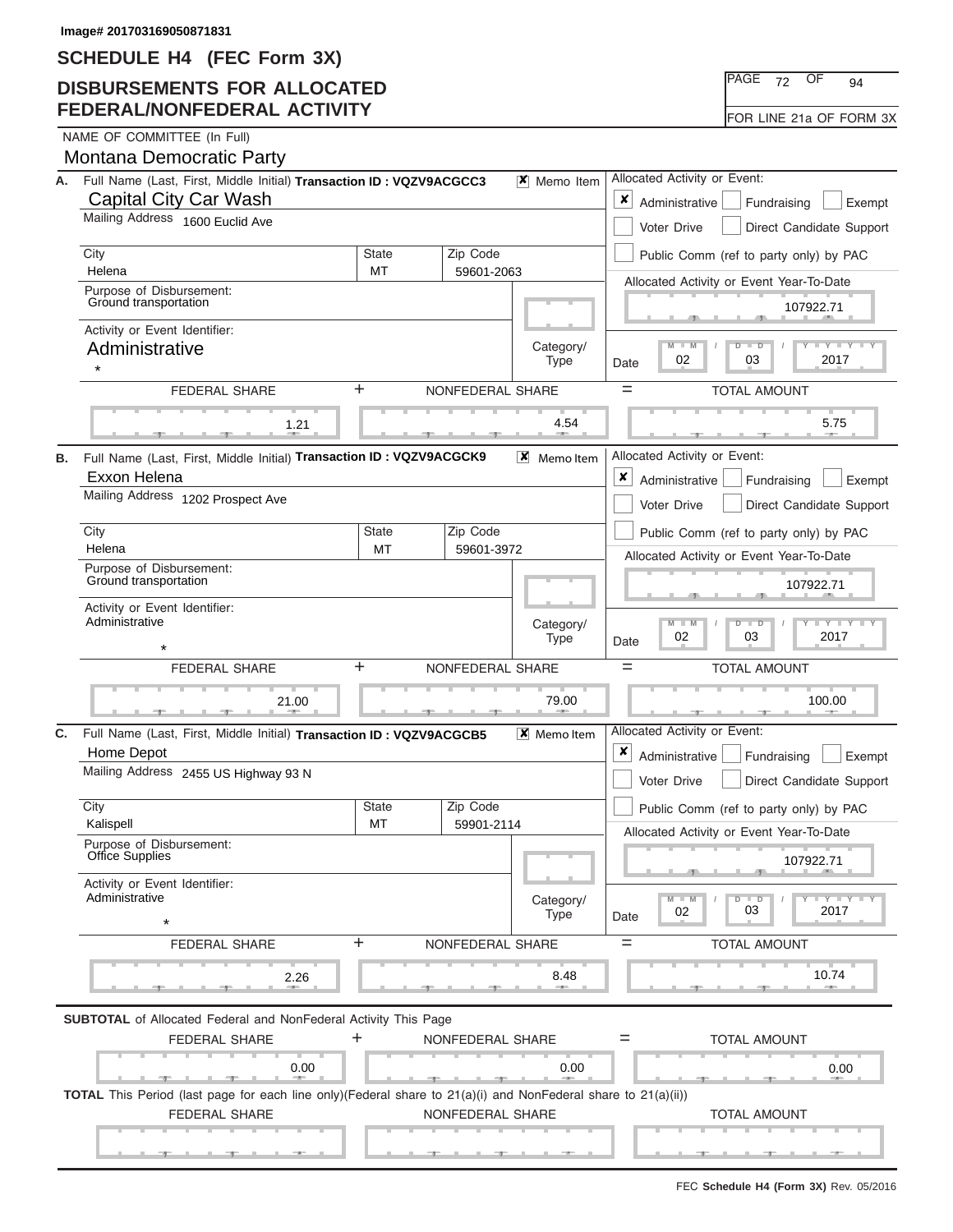# **DISBURSEMENTS FOR ALLOCATED FEDERAL/NONFEDERAL ACTIVITY**

NAME OF COMMITTEE (In Full)

| Allocated Activity or Event:<br>Full Name (Last, First, Middle Initial) Transaction ID: VQZV9ACGCN4<br>А.<br>$\vert x \vert$ Memo Item<br><b>Lewis And Clark Brewing</b><br>$\pmb{\times}$<br>Administrative<br>Fundraising<br>Mailing Address 1517 Dodge Ave<br><b>Voter Drive</b><br>City<br>Zip Code<br><b>State</b><br>Helena<br><b>MT</b><br>59601-2970<br>Allocated Activity or Event Year-To-Date<br>Purpose of Disbursement:<br>Food/meals<br>107922.71<br>Activity or Event Identifier:<br>$M - M$<br>$T$ $T$<br>Category/<br>$\overline{\mathsf{D}}$<br>$\blacksquare$<br>Administrative<br>2017<br>02<br>03<br>Type<br>Date<br>$\star$<br>÷<br><b>FEDERAL SHARE</b><br>NONFEDERAL SHARE<br>$=$<br><b>TOTAL AMOUNT</b><br>79.00<br>100.00<br>21.00<br>Allocated Activity or Event:<br>Full Name (Last, First, Middle Initial) Transaction ID: VQZV9ACGC58<br>Ix∣<br>Memo Item<br>Mackenzie River Pizza Helena<br>×<br>Administrative<br>Fundraising<br>Mailing Address 1110 Road Runner St<br>Voter Drive<br>City<br>Zip Code<br><b>State</b><br>Helena<br>MT<br>59602-0519<br>Allocated Activity or Event Year-To-Date<br>Purpose of Disbursement:<br>Food/Meals<br>107922.71<br>Activity or Event Identifier:<br>Administrative<br>Category/<br>$M - M$<br>$D$ $D$<br>$Y - Y$<br>2017<br>02<br>03<br>Type<br>Date<br>÷<br>NONFEDERAL SHARE<br><b>TOTAL AMOUNT</b><br><b>FEDERAL SHARE</b><br>$=$<br>52.34<br>66.25<br>13.91<br>Allocated Activity or Event:<br>$X$ Memoltem<br>Full Name (Last, First, Middle Initial) Transaction ID: VQZV9ACGBY3<br>×<br>Mastercard<br>Administrative<br>Fundraising<br>Mailing Address PO Box 31615<br>Voter Drive<br>City<br><b>State</b><br>Zip Code<br><b>Billings</b><br>MT<br>59107-1615<br>Allocated Activity or Event Year-To-Date<br>Purpose of Disbursement:<br>Bank fee<br>107922.71<br>Activity or Event Identifier:<br>Administrative<br>Category/<br>$M$ $M$<br>$D$ $D$<br>03<br>2017<br>02<br><b>Type</b><br>Date<br>FEDERAL SHARE<br>+<br>NONFEDERAL SHARE<br>$=$<br><b>TOTAL AMOUNT</b><br>7.90<br>10.00<br>2.10<br><b>SUBTOTAL</b> of Allocated Federal and NonFederal Activity This Page<br>+<br><b>FEDERAL SHARE</b><br>NONFEDERAL SHARE<br><b>TOTAL AMOUNT</b><br>$=$<br>0.00<br>0.00<br>0.00<br>TOTAL This Period (last page for each line only)(Federal share to 21(a)(i) and NonFederal share to 21(a)(ii))<br><b>FEDERAL SHARE</b><br>NONFEDERAL SHARE<br><b>TOTAL AMOUNT</b> |  | Montana Democratic Party |        |  |  |                                        |
|------------------------------------------------------------------------------------------------------------------------------------------------------------------------------------------------------------------------------------------------------------------------------------------------------------------------------------------------------------------------------------------------------------------------------------------------------------------------------------------------------------------------------------------------------------------------------------------------------------------------------------------------------------------------------------------------------------------------------------------------------------------------------------------------------------------------------------------------------------------------------------------------------------------------------------------------------------------------------------------------------------------------------------------------------------------------------------------------------------------------------------------------------------------------------------------------------------------------------------------------------------------------------------------------------------------------------------------------------------------------------------------------------------------------------------------------------------------------------------------------------------------------------------------------------------------------------------------------------------------------------------------------------------------------------------------------------------------------------------------------------------------------------------------------------------------------------------------------------------------------------------------------------------------------------------------------------------------------------------------------------------------------------------------------------------------------------------------------------------------------------------------------------------------------------------------------------------------------------------------------------------------------------------------------------------------------------------------------------------------------------------------------------------------------------------------------------|--|--------------------------|--------|--|--|----------------------------------------|
|                                                                                                                                                                                                                                                                                                                                                                                                                                                                                                                                                                                                                                                                                                                                                                                                                                                                                                                                                                                                                                                                                                                                                                                                                                                                                                                                                                                                                                                                                                                                                                                                                                                                                                                                                                                                                                                                                                                                                                                                                                                                                                                                                                                                                                                                                                                                                                                                                                                      |  |                          |        |  |  |                                        |
|                                                                                                                                                                                                                                                                                                                                                                                                                                                                                                                                                                                                                                                                                                                                                                                                                                                                                                                                                                                                                                                                                                                                                                                                                                                                                                                                                                                                                                                                                                                                                                                                                                                                                                                                                                                                                                                                                                                                                                                                                                                                                                                                                                                                                                                                                                                                                                                                                                                      |  |                          | Exempt |  |  |                                        |
| В.<br>C.                                                                                                                                                                                                                                                                                                                                                                                                                                                                                                                                                                                                                                                                                                                                                                                                                                                                                                                                                                                                                                                                                                                                                                                                                                                                                                                                                                                                                                                                                                                                                                                                                                                                                                                                                                                                                                                                                                                                                                                                                                                                                                                                                                                                                                                                                                                                                                                                                                             |  |                          |        |  |  | Direct Candidate Support               |
|                                                                                                                                                                                                                                                                                                                                                                                                                                                                                                                                                                                                                                                                                                                                                                                                                                                                                                                                                                                                                                                                                                                                                                                                                                                                                                                                                                                                                                                                                                                                                                                                                                                                                                                                                                                                                                                                                                                                                                                                                                                                                                                                                                                                                                                                                                                                                                                                                                                      |  |                          |        |  |  | Public Comm (ref to party only) by PAC |
|                                                                                                                                                                                                                                                                                                                                                                                                                                                                                                                                                                                                                                                                                                                                                                                                                                                                                                                                                                                                                                                                                                                                                                                                                                                                                                                                                                                                                                                                                                                                                                                                                                                                                                                                                                                                                                                                                                                                                                                                                                                                                                                                                                                                                                                                                                                                                                                                                                                      |  |                          |        |  |  |                                        |
|                                                                                                                                                                                                                                                                                                                                                                                                                                                                                                                                                                                                                                                                                                                                                                                                                                                                                                                                                                                                                                                                                                                                                                                                                                                                                                                                                                                                                                                                                                                                                                                                                                                                                                                                                                                                                                                                                                                                                                                                                                                                                                                                                                                                                                                                                                                                                                                                                                                      |  |                          |        |  |  |                                        |
|                                                                                                                                                                                                                                                                                                                                                                                                                                                                                                                                                                                                                                                                                                                                                                                                                                                                                                                                                                                                                                                                                                                                                                                                                                                                                                                                                                                                                                                                                                                                                                                                                                                                                                                                                                                                                                                                                                                                                                                                                                                                                                                                                                                                                                                                                                                                                                                                                                                      |  |                          |        |  |  |                                        |
|                                                                                                                                                                                                                                                                                                                                                                                                                                                                                                                                                                                                                                                                                                                                                                                                                                                                                                                                                                                                                                                                                                                                                                                                                                                                                                                                                                                                                                                                                                                                                                                                                                                                                                                                                                                                                                                                                                                                                                                                                                                                                                                                                                                                                                                                                                                                                                                                                                                      |  |                          |        |  |  |                                        |
|                                                                                                                                                                                                                                                                                                                                                                                                                                                                                                                                                                                                                                                                                                                                                                                                                                                                                                                                                                                                                                                                                                                                                                                                                                                                                                                                                                                                                                                                                                                                                                                                                                                                                                                                                                                                                                                                                                                                                                                                                                                                                                                                                                                                                                                                                                                                                                                                                                                      |  |                          |        |  |  |                                        |
|                                                                                                                                                                                                                                                                                                                                                                                                                                                                                                                                                                                                                                                                                                                                                                                                                                                                                                                                                                                                                                                                                                                                                                                                                                                                                                                                                                                                                                                                                                                                                                                                                                                                                                                                                                                                                                                                                                                                                                                                                                                                                                                                                                                                                                                                                                                                                                                                                                                      |  |                          |        |  |  |                                        |
|                                                                                                                                                                                                                                                                                                                                                                                                                                                                                                                                                                                                                                                                                                                                                                                                                                                                                                                                                                                                                                                                                                                                                                                                                                                                                                                                                                                                                                                                                                                                                                                                                                                                                                                                                                                                                                                                                                                                                                                                                                                                                                                                                                                                                                                                                                                                                                                                                                                      |  |                          |        |  |  |                                        |
|                                                                                                                                                                                                                                                                                                                                                                                                                                                                                                                                                                                                                                                                                                                                                                                                                                                                                                                                                                                                                                                                                                                                                                                                                                                                                                                                                                                                                                                                                                                                                                                                                                                                                                                                                                                                                                                                                                                                                                                                                                                                                                                                                                                                                                                                                                                                                                                                                                                      |  |                          |        |  |  | Exempt                                 |
|                                                                                                                                                                                                                                                                                                                                                                                                                                                                                                                                                                                                                                                                                                                                                                                                                                                                                                                                                                                                                                                                                                                                                                                                                                                                                                                                                                                                                                                                                                                                                                                                                                                                                                                                                                                                                                                                                                                                                                                                                                                                                                                                                                                                                                                                                                                                                                                                                                                      |  |                          |        |  |  | Direct Candidate Support               |
|                                                                                                                                                                                                                                                                                                                                                                                                                                                                                                                                                                                                                                                                                                                                                                                                                                                                                                                                                                                                                                                                                                                                                                                                                                                                                                                                                                                                                                                                                                                                                                                                                                                                                                                                                                                                                                                                                                                                                                                                                                                                                                                                                                                                                                                                                                                                                                                                                                                      |  |                          |        |  |  | Public Comm (ref to party only) by PAC |
|                                                                                                                                                                                                                                                                                                                                                                                                                                                                                                                                                                                                                                                                                                                                                                                                                                                                                                                                                                                                                                                                                                                                                                                                                                                                                                                                                                                                                                                                                                                                                                                                                                                                                                                                                                                                                                                                                                                                                                                                                                                                                                                                                                                                                                                                                                                                                                                                                                                      |  |                          |        |  |  |                                        |
|                                                                                                                                                                                                                                                                                                                                                                                                                                                                                                                                                                                                                                                                                                                                                                                                                                                                                                                                                                                                                                                                                                                                                                                                                                                                                                                                                                                                                                                                                                                                                                                                                                                                                                                                                                                                                                                                                                                                                                                                                                                                                                                                                                                                                                                                                                                                                                                                                                                      |  |                          |        |  |  |                                        |
|                                                                                                                                                                                                                                                                                                                                                                                                                                                                                                                                                                                                                                                                                                                                                                                                                                                                                                                                                                                                                                                                                                                                                                                                                                                                                                                                                                                                                                                                                                                                                                                                                                                                                                                                                                                                                                                                                                                                                                                                                                                                                                                                                                                                                                                                                                                                                                                                                                                      |  |                          |        |  |  |                                        |
|                                                                                                                                                                                                                                                                                                                                                                                                                                                                                                                                                                                                                                                                                                                                                                                                                                                                                                                                                                                                                                                                                                                                                                                                                                                                                                                                                                                                                                                                                                                                                                                                                                                                                                                                                                                                                                                                                                                                                                                                                                                                                                                                                                                                                                                                                                                                                                                                                                                      |  |                          |        |  |  |                                        |
|                                                                                                                                                                                                                                                                                                                                                                                                                                                                                                                                                                                                                                                                                                                                                                                                                                                                                                                                                                                                                                                                                                                                                                                                                                                                                                                                                                                                                                                                                                                                                                                                                                                                                                                                                                                                                                                                                                                                                                                                                                                                                                                                                                                                                                                                                                                                                                                                                                                      |  |                          |        |  |  |                                        |
|                                                                                                                                                                                                                                                                                                                                                                                                                                                                                                                                                                                                                                                                                                                                                                                                                                                                                                                                                                                                                                                                                                                                                                                                                                                                                                                                                                                                                                                                                                                                                                                                                                                                                                                                                                                                                                                                                                                                                                                                                                                                                                                                                                                                                                                                                                                                                                                                                                                      |  |                          |        |  |  |                                        |
|                                                                                                                                                                                                                                                                                                                                                                                                                                                                                                                                                                                                                                                                                                                                                                                                                                                                                                                                                                                                                                                                                                                                                                                                                                                                                                                                                                                                                                                                                                                                                                                                                                                                                                                                                                                                                                                                                                                                                                                                                                                                                                                                                                                                                                                                                                                                                                                                                                                      |  |                          |        |  |  |                                        |
|                                                                                                                                                                                                                                                                                                                                                                                                                                                                                                                                                                                                                                                                                                                                                                                                                                                                                                                                                                                                                                                                                                                                                                                                                                                                                                                                                                                                                                                                                                                                                                                                                                                                                                                                                                                                                                                                                                                                                                                                                                                                                                                                                                                                                                                                                                                                                                                                                                                      |  |                          |        |  |  |                                        |
|                                                                                                                                                                                                                                                                                                                                                                                                                                                                                                                                                                                                                                                                                                                                                                                                                                                                                                                                                                                                                                                                                                                                                                                                                                                                                                                                                                                                                                                                                                                                                                                                                                                                                                                                                                                                                                                                                                                                                                                                                                                                                                                                                                                                                                                                                                                                                                                                                                                      |  |                          |        |  |  | Exempt                                 |
|                                                                                                                                                                                                                                                                                                                                                                                                                                                                                                                                                                                                                                                                                                                                                                                                                                                                                                                                                                                                                                                                                                                                                                                                                                                                                                                                                                                                                                                                                                                                                                                                                                                                                                                                                                                                                                                                                                                                                                                                                                                                                                                                                                                                                                                                                                                                                                                                                                                      |  |                          |        |  |  | Direct Candidate Support               |
|                                                                                                                                                                                                                                                                                                                                                                                                                                                                                                                                                                                                                                                                                                                                                                                                                                                                                                                                                                                                                                                                                                                                                                                                                                                                                                                                                                                                                                                                                                                                                                                                                                                                                                                                                                                                                                                                                                                                                                                                                                                                                                                                                                                                                                                                                                                                                                                                                                                      |  |                          |        |  |  | Public Comm (ref to party only) by PAC |
|                                                                                                                                                                                                                                                                                                                                                                                                                                                                                                                                                                                                                                                                                                                                                                                                                                                                                                                                                                                                                                                                                                                                                                                                                                                                                                                                                                                                                                                                                                                                                                                                                                                                                                                                                                                                                                                                                                                                                                                                                                                                                                                                                                                                                                                                                                                                                                                                                                                      |  |                          |        |  |  |                                        |
|                                                                                                                                                                                                                                                                                                                                                                                                                                                                                                                                                                                                                                                                                                                                                                                                                                                                                                                                                                                                                                                                                                                                                                                                                                                                                                                                                                                                                                                                                                                                                                                                                                                                                                                                                                                                                                                                                                                                                                                                                                                                                                                                                                                                                                                                                                                                                                                                                                                      |  |                          |        |  |  |                                        |
|                                                                                                                                                                                                                                                                                                                                                                                                                                                                                                                                                                                                                                                                                                                                                                                                                                                                                                                                                                                                                                                                                                                                                                                                                                                                                                                                                                                                                                                                                                                                                                                                                                                                                                                                                                                                                                                                                                                                                                                                                                                                                                                                                                                                                                                                                                                                                                                                                                                      |  |                          |        |  |  | $T - Y = T - Y$                        |
|                                                                                                                                                                                                                                                                                                                                                                                                                                                                                                                                                                                                                                                                                                                                                                                                                                                                                                                                                                                                                                                                                                                                                                                                                                                                                                                                                                                                                                                                                                                                                                                                                                                                                                                                                                                                                                                                                                                                                                                                                                                                                                                                                                                                                                                                                                                                                                                                                                                      |  |                          |        |  |  |                                        |
|                                                                                                                                                                                                                                                                                                                                                                                                                                                                                                                                                                                                                                                                                                                                                                                                                                                                                                                                                                                                                                                                                                                                                                                                                                                                                                                                                                                                                                                                                                                                                                                                                                                                                                                                                                                                                                                                                                                                                                                                                                                                                                                                                                                                                                                                                                                                                                                                                                                      |  |                          |        |  |  |                                        |
|                                                                                                                                                                                                                                                                                                                                                                                                                                                                                                                                                                                                                                                                                                                                                                                                                                                                                                                                                                                                                                                                                                                                                                                                                                                                                                                                                                                                                                                                                                                                                                                                                                                                                                                                                                                                                                                                                                                                                                                                                                                                                                                                                                                                                                                                                                                                                                                                                                                      |  |                          |        |  |  |                                        |
|                                                                                                                                                                                                                                                                                                                                                                                                                                                                                                                                                                                                                                                                                                                                                                                                                                                                                                                                                                                                                                                                                                                                                                                                                                                                                                                                                                                                                                                                                                                                                                                                                                                                                                                                                                                                                                                                                                                                                                                                                                                                                                                                                                                                                                                                                                                                                                                                                                                      |  |                          |        |  |  |                                        |
|                                                                                                                                                                                                                                                                                                                                                                                                                                                                                                                                                                                                                                                                                                                                                                                                                                                                                                                                                                                                                                                                                                                                                                                                                                                                                                                                                                                                                                                                                                                                                                                                                                                                                                                                                                                                                                                                                                                                                                                                                                                                                                                                                                                                                                                                                                                                                                                                                                                      |  |                          |        |  |  |                                        |
|                                                                                                                                                                                                                                                                                                                                                                                                                                                                                                                                                                                                                                                                                                                                                                                                                                                                                                                                                                                                                                                                                                                                                                                                                                                                                                                                                                                                                                                                                                                                                                                                                                                                                                                                                                                                                                                                                                                                                                                                                                                                                                                                                                                                                                                                                                                                                                                                                                                      |  |                          |        |  |  |                                        |
|                                                                                                                                                                                                                                                                                                                                                                                                                                                                                                                                                                                                                                                                                                                                                                                                                                                                                                                                                                                                                                                                                                                                                                                                                                                                                                                                                                                                                                                                                                                                                                                                                                                                                                                                                                                                                                                                                                                                                                                                                                                                                                                                                                                                                                                                                                                                                                                                                                                      |  |                          |        |  |  |                                        |
|                                                                                                                                                                                                                                                                                                                                                                                                                                                                                                                                                                                                                                                                                                                                                                                                                                                                                                                                                                                                                                                                                                                                                                                                                                                                                                                                                                                                                                                                                                                                                                                                                                                                                                                                                                                                                                                                                                                                                                                                                                                                                                                                                                                                                                                                                                                                                                                                                                                      |  |                          |        |  |  |                                        |

PAGE 73 OF 94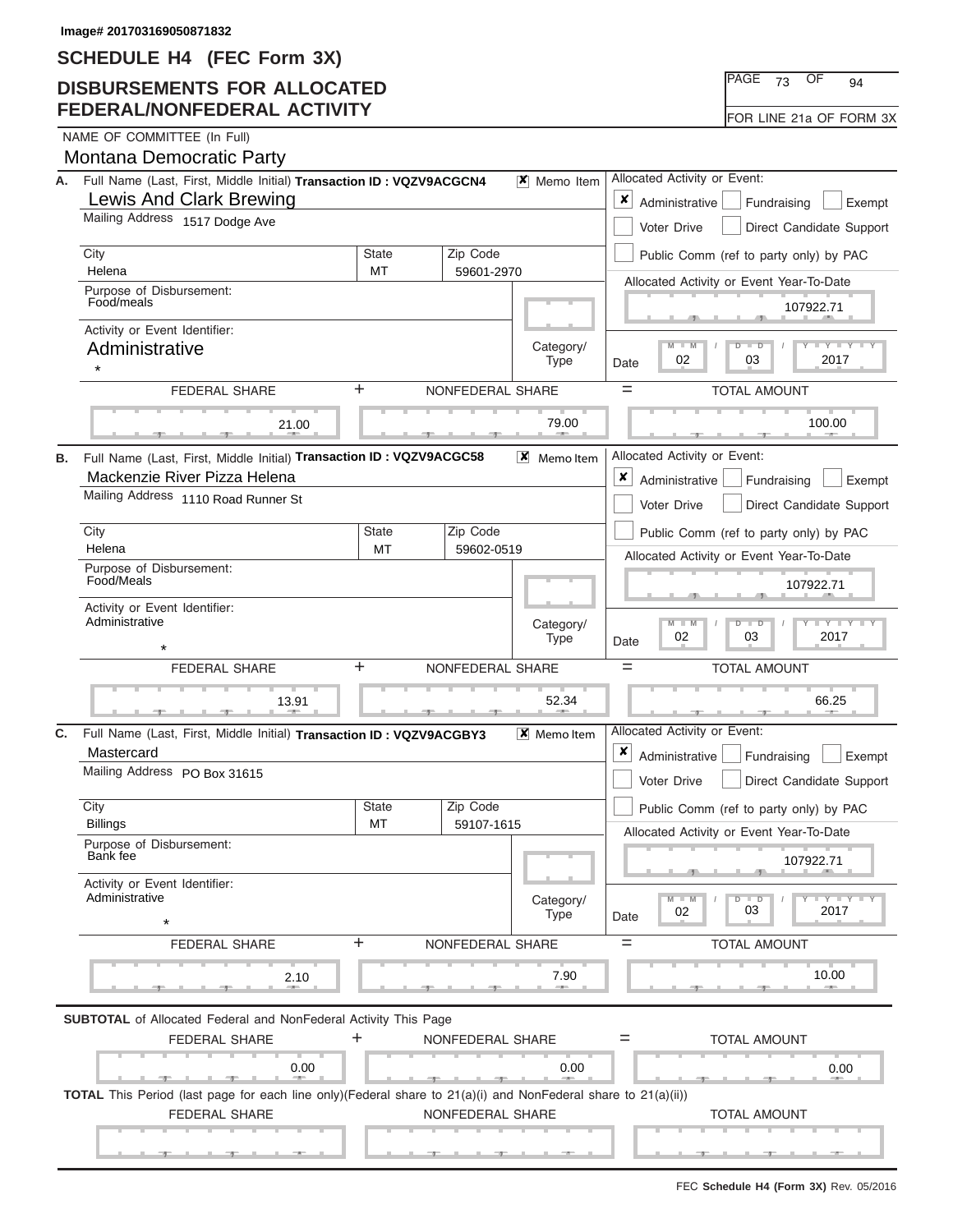### **DISBURSEMENTS FOR ALLOCATED FEDERAL/NONFEDERAL ACTIVITY**

| NAME OF COMMITTEE (In Full) |  |  |  |  |  |
|-----------------------------|--|--|--|--|--|
|-----------------------------|--|--|--|--|--|

|    | Montana Democratic Party                                                                                                  |                       |                  |                           |                                                                                       |
|----|---------------------------------------------------------------------------------------------------------------------------|-----------------------|------------------|---------------------------|---------------------------------------------------------------------------------------|
| А. | Full Name (Last, First, Middle Initial) Transaction ID: VQZV9ACGC09                                                       |                       |                  | $\vert x \vert$ Memo Item | Allocated Activity or Event:                                                          |
|    | Mastercard                                                                                                                |                       |                  |                           | ×<br>Administrative<br>Fundraising<br>Exempt                                          |
|    | Mailing Address PO Box 31615                                                                                              |                       |                  |                           | Voter Drive<br>Direct Candidate Support                                               |
|    | City                                                                                                                      | <b>State</b>          | Zip Code         |                           | Public Comm (ref to party only) by PAC                                                |
|    | <b>Billings</b>                                                                                                           | МT                    | 59107-1615       |                           | Allocated Activity or Event Year-To-Date                                              |
|    | Purpose of Disbursement:<br>Bank fee                                                                                      |                       |                  |                           | 107922.71                                                                             |
|    | Activity or Event Identifier:                                                                                             |                       |                  |                           |                                                                                       |
|    | Administrative                                                                                                            |                       |                  | Category/<br><b>Type</b>  | $M - M$<br>₽<br>$\overline{\phantom{a}}$<br>2017<br>02<br>03<br>Date                  |
|    | <b>FEDERAL SHARE</b>                                                                                                      | +                     | NONFEDERAL SHARE |                           | $=$<br><b>TOTAL AMOUNT</b>                                                            |
|    | 3.46                                                                                                                      |                       |                  | 13.02                     | 16.48                                                                                 |
| В. | Full Name (Last, First, Middle Initial) Transaction ID: VQZV9ACGC32                                                       |                       |                  | $\mathbf{x}$<br>Memo Item | Allocated Activity or Event:                                                          |
|    | Mastercard                                                                                                                |                       |                  |                           | ×<br>Administrative<br>Fundraising<br>Exempt                                          |
|    | Mailing Address PO Box 31615                                                                                              |                       |                  |                           | Voter Drive<br>Direct Candidate Support                                               |
|    | City                                                                                                                      | <b>State</b>          | Zip Code         |                           | Public Comm (ref to party only) by PAC                                                |
|    | <b>Billings</b>                                                                                                           | МT                    | 59107-1615       |                           | Allocated Activity or Event Year-To-Date                                              |
|    | Purpose of Disbursement:<br>Bank fee                                                                                      |                       |                  |                           | 107922.71                                                                             |
|    | Activity or Event Identifier:                                                                                             |                       |                  |                           |                                                                                       |
|    | Administrative<br>$\star$                                                                                                 |                       |                  | Category/<br><b>Type</b>  | $T$ $T$ $T$ $T$ $T$ $T$ $T$ $T$ $T$<br>$M - M$<br>$D - D$<br>02<br>03<br>2017<br>Date |
|    | FEDERAL SHARE                                                                                                             | +<br>NONFEDERAL SHARE |                  |                           | $=$<br><b>TOTAL AMOUNT</b>                                                            |
|    | 2.10                                                                                                                      |                       |                  | 7.90                      | 10.00                                                                                 |
| C. | Full Name (Last, First, Middle Initial) Transaction ID: VQZV9ACGC40                                                       |                       |                  | X Memoltem                | Allocated Activity or Event:                                                          |
|    | Mastercard                                                                                                                |                       |                  |                           | ×<br>Administrative<br>Fundraising<br>Exempt                                          |
|    | Mailing Address PO Box 31615                                                                                              |                       |                  |                           | Voter Drive<br>Direct Candidate Support                                               |
|    | City                                                                                                                      | <b>State</b>          | Zip Code         |                           | Public Comm (ref to party only) by PAC                                                |
|    | <b>Billings</b><br>Purpose of Disbursement:                                                                               | MT                    | 59107-1615       |                           | Allocated Activity or Event Year-To-Date                                              |
|    | Bank fee                                                                                                                  |                       |                  |                           | 107922.71                                                                             |
|    | Activity or Event Identifier:<br>Administrative                                                                           |                       |                  | Category/                 | $M - M$<br>Y I Y I<br>$\blacksquare$<br>03                                            |
|    | $\star$                                                                                                                   |                       |                  | <b>Type</b>               | 2017<br>02<br>Date                                                                    |
|    | <b>FEDERAL SHARE</b>                                                                                                      | $\ddot{}$             | NONFEDERAL SHARE |                           | <b>TOTAL AMOUNT</b><br>$=$                                                            |
|    | 3.13                                                                                                                      |                       |                  | 11.79                     | 14.92                                                                                 |
|    | <b>SUBTOTAL</b> of Allocated Federal and NonFederal Activity This Page                                                    |                       |                  |                           |                                                                                       |
|    | <b>FEDERAL SHARE</b>                                                                                                      | +                     | NONFEDERAL SHARE |                           | <b>TOTAL AMOUNT</b><br>$=$                                                            |
|    | 0.00<br><b>COLLECTIVE</b>                                                                                                 |                       |                  | 0.00                      | 0.00                                                                                  |
|    |                                                                                                                           |                       |                  |                           |                                                                                       |
|    | <b>TOTAL</b> This Period (last page for each line only)(Federal share to $21(a)(i)$ and NonFederal share to $21(a)(ii)$ ) |                       |                  |                           |                                                                                       |
|    | FEDERAL SHARE                                                                                                             |                       | NONFEDERAL SHARE |                           | <b>TOTAL AMOUNT</b>                                                                   |
|    |                                                                                                                           |                       |                  |                           |                                                                                       |

PAGE 74 OF 94 FOR LINE 21a OF FORM 3X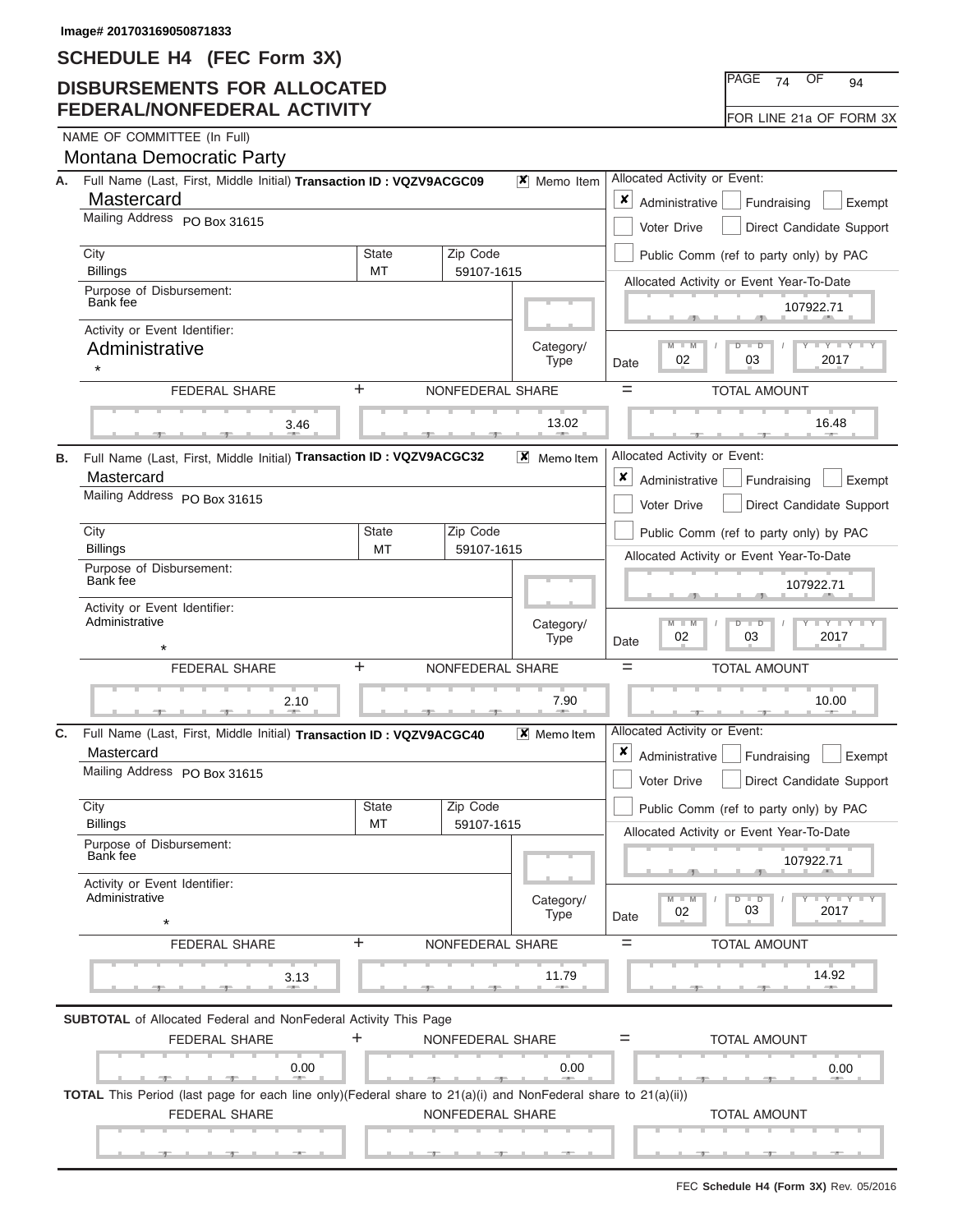### **DISBURSEMENTS FOR ALLOCATED FEDERAL/NONFEDERAL ACTIVITY**

| NAME OF COMMITTEE (In Full) |  |  |  |  |  |
|-----------------------------|--|--|--|--|--|
|-----------------------------|--|--|--|--|--|

|    | Montana Democratic Party                                                                                                            |                                               |                  |                           |                                                                                                                               |
|----|-------------------------------------------------------------------------------------------------------------------------------------|-----------------------------------------------|------------------|---------------------------|-------------------------------------------------------------------------------------------------------------------------------|
| А. | Full Name (Last, First, Middle Initial) Transaction ID: VQZV9ACGC74                                                                 |                                               |                  | $\vert x \vert$ Memo Item | Allocated Activity or Event:                                                                                                  |
|    | Mastercard                                                                                                                          |                                               |                  |                           | ×<br>Administrative<br>Fundraising<br>Exempt                                                                                  |
|    | Mailing Address PO Box 31615                                                                                                        |                                               |                  |                           | Voter Drive<br>Direct Candidate Support                                                                                       |
|    | City                                                                                                                                | <b>State</b>                                  | Zip Code         |                           | Public Comm (ref to party only) by PAC                                                                                        |
|    | <b>Billings</b>                                                                                                                     | MT                                            | 59107-1615       |                           | Allocated Activity or Event Year-To-Date                                                                                      |
|    | Purpose of Disbursement:<br>Bank fee                                                                                                |                                               |                  |                           | 107922.71                                                                                                                     |
|    | Activity or Event Identifier:                                                                                                       |                                               |                  |                           |                                                                                                                               |
|    | Administrative                                                                                                                      |                                               |                  | Category/<br><b>Type</b>  | $M - M$<br>ᢧ<br>$\blacksquare$<br>2017<br>02<br>03<br>Date                                                                    |
|    | <b>FEDERAL SHARE</b>                                                                                                                | +                                             | NONFEDERAL SHARE |                           | <b>TOTAL AMOUNT</b><br>$=$                                                                                                    |
|    | 2.86                                                                                                                                |                                               |                  | 10.74                     | 13.60                                                                                                                         |
| В. | Full Name (Last, First, Middle Initial) Transaction ID: VQZV9ACGCG5                                                                 |                                               |                  | $X$ Memoltem              | Allocated Activity or Event:                                                                                                  |
|    | Mastercard                                                                                                                          |                                               |                  |                           | $\pmb{\times}$<br>Administrative<br>Fundraising<br>Exempt                                                                     |
|    | Mailing Address PO Box 31615                                                                                                        |                                               |                  |                           | Voter Drive<br>Direct Candidate Support                                                                                       |
|    | City                                                                                                                                | <b>State</b>                                  | Zip Code         |                           | Public Comm (ref to party only) by PAC                                                                                        |
|    | <b>Billings</b>                                                                                                                     | <b>MT</b>                                     | 59107-1615       |                           | Allocated Activity or Event Year-To-Date                                                                                      |
|    | Purpose of Disbursement:<br>Bank fee                                                                                                |                                               |                  |                           | 107922.71                                                                                                                     |
|    | Activity or Event Identifier:                                                                                                       |                                               |                  |                           |                                                                                                                               |
|    | Administrative<br>$\star$                                                                                                           |                                               |                  | Category/<br><b>Type</b>  | $Y - Y$<br>$\overline{\mathsf{M}}$<br>$-M$<br>$\overline{\mathsf{D}}$<br>$\overline{\phantom{0}}$<br>2017<br>02<br>03<br>Date |
|    |                                                                                                                                     | +<br><b>FEDERAL SHARE</b><br>NONFEDERAL SHARE |                  |                           | $=$<br><b>TOTAL AMOUNT</b>                                                                                                    |
|    |                                                                                                                                     |                                               |                  |                           |                                                                                                                               |
|    | 1.64                                                                                                                                |                                               |                  | 6.16                      | 7.80                                                                                                                          |
| C. | Full Name (Last, First, Middle Initial) Transaction ID: VQZV9ACGCD1                                                                 |                                               |                  | $ X $ Memo Item           | Allocated Activity or Event:                                                                                                  |
|    | Power Townsend                                                                                                                      |                                               |                  |                           | x<br>Administrative<br>Fundraising<br>Exempt                                                                                  |
|    | Mailing Address 3087 N Montana Ave                                                                                                  |                                               |                  |                           | Voter Drive<br>Direct Candidate Support                                                                                       |
|    | City                                                                                                                                | <b>State</b>                                  | Zip Code         |                           | Public Comm (ref to party only) by PAC                                                                                        |
|    | Helena                                                                                                                              | MT                                            | 59601-0552       |                           | Allocated Activity or Event Year-To-Date                                                                                      |
|    | Purnose of Disbursement:<br>Ground transportation                                                                                   |                                               |                  |                           | 107922.71                                                                                                                     |
|    | Activity or Event Identifier:<br>Administrative                                                                                     |                                               |                  | Category/                 | $M - M$<br>YIYI<br>ъ<br>$\Box$                                                                                                |
|    |                                                                                                                                     |                                               |                  | Type                      | 03<br>2017<br>02<br>Date                                                                                                      |
|    | <b>FEDERAL SHARE</b>                                                                                                                | ÷                                             | NONFEDERAL SHARE |                           | <b>TOTAL AMOUNT</b><br>$=$                                                                                                    |
|    | 2.62                                                                                                                                |                                               |                  | 9.87                      | 12.49                                                                                                                         |
|    |                                                                                                                                     |                                               |                  |                           |                                                                                                                               |
|    | <b>SUBTOTAL</b> of Allocated Federal and NonFederal Activity This Page<br><b>FEDERAL SHARE</b>                                      | +                                             | NONFEDERAL SHARE |                           | <b>TOTAL AMOUNT</b><br>$=$                                                                                                    |
|    | 0.00                                                                                                                                |                                               |                  | 0.00                      | 0.00                                                                                                                          |
|    | <b>ALC: UNITED</b><br>TOTAL This Period (last page for each line only)(Federal share to 21(a)(i) and NonFederal share to 21(a)(ii)) |                                               |                  |                           |                                                                                                                               |
|    | <b>FEDERAL SHARE</b>                                                                                                                |                                               | NONFEDERAL SHARE |                           | <b>TOTAL AMOUNT</b>                                                                                                           |
|    |                                                                                                                                     |                                               |                  |                           |                                                                                                                               |

PAGE <sub>75</sub> OF 94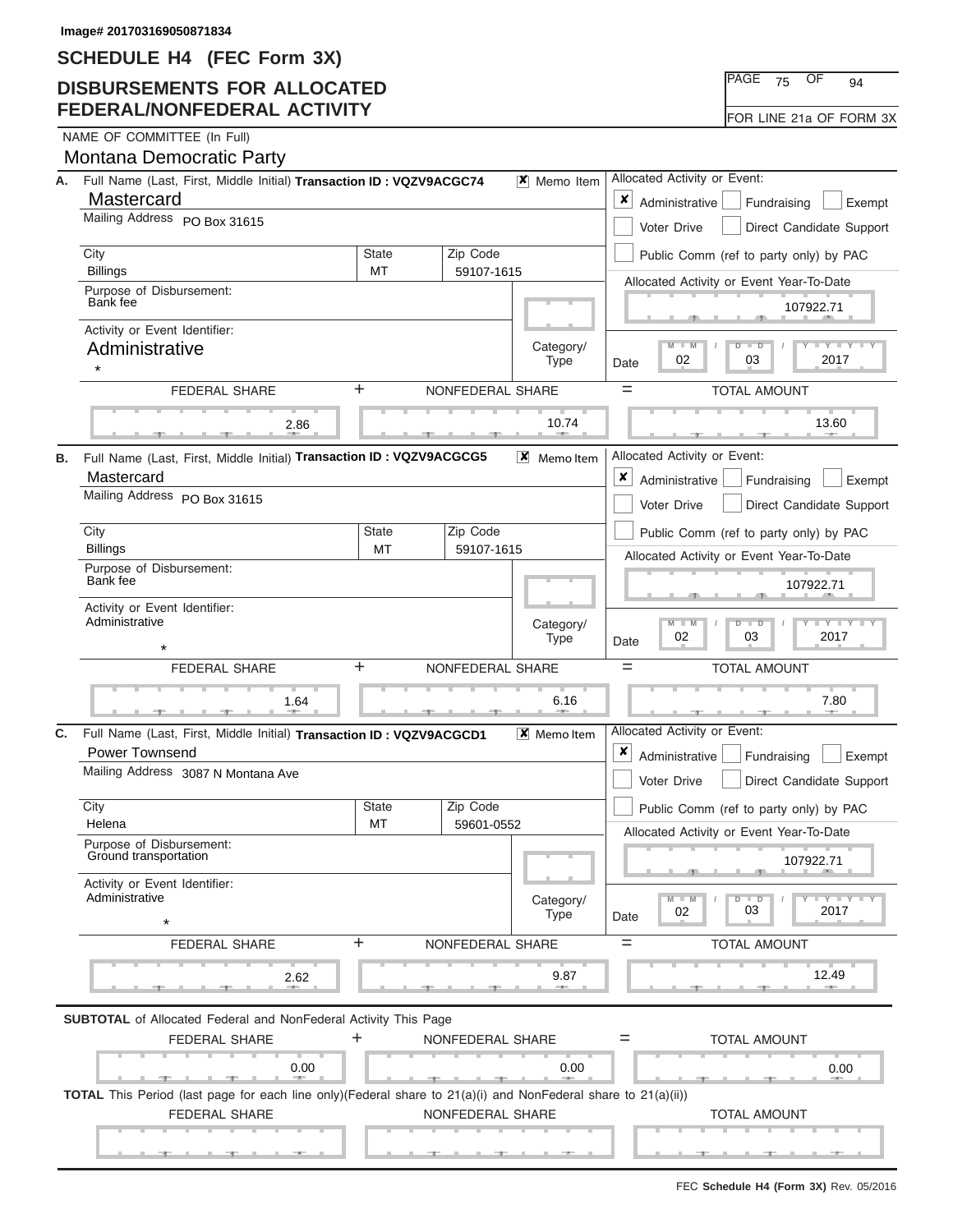# **DISBURSEMENTS FOR ALLOCATED FEDERAL/NONFEDERAL ACTIVITY**

| NAME OF COMMITTEE (In Full) |  |  |  |
|-----------------------------|--|--|--|
|                             |  |  |  |

|    | Montana Democratic Party                                                                                                                          |              |                  |                           |                                                                           |
|----|---------------------------------------------------------------------------------------------------------------------------------------------------|--------------|------------------|---------------------------|---------------------------------------------------------------------------|
| А. | Full Name (Last, First, Middle Initial) Transaction ID: VQZV9ACGCA8                                                                               |              |                  | $\vert x \vert$ Memo Item | Allocated Activity or Event:                                              |
|    | Safeway Helena                                                                                                                                    |              |                  |                           | $\pmb{\times}$<br>Administrative<br>Fundraising<br>Exempt                 |
|    | Mailing Address 611 N Montana Ave                                                                                                                 |              |                  |                           | Voter Drive<br>Direct Candidate Support                                   |
|    | City                                                                                                                                              | <b>State</b> | Zip Code         |                           | Public Comm (ref to party only) by PAC                                    |
|    | Helena<br>Purpose of Disbursement:                                                                                                                | MT           | 59601-3827       |                           | Allocated Activity or Event Year-To-Date                                  |
|    | Food/Meals                                                                                                                                        |              |                  |                           | 107922.71                                                                 |
|    | Activity or Event Identifier:                                                                                                                     |              |                  | Category/                 | $M - M$<br>$\Box$                                                         |
|    | Administrative                                                                                                                                    |              |                  | <b>Type</b>               | 2017<br>02<br>03<br>Date                                                  |
|    | <b>FEDERAL SHARE</b>                                                                                                                              | $\ddot{}$    | NONFEDERAL SHARE |                           | $=$<br><b>TOTAL AMOUNT</b>                                                |
|    | 4.87                                                                                                                                              |              |                  | 18.32                     | 23.19                                                                     |
| В. | Full Name (Last, First, Middle Initial) Transaction ID: VQZV9ACGCE9                                                                               |              |                  | x<br>Memo Item            | Allocated Activity or Event:                                              |
|    | Safeway Helena                                                                                                                                    |              |                  |                           | $\pmb{\times}$<br>Administrative<br>Fundraising<br>Exempt                 |
|    | Mailing Address 611 N Montana Ave                                                                                                                 |              |                  |                           | Voter Drive<br>Direct Candidate Support                                   |
|    | City                                                                                                                                              | <b>State</b> | Zip Code         |                           | Public Comm (ref to party only) by PAC                                    |
|    | Helena                                                                                                                                            | MT           | 59601-3827       |                           | Allocated Activity or Event Year-To-Date                                  |
|    | Purpose of Disbursement:<br>Food/Meals                                                                                                            |              |                  |                           | 107922.71                                                                 |
|    | Activity or Event Identifier:                                                                                                                     |              |                  |                           |                                                                           |
|    | Administrative<br>$\star$                                                                                                                         |              |                  | Category/<br><b>Type</b>  | $T - Y$ $T - Y$ $T - Y$<br>$M - M$<br>$D$ $D$<br>2017<br>02<br>03<br>Date |
|    |                                                                                                                                                   |              |                  |                           |                                                                           |
|    | FEDERAL SHARE                                                                                                                                     | $\ddot{}$    | NONFEDERAL SHARE |                           | $=$<br><b>TOTAL AMOUNT</b>                                                |
|    | 5.79                                                                                                                                              |              |                  | 21.80                     | 27.59                                                                     |
|    | Full Name (Last, First, Middle Initial) Transaction ID: VQZV9ACGCJ1                                                                               |              |                  | X Memoltem                | Allocated Activity or Event:                                              |
|    | Safeway Helena                                                                                                                                    |              |                  |                           | ×<br>Administrative<br>Fundraising                                        |
|    | Mailing Address 611 N Montana Ave                                                                                                                 |              |                  |                           | Voter Drive                                                               |
|    | City                                                                                                                                              | <b>State</b> | Zip Code         |                           | Direct Candidate Support<br>Public Comm (ref to party only) by PAC        |
|    | Helena                                                                                                                                            | МT           | 59601-3827       |                           | Allocated Activity or Event Year-To-Date                                  |
| C. | Purpose of Disbursement:<br>Food/Meals                                                                                                            |              |                  |                           | 107922.71                                                                 |
|    | Activity or Event Identifier:<br>Administrative                                                                                                   |              |                  |                           | $M - M$<br>$Y - Y$<br>ு                                                   |
|    | $\star$                                                                                                                                           |              |                  | Category/<br><b>Type</b>  | 03<br>2017<br>02<br>Date                                                  |
|    | FEDERAL SHARE                                                                                                                                     | ÷            | NONFEDERAL SHARE |                           | <b>TOTAL AMOUNT</b><br>$=$                                                |
|    | 19.35                                                                                                                                             |              |                  | 72.81                     | 92.16                                                                     |
|    |                                                                                                                                                   |              |                  |                           |                                                                           |
|    | <b>SUBTOTAL</b> of Allocated Federal and NonFederal Activity This Page<br><b>FEDERAL SHARE</b>                                                    | +            | NONFEDERAL SHARE |                           | <b>TOTAL AMOUNT</b><br>$=$                                                |
|    | 0.00                                                                                                                                              |              |                  | 0.00                      |                                                                           |
|    | <b>All Contracts</b>                                                                                                                              |              |                  |                           | 0.00                                                                      |
|    | <b>TOTAL</b> This Period (last page for each line only)(Federal share to $21(a)(i)$ and NonFederal share to $21(a)(ii)$ )<br><b>FEDERAL SHARE</b> |              | NONFEDERAL SHARE |                           | Exempt<br><b>TOTAL AMOUNT</b>                                             |

PAGE <sub>76</sub> OF 94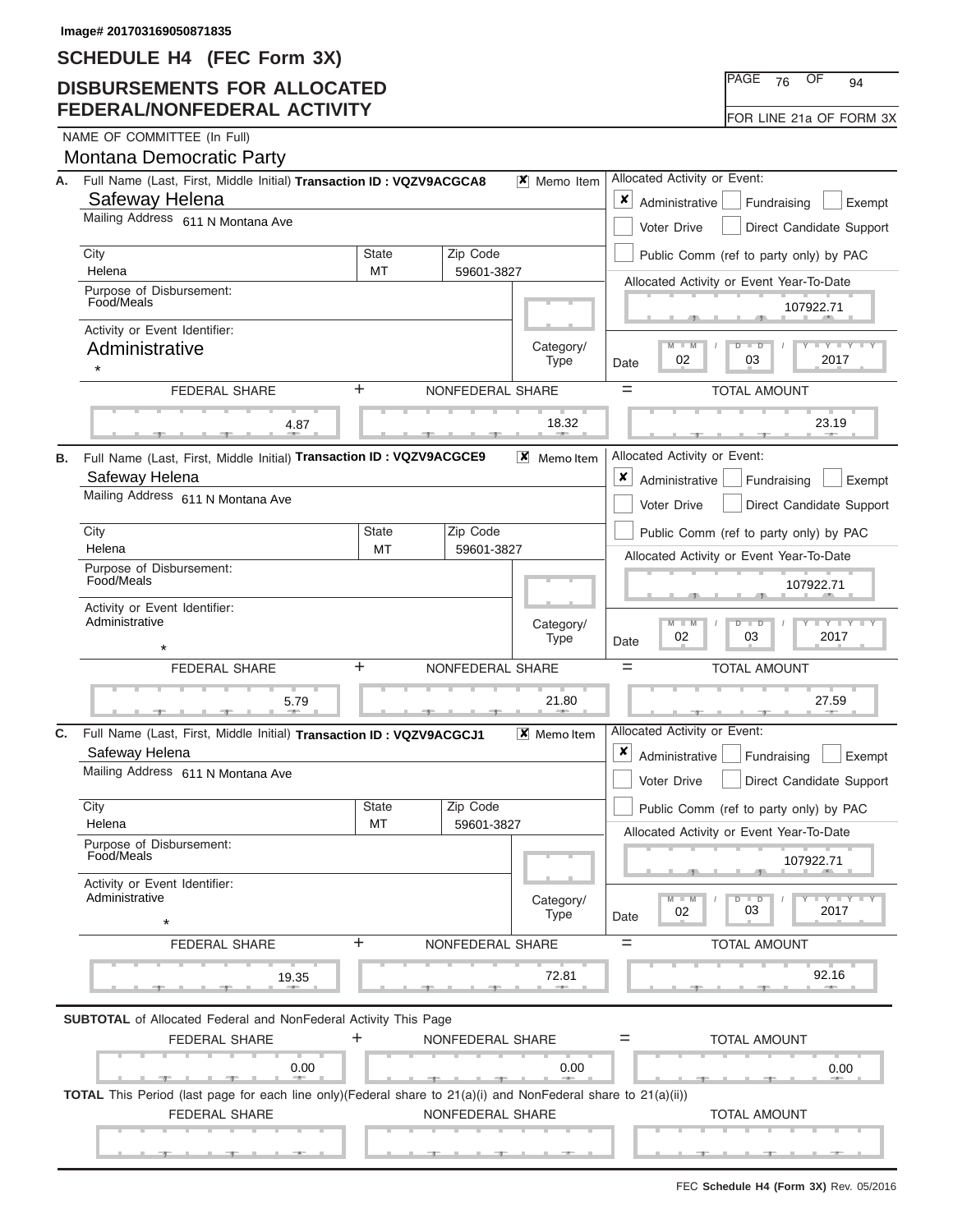# **DISBURSEMENTS FOR ALLOCATED FEDERAL/NONFEDERAL ACTIVITY**

| NAME OF COMMITTEE (In Full) |  |
|-----------------------------|--|
|-----------------------------|--|

|    | FLDLNALINONFLDLNAL AVIIVII I                                                                                                                     |                    |                         |                   |                                                                                          | IFOR LINE 21a OF FORM 3)                                             |
|----|--------------------------------------------------------------------------------------------------------------------------------------------------|--------------------|-------------------------|-------------------|------------------------------------------------------------------------------------------|----------------------------------------------------------------------|
|    | NAME OF COMMITTEE (In Full)<br>Montana Democratic Party                                                                                          |                    |                         |                   |                                                                                          |                                                                      |
| А. | Full Name (Last, First, Middle Initial) Transaction ID: VQZV9ACGCS6<br><b>Staples</b><br><b>Mailing Address</b><br>500 Staples Dr<br>Po Box 9368 |                    | $\overline{\mathbf{x}}$ | Memo Item         | Allocated Activity or Event:<br>$\boldsymbol{x}$<br>Administrative<br><b>Voter Drive</b> | Fundraising<br>Exempt<br>Direct Candidate Support                    |
|    | City<br>Framingham                                                                                                                               | <b>State</b><br>МA | Zip Code<br>01702-4474  |                   |                                                                                          | Public Comm (ref to party only) by PAC                               |
|    | Purpose of Disbursement:<br><b>Office Supplies</b>                                                                                               |                    |                         |                   |                                                                                          | Allocated Activity or Event Year-To-Date<br>107922.71<br><b>AREA</b> |
|    | Activity or Event Identifier:<br>Administrative                                                                                                  |                    |                         | Category/<br>Type | $M - M$<br>02<br>Date                                                                    | Y = Y = Y = Y<br>$D$ $D$<br>03<br>2017                               |
|    | <b>FEDERAL SHARE</b><br>6.30                                                                                                                     | +                  | NONFEDERAL SHARE        | 23.69             | =                                                                                        | <b>TOTAL AMOUNT</b><br>29.99                                         |
| В. | Full Name (Last, First, Middle Initial) Transaction ID: VQZV9ACGCF7<br>Target Helena<br>Mailing Address 3303 N Montana Ave                       |                    | x                       | Memo Item         | Allocated Activity or Event:<br>×<br>Administrative<br>$\cdots$ $\cdots$                 | Fundraising<br>Exempt                                                |

| В. | Full Name (Last, First, Middle Initial) Transaction ID: VQZV9ACGCF7 |              |                  | x<br>Memo Item           | Allocated Activity or Event:                                 |
|----|---------------------------------------------------------------------|--------------|------------------|--------------------------|--------------------------------------------------------------|
|    | <b>Target Helena</b>                                                |              |                  |                          | ×<br>Administrative<br>Fundraising<br>Exempt                 |
|    | Mailing Address 3303 N Montana Ave                                  |              |                  |                          | <b>Voter Drive</b><br>Direct Candidate Support               |
|    | City                                                                | <b>State</b> | Zip Code         |                          | Public Comm (ref to party only) by PAC                       |
|    | Helena                                                              | <b>MT</b>    | 59602-7817       |                          | Allocated Activity or Event Year-To-Date                     |
|    | Purpose of Disbursement:<br><b>Office Supplies</b>                  |              |                  |                          | 107922.71                                                    |
|    | Activity or Event Identifier:                                       |              |                  |                          |                                                              |
|    | Administrative<br>$\star$                                           |              |                  | Category/<br><b>Type</b> | Y TY TY TY<br>$M - M$<br>$D - D$<br>02<br>03<br>2017<br>Date |
|    | <b>FEDERAL SHARE</b>                                                | $\ddot{}$    | NONFEDERAL SHARE |                          | <b>TOTAL AMOUNT</b><br>$=$                                   |
|    | 16.13                                                               |              |                  | 60.70                    | 76.83                                                        |
| C. | Full Name (Last, First, Middle Initial) Transaction ID: VQZV9ACGBZ1 |              |                  | X Memoltem               | Allocated Activity or Event:                                 |
|    | <b>USPS</b>                                                         |              |                  |                          | ×<br>Administrative<br>Fundraising<br>Exempt                 |
|    | Mailing Address 2300 N Harris St                                    |              |                  |                          | Voter Drive<br>Direct Candidate Support                      |
|    | City                                                                | <b>State</b> | Zip Code         |                          | Public Comm (ref to party only) by PAC                       |
|    | Helena                                                              | <b>MT</b>    | 59601-9998       |                          | Allocated Activity or Event Year-To-Date                     |
|    | Purpose of Disbursement:<br>Postage/Shipping                        |              |                  |                          | 107922.71<br>$\sqrt{2}$                                      |
|    | Activity or Event Identifier:                                       |              |                  |                          |                                                              |
|    | Administrative<br>$\star$                                           |              |                  | Category/<br><b>Type</b> | Y FY FY FY<br>$M$ $M$<br>$D$ $D$<br>03<br>2017<br>02<br>Date |
|    | <b>FEDERAL SHARE</b>                                                | +            | NONFEDERAL SHARE |                          | <b>TOTAL AMOUNT</b><br>$=$                                   |
|    | 0.34                                                                |              |                  | 1.27                     | 1.61                                                         |
|    | SUBTOTAL of Allocated Federal and NonFederal Activity This Page     |              |                  |                          |                                                              |
|    | FEDERAL SHARE                                                       | +            | NONFEDERAL SHARE |                          | <b>TOTAL AMOUNT</b><br>$=$                                   |
|    | 0.00                                                                |              |                  | 0.00                     | 0.00                                                         |

| 0.34                                                                              | 1.27                                                                                                        | .61                 |
|-----------------------------------------------------------------------------------|-------------------------------------------------------------------------------------------------------------|---------------------|
| AL of Allocated Federal and NonFederal Activity This Page<br><b>FEDERAL SHARE</b> | NONFEDERAL SHARE                                                                                            | <b>TOTAL AMOUNT</b> |
| 0.00                                                                              | 0.00                                                                                                        | 0.00                |
|                                                                                   | (a) This Deriod (last nage for each line only)(Federal share to 21/a)(i) and NonFederal share to 21/a)(iii) |                     |

| <b>TOTAL</b> This Period (last page for each line only)(Federal share to 21(a)(i) and NonFederal share to 21(a)(ii)) |  |                  |  |  |  |  |  |  |
|----------------------------------------------------------------------------------------------------------------------|--|------------------|--|--|--|--|--|--|
| FEDERAL SHARE                                                                                                        |  | TOTAL AMOUNT     |  |  |  |  |  |  |
|                                                                                                                      |  |                  |  |  |  |  |  |  |
|                                                                                                                      |  | NONFEDERAL SHARE |  |  |  |  |  |  |

PAGE <sub>77</sub> OF 94

 $M$  3X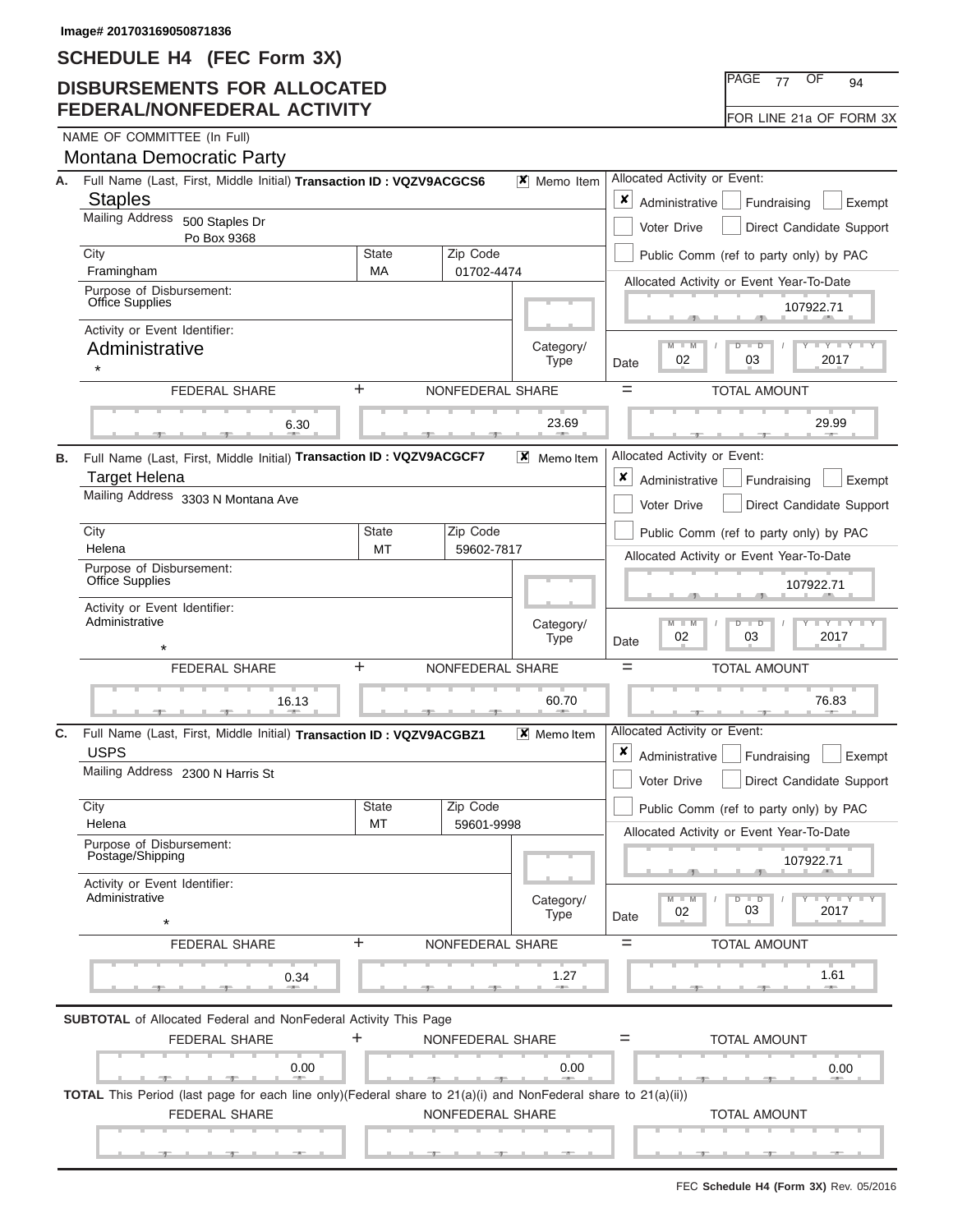# **DISBURSEMENTS FOR ALLOCATED FEDERAL/NONFEDERAL ACTIVITY**

|  | NAME OF COMMITTEE (In Full) |  |
|--|-----------------------------|--|
|  |                             |  |

|    | <b>Montana Democratic Party</b>                                                                                                                   |                                         |                  |                           |                                                                                         |  |  |  |
|----|---------------------------------------------------------------------------------------------------------------------------------------------------|-----------------------------------------|------------------|---------------------------|-----------------------------------------------------------------------------------------|--|--|--|
| А. | Full Name (Last, First, Middle Initial) Transaction ID: VQZV9ACGC24                                                                               | Allocated Activity or Event:            |                  |                           |                                                                                         |  |  |  |
|    | <b>USPS</b><br>Mailing Address 2300 N Harris St                                                                                                   |                                         |                  |                           | ×<br>Administrative<br>Fundraising<br>Exempt                                            |  |  |  |
|    |                                                                                                                                                   |                                         |                  |                           | Voter Drive<br>Direct Candidate Support                                                 |  |  |  |
|    | City                                                                                                                                              | <b>State</b>                            | Zip Code         |                           | Public Comm (ref to party only) by PAC                                                  |  |  |  |
|    | Helena<br>Purpose of Disbursement:                                                                                                                | MT                                      | 59601-9998       |                           | Allocated Activity or Event Year-To-Date                                                |  |  |  |
|    | Postage/Shipping                                                                                                                                  |                                         |                  |                           | 107922.71                                                                               |  |  |  |
|    | Activity or Event Identifier:<br>Administrative                                                                                                   |                                         |                  | Category/                 | W<br>$\blacksquare$                                                                     |  |  |  |
|    | <b>Type</b>                                                                                                                                       |                                         |                  |                           | 2017<br>02<br>03<br>Date                                                                |  |  |  |
|    | <b>FEDERAL SHARE</b>                                                                                                                              | $\pm$                                   | NONFEDERAL SHARE |                           | $=$<br><b>TOTAL AMOUNT</b>                                                              |  |  |  |
|    | 9.87                                                                                                                                              |                                         |                  | 37.13                     | 47.00                                                                                   |  |  |  |
| В. | Full Name (Last, First, Middle Initial) Transaction ID: VQZV9ACGC82                                                                               |                                         |                  | $\mathbf{x}$<br>Memo Item | Allocated Activity or Event:                                                            |  |  |  |
|    | <b>USPS</b>                                                                                                                                       |                                         |                  |                           | ×<br>Administrative<br>Fundraising<br>Exempt                                            |  |  |  |
|    | Mailing Address 2300 N Harris St                                                                                                                  | Voter Drive<br>Direct Candidate Support |                  |                           |                                                                                         |  |  |  |
|    | City<br>State<br>Zip Code                                                                                                                         |                                         |                  |                           | Public Comm (ref to party only) by PAC                                                  |  |  |  |
|    | Helena                                                                                                                                            | MT                                      | 59601-9998       |                           | Allocated Activity or Event Year-To-Date                                                |  |  |  |
|    | Purpose of Disbursement:<br>Postage/Shipping                                                                                                      |                                         |                  |                           | 107922.71                                                                               |  |  |  |
|    | Activity or Event Identifier:<br>Administrative                                                                                                   |                                         |                  | Category/                 | $T - Y - T - Y$<br>$M - M$<br>$D$ $D$                                                   |  |  |  |
|    | $\star$                                                                                                                                           |                                         |                  |                           | 2017<br>02<br>03<br>Date                                                                |  |  |  |
|    | $\pm$<br><b>FEDERAL SHARE</b><br>NONFEDERAL SHARE                                                                                                 |                                         |                  |                           |                                                                                         |  |  |  |
|    |                                                                                                                                                   |                                         |                  |                           | $=$<br><b>TOTAL AMOUNT</b>                                                              |  |  |  |
|    | 2.42                                                                                                                                              |                                         |                  | 9.09                      | 11.51                                                                                   |  |  |  |
|    | Full Name (Last, First, Middle Initial) Transaction ID: VQZV9ACGCH3<br><b>USPS</b>                                                                |                                         |                  | $ \mathbf{X} $ Memo Item  | Allocated Activity or Event:                                                            |  |  |  |
|    | Mailing Address 2300 N Harris St                                                                                                                  |                                         |                  |                           | ×<br>Administrative<br>Fundraising<br>Exempt<br>Voter Drive<br>Direct Candidate Support |  |  |  |
|    | City                                                                                                                                              | <b>State</b>                            | Zip Code         |                           | Public Comm (ref to party only) by PAC                                                  |  |  |  |
|    | Helena                                                                                                                                            | МT                                      | 59601-9998       |                           | Allocated Activity or Event Year-To-Date                                                |  |  |  |
|    | Purpose of Disbursement:<br>Postage/Shipping                                                                                                      |                                         |                  |                           | 107922.71                                                                               |  |  |  |
|    | Activity or Event Identifier:<br>Administrative                                                                                                   |                                         |                  | Category/                 | $M - M$<br><b>LEY LEY LE</b><br>$\overline{\mathsf{D}}$<br>$\overline{\phantom{a}}$     |  |  |  |
|    | $\star$                                                                                                                                           |                                         |                  | <b>Type</b>               | 03<br>2017<br>02<br>Date                                                                |  |  |  |
|    | <b>FEDERAL SHARE</b>                                                                                                                              | +                                       | NONFEDERAL SHARE |                           | TOTAL AMOUNT<br>$=$                                                                     |  |  |  |
|    | 17.01                                                                                                                                             |                                         |                  | 63.99                     | 81.00                                                                                   |  |  |  |
|    |                                                                                                                                                   |                                         |                  |                           |                                                                                         |  |  |  |
|    | <b>SUBTOTAL</b> of Allocated Federal and NonFederal Activity This Page<br><b>FEDERAL SHARE</b>                                                    | +                                       | NONFEDERAL SHARE |                           | <b>TOTAL AMOUNT</b><br>$=$                                                              |  |  |  |
|    |                                                                                                                                                   |                                         |                  | 0.00                      |                                                                                         |  |  |  |
|    | 0.00<br><b>Allen</b>                                                                                                                              |                                         |                  |                           | 0.00                                                                                    |  |  |  |
| C. | <b>TOTAL</b> This Period (last page for each line only)(Federal share to $21(a)(i)$ and NonFederal share to $21(a)(ii)$ )<br><b>FEDERAL SHARE</b> |                                         | NONFEDERAL SHARE |                           | <b>TOTAL AMOUNT</b>                                                                     |  |  |  |

PAGE <sub>78</sub> OF 94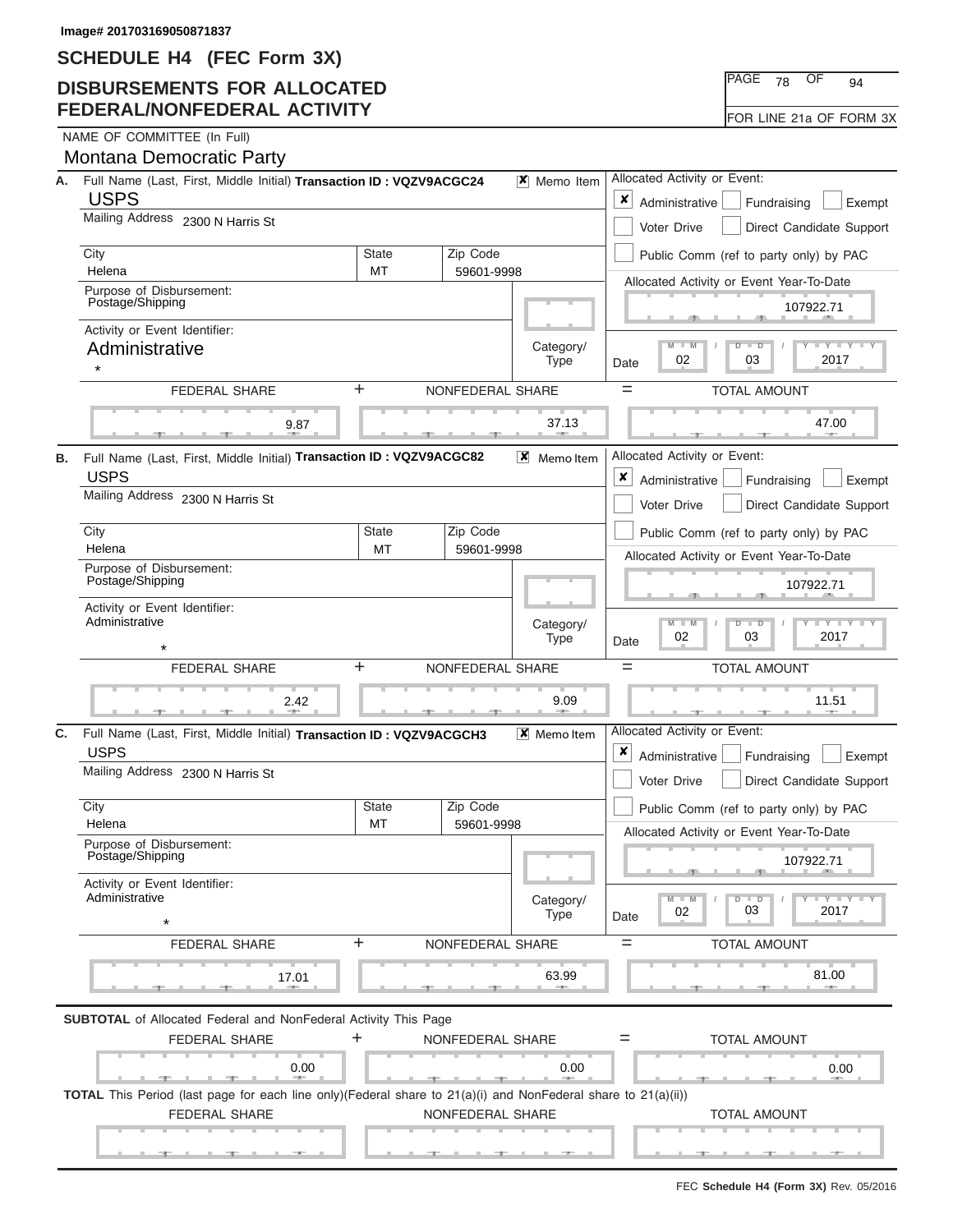### **DISBURSEMENTS FOR ALLOCATED FEDERAL/NONFEDERAL ACTIVITY**

| NAME OF COMMITTEE (In Full) |  |
|-----------------------------|--|
|                             |  |

|    | Montana Democratic Party                                                                                                                          |                                         |                  |                              |                                                                                                           |  |  |
|----|---------------------------------------------------------------------------------------------------------------------------------------------------|-----------------------------------------|------------------|------------------------------|-----------------------------------------------------------------------------------------------------------|--|--|
| А. | Full Name (Last, First, Middle Initial) Transaction ID: VQZV9ACGCM7<br>$\vert x \vert$ Memo Item                                                  |                                         |                  |                              | Allocated Activity or Event:                                                                              |  |  |
|    | <b>USPS</b>                                                                                                                                       |                                         |                  |                              | ×<br>Administrative<br>Fundraising<br>Exempt                                                              |  |  |
|    | Mailing Address 2300 N Harris St                                                                                                                  | Voter Drive<br>Direct Candidate Support |                  |                              |                                                                                                           |  |  |
|    | City                                                                                                                                              | <b>State</b>                            | Zip Code         |                              | Public Comm (ref to party only) by PAC                                                                    |  |  |
|    | Helena                                                                                                                                            | MT                                      | 59601-9998       |                              | Allocated Activity or Event Year-To-Date                                                                  |  |  |
|    | Purpose of Disbursement:<br>Postage/Shipping                                                                                                      |                                         |                  |                              | 107922.71                                                                                                 |  |  |
|    | Activity or Event Identifier:                                                                                                                     |                                         |                  | Category/                    | $\blacksquare$                                                                                            |  |  |
|    | Administrative                                                                                                                                    |                                         |                  | <b>Type</b>                  | 2017<br>02<br>03<br>Date                                                                                  |  |  |
|    | <b>FEDERAL SHARE</b>                                                                                                                              | $\pm$                                   | NONFEDERAL SHARE |                              | $=$<br><b>TOTAL AMOUNT</b>                                                                                |  |  |
|    | 69.09                                                                                                                                             |                                         |                  | 259.91                       | 329.00                                                                                                    |  |  |
| В. | Full Name (Last, First, Middle Initial) Transaction ID: VQZV9ACGCQ0                                                                               |                                         |                  | $\vert x \vert$<br>Memo Item | Allocated Activity or Event:                                                                              |  |  |
|    | <b>USPS</b>                                                                                                                                       |                                         |                  |                              | ×<br>Administrative<br>Fundraising<br>Exempt                                                              |  |  |
|    | Mailing Address 2300 N Harris St                                                                                                                  |                                         |                  |                              | Voter Drive<br>Direct Candidate Support                                                                   |  |  |
|    | City<br>State<br>Zip Code                                                                                                                         |                                         |                  |                              | Public Comm (ref to party only) by PAC                                                                    |  |  |
|    | Helena                                                                                                                                            | MT                                      | 59601-9998       |                              | Allocated Activity or Event Year-To-Date                                                                  |  |  |
|    | Purpose of Disbursement:                                                                                                                          |                                         |                  |                              |                                                                                                           |  |  |
|    | Postage/Shipping                                                                                                                                  |                                         |                  |                              | 107922.71                                                                                                 |  |  |
|    | Activity or Event Identifier:<br>Administrative                                                                                                   |                                         |                  | Category/<br><b>Type</b>     | $T - Y - T - Y$<br>$M - M$<br>$D$ $D$<br>2017<br>02<br>03<br>Date                                         |  |  |
|    | $\star$                                                                                                                                           |                                         |                  |                              |                                                                                                           |  |  |
|    |                                                                                                                                                   |                                         |                  |                              |                                                                                                           |  |  |
|    | FEDERAL SHARE                                                                                                                                     | $\pm$                                   | NONFEDERAL SHARE |                              | $=$<br><b>TOTAL AMOUNT</b>                                                                                |  |  |
|    | 28.56                                                                                                                                             |                                         |                  | 107.44                       | 136.00                                                                                                    |  |  |
|    |                                                                                                                                                   |                                         |                  |                              | Allocated Activity or Event:                                                                              |  |  |
|    | Full Name (Last, First, Middle Initial) Transaction ID: VQZV9ACGC90<br>Van's Thriftway Helena                                                     |                                         |                  | X Memoltem                   | ×<br>Administrative<br>Exempt                                                                             |  |  |
|    | Mailing Address 306 Euclid Ave                                                                                                                    |                                         |                  |                              | Fundraising<br>Voter Drive<br>Direct Candidate Support                                                    |  |  |
|    | City                                                                                                                                              | <b>State</b>                            | Zip Code         |                              | Public Comm (ref to party only) by PAC                                                                    |  |  |
|    | Helena                                                                                                                                            | МT                                      | 59601-2813       |                              | Allocated Activity or Event Year-To-Date                                                                  |  |  |
|    | Purpose of Disbursement:<br>Ground transportation                                                                                                 |                                         |                  |                              | 107922.71                                                                                                 |  |  |
|    | Activity or Event Identifier:<br>Administrative                                                                                                   |                                         |                  | Category/                    | $M - M$<br>$\Box$ $\Upsilon$ $\Box$ $\Upsilon$ $\Upsilon$<br>$\overline{\phantom{a}}$<br>03<br>2017<br>02 |  |  |
|    | $\star$                                                                                                                                           |                                         |                  | <b>Type</b>                  | Date                                                                                                      |  |  |
|    | <b>FEDERAL SHARE</b>                                                                                                                              | +                                       | NONFEDERAL SHARE |                              | TOTAL AMOUNT<br>$=$                                                                                       |  |  |
|    | 4.45                                                                                                                                              |                                         |                  | 16.76                        | 21.21                                                                                                     |  |  |
|    |                                                                                                                                                   |                                         |                  |                              |                                                                                                           |  |  |
|    | <b>SUBTOTAL</b> of Allocated Federal and NonFederal Activity This Page<br><b>FEDERAL SHARE</b>                                                    | +                                       | NONFEDERAL SHARE |                              | <b>TOTAL AMOUNT</b><br>$=$                                                                                |  |  |
|    |                                                                                                                                                   |                                         |                  |                              |                                                                                                           |  |  |
|    | 0.00<br><b>All Contracts</b>                                                                                                                      |                                         |                  | 0.00                         | 0.00                                                                                                      |  |  |
| C. | <b>TOTAL</b> This Period (last page for each line only)(Federal share to $21(a)(i)$ and NonFederal share to $21(a)(ii)$ )<br><b>FEDERAL SHARE</b> |                                         | NONFEDERAL SHARE |                              | <b>TOTAL AMOUNT</b>                                                                                       |  |  |

PAGE <sub>79</sub> OF 94 FOR LINE 21a OF FORM 3X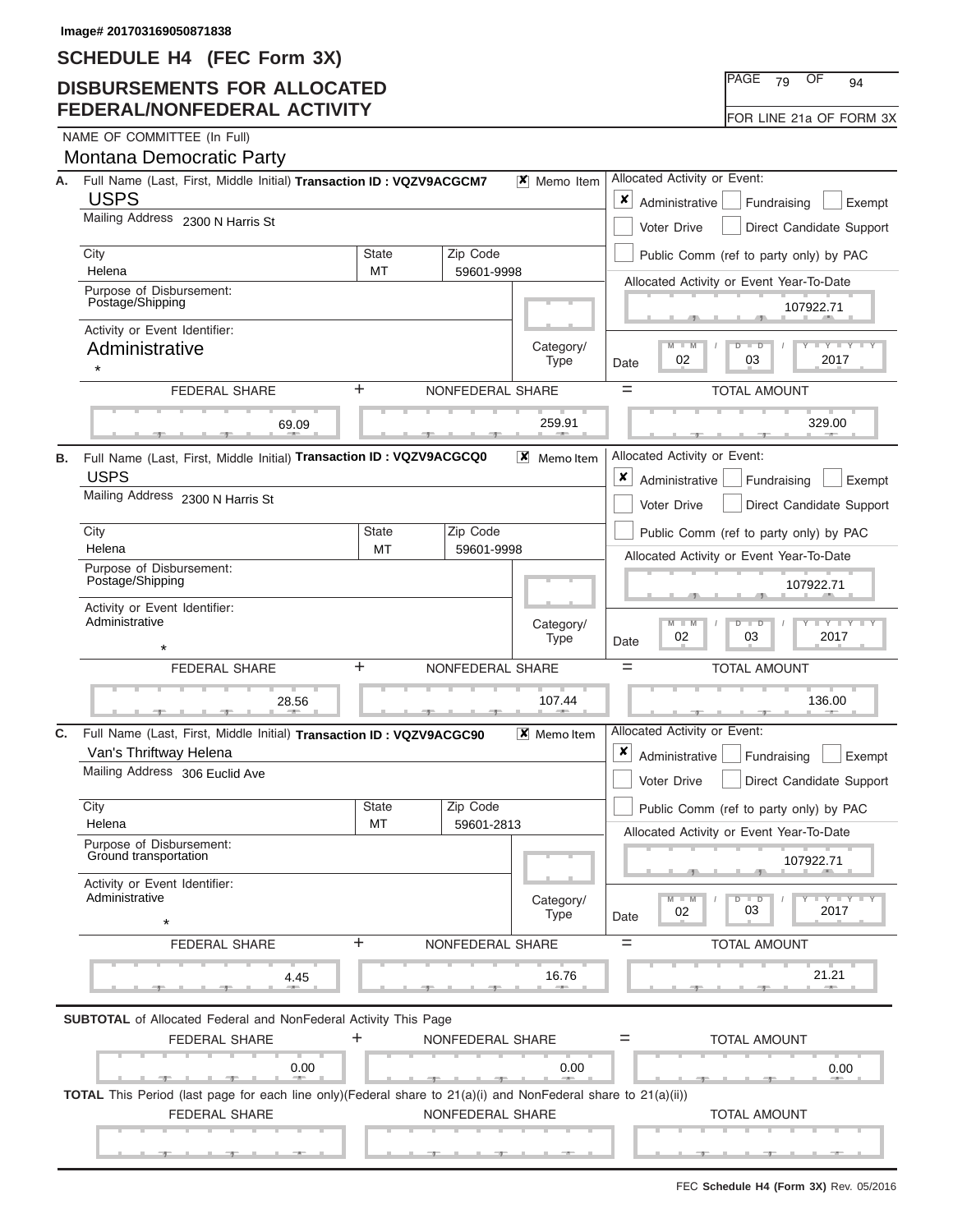# **DISBURSEMENTS FOR ALLOCATED FEDERAL/NONFEDERAL ACTIVITY**

| $IPAGE$ 80              |  | 94 |  |
|-------------------------|--|----|--|
| FOR LINE 21a OF FORM 3X |  |    |  |

NAME OF COMMITTEE (In Full)

|    | Montana Democratic Party                                                                                                                          |                                                                                         |                        |                          |                                                                                                                    |
|----|---------------------------------------------------------------------------------------------------------------------------------------------------|-----------------------------------------------------------------------------------------|------------------------|--------------------------|--------------------------------------------------------------------------------------------------------------------|
| А. | Full Name (Last, First, Middle Initial) Transaction ID: VQZV9ACGD69                                                                               |                                                                                         |                        | Memo Item                | Allocated Activity or Event:                                                                                       |
|    | Mastercard                                                                                                                                        |                                                                                         |                        |                          | ×<br>Administrative<br>Fundraising<br>Exempt                                                                       |
|    | Mailing Address PO Box 31615                                                                                                                      | Voter Drive<br>Direct Candidate Support                                                 |                        |                          |                                                                                                                    |
|    | City                                                                                                                                              | <b>State</b>                                                                            | Zip Code               |                          | Public Comm (ref to party only) by PAC                                                                             |
|    | <b>Billings</b>                                                                                                                                   | МT                                                                                      | 59107-1615             |                          | Allocated Activity or Event Year-To-Date                                                                           |
|    | Purpose of Disbursement:<br>Credit card payment(vendors that aggregate over \$200 listed below)                                                   |                                                                                         | 107922.71              |                          |                                                                                                                    |
|    | Activity or Event Identifier:                                                                                                                     |                                                                                         |                        |                          |                                                                                                                    |
|    | Administrative                                                                                                                                    | $M - M$<br>$\overline{D}$<br>$\overline{D}$<br>2017<br>02<br>07<br>Date                 |                        |                          |                                                                                                                    |
|    | <b>FEDERAL SHARE</b>                                                                                                                              | +                                                                                       | NONFEDERAL SHARE       |                          | $=$<br><b>TOTAL AMOUNT</b>                                                                                         |
|    | 150.21                                                                                                                                            |                                                                                         |                        | 565.06                   | 715.27                                                                                                             |
| В. | Full Name (Last, First, Middle Initial) Transaction ID: VQZV9ACGCX8                                                                               |                                                                                         |                        | ×<br>Memo Item           | Allocated Activity or Event:                                                                                       |
|    | <b>B &amp; B Market</b>                                                                                                                           |                                                                                         |                        |                          | ×<br>Administrative<br>Fundraising<br>Exempt                                                                       |
|    | Mailing Address 100 N Rodney St                                                                                                                   |                                                                                         |                        |                          | Voter Drive<br>Direct Candidate Support                                                                            |
|    | City<br><b>State</b><br>Zip Code                                                                                                                  |                                                                                         |                        |                          | Public Comm (ref to party only) by PAC                                                                             |
|    | Helena                                                                                                                                            | МT                                                                                      | 59601-4225             |                          | Allocated Activity or Event Year-To-Date                                                                           |
|    | Purpose of Disbursement:<br>Food/Meals                                                                                                            |                                                                                         | 107922.71              |                          |                                                                                                                    |
|    | Activity or Event Identifier:<br>Administrative<br>Category/<br><b>Type</b><br>$\star$                                                            |                                                                                         |                        |                          | $\mathbf{I} = \mathbf{Y} - \mathbf{I} - \mathbf{Y} - \mathbf{I}$<br>$M - M$<br>$D$ $D$<br>2017<br>02<br>07<br>Date |
|    | FEDERAL SHARE                                                                                                                                     | ٠                                                                                       | NONFEDERAL SHARE       |                          | $=$<br><b>TOTAL AMOUNT</b>                                                                                         |
|    | 8.61                                                                                                                                              |                                                                                         |                        | 32.39                    | 41.00                                                                                                              |
| C. | Best Western - Helena                                                                                                                             | Full Name (Last, First, Middle Initial) Transaction ID: VQZV9ACGD01<br>∣x∣<br>Memo Item |                        |                          |                                                                                                                    |
|    | Mailing Address 835 Great Northern Blvd                                                                                                           |                                                                                         |                        |                          | Administrative<br>Fundraising<br>Exempt<br>Voter Drive<br>Direct Candidate Support                                 |
|    | City<br>Helena                                                                                                                                    | State<br>МT                                                                             | Zip Code<br>59601-3315 |                          | Public Comm (ref to party only) by PAC                                                                             |
|    | Purpose of Disbursement:                                                                                                                          |                                                                                         |                        |                          | Allocated Activity or Event Year-To-Date                                                                           |
|    | Lodging                                                                                                                                           |                                                                                         |                        |                          | 107922.71                                                                                                          |
|    | Activity or Event Identifier:<br>Administrative                                                                                                   |                                                                                         |                        | Category/<br><b>Type</b> | $M - M$<br>$\Box$<br>Y TY<br>07<br>2017<br>02<br>Date                                                              |
|    | FEDERAL SHARE                                                                                                                                     | ÷                                                                                       | NONFEDERAL SHARE       |                          | <b>TOTAL AMOUNT</b><br>$=$                                                                                         |
|    |                                                                                                                                                   |                                                                                         |                        |                          |                                                                                                                    |
|    | 60.77                                                                                                                                             |                                                                                         |                        | 228.63                   | 289.40                                                                                                             |
|    | <b>SUBTOTAL</b> of Allocated Federal and NonFederal Activity This Page                                                                            |                                                                                         |                        |                          |                                                                                                                    |
|    | <b>FEDERAL SHARE</b>                                                                                                                              | +                                                                                       | NONFEDERAL SHARE       |                          | <b>TOTAL AMOUNT</b><br>=                                                                                           |
|    | 150.21<br>$-7-$                                                                                                                                   |                                                                                         |                        | 565.06                   | 715.27                                                                                                             |
|    | <b>TOTAL</b> This Period (last page for each line only)(Federal share to $21(a)(i)$ and NonFederal share to $21(a)(ii)$ )<br><b>FEDERAL SHARE</b> |                                                                                         | NONFEDERAL SHARE       |                          | <b>TOTAL AMOUNT</b>                                                                                                |
|    |                                                                                                                                                   |                                                                                         |                        |                          |                                                                                                                    |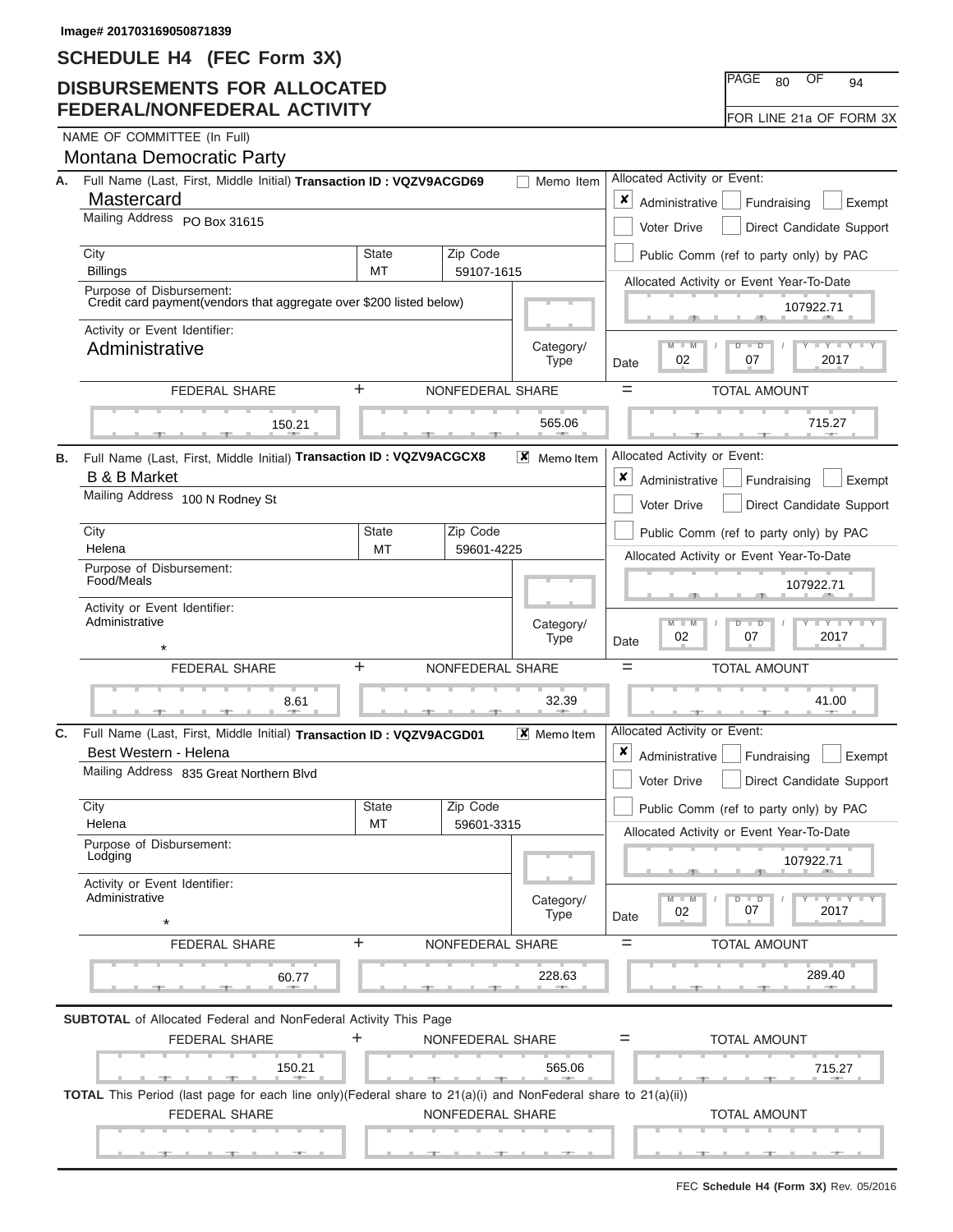# **DISBURSEMENTS FOR ALLOCATED FEDERAL/NONFEDERAL ACTIVITY**

| NAME OF COMMITTEE (In Full) |  |  |  |
|-----------------------------|--|--|--|
|                             |  |  |  |

| А. | Full Name (Last, First, Middle Initial) Transaction ID: VQZV9ACGD19<br>$X$ Memo Item                                      |                                         |                          |                                                                     | Allocated Activity or Event:                                                                                                       |  |  |
|----|---------------------------------------------------------------------------------------------------------------------------|-----------------------------------------|--------------------------|---------------------------------------------------------------------|------------------------------------------------------------------------------------------------------------------------------------|--|--|
|    | Bridge Pizza Helena                                                                                                       |                                         |                          |                                                                     | x<br>Administrative<br>Fundraising<br>Exempt                                                                                       |  |  |
|    | Mailing Address 70 S Park Ave                                                                                             |                                         |                          |                                                                     | Voter Drive<br>Direct Candidate Support                                                                                            |  |  |
|    | City                                                                                                                      | State                                   | Zip Code                 |                                                                     | Public Comm (ref to party only) by PAC                                                                                             |  |  |
|    | Helena                                                                                                                    | MT                                      | 59601-6271               |                                                                     | Allocated Activity or Event Year-To-Date                                                                                           |  |  |
|    | Purpose of Disbursement:<br>Food/Meals                                                                                    |                                         |                          | 107922.71                                                           |                                                                                                                                    |  |  |
|    | Activity or Event Identifier:                                                                                             |                                         |                          |                                                                     |                                                                                                                                    |  |  |
|    | Administrative<br>$\star$                                                                                                 |                                         | Category/<br><b>Type</b> | $M - M$<br><b>LEYTHEY LE</b><br>$D$ $D$<br>02<br>2017<br>07<br>Date |                                                                                                                                    |  |  |
|    | FEDERAL SHARE                                                                                                             | ÷.                                      | NONFEDERAL SHARE         |                                                                     | $=$<br><b>TOTAL AMOUNT</b>                                                                                                         |  |  |
|    | 8.08                                                                                                                      |                                         |                          | 30.42                                                               | 38.50                                                                                                                              |  |  |
| В. | Full Name (Last, First, Middle Initial) Transaction ID: VQZV9ACGCZ3                                                       |                                         |                          | $X$ Memoltem                                                        | Allocated Activity or Event:                                                                                                       |  |  |
|    | Mackenzie River Pizza Helena                                                                                              |                                         |                          |                                                                     | $\pmb{\times}$<br>Administrative<br>Fundraising<br>Exempt                                                                          |  |  |
|    | Mailing Address 1110 Road Runner St                                                                                       | Voter Drive<br>Direct Candidate Support |                          |                                                                     |                                                                                                                                    |  |  |
|    | City                                                                                                                      | State                                   | Zip Code                 |                                                                     | Public Comm (ref to party only) by PAC                                                                                             |  |  |
|    | Helena                                                                                                                    | MT                                      | 59602-0519               |                                                                     | Allocated Activity or Event Year-To-Date                                                                                           |  |  |
|    | Purpose of Disbursement:<br>Food/Meals                                                                                    |                                         |                          |                                                                     | 107922.71                                                                                                                          |  |  |
|    | Activity or Event Identifier:<br>Administrative<br>Category/<br><b>Type</b><br>$\star$                                    |                                         |                          |                                                                     | $M - M$<br>Y TY TY T<br>$D$ $\Box$ $D$                                                                                             |  |  |
|    |                                                                                                                           |                                         |                          |                                                                     | 02<br>2017<br>07<br>Date                                                                                                           |  |  |
|    | ÷<br><b>FEDERAL SHARE</b>                                                                                                 | $=$<br><b>TOTAL AMOUNT</b>              |                          |                                                                     |                                                                                                                                    |  |  |
|    | 22.63                                                                                                                     |                                         |                          | 85.12                                                               | 107.75                                                                                                                             |  |  |
| C. | Full Name (Last, First, Middle Initial) Transaction ID: VQZV9ACGCT4<br>Mastercard                                         |                                         |                          | $ X $ Memo Item                                                     | Allocated Activity or Event:<br>x                                                                                                  |  |  |
|    | Mailing Address PO Box 31615                                                                                              |                                         |                          |                                                                     | Administrative<br>Fundraising<br>Exempt<br>Voter Drive<br>Direct Candidate Support                                                 |  |  |
|    | City                                                                                                                      | State                                   | Zip Code                 |                                                                     | Public Comm (ref to party only) by PAC                                                                                             |  |  |
|    | <b>Billings</b>                                                                                                           | MT                                      | 59107-1615               |                                                                     | Allocated Activity or Event Year-To-Date                                                                                           |  |  |
|    | Purpose of Disbursement:<br>Bank fee                                                                                      |                                         |                          |                                                                     | 107922.71                                                                                                                          |  |  |
|    | Activity or Event Identifier:                                                                                             |                                         |                          |                                                                     |                                                                                                                                    |  |  |
|    | Administrative                                                                                                            |                                         |                          | Category/<br><b>Type</b>                                            | $M - M$<br>$\blacksquare$ $\vdash$ $\vdash$ $\vdash$ $\vdash$ $\vdash$ $\vdash$<br>ъ<br>$\blacksquare$<br>07<br>2017<br>02<br>Date |  |  |
|    | FEDERAL SHARE                                                                                                             | ÷                                       | NONFEDERAL SHARE         |                                                                     | <b>TOTAL AMOUNT</b><br>$=$                                                                                                         |  |  |
|    | 0.43                                                                                                                      |                                         |                          | 1.64                                                                | 2.07                                                                                                                               |  |  |
|    | <b>SUBTOTAL</b> of Allocated Federal and NonFederal Activity This Page                                                    |                                         |                          |                                                                     |                                                                                                                                    |  |  |
|    | <b>FEDERAL SHARE</b>                                                                                                      | +                                       | NONFEDERAL SHARE         |                                                                     | <b>TOTAL AMOUNT</b><br>$=$                                                                                                         |  |  |
|    | 0.00                                                                                                                      |                                         |                          | 0.00                                                                | 0.00                                                                                                                               |  |  |
|    | <b>TOTAL</b> This Period (last page for each line only)(Federal share to $21(a)(i)$ and NonFederal share to $21(a)(ii)$ ) |                                         |                          |                                                                     |                                                                                                                                    |  |  |
|    | <b>FEDERAL SHARE</b>                                                                                                      |                                         | NONFEDERAL SHARE         |                                                                     | <b>TOTAL AMOUNT</b>                                                                                                                |  |  |
|    |                                                                                                                           |                                         |                          |                                                                     |                                                                                                                                    |  |  |
|    |                                                                                                                           |                                         |                          |                                                                     |                                                                                                                                    |  |  |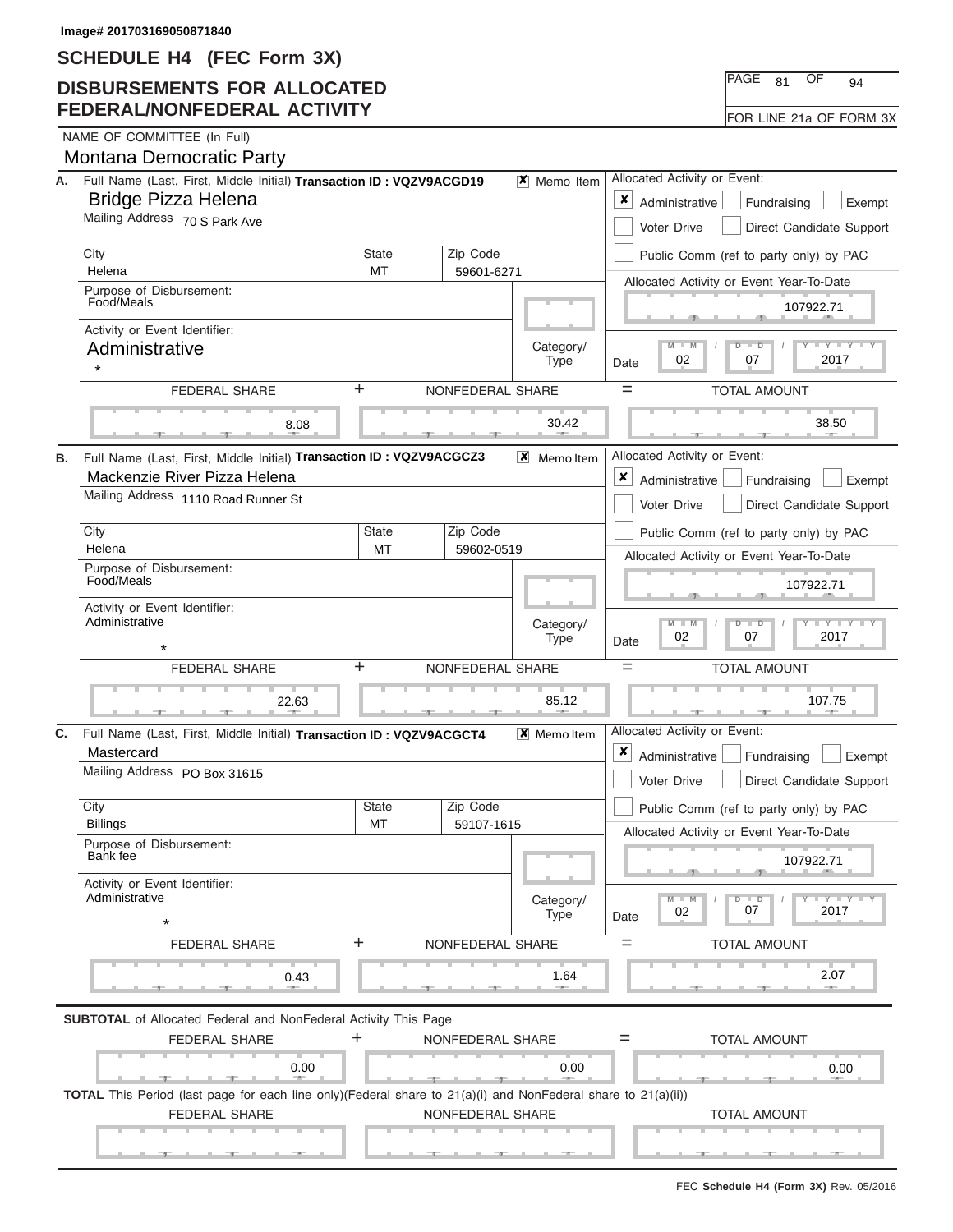### **DISBURSEMENTS FOR ALLOCATED FEDERAL/NONFEDERAL ACTIVITY**

| Allocated Activity or Event:<br>Full Name (Last, First, Middle Initial) Transaction ID: VQZV9ACGD51<br>А.<br>$\vert x \vert$ Memo Item<br>Mastercard<br>$\pmb{\times}$<br>Administrative<br>Mailing Address PO Box 31615<br>Voter Drive<br>City<br>Zip Code<br><b>State</b><br>Public Comm (ref to party only) by PAC<br><b>Billings</b><br>MT<br>59107-1615<br>Allocated Activity or Event Year-To-Date<br>Purpose of Disbursement:<br>Bank fee<br>Activity or Event Identifier:<br>Category/<br>$M - M$<br>Administrative<br>ъ<br>ு<br>02<br>07<br><b>Type</b><br>Date | Fundraising<br>Exempt<br>Direct Candidate Support<br>107922.71   |
|--------------------------------------------------------------------------------------------------------------------------------------------------------------------------------------------------------------------------------------------------------------------------------------------------------------------------------------------------------------------------------------------------------------------------------------------------------------------------------------------------------------------------------------------------------------------------|------------------------------------------------------------------|
|                                                                                                                                                                                                                                                                                                                                                                                                                                                                                                                                                                          |                                                                  |
|                                                                                                                                                                                                                                                                                                                                                                                                                                                                                                                                                                          |                                                                  |
|                                                                                                                                                                                                                                                                                                                                                                                                                                                                                                                                                                          |                                                                  |
|                                                                                                                                                                                                                                                                                                                                                                                                                                                                                                                                                                          |                                                                  |
|                                                                                                                                                                                                                                                                                                                                                                                                                                                                                                                                                                          |                                                                  |
|                                                                                                                                                                                                                                                                                                                                                                                                                                                                                                                                                                          |                                                                  |
|                                                                                                                                                                                                                                                                                                                                                                                                                                                                                                                                                                          |                                                                  |
|                                                                                                                                                                                                                                                                                                                                                                                                                                                                                                                                                                          | 2017                                                             |
| +<br><b>FEDERAL SHARE</b><br>NONFEDERAL SHARE<br>$=$<br><b>TOTAL AMOUNT</b>                                                                                                                                                                                                                                                                                                                                                                                                                                                                                              |                                                                  |
| 2.03<br>0.54                                                                                                                                                                                                                                                                                                                                                                                                                                                                                                                                                             | 2.57                                                             |
| Allocated Activity or Event:                                                                                                                                                                                                                                                                                                                                                                                                                                                                                                                                             |                                                                  |
| Full Name (Last, First, Middle Initial) Transaction ID: VQZV9ACGD35<br>$\vert x \vert$<br>В.<br>Memo Item<br>Murry's<br>$\pmb{\times}$                                                                                                                                                                                                                                                                                                                                                                                                                                   |                                                                  |
| Administrative<br>Mailing Address 438 N Last Chance Gulch<br>Voter Drive                                                                                                                                                                                                                                                                                                                                                                                                                                                                                                 | Fundraising<br>Exempt<br>Direct Candidate Support                |
|                                                                                                                                                                                                                                                                                                                                                                                                                                                                                                                                                                          |                                                                  |
| City<br>Zip Code<br><b>State</b><br>Public Comm (ref to party only) by PAC<br>Helena<br>МT                                                                                                                                                                                                                                                                                                                                                                                                                                                                               |                                                                  |
| 59601-5014<br>Allocated Activity or Event Year-To-Date<br>Purpose of Disbursement:                                                                                                                                                                                                                                                                                                                                                                                                                                                                                       |                                                                  |
| Food/meals                                                                                                                                                                                                                                                                                                                                                                                                                                                                                                                                                               | 107922.71                                                        |
| Activity or Event Identifier:<br>Administrative<br>$M - M$<br>$D$ $D$                                                                                                                                                                                                                                                                                                                                                                                                                                                                                                    | $\mathbf{I} = \mathbf{Y} - \mathbf{I} - \mathbf{Y} - \mathbf{I}$ |
| Category/<br>02<br>07<br><b>Type</b><br>Date<br>$\star$                                                                                                                                                                                                                                                                                                                                                                                                                                                                                                                  | 2017                                                             |
| +<br>FEDERAL SHARE<br>NONFEDERAL SHARE<br>$=$<br><b>TOTAL AMOUNT</b>                                                                                                                                                                                                                                                                                                                                                                                                                                                                                                     |                                                                  |
| 36.34<br>9.66                                                                                                                                                                                                                                                                                                                                                                                                                                                                                                                                                            | 46.00                                                            |
| Allocated Activity or Event:<br>C.<br>Full Name (Last, First, Middle Initial) Transaction ID: VQZV9ACGCW0<br>X Memo Item                                                                                                                                                                                                                                                                                                                                                                                                                                                 |                                                                  |
| Safeway Helena<br>×<br>Administrative                                                                                                                                                                                                                                                                                                                                                                                                                                                                                                                                    | Fundraising<br>Exempt                                            |
| Mailing Address 611 N Montana Ave<br>Voter Drive                                                                                                                                                                                                                                                                                                                                                                                                                                                                                                                         | Direct Candidate Support                                         |
| City<br><b>State</b><br>Zip Code<br>Public Comm (ref to party only) by PAC                                                                                                                                                                                                                                                                                                                                                                                                                                                                                               |                                                                  |
| Helena<br>МT<br>59601-3827<br>Allocated Activity or Event Year-To-Date                                                                                                                                                                                                                                                                                                                                                                                                                                                                                                   |                                                                  |
| Purpose of Disbursement:<br>Food/Meals                                                                                                                                                                                                                                                                                                                                                                                                                                                                                                                                   | 107922.71                                                        |
| Activity or Event Identifier:<br>Administrative<br>Category/<br>$M - M$<br>$\blacksquare$                                                                                                                                                                                                                                                                                                                                                                                                                                                                                | $Y \perp Y \perp$                                                |
| 07<br>02<br><b>Type</b><br>Date                                                                                                                                                                                                                                                                                                                                                                                                                                                                                                                                          | 2017                                                             |
| ÷.<br>NONFEDERAL SHARE<br><b>TOTAL AMOUNT</b><br><b>FEDERAL SHARE</b><br>$=$                                                                                                                                                                                                                                                                                                                                                                                                                                                                                             |                                                                  |
|                                                                                                                                                                                                                                                                                                                                                                                                                                                                                                                                                                          |                                                                  |
|                                                                                                                                                                                                                                                                                                                                                                                                                                                                                                                                                                          | 57.29                                                            |
| 45.26<br>12.03                                                                                                                                                                                                                                                                                                                                                                                                                                                                                                                                                           |                                                                  |
| <b>SUBTOTAL</b> of Allocated Federal and NonFederal Activity This Page                                                                                                                                                                                                                                                                                                                                                                                                                                                                                                   |                                                                  |
| <b>FEDERAL SHARE</b><br>+<br>NONFEDERAL SHARE<br><b>TOTAL AMOUNT</b><br>$=$                                                                                                                                                                                                                                                                                                                                                                                                                                                                                              |                                                                  |
| 0.00<br>0.00<br>$-11-$                                                                                                                                                                                                                                                                                                                                                                                                                                                                                                                                                   | 0.00                                                             |
| <b>TOTAL</b> This Period (last page for each line only)(Federal share to $21(a)(i)$ and NonFederal share to $21(a)(ii)$ )<br><b>FEDERAL SHARE</b><br>NONFEDERAL SHARE<br><b>TOTAL AMOUNT</b>                                                                                                                                                                                                                                                                                                                                                                             |                                                                  |

PAGE <sub>82</sub> OF 94 FOR LINE 21a OF FORM 3X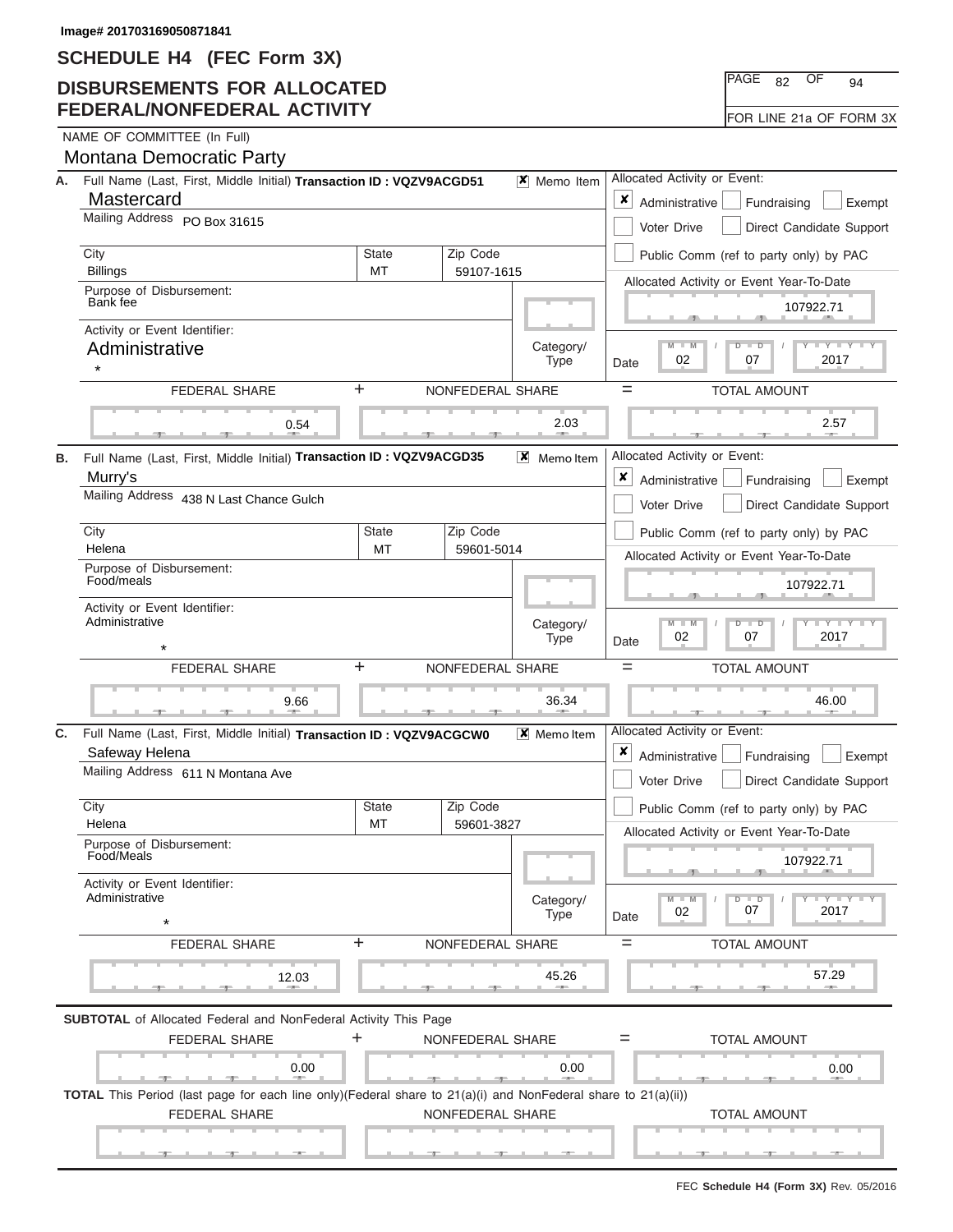# **DISBURSEMENTS FOR ALLOCATED FEDERAL/NONFEDERAL ACTIVITY**

| NAME OF COMMITTEE (In Full) |  |  |  |
|-----------------------------|--|--|--|
|                             |  |  |  |

|    | INAINE OF COMMITTEE (III FUII)<br><b>Montana Democratic Party</b>                                                         |              |                  |                                       |      |                                                |                                                 |                                                                          |
|----|---------------------------------------------------------------------------------------------------------------------------|--------------|------------------|---------------------------------------|------|------------------------------------------------|-------------------------------------------------|--------------------------------------------------------------------------|
| А. | Full Name (Last, First, Middle Initial) Transaction ID: VQZV9ACGD27<br>Safeway Helena                                     |              |                  | $\vert \mathbf{x} \vert$<br>Memo Item | ×    | Allocated Activity or Event:<br>Administrative | Fundraising                                     | Exempt                                                                   |
|    | Mailing Address 611 N Montana Ave                                                                                         |              |                  |                                       |      | Voter Drive                                    |                                                 | Direct Candidate Support                                                 |
|    | City                                                                                                                      | <b>State</b> | Zip Code         |                                       |      |                                                | Public Comm (ref to party only) by PAC          |                                                                          |
|    | Helena                                                                                                                    | МT           | 59601-3827       |                                       |      |                                                |                                                 |                                                                          |
|    | Purpose of Disbursement:<br>Food/Meals                                                                                    |              |                  |                                       |      |                                                | Allocated Activity or Event Year-To-Date        | 107922.71                                                                |
|    | Activity or Event Identifier:                                                                                             |              |                  |                                       |      |                                                |                                                 |                                                                          |
|    | Administrative<br>$\star$                                                                                                 |              |                  | Category/<br><b>Type</b>              | Date | $M - M$<br>02                                  | $\overline{\mathsf{D}}$<br>$\blacksquare$<br>07 | Y I Y<br>2017                                                            |
|    | FEDERAL SHARE                                                                                                             | +            | NONFEDERAL SHARE |                                       | $=$  |                                                | <b>TOTAL AMOUNT</b>                             |                                                                          |
|    | 9.45                                                                                                                      |              |                  | 35.54                                 |      |                                                |                                                 | 44.99                                                                    |
| В. | Full Name (Last, First, Middle Initial) Transaction ID: VQZV9ACGD43                                                       |              |                  | $\vert x \vert$<br>Memo Item          |      | Allocated Activity or Event:                   |                                                 |                                                                          |
|    | Safeway Helena                                                                                                            |              |                  |                                       | ×    | Administrative                                 | Fundraising                                     | Exempt                                                                   |
|    | Mailing Address 611 N Montana Ave                                                                                         |              |                  |                                       |      | Voter Drive                                    |                                                 | Direct Candidate Support                                                 |
|    | City                                                                                                                      | <b>State</b> | Zip Code         |                                       |      |                                                | Public Comm (ref to party only) by PAC          |                                                                          |
|    | Helena                                                                                                                    | MT           | 59601-3827       |                                       |      |                                                | Allocated Activity or Event Year-To-Date        |                                                                          |
|    | Purpose of Disbursement:<br>Food/Meals                                                                                    |              |                  |                                       |      |                                                |                                                 | 107922.71                                                                |
|    | Activity or Event Identifier:<br>Administrative<br>$\star$                                                                |              |                  | Category/<br><b>Type</b>              | Date | 02                                             | ъ<br>$\overline{D}$<br>07                       | $\Box$ $\Upsilon$ $\Upsilon$ $\Box$ $\Upsilon$ $\Upsilon$ $\Box$<br>2017 |
|    | <b>FEDERAL SHARE</b>                                                                                                      | +            | NONFEDERAL SHARE |                                       | $=$  |                                                | <b>TOTAL AMOUNT</b>                             |                                                                          |
|    | 5.84                                                                                                                      |              |                  | 21.97                                 |      |                                                |                                                 | 27.81                                                                    |
| C. | Full Name (Last, First, Middle Initial) Transaction ID: VQZV9ACGCY6                                                       |              |                  | $\vert$ Memo Item                     |      | Allocated Activity or Event:                   |                                                 |                                                                          |
|    | U-Haul                                                                                                                    |              |                  |                                       | ×    | Administrative                                 | Fundraising                                     | Exempt                                                                   |
|    | Mailing Address 990 E Lyndale Ave                                                                                         |              |                  |                                       |      | Voter Drive                                    |                                                 | Direct Candidate Support                                                 |
|    | City                                                                                                                      | <b>State</b> | Zip Code         |                                       |      |                                                | Public Comm (ref to party only) by PAC          |                                                                          |
|    | Helena<br>Purpose of Disbursement:                                                                                        | МT           | 59601-2927       |                                       |      |                                                | Allocated Activity or Event Year-To-Date        |                                                                          |
|    | Auto Rental                                                                                                               |              |                  |                                       |      |                                                |                                                 | 107922.71                                                                |
|    | Activity or Event Identifier:<br>Administrative                                                                           |              |                  | Category/                             |      | $M - M$                                        | D<br>$\Box$                                     | $T$ $Y$ $T$ $Y$ $T$ $Y$                                                  |
|    | $\star$                                                                                                                   |              |                  | <b>Type</b>                           | Date | 02                                             | 07                                              | 2017                                                                     |
|    | <b>FEDERAL SHARE</b>                                                                                                      | ÷            | NONFEDERAL SHARE |                                       | $=$  |                                                | <b>TOTAL AMOUNT</b>                             |                                                                          |
|    | 11.35                                                                                                                     |              |                  | 42.71                                 |      |                                                |                                                 | 54.06<br><b>CONTINUES</b>                                                |
|    | <b>SUBTOTAL</b> of Allocated Federal and NonFederal Activity This Page                                                    |              |                  |                                       |      |                                                |                                                 |                                                                          |
|    | FEDERAL SHARE                                                                                                             | +            | NONFEDERAL SHARE |                                       | $=$  |                                                | <b>TOTAL AMOUNT</b>                             |                                                                          |
|    | 0.00                                                                                                                      |              |                  | 0.00                                  |      |                                                |                                                 | 0.00                                                                     |
|    | <b>TOTAL</b> This Period (last page for each line only)(Federal share to $21(a)(i)$ and NonFederal share to $21(a)(ii)$ ) |              |                  |                                       |      |                                                |                                                 |                                                                          |

 ▲ ▲ ▲ , , . ▲ ▲ ▲ , , .

 ▲ ▲ ▲ , , .

FEDERAL SHARE TOTAL AMOUNT NONFEDERAL SHARE

PAGE <sub>83</sub> OF 94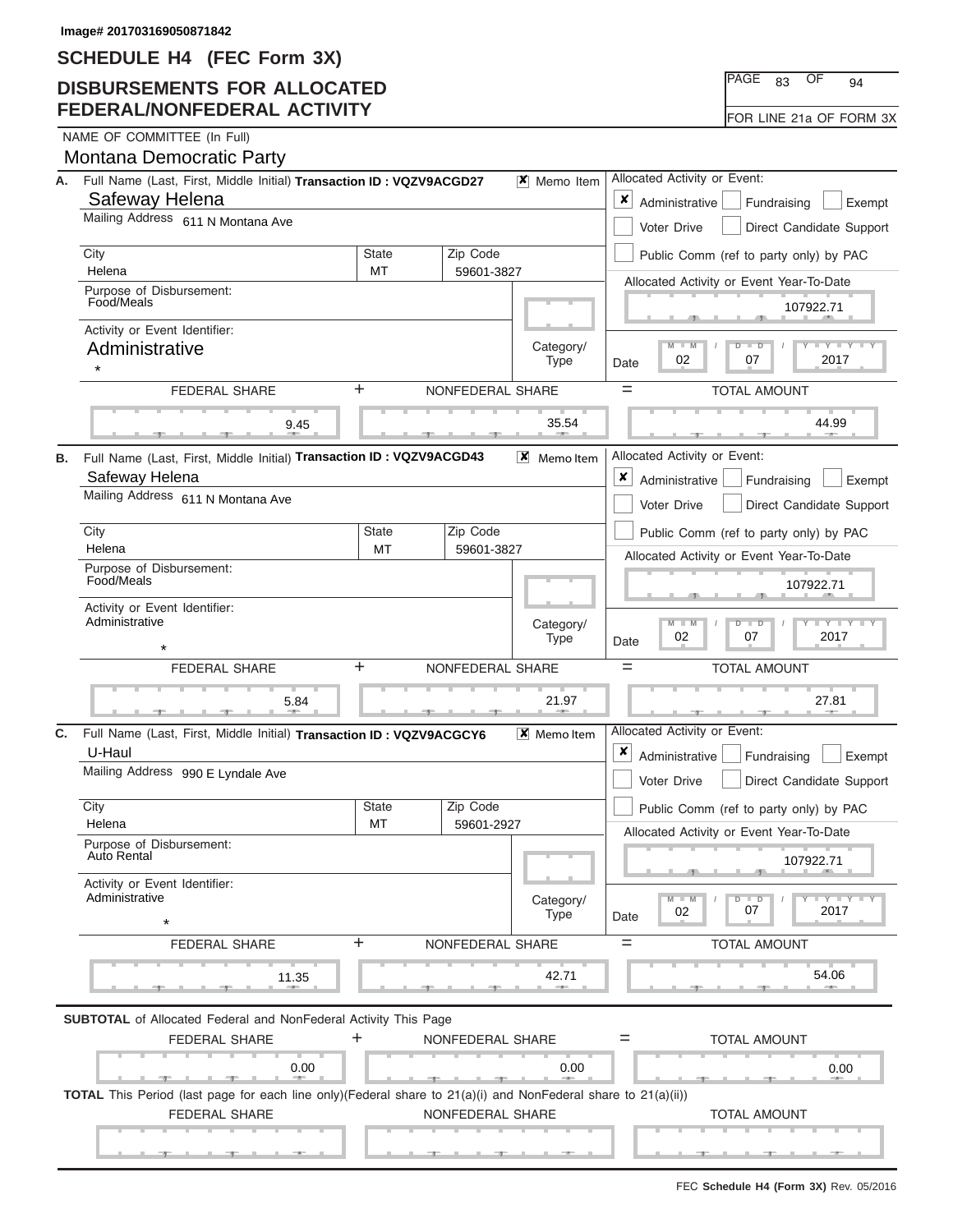### **DISBURSEMENTS FOR ALLOCATED FEDERAL/NONFEDERAL ACTIVITY**

|  | NAME OF COMMITTEE (In Full) |  |
|--|-----------------------------|--|
|  |                             |  |

|    | Montana Democratic Party                                                                                                                                                  |              |                          |                           | Allocated Activity or Event:                                                        |
|----|---------------------------------------------------------------------------------------------------------------------------------------------------------------------------|--------------|--------------------------|---------------------------|-------------------------------------------------------------------------------------|
| А. | Full Name (Last, First, Middle Initial) Transaction ID: VQZV9ACGCV2<br><b>USPS</b>                                                                                        |              |                          | $\vert x \vert$ Memo Item | $\pmb{\times}$<br>Administrative<br>Fundraising<br>Exempt                           |
|    | Mailing Address 2300 N Harris St                                                                                                                                          |              |                          |                           | Voter Drive<br>Direct Candidate Support                                             |
|    | City                                                                                                                                                                      | <b>State</b> | Zip Code                 |                           | Public Comm (ref to party only) by PAC                                              |
|    | Helena                                                                                                                                                                    | MT           | 59601-9998               |                           |                                                                                     |
|    | Purpose of Disbursement:<br>Postage/Shipping                                                                                                                              |              |                          |                           | Allocated Activity or Event Year-To-Date<br>107922.71                               |
|    | Activity or Event Identifier:                                                                                                                                             |              |                          |                           |                                                                                     |
|    | Administrative                                                                                                                                                            |              |                          | Category/<br><b>Type</b>  | $M - M$<br>$\blacksquare$<br>2017<br>02<br>07<br>Date                               |
|    | <b>FEDERAL SHARE</b>                                                                                                                                                      | $\ddot{}$    | NONFEDERAL SHARE         |                           | $=$<br><b>TOTAL AMOUNT</b>                                                          |
|    | 0.80                                                                                                                                                                      |              |                          | 3.03                      | 3.83                                                                                |
| В. | Full Name (Last, First, Middle Initial) Transaction ID: VQZV9ACGDQ3                                                                                                       |              |                          | Memo Item                 | Allocated Activity or Event:                                                        |
|    | Meloy Law Firm                                                                                                                                                            |              |                          |                           | $\pmb{\times}$<br>Administrative<br>Fundraising<br>Exempt                           |
|    | Mailing Address PO Box 1241                                                                                                                                               |              |                          |                           | Voter Drive<br>Direct Candidate Support                                             |
|    | City                                                                                                                                                                      | <b>State</b> | Zip Code                 |                           | Public Comm (ref to party only) by PAC                                              |
|    | Helena                                                                                                                                                                    | MT           | 59624-1241               |                           | Allocated Activity or Event Year-To-Date                                            |
|    | Purpose of Disbursement:<br>Legal Fees                                                                                                                                    |              |                          |                           | 107922.71                                                                           |
|    | Activity or Event Identifier:<br>Administrative                                                                                                                           |              |                          | Category/<br><b>Type</b>  | $T - Y$ $T - Y$ $T - Y$<br>$M - M$<br>$D$ $D$<br>23<br>2017<br>02<br>Date           |
|    |                                                                                                                                                                           |              |                          |                           |                                                                                     |
|    | FEDERAL SHARE                                                                                                                                                             | $\ddot{}$    | NONFEDERAL SHARE         |                           | $=$<br><b>TOTAL AMOUNT</b>                                                          |
|    | 420.00                                                                                                                                                                    |              |                          | 1580.00                   | 2000.00                                                                             |
|    | Full Name (Last, First, Middle Initial) Transaction ID: VQZV9ACGDX8                                                                                                       |              |                          | Memo Item                 | Allocated Activity or Event:                                                        |
|    | NGP Van, Inc.                                                                                                                                                             |              |                          |                           | ×<br>Administrative<br>Fundraising<br>Exempt                                        |
|    | Mailing Address 1101 15Th St NW                                                                                                                                           |              |                          |                           | Voter Drive<br>Direct Candidate Support                                             |
|    | <b>Ste 500</b><br>City                                                                                                                                                    | <b>State</b> | Zip Code                 |                           | Public Comm (ref to party only) by PAC                                              |
| C. | Washington                                                                                                                                                                | DC           | 20005-5006               |                           | Allocated Activity or Event Year-To-Date                                            |
|    | Purpose of Disbursement:<br>Software/Licenses                                                                                                                             |              |                          |                           | 107922.71                                                                           |
|    | Activity or Event Identifier:<br>Administrative                                                                                                                           |              |                          | Category/<br><b>Type</b>  | $M - M$<br>$\overline{\mathsf{D}}$<br>$\Box$<br>$Y - Y$<br>28<br>2017<br>02<br>Date |
|    | <b>FEDERAL SHARE</b>                                                                                                                                                      | ÷            | NONFEDERAL SHARE         |                           | <b>TOTAL AMOUNT</b><br>$=$                                                          |
|    | 283.50                                                                                                                                                                    |              |                          | 1066.50                   | 1350.00                                                                             |
|    |                                                                                                                                                                           |              |                          |                           |                                                                                     |
|    | <b>SUBTOTAL</b> of Allocated Federal and NonFederal Activity This Page<br><b>FEDERAL SHARE</b>                                                                            | +            | NONFEDERAL SHARE         |                           | <b>TOTAL AMOUNT</b><br>$=$                                                          |
|    | 703.50                                                                                                                                                                    |              |                          | 2646.50                   | 3350.00                                                                             |
|    | <b>All Contracts</b><br><b>TOTAL</b> This Period (last page for each line only)(Federal share to $21(a)(i)$ and NonFederal share to $21(a)(ii)$ )<br><b>FEDERAL SHARE</b> |              | $-1$<br>NONFEDERAL SHARE |                           | <b>TOTAL AMOUNT</b>                                                                 |

PAGE <sub>84</sub> OF 94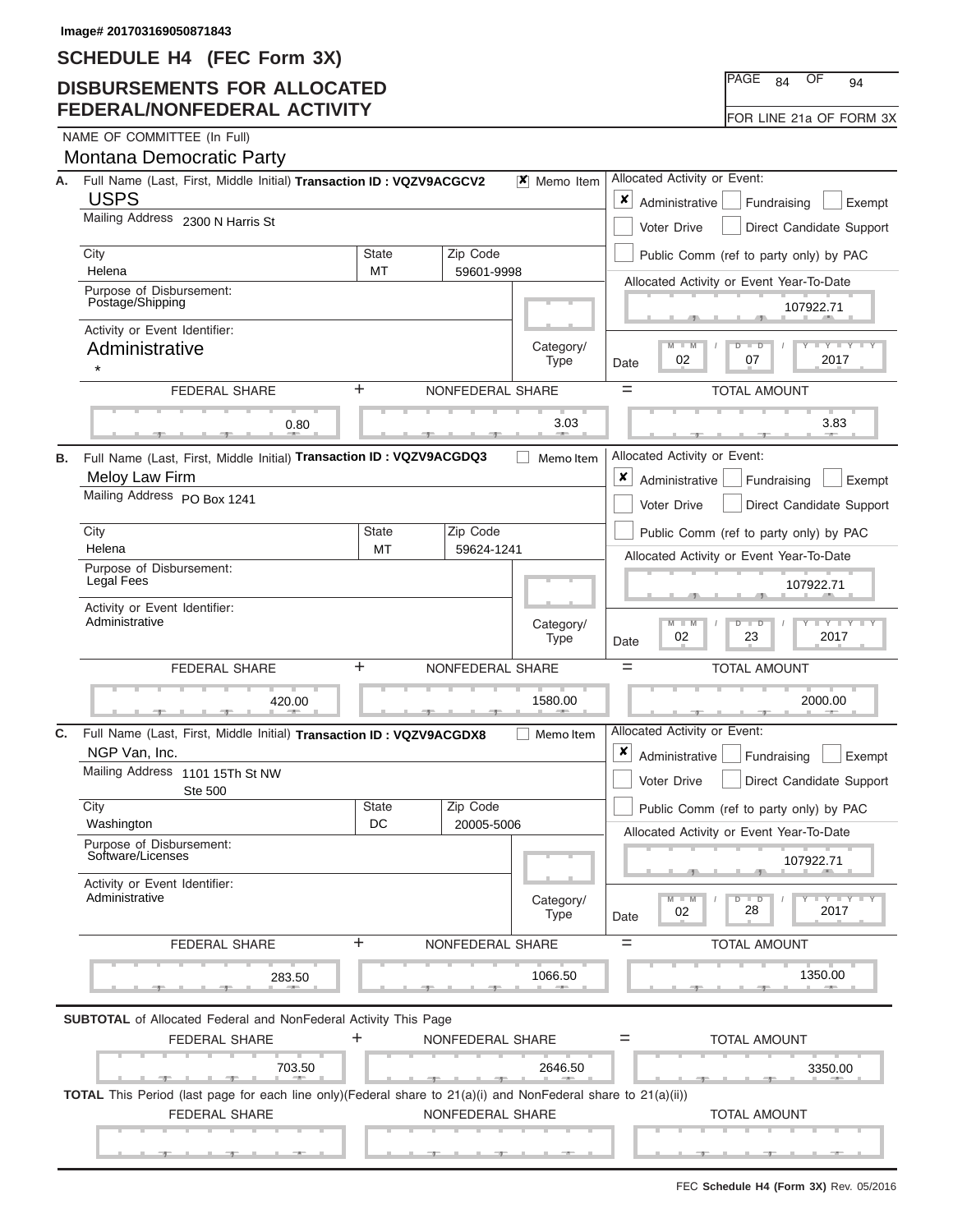# **DISBURSEMENTS FOR ALLOCATED FEDERAL/NONFEDERAL ACTIVITY**

| PAGE 85                 | OF | 94 |  |
|-------------------------|----|----|--|
| FOR LINE 21a OF FORM 3X |    |    |  |

NAME OF COMMITTEE (In Full)

|    | Montana Democratic Party                                                                                                                   |              |                  |                          |                                                                              |
|----|--------------------------------------------------------------------------------------------------------------------------------------------|--------------|------------------|--------------------------|------------------------------------------------------------------------------|
| А. | Full Name (Last, First, Middle Initial) Transaction ID: VQZV9ACGF47                                                                        |              |                  | Memo Item                | Allocated Activity or Event:                                                 |
|    | NorthWestern Energy                                                                                                                        |              |                  |                          | $\pmb{\times}$<br>Administrative<br>Fundraising<br>Exempt                    |
|    | Mailing Address 40 E Broadway St                                                                                                           |              |                  |                          | Voter Drive<br>Direct Candidate Support                                      |
|    | City                                                                                                                                       | State        | Zip Code         |                          | Public Comm (ref to party only) by PAC                                       |
|    | <b>Butte</b>                                                                                                                               | MT           | 59701-9394       |                          | Allocated Activity or Event Year-To-Date                                     |
|    | Purpose of Disbursement:<br>Utilities                                                                                                      |              |                  |                          | 107922.71                                                                    |
|    | Activity or Event Identifier:                                                                                                              |              |                  |                          | $M$ $M$<br>ъ<br>$\blacksquare$                                               |
|    | Administrative                                                                                                                             |              |                  | Category/<br><b>Type</b> | 2017<br>02<br>28<br>Date                                                     |
|    | FEDERAL SHARE                                                                                                                              | +            | NONFEDERAL SHARE |                          | $=$<br><b>TOTAL AMOUNT</b>                                                   |
|    | 189.29                                                                                                                                     |              |                  | 712.07                   | 901.36<br>- 1                                                                |
| В. | Full Name (Last, First, Middle Initial) Transaction ID: VQZV9ACGAM1                                                                        |              |                  | Memo Item                | Allocated Activity or Event:                                                 |
|    | Paychex                                                                                                                                    |              |                  |                          | ×<br>Administrative<br>Fundraising<br>Exempt                                 |
|    | Mailing Address PO Box 4482                                                                                                                |              |                  |                          | Voter Drive<br>Direct Candidate Support                                      |
|    | City                                                                                                                                       | State        | Zip Code         |                          | Public Comm (ref to party only) by PAC                                       |
|    | Carol Stream                                                                                                                               | IL           | 60197-4482       |                          | Allocated Activity or Event Year-To-Date                                     |
|    | Purpose of Disbursement:<br>Payroll account                                                                                                |              |                  |                          | 107922.71                                                                    |
|    | Activity or Event Identifier:<br>Administrative                                                                                            |              |                  | Category/<br><b>Type</b> | $T - Y$ $T - Y$ $T - Y$<br>$M - M$<br>$D - D$<br>2017<br>02<br>03<br>Date    |
|    | FEDERAL SHARE                                                                                                                              | +            | NONFEDERAL SHARE |                          | $=$<br><b>TOTAL AMOUNT</b>                                                   |
|    | 256.67                                                                                                                                     |              |                  | 965.59                   | 1222.26                                                                      |
| C. | Full Name (Last, First, Middle Initial) Transaction ID: VQZV9ACGAN9<br><b>Colleen Martin</b>                                               |              |                  | $ X $ Memo Item          | Allocated Activity or Event:<br>×<br>Administrative<br>Fundraising<br>Exempt |
|    | Mailing Address 535 1/2 5Th Ave                                                                                                            |              |                  |                          | Voter Drive<br>Direct Candidate Support                                      |
|    | City                                                                                                                                       | <b>State</b> | Zip Code         |                          | Public Comm (ref to party only) by PAC                                       |
|    | Helena                                                                                                                                     | MT           | 59601-4359       |                          | Allocated Activity or Event Year-To-Date                                     |
|    | Purpose of Disbursement:<br>Salaries                                                                                                       |              |                  |                          | 107922.71                                                                    |
|    | Activity or Event Identifier:<br>Administrative                                                                                            |              |                  | Category/<br><b>Type</b> | $M - M$<br>$Y - Y - I$<br>$\overline{D}$<br>03<br>2017<br>02<br>Date         |
|    | $\star$<br><b>FEDERAL SHARE</b>                                                                                                            | +            | NONFEDERAL SHARE |                          | <b>TOTAL AMOUNT</b><br>$=$                                                   |
|    |                                                                                                                                            |              |                  |                          |                                                                              |
|    | 246.17                                                                                                                                     |              |                  | 926.09                   | 1172.26                                                                      |
|    | <b>SUBTOTAL</b> of Allocated Federal and NonFederal Activity This Page                                                                     |              |                  |                          |                                                                              |
|    | <b>FEDERAL SHARE</b>                                                                                                                       | +            | NONFEDERAL SHARE |                          | <b>TOTAL AMOUNT</b><br>$=$                                                   |
|    | 445.96<br>$-7$                                                                                                                             |              |                  | 1677.66                  | 2123.62                                                                      |
|    | <b>TOTAL</b> This Period (last page for each line only)(Federal share to $21(a)(i)$ and NonFederal share to $21(a)(ii)$ )<br>FEDERAL SHARE |              | NONFEDERAL SHARE |                          | <b>TOTAL AMOUNT</b>                                                          |
|    |                                                                                                                                            |              |                  |                          |                                                                              |
|    |                                                                                                                                            |              |                  |                          |                                                                              |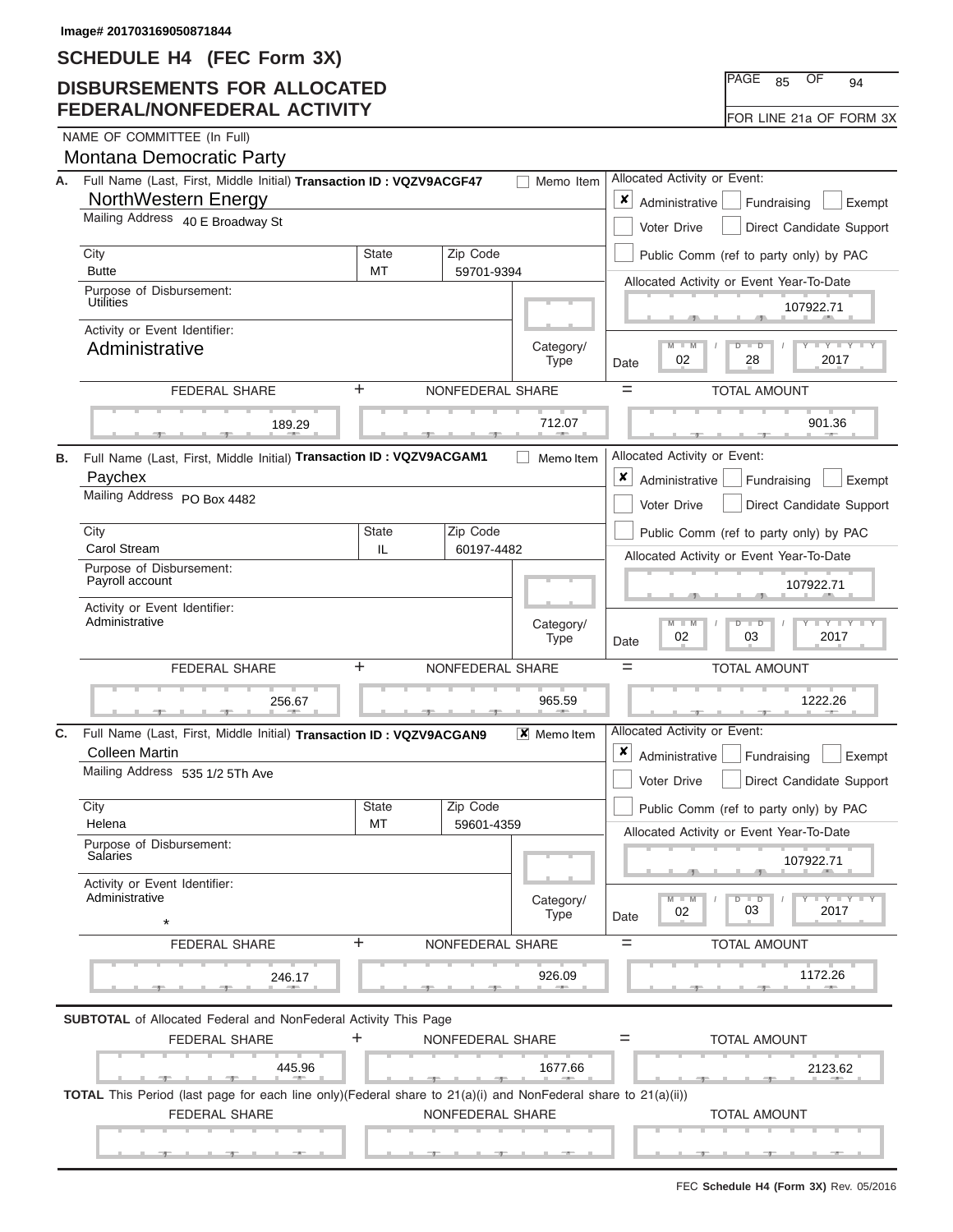# **DISBURSEMENTS FOR ALLOCATED FEDERAL/NONFEDERAL ACTIVITY**

| NAME OF COMMITTEE (In Full) |  |
|-----------------------------|--|
|                             |  |

|    | <b>Montana Democratic Party</b>                                                                                                                   |                                                                           |                  |                           |                                                           |
|----|---------------------------------------------------------------------------------------------------------------------------------------------------|---------------------------------------------------------------------------|------------------|---------------------------|-----------------------------------------------------------|
| А. | Full Name (Last, First, Middle Initial) Transaction ID: VQZV9ACGAP7<br><b>Colleen Martin</b>                                                      |                                                                           |                  | $\vert x \vert$ Memo Item | Allocated Activity or Event:                              |
|    | Mailing Address 535 1/2 5Th Ave                                                                                                                   |                                                                           |                  |                           | $\pmb{\times}$<br>Administrative<br>Fundraising<br>Exempt |
|    |                                                                                                                                                   |                                                                           |                  |                           | Voter Drive<br>Direct Candidate Support                   |
|    | City                                                                                                                                              | <b>State</b>                                                              | Zip Code         |                           | Public Comm (ref to party only) by PAC                    |
|    | Helena<br>Purpose of Disbursement:                                                                                                                | MT                                                                        | 59601-4359       |                           | Allocated Activity or Event Year-To-Date                  |
|    | Technology stipend                                                                                                                                |                                                                           |                  |                           | 107922.71                                                 |
|    | Activity or Event Identifier:<br>Administrative                                                                                                   |                                                                           |                  | Category/                 | $M - M$<br>$\blacksquare$                                 |
|    | $\star$                                                                                                                                           |                                                                           |                  | <b>Type</b>               | 2017<br>02<br>03<br>Date                                  |
|    | <b>FEDERAL SHARE</b>                                                                                                                              | $\ddot{}$                                                                 | NONFEDERAL SHARE |                           | $=$<br><b>TOTAL AMOUNT</b>                                |
|    | 10.50                                                                                                                                             |                                                                           |                  | 39.50                     | 50.00                                                     |
| В. | Full Name (Last, First, Middle Initial) Transaction ID: VQZV9ACGAS0                                                                               |                                                                           |                  | Memo Item                 | Allocated Activity or Event:                              |
|    | Paychex                                                                                                                                           |                                                                           |                  |                           | $\pmb{\times}$<br>Administrative<br>Fundraising<br>Exempt |
|    | Mailing Address PO Box 4482                                                                                                                       |                                                                           |                  |                           | Voter Drive<br>Direct Candidate Support                   |
|    | City                                                                                                                                              | <b>State</b>                                                              | Zip Code         |                           |                                                           |
|    | Carol Stream                                                                                                                                      | IL                                                                        | 60197-4482       |                           | Public Comm (ref to party only) by PAC                    |
|    | Purpose of Disbursement:                                                                                                                          |                                                                           |                  |                           | Allocated Activity or Event Year-To-Date                  |
|    | Employer taxes<br>Activity or Event Identifier:                                                                                                   |                                                                           |                  |                           | 107922.71                                                 |
|    | Administrative                                                                                                                                    | $T - Y$ $T - Y$ $T - Y$<br>$M - M$<br>$D$ $D$<br>2017<br>02<br>03<br>Date |                  |                           |                                                           |
|    | FEDERAL SHARE                                                                                                                                     | $\ddot{}$                                                                 | NONFEDERAL SHARE |                           | $=$<br><b>TOTAL AMOUNT</b>                                |
|    | 31.03                                                                                                                                             |                                                                           |                  | 116.72                    | 147.75                                                    |
| C. | Full Name (Last, First, Middle Initial) Transaction ID: VQZV9ACGAT8                                                                               |                                                                           |                  | Memo Item                 | Allocated Activity or Event:                              |
|    |                                                                                                                                                   |                                                                           |                  |                           | ×<br>Administrative<br>Fundraising<br>Exempt              |
|    | Paychex                                                                                                                                           |                                                                           |                  |                           |                                                           |
|    | Mailing Address PO Box 4482                                                                                                                       |                                                                           |                  |                           | Voter Drive<br>Direct Candidate Support                   |
|    | City                                                                                                                                              | <b>State</b>                                                              | Zip Code         |                           | Public Comm (ref to party only) by PAC                    |
|    | Carol Stream                                                                                                                                      | IL                                                                        | 60197-4482       |                           | Allocated Activity or Event Year-To-Date                  |
|    | Purpose of Disbursement:<br>Employee taxes                                                                                                        |                                                                           |                  |                           | 107922.71                                                 |
|    | Activity or Event Identifier:<br>Administrative                                                                                                   |                                                                           |                  | Category/                 | $M - M$<br>$Y - Y$<br>$\overline{\phantom{a}}$            |
|    |                                                                                                                                                   |                                                                           |                  | <b>Type</b>               | 03<br>2017<br>02<br>Date                                  |
|    | FEDERAL SHARE                                                                                                                                     | ÷                                                                         | NONFEDERAL SHARE |                           | <b>TOTAL AMOUNT</b><br>$=$                                |
|    | 68.83                                                                                                                                             |                                                                           |                  | 258.91                    | 327.74                                                    |
|    | <b>SUBTOTAL</b> of Allocated Federal and NonFederal Activity This Page                                                                            |                                                                           |                  |                           |                                                           |
|    | <b>FEDERAL SHARE</b>                                                                                                                              | +                                                                         | NONFEDERAL SHARE |                           | <b>TOTAL AMOUNT</b><br>$=$                                |
|    | 99.86                                                                                                                                             |                                                                           |                  | 375.63                    | 475.49                                                    |
|    | <b>All Contracts</b>                                                                                                                              |                                                                           |                  |                           |                                                           |
|    | <b>TOTAL</b> This Period (last page for each line only)(Federal share to $21(a)(i)$ and NonFederal share to $21(a)(ii)$ )<br><b>FEDERAL SHARE</b> |                                                                           | NONFEDERAL SHARE |                           | <b>TOTAL AMOUNT</b>                                       |
|    |                                                                                                                                                   |                                                                           |                  |                           |                                                           |

PAGE <sub>86</sub> OF 94

|  |  | FOR LINE 21a OF FORM 3X |  |
|--|--|-------------------------|--|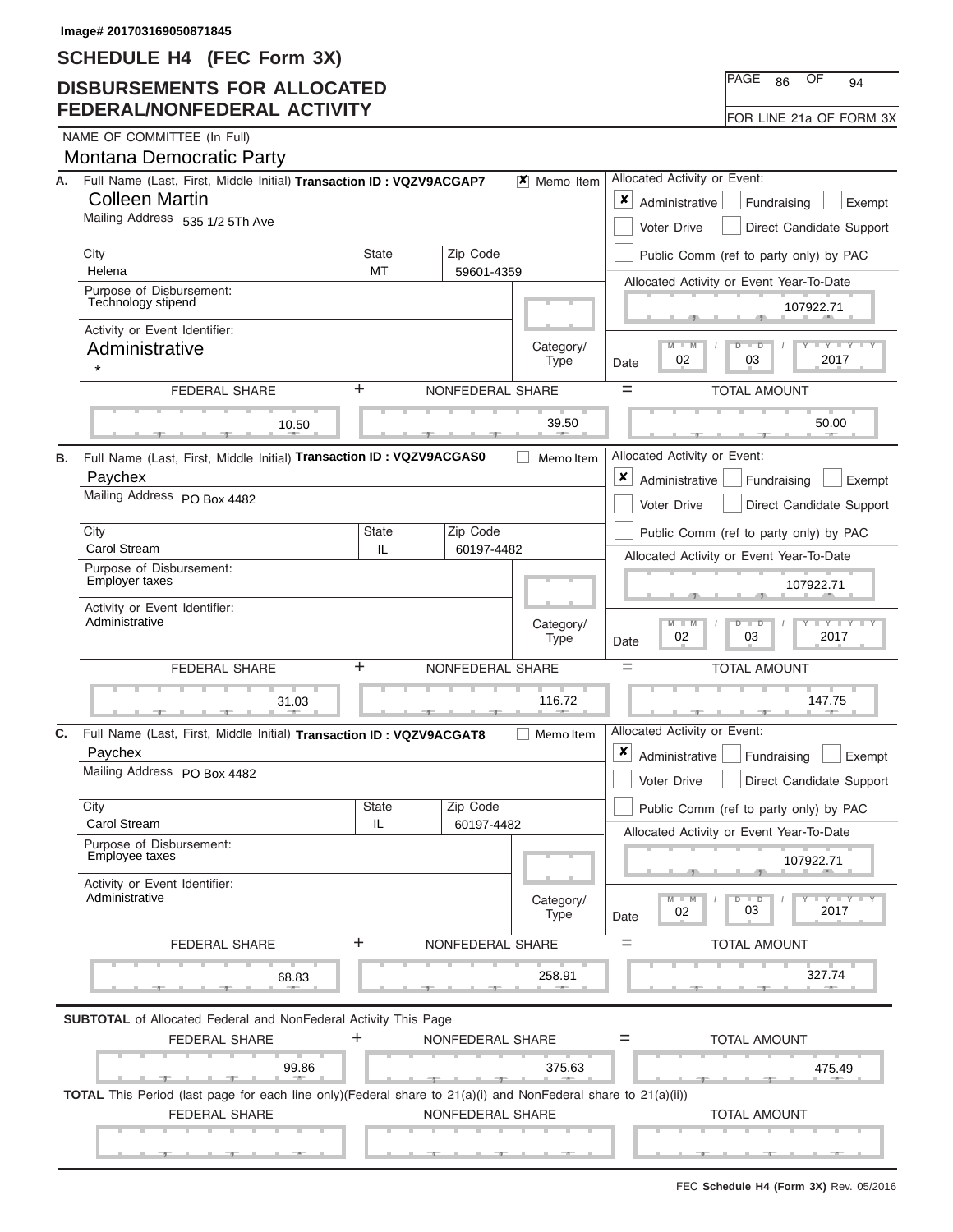# **DISBURSEMENTS FOR ALLOCATED FEDERAL/NONFEDERAL ACTIVITY**

| $PAGE$ 87               | OF | 94 |  |
|-------------------------|----|----|--|
| FOR LINE 21a OF FORM 3X |    |    |  |

NAME OF COMMITTEE (In Full)

|    | Montana Democratic Party                                                                                                  |                    |                        |                          |                                                                                                                                                                                                                                                                                                                                                                                                                                                                                                                                                     |
|----|---------------------------------------------------------------------------------------------------------------------------|--------------------|------------------------|--------------------------|-----------------------------------------------------------------------------------------------------------------------------------------------------------------------------------------------------------------------------------------------------------------------------------------------------------------------------------------------------------------------------------------------------------------------------------------------------------------------------------------------------------------------------------------------------|
| А. | Full Name (Last, First, Middle Initial) Transaction ID: VQZV9ACGBK6<br>Paychex                                            |                    |                        | Memo Item                | Allocated Activity or Event:<br>X<br>Administrative<br>Fundraising<br>Exempt                                                                                                                                                                                                                                                                                                                                                                                                                                                                        |
|    | Mailing Address PO Box 4482                                                                                               |                    |                        |                          | Voter Drive<br>Direct Candidate Support                                                                                                                                                                                                                                                                                                                                                                                                                                                                                                             |
|    | City                                                                                                                      | <b>State</b>       | Zip Code               |                          | Public Comm (ref to party only) by PAC                                                                                                                                                                                                                                                                                                                                                                                                                                                                                                              |
|    | <b>Carol Stream</b>                                                                                                       | IL                 | 60197-4482             |                          |                                                                                                                                                                                                                                                                                                                                                                                                                                                                                                                                                     |
|    | Purpose of Disbursement:<br>Payroll(vendors that aggregate over \$200 listed below)                                       |                    |                        |                          | Allocated Activity or Event Year-To-Date<br>107922.71                                                                                                                                                                                                                                                                                                                                                                                                                                                                                               |
|    | Activity or Event Identifier:                                                                                             |                    |                        |                          |                                                                                                                                                                                                                                                                                                                                                                                                                                                                                                                                                     |
|    | Administrative                                                                                                            |                    |                        | Category/<br><b>Type</b> | $\overline{\mathsf{M}}$<br>$\overline{\mathsf{D}}$<br>$\overline{\phantom{a}}$<br>2017<br>02<br>03<br>Date                                                                                                                                                                                                                                                                                                                                                                                                                                          |
|    | <b>FEDERAL SHARE</b>                                                                                                      | +                  | NONFEDERAL SHARE       |                          | $=$<br><b>TOTAL AMOUNT</b>                                                                                                                                                                                                                                                                                                                                                                                                                                                                                                                          |
|    | 1937.27                                                                                                                   |                    |                        | 7287.84                  | 9225.11                                                                                                                                                                                                                                                                                                                                                                                                                                                                                                                                             |
| В. | Full Name (Last, First, Middle Initial) Transaction ID: VQZV9ACGBT1                                                       |                    |                        | ∣x∣<br>Memo Item         | Allocated Activity or Event:                                                                                                                                                                                                                                                                                                                                                                                                                                                                                                                        |
|    | James Oberembt                                                                                                            |                    |                        |                          | ×<br>Administrative<br>Fundraising<br>Exempt                                                                                                                                                                                                                                                                                                                                                                                                                                                                                                        |
|    | Mailing Address 1063 N Warren St                                                                                          |                    |                        |                          | Voter Drive<br>Direct Candidate Support                                                                                                                                                                                                                                                                                                                                                                                                                                                                                                             |
|    | City                                                                                                                      | <b>State</b>       | Zip Code               |                          | Public Comm (ref to party only) by PAC                                                                                                                                                                                                                                                                                                                                                                                                                                                                                                              |
|    | Helena                                                                                                                    | МT                 | 59601-3457             |                          | Allocated Activity or Event Year-To-Date                                                                                                                                                                                                                                                                                                                                                                                                                                                                                                            |
|    | Purpose of Disbursement:<br>Salaries                                                                                      |                    |                        |                          | 107922.71                                                                                                                                                                                                                                                                                                                                                                                                                                                                                                                                           |
|    | Activity or Event Identifier:<br>Administrative<br>$\star$                                                                |                    |                        | Category/<br><b>Type</b> | $M - M$<br>$\blacksquare$ $\blacksquare$ $\blacksquare$ $\blacksquare$ $\blacksquare$ $\blacksquare$ $\blacksquare$ $\blacksquare$ $\blacksquare$ $\blacksquare$ $\blacksquare$ $\blacksquare$ $\blacksquare$ $\blacksquare$ $\blacksquare$ $\blacksquare$ $\blacksquare$ $\blacksquare$ $\blacksquare$ $\blacksquare$ $\blacksquare$ $\blacksquare$ $\blacksquare$ $\blacksquare$ $\blacksquare$ $\blacksquare$ $\blacksquare$ $\blacksquare$ $\blacksquare$ $\blacksquare$ $\blacksquare$ $\blacks$<br>$D$ $\Box$ $D$<br>2017<br>02<br>03<br>Date |
|    | FEDERAL SHARE                                                                                                             | +                  | NONFEDERAL SHARE       |                          | $=$<br><b>TOTAL AMOUNT</b>                                                                                                                                                                                                                                                                                                                                                                                                                                                                                                                          |
|    | 19.97                                                                                                                     |                    |                        | 75.11                    | 95.08                                                                                                                                                                                                                                                                                                                                                                                                                                                                                                                                               |
| C. | Full Name (Last, First, Middle Initial) Transaction ID: VQZV9ACGBM4                                                       |                    |                        | $ X $ Memo Item          | Allocated Activity or Event:                                                                                                                                                                                                                                                                                                                                                                                                                                                                                                                        |
|    | <b>Justin Ailport</b>                                                                                                     |                    |                        |                          | x<br>Administrative<br>Fundraising<br>Exempt                                                                                                                                                                                                                                                                                                                                                                                                                                                                                                        |
|    | Mailing Address 420 Knight St<br>Apt 3                                                                                    |                    |                        |                          | Voter Drive<br>Direct Candidate Support                                                                                                                                                                                                                                                                                                                                                                                                                                                                                                             |
|    | City<br>Helena                                                                                                            | <b>State</b><br>MT | Zip Code<br>59601-2770 |                          | Public Comm (ref to party only) by PAC                                                                                                                                                                                                                                                                                                                                                                                                                                                                                                              |
|    | Purpose of Disbursement:                                                                                                  |                    |                        |                          | Allocated Activity or Event Year-To-Date                                                                                                                                                                                                                                                                                                                                                                                                                                                                                                            |
|    | Cell Phone Stipend                                                                                                        |                    |                        |                          | 107922.71                                                                                                                                                                                                                                                                                                                                                                                                                                                                                                                                           |
|    | Activity or Event Identifier:<br>Administrative<br>$\star$                                                                |                    |                        | Category/<br><b>Type</b> | $M - M$<br>$\Box$<br>Y TY T<br>03<br>2017<br>02<br>Date                                                                                                                                                                                                                                                                                                                                                                                                                                                                                             |
|    | <b>FEDERAL SHARE</b>                                                                                                      | ÷                  | NONFEDERAL SHARE       |                          | TOTAL AMOUNT<br>$=$                                                                                                                                                                                                                                                                                                                                                                                                                                                                                                                                 |
|    |                                                                                                                           |                    |                        |                          |                                                                                                                                                                                                                                                                                                                                                                                                                                                                                                                                                     |
|    | 5.25                                                                                                                      |                    |                        | 19.75                    | 25.00                                                                                                                                                                                                                                                                                                                                                                                                                                                                                                                                               |
|    | SUBTOTAL of Allocated Federal and NonFederal Activity This Page                                                           |                    |                        |                          |                                                                                                                                                                                                                                                                                                                                                                                                                                                                                                                                                     |
|    | <b>FEDERAL SHARE</b>                                                                                                      | +                  | NONFEDERAL SHARE       |                          | <b>TOTAL AMOUNT</b><br>$=$                                                                                                                                                                                                                                                                                                                                                                                                                                                                                                                          |
|    | 1937.27                                                                                                                   |                    | <b>CONTINUES</b>       | 7287.84                  | 9225.11                                                                                                                                                                                                                                                                                                                                                                                                                                                                                                                                             |
|    | <b>TOTAL</b> This Period (last page for each line only)(Federal share to $21(a)(i)$ and NonFederal share to $21(a)(ii)$ ) |                    |                        |                          |                                                                                                                                                                                                                                                                                                                                                                                                                                                                                                                                                     |
|    | FEDERAL SHARE                                                                                                             |                    | NONFEDERAL SHARE       |                          | <b>TOTAL AMOUNT</b>                                                                                                                                                                                                                                                                                                                                                                                                                                                                                                                                 |
|    |                                                                                                                           |                    |                        |                          |                                                                                                                                                                                                                                                                                                                                                                                                                                                                                                                                                     |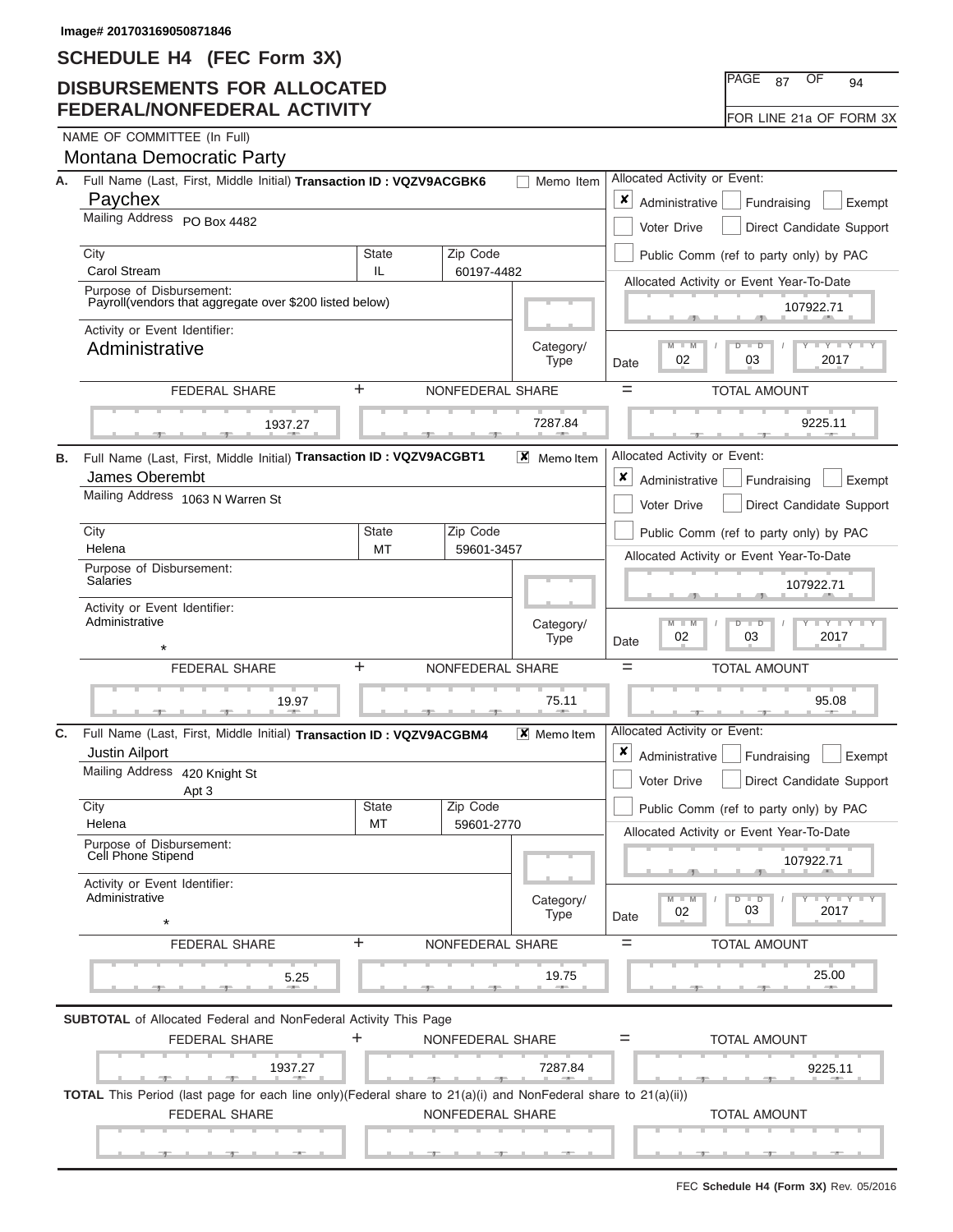# **DISBURSEMENTS FOR ALLOCATED FEDERAL/NONFEDERAL ACTIVITY**

| NAME OF COMMITTEE (In Full) |  |
|-----------------------------|--|
| $\blacksquare$              |  |

|    | Montana Democratic Party                                                                                                                          |                    |                        |                              |                                                            |
|----|---------------------------------------------------------------------------------------------------------------------------------------------------|--------------------|------------------------|------------------------------|------------------------------------------------------------|
| А. | Full Name (Last, First, Middle Initial) Transaction ID: VQZV9ACGBN2                                                                               |                    |                        | $\vert x \vert$ Memo Item    | Allocated Activity or Event:                               |
|    | <b>Justin Ailport</b>                                                                                                                             |                    |                        |                              | $\pmb{\times}$<br>Administrative<br>Fundraising<br>Exempt  |
|    | Mailing Address 420 Knight St<br>Apt 3                                                                                                            |                    |                        |                              | Voter Drive<br>Direct Candidate Support                    |
|    | City                                                                                                                                              | <b>State</b>       | Zip Code               |                              | Public Comm (ref to party only) by PAC                     |
|    | Helena<br>Purpose of Disbursement:                                                                                                                | MT                 | 59601-2770             |                              | Allocated Activity or Event Year-To-Date                   |
|    | Salaries                                                                                                                                          |                    |                        |                              | 107922.71                                                  |
|    | Activity or Event Identifier:                                                                                                                     |                    |                        |                              |                                                            |
|    | Administrative                                                                                                                                    |                    |                        | Category/<br><b>Type</b>     | $M - M$<br>Б<br>$\blacksquare$<br>2017<br>02<br>03<br>Date |
|    | <b>FEDERAL SHARE</b>                                                                                                                              | +                  | NONFEDERAL SHARE       |                              | $=$<br><b>TOTAL AMOUNT</b>                                 |
|    | 323.27                                                                                                                                            |                    |                        | 1216.13                      | 1539.40                                                    |
| В. | Full Name (Last, First, Middle Initial) Transaction ID: VQZV9ACGBQ7                                                                               |                    |                        | $\vert x \vert$<br>Memo Item | Allocated Activity or Event:                               |
|    | <b>Kristen Cates</b>                                                                                                                              |                    |                        |                              | $\pmb{\times}$<br>Administrative<br>Fundraising<br>Exempt  |
|    | Mailing Address 703 8Th Ave                                                                                                                       |                    |                        |                              | Voter Drive<br>Direct Candidate Support                    |
|    |                                                                                                                                                   |                    |                        |                              |                                                            |
|    | City<br>Helena                                                                                                                                    | <b>State</b><br>MT | Zip Code<br>59601-3714 |                              | Public Comm (ref to party only) by PAC                     |
|    | Purpose of Disbursement:                                                                                                                          |                    |                        |                              | Allocated Activity or Event Year-To-Date                   |
|    | Salaries                                                                                                                                          |                    |                        |                              | 107922.71                                                  |
|    | Activity or Event Identifier:<br>Administrative                                                                                                   |                    |                        | Category/                    | $\blacksquare$<br>$M - M$<br>$D$ $D$<br>2017<br>02<br>03   |
|    | $\star$                                                                                                                                           | <b>Type</b>        | Date                   |                              |                                                            |
|    |                                                                                                                                                   |                    |                        |                              |                                                            |
|    | FEDERAL SHARE                                                                                                                                     | +                  | NONFEDERAL SHARE       |                              | $=$<br><b>TOTAL AMOUNT</b>                                 |
|    | 350.12                                                                                                                                            |                    |                        | 1317.10                      | 1667.22                                                    |
|    | Full Name (Last, First, Middle Initial) Transaction ID: VQZV9ACGBR5                                                                               |                    |                        | X Memoltem                   | Allocated Activity or Event:                               |
| C. | Nancy Keenan                                                                                                                                      |                    |                        |                              | ×<br>Administrative<br>Fundraising<br>Exempt               |
|    | Mailing Address 3040 River Bend Dr                                                                                                                |                    |                        |                              | Voter Drive<br>Direct Candidate Support                    |
|    | City                                                                                                                                              | State              | Zip Code               |                              | Public Comm (ref to party only) by PAC                     |
|    | <b>Bonner</b>                                                                                                                                     | МT                 | 59823-9740             |                              | Allocated Activity or Event Year-To-Date                   |
|    | Purpose of Disbursement:<br>Salaries                                                                                                              |                    |                        |                              | 107922.71                                                  |
|    | Activity or Event Identifier:<br>Administrative                                                                                                   |                    |                        | Category/                    | $M - M$<br>Y I Y                                           |
|    | $\star$                                                                                                                                           |                    |                        | <b>Type</b>                  | 03<br>2017<br>02<br>Date                                   |
|    | <b>FEDERAL SHARE</b>                                                                                                                              | ÷                  | NONFEDERAL SHARE       |                              | <b>TOTAL AMOUNT</b><br>$=$                                 |
|    | 457.48                                                                                                                                            |                    |                        | 1720.99                      | 2178.47                                                    |
|    |                                                                                                                                                   |                    |                        |                              |                                                            |
|    | <b>SUBTOTAL</b> of Allocated Federal and NonFederal Activity This Page<br><b>FEDERAL SHARE</b>                                                    | +                  | NONFEDERAL SHARE       |                              | <b>TOTAL AMOUNT</b><br>$=$                                 |
|    | 0.00                                                                                                                                              |                    |                        | 0.00                         | 0.00                                                       |
|    | <b>All Contracts</b>                                                                                                                              |                    |                        |                              |                                                            |
|    | <b>TOTAL</b> This Period (last page for each line only)(Federal share to $21(a)(i)$ and NonFederal share to $21(a)(ii)$ )<br><b>FEDERAL SHARE</b> |                    | NONFEDERAL SHARE       |                              | <b>TOTAL AMOUNT</b>                                        |

PAGE <sub>88</sub> OF 94

|  |  | FOR LINE 21a OF FORM 3X |  |
|--|--|-------------------------|--|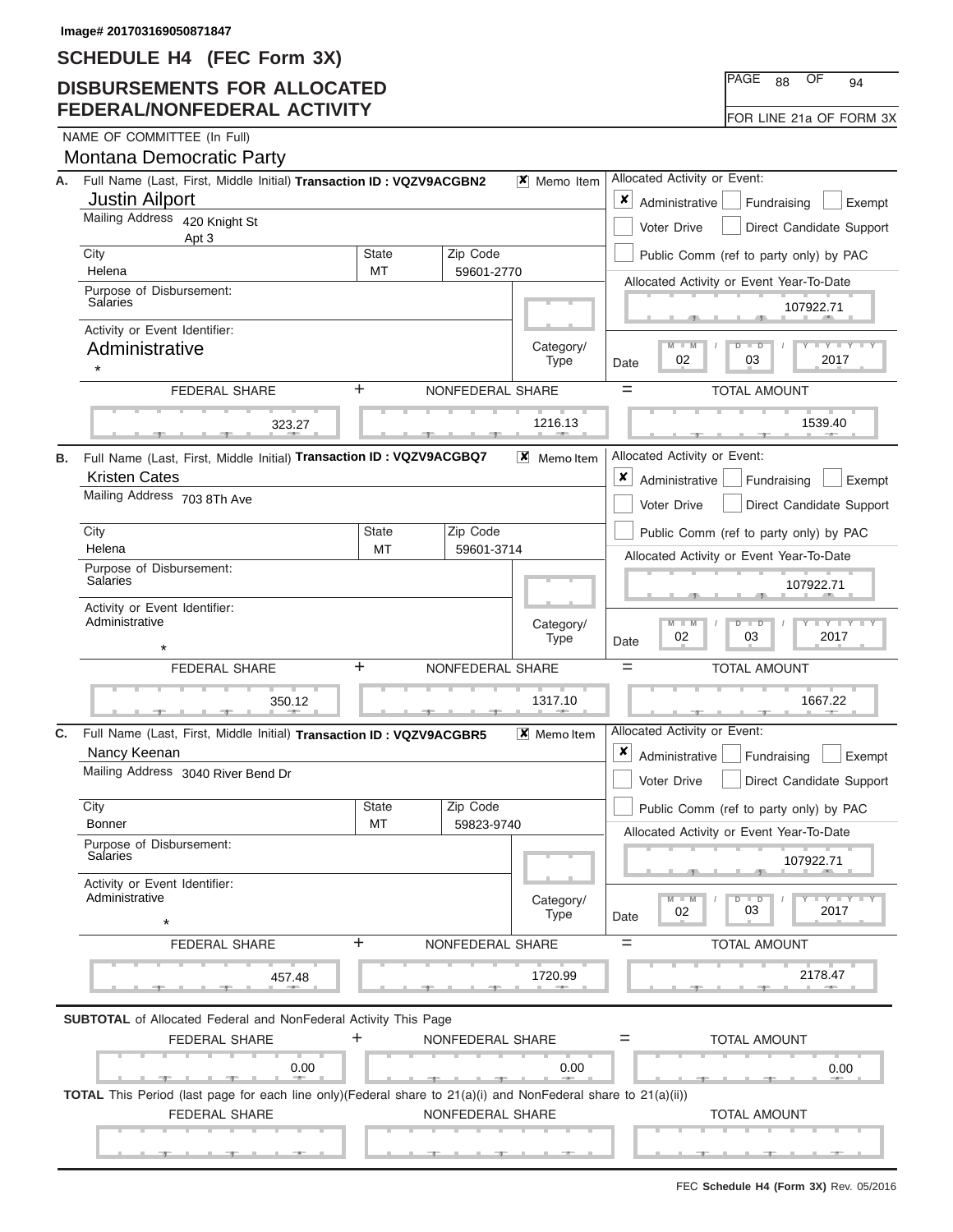### **DISBURSEMENTS FOR ALLOCATED FEDERAL/NONFEDERAL ACTIVITY**

| NAME OF COMMITTEE (In Full) |  |
|-----------------------------|--|
|                             |  |

|    | Montana Democratic Party                                                                                                                          |                                         |                  |                              |                                                                                            |
|----|---------------------------------------------------------------------------------------------------------------------------------------------------|-----------------------------------------|------------------|------------------------------|--------------------------------------------------------------------------------------------|
| А. | Full Name (Last, First, Middle Initial) Transaction ID: VQZV9ACGBS3                                                                               |                                         |                  | $\vert x \vert$ Memo Item    | Allocated Activity or Event:                                                               |
|    | Nick Lockridge                                                                                                                                    |                                         |                  |                              | $\pmb{\times}$<br>Administrative<br>Fundraising<br>Exempt                                  |
|    | Mailing Address 303 N Ewing St                                                                                                                    | Voter Drive<br>Direct Candidate Support |                  |                              |                                                                                            |
|    | City                                                                                                                                              | <b>State</b>                            | Zip Code         |                              | Public Comm (ref to party only) by PAC                                                     |
|    | Helena                                                                                                                                            | МT                                      | 59601-4016       |                              | Allocated Activity or Event Year-To-Date                                                   |
|    | Purpose of Disbursement:<br>Salaries                                                                                                              |                                         |                  | 107922.71                    |                                                                                            |
|    | Activity or Event Identifier:                                                                                                                     |                                         |                  |                              |                                                                                            |
|    | Administrative                                                                                                                                    |                                         |                  | Category/<br><b>Type</b>     | $M - M$<br>$\overline{\mathsf{D}}$<br>$\overline{\phantom{a}}$<br>2017<br>02<br>03<br>Date |
|    | <b>FEDERAL SHARE</b>                                                                                                                              | +                                       | NONFEDERAL SHARE |                              | $=$<br><b>TOTAL AMOUNT</b>                                                                 |
|    | 313.54                                                                                                                                            |                                         |                  | 1179.49                      | 1493.03                                                                                    |
| В. | Full Name (Last, First, Middle Initial) Transaction ID: VQZV9ACGBP0                                                                               |                                         |                  | $\vert x \vert$<br>Memo Item | Allocated Activity or Event:                                                               |
|    | <b>Trent Bolger</b>                                                                                                                               |                                         |                  |                              | ×<br>Administrative<br>Fundraising<br>Exempt                                               |
|    | Mailing Address 1323 E Broadway St                                                                                                                |                                         |                  |                              | Voter Drive<br>Direct Candidate Support                                                    |
|    | City                                                                                                                                              | <b>State</b>                            | Zip Code         |                              |                                                                                            |
|    | Helena                                                                                                                                            | MT                                      | 59601-5230       |                              | Public Comm (ref to party only) by PAC                                                     |
|    | Purpose of Disbursement:                                                                                                                          |                                         |                  |                              | Allocated Activity or Event Year-To-Date                                                   |
|    | Salaries<br>Activity or Event Identifier:                                                                                                         |                                         |                  | 107922.71                    |                                                                                            |
|    | Administrative                                                                                                                                    |                                         |                  | Category/<br><b>Type</b>     | $M - M$<br>$D$ $D$<br>2017<br>02<br>03<br>Date                                             |
|    | $\star$                                                                                                                                           |                                         |                  |                              |                                                                                            |
|    | $\pm$<br>FEDERAL SHARE<br>NONFEDERAL SHARE                                                                                                        |                                         |                  |                              |                                                                                            |
|    |                                                                                                                                                   |                                         |                  |                              | $=$<br><b>TOTAL AMOUNT</b>                                                                 |
|    | 467.65                                                                                                                                            |                                         |                  | 1759.26                      | 2226.91                                                                                    |
|    | Full Name (Last, First, Middle Initial) Transaction ID: VQZV9ACGE85                                                                               |                                         |                  | Memo Item                    | Allocated Activity or Event:                                                               |
|    | Paychex                                                                                                                                           |                                         |                  |                              | ×<br>Administrative<br>Fundraising<br>Exempt                                               |
|    | Mailing Address PO Box 4482                                                                                                                       |                                         |                  |                              | Voter Drive<br>Direct Candidate Support                                                    |
|    | City                                                                                                                                              | <b>State</b>                            | Zip Code         |                              | Public Comm (ref to party only) by PAC                                                     |
|    | Carol Stream                                                                                                                                      | IL                                      | 60197-4482       |                              | Allocated Activity or Event Year-To-Date                                                   |
| C. | Purpose of Disbursement:<br>Employee taxes                                                                                                        |                                         |                  |                              | 107922.71                                                                                  |
|    | Activity or Event Identifier:<br>Administrative                                                                                                   |                                         |                  | Category/<br><b>Type</b>     | $M$ $M$<br>$Y - Y - I$<br>⊪ D<br>03<br>2017<br>02<br>Date                                  |
|    |                                                                                                                                                   |                                         |                  |                              |                                                                                            |
|    | FEDERAL SHARE                                                                                                                                     | +                                       | NONFEDERAL SHARE |                              | TOTAL AMOUNT<br>$=$                                                                        |
|    | 684.30                                                                                                                                            |                                         |                  | 2574.26                      | 3258.56                                                                                    |
|    | <b>SUBTOTAL</b> of Allocated Federal and NonFederal Activity This Page                                                                            |                                         |                  |                              |                                                                                            |
|    | <b>FEDERAL SHARE</b>                                                                                                                              | +                                       | NONFEDERAL SHARE |                              | <b>TOTAL AMOUNT</b><br>$=$                                                                 |
|    | 684.30                                                                                                                                            |                                         |                  | 2574.26                      | 3258.56                                                                                    |
|    | <b>All Control</b>                                                                                                                                |                                         | $-1$             |                              |                                                                                            |
|    | <b>TOTAL</b> This Period (last page for each line only)(Federal share to $21(a)(i)$ and NonFederal share to $21(a)(ii)$ )<br><b>FEDERAL SHARE</b> |                                         | NONFEDERAL SHARE |                              | <b>TOTAL AMOUNT</b>                                                                        |

PAGE <sub>89</sub> OF 94 FOR LINE 21a OF FORM 3X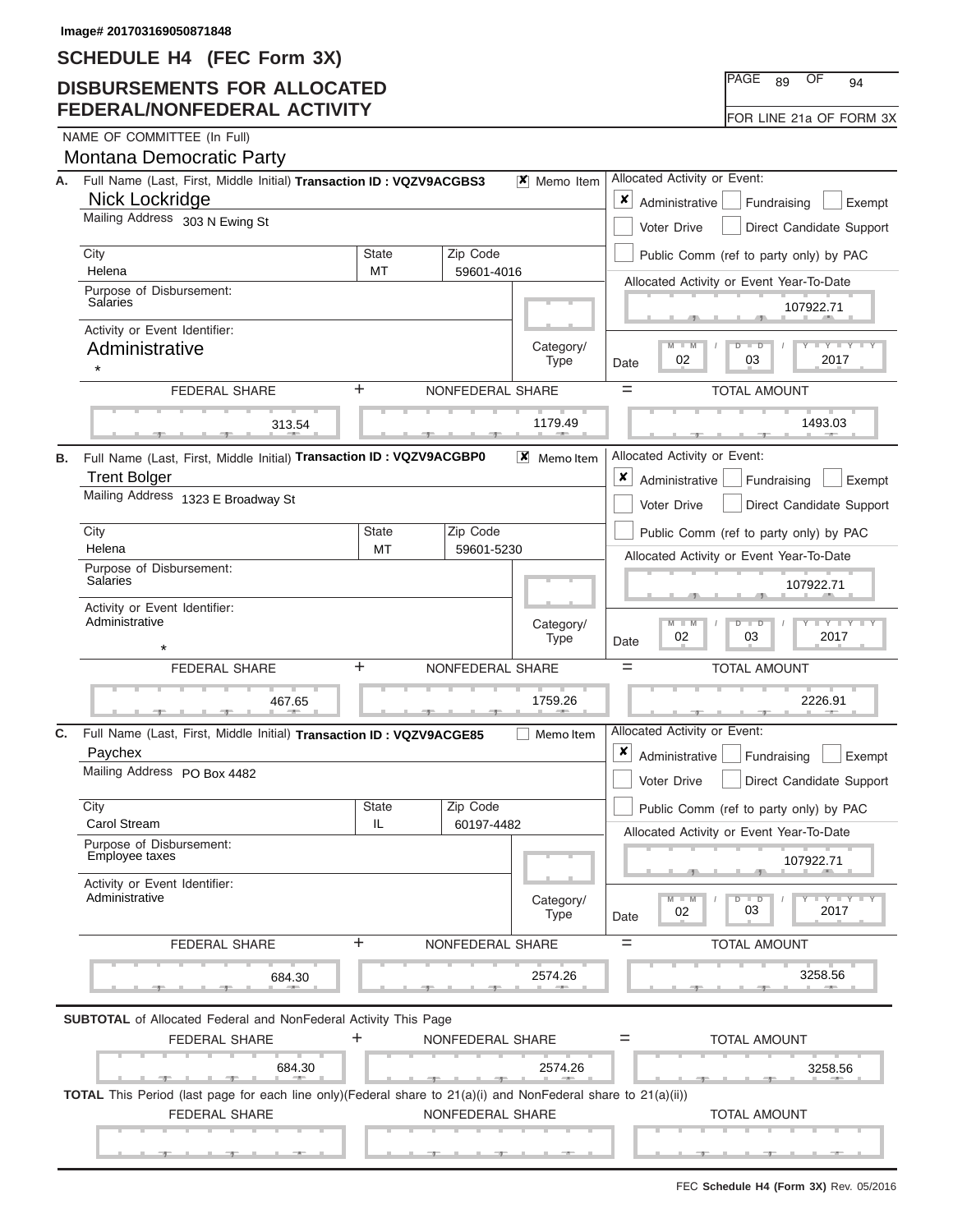# **DISBURSEMENTS FOR ALLOCATED FEDERAL/NONFEDERAL ACTIVITY**

|  | NAME OF COMMITTEE (In Full) |  |
|--|-----------------------------|--|

|    | Montana Democratic Party                                                                                                                                                                          |                                         |                          |                                                                   |                                                           |
|----|---------------------------------------------------------------------------------------------------------------------------------------------------------------------------------------------------|-----------------------------------------|--------------------------|-------------------------------------------------------------------|-----------------------------------------------------------|
| А. | Full Name (Last, First, Middle Initial) Transaction ID: VQZV9ACGE93                                                                                                                               |                                         |                          | Memo Item                                                         | Allocated Activity or Event:                              |
|    | Paychex<br>Mailing Address PO Box 4482                                                                                                                                                            |                                         |                          |                                                                   | $\pmb{\times}$<br>Administrative<br>Fundraising<br>Exempt |
|    |                                                                                                                                                                                                   | Voter Drive<br>Direct Candidate Support |                          |                                                                   |                                                           |
|    | City<br>Carol Stream                                                                                                                                                                              | <b>State</b><br>IL                      | Zip Code<br>60197-4482   |                                                                   | Public Comm (ref to party only) by PAC                    |
|    | Purpose of Disbursement:<br>Employer taxes                                                                                                                                                        |                                         |                          |                                                                   | Allocated Activity or Event Year-To-Date                  |
|    |                                                                                                                                                                                                   | 107922.71                               |                          |                                                                   |                                                           |
|    | Activity or Event Identifier:<br>Administrative                                                                                                                                                   |                                         |                          | Category/<br><b>Type</b>                                          | M<br>ு<br>02<br>2017<br>03<br>Date                        |
|    | <b>FEDERAL SHARE</b>                                                                                                                                                                              | +                                       | NONFEDERAL SHARE         |                                                                   | TOTAL AMOUNT<br>$=$                                       |
|    | 266.05                                                                                                                                                                                            |                                         |                          | 1000.84                                                           | 1266.89                                                   |
| В. | Full Name (Last, First, Middle Initial) Transaction ID: VQZV9ACGEC7                                                                                                                               |                                         |                          | Memo Item                                                         | Allocated Activity or Event:                              |
|    | Paychex<br>Mailing Address PO Box 4482                                                                                                                                                            |                                         |                          |                                                                   | $\pmb{\times}$<br>Administrative<br>Fundraising<br>Exempt |
|    |                                                                                                                                                                                                   |                                         |                          |                                                                   | Voter Drive<br>Direct Candidate Support                   |
|    | City<br><b>Carol Stream</b>                                                                                                                                                                       | <b>State</b><br>IL                      | Zip Code<br>60197-4482   |                                                                   | Public Comm (ref to party only) by PAC                    |
|    | Purpose of Disbursement:                                                                                                                                                                          |                                         |                          |                                                                   | Allocated Activity or Event Year-To-Date                  |
|    | Payroll service fee                                                                                                                                                                               |                                         | 107922.71                |                                                                   |                                                           |
|    | Activity or Event Identifier:<br>Administrative                                                                                                                                                   |                                         | Category/<br><b>Type</b> | $Y - I - Y$<br>$M - M$<br>D<br>$\Box$<br>02<br>03<br>2017<br>Date |                                                           |
|    |                                                                                                                                                                                                   | ٠                                       |                          |                                                                   | $=$                                                       |
|    | FEDERAL SHARE                                                                                                                                                                                     |                                         | NONFEDERAL SHARE         |                                                                   | <b>TOTAL AMOUNT</b>                                       |
|    | 30.83                                                                                                                                                                                             |                                         |                          | 115.97                                                            | 146.80                                                    |
|    | Full Name (Last, First, Middle Initial) Transaction ID: VQZV9ACGD77                                                                                                                               |                                         |                          | Memo Item                                                         | Allocated Activity or Event:                              |
|    | Paychex                                                                                                                                                                                           |                                         |                          |                                                                   | ×<br>Administrative<br>Fundraising<br>Exempt              |
| C. | Mailing Address PO Box 4482                                                                                                                                                                       |                                         |                          |                                                                   | Voter Drive<br>Direct Candidate Support                   |
|    | City<br>Carol Stream                                                                                                                                                                              | <b>State</b>                            | Zip Code                 |                                                                   | Public Comm (ref to party only) by PAC                    |
|    | Purpose of Disbursement:                                                                                                                                                                          | IL                                      | 60197-4482               |                                                                   | Allocated Activity or Event Year-To-Date                  |
|    | Payroll(vendors that aggregate over \$200 listed below)                                                                                                                                           |                                         |                          |                                                                   | 107922.71                                                 |
|    | Activity or Event Identifier:<br>Administrative                                                                                                                                                   |                                         |                          | Category/<br>Type                                                 | $Y = Y +$<br>17<br>2017<br>02<br>Date                     |
|    | FEDERAL SHARE                                                                                                                                                                                     | ÷                                       | NONFEDERAL SHARE         |                                                                   | <b>TOTAL AMOUNT</b><br>$=$                                |
|    | 1947.26                                                                                                                                                                                           |                                         |                          | 7325.39                                                           | 9272.65                                                   |
|    |                                                                                                                                                                                                   |                                         |                          |                                                                   |                                                           |
|    | <b>SUBTOTAL</b> of Allocated Federal and NonFederal Activity This Page<br><b>FEDERAL SHARE</b>                                                                                                    | +                                       | NONFEDERAL SHARE         |                                                                   | <b>TOTAL AMOUNT</b><br>$=$                                |
|    | 2244.14                                                                                                                                                                                           |                                         |                          | 8442.20                                                           | 10686.34                                                  |
|    | <b>The Contract Contract of the Contract</b><br><b>TOTAL</b> This Period (last page for each line only)(Federal share to $21(a)(i)$ and NonFederal share to $21(a)(ii)$ )<br><b>FEDERAL SHARE</b> |                                         | NONFEDERAL SHARE         |                                                                   | <b>TOTAL AMOUNT</b>                                       |

| FEC Schedule H4 (Form 3X) Rev. 05/2016 |  |  |  |
|----------------------------------------|--|--|--|

| <b>IPAGE</b> | Q۵ | AC. |  |
|--------------|----|-----|--|
|              |    |     |  |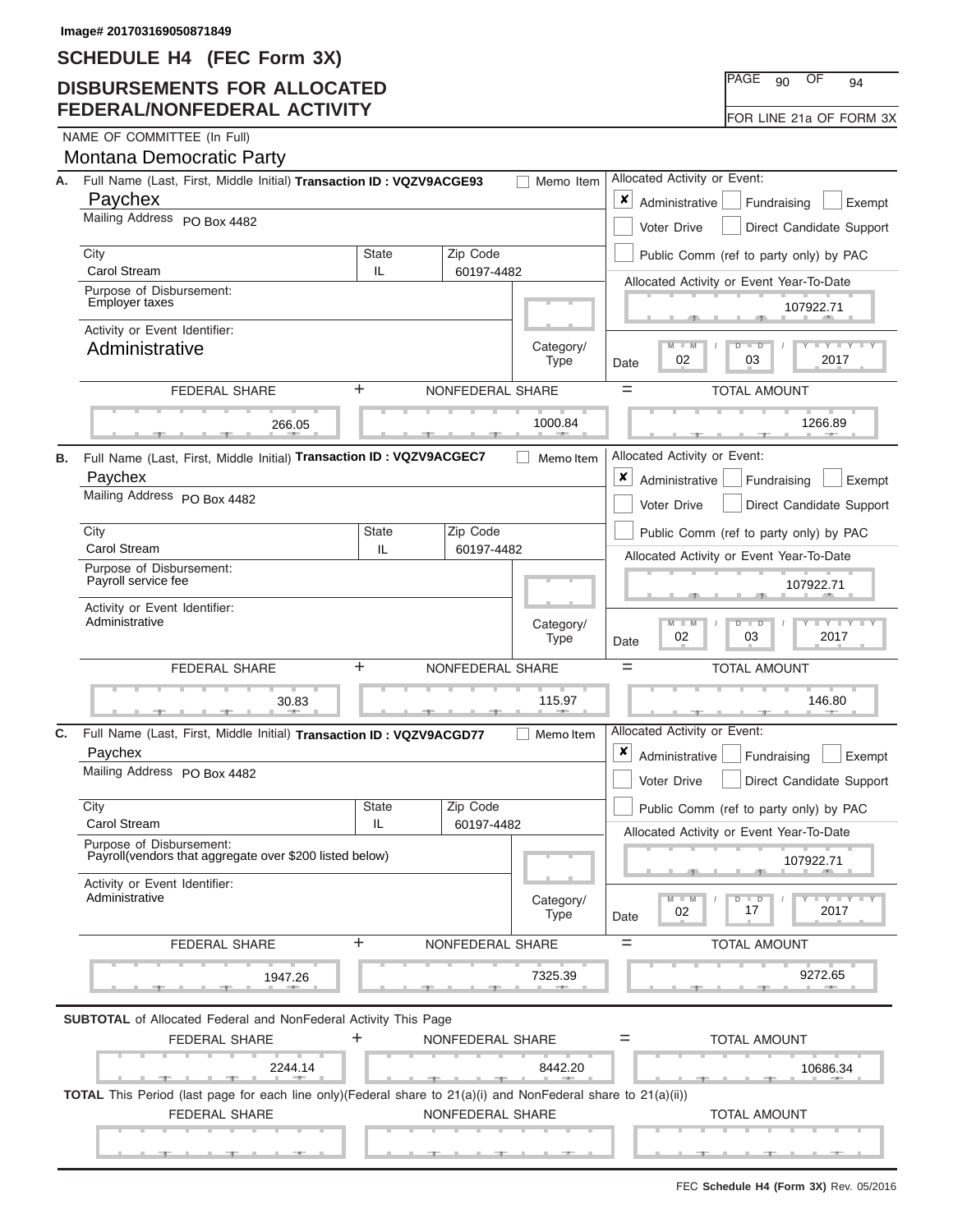# **DISBURSEMENTS FOR ALLOCATED FEDERAL/NONFEDERAL ACTIVITY**

| NAME OF COMMITTEE (In Full) |  |
|-----------------------------|--|
|                             |  |

|    | Montana Democratic Party                                                                                                                          |                                         |                  |                           |                                                                                            |
|----|---------------------------------------------------------------------------------------------------------------------------------------------------|-----------------------------------------|------------------|---------------------------|--------------------------------------------------------------------------------------------|
| А. | Full Name (Last, First, Middle Initial) Transaction ID: VQZV9ACGDE2                                                                               |                                         |                  | $\vert x \vert$ Memo Item | Allocated Activity or Event:                                                               |
|    | <b>James Oberembt</b>                                                                                                                             |                                         |                  |                           | $\pmb{\times}$<br>Administrative<br>Fundraising<br>Exempt                                  |
|    | Mailing Address 1063 N Warren St                                                                                                                  | Voter Drive<br>Direct Candidate Support |                  |                           |                                                                                            |
|    | City                                                                                                                                              | State                                   | Zip Code         |                           | Public Comm (ref to party only) by PAC                                                     |
|    | Helena                                                                                                                                            | МT                                      | 59601-3457       |                           | Allocated Activity or Event Year-To-Date                                                   |
|    | Purpose of Disbursement:<br>Salaries                                                                                                              |                                         |                  | 107922.71                 |                                                                                            |
|    | Activity or Event Identifier:                                                                                                                     |                                         |                  |                           |                                                                                            |
|    | Administrative                                                                                                                                    |                                         |                  | Category/<br><b>Type</b>  | $M - M$<br>$\overline{\mathsf{D}}$<br>$\overline{\phantom{a}}$<br>2017<br>02<br>17<br>Date |
|    | <b>FEDERAL SHARE</b>                                                                                                                              | +                                       |                  | NONFEDERAL SHARE          | $=$<br><b>TOTAL AMOUNT</b>                                                                 |
|    | 29.95                                                                                                                                             |                                         |                  | 112.66                    | 142.61                                                                                     |
|    |                                                                                                                                                   |                                         |                  |                           |                                                                                            |
| В. | Full Name (Last, First, Middle Initial) Transaction ID: VQZV9ACGD85                                                                               |                                         |                  | ×<br>Memo Item            | Allocated Activity or Event:                                                               |
|    | <b>Justin Ailport</b><br>Mailing Address 420 Knight St                                                                                            |                                         |                  |                           | ×<br>Administrative<br>Fundraising<br>Exempt                                               |
|    | Apt 3                                                                                                                                             |                                         |                  |                           | Voter Drive<br>Direct Candidate Support                                                    |
|    | City                                                                                                                                              | <b>State</b>                            | Zip Code         |                           | Public Comm (ref to party only) by PAC                                                     |
|    | Helena                                                                                                                                            | MT                                      | 59601-2770       |                           | Allocated Activity or Event Year-To-Date                                                   |
|    | Purpose of Disbursement:<br>Cell Phone Stipend                                                                                                    |                                         |                  | 107922.71                 |                                                                                            |
|    | Activity or Event Identifier:                                                                                                                     |                                         |                  |                           |                                                                                            |
|    | Administrative<br>$\star$                                                                                                                         |                                         |                  | Category/<br><b>Type</b>  | $-1$ $-1$ $-1$ $-1$ $-1$<br>$M - M$<br>$D$ $D$<br>02<br>2017<br>17<br>Date                 |
|    | +<br>FEDERAL SHARE<br>NONFEDERAL SHARE                                                                                                            |                                         |                  |                           |                                                                                            |
|    |                                                                                                                                                   |                                         |                  |                           | $=$<br><b>TOTAL AMOUNT</b>                                                                 |
|    | 5.25                                                                                                                                              |                                         |                  | 19.75                     | 25.00                                                                                      |
| C. |                                                                                                                                                   |                                         |                  |                           | Allocated Activity or Event:                                                               |
|    | Full Name (Last, First, Middle Initial) Transaction ID: VQZV9ACGD92<br>Justin Ailport                                                             |                                         |                  | X Memoltem                | ×                                                                                          |
|    | Mailing Address 420 Knight St<br>Apt 3                                                                                                            |                                         |                  |                           | Administrative<br>Fundraising<br>Exempt<br>Voter Drive<br>Direct Candidate Support         |
|    | City                                                                                                                                              | <b>State</b>                            | Zip Code         |                           | Public Comm (ref to party only) by PAC                                                     |
|    | Helena                                                                                                                                            | MT                                      | 59601-2770       |                           | Allocated Activity or Event Year-To-Date                                                   |
|    | Purpose of Disbursement:<br>Salaries                                                                                                              |                                         |                  |                           | 107922.71                                                                                  |
|    | Activity or Event Identifier:<br>Administrative                                                                                                   |                                         |                  | Category/                 | $M$ $M$<br>$Y - Y - I$<br>$\blacksquare$                                                   |
|    | $\star$                                                                                                                                           |                                         |                  | <b>Type</b>               | 17<br>2017<br>02<br>Date                                                                   |
|    | <b>FEDERAL SHARE</b>                                                                                                                              | +                                       |                  | NONFEDERAL SHARE          | TOTAL AMOUNT<br>$=$                                                                        |
|    | 323.27                                                                                                                                            |                                         |                  | 1216.13                   | 1539.40                                                                                    |
|    |                                                                                                                                                   |                                         |                  |                           |                                                                                            |
|    | <b>SUBTOTAL</b> of Allocated Federal and NonFederal Activity This Page<br><b>FEDERAL SHARE</b>                                                    | +                                       | NONFEDERAL SHARE |                           | <b>TOTAL AMOUNT</b><br>$=$                                                                 |
|    |                                                                                                                                                   |                                         |                  | 0.00                      |                                                                                            |
|    | 0.00<br><b>All Contracts</b>                                                                                                                      |                                         |                  |                           | 0.00                                                                                       |
|    | <b>TOTAL</b> This Period (last page for each line only)(Federal share to $21(a)(i)$ and NonFederal share to $21(a)(ii)$ )<br><b>FEDERAL SHARE</b> |                                         | NONFEDERAL SHARE |                           | <b>TOTAL AMOUNT</b>                                                                        |

PAGE 91 OF 94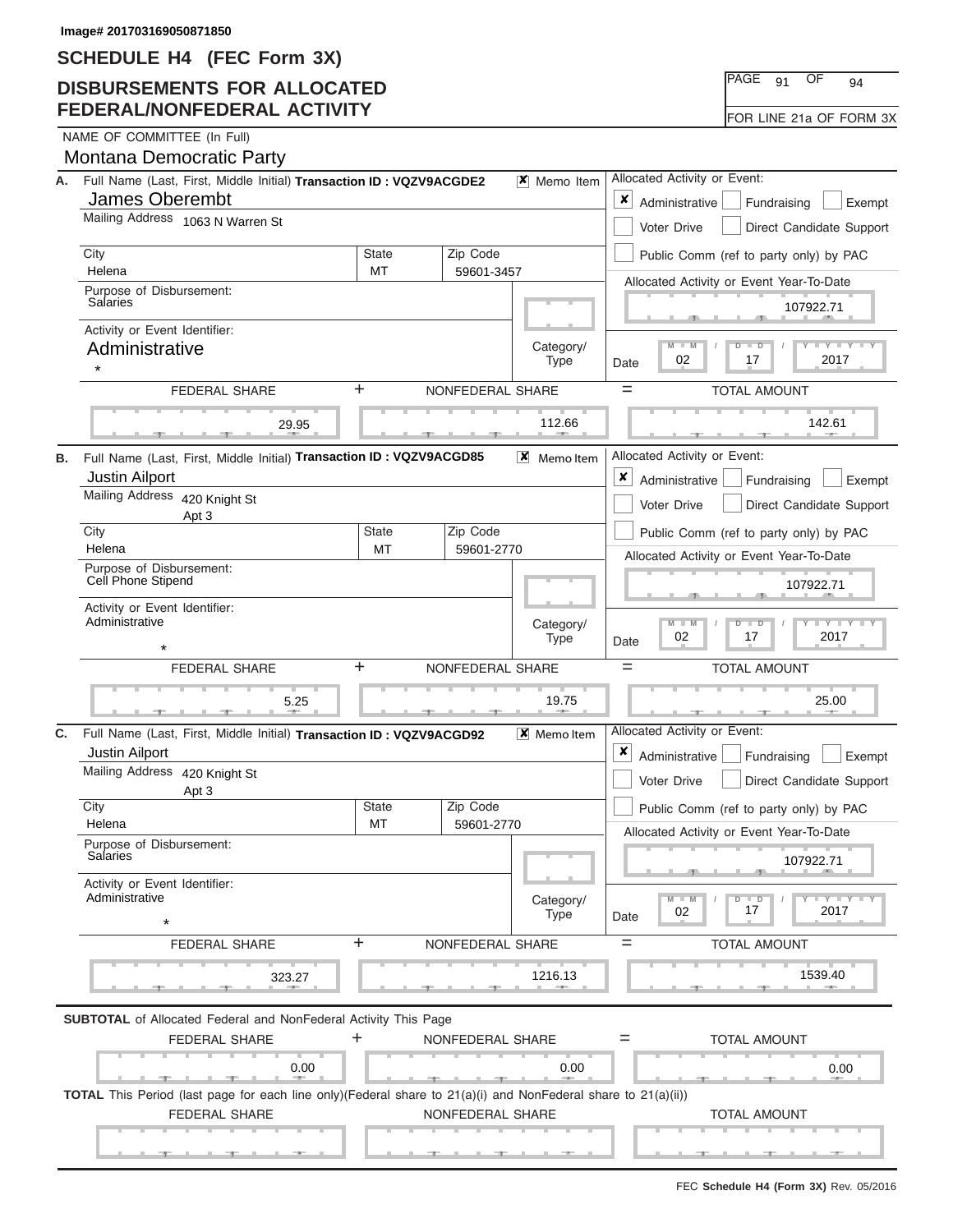# **DISBURSEMENTS FOR ALLOCATED FEDERAL/NONFEDERAL ACTIVITY**

| NAME OF COMMITTEE (In Full) |  |
|-----------------------------|--|
|-----------------------------|--|

|    | Montana Democratic Party                                                                                                                          |                                         |                          |                                                           |                                                                            |
|----|---------------------------------------------------------------------------------------------------------------------------------------------------|-----------------------------------------|--------------------------|-----------------------------------------------------------|----------------------------------------------------------------------------|
| А. | Full Name (Last, First, Middle Initial) Transaction ID: VQZV9ACGDB8                                                                               |                                         |                          | $\vert x \vert$ Memo Item                                 | Allocated Activity or Event:                                               |
|    | <b>Kristen Cates</b>                                                                                                                              |                                         |                          |                                                           | ×<br>Administrative<br>Fundraising<br>Exempt                               |
|    | Mailing Address 703 8Th Ave                                                                                                                       | Voter Drive<br>Direct Candidate Support |                          |                                                           |                                                                            |
|    | City                                                                                                                                              | <b>State</b>                            | Zip Code                 |                                                           | Public Comm (ref to party only) by PAC                                     |
|    | Helena                                                                                                                                            | МT                                      | 59601-3714               |                                                           | Allocated Activity or Event Year-To-Date                                   |
|    | Purpose of Disbursement:<br>Salaries                                                                                                              |                                         |                          | 107922.71                                                 |                                                                            |
|    | Activity or Event Identifier:                                                                                                                     |                                         | Category/                | W<br>⊃                                                    |                                                                            |
|    | Administrative                                                                                                                                    |                                         |                          | <b>Type</b>                                               | 2017<br>02<br>17<br>Date                                                   |
|    | <b>FEDERAL SHARE</b>                                                                                                                              | $\pm$                                   | NONFEDERAL SHARE         |                                                           | $=$<br><b>TOTAL AMOUNT</b>                                                 |
|    | 350.12                                                                                                                                            |                                         |                          | 1317.10                                                   | 1667.22                                                                    |
| В. | Full Name (Last, First, Middle Initial) Transaction ID: VQZV9ACGDC6                                                                               |                                         |                          | $\vert x \vert$<br>Memo Item                              | Allocated Activity or Event:                                               |
|    | Nancy Keenan                                                                                                                                      |                                         |                          |                                                           | $\pmb{\times}$<br>Administrative<br>Fundraising<br>Exempt                  |
|    | Mailing Address 3040 River Bend Dr                                                                                                                |                                         |                          |                                                           | Voter Drive<br>Direct Candidate Support                                    |
|    | City                                                                                                                                              | State                                   | Zip Code                 |                                                           |                                                                            |
|    | <b>Bonner</b>                                                                                                                                     | MT                                      | 59823-9740               |                                                           | Public Comm (ref to party only) by PAC                                     |
|    | Purpose of Disbursement:                                                                                                                          |                                         |                          |                                                           | Allocated Activity or Event Year-To-Date                                   |
|    | Salaries<br>Activity or Event Identifier:                                                                                                         |                                         | 107922.71                |                                                           |                                                                            |
|    | Administrative<br>$\star$                                                                                                                         |                                         | Category/<br><b>Type</b> | $T - Y$<br>$M - M$<br>$D$ $D$<br>02<br>17<br>2017<br>Date |                                                                            |
|    | $\pm$<br>FEDERAL SHARE<br>NONFEDERAL SHARE                                                                                                        |                                         |                          |                                                           |                                                                            |
|    |                                                                                                                                                   |                                         |                          |                                                           | $=$<br><b>TOTAL AMOUNT</b>                                                 |
|    | 457.48                                                                                                                                            |                                         |                          | 1720.99                                                   | 2178.47                                                                    |
|    | Full Name (Last, First, Middle Initial) Transaction ID: VQZV9ACGDD4                                                                               |                                         |                          | X Memoltem                                                | Allocated Activity or Event:                                               |
|    | Nick Lockridge                                                                                                                                    |                                         |                          |                                                           | ×<br>Administrative<br>Fundraising<br>Exempt                               |
|    | Mailing Address 303 N Ewing St                                                                                                                    |                                         |                          |                                                           | Voter Drive<br>Direct Candidate Support                                    |
|    | City                                                                                                                                              | <b>State</b>                            | Zip Code                 |                                                           | Public Comm (ref to party only) by PAC                                     |
|    | Helena                                                                                                                                            | МT                                      | 59601-4016               |                                                           | Allocated Activity or Event Year-To-Date                                   |
| C. | Purpose of Disbursement:<br>Salaries                                                                                                              |                                         |                          |                                                           | 107922.71                                                                  |
|    | Activity or Event Identifier:<br>Administrative                                                                                                   |                                         |                          | Category/                                                 | $M - M$<br>$\Box$ $\Upsilon$ $\Box$ $\Upsilon$ $\Upsilon$<br>$D$ $D$<br>17 |
|    | $\star$                                                                                                                                           |                                         |                          | <b>Type</b>                                               | 2017<br>02<br>Date                                                         |
|    | <b>FEDERAL SHARE</b>                                                                                                                              | +                                       | NONFEDERAL SHARE         |                                                           | TOTAL AMOUNT<br>$=$                                                        |
|    | 313.54                                                                                                                                            |                                         |                          | 1179.49                                                   | 1493.03                                                                    |
|    |                                                                                                                                                   |                                         |                          |                                                           |                                                                            |
|    | <b>SUBTOTAL</b> of Allocated Federal and NonFederal Activity This Page<br><b>FEDERAL SHARE</b>                                                    | +                                       | NONFEDERAL SHARE         |                                                           | <b>TOTAL AMOUNT</b><br>$=$                                                 |
|    | 0.00                                                                                                                                              |                                         |                          | 0.00                                                      | 0.00                                                                       |
|    | <b>All Contracts</b>                                                                                                                              |                                         |                          |                                                           |                                                                            |
|    | <b>TOTAL</b> This Period (last page for each line only)(Federal share to $21(a)(i)$ and NonFederal share to $21(a)(ii)$ )<br><b>FEDERAL SHARE</b> |                                         | NONFEDERAL SHARE         |                                                           | <b>TOTAL AMOUNT</b>                                                        |

PAGE <sub>92</sub> OF <sub>94</sub>

|  |  |  |  |  | FOR LINE 21a OF FORM 3X |  |
|--|--|--|--|--|-------------------------|--|
|--|--|--|--|--|-------------------------|--|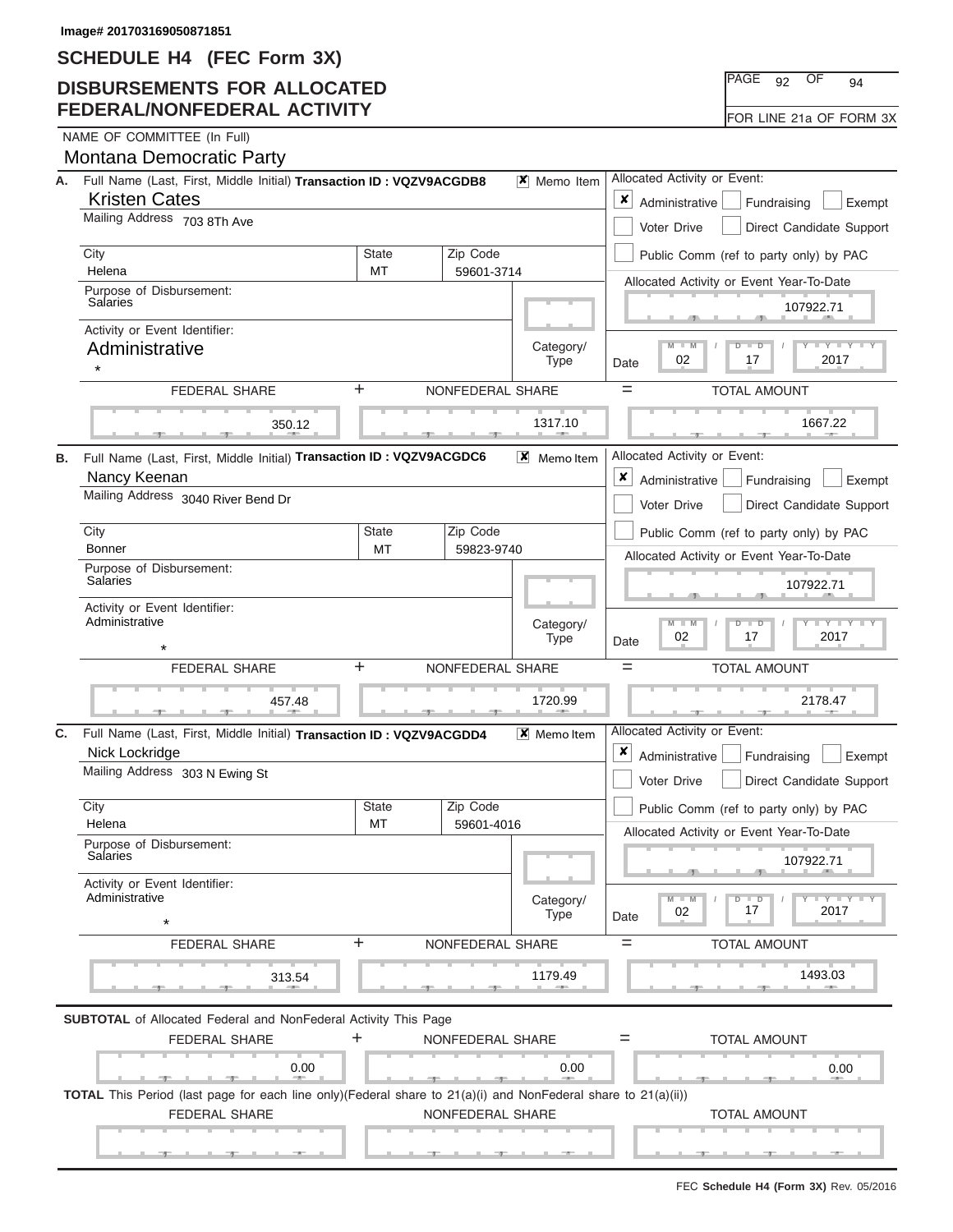# **DISBURSEMENTS FOR ALLOCATED FEDERAL/NONFEDERAL ACTIVITY**

NAME OF COMMITTEE (In Full)

|    | Montana Democratic Party                                                                                                                                                  |                                                           |                        |                          |                                                                                               |
|----|---------------------------------------------------------------------------------------------------------------------------------------------------------------------------|-----------------------------------------------------------|------------------------|--------------------------|-----------------------------------------------------------------------------------------------|
| А. | Full Name (Last, First, Middle Initial) Transaction ID: VQZV9ACGDA0                                                                                                       | Allocated Activity or Event:<br>$\vert x \vert$ Memo Item |                        |                          |                                                                                               |
|    | <b>Trent Bolger</b>                                                                                                                                                       | x<br>Administrative<br>Fundraising<br>Exempt              |                        |                          |                                                                                               |
|    | Mailing Address 1323 E Broadway St                                                                                                                                        | Voter Drive<br>Direct Candidate Support                   |                        |                          |                                                                                               |
|    | City                                                                                                                                                                      | <b>State</b>                                              | Zip Code               |                          | Public Comm (ref to party only) by PAC                                                        |
|    | Helena<br>MT<br>59601-5230<br>Purpose of Disbursement:                                                                                                                    |                                                           |                        |                          | Allocated Activity or Event Year-To-Date                                                      |
|    | Salaries                                                                                                                                                                  | 107922.71                                                 |                        |                          |                                                                                               |
|    | Activity or Event Identifier:                                                                                                                                             |                                                           |                        |                          | W<br>⊃                                                                                        |
|    | Administrative                                                                                                                                                            |                                                           |                        | Category/<br><b>Type</b> | 2017<br>02<br>17<br>Date                                                                      |
|    | <b>FEDERAL SHARE</b>                                                                                                                                                      | $\pm$                                                     | NONFEDERAL SHARE       |                          | $=$<br><b>TOTAL AMOUNT</b>                                                                    |
|    | 467.65                                                                                                                                                                    |                                                           |                        | 1759.27                  | 2226.92                                                                                       |
| В. | Full Name (Last, First, Middle Initial) Transaction ID: VQZV9ACGED5                                                                                                       |                                                           |                        | Memo Item                | Allocated Activity or Event:                                                                  |
|    | Paychex                                                                                                                                                                   | $\pmb{\times}$<br>Administrative<br>Fundraising<br>Exempt |                        |                          |                                                                                               |
|    | Mailing Address PO Box 4482                                                                                                                                               | Voter Drive<br>Direct Candidate Support                   |                        |                          |                                                                                               |
|    |                                                                                                                                                                           |                                                           |                        |                          |                                                                                               |
|    | City<br>Carol Stream                                                                                                                                                      | State<br>IL                                               | Zip Code<br>60197-4482 |                          | Public Comm (ref to party only) by PAC                                                        |
|    | Purpose of Disbursement:                                                                                                                                                  |                                                           |                        |                          | Allocated Activity or Event Year-To-Date                                                      |
|    | Payroll service fee                                                                                                                                                       |                                                           |                        |                          | 107922.71                                                                                     |
|    | Activity or Event Identifier:<br>Administrative                                                                                                                           |                                                           |                        | Category/<br><b>Type</b> | $T - Y$<br>$M - M$<br>$D$ $D$<br>2017<br>02<br>17<br>Date                                     |
|    |                                                                                                                                                                           | $\pm$<br>NONFEDERAL SHARE                                 |                        |                          |                                                                                               |
|    | FEDERAL SHARE                                                                                                                                                             |                                                           |                        |                          | $=$<br><b>TOTAL AMOUNT</b>                                                                    |
|    | 42.36                                                                                                                                                                     |                                                           |                        | 159.34                   | 201.70                                                                                        |
|    | Full Name (Last, First, Middle Initial) Transaction ID: VQZV9ACGEE3                                                                                                       |                                                           |                        | Memo Item                | Allocated Activity or Event:                                                                  |
|    | Paychex                                                                                                                                                                   |                                                           |                        |                          | ×<br>Administrative<br>Fundraising<br>Exempt                                                  |
|    | Mailing Address PO Box 4482                                                                                                                                               |                                                           |                        |                          | Voter Drive<br>Direct Candidate Support                                                       |
|    | City                                                                                                                                                                      | <b>State</b>                                              | Zip Code               |                          | Public Comm (ref to party only) by PAC                                                        |
|    | Carol Stream                                                                                                                                                              | IL                                                        | 60197-4482             |                          | Allocated Activity or Event Year-To-Date                                                      |
| C. | Purpose of Disbursement:<br>Employee taxes                                                                                                                                |                                                           |                        |                          | 107922.71                                                                                     |
|    | Activity or Event Identifier:<br>Administrative                                                                                                                           |                                                           |                        | Category/<br><b>Type</b> | $M - M$<br><b>LEY LEY LE</b><br>$\overline{\mathsf{D}}$<br>$\Box$<br>17<br>2017<br>02<br>Date |
|    | <b>FEDERAL SHARE</b>                                                                                                                                                      | +                                                         |                        |                          | $=$                                                                                           |
|    |                                                                                                                                                                           |                                                           | NONFEDERAL SHARE       | 2627.81                  | TOTAL AMOUNT<br>3326.34                                                                       |
|    | 698.53                                                                                                                                                                    |                                                           |                        |                          |                                                                                               |
|    | <b>SUBTOTAL</b> of Allocated Federal and NonFederal Activity This Page                                                                                                    |                                                           |                        |                          |                                                                                               |
|    | <b>FEDERAL SHARE</b>                                                                                                                                                      | +                                                         | NONFEDERAL SHARE       |                          | <b>TOTAL AMOUNT</b><br>$=$                                                                    |
|    | 740.89                                                                                                                                                                    |                                                           |                        | 2787.15                  | 3528.04                                                                                       |
|    | <b>All Contracts</b><br><b>TOTAL</b> This Period (last page for each line only)(Federal share to $21(a)(i)$ and NonFederal share to $21(a)(ii)$ )<br><b>FEDERAL SHARE</b> |                                                           | NONFEDERAL SHARE       |                          | <b>TOTAL AMOUNT</b>                                                                           |

PAGE <sub>93</sub> OF 94